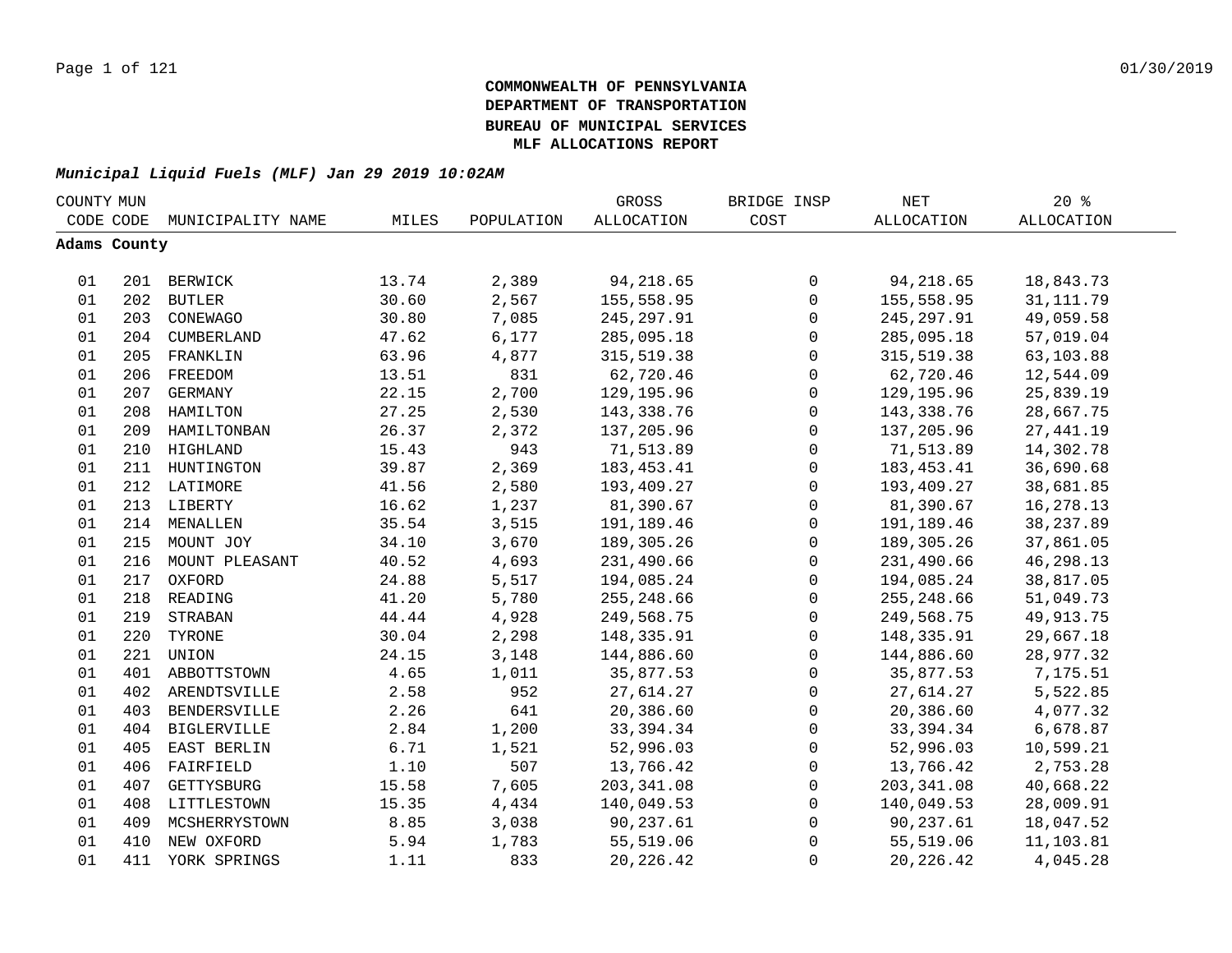| COUNTY MUN |     |                   |        |            | GROSS        | BRIDGE INSP | NET          | $20*$      |  |
|------------|-----|-------------------|--------|------------|--------------|-------------|--------------|------------|--|
| CODE CODE  |     | MUNICIPALITY NAME | MILES  | POPULATION | ALLOCATION   | COST        | ALLOCATION   | ALLOCATION |  |
| 01         | 412 | BONNEAUVILLE      | 3.71   | 1,800      | 48,204.98    |             | 48,204.98    | 9,641.00   |  |
| 01         |     | CARROLL VALLEY    | 52.52  | 3,876      | 256,548.43   |             | 256,548.43   | 51,309.69  |  |
|            |     | County Totals:    | 787.55 | 101,407    | 4,700,191.29 |             | 4,700,191.29 | 940,038.26 |  |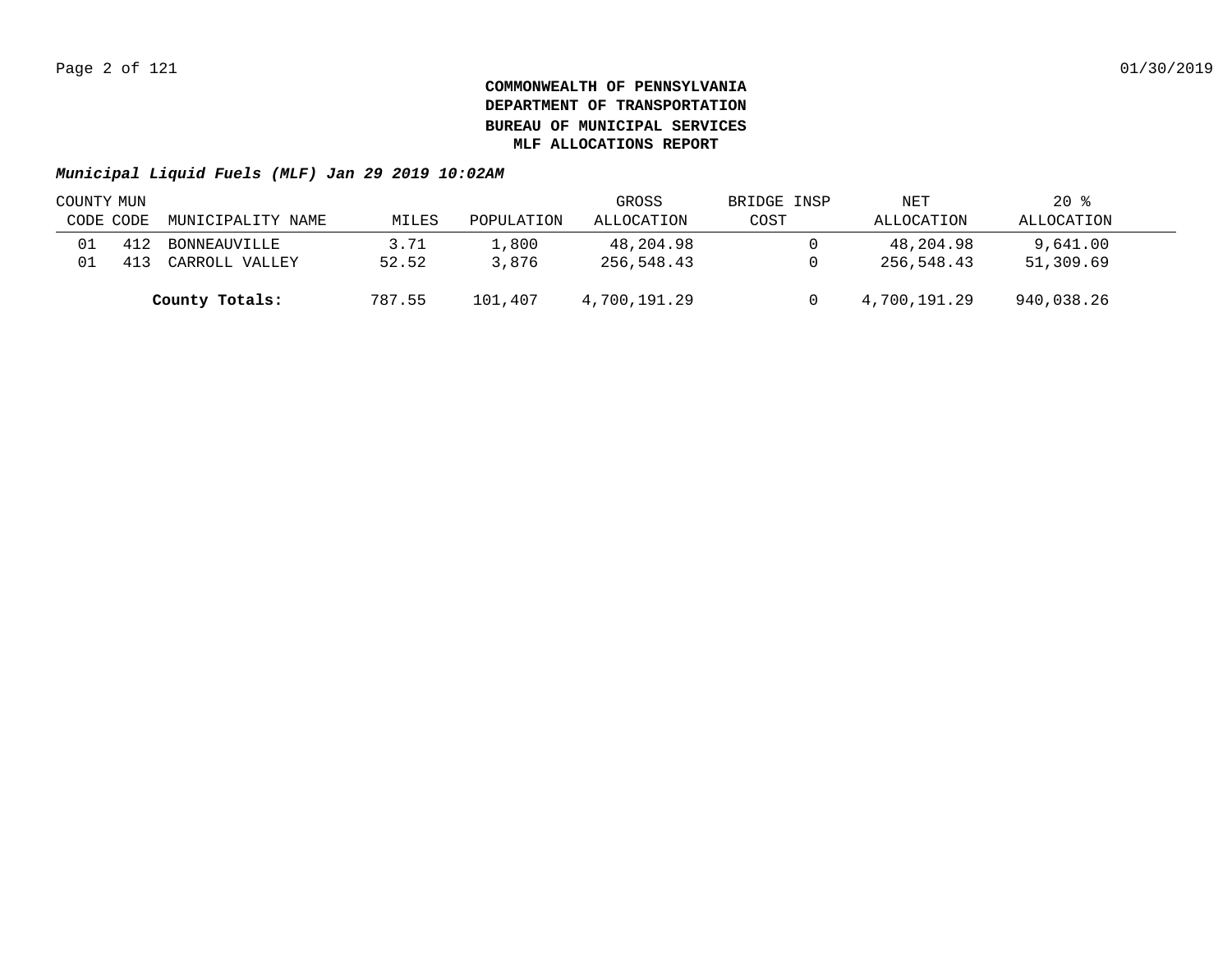| COUNTY MUN |                  |                   |        |            | GROSS        | BRIDGE INSP  | <b>NET</b>   | 20%               |  |
|------------|------------------|-------------------|--------|------------|--------------|--------------|--------------|-------------------|--|
|            | CODE CODE        | MUNICIPALITY NAME | MILES  | POPULATION | ALLOCATION   | COST         | ALLOCATION   | <b>ALLOCATION</b> |  |
|            | Allegheny County |                   |        |            |              |              |              |                   |  |
|            |                  |                   |        |            |              |              |              |                   |  |
| 02         |                  | 101 BALDWIN       | 6.09   | 1,992      | 60,153.10    | $\mathbf 0$  | 60, 153.10   | 12,030.62         |  |
| 02         |                  | 102 COLLIER       | 31.69  | 7,080      | 248, 252. 17 | 1,392.60     | 246,859.57   | 49,371.91         |  |
| 02         | 103              | CRESCENT          | 10.12  | 2,640      | 86,749.01    | $\mathbf 0$  | 86,749.01    | 17,349.80         |  |
| 02         | 104              | EAST DEER         | 4.91   | 1,500      | 46,407.89    | $\mathbf 0$  | 46,407.89    | 9,281.58          |  |
| 02         | 105              | ELIZABETH         | 52.68  | 13,271     | 442,279.29   | 2,343.20     | 439,936.09   | 87,987.22         |  |
| 02         | 106              | HARRISON          | 40.75  | 10,461     | 345,970.89   | $\mathbf 0$  | 345,970.89   | 69,194.18         |  |
| 02         | 107              | LEET              | 5.13   | 1,634      | 49,803.76    | $\Omega$     | 49,803.76    | 9,960.75          |  |
| 02         | 108              | MCCANDLESS        | 101.69 | 28,457     | 909,716.06   | 2,343.20     | 907,372.86   | 181, 474.57       |  |
| 02         | 109              | MT LEBANON        | 85.47  | 33,137     | 946, 325.57  | $\mathbf 0$  | 946,325.57   | 189,265.11        |  |
| 02         | 110              | NEVILLE           | 3.63   | 1,084      | 33,817.70    | $\Omega$     | 33,817.70    | 6,763.54          |  |
| 02         | 111              | NORTH             | 42.46  | 10,229     | 347, 263.55  | 585.80       | 346,677.75   | 69, 335.55        |  |
|            |                  | VERSAILLES        |        |            |              |              |              |                   |  |
| 02         | 112              | OHARA             | 39.87  | 8,407      | 302,466.64   | 1,437.80     | 301,028.84   | 60,205.77         |  |
| 02         | 113              | PENN HILLS        | 126.30 | 42,329     | 1,267,558.07 | 1,474.40     | 1,266,083.67 | 253, 216.73       |  |
| 02         | 114              | RESERVE           | 9.15   | 3,333      | 97,081.31    | $\mathbf 0$  | 97,081.31    | 19,416.26         |  |
| 02         | 115              | ROBINSON          | 46.83  | 13,354     | 423,849.08   | $\Omega$     | 423,849.08   | 84,769.82         |  |
| 02         |                  | 116 ROSS          | 103.00 | 31,105     | 966,403.41   | 532.40       | 965,871.01   | 193,174.20        |  |
| 02         | 117              | SCOTT             | 38.97  | 17,024     | 469,226.63   | 585.80       | 468,640.83   | 93,728.17         |  |
| 02         | 118              | SHALER            | 100.70 | 28,757     | 912, 233.44  | 1,848.80     | 910,384.64   | 182,076.93        |  |
| 02         | 119              | SOUTH FAYETTE     | 51.91  | 14,416     | 462,206.85   | 1,171.60     | 461,035.25   | 92,207.05         |  |
| 02         | 120              | SOUTH             | 4.84   | 351        | 23,520.21    | $\Omega$     | 23,520.21    | 4,704.04          |  |
|            |                  | VERSAILLES        |        |            |              |              |              |                   |  |
| 02         |                  | 121 SPRINGDALE    | 5.50   | 1,636      | 51, 112.32   | $\mathbf{0}$ | 51, 112.32   | 10,222.46         |  |
| 02         |                  | 122 STOWE         | 19.35  | 6,362      | 191,772.23   | $\mathbf{0}$ | 191,772.23   | 38, 354.45        |  |
| 02         | 123              | UPPER ST CLAIR    | 79.22  | 19,229     | 650,750.96   | 266.20       | 650,484.76   | 130,096.95        |  |
| 02         |                  | 124 WILKINS       | 24.97  | 6,357      | 210,950.92   | $\Omega$     | 210,950.92   | 42,190.18         |  |
| 02         |                  | 125 ALEPPO        | 4.07   | 1,916      | 51,726.26    | $\mathbf{0}$ | 51,726.26    | 10,345.25         |  |
| 02         | 126              | KENNEDY           | 27.43  | 7,672      | 245,308.59   | $\Omega$     | 245,308.59   | 49,061.72         |  |
| 02         | 202              | FAWN              | 9.97   | 2,376      | 81,030.87    | $\Omega$     | 81,030.87    | 16,206.17         |  |
| 02         | 203              | FINDLAY           | 40.00  | 5,060      | 236,940.84   | 1,221.20     | 235,719.64   | 47, 143.93        |  |
| 02         |                  | 204 FORWARD       | 25.48  | 3,376      | 153,942.70   | $\Omega$     | 153,942.70   | 30,788.54         |  |
| 02         |                  | 206 FRAZER        | 7.06   | 1,157      | 47,021.88    | $\mathbf 0$  | 47,021.88    | 9,404.38          |  |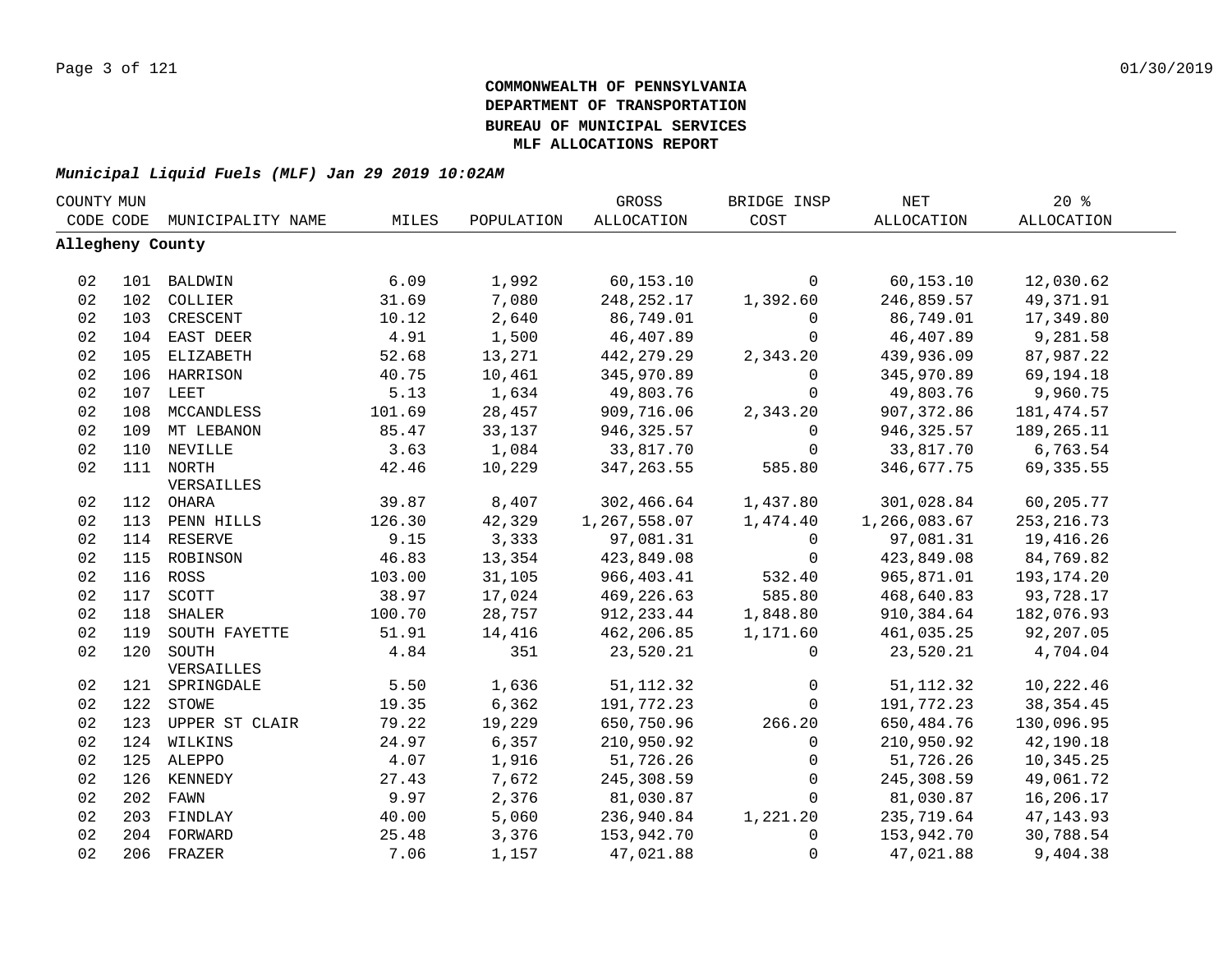| COUNTY MUN |     |                         |        |            | GROSS        | BRIDGE INSP  | NET          | $20*$        |  |
|------------|-----|-------------------------|--------|------------|--------------|--------------|--------------|--------------|--|
| CODE CODE  |     | MUNICIPALITY NAME       | MILES  | POPULATION | ALLOCATION   | COST         | ALLOCATION   | ALLOCATION   |  |
| 02         |     | 207 HAMPTON             | 78.50  | 18,363     | 631, 211.83  | 2,763.20     | 628,448.63   | 125,689.73   |  |
| 02         |     | 208 HARMAR              | 12.79  | 2,921      | 101,446.13   | $\Omega$     | 101,446.13   | 20,289.23    |  |
| 02         |     | 209 INDIANA             | 31.58  | 7,253      | 251,284.80   | $\mathbf{0}$ | 251,284.80   | 50,256.96    |  |
| 02         |     | 211 KILBUCK             | 6.32   | 697        | 35,416.66    | $\Omega$     | 35,416.66    | 7,083.33     |  |
| 02         |     | 212 MARSHALL            | 47.70  | 6,915      | 299,916.09   | 266.20       | 299,649.89   | 59,929.98    |  |
| 02         |     | 213 MOON                | 72.70  | 24,185     | 726,072.81   | 459.60       | 725,613.21   | 145, 122.64  |  |
| 02         |     | 214 NORTH FAYETTE       | 44.45  | 13,934     | 427, 117.60  | 532.40       | 426,585.20   | 85, 317.04   |  |
| 02         |     | 215 OHIO                | 21.52  | 4,757      | 167,579.90   | $\mathsf{O}$ | 167,579.90   | 33,515.98    |  |
| 02         |     | 216 PINE                | 69.82  | 11,497     | 466,104.71   | 0            | 466,104.71   | 93,220.94    |  |
| 02         | 217 | RICHLAND                | 65.53  | 11,100     | 443,564.34   | $\mathbf 0$  | 443,564.34   | 88,712.87    |  |
| 02         | 219 | SOUTH PARK              | 44.90  | 13,416     | 418,451.03   | 1,400.00     | 417,051.03   | 83, 410.21   |  |
| 02         | 220 | WEST DEER               | 65.47  | 11,771     | 456,584.42   | $\Omega$     | 456,584.42   | 91,316.88    |  |
| 02         |     | 301 PITTSBURGH          | 891.76 | 305,704    | 9,084,481.63 | 121,326.80   | 8,963,154.83 | 1,792,630.97 |  |
| 02         |     | 302 CLAIRTON            | 28.42  | 6,796      | 231,437.88   | 9,448.40     | 221,989.48   | 44,397.90    |  |
| 02         |     | 303 DUQUESNE            | 20.74  | 5,565      | 180,830.66   | $\Omega$     | 180,830.66   | 36, 166. 13  |  |
| 02         |     | 304 MCKEESPORT          | 81.21  | 19,731     | 667,471.64   | $\mathbf{0}$ | 667,471.64   | 133, 494.33  |  |
| 02         |     | 401 ASPINWALL           | 7.09   | 2,801      | 79,529.17    | $\mathbf 0$  | 79,529.17    | 15,905.83    |  |
| 02         |     | 402 AVALON              | 11.45  | 4,705      | 132,013.66   | $\mathbf 0$  | 132,013.66   | 26,402.73    |  |
| 02         |     | 403 BALDWIN             | 57.15  | 19,767     | 585,652.60   | $\mathbf 0$  | 585,652.60   | 117,130.52   |  |
| 02         |     | 404 BELLEVUE            | 18.74  | 8,370      | 229, 258.93  | $\mathbf 0$  | 229, 258.93  | 45,851.79    |  |
| 02         |     | 405 BEN AVON            | 7.09   | 1,781      | 59, 424.26   | $\mathbf 0$  | 59,424.26    | 11,884.85    |  |
| 02         |     | 406 BEN AVON<br>HEIGHTS | 2.25   | 371        | 15,030.41    | $\Omega$     | 15,030.41    | 3,006.08     |  |
| 02         |     | 407 BETHEL PARK         | 108.15 | 32,313     | 1,007,879.05 | 313.00       | 1,007,566.05 | 201,513.21   |  |
| 02         |     | 408 BLAWNOX             | 4.28   | 1,432      | 42,906.60    | $\mathbf 0$  | 42,906.60    | 8,581.32     |  |
| 02         |     | 409 BRACKENRIDGE        | 12.55  | 3,260      | 107,304.84   | 0            | 107,304.84   | 21,460.97    |  |
| 02         |     | 410 BRADDOCK            | 11.47  | 2,159      | 81,898.82    | $\mathbf{0}$ | 81,898.82    | 16,379.76    |  |
| 02         |     | 411 BRADDOCK HILLS      | 6.52   | 1,880      | 59,420.47    | $\mathbf 0$  | 59,420.47    | 11,884.09    |  |
| 02         | 412 | <b>BRADFORDWOODS</b>    | 8.69   | 1,171      | 52,888.93    | $\mathbf{0}$ | 52,888.93    | 10,577.79    |  |
| 02         |     | 413 BRENTWOOD           | 24.53  | 9,643      | 274, 211.03  | $\mathbf 0$  | 274, 211.03  | 54,842.21    |  |
| 02         |     | 414 BRIDGEVILLE         | 15.41  | 5,148      | 154,328.77   | $\mathbf 0$  | 154,328.77   | 30,865.75    |  |
| 02         |     | 415 CARNEGIE            | 25.65  | 7,972      | 245, 116.22  | 1,147.60     | 243,968.62   | 48,793.72    |  |
| 02         |     | 416 CASTLE SHANNON      | 25.58  | 8,316      | 251,656.56   | $\mathbf{0}$ | 251,656.56   | 50, 331.31   |  |
| 02         |     | 417 CHALFANT            | 3.78   | 800        | 28,734.37    | $\mathbf 0$  | 28,734.37    | 5,746.87     |  |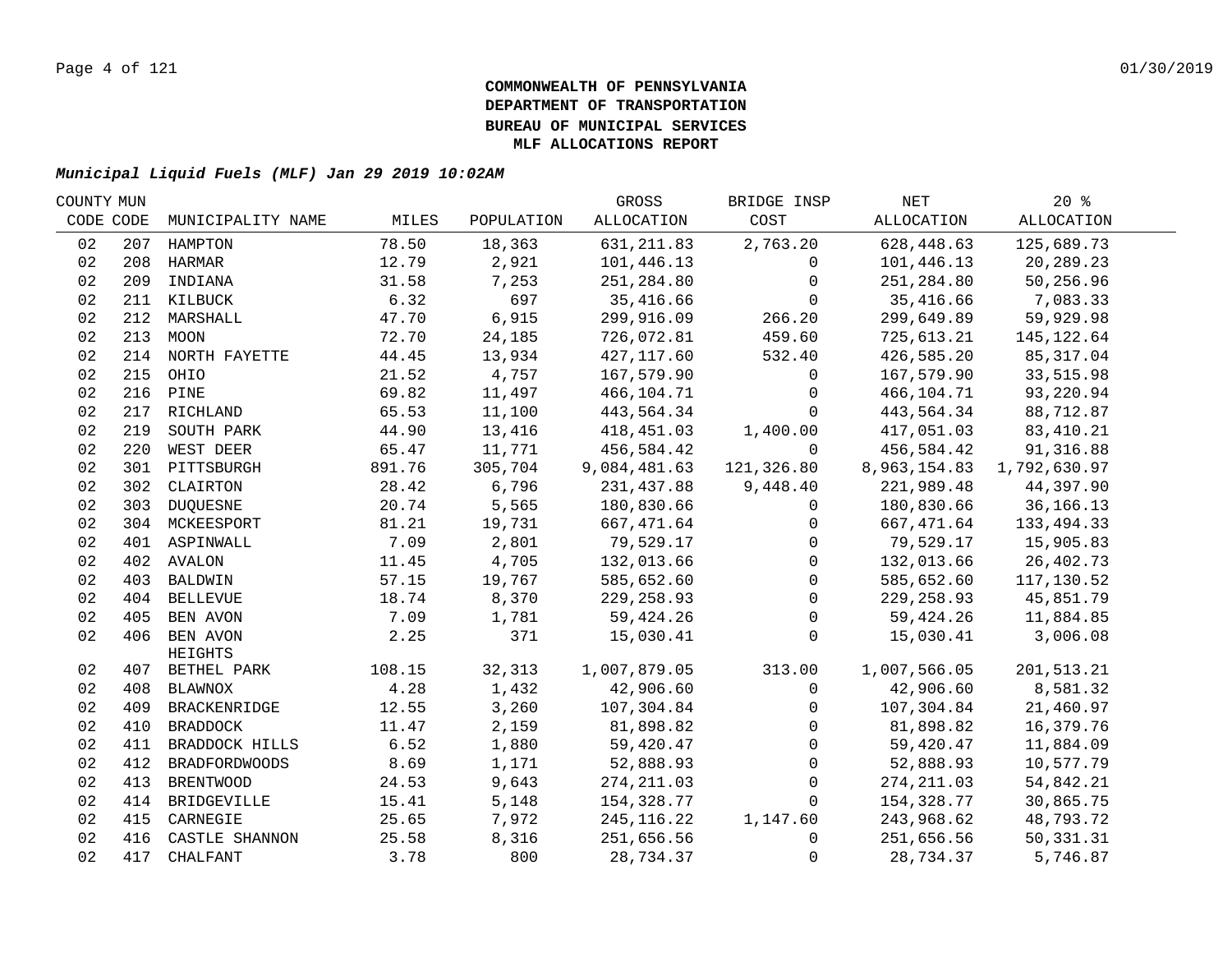| COUNTY MUN |           |                                  |        |            | GROSS      | BRIDGE INSP  | NET         | 20%               |  |
|------------|-----------|----------------------------------|--------|------------|------------|--------------|-------------|-------------------|--|
|            | CODE CODE | MUNICIPALITY NAME                | MILES  | POPULATION | ALLOCATION | COST         | ALLOCATION  | <b>ALLOCATION</b> |  |
| 02         | 418       | CHESWICK                         | 6.43   | 1,746      | 56,470.50  | $\Omega$     | 56,470.50   | 11,294.10         |  |
| 02         | 419       | CHURCHILL                        | 13.63  | 3,011      | 106,101.40 | $\mathbf 0$  | 106,101.40  | 21,220.28         |  |
| 02         | 420       | CORAOPOLIS                       | 16.70  | 5,677      | 169,180.58 | $\Omega$     | 169,180.58  | 33,836.12         |  |
| 02         |           | 421 CRAFTON                      | 18.81  | 5,951      | 181,818.89 | 1,849.20     | 179,969.69  | 35,993.94         |  |
| 02         |           | 422 DORMONT                      | 17.83  | 8,593      | 230,533.01 | $\mathbf 0$  | 230,533.01  | 46,106.60         |  |
| 02         | 423       | DRAVOSBURG                       | 6.24   | 1,792      | 56,725.49  | $\mathbf 0$  | 56,725.49   | 11,345.10         |  |
| 02         |           | 424 EAST<br>MCKEESPORT           | 7.24   | 2,126      | 66,738.98  | $\Omega$     | 66,738.98   | 13,347.80         |  |
| 02         |           | 425 EAST<br>PITTSBURGH           | 4.96   | 1,822      | 52,926.25  | $\mathsf{O}$ | 52,926.25   | 10,585.25         |  |
| 02         |           | 426 EDGEWOOD                     | 10.08  | 3,118      | 96,033.52  | $\mathbf 0$  | 96,033.52   | 19,206.70         |  |
| 02         |           | 427 EDGEWORTH                    | 9.74   | 1,680      | 66,523.29  | $\mathbf{0}$ | 66,523.29   | 13,304.66         |  |
| 02         |           | 428 ELIZABETH                    | 6.89   | 1,493      | 53,061.57  | $\mathbf 0$  | 53,061.57   | 10,612.31         |  |
| 02         | 429       | <b>EMSWORTH</b>                  | $8.44$ | 2,449      | 77,221.69  | 1,484.20     | 75,737.49   | 15, 147.50        |  |
| 02         | 430       | ETNA BOROUGH                     | 11.33  | 3,451      | 106,884.86 | 2,024.20     | 104,860.66  | 20,972.13         |  |
| 02         | 431       | FOREST HILLS                     | 22.70  | 6,518      | 206,337.98 | $\Omega$     | 206, 337.98 | 41,267.60         |  |
| 02         | 432       | FOX CHAPEL                       | 40.81  | 5,388      | 246,184.34 | 2,700.80     | 243,483.54  | 48,696.71         |  |
| 02         | 433       | GLASSPORT                        | 15.82  | 4,483      | 142,627.52 | $\Omega$     | 142,627.52  | 28,525.50         |  |
| 02         |           | 434 GLENFIELD                    | 1.80   | 205        | 10,214.88  | $\Omega$     | 10,214.88   | 2,042.98          |  |
| 02         | 435       | GREENTREE                        | 17.72  | 4,432      | 148,139.50 | 2,221.20     | 145,918.30  | 29,183.66         |  |
| 02         |           | 436 HAYSVILLE                    | 0.60   | 70         | 3,437.79   | $\Omega$     | 3,437.79    | 687.56            |  |
| 02         |           | 437 HEIDELBERG                   | 6.70   | 1,244      | 47,501.88  | $\mathbf 0$  | 47,501.88   | 9,500.38          |  |
| 02         |           | 438 HOMESTEAD                    | 9.84   | 3,165      | 96,136.71  | $\mathbf 0$  | 96,136.71   | 19,227.34         |  |
| 02         | 439       | INGRAM                           | 9.85   | 3,330      | 99,423.27  | $\Omega$     | 99,423.27   | 19,884.65         |  |
| 02         | 440       | <b>JEFFERSON</b><br><b>HILLS</b> | 47.31  | 10,619     | 371,586.79 | 585.80       | 371,000.99  | 74,200.20         |  |
| 02         |           | 441 LEETSDALE                    | 7.69   | 1,218      | 50,385.25  | 2,129.00     | 48,256.25   | 9,651.25          |  |
| 02         |           | 442 LIBERTY                      | 10.83  | 2,551      | 87,430.14  | $\Omega$     | 87,430.14   | 17,486.03         |  |
| 02         |           | 443 LINCOLN                      | 4.74   | 1,072      | 37,388.60  | $\mathbf 0$  | 37,388.60   | 7,477.72          |  |
| 02         |           | 444 MCKEES ROCKS                 | 19.01  | 6,104      | 185,520.62 | $\Omega$     | 185,520.62  | 37,104.12         |  |
| 02         | 445       | MILLVALE                         | 9.16   | 3,744      | 105,216.72 | $\Omega$     | 105, 216.72 | 21,043.34         |  |
| 02         | 446       | MONROEVILLE                      | 98.35  | 28,386     | 896,859.99 | 585.80       | 896, 274.19 | 179,254.84        |  |
| 02         | 447       | MT OLIVER                        | 8.42   | 3,403      | 95,957.07  | $\mathbf 0$  | 95,957.07   | 19,191.41         |  |
| 02         |           | 448 MUNHALL                      | 32.03  | 11,406     | 334,686.88 | $\Omega$     | 334,686.88  | 66,937.38         |  |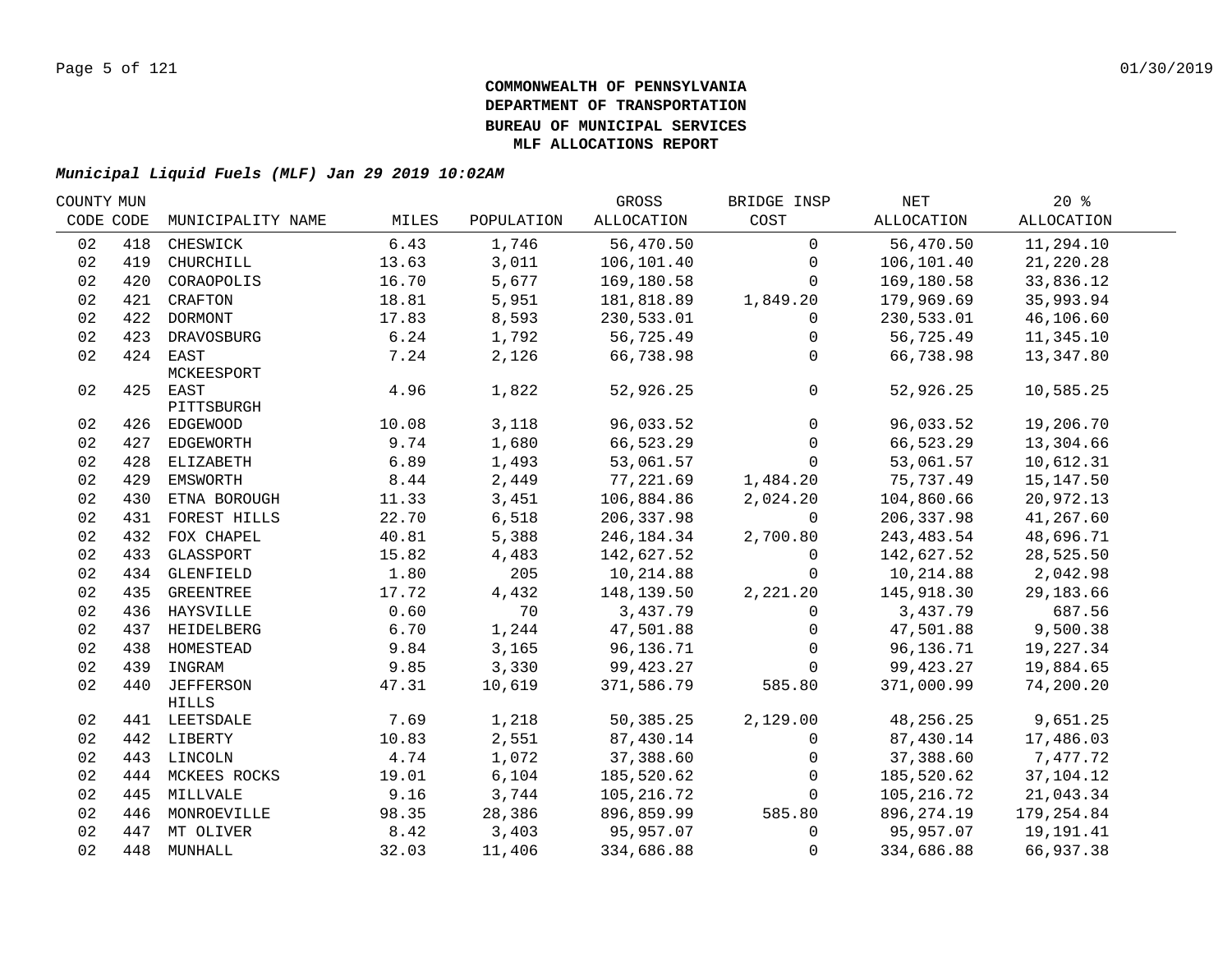| COUNTY MUN |     |                               |       |            | GROSS      | BRIDGE INSP  | NET          | $20*$       |  |
|------------|-----|-------------------------------|-------|------------|------------|--------------|--------------|-------------|--|
| CODE CODE  |     | MUNICIPALITY NAME             | MILES | POPULATION | ALLOCATION | COST         | ALLOCATION   | ALLOCATION  |  |
| 02         | 449 | NORTH BRADDOCK                | 24.71 | 4,857      | 180,493.08 | 947.20       | 179,545.88   | 35,909.18   |  |
| 02         |     | 450 OAKDALE                   | 5.56  | 1,459      | 47,829.36  | 585.80       | 47,243.56    | 9,448.71    |  |
| 02         |     | 451 OAKMONT                   | 22.05 | 6,303      | 199,870.61 | $\mathbf 0$  | 199,870.61   | 39,974.12   |  |
| 02         |     | 452 GLEN OSBORNE              | 3.23  | 547        | 21,861.00  | $\Omega$     | 21,861.00    | 4,372.20    |  |
| 02         |     | 453 PITCAIRN                  | 9.22  | 3,294      | 96,552.72  | 2,234.00     | 94,318.72    | 18,863.74   |  |
| 02         |     | 454 PLEASANT HILLS            | 24.46 | 8,268      | 246,868.72 | 0            | 246,868.72   | 49, 373. 74 |  |
| 02         |     | 455 PORT VUE                  | 15.50 | 3,798      | 128,028.04 | $\mathbf 0$  | 128,028.04   | 25,605.61   |  |
| 02         |     | 456 RANKIN                    | 5.71  | 2,122      | 61, 412.05 | $\mathbf 0$  | 61, 412.05   | 12,282.41   |  |
| 02         | 457 | ROSSLYN FARMS                 | 4.78  | 427        | 24,812.40  | $\mathbf 0$  | 24,812.40    | 4,962.48    |  |
| 02         | 458 | SEWICKLEY                     | 15.15 | 3,827      | 127,399.10 | $\mathbf 0$  | 127,399.10   | 25,479.82   |  |
| 02         | 459 | SEWICKLEY<br>HEIGHTS          | 6.60  | 810        | 38,604.41  | $\Omega$     | 38,604.41    | 7,720.88    |  |
| 02         |     | 460 SEWICKLEY<br><b>HILLS</b> | 2.51  | 639        | 21,204.70  | $\mathbf 0$  | 21,204.70    | 4,240.94    |  |
| 02         |     | 461 SHARPSBURG                | 7.60  | 3,446      | 93,991.96  | $\mathbf 0$  | 93,991.96    | 18,798.39   |  |
| 02         |     | 462 SPRINGDALE                | 14.32 | 3,405      | 116,234.19 | $\mathbf 0$  | 116,234.19   | 23, 246.84  |  |
| 02         | 463 | SWISSVALE                     | 23.78 | 8,983      | 258,629.39 | $\mathbf 0$  | 258,629.39   | 51,725.88   |  |
| 02         | 464 | TARENTUM                      | 17.61 | 4,530      | 149,693.84 | 1,080.80     | 148,613.04   | 29,722.61   |  |
| 02         | 465 | THORNBURG                     | 3.42  | 455        | 20,699.35  | $\Omega$     | 20,699.35    | 4,139.87    |  |
| 02         | 466 | PLUM BOROUGH                  | 99.48 | 27,126     | 875,900.54 | 266.20       | 875,634.34   | 175, 126.87 |  |
| 02         | 467 | TURTLE CREEK                  | 17.87 | 5,349      | 166,728.73 | 2,484.00     | 164, 244. 73 | 32,848.95   |  |
| 02         |     | 468 VERONA                    | 8.53  | 2,474      | 78,023.16  | $\mathsf{O}$ | 78,023.16    | 15,604.63   |  |
| 02         |     | 469 VERSAILLES                | 5.81  | 1,515      | 49,790.67  | $\Omega$     | 49,790.67    | 9,958.13    |  |
| 02         |     | 470 WALL BOROUGH              | 3.66  | 580        | 23,986.43  | 1,044.20     | 22,942.23    | 4,588.45    |  |
| 02         |     | 471 WEST ELIZABETH            | 3.92  | 518        | 23,656.17  | $\mathbf 0$  | 23,656.17    | 4,731.23    |  |
| 02         |     | 472 WEST HOMESTEAD            | 8.82  | 1,929      | 68,275.55  | $\mathbf 0$  | 68, 275.55   | 13,655.11   |  |
| 02         |     | 473 WEST MIFFLIN              | 67.91 | 20,313     | 633,322.70 | 477.60       | 632,845.10   | 126,569.02  |  |
| 02         |     | 474 WEST VIEW                 | 18.73 | 6,771      | 197,707.24 | 536.20       | 197,171.04   | 39, 434. 21 |  |
| 02         |     | 475 WHITAKER                  | 4.50  | 1,271      | 40,487.81  | 0            | 40,487.81    | 8,097.56    |  |
| 02         |     | 476 WHITEHALL                 | 37.71 | 13,944     | 404,195.70 | 0            | 404,195.70   | 80,839.14   |  |
| 02         |     | 477 WHITE OAK                 | 34.43 | 7,862      | 273,064.46 | 1,171.60     | 271,892.86   | 54,378.57   |  |
| 02         |     | 478 WILKINSBURG               | 41.14 | 15,930     | 455,106.46 | 0            | 455,106.46   | 91,021.29   |  |
| 02         |     | 479 WILMERDING                | 8.26  | 2,190      | 71,499.18  | $\Omega$     | 71,499.18    | 14,299.84   |  |
| 02         |     | 480 BELL ACRES                | 11.86 | 1,388      | 68,039.63  | $\mathbf 0$  | 68,039.63    | 13,607.93   |  |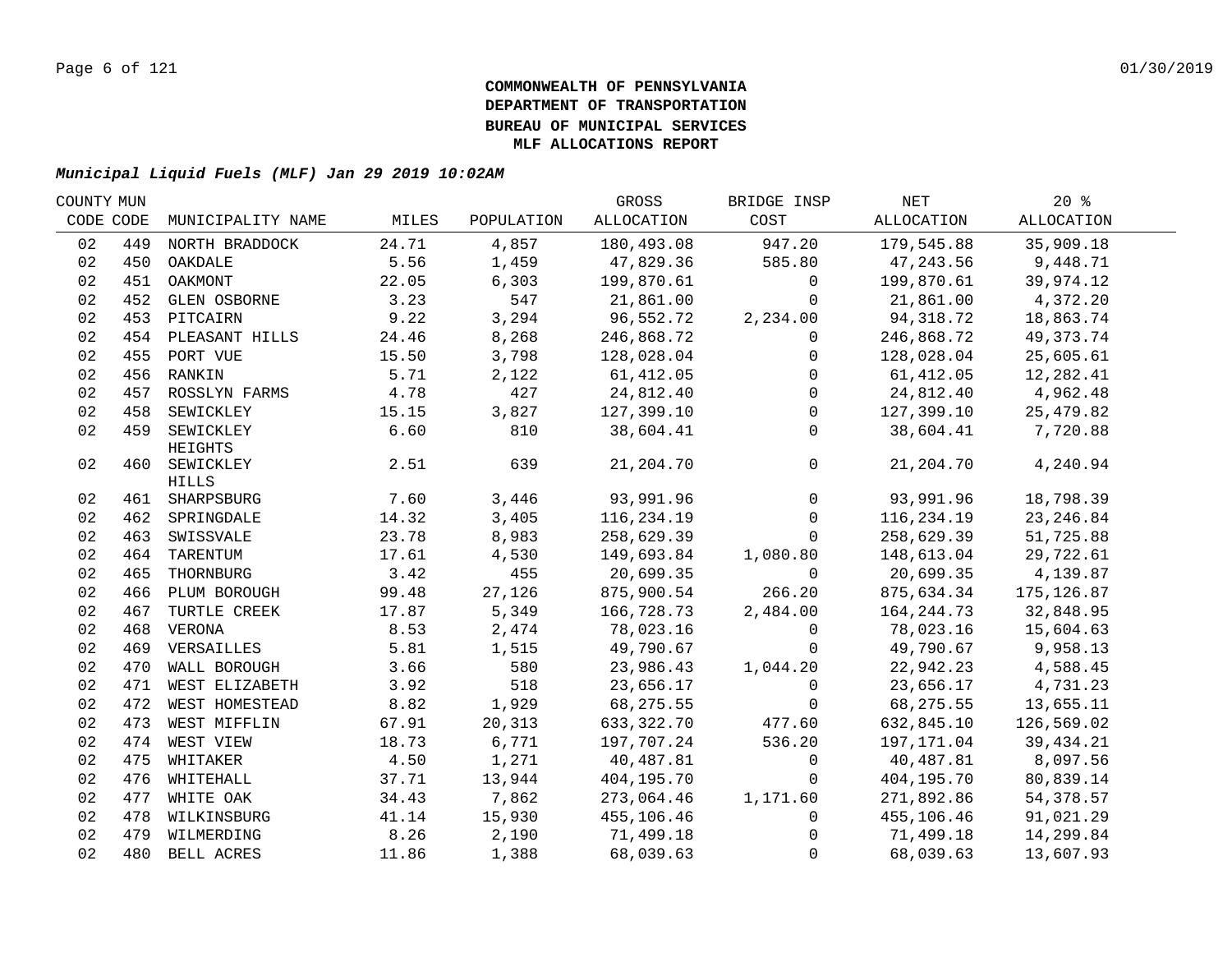| COUNTY MUN     |     |                      |           |               | GROSS      | BRIDGE INSP                | NET        | $20*$      |  |
|----------------|-----|----------------------|-----------|---------------|------------|----------------------------|------------|------------|--|
| CODE CODE      |     | MUNICIPALITY NAME    | MILES     | POPULATION    | ALLOCATION | COST                       | ALLOCATION | ALLOCATION |  |
| 02             | 481 | FRANKLIN PARK        | 53.45     | 13,470        | 448,842.88 |                            | 448,842.88 | 89,768.58  |  |
| 02             | 482 | PENNSBURY<br>VILLAGE | 1.62      | 661           | 18,585.54  |                            | 18,585.54  | 3,717.11   |  |
| County Totals: |     | 4218.64              | 1,222,904 | 38,574,722.75 | 177,268.00 | 38,397,454.75 7,679,490.95 |            |            |  |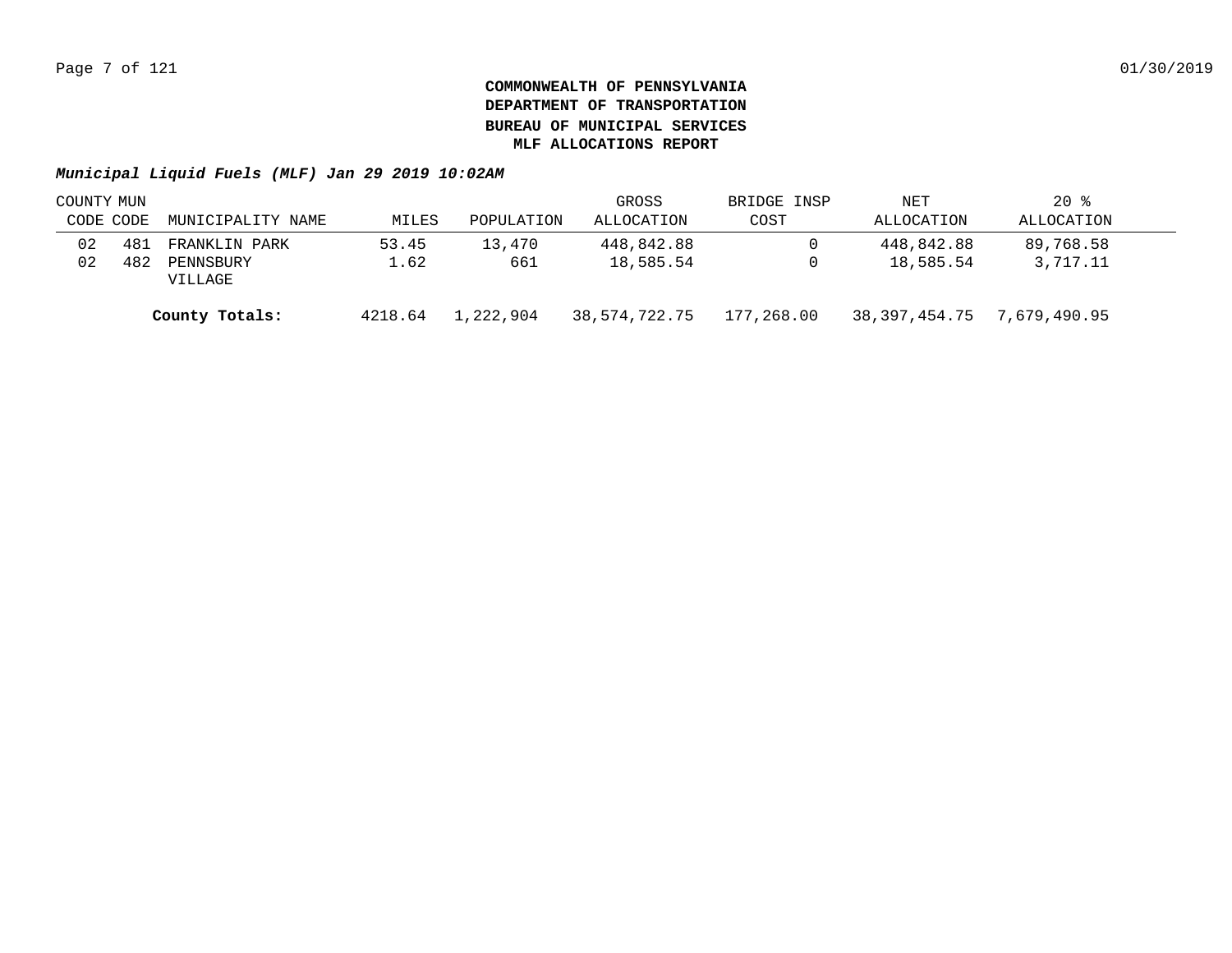|    | COUNTY MUN       |                   |       |            | GROSS             | BRIDGE INSP  | $\operatorname{NET}$ | $20*$      |  |
|----|------------------|-------------------|-------|------------|-------------------|--------------|----------------------|------------|--|
|    | CODE CODE        | MUNICIPALITY NAME | MILES | POPULATION | <b>ALLOCATION</b> | COST         | <b>ALLOCATION</b>    | ALLOCATION |  |
|    | Armstrong County |                   |       |            |                   |              |                      |            |  |
|    |                  |                   |       |            |                   |              |                      |            |  |
| 03 |                  | 201 BETHEL        | 19.45 | 1,183      | 90,033.53         | 0            | 90,033.53            | 18,006.71  |  |
| 03 |                  | 202 BOGGS         | 26.52 | 936        | 109,415.92        | $\mathsf{O}$ | 109,415.92           | 21,883.18  |  |
| 03 |                  | 203 BRADYS BEND   | 13.60 | 773        | 61,885.95         | 0            | 61,885.95            | 12,377.19  |  |
| 03 |                  | 204 BURRELL       | 25.68 | 689        | 101,666.08        | 0            | 101,666.08           | 20,333.22  |  |
| 03 | 205              | CADOGAN           | 1.91  | 344        | 13,331.99         | 0            | 13,331.99            | 2,666.40   |  |
| 03 | 206              | COWANSHANNOCK     | 79.49 | 2,899      | 329,801.36        | 0            | 329,801.36           | 65,960.27  |  |
| 03 | 207              | EAST FRANKLIN     | 44.52 | 4,082      | 233, 167.89       | $\mathbf 0$  | 233, 167.89          | 46,633.58  |  |
| 03 | 208              | GILPIN            | 28.31 | 2,496      | 146,304.51        | $\mathbf 0$  | 146,304.51           | 29,260.90  |  |
| 03 | 209              | HOVEY             | 2.85  | 97         | 11,687.75         | $\mathbf 0$  | 11,687.75            | 2,337.55   |  |
| 03 | 210              | KISKIMINETAS      | 53.60 | 4,800      | 278,465.65        | $\mathsf{O}$ | 278,465.65           | 55,693.13  |  |
| 03 |                  | 211 KITTANNING    | 48.41 | 2,265      | 210,696.72        | $\mathbf 0$  | 210,696.72           | 42, 139.34 |  |
| 03 | 212              | MADISON           | 34.79 | 820        | 135,496.55        | $\mathsf{O}$ | 135,496.55           | 27,099.31  |  |
| 03 | 213              | MAHONING          | 31.08 | 1,425      | 134,695.78        | $\mathsf 0$  | 134,695.78           | 26,939.16  |  |
| 03 |                  | 214 MANOR         | 36.72 | 4,227      | 209, 271.02       | $\mathsf 0$  | 209, 271.02          | 41,854.20  |  |
| 03 |                  | 215 NORTH BUFFALO | 26.93 | 3,011      | 151,721.96        | $\mathsf 0$  | 151,721.96           | 30, 344.39 |  |
| 03 |                  | 216 PARKS         | 22.38 | 2,744      | 130,852.17        | $\mathbf 0$  | 130,852.17           | 26,170.43  |  |
| 03 |                  | 217 PERRY         | 22.12 | 352        | 82,812.35         | 0            | 82,812.35            | 16,562.47  |  |
| 03 |                  | 218 PINE          | 6.59  | 412        | 30,725.26         | $\mathsf{O}$ | 30,725.26            | 6, 145.05  |  |
| 03 |                  | 219 PLUMCREEK     | 65.84 | 2,375      | 272,651.84        | $\mathsf{O}$ | 272,651.84           | 54,530.37  |  |
| 03 |                  | 220 RAYBURN       | 16.75 | 1,907      | 95,042.75         | $\mathsf{O}$ | 95,042.75            | 19,008.55  |  |
| 03 |                  | 221 REDBANK       | 44.67 | 1,064      | 174, 195.53       | $\mathbf 0$  | 174, 195.53          | 34,839.11  |  |
| 03 | 222              | SOUTH BEND        | 30.63 | 1,167      | 128,066.87        | $\mathbf 0$  | 128,066.87           | 25,613.37  |  |
| 03 | 223              | SOUTH BUFFALO     | 43.25 | 2,636      | 200,309.97        | $\mathbf 0$  | 200,309.97           | 40,061.99  |  |
| 03 | 224              | SUGARCREEK        | 40.55 | 1,539      | 169,426.01        | $\Omega$     | 169,426.01           | 33,885.20  |  |
| 03 |                  | 225 VALLEY        | 18.01 | 656        | 74,706.62         | $\mathbf 0$  | 74,706.62            | 14,941.32  |  |
| 03 | 226              | WASHINGTON        | 37.43 | 923        | 146,582.27        | $\mathbf 0$  | 146,582.27           | 29, 316.45 |  |
| 03 | 227              | WAYNE             | 65.58 | 1,200      | 248,599.94        | 0            | 248,599.94           | 49,719.99  |  |
| 03 | 228              | WEST FRANKLIN     | 32.01 | 1,853      | 146,321.97        | $\mathbf 0$  | 146,321.97           | 29, 264.39 |  |
| 03 | 301              | PARKER CITY       | 4.24  | 840        | 31,100.67         | $\mathsf{O}$ | 31,100.67            | 6,220.13   |  |
| 03 |                  | 401 APOLLO        | 6.71  | 1,647      | 55,479.60         | 0            | 55,479.60            | 11,095.92  |  |
| 03 | 402              | APPLEWOLD         | 1.26  | 310        | 10,432.24         | $\mathsf 0$  | 10,432.24            | 2,086.45   |  |
| 03 |                  | 403 ATWOOD        | 4.40  | 107        | 17,201.53         | $\mathbf 0$  | 17,201.53            | 3,440.31   |  |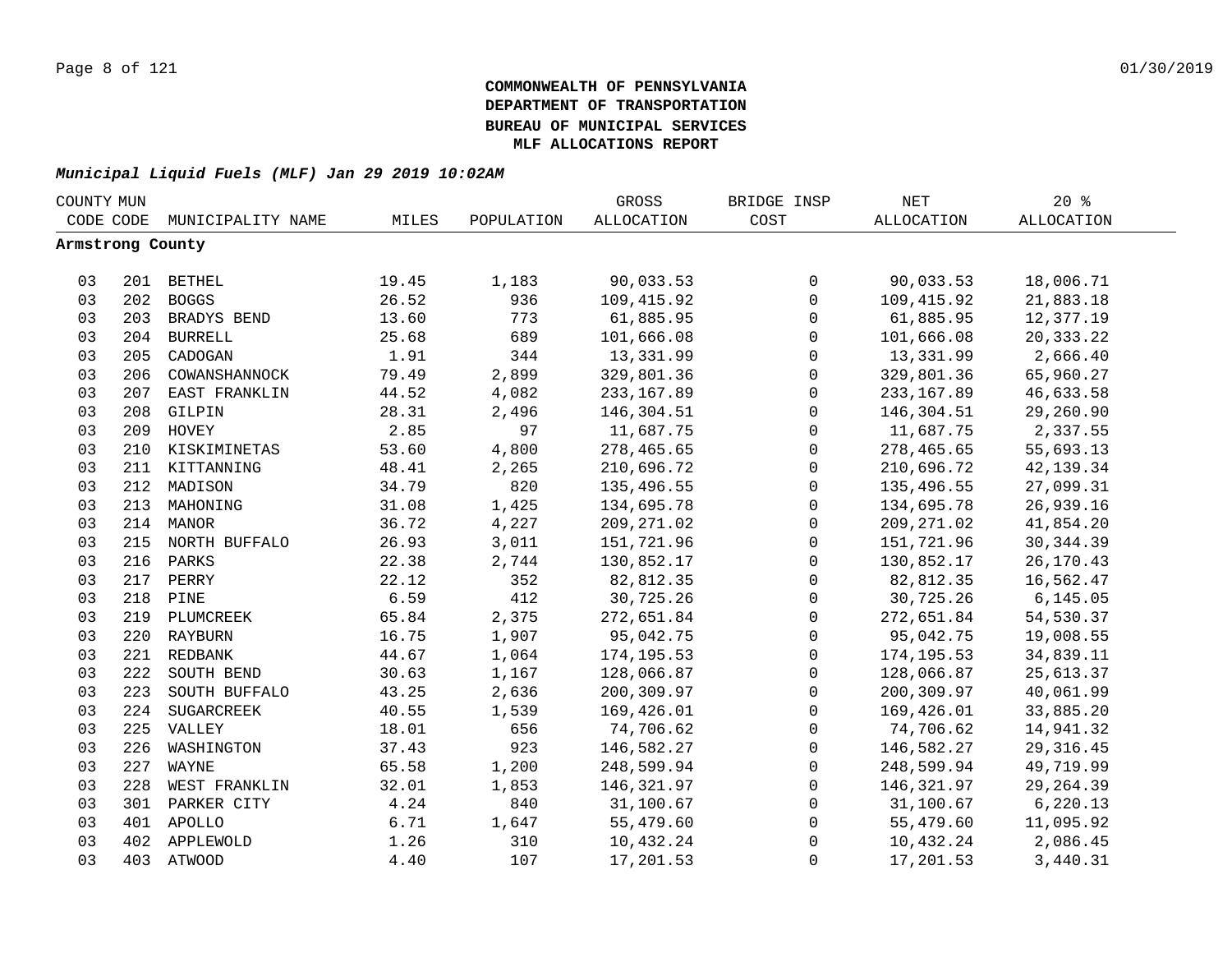| COUNTY MUN |           |                   |         |            | GROSS        | BRIDGE INSP  | NET          | $20*$      |  |
|------------|-----------|-------------------|---------|------------|--------------|--------------|--------------|------------|--|
|            | CODE CODE | MUNICIPALITY NAME | MILES   | POPULATION | ALLOCATION   | COST         | ALLOCATION   | ALLOCATION |  |
| 03         | 404       | DAYTON            | 3.33    | 553        | 22,322.28    | $\Omega$     | 22,322.28    | 4,464.46   |  |
| 03         | 405       | ELDERTON          | 3.23    | 356        | 18,096.28    | 0            | 18,096.28    | 3,619.26   |  |
| 03         | 406       | FORD CITY         | 13.41   | 2,991      | 104,952.55   | 0            | 104,952.55   | 20,990.51  |  |
| 03         | 407       | FORD CLIFF        | 2.14    | 371        | 14,653.09    | 0            | 14,653.09    | 2,930.62   |  |
| 03         | 408       | FREEPORT          | 5.67    | 1,813      | 55,184.24    | 0            | 55,184.24    | 11,036.85  |  |
| 03         | 409       | KITTANNING        | 12.21   | 4,044      | 121,591.77   | $\mathbf 0$  | 121,591.77   | 24, 318.35 |  |
| 03         | 410       | LEECHBURG         | 10.04   | 2,156      | 76,934.63    | 0            | 76,934.63    | 15,386.93  |  |
| 03         | 411       | MANORVILLE        | 1.73    | 410        | 14,015.47    | $\mathbf 0$  | 14,015.47    | 2,803.09   |  |
| 03         | 412       | NORTH APOLLO      | 6.81    | 1,297      | 48,923.87    | $\Omega$     | 48,923.87    | 9,784.77   |  |
| 03         | 414       | RURAL VALLEY      | 5.99    | 876        | 37,812.96    | $\Omega$     | 37,812.96    | 7,562.59   |  |
| 03         | 415       | SOUTH             | 2.11    | 481        | 16,718.38    | $\Omega$     | 16,718.38    | 3,343.68   |  |
|            |           | <b>BETHLEHEM</b>  |         |            |              |              |              |            |  |
| 03         | 416       | WEST              | 5.13    | 1,175      | 40,756.54    | $\Omega$     | 40,756.54    | 8,151.31   |  |
|            |           | KITTANNING        |         |            |              |              |              |            |  |
| 03         | 417       | WORTHINGTON       | 3.32    | 639        | 23,983.10    | $\mathbf 0$  | 23,983.10    | 4,796.62   |  |
|            |           | County Totals:    | 1011.40 | 68,941     | 4,828,095.41 | $\mathbf{0}$ | 4,828,095.41 | 965,619.08 |  |
|            |           |                   |         |            |              |              |              |            |  |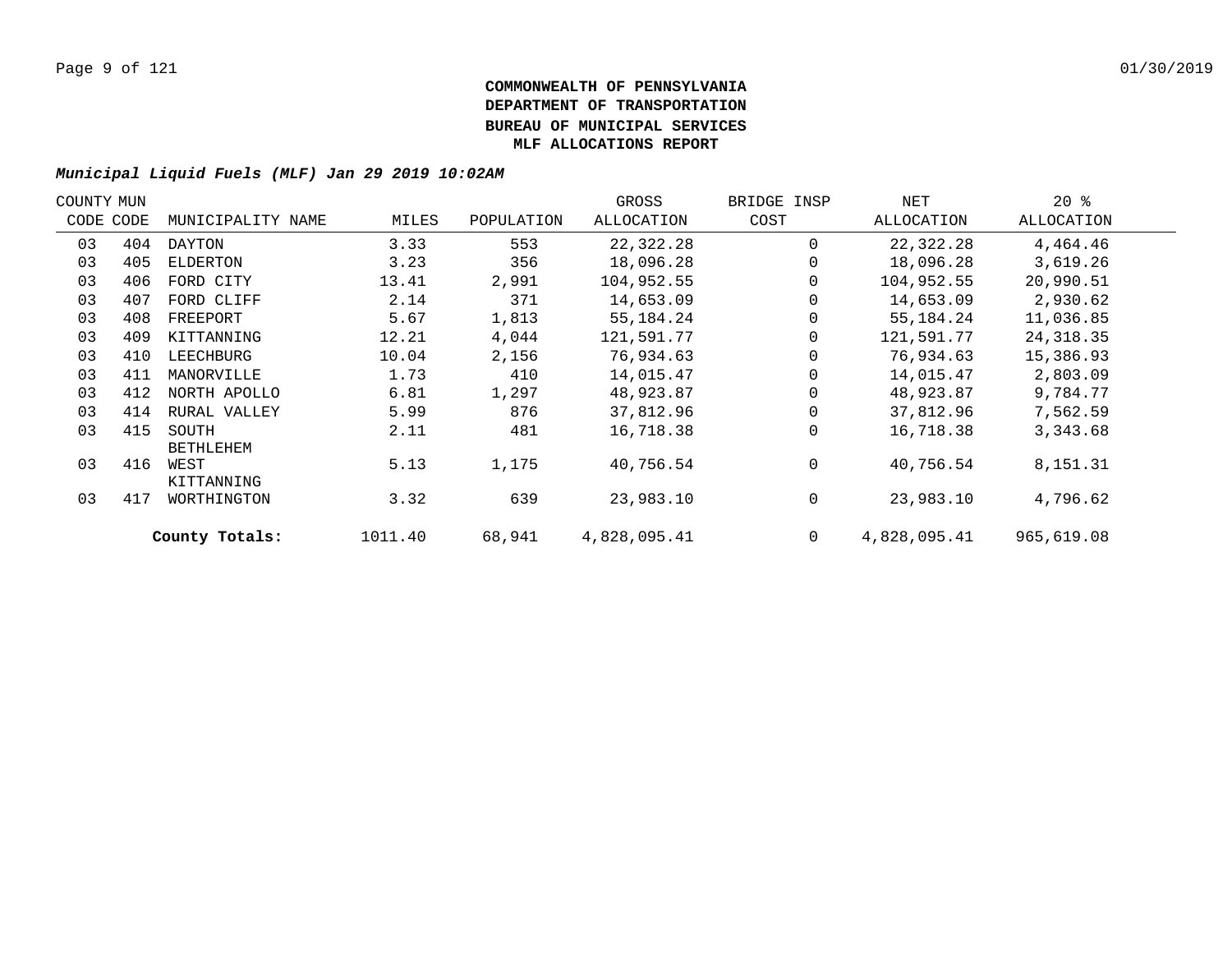| CODE CODE<br>MILES<br><b>ALLOCATION</b><br>COST<br>ALLOCATION<br>ALLOCATION<br>MUNICIPALITY NAME<br>POPULATION<br>Beaver County<br>5.78<br>1,321<br>45,863.92<br>3,074.40<br>42,789.52<br>8,557.90<br>04<br>101 VANPORT<br>3,197<br>552.00<br>23,523.88<br>04<br>102 HARMONY<br>16.08<br>118, 171.39<br>117,619.39<br>04<br>57.11<br>12,593<br>444,110.83<br>444,110.83<br>88,822.17<br>103 HOPEWELL<br>$\mathbf 0$<br>12.74<br>3,029<br>04<br>104 PATTERSON<br>103,403.38<br>103,403.38<br>20,680.68<br>$\mathbf 0$<br>04<br>ROCHESTER<br>17.35<br>2,802<br>114,741.90<br>114,741.90<br>22,948.38<br>105<br>$\Omega$<br>8,227<br>04<br>41.39<br>304,132.50<br>302,693.70<br>60,538.74<br>201<br><b>BRIGHTON</b><br>1,438.80<br>04<br><b>CENTER</b><br>48.98<br>400,494.84<br>80,098.97<br>202<br>11,795<br>400,494.84<br>$\Omega$<br>7,620<br>04<br>203<br>CHIPPEWA<br>37.35<br>278,310.41<br>278,310.41<br>55,662.08<br>$\mathbf 0$<br>04<br>DARLINGTON<br>32.23<br>1,962<br>149,225.06<br>149,225.06<br>29,845.01<br>204<br>$\Omega$<br>04<br>17.43<br>3,187<br>24, 410.59<br>205<br>DAUGHERTY<br>122,604.95<br>552.00<br>122,052.95<br>4,052<br>04<br>206 FRANKLIN<br>36.25<br>204, 209.49<br>204, 209.49<br>40,841.90<br>$\mathbf 0$<br>04<br>36.72<br>2,356<br>172,392.30<br>34, 478. 46<br>207 GREENE<br>172,392.30<br>0<br>04<br>3,690<br>249, 177. 72<br>49,835.54<br>208 HANOVER<br>51.44<br>249, 177. 72<br>0<br>04<br>32.99<br>2,503<br>162,495.44<br>$\mathbf{0}$<br>162,495.44<br>32,499.09<br>209<br>INDEPENDENCE<br>6.06<br>04<br>913<br>38,782.35<br>38,782.35<br>7,756.47<br>210 MARION<br>$\Omega$<br>04<br>7,360<br>211<br>NEW SEWICKLEY<br>50.84<br>319,457.93<br>552.00<br>318,905.93<br>63,781.19<br>04<br>212 NORTH<br>38.52<br>5,488<br>240,300.43<br>48,060.09<br>240,300.43<br>$\Omega$ |  |
|--------------------------------------------------------------------------------------------------------------------------------------------------------------------------------------------------------------------------------------------------------------------------------------------------------------------------------------------------------------------------------------------------------------------------------------------------------------------------------------------------------------------------------------------------------------------------------------------------------------------------------------------------------------------------------------------------------------------------------------------------------------------------------------------------------------------------------------------------------------------------------------------------------------------------------------------------------------------------------------------------------------------------------------------------------------------------------------------------------------------------------------------------------------------------------------------------------------------------------------------------------------------------------------------------------------------------------------------------------------------------------------------------------------------------------------------------------------------------------------------------------------------------------------------------------------------------------------------------------------------------------------------------------------------------------------------------------------------------------------------------------------------------------------------------------------------|--|
|                                                                                                                                                                                                                                                                                                                                                                                                                                                                                                                                                                                                                                                                                                                                                                                                                                                                                                                                                                                                                                                                                                                                                                                                                                                                                                                                                                                                                                                                                                                                                                                                                                                                                                                                                                                                                    |  |
|                                                                                                                                                                                                                                                                                                                                                                                                                                                                                                                                                                                                                                                                                                                                                                                                                                                                                                                                                                                                                                                                                                                                                                                                                                                                                                                                                                                                                                                                                                                                                                                                                                                                                                                                                                                                                    |  |
|                                                                                                                                                                                                                                                                                                                                                                                                                                                                                                                                                                                                                                                                                                                                                                                                                                                                                                                                                                                                                                                                                                                                                                                                                                                                                                                                                                                                                                                                                                                                                                                                                                                                                                                                                                                                                    |  |
|                                                                                                                                                                                                                                                                                                                                                                                                                                                                                                                                                                                                                                                                                                                                                                                                                                                                                                                                                                                                                                                                                                                                                                                                                                                                                                                                                                                                                                                                                                                                                                                                                                                                                                                                                                                                                    |  |
|                                                                                                                                                                                                                                                                                                                                                                                                                                                                                                                                                                                                                                                                                                                                                                                                                                                                                                                                                                                                                                                                                                                                                                                                                                                                                                                                                                                                                                                                                                                                                                                                                                                                                                                                                                                                                    |  |
|                                                                                                                                                                                                                                                                                                                                                                                                                                                                                                                                                                                                                                                                                                                                                                                                                                                                                                                                                                                                                                                                                                                                                                                                                                                                                                                                                                                                                                                                                                                                                                                                                                                                                                                                                                                                                    |  |
|                                                                                                                                                                                                                                                                                                                                                                                                                                                                                                                                                                                                                                                                                                                                                                                                                                                                                                                                                                                                                                                                                                                                                                                                                                                                                                                                                                                                                                                                                                                                                                                                                                                                                                                                                                                                                    |  |
|                                                                                                                                                                                                                                                                                                                                                                                                                                                                                                                                                                                                                                                                                                                                                                                                                                                                                                                                                                                                                                                                                                                                                                                                                                                                                                                                                                                                                                                                                                                                                                                                                                                                                                                                                                                                                    |  |
|                                                                                                                                                                                                                                                                                                                                                                                                                                                                                                                                                                                                                                                                                                                                                                                                                                                                                                                                                                                                                                                                                                                                                                                                                                                                                                                                                                                                                                                                                                                                                                                                                                                                                                                                                                                                                    |  |
|                                                                                                                                                                                                                                                                                                                                                                                                                                                                                                                                                                                                                                                                                                                                                                                                                                                                                                                                                                                                                                                                                                                                                                                                                                                                                                                                                                                                                                                                                                                                                                                                                                                                                                                                                                                                                    |  |
|                                                                                                                                                                                                                                                                                                                                                                                                                                                                                                                                                                                                                                                                                                                                                                                                                                                                                                                                                                                                                                                                                                                                                                                                                                                                                                                                                                                                                                                                                                                                                                                                                                                                                                                                                                                                                    |  |
|                                                                                                                                                                                                                                                                                                                                                                                                                                                                                                                                                                                                                                                                                                                                                                                                                                                                                                                                                                                                                                                                                                                                                                                                                                                                                                                                                                                                                                                                                                                                                                                                                                                                                                                                                                                                                    |  |
|                                                                                                                                                                                                                                                                                                                                                                                                                                                                                                                                                                                                                                                                                                                                                                                                                                                                                                                                                                                                                                                                                                                                                                                                                                                                                                                                                                                                                                                                                                                                                                                                                                                                                                                                                                                                                    |  |
|                                                                                                                                                                                                                                                                                                                                                                                                                                                                                                                                                                                                                                                                                                                                                                                                                                                                                                                                                                                                                                                                                                                                                                                                                                                                                                                                                                                                                                                                                                                                                                                                                                                                                                                                                                                                                    |  |
|                                                                                                                                                                                                                                                                                                                                                                                                                                                                                                                                                                                                                                                                                                                                                                                                                                                                                                                                                                                                                                                                                                                                                                                                                                                                                                                                                                                                                                                                                                                                                                                                                                                                                                                                                                                                                    |  |
|                                                                                                                                                                                                                                                                                                                                                                                                                                                                                                                                                                                                                                                                                                                                                                                                                                                                                                                                                                                                                                                                                                                                                                                                                                                                                                                                                                                                                                                                                                                                                                                                                                                                                                                                                                                                                    |  |
|                                                                                                                                                                                                                                                                                                                                                                                                                                                                                                                                                                                                                                                                                                                                                                                                                                                                                                                                                                                                                                                                                                                                                                                                                                                                                                                                                                                                                                                                                                                                                                                                                                                                                                                                                                                                                    |  |
|                                                                                                                                                                                                                                                                                                                                                                                                                                                                                                                                                                                                                                                                                                                                                                                                                                                                                                                                                                                                                                                                                                                                                                                                                                                                                                                                                                                                                                                                                                                                                                                                                                                                                                                                                                                                                    |  |
|                                                                                                                                                                                                                                                                                                                                                                                                                                                                                                                                                                                                                                                                                                                                                                                                                                                                                                                                                                                                                                                                                                                                                                                                                                                                                                                                                                                                                                                                                                                                                                                                                                                                                                                                                                                                                    |  |
|                                                                                                                                                                                                                                                                                                                                                                                                                                                                                                                                                                                                                                                                                                                                                                                                                                                                                                                                                                                                                                                                                                                                                                                                                                                                                                                                                                                                                                                                                                                                                                                                                                                                                                                                                                                                                    |  |
| SEWICKLEY                                                                                                                                                                                                                                                                                                                                                                                                                                                                                                                                                                                                                                                                                                                                                                                                                                                                                                                                                                                                                                                                                                                                                                                                                                                                                                                                                                                                                                                                                                                                                                                                                                                                                                                                                                                                          |  |
| 548<br>$\mathbf 0$<br>5,213.09<br>04<br>4.45<br>26,065.47<br>26,065.47<br>214 POTTER                                                                                                                                                                                                                                                                                                                                                                                                                                                                                                                                                                                                                                                                                                                                                                                                                                                                                                                                                                                                                                                                                                                                                                                                                                                                                                                                                                                                                                                                                                                                                                                                                                                                                                                               |  |
| 6.82<br>04<br>1,500<br>52,959.44<br>52,240.04<br>10,448.01<br>215 PULASKI<br>719.40                                                                                                                                                                                                                                                                                                                                                                                                                                                                                                                                                                                                                                                                                                                                                                                                                                                                                                                                                                                                                                                                                                                                                                                                                                                                                                                                                                                                                                                                                                                                                                                                                                                                                                                                |  |
| 29.25<br>04<br>216 RACCOON<br>3,064<br>160,724.50<br>160,724.50<br>32, 144.90<br>$\Omega$                                                                                                                                                                                                                                                                                                                                                                                                                                                                                                                                                                                                                                                                                                                                                                                                                                                                                                                                                                                                                                                                                                                                                                                                                                                                                                                                                                                                                                                                                                                                                                                                                                                                                                                          |  |
| 04<br>33.62<br>2,717<br>552.00<br>168,322.52<br>33,664.50<br>217<br>SOUTH BEAVER<br>168,874.52                                                                                                                                                                                                                                                                                                                                                                                                                                                                                                                                                                                                                                                                                                                                                                                                                                                                                                                                                                                                                                                                                                                                                                                                                                                                                                                                                                                                                                                                                                                                                                                                                                                                                                                     |  |
| 04<br>218 WHITE<br>7.05<br>1,394<br>51,659.02<br>51,659.02<br>10,331.80<br>$\mathbf 0$                                                                                                                                                                                                                                                                                                                                                                                                                                                                                                                                                                                                                                                                                                                                                                                                                                                                                                                                                                                                                                                                                                                                                                                                                                                                                                                                                                                                                                                                                                                                                                                                                                                                                                                             |  |
| 04<br>301 BEAVER FALLS<br>28.77<br>8,987<br>275,824.51<br>275,824.51<br>55,164.90<br>$\mathbf 0$                                                                                                                                                                                                                                                                                                                                                                                                                                                                                                                                                                                                                                                                                                                                                                                                                                                                                                                                                                                                                                                                                                                                                                                                                                                                                                                                                                                                                                                                                                                                                                                                                                                                                                                   |  |
| 04<br>302 ALIQUIPPA CITY<br>9,438<br>42.59<br>332, 118.26<br>332, 118.26<br>66, 423.65<br>$\Omega$                                                                                                                                                                                                                                                                                                                                                                                                                                                                                                                                                                                                                                                                                                                                                                                                                                                                                                                                                                                                                                                                                                                                                                                                                                                                                                                                                                                                                                                                                                                                                                                                                                                                                                                 |  |
| 21.82<br>7,050<br>213,805.59<br>314.80<br>42,698.16<br>04<br>402 AMBRIDGE<br>213,490.79                                                                                                                                                                                                                                                                                                                                                                                                                                                                                                                                                                                                                                                                                                                                                                                                                                                                                                                                                                                                                                                                                                                                                                                                                                                                                                                                                                                                                                                                                                                                                                                                                                                                                                                            |  |
| 04<br>16.68<br>4,135<br>138,718.08<br>138,718.08<br>403<br><b>BADEN</b><br>$\mathbf 0$<br>27,743.62                                                                                                                                                                                                                                                                                                                                                                                                                                                                                                                                                                                                                                                                                                                                                                                                                                                                                                                                                                                                                                                                                                                                                                                                                                                                                                                                                                                                                                                                                                                                                                                                                                                                                                                |  |
| 04<br>4,531<br>404<br><b>BEAVER</b><br>17.50<br>149,336.21<br>149,336.21<br>29,867.24<br>$\mathbf 0$                                                                                                                                                                                                                                                                                                                                                                                                                                                                                                                                                                                                                                                                                                                                                                                                                                                                                                                                                                                                                                                                                                                                                                                                                                                                                                                                                                                                                                                                                                                                                                                                                                                                                                               |  |
| 04<br>27.13<br>1,970<br>131,889.14<br>131,889.14<br>26,377.83<br>405<br>BIG BEAVER<br>$\mathbf 0$                                                                                                                                                                                                                                                                                                                                                                                                                                                                                                                                                                                                                                                                                                                                                                                                                                                                                                                                                                                                                                                                                                                                                                                                                                                                                                                                                                                                                                                                                                                                                                                                                                                                                                                  |  |
| 04<br>3.91<br>704<br>27,288.07<br>27,288.07<br>5,457.61<br>406<br>BRIDGEWATER<br>$\Omega$                                                                                                                                                                                                                                                                                                                                                                                                                                                                                                                                                                                                                                                                                                                                                                                                                                                                                                                                                                                                                                                                                                                                                                                                                                                                                                                                                                                                                                                                                                                                                                                                                                                                                                                          |  |
| 04<br>407 CONWAY<br>9.24<br>2,176<br>74,584.74<br>$\mathbf 0$<br>74,584.74<br>14,916.95                                                                                                                                                                                                                                                                                                                                                                                                                                                                                                                                                                                                                                                                                                                                                                                                                                                                                                                                                                                                                                                                                                                                                                                                                                                                                                                                                                                                                                                                                                                                                                                                                                                                                                                            |  |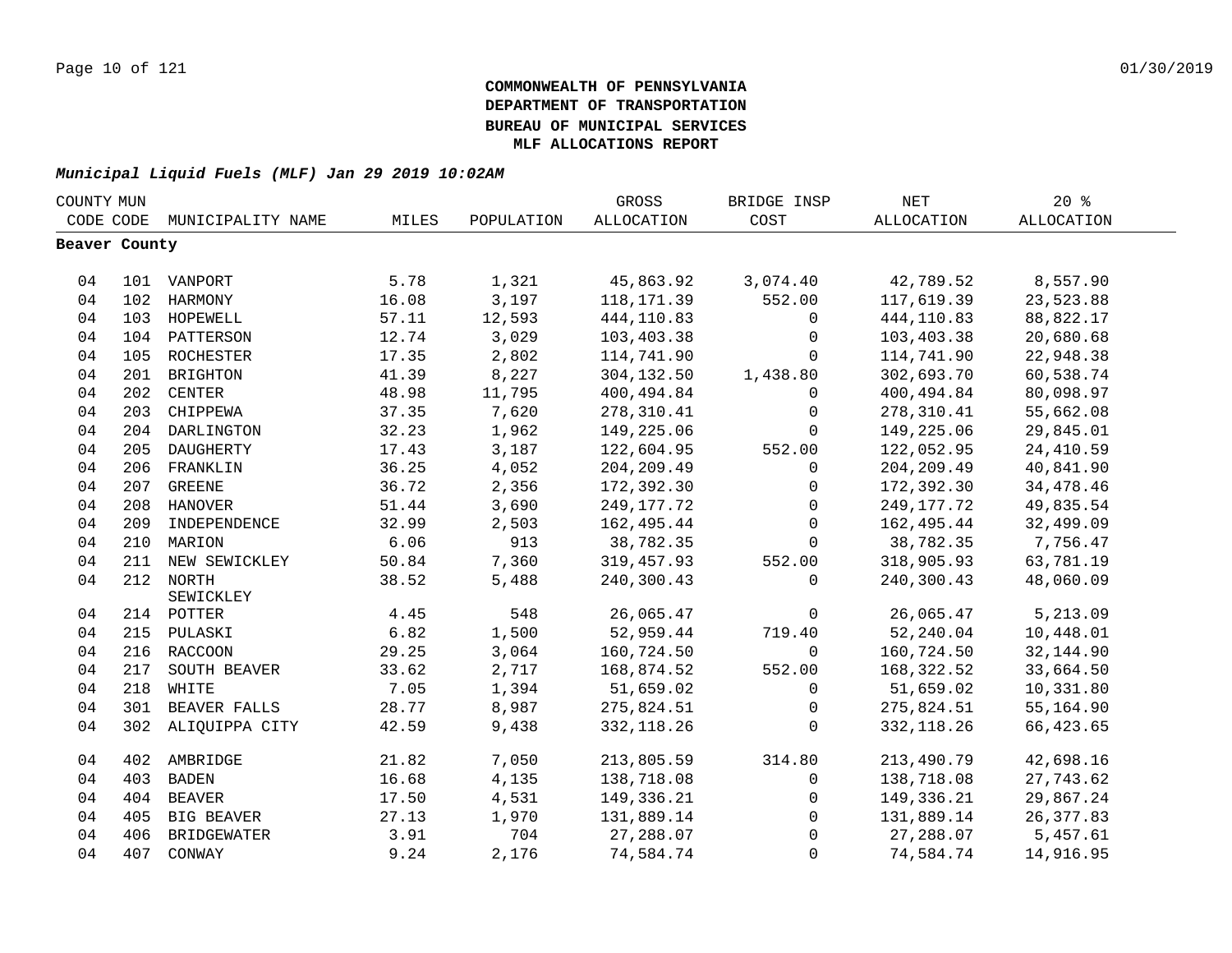| COUNTY MUN |     |                   |        |            | GROSS        | BRIDGE INSP  | NET         | $20*$                     |  |
|------------|-----|-------------------|--------|------------|--------------|--------------|-------------|---------------------------|--|
| CODE CODE  |     | MUNICIPALITY NAME | MILES  | POPULATION | ALLOCATION   | COST         | ALLOCATION  | ALLOCATION                |  |
| 04         | 408 | DARLINGTON        | 1.60   | 254        | 10,494.69    | $\Omega$     | 10,494.69   | 2,098.94                  |  |
| 04         | 409 | EAST ROCHESTER    | 3.31   | 567        | 22,529.64    | $\Omega$     | 22,529.64   | 4,505.93                  |  |
| 04         | 410 | EASTVALE          | 1.70   | 225        | 10,266.08    | $\Omega$     | 10,266.08   | 2,053.22                  |  |
| 04         | 411 | ECONOMY           | 53.80  | 8,970      | 361, 345.29  | $\Omega$     | 361, 345.29 | 72,269.06                 |  |
| 04         | 412 | FALLSTON          | 2.28   | 266        | 13,063.69    | $\mathbf 0$  | 13,063.69   | 2,612.74                  |  |
| 04         | 413 | FRANKFORT         | 0.25   | 130        | 3,419.88     | $\mathbf 0$  | 3,419.88    | 683.98                    |  |
|            |     | SPRINGS           |        |            |              |              |             |                           |  |
| 04         |     | 414 FREEDOM       | 7.18   | 1,569      | 55,554.30    | $\Omega$     | 55,554.30   | 11,110.86                 |  |
| 04         | 415 | GEORGETOWN        | 1.93   | 174        | 10,049.76    | $\Omega$     | 10,049.76   | 2,009.95                  |  |
| 04         | 416 | GLASGOW           | 0.99   | 60         | 4,578.42     | $\Omega$     | 4,578.42    | 915.68                    |  |
| 04         | 417 | HOMEWOOD          | 1.75   | 109        | 8,151.16     | $\Omega$     | 8,151.16    | 1,630.23                  |  |
| 04         | 418 | HOOKSTOWN         | 1.18   | 147        | 6,945.00     | 552.00       | 6,393.00    | 1,278.60                  |  |
| 04         | 419 | INDUSTRY          | 11.79  | 1,835      | 76,610.19    | $\Omega$     | 76,610.19   | 15,322.04                 |  |
| 04         | 420 | KOPPEL            | 3.69   | 762        | 27,676.65    | $\mathbf{0}$ | 27,676.65   | 5,535.33                  |  |
| 04         | 421 | MIDLAND           | 9.82   | 2,635      | 85,621.42    | $\Omega$     | 85,621.42   | 17, 124. 28               |  |
| 04         | 422 | MONACA            | 22.88  | 5,737      | 191,561.35   | $\Omega$     | 191,561.35  | 38, 312. 27               |  |
| 04         | 423 | NEW BRIGHTON      | 20.94  | 6,025      | 190,583.63   | 1,461.40     | 189,122.23  | 37,824.45                 |  |
| 04         | 424 | NEW GALILEE       | 2.52   | 379        | 16, 114. 25  | 552.00       | 15,562.25   | 3, 112. 45                |  |
| 04         | 425 | PATTERSON         | 2.97   | 636        | 22,723.43    | $\Omega$     | 22,723.43   | 4,544.69                  |  |
|            |     | HEIGHTS           |        |            |              |              |             |                           |  |
| 04         |     | 426 ROCHESTER     | 12.46  | 3,657      | 114,821.27   | $\mathbf 0$  | 114,821.27  | 22,964.25                 |  |
| 04         | 427 | SHIPPINGPORT      | 4.64   | 214        | 20, 133.81   | $\Omega$     | 20,133.81   | 4,026.76                  |  |
| 04         | 428 | SOUTH HEIGHTS     | 3.44   | 475        | 21,162.17    | $\mathbf 0$  | 21,162.17   | 4,232.43                  |  |
| 04         | 429 | WEST MAYFIELD     | 9.08   | 1,239      | 55,566.99    | $\mathbf 0$  | 55,566.99   | 11, 113.40                |  |
| 04         | 430 | OHIOVILLE         | 25.82  | 3,533      | 158,203.52   | $\mathbf 0$  | 158,203.52  | 31,640.70                 |  |
|            |     | County Totals:    | 994.11 | 169,907    | 6,758,898.98 | 10,320.80    |             | 6,748,578.18 1,349,715.64 |  |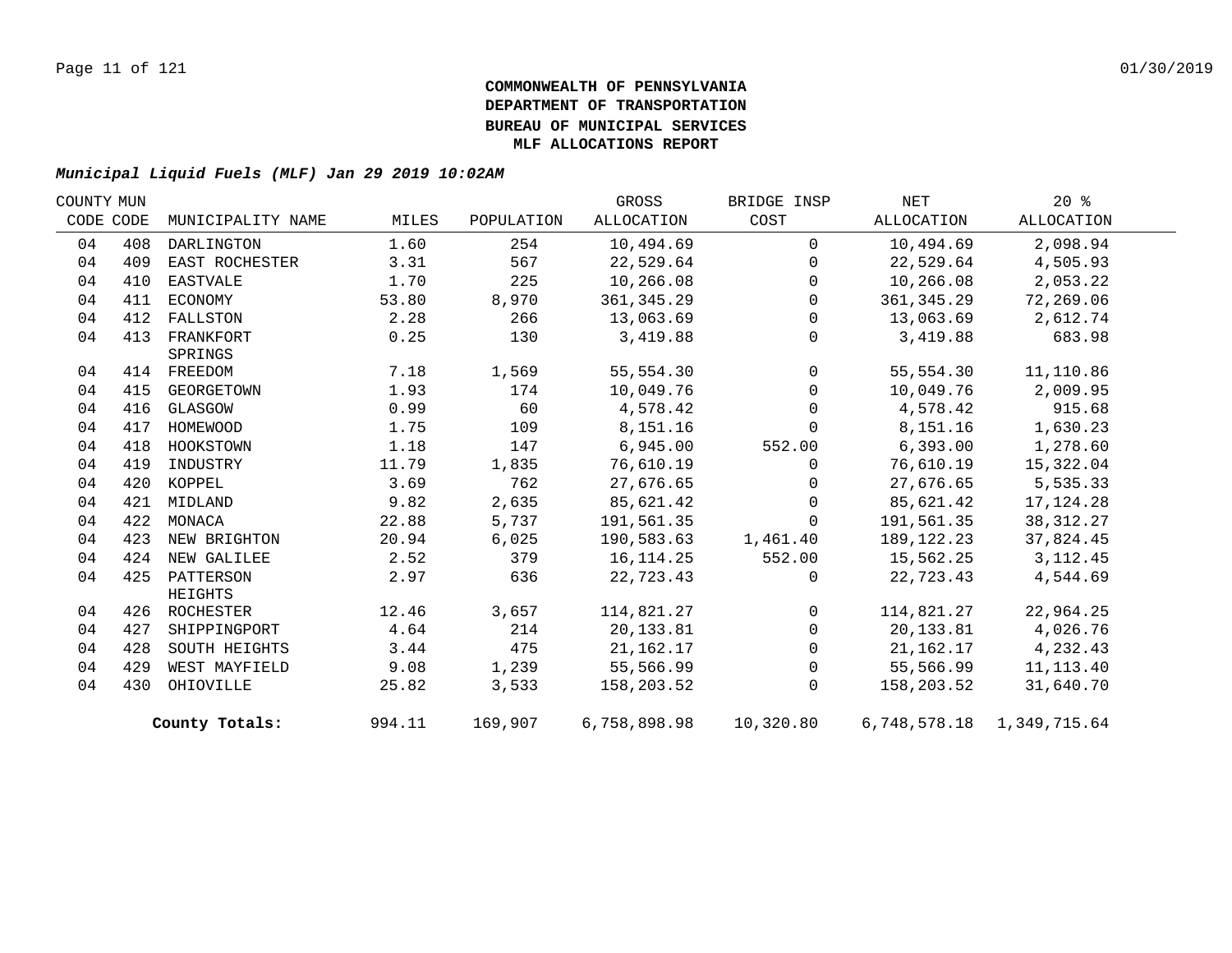|                | COUNTY MUN |                    |       |            | GROSS       | BRIDGE INSP    | NET         | $20*$      |  |
|----------------|------------|--------------------|-------|------------|-------------|----------------|-------------|------------|--|
| CODE CODE      |            | MUNICIPALITY NAME  | MILES | POPULATION | ALLOCATION  | COST           | ALLOCATION  | ALLOCATION |  |
| Bedford County |            |                    |       |            |             |                |             |            |  |
|                |            |                    |       |            |             |                |             |            |  |
| 05             |            | 201 BEDFORD        | 56.73 | 5,395      | 300,929.79  | 131.00         | 300,798.79  | 60,159.76  |  |
| 05             |            | 202 BLOOMFIELD     | 10.40 | 1,016      | 55,699.27   | $\overline{0}$ | 55,699.27   | 11, 139.85 |  |
| 05             |            | 203 BROADTOP       | 33.25 | 1,687      | 147,303.35  | 131.00         | 147,172.35  | 29, 434.47 |  |
| 05             |            | 204 COLERAIN       | 21.16 | 1,195      | 96,135.55   | $\Omega$       | 96,135.55   | 19,227.11  |  |
| 05             |            | 205 CUMBERLAND     | 19.76 | 1,597      | 99,257.12   | 3,938.20       | 95,318.92   | 19,063.78  |  |
|                |            | VALLEY             |       |            |             |                |             |            |  |
| 05             |            | 206 EAST           | 55.99 | 1,854      | 228,595.92  | 1,090.00       | 227,505.92  | 45,501.18  |  |
|                |            | PROVIDENCE         |       |            |             |                |             |            |  |
| 05             |            | 207 EAST ST CLAIR  | 47.82 | 3,048      | 224,106.44  | 201.00         | 223,905.44  | 44,781.09  |  |
| 05             |            | 208 HARRISON       | 20.87 | 972        | 90,745.34   | $\overline{0}$ | 90,745.34   | 18,149.07  |  |
| 05             |            | 209 HOPEWELL       | 23.43 | 2,010      | 119,986.15  | $\overline{0}$ | 119,986.15  | 23,997.23  |  |
| 05             |            | 210 JUNIATA        | 61.12 | 954        | 228,452.81  | 526.80         | 227,926.01  | 45,585.20  |  |
| 05             |            | 211 KIMMEL         | 12.95 | 1,616      | 76,272.48   | $\Omega$       | 76,272.48   | 15,254.50  |  |
| 05             |            | 212 KING           | 11.77 | 1,238      | 64,774.32   | 131.00         | 64,643.32   | 12,928.66  |  |
| 05             |            | 213 LIBERTY        | 22.96 | 1,368      | 105,719.74  | 203.40         | 105,516.34  | 21,103.27  |  |
| 05             |            | 214 LINCOLN        | 17.45 | 425        | 68,232.59   | $\overline{0}$ | 68,232.59   | 13,646.52  |  |
| 05             |            | 215 LONDONDERRY    | 19.85 | 1,856      | 104,670.90  | 1,020.80       | 103,650.10  | 20,730.02  |  |
| 05             |            | 216 MANN           | 44.11 | 500        | 161, 157.84 | 406.80         | 160,751.04  | 32,150.21  |  |
| 05             |            | 217 MONROE         | 77.03 | 1,336      | 290,555.45  | $\overline{0}$ | 290,555.45  | 58,111.09  |  |
| 05             |            | 218 NAPIER         | 75.83 | 2,198      | 303,429.97  | 251.20         | 303, 178.77 | 60,635.75  |  |
| 05             |            | 219 SNAKE SPRING   | 17.12 | 1,639      | 91,029.42   | $\overline{0}$ | 91,029.42   | 18,205.88  |  |
| 05             |            | 220 SOUTHAMPTON    | 37.40 | 976        | 147,524.05  | 560.80         | 146,963.25  | 29,392.65  |  |
| 05             |            | 221 SOUTH WOODBURY | 20.65 | 2,155      | 113,308.47  | 125.60         | 113,182.87  | 22,636.57  |  |
| 05             |            | 222 PAVIA          | 8.45  | 295        | 34,799.13   | $\overline{0}$ | 34,799.13   | 6,959.83   |  |
| 05             |            | 226 WEST           | 42.97 | 3,210      | 210,663.48  | $\Omega$       | 210,663.48  | 42,132.70  |  |
|                |            | PROVIDENCE         |       |            |             |                |             |            |  |
| 05             |            | 227 WEST ST CLAIR  | 33.28 | 1,730      | 148,253.83  | 786.80         | 147,467.03  | 29,493.41  |  |
| 05             |            | 228 WOODBURY       | 20.61 | 1,263      | 95,589.32   | $\overline{0}$ | 95,589.32   | 19,117.86  |  |
| 05             |            | 401 BEDFORD        | 15.32 | 2,841      | 108,547.47  | $\overline{0}$ | 108,547.47  | 21,709.49  |  |
| 05             | 402        | COALDALE           | 0.49  | 161        | 4,854.14    | $\overline{0}$ | 4,854.14    | 970.83     |  |
| 05             | 403        | <b>EVERETT</b>     | 10.55 | 1,834      | 72,337.14   | $\overline{0}$ | 72,337.14   | 14,467.43  |  |
| 05             |            | 404 HOPEWELL       | 2.06  | 230        | 11,599.48   | $\Omega$       | 11,599.48   | 2,319.90   |  |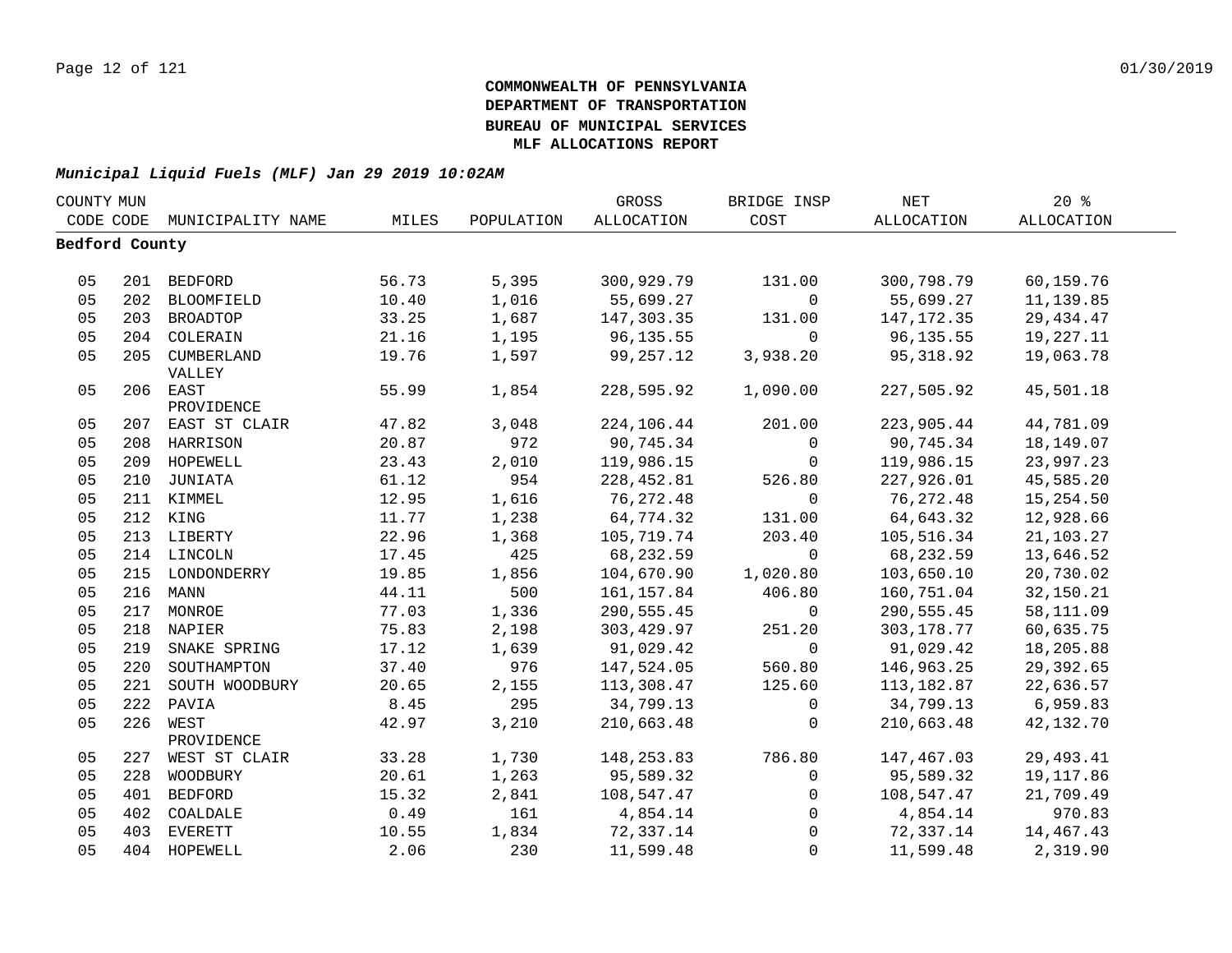| COUNTY MUN |           |                      |        |            | GROSS        | BRIDGE INSP | NET          | $20*$      |  |
|------------|-----------|----------------------|--------|------------|--------------|-------------|--------------|------------|--|
|            | CODE CODE | MUNICIPALITY NAME    | MILES  | POPULATION | ALLOCATION   | COST        | ALLOCATION   | ALLOCATION |  |
| 05         | 405       | HYNDMAN              | 6.46   | 910        | 40,095.28    | 0           | 40,095.28    | 8,019.06   |  |
| 05         | 406       | MANNS CHOICE         | 1.59   | 300        | 11,367.09    | 0           | 11,367.09    | 2, 273.42  |  |
| 05         | 407       | NEW PARIS            | 0.21   | 186        | 4,386.49     | 0           | 4,386.49     | 877.30     |  |
| 05         | 408       | PLEASANTVILLE        | 0.69   | 198        | 6,269.48     | 0           | 6.269.48     | 1,253.90   |  |
| 05         | 409       | RAINSBURG            | 0.66   | 133        | 4,885.38     | 0           | 4,885.38     | 977.08     |  |
| 05         | 410       | SAINT<br>CLAIRSVILLE | 0.43   | 78         | 3,012.36     | 0           | 3,012.36     | 602.47     |  |
| 05         | 411       | SAXTON BOROUGH       | 4.76   | 736        | 30,834.42    | 0           | 30,834.42    | 6,166.88   |  |
| 05         | 412       | SCHELLSBURG          | 1.62   | 338        | 12,218.97    | 0           | 12,218.97    | 2,443.79   |  |
| 05         | 413       | WOODBURY             | 0.84   | 284        | 8,479.12     | 0           | 8,479.12     | 1,695.82   |  |
|            |           | County Totals:       | 858.64 | 49,762     | 3,926,079.55 | 9.504.40    | 3,916,575.15 | 783,315.03 |  |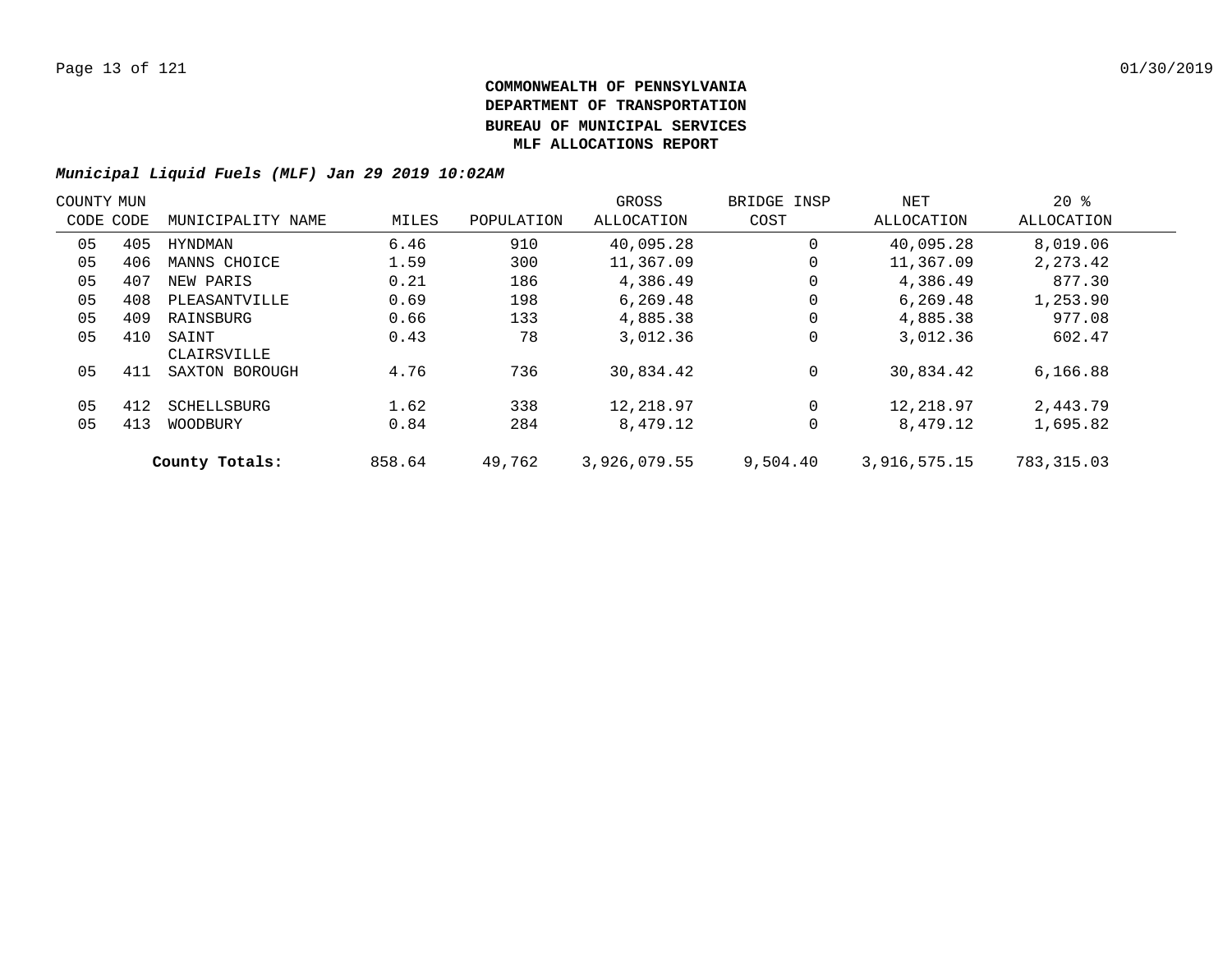| COUNTY MUN |              |                             |        |            | GROSS       | BRIDGE INSP    | NET          | 20%        |  |
|------------|--------------|-----------------------------|--------|------------|-------------|----------------|--------------|------------|--|
|            |              | CODE CODE MUNICIPALITY NAME | MILES  | POPULATION | ALLOCATION  | COST           | ALLOCATION   | ALLOCATION |  |
|            | Berks County |                             |        |            |             |                |              |            |  |
|            |              |                             |        |            |             |                |              |            |  |
| 06         |              | 101 COLEBROOKDALE           | 33.51  | 5,078      | 215,034.18  | 1,856.00       | 213, 178. 18 | 42,635.64  |  |
| 06         | 102          | MUHLENBERG                  | 74.91  | 19,628     | 643,831.72  | 1,676.80       | 642,154.92   | 128,430.98 |  |
| 06         | 103          | CUMRU                       | 67.24  | 15,147     | 529,199.10  | 2,222.00       | 526,977.10   | 105,395.42 |  |
| 06         |              | 201 ALBANY                  | 39.92  | 1,724      | 170,911.54  | 1,841.20       | 169,070.34   | 33,814.07  |  |
|            |              | TOWNSHIP                    |        |            |             |                |              |            |  |
| 06         |              | 202 ALSACE                  | 27.37  | 3,751      | 167,817.13  | $\mathbf 0$    | 167,817.13   | 33,563.43  |  |
|            |              | TOWNSHIP                    |        |            |             |                |              |            |  |
| 06         |              | 203 AMITY TOWNSHIP          | 61.61  | 12,583     | 459,349.28  | 1,941.60       | 457,407.68   | 91,481.54  |  |
| 06         |              | 204 BERN TOWNSHIP           | 42.91  | 6,797      | 281, 159.98 | 827.20         | 280, 332.78  | 56,066.56  |  |
| 06         |              | 205 BETHEL                  | 52.34  | 4,112      | 260,582.75  | 5,122.80       | 255,459.95   | 51,091.99  |  |
|            |              | TOWNSHIP                    |        |            |             |                |              |            |  |
| 06         |              | 206 BRECKNOCK               | 38.63  | 4,585      | 222,879.01  | 1,397.20       | 221,481.81   | 44,296.36  |  |
|            |              | TOWNSHIP                    |        |            |             |                |              |            |  |
| 06         |              | 207 CAERNARVON              | 25.59  | 4,006      | 166,737.77  | 2,306.00       | 164,431.77   | 32,886.35  |  |
| 06         |              | 208 CENTRE                  | 42.43  | 4,036      | 225,092.25  | $\overline{0}$ | 225,092.25   | 45,018.45  |  |
| 06         |              | 211 DISTRICT                | 12.58  | 1,337      | 69,504.06   | $\mathbf{0}$   | 69,504.06    | 13,900.81  |  |
| 06         | 212          | DOUGLASS TWP                | 25.00  | 3,306      | 150,916.51  | 1,457.40       | 149,459.11   | 29,891.82  |  |
| 06         | 213          | EARL                        | 34.77  | 3,195      | 182,240.86  | $\Omega$       | 182,240.86   | 36, 448.17 |  |
| 06         | 214          | EXETER                      | 104.11 | 25,550     | 860,717.93  | 1,893.00       | 858,824.93   | 171,764.99 |  |
| 06         | 215          | GREENWICH                   | 72.44  | 3,725      | 321,900.09  | 2,154.20       | 319,745.89   | 63,949.18  |  |
| 06         |              | 216 HEIDELBERG              | 23.55  | 1,724      | 114,760.52  | 410.80         | 114,349.72   | 22,869.94  |  |
| 06         |              | 217 HEREFORD                | 30.08  | 2,997      | 162,250.89  | $\mathsf{O}$   | 162,250.89   | 32,450.18  |  |
| 06         |              | 218 JEFFERSON               | 27.92  | 1,977      | 134,736.94  | 1,307.40       | 133, 429.54  | 26,685.91  |  |
| 06         |              | 219 LONGSWAMP               | 43.35  | 5,679      | 260,632.66  | 839.20         | 259,793.46   | 51,958.69  |  |
| 06         |              | 220 LOWER ALSACE            | 23.68  | 4,475      | 169,430.54  | $\overline{0}$ | 169,430.54   | 33,886.11  |  |
| 06         |              | 221 LOWER                   | 33.22  | 5,513      | 222,613.60  | 4,542.00       | 218,071.60   | 43,614.32  |  |
|            |              | <b>HEIDELBERG</b>           |        |            |             |                |              |            |  |
| 06         |              | 222 MAIDEN CREEK            | 41.39  | 9,126      | 321,852.42  | 1,587.20       | 320, 265. 22 | 64,053.04  |  |
| 06         |              | 223 MARION                  | 20.50  | 1,688      | 103,589.05  | $\Omega$       | 103,589.05   | 20,717.81  |  |
| 06         |              | 224 MAXATAWNY               | 49.63  | 7,906      | 326,069.54  | 1,849.20       | 324, 220.34  | 64,844.07  |  |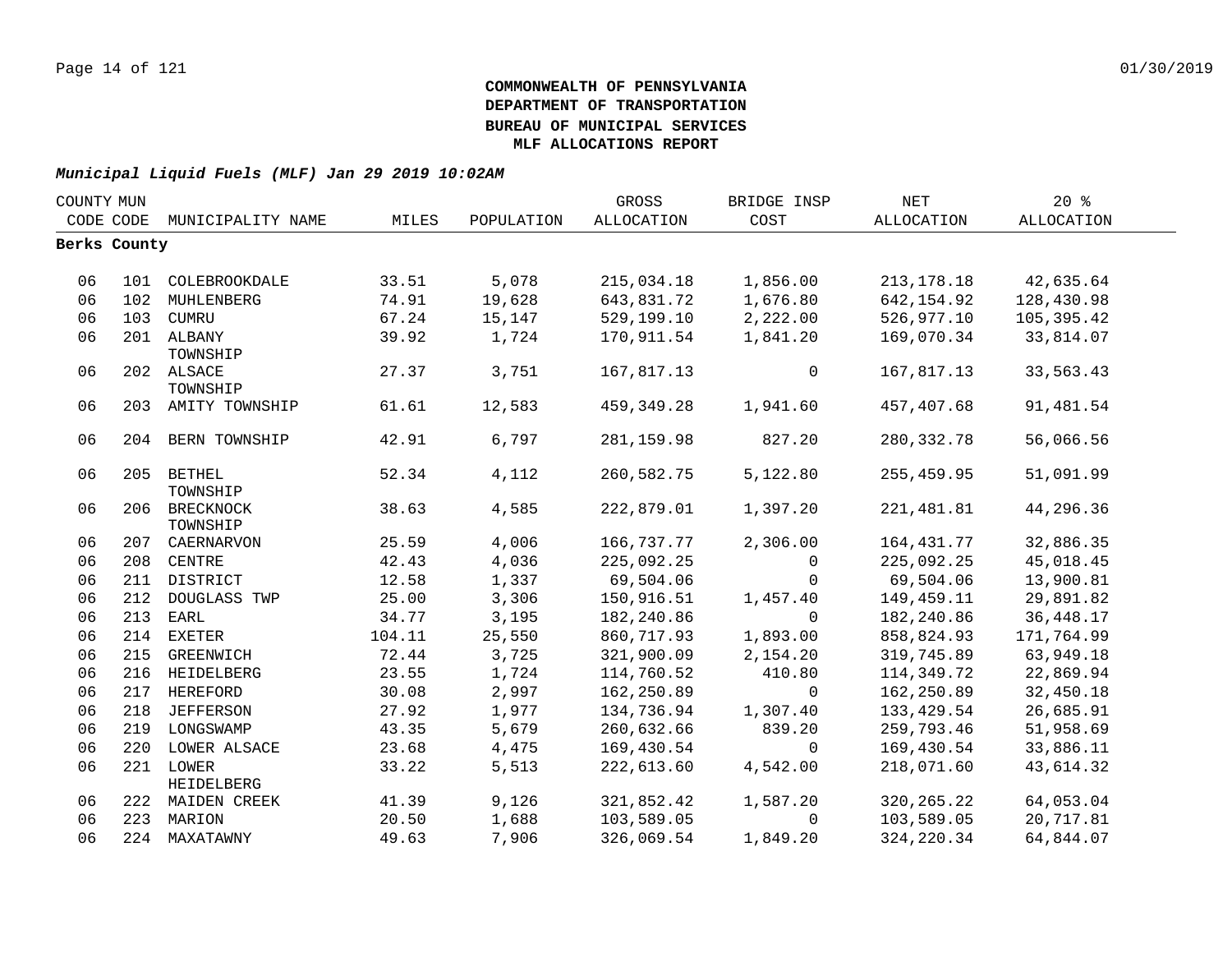| COUNTY MUN |           |                                     |        |            | GROSS        | BRIDGE INSP    | NET          | 20%         |  |
|------------|-----------|-------------------------------------|--------|------------|--------------|----------------|--------------|-------------|--|
|            | CODE CODE | MUNICIPALITY NAME                   | MILES  | POPULATION | ALLOCATION   | COST           | ALLOCATION   | ALLOCATION  |  |
| 06         |           | 226 NORTH                           | 27.57  | 1,214      | 118,497.11   | $\Omega$       | 118,497.11   | 23,699.42   |  |
| 06         |           | HEIDELBERG<br>227 OLEY              | 46.23  | 3,620      | 229,927.06   | 5,046.80       | 224,880.26   | 44,976.05   |  |
| 06         | 228       | ONTELAUNEE                          | 18.65  | 1,646      | 96,415.50    | 4,127.80       | 92,287.70    | 18,457.54   |  |
| 06         |           | 229 PENN                            | 29.13  | 1,949      | 138, 335.48  | 1,002.80       | 137,332.68   | 27,466.54   |  |
| 06         |           | 230 PERRY                           | 40.78  | 2,417      | 187,520.96   | 821.60         | 186,699.36   | 37,339.87   |  |
| 06         |           | 231 PIKE                            | 28.23  | 1,723      | 130,793.77   | 1,533.00       | 129,260.77   | 25,852.15   |  |
| 06         |           | 232 RICHMOND                        | 43.64  | 3,397      | 216,647.59   | 821.40         | 215,826.19   | 43, 165. 24 |  |
| 06         |           | 233 ROBESON                         | 62.88  | 7,216      | 357,918.22   | 2,914.60       | 355,003.62   | 71,000.72   |  |
| 06         |           | 234 ROCKLAND                        | 34.04  | 3,778      | 191,228.23   | 1,307.00       | 189,921.23   | 37,984.25   |  |
| 06         |           | 235 RUSCOMBMANOR                    | 36.66  | 4,112      | 206,798.48   | $\overline{0}$ | 206,798.48   | 41,359.70   |  |
| 06         |           | 236 SOUTH                           | 48.95  | 7,271      | 311,220.77   | 847.20         | 310, 373.57  | 62,074.71   |  |
|            |           | HEIDELBERG                          |        |            |              |                |              |             |  |
| 06         |           | 237 SPRING                          | 99.58  | 27,119     | 876,105.59   | 1,808.80       | 874,296.79   | 174,859.36  |  |
| 06         |           | 238 TILDEN                          | 34.95  | 3,597      | 190,782.01   | 3,615.20       | 187,166.81   | 37,433.36   |  |
| 06         |           | 239 TULPEHOCKEN                     | 36.04  | 3,274      | 188,154.27   | 1,324.20       | 186,830.07   | 37,366.01   |  |
| 06         | 240       | UNION                               | 20.74  | 3,503      | 140,187.22   | 839.00         | 139,348.22   | 27,869.64   |  |
| 06         | 241       | UPPER BERN                          | 25.52  | 1,734      | 121,714.94   | 2,014.40       | 119,700.54   | 23,940.11   |  |
| 06         | 242       | UPPER<br>TULPEHOCKEN                | 33.75  | 1,917      | 153,551.88   | 1,145.60       | 152,406.28   | 30,481.26   |  |
| 06         |           | 243 WASHINGTON                      | 33.04  | 3,810      | 188,428.87   | 831.00         | 187,597.87   | 37,519.57   |  |
| 06         |           | 244 WINDSOR                         | 29.71  | 2,279      | 146,829.46   | $\Omega$       | 146,829.46   | 29,365.89   |  |
| 06         |           | 301 READING CITY                    | 132.15 | 88,082     | 2,189,447.87 | 3,110.80       | 2,186,337.07 | 437, 267.41 |  |
| 06         |           | 401 BALLY BOROUGH                   | 4.56   | 1,090      | 37, 125.97   | $\Omega$       | 37,125.97    | 7,425.19    |  |
| 06         |           | 402 BECHTELSVILLE<br><b>BOROUGH</b> | 2.25   | 942        | 26, 285. 22  | $\Omega$       | 26, 285. 22  | 5,257.04    |  |
| 06         |           | 403 BERNVILLE<br><b>BOROUGH</b>     | 4.77   | 955        | 35, 185. 34  | $\mathbf 0$    | 35,185.34    | 7,037.07    |  |
| 06         |           | 404 BIRDSBORO<br><b>BOROUGH</b>     | 16.03  | 5,163      | 156,751.12   | 635.80         | 156, 115.32  | 31,223.06   |  |
| 06         |           | 405 BOYERTOWN<br><b>BOROUGH</b>     | 10.91  | 4,055      | 117,349.45   | $\overline{0}$ | 117,349.45   | 23,469.89   |  |
| 06         |           | 406 CENTERPORT                      | 1.14   | 387        | 11,538.36    | $\Omega$       | 11,538.36    | 2,307.67    |  |
| 06         |           | 407 FLEETWOOD                       | 16.85  | 4,085      | 138,315.69   | 410.60         | 137,905.09   | 27,581.02   |  |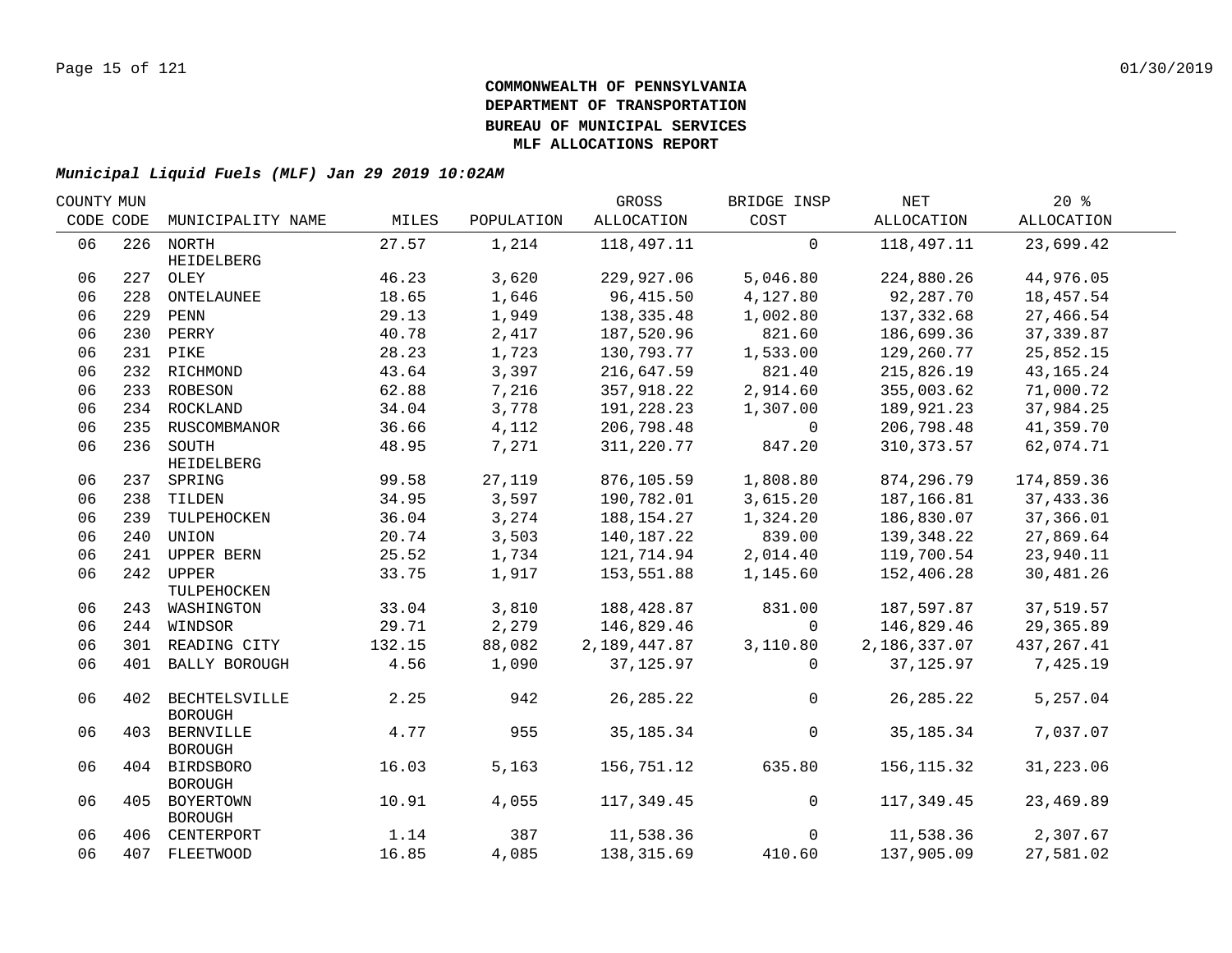| COUNTY MUN |           |                   |         |            | GROSS         | BRIDGE INSP    | NET                        | $20*$      |  |
|------------|-----------|-------------------|---------|------------|---------------|----------------|----------------------------|------------|--|
|            | CODE CODE | MUNICIPALITY NAME | MILES   | POPULATION | ALLOCATION    | COST           | ALLOCATION                 | ALLOCATION |  |
| 06         | 408       | HAMBURG           | 18.16   | 4,289      | 146,830.14    | 1,463.00       | 145,367.14                 | 29,073.43  |  |
| 06         | 409       | KENHORST          | 9.13    | 2,877      | 88,024.63     | $\Omega$       | 88,024.63                  | 17,604.93  |  |
| 06         | 410       | KUTZTOWN          | 15.36   | 5,012      | 151,476.61    | $\mathbf 0$    | 151,476.61                 | 30,295.32  |  |
| 06         | 411       | LAURELDALE        | 13.17   | 3,911      | 122,263.17    | $\mathbf 0$    | 122,263.17                 | 24,452.63  |  |
| 06         | 412       | LENHARTSVILLE     | 0.48    | 165        | 4,898.72      | 523.20         | 4,375.52                   | 875.10     |  |
| 06         | 413       | LYONS             | 2.27    | 478        | 17,208.05     | $\mathbf 0$    | 17,208.05                  | 3,441.61   |  |
| 06         | 414       | MOHNTON           | 10.88   | 3,043      | 97,299.33     | 389.00         | 96,910.33                  | 19,382.07  |  |
| 06         | 415       | MT PENN           | 7.74    | 3,106      | 87,770.52     | $\mathbf 0$    | 87,770.52                  | 17,554.10  |  |
| 06         | 416       | ROBESONIA         | 8.17    | 2,061      | 68,647.82     | 869.00         | 67,778.82                  | 13,555.76  |  |
| 06         | 417       | ST LAWRENCE       | 5.19    | 1,809      | 53,458.95     | 695.80         | 52,763.15                  | 10,552.63  |  |
| 06         | 418       | SHILLINGTON       | 17.52   | 5,273      | 164,030.15    | $\overline{0}$ | 164,030.15                 | 32,806.03  |  |
| 06         | 419       |                   | 5.10    | 1,378      | 44,654.94     | 233.40         | 44,421.54                  | 8,884.31   |  |
|            |           | SHOEMAKERSVILLE   |         |            |               |                |                            |            |  |
| 06         | 420       | SINKING SPRING    | 9.91    | 4,008      | 112,992.92    | $\Omega$       | 112,992.92                 | 22,598.58  |  |
| 06         | 423       | TOPTON            | 7.88    | 2,069      | 67,810.74     | $\Omega$       | 67,810.74                  | 13,562.15  |  |
| 06         | 424       | WERNERSVILLE      | 8.70    | 2,494      | 79,000.48     | $\Omega$       | 79,000.48                  | 15,800.10  |  |
| 06         | 426       | LEESPORT          | 7.22    | 1,918      | 62,570.54     | $\Omega$       | 62,570.54                  | 12,514.11  |  |
| 06         | 427       | WEST READING      | 10.60   | 4,212      | 119,380.68    | $\Omega$       | 119,380.68                 | 23,876.14  |  |
| 06         | 428       | WOMELSDORF        | 7.60    | 2,810      | 81,455.94     | $\Omega$       | 81,455.94                  | 16,291.19  |  |
| 06         | 429       | WYOMISSING        | 50.89   | 10,461     | 380,752.32    | 838.00         | 379,914.32                 | 75,982.86  |  |
| 06         | 431       | NEW MORGAN        | 0.00    | 71         | 1,399.44      | $\Omega$       | 1,399.44                   | 279.89     |  |
|            |           | County Totals:    | 2183.40 | 411,425    | 15,598,792.84 | 74,400.20      | 15,524,392.64 3,104,878.53 |            |  |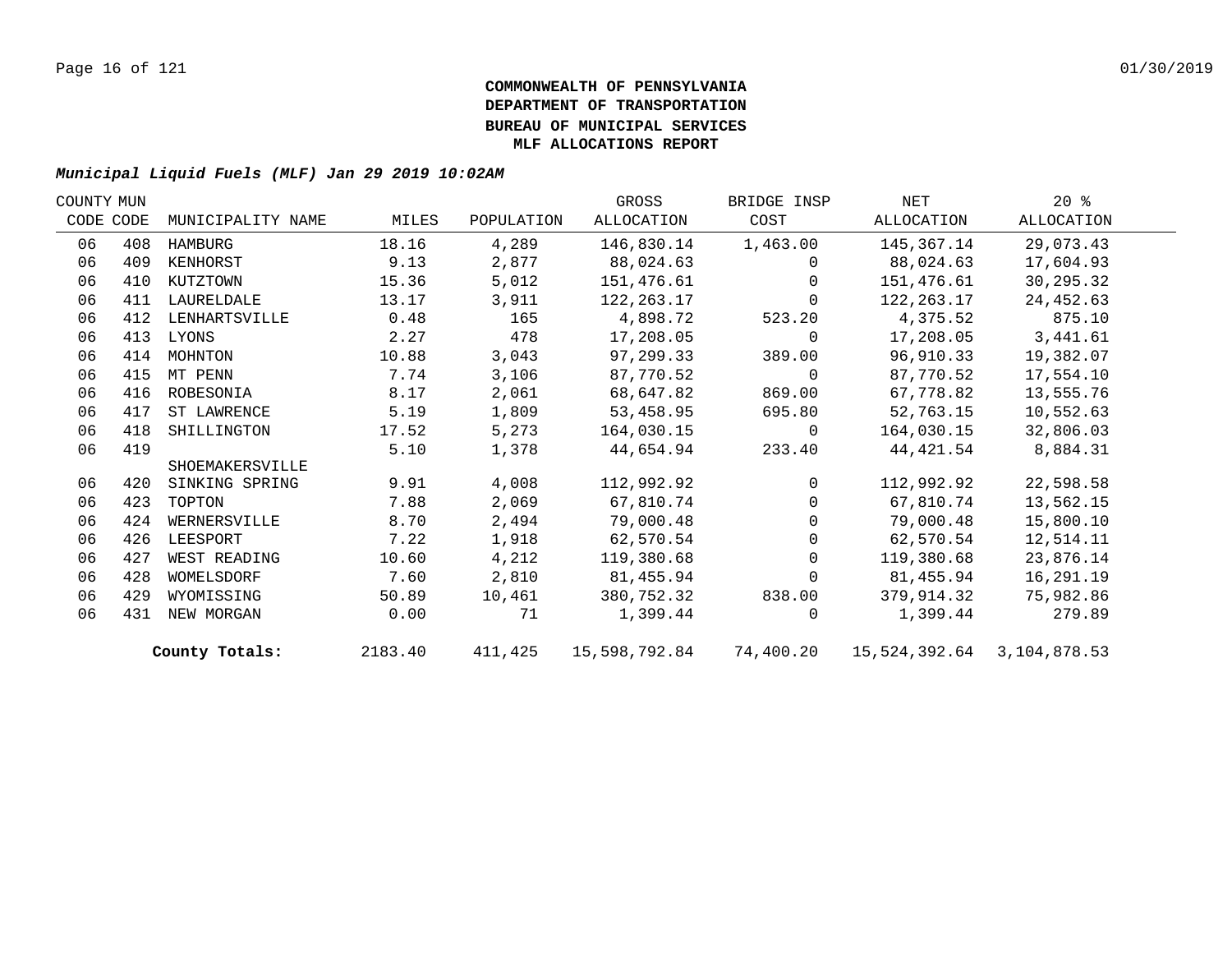| COUNTY MUN |              |                   |        |            | GROSS             | BRIDGE INSP  | NET          | $20*$       |  |
|------------|--------------|-------------------|--------|------------|-------------------|--------------|--------------|-------------|--|
|            | CODE CODE    | MUNICIPALITY NAME | MILES  | POPULATION | <b>ALLOCATION</b> | COST         | ALLOCATION   | ALLOCATION  |  |
|            | Blair County |                   |        |            |                   |              |              |             |  |
|            |              |                   |        |            |                   |              |              |             |  |
| 07         |              | 201 ALLEGHENY     | 40.42  | 6,738      | 271,456.05        | 592.80       | 270,863.25   | 54, 172.65  |  |
| 07         |              | 202 ANTIS         | 47.15  | 6,499      | 289,829.90        | 592.80       | 289, 237. 10 | 57,847.42   |  |
| 07         |              | 203 BLAIR         | 22.01  | 4,494      | 164,076.74        | $\mathbf 0$  | 164,076.74   | 32,815.35   |  |
| 07         |              | 204 CATHARINE     | 10.12  | 724        | 48,983.32         | $\Omega$     | 48,983.32    | 9,796.66    |  |
| 07         | 205          | FRANKSTOWN        | 58.25  | 7,381      | 345,289.02        | 203.40       | 345,085.62   | 69,017.12   |  |
| 07         | 206          | FREEDOM           | 24.41  | 3,458      | 151,888.77        | 592.80       | 151,295.97   | 30,259.19   |  |
| 07         | 207          | GREENFIELD        | 23.03  | 4,173      | 161,248.36        | 393.00       | 160,855.36   | 32,171.07   |  |
| 07         |              | 208 HUSTON        | 17.00  | 1,336      | 84,645.47         | $\mathbf 0$  | 84,645.47    | 16,929.09   |  |
| 07         | 209          | JUNIATA           | 12.11  | 1,112      | 63,457.01         | $\mathbf 0$  | 63,457.01    | 12,691.40   |  |
| 07         |              | 210 LOGAN         | 77.37  | 12,289     | 507,613.00        | 579.60       | 507,033.40   | 101,406.68  |  |
| 07         | 211          | NORTH WOODBURY    | 20.67  | 2,644      | 123,015.59        | $\mathbf 0$  | 123,015.59   | 24,603.12   |  |
| 07         |              | 212 SNYDER        | 27.94  | 3,364      | 162,144.26        | $\Omega$     | 162,144.26   | 32,428.85   |  |
| 07         |              | 213 TAYLOR        | 21.11  | 2,465      | 120,996.64        | $\mathbf 0$  | 120,996.64   | 24, 199. 33 |  |
| 07         |              | 214 TYRONE        | 18.52  | 1,885      | 100,680.43        | $\mathbf 0$  | 100,680.43   | 20,136.09   |  |
| 07         |              | 215 WOODBURY      | 30.74  | 1,693      | 138,812.01        | $\Omega$     | 138,812.01   | 27,762.40   |  |
| 07         |              | 301 ALTOONA CITY  | 181.59 | 46,320     | 1,535,874.67      | 6,723.80     | 1,529,150.87 | 305,830.17  |  |
| 07         | 401          | <b>BELLWOOD</b>   | 8.38   | 1,828      | 64,775.52         | $\Omega$     | 64,775.52    | 12,955.10   |  |
| 07         | 402          | DUNCANSVILLE      | 6.46   | 1,233      | 46,461.85         | 203.40       | 46,258.45    | 9,251.69    |  |
| 07         | 403          | HOLLIDAYSBURG     | 22.23  | 5,791      | 190,396.15        | $\Omega$     | 190,396.15   | 38,079.23   |  |
| 07         | 404          | MARTINSBURG       | 7.57   | 1,958      | 64,559.53         | $\mathbf 0$  | 64,559.53    | 12,911.91   |  |
| 07         | 405          | NEWRY             | 1.04   | 270        | 8,889.17          | $\Omega$     | 8,889.17     | 1,777.83    |  |
| 07         | 406          | ROARING SPRING    | 9.42   | 2,585      | 83, 263.84        | $\mathbf 0$  | 83,263.84    | 16,652.77   |  |
| 07         | 407          | TYRONE            | 19.42  | 5,477      | 174,568.37        | 131.00       | 174,437.37   | 34,887.47   |  |
| 07         | 408          | WILLIAMSBURG      | 4.56   | 1,254      | 40,358.53         | $\mathbf{0}$ | 40,358.53    | 8,071.71    |  |
|            |              | County Totals:    | 711.52 | 126,971    | 4,943,284.20      | 10,012.60    | 4,933,271.60 | 986,654.32  |  |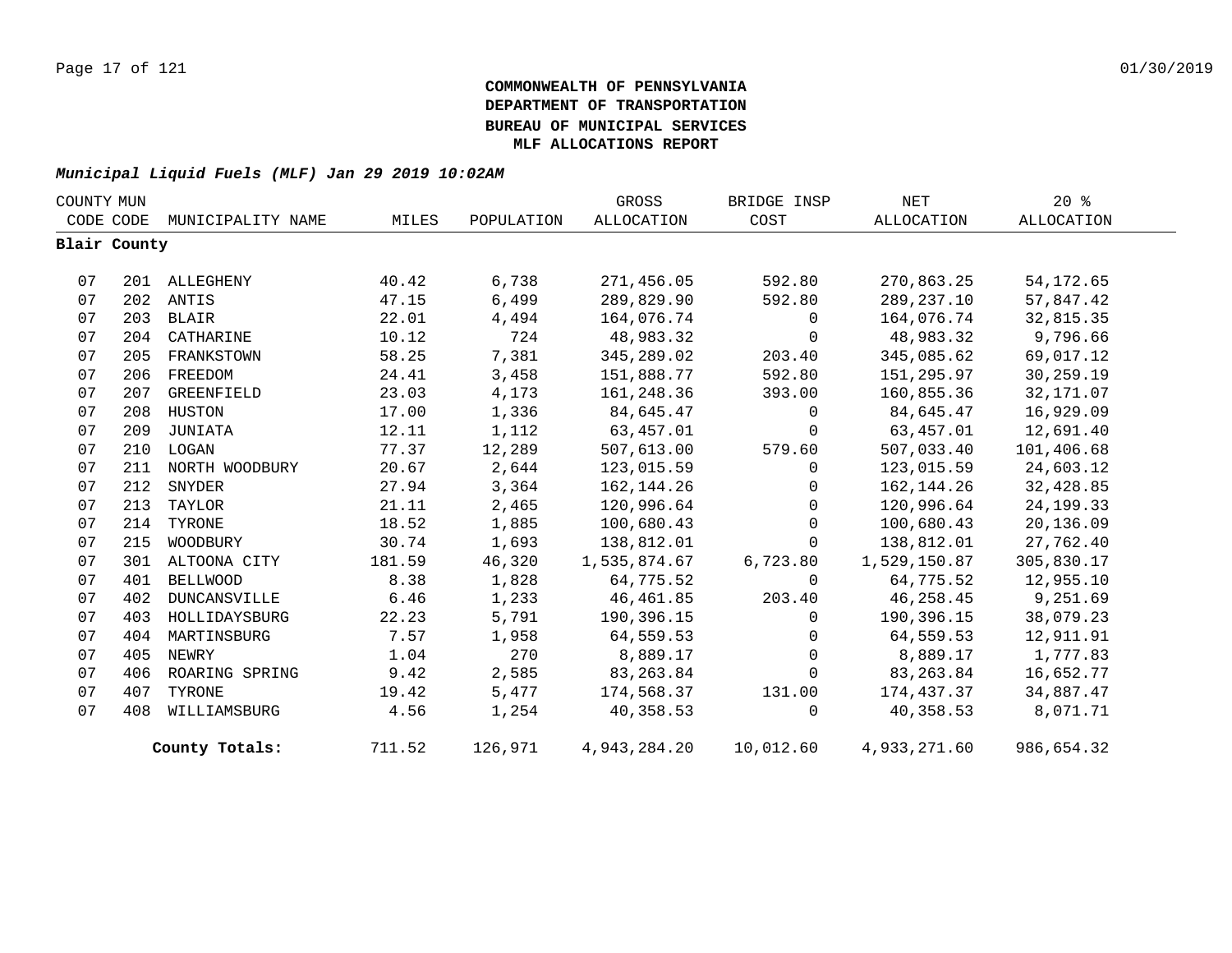| COUNTY MUN      |     |                   |       | GROSS      | BRIDGE INSP       | $\operatorname{NET}$ | $20*$             |                   |  |
|-----------------|-----|-------------------|-------|------------|-------------------|----------------------|-------------------|-------------------|--|
| CODE CODE       |     | MUNICIPALITY NAME | MILES | POPULATION | <b>ALLOCATION</b> | COST                 | <b>ALLOCATION</b> | <b>ALLOCATION</b> |  |
| Bradford County |     |                   |       |            |                   |                      |                   |                   |  |
|                 |     |                   |       |            |                   |                      |                   |                   |  |
| 08              |     | 201 ALBANY        | 44.14 | 911        | 169,361.84        | 384.80               | 168,977.04        | 33,795.41         |  |
| 08              |     | 202 ARMENIA       | 25.96 | 180        | 92,593.75         | $\mathsf{O}$         | 92,593.75         | 18,518.75         |  |
| 08              |     | 203 ASYLUM        | 24.01 | 1,058      | 103, 211.02       | 0                    | 103, 211.02       | 20,642.20         |  |
| 08              |     | 204 ATHENS        | 73.38 | 5,251      | 355,202.92        | 842.20               | 354,360.72        | 70,872.14         |  |
| 08              |     | 206 BURLINGTON    | 32.56 | 791        | 127, 275.77       | 0                    | 127, 275.77       | 25, 455. 15       |  |
| 08              | 207 | CANTON            | 38.55 | 2,143      | 174,471.04        | $\mathbf 0$          | 174,471.04        | 34,894.21         |  |
| 08              | 208 | COLUMBIA          | 42.73 | 1,196      | 170,142.92        | 1,045.40             | 169,097.52        | 33,819.50         |  |
| 08              | 209 | FRANKLIN          | 32.02 | 723        | 124,083.17        | $\mathbf 0$          | 124,083.17        | 24,816.63         |  |
| 08              | 210 | GRANVILLE         | 41.09 | 950        | 159,668.70        | 578.60               | 159,090.10        | 31,818.02         |  |
| 08              | 211 | HERRICK           | 39.48 | 754        | 150,282.90        | $\mathbf 0$          | 150,282.90        | 30,056.58         |  |
| 08              |     | 212 LEROY         | 15.03 | 718        | 65,706.93         | $\mathbf 0$          | 65,706.93         | 13, 141.39        |  |
| 08              |     | 213 LITCHFIELD    | 44.37 | 1,320      | 178,212.43        | $\Omega$             | 178,212.43        | 35,642.49         |  |
| 08              |     | 214 MONROE        | 25.17 | 1,250      | 110,974.44        | 1,401.20             | 109,573.24        | 21,914.65         |  |
| 08              |     | 215 NORTH TOWANDA | 13.11 | 1,132      | 67,281.33         | $\mathbf 0$          | 67,281.33         | 13,456.27         |  |
| 08              |     | 216 ORWELL        | 45.03 | 1,159      | 177,302.87        | $\mathbf 0$          | 177,302.87        | 35,460.57         |  |
| 08              |     | 217 OVERTON       | 38.18 | 247        | 135,830.45        | 936.40               | 134,894.05        | 26,978.81         |  |
| 08              |     | 218 PIKE          | 38.41 | 671        | 144,976.70        | 559.00               | 144, 417.70       | 28,883.54         |  |
| 08              |     | 219 RIDGEBURY     | 60.04 | 1,978      | 244,932.04        | 384.80               | 244,547.24        | 48,909.45         |  |
| 08              |     | 220 ROME          | 36.65 | 1,191      | 149,189.24        | 0                    | 149,189.24        | 29,837.85         |  |
| 08              | 221 | SHESHEQUIN        | 49.38 | 1,348      | 195,949.21        | $\mathbf 0$          | 195,949.21        | 39,189.84         |  |
| 08              | 222 | SMITHFIELD        | 58.45 | 1,498      | 230,017.01        | 2,219.60             | 227,797.41        | 45,559.48         |  |
| 08              | 223 | SOUTH CREEK       | 36.00 | 1,128      | 145,717.88        | $\Omega$             | 145,717.88        | 29, 143.58        |  |
| 08              | 224 | SPRINGFIELD       | 58.34 | 1,124      | 222,267.89        | 384.80               | 221,883.09        | 44,376.62         |  |
| 08              | 225 | STANDING STONE    | 27.46 | 642        | 106,845.28        | $\mathbf 0$          | 106,845.28        | 21,369.06         |  |
| 08              | 226 | <b>STEVENS</b>    | 11.15 | 437        | 46,859.36         | 0                    | 46,859.36         | 9,371.87          |  |
| 08              | 227 | TERRY             | 41.50 | 992        | 161,902.88        | $\mathbf 0$          | 161,902.88        | 32,380.58         |  |
| 08              | 228 | TOWANDA           | 13.91 | 1,149      | 70,360.50         | $\mathbf 0$          | 70,360.50         | 14,072.10         |  |
| 08              | 229 | TROY              | 35.29 | 1,645      | 153,472.94        | $\mathbf 0$          | 153,472.94        | 30,694.59         |  |
| 08              | 230 | TUSCARORA         | 36.11 | 1,131      | 146,154.33        | $\mathsf{O}$         | 146,154.33        | 29,230.87         |  |
| 08              |     | 231 ULSTER        | 20.11 | 1,337      | 95,332.85         | 0                    | 95,332.85         | 19,066.57         |  |
| 08              |     | 232 WARREN        | 42.76 | 959        | 165,574.37        | $\mathbf 0$          | 165,574.37        | 33, 114.87        |  |
| 08              |     | 233 WELLS         | 43.38 | 814        | 164,843.01        | 365.20               | 164, 477.81       | 32,895.56         |  |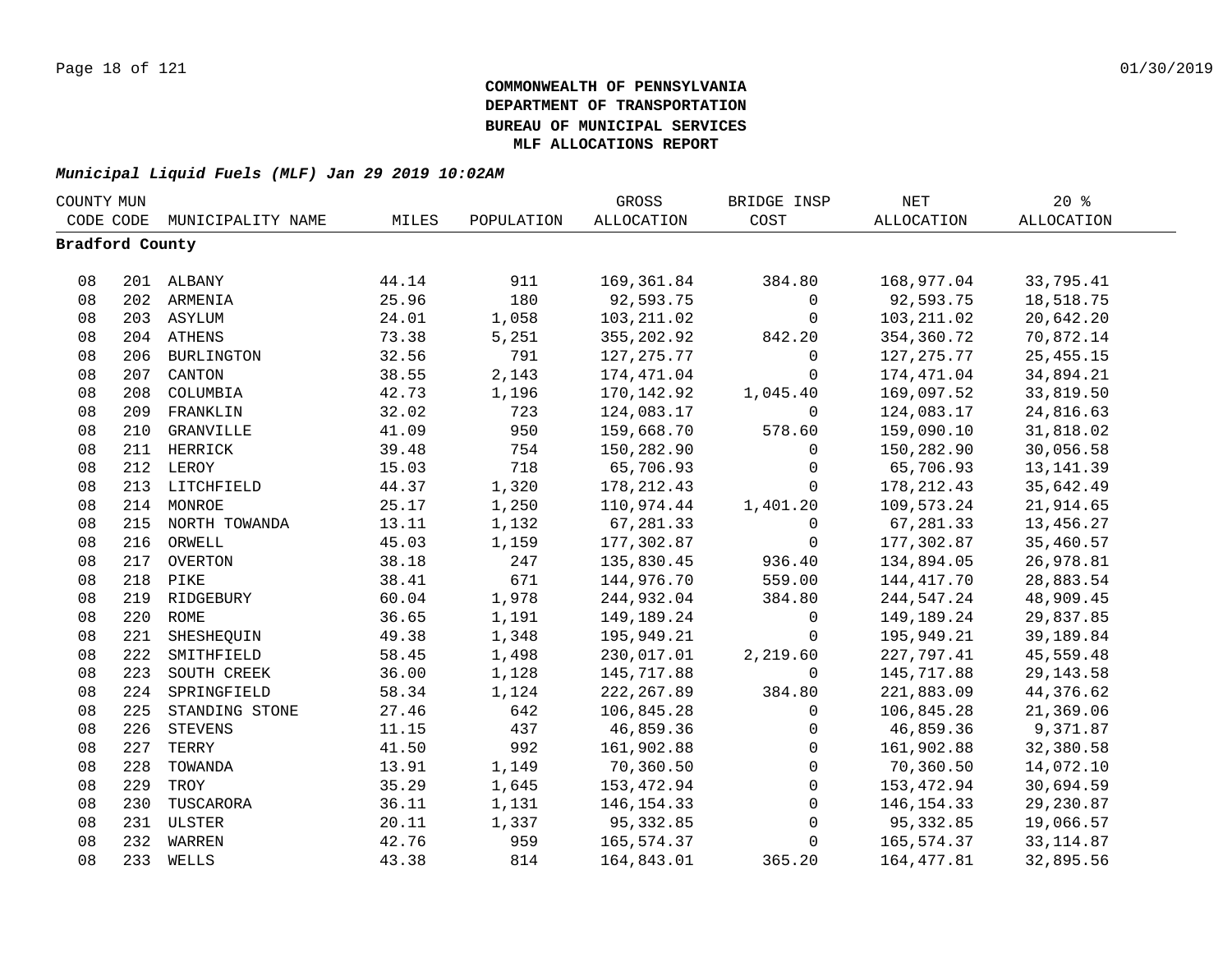| COUNTY MUN |           |                   |         |            | GROSS        | BRIDGE INSP    | NET        | $20*$                           |  |
|------------|-----------|-------------------|---------|------------|--------------|----------------|------------|---------------------------------|--|
|            | CODE CODE | MUNICIPALITY NAME | MILES   | POPULATION | ALLOCATION   | COST           | ALLOCATION | ALLOCATION                      |  |
| 08         |           | 234 WEST          | 19.24   | 696        | 79,714.10    | 384.80         | 79,329.30  | 15,865.86                       |  |
|            |           | <b>BURLINGTON</b> |         |            |              |                |            |                                 |  |
| 08         | 235       | WILMOT            | 56.90   | 1,204      | 218,905.36   | $\Omega$       | 218,905.36 | 43,781.07                       |  |
| 08         | 236       | WINDHAM           | 33.17   | 933        | 132,167.06   | $\mathbf{0}$   | 132,167.06 | 26, 433. 41                     |  |
| 08         | 237       | WYALUSING         | 36.84   | 1,242      | 150,846.20   | $\overline{0}$ | 150,846.20 | 30,169.24                       |  |
| 08         | 238       | WYSOX             | 23.11   | 1,721      | 113,192.11   | $\Omega$       | 113,192.11 | 22,638.42                       |  |
| 08         | 401       | ALBA BOROUGH      | 0.77    | 157        | 5,735.75     | $\Omega$       | 5,735.75   | 1,147.15                        |  |
| 08         | 402       | ATHENS            | 13.18   | 3,367      | 111,574.85   | $\Omega$       | 111,574.85 | 22,314.97                       |  |
| 08         | 403       | BURLINGTON        | 0.16    | 156        | 3,623.66     | $\mathbf 0$    | 3,623.66   | 724.73                          |  |
| 08         | 404       | CANTON            | 5.83    | 1,976      | 58,945.91    | 0              | 58,945.91  | 11,789.18                       |  |
| 08         | 405       | LERAYSVILLE       | 2.13    | 290        | 13,022.23    | 0              | 13,022.23  | 2,604.45                        |  |
| 08         | 406       | MONROE            | 2.60    | 554        | 19,838.01    | $\mathbf{0}$   | 19,838.01  | 3,967.60                        |  |
| 08         | 407       | NEW ALBANY        | 1.51    | 356        | 12,196.47    | $\mathbf 0$    | 12,196.47  | 2,439.29                        |  |
| 08         | 408       | ROME BOROUGH      | 0.60    | 441        | 10,750.46    | $\mathbf{0}$   | 10,750.46  | 2,150.09                        |  |
| 08         | 409       | SAYRE             | 24.91   | 5,587      | 195,567.89   | $\Omega$       | 195,567.89 | 39, 113.58                      |  |
| 08         | 410       | SOUTH WAVERLY     | 6.76    | 1,027      | 43,430.45    | $\Omega$       | 43,430.45  | 8,686.09                        |  |
| 08         | 411       | SYLVANIA          | 0.81    | 219        | 7,095.04     | 660.60         | 6,434.44   | 1,286.89                        |  |
| 08         | 412       | TOWANDA           | 12.43   | 2,919      | 100,171.87   | $\Omega$       | 100,171.87 | 20,034.37                       |  |
| 08         | 413       | TROY BOROUGH      | 5.50    | 1,354      | 45,553.93    | 2,199.80       | 43,354.13  | 8,670.83                        |  |
| 08         | 414       | WYALUSING         | 3.80    | 596        | 24,782.00    | $\Omega$       | 24,782.00  | 4,956.40                        |  |
|            |           | County Totals:    | 1434.00 | 62,622     | 6,153,111.32 | 12,347.20      |            | 6, 140, 764. 12 1, 228, 152. 82 |  |
|            |           |                   |         |            |              |                |            |                                 |  |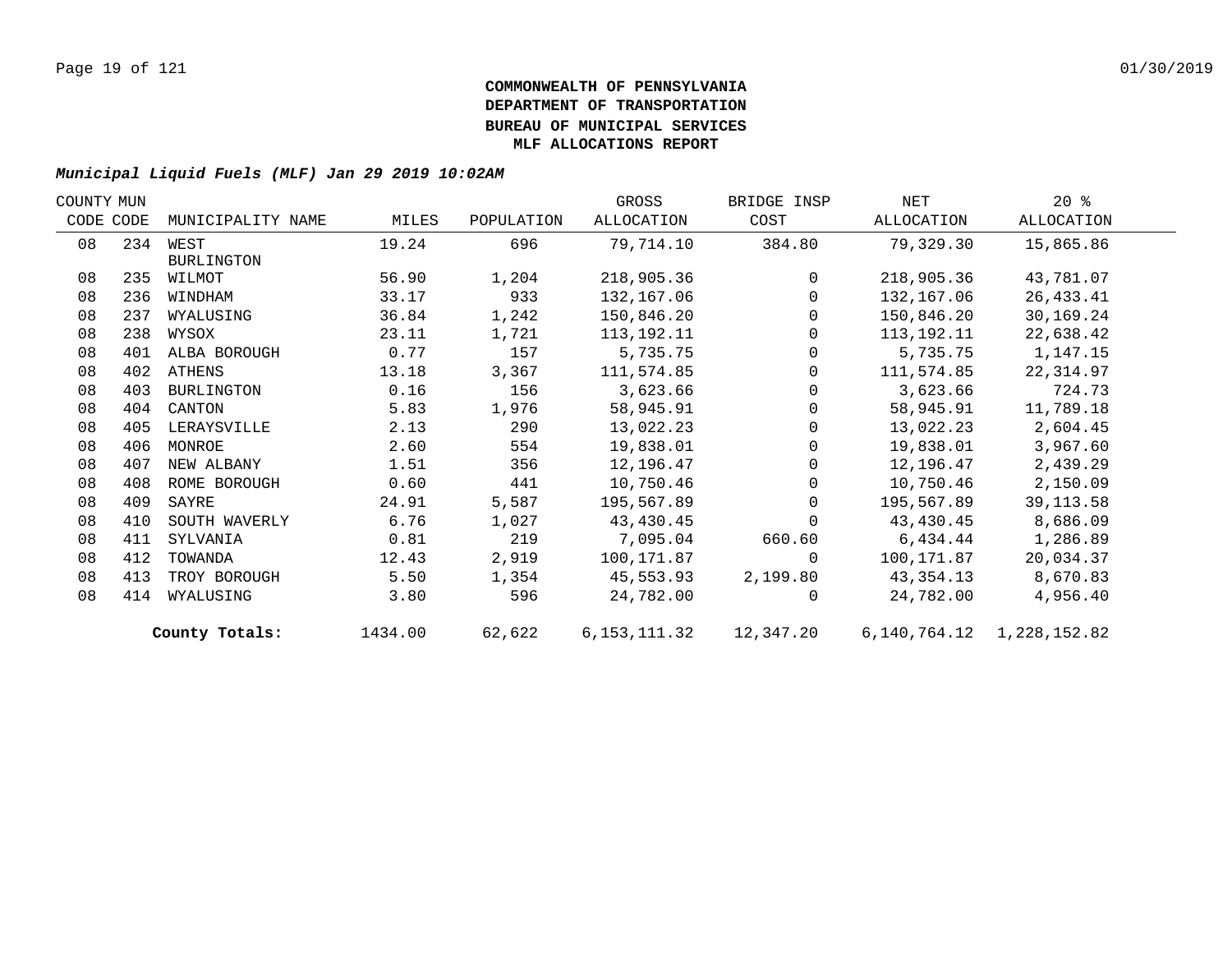| COUNTY MUN |              |                   |        |            | GROSS             | BRIDGE INSP    | <b>NET</b>        | $20*$             |  |
|------------|--------------|-------------------|--------|------------|-------------------|----------------|-------------------|-------------------|--|
|            | CODE CODE    | MUNICIPALITY NAME | MILES  | POPULATION | <b>ALLOCATION</b> | COST           | <b>ALLOCATION</b> | <b>ALLOCATION</b> |  |
|            | Bucks County |                   |        |            |                   |                |                   |                   |  |
|            |              |                   |        |            |                   |                |                   |                   |  |
| 09         |              | 101 BRISTOL       | 171.59 | 54,582     | 1,664,423.29      | 3,359.40       | 1,661,063.89      | 332, 212.78       |  |
| 09         |              | 201 BEDMINSTER    | 60.60  | 6,574      | 337, 443.25       | $\mathbf 0$    | 337, 443.25       | 67,488.65         |  |
| 09         |              | 202 BENSALEM      | 142.69 | 60,427     | 1,680,501.90      | $\mathbf{0}$   | 1,680,501.90      | 336,100.38        |  |
| 09         | 203          | <b>BRIDGETON</b>  | 8.55   | 1,277      | 54,498.05         | $\Omega$       | 54,498.05         | 10,899.61         |  |
| 09         |              | 204 BUCKINGHAM    | 102.11 | 20,075     | 745,941.63        | 1,733.20       | 744,208.43        | 148,841.69        |  |
| 09         | 205          | DOYLESTOWN        | 77.12  | 17,680     | 613,015.85        | 4,425.00       | 608,590.85        | 121,718.17        |  |
| 09         | 206          | <b>DURHAM</b>     | 17.90  | 1,144      | 83,948.12         | $\mathbf 0$    | 83,948.12         | 16,789.62         |  |
| 09         |              | 207 EAST ROCKHILL | 23.58  | 5,706      | 193, 351.42       | 555.00         | 192,796.42        | 38,559.28         |  |
| 09         |              | 208 FALLS         | 85.88  | 34,300     | 970,655.50        | 2,369.40       | 968,286.10        | 193,657.22        |  |
| 09         |              | 209 HAYCOCK       | 20.88  | 2,225      | 115,477.14        | $\mathbf 0$    | 115, 477. 14      | 23,095.43         |  |
| 09         |              | 210 HILLTOWN      | 83.40  | 15,029     | 582,303.91        | 1,044.80       | 581,259.11        | 116, 251.82       |  |
| 09         |              | 211 LOWER         | 134.03 | 32,559     | 1,101,499.32      | $\Omega$       | 1,101,499.32      | 220, 299.86       |  |
|            |              | MAKEFIELD         |        |            |                   |                |                   |                   |  |
| 09         |              | 212 LOWER         | 67.41  | 18,909     | 603,933.83        | $\mathbf 0$    | 603,933.83        | 120,786.77        |  |
|            |              | SOUTHAMPTON       |        |            |                   |                |                   |                   |  |
| 09         |              | 213 MIDDLETOWN    | 138.57 | 45,436     | 1,370,886.73      | $\overline{0}$ | 1,370,886.73      | 274, 177.35       |  |
| 09         |              | 214 MILFORD       | 73.74  | 9,902      | 448, 112. 24      | 1,202.20       | 446,910.04        | 89,382.01         |  |
| 09         |              | 215 NEW BRITAIN   | 59.11  | 11,070     | 420,951.70        | 659.00         | 420, 292. 70      | 84,058.54         |  |
| 09         |              | 216 NEWTOWN       | 67.29  | 19,299     | 611,209.38        | $\mathbf 0$    | 611,209.38        | 122, 241.88       |  |
| 09         |              | 217 NOCKAMIXON    | 38.13  | 3,441      | 198,614.91        | 2,212.20       | 196,402.71        | 39,280.54         |  |
| 09         |              | 218 NORTHAMPTON   | 162.15 | 39,726     | 1,339,220.84      | 1,365.20       | 1,337,855.64      | 267,571.13        |  |
| 09         | 219          | PLUMSTEAD         | 70.48  | 12,442     | 486,995.22        | 3,684.60       | 483, 310.62       | 96,662.12         |  |
| 09         |              | 220 RICHLAND      | 51.01  | 13,052     | 432, 234.34       | 385.00         | 431,849.34        | 86,369.87         |  |
| 09         | 221          | SOLEBURY          | 67.35  | 8,692      | 402,343.80        | $\mathbf 0$    | 402,343.80        | 80,468.76         |  |
| 09         | 222          | SPRINGFIELD       | 59.67  | 5,035      | 303,918.49        | $\Omega$       | 303,918.49        | 60,783.70         |  |
| 09         |              | 223 TINICUM       | 62.19  | 3,995      | 292,063.27        | 1,671.00       | 290,392.27        | 58,078.45         |  |
| 09         |              | 224 UPPER         | 53.88  | 8,190      | 346, 245.37       | 474.80         | 345,770.57        | 69, 154. 11       |  |
|            |              | MAKEFIELD         |        |            |                   |                |                   |                   |  |
| 09         |              | 225 UPPER         | 55.45  | 15,152     | 488,856.53        | $\mathsf{O}$   | 488,856.53        | 97,771.31         |  |
| 09         |              | SOUTHAMPTON       | 100.83 | 32,682     | 990,043.82        | 0              | 990,043.82        | 198,008.76        |  |
| 09         |              | 226 WARMINSTER    |        |            |                   | $\mathbf 0$    |                   | 149,606.85        |  |
|            |              | 227 WARRINGTON    | 83.51  | 23,418     | 748,034.26        |                | 748,034.26        |                   |  |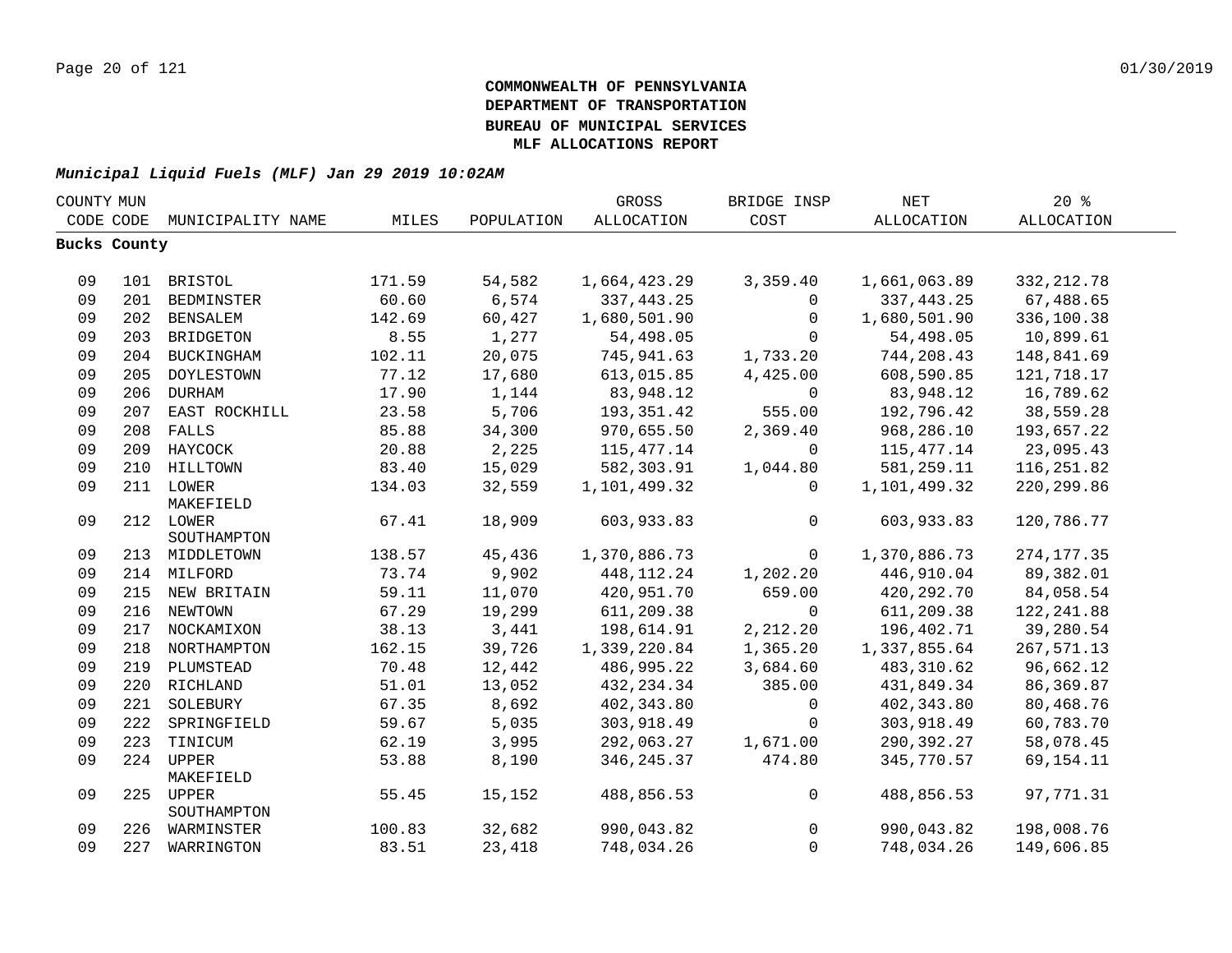| COUNTY MUN |     |                   |         |            | GROSS                   | BRIDGE INSP | NET                              | $20*$      |  |
|------------|-----|-------------------|---------|------------|-------------------------|-------------|----------------------------------|------------|--|
| CODE CODE  |     | MUNICIPALITY NAME | MILES   | POPULATION | ALLOCATION              | COST        | ALLOCATION                       | ALLOCATION |  |
| 09         | 228 | WARWICK           | 56.97   | 14,437     | 479,977.17              | 3,681.00    | 476,296.17                       | 95,259.23  |  |
| 09         | 229 | WEST ROCKHILL     | 38.04   | 5,256      | 234,081.09              | 0           | 234,081.09                       | 46,816.22  |  |
| 09         | 230 | WRIGHTSTOWN       | 20.81   | 2,995      | 130,414.28              | $\Omega$    | 130,414.28                       | 26,082.86  |  |
| 09         | 401 | BRISTOL           | 20.65   | 9,726      | 262,538.18              | 599.00      | 261,939.18                       | 52,387.84  |  |
| 09         | 402 | CHALFONT          | 15.35   | 4,009      | 131,672.48              | 0           | 131,672.48                       | 26,334.50  |  |
| 09         | 403 | DOYLESTOWN        | 27.95   | 8,380      | 261,047.41              | $\Omega$    | 261,047.41                       | 52,209.48  |  |
| 09         | 404 | DUBLIN            | 3.97    | 2,158      | 56, 153. 23             | 0           | 56,153.23                        | 11,230.65  |  |
| 09         | 405 | HULMEVILLE        | 2.16    | 1,003      | 27,178.86               | $\Omega$    | 27,178.86                        | 5,435.77   |  |
| 09         | 406 | IVYLAND           | 3.87    | 1,041      | 33,793.37               | $\Omega$    | 33,793.37                        | 6,758.67   |  |
| 09         | 407 | LANGHORNE         | 2.69    | 1,622      | 41,197.75               | 0           | 41,197.75                        | 8,239.55   |  |
| 09         | 408 | LANGHORNE         | 6.26    | 1,442      | 49,895.35               | $\Omega$    | 49,895.35                        | 9,979.07   |  |
|            |     | MANOR             |         |            |                         |             |                                  |            |  |
| 09         |     | 409 MORRISVILLE   | 25.91   | 8,728      | 260,909.30              | $\mathbf 0$ | 260,909.30                       | 52,181.86  |  |
| 09         | 410 | NEW BRITAIN       | 9.07    | 3,037      | 90,972.54               | $\mathbf 0$ | 90,972.54                        | 18,194.51  |  |
| 09         | 411 | NEW HOPE          | 5.41    | 2,528      | 68,385.55               | 0           | 68,385.55                        | 13,677.11  |  |
| 09         | 412 | NEWTOWN           | 8.54    | 2,248      | 73,602.84               | $\Omega$    | 73,602.84                        | 14,720.57  |  |
| 09         | 413 | PENNDEL           | 5.20    | 2,328      | 63,723.09               | $\Omega$    | 63,723.09                        | 12,744.62  |  |
| 09         |     | 414 PERKASIE      | 25.84   | 8,511      | 256,391.98              | 0           | 256,391.98                       | 51,278.40  |  |
| 09         | 415 | OUAKERTOWN        | 20.06   | 8,979      | 245,790.53              | 582.20      | 245,208.33                       | 49,041.67  |  |
| 09         | 416 | RICHLANDTOWN      | 2.16    | 1,327      | 33,565.14               | 0           | 33,565.14                        | 6,713.03   |  |
| 09         | 417 | RIEGELSVILLE      | 5.22    | 868        | 35,014.07               | 0           | 35,014.07                        | 7,002.81   |  |
| 09         | 418 | SELLERSVILLE      | 9.48    | 4,249      | 116,268.26              | $\mathbf 0$ | 116,268.26                       | 23, 253.65 |  |
| 09         | 419 | SILVERDALE        | 2.31    | 871        | 25,091.57               | $\Omega$    | 25,091.57                        | 5,018.31   |  |
| 09         | 420 |                   | 1.18    | 974        | 23, 245. 73             | 0           | 23, 245. 73                      | 4,649.15   |  |
|            |     | TRUMBAUERSVILLE   |         |            |                         |             |                                  |            |  |
| 09         |     | 421 TULLYTOWN     | 6.52    | 1,872      | 59,262.77               | $\mathbf 0$ | 59,262.77                        | 11,852.55  |  |
| 09         |     | 422 YARDLEY       | 6.90    | 2,434      | 71,643.62               | 0           | 71,643.62                        | 14,328.72  |  |
|            |     | County Totals:    | 2471.62 | 623,042    | 20,758,540.27 30,003.00 |             | 20, 728, 537. 27 4, 145, 707. 45 |            |  |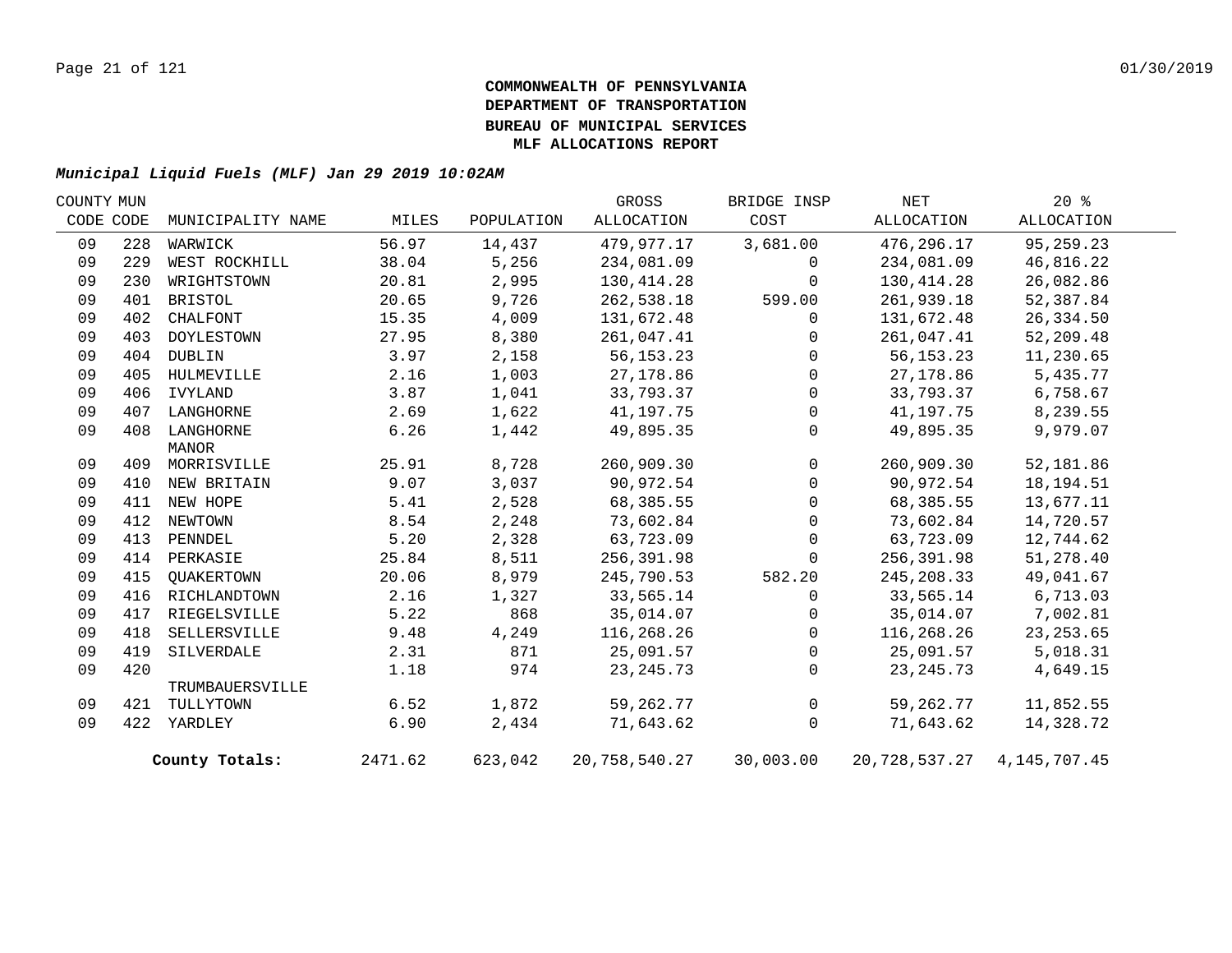| COUNTY MUN    |     |                   |        |            | GROSS       | BRIDGE INSP         | NET               | 20%               |  |
|---------------|-----|-------------------|--------|------------|-------------|---------------------|-------------------|-------------------|--|
| CODE CODE     |     | MUNICIPALITY NAME | MILES  | POPULATION | ALLOCATION  | COST                | <b>ALLOCATION</b> | <b>ALLOCATION</b> |  |
| Butler County |     |                   |        |            |             |                     |                   |                   |  |
|               |     |                   |        |            |             |                     |                   |                   |  |
| 10            |     | 101 BUTLER        | 91.29  | 17,248     | 653,105.57  | $\mathbf 0$         | 653,105.57        | 130,621.11        |  |
| 10            |     | 201 ADAMS         | 70.89  | 11,652     | 472,830.09  | $\mathbf 0$         | 472,830.09        | 94,566.02         |  |
| 10            |     | 202 ALLEGHENY     | 19.88  | 641        | 80,825.27   | $\mathbf 0$         | 80,825.27         | 16,165.05         |  |
| 10            |     | 203 BRADY         | 17.60  | 1,310      | 86,191.05   | 0                   | 86,191.05         | 17,238.21         |  |
| 10            | 204 | <b>BUFFALO</b>    | 48.17  | 7,307      | 309,254.83  | $\mathsf{O}\xspace$ | 309, 254.83       | 61,850.97         |  |
| 10            | 205 | <b>CENTER</b>     | 59.88  | 7,898      | 361,070.53  | $\mathbf 0$         | 361,070.53        | 72, 214.11        |  |
| 10            | 206 | CHERRY            | 38.52  | 1,106      | 153,928.14  | $\mathbf 0$         | 153,928.14        | 30,785.63         |  |
| 10            | 207 | <b>CLAY</b>       | 39.77  | 2,703      | 189,693.78  | $\mathbf 0$         | 189,693.78        | 37,938.76         |  |
| 10            | 208 | CLEARFIELD        | 38.85  | 2,645      | 185,394.85  | $\mathbf 0$         | 185,394.85        | 37,078.97         |  |
| 10            | 209 | CLINTON           | 34.56  | 2,864      | 174,996.28  | $\mathbf 0$         | 174,996.28        | 34,999.26         |  |
| $10$          | 210 | CONCORD           | 43.60  | 1,505      | 179, 217.70 | $\mathbf 0$         | 179, 217.70       | 35,843.54         |  |
| 10            | 211 |                   | 36.65  | 4,170      | 207,907.41  | $\Omega$            | 207,907.41        | 41,581.48         |  |
|               |     | CONNOQUENESSING   |        |            |             |                     |                   |                   |  |
| 10            | 212 | CRANBERRY         | 124.09 | 28,098     | 979, 474.53 | $\mathsf{O}$        | 979, 474.53       | 195,894.91        |  |
| 10            | 213 | DONEGAL           | 28.34  | 1,864      | 133,950.26  | $\mathbf 0$         | 133,950.26        | 26,790.05         |  |
| 10            | 214 | FAIRVIEW          | 35.82  | 2,080      | 163,865.05  | $\mathbf 0$         | 163,865.05        | 32,773.01         |  |
| 10            | 215 | FORWARD           | 34.41  | 2,531      | 167,918.11  | $\mathbf 0$         | 167,918.11        | 33,583.62         |  |
| 10            | 216 | FRANKLIN          | 24.18  | 2,620      | 134,582.25  | $\mathbf 0$         | 134,582.25        | 26,916.45         |  |
| 10            | 217 | JACKSON           | 36.78  | 3,657      | 198,241.74  | $\mathbf 0$         | 198,241.74        | 39,648.35         |  |
| 10            |     | 218 JEFFERSON     | 32.49  | 5,504      | 219,932.18  | $\mathbf 0$         | 219,932.18        | 43,986.44         |  |
| 10            |     | 219 LANCASTER     | 27.52  | 2,532      | 144,304.30  | $\mathbf 0$         | 144,304.30        | 28,860.86         |  |
| 10            |     | 220 MARION        | 38.45  | 1,239      | 156,309.56  | $\mathsf 0$         | 156,309.56        | 31,261.91         |  |
| 10            |     | 221 MERCER        | 11.55  | 1,100      | 61,299.62   | $\mathsf{O}\xspace$ | 61,299.62         | 12,259.92         |  |
| 10            |     | 222 MIDDLESEX     | 50.33  | 5,390      | 278,878.47  | $\mathsf{O}$        | 278,878.47        | 55,775.69         |  |
| 10            | 223 | MUDDY CREEK       | 26.46  | 2,254      | 135,188.82  | $\mathbf 0$         | 135,188.82        | 27,037.76         |  |
| 10            | 224 | OAKLAND           | 32.80  | 2,987      | 171,383.70  | $\mathbf 0$         | 171,383.70        | 34, 276. 74       |  |
| 10            | 225 | PARKER            | 20.41  | 632        | 82,465.84   | $\mathbf 0$         | 82,465.84         | 16,493.17         |  |
| 10            | 226 | ${\tt PENN}$      | 47.18  | 5,071      | 261,785.88  | $\mathbf 0$         | 261,785.88        | 52, 357. 18       |  |
| 10            | 227 | SLIPPERY ROCK     | 29.07  | 5,614      | 210,369.37  | $\mathbf 0$         | 210,369.37        | 42,073.87         |  |
| 10            | 228 | SUMMIT            | 37.99  | 4,884      | 226,577.20  | $\mathbf 0$         | 226,577.20        | 45, 315. 44       |  |
| 10            | 229 | VENANGO           | 25.43  | 868        | 104,336.76  | $\mathbf 0$         | 104,336.76        | 20,867.35         |  |
| 10            | 230 | WASHINGTON        | 30.50  | 1,300      | 130,242.48  | $\Omega$            | 130, 242.48       | 26,048.50         |  |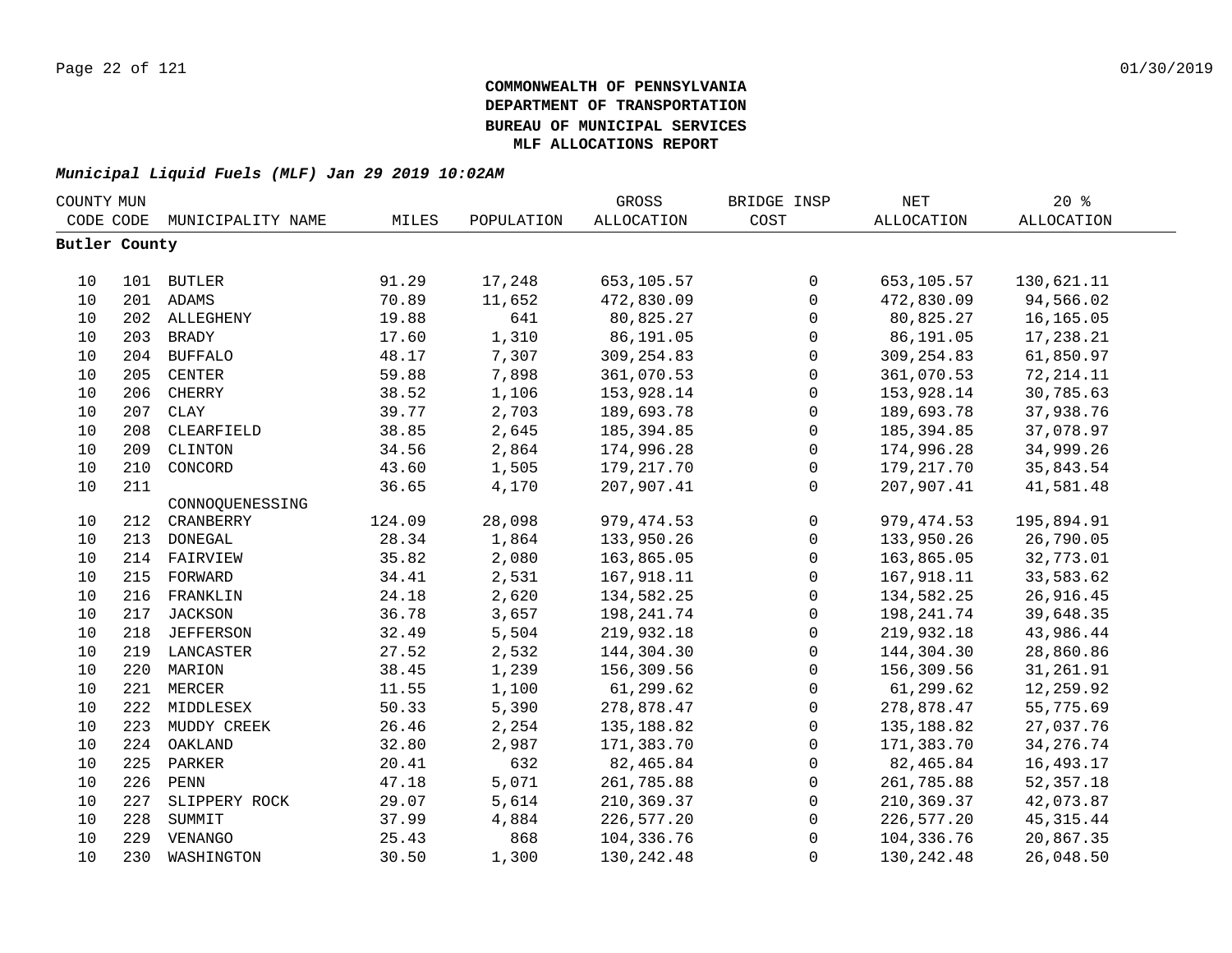| COUNTY MUN |     |                   |         |            | GROSS        | BRIDGE INSP  | NET        | $20*$                     |  |
|------------|-----|-------------------|---------|------------|--------------|--------------|------------|---------------------------|--|
| CODE CODE  |     | MUNICIPALITY NAME | MILES   | POPULATION | ALLOCATION   | COST         | ALLOCATION | ALLOCATION                |  |
| 10         | 231 | WINFIELD          | 27.34   | 3,535      | 163,456.73   | $\mathbf 0$  | 163,456.73 | 32,691.35                 |  |
| 10         | 232 | WORTH             | 28.62   | 1,416      | 126,080.30   | $\Omega$     | 126,080.30 | 25, 216.06                |  |
| 10         |     | 301 BUTLER CITY   | 51.25   | 13,757     | 446,953.61   | $\Omega$     | 446,953.61 | 89,390.72                 |  |
| 10         | 401 | BRUIN             | 3.28    | 524        | 21,579.17    | $\Omega$     | 21,579.17  | 4,315.83                  |  |
| 10         | 402 | CALLERY           | 2.50    | 394        | 16,341.27    | $\mathbf 0$  | 16,341.27  | 3,268.25                  |  |
| 10         | 403 | CHERRY VALLEY     | 2.27    | 66         | 9,087.25     | $\Omega$     | 9,087.25   | 1,817.45                  |  |
| 10         | 404 |                   | 1.84    | 528        | 16,718.64    | $\mathbf 0$  | 16,718.64  | 3,343.73                  |  |
|            |     | CONNOQUENESSING   |         |            |              |              |            |                           |  |
| 10         |     | 405 EAST BUTLER   | 6.11    | 732        | 35,386.24    | $\mathbf 0$  | 35,386.24  | 7,077.25                  |  |
| 10         | 406 | EAU CLAIRE        | 2.42    | 316        | 14,529.44    | $\Omega$     | 14,529.44  | 2,905.89                  |  |
| 10         | 407 | EVANS CITY        | 6.22    | 1,833      | 57,465.02    | $\mathbf 0$  | 57,465.02  | 11,493.00                 |  |
| 10         | 408 | FAIRVIEW          | 0.98    | 198        | 7,264.21     | $\mathbf 0$  | 7,264.21   | 1,452.84                  |  |
| 10         | 409 | HARMONY           | 5.89    | 890        | 37,745.90    | $\mathbf{0}$ | 37,745.90  | 7,549.18                  |  |
| 10         | 410 | HARRISVILLE       | 4.30    | 897        | 32,429.98    | $\mathbf{0}$ | 32,429.98  | 6,486.00                  |  |
| 10         |     | 411 KARNS CITY    | 0.65    | 209        | 6,349.08     | $\Omega$     | 6,349.08   | 1,269.82                  |  |
| 10         | 412 | MARS              | 7.23    | 1,699      | 58,288.20    | $\mathbf 0$  | 58,288.20  | 11,657.64                 |  |
| 10         | 413 | CHICORA           | 4.43    | 1,043      | 35,753.66    | $\Omega$     | 35,753.66  | 7,150.73                  |  |
| 10         | 414 | PETROLIA          | 1.96    | 212        | 10,901.67    | $\mathbf{0}$ | 10,901.67  | 2,180.33                  |  |
| 10         | 415 | PORTERSVILLE      | 2.08    | 235        | 11,766.64    | $\Omega$     | 11,766.64  | 2,353.33                  |  |
| 10         | 416 | PROSPECT          | 5.64    | 1,169      | 42,387.65    | $\Omega$     | 42,387.65  | 8,477.53                  |  |
| 10         | 417 | SAXONBURG         | 4.45    | 1,525      | 45,322.82    | $\mathbf 0$  | 45,322.82  | 9,064.56                  |  |
| 10         | 418 | SLIPPERY ROCK     | 9.18    | 3,625      | 102,939.75   | $\Omega$     | 102,939.75 | 20,587.95                 |  |
| 10         | 419 | VALENCIA          | 1.76    | 551        | 16,897.57    | $\mathbf{0}$ | 16,897.57  | 3,379.51                  |  |
| 10         | 420 | WEST LIBERTY      | 7.61    | 343        | 32,863.96    | $\mathbf 0$  | 32,863.96  | 6,572.79                  |  |
| 10         | 421 | WEST SUNBURY      | 0.61    | 192        | 5,876.80     | $\Omega$     | 5,876.80   | 1,175.36                  |  |
| 10         | 422 | ZELIENOPLE        | 15.83   | 3,812      | 129,435.93   | 0            | 129,435.93 | 25,887.19                 |  |
| 10         |     | 423 SEVEN FIELDS  | 10.12   | 2,887      | 91,617.57    | $\Omega$     | 91,617.57  | 18,323.51                 |  |
|            |     | County Totals:    | 1448.03 | 183,862    | 8,590,960.68 | 0            |            | 8,590,960.68 1,718,192.14 |  |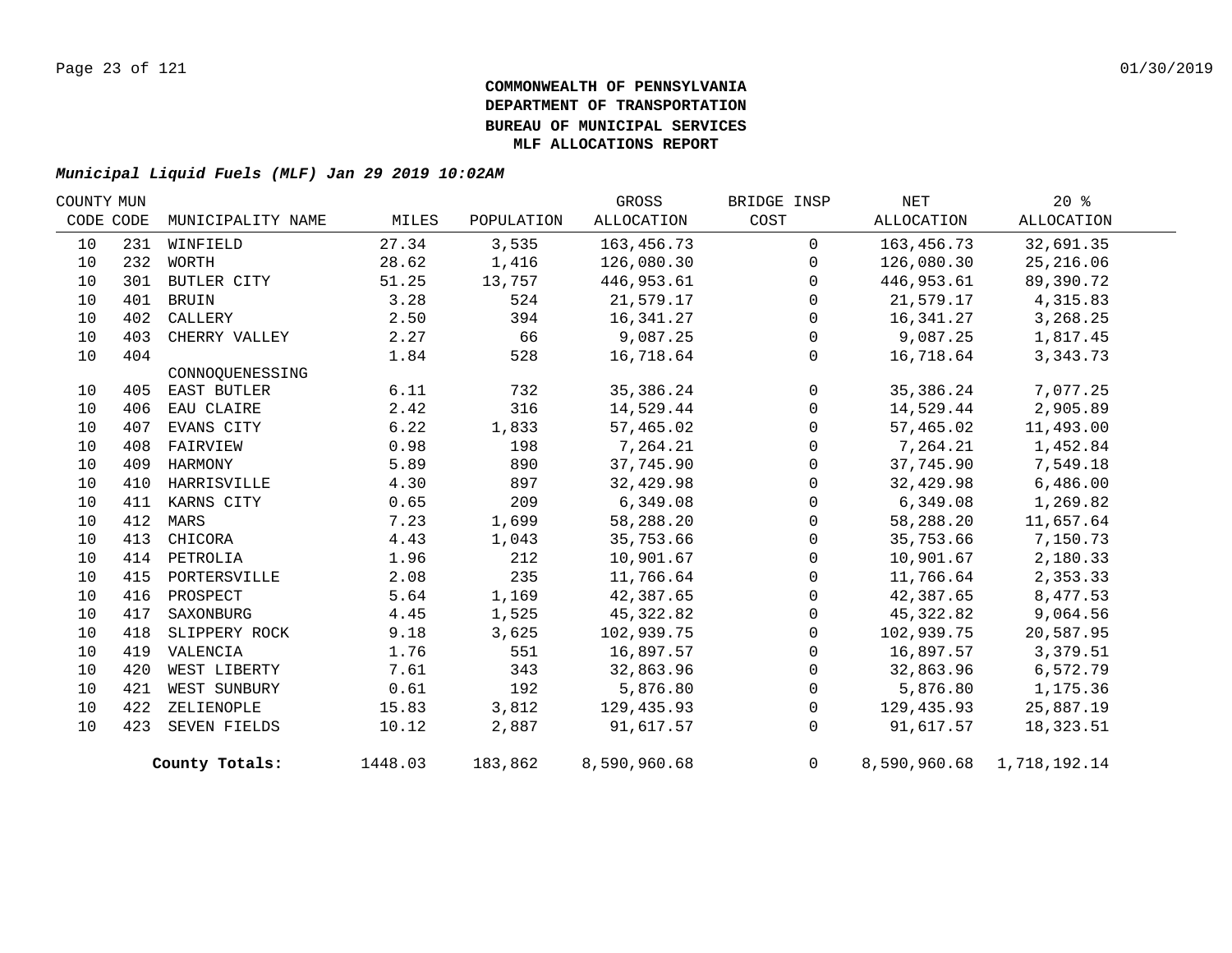| COUNTY MUN     |     |                    |       |            | GROSS             | BRIDGE INSP  | NET          | 20%               |  |
|----------------|-----|--------------------|-------|------------|-------------------|--------------|--------------|-------------------|--|
| CODE CODE      |     | MUNICIPALITY NAME  | MILES | POPULATION | <b>ALLOCATION</b> | COST         | ALLOCATION   | <b>ALLOCATION</b> |  |
| Cambria County |     |                    |       |            |                   |              |              |                   |  |
|                |     |                    |       |            |                   |              |              |                   |  |
| 11             |     | 101 STONYCREEK     | 17.84 | 2,844      | 117,250.49        | 0            | 117,250.49   | 23,450.10         |  |
| 11             |     | 201 ADAMS TOWNSHIP | 56.81 | 5,972      | 312,577.26        | $\mathsf{O}$ | 312,577.26   | 62, 515.45        |  |
| 11             |     | 202 ALLEGHENY      | 34.84 | 2,851      | 175,700.48        | 480.20       | 175,220.28   | 35,044.06         |  |
| $11\,$         | 203 | <b>BARR</b>        | 39.54 | 2,056      | 176, 152.05       | 849.20       | 175,302.85   | 35,060.57         |  |
| 11             | 204 | <b>BLACKLICK</b>   | 18.17 | 2,013      | 102,002.86        | 0            | 102,002.86   | 20,400.57         |  |
| 11             | 205 | CAMBRIA            | 58.49 | 6,099      | 320,843.12        | 0            | 320,843.12   | 64,168.62         |  |
| 11             | 206 | CHEST              | 9.58  | 349        | 39,739.54         | $\mathbf 0$  | 39,739.54    | 7,947.91          |  |
| 11             | 207 | CLEARFIELD         | 18.42 | 1,604      | 94,798.70         | $\mathsf{O}$ | 94,798.70    | 18,959.74         |  |
| 11             | 208 | CONEMAUGH          | 15.29 | 2,012      | 92,104.40         | $\Omega$     | 92,104.40    | 18,420.88         |  |
| 11             | 209 | CRESSON            | 18.50 | 4,336      | 148,922.76        | $\Omega$     | 148,922.76   | 29,784.55         |  |
| 11             | 210 | CROYLE             | 27.53 | 2,339      | 140,534.48        | 560.80       | 139,973.68   | 27,994.74         |  |
| 11             | 211 | <b>DEAN</b>        | 8.67  | 391        | 37,446.01         | 1,028.00     | 36,418.01    | 7,283.60          |  |
| 11             | 212 | EAST CARROLL       | 23.58 | 1,654      | 113,483.68        | 579.60       | 112,904.08   | 22,580.82         |  |
| 11             | 213 | EAST TAYLOR        | 22.08 | 2,726      | 129,468.35        | 572.80       | 128,895.55   | 25,779.11         |  |
| 11             |     | 214 ELDER          | 11.17 | 1,038      | 58,774.09         | 0            | 58,774.09    | 11,754.82         |  |
| 11             |     | 215 GALLITZIN      | 10.84 | 1,324      | 63, 279. 42       | 0            | 63, 279. 42  | 12,655.88         |  |
| 11             |     | 216 JACKSON        | 42.79 | 4,392      | 233, 344. 13      | 410.00       | 232,934.13   | 46,586.83         |  |
| 11             |     | 217 LOWER YODER    | 15.25 | 2,699      | 105,508.46        | 144.20       | 105,364.26   | 21,072.85         |  |
| 11             |     | 218 MIDDLE TAYLOR  | 10.65 | 727        | 50,860.43         | 135.00       | 50,725.43    | 10,145.09         |  |
| 11             |     | 219 MUNSTER        | 12.21 | 690        | 55,482.11         | $\mathsf{O}$ | 55,482.11    | 11,096.42         |  |
| 11             |     | 220 PORTAGE        | 26.12 | 3,640      | 161,341.62        | 178.20       | 161, 163. 42 | 32, 232.68        |  |
| 11             |     | 221 READE          | 12.64 | 1,619      | 75,268.29         | $\mathbf 0$  | 75,268.29    | 15,053.66         |  |
| 11             |     | 222 RICHLAND       | 71.61 | 12,814     | 498,203.61        | $\Omega$     | 498,203.61   | 99,640.72         |  |
| 11             | 223 | SUMMERHILL         | 26.01 | 2,467      | 137,843.64        | 480.20       | 137,363.44   | 27, 472.69        |  |
| 11             | 224 | SUSQUEHANNA        | 34.00 | 2,007      | 156,183.36        | $\mathbf 0$  | 156,183.36   | 31,236.67         |  |
| 11             | 225 | UPPER YODER        | 24.89 | 5,449      | 192,779.21        | 0            | 192,779.21   | 38,555.84         |  |
| 11             | 226 | WASHINGTON         | 15.08 | 875        | 68,973.02         | 0            | 68,973.02    | 13,794.60         |  |
| 11             | 227 | WEST CARROLL       | 14.18 | 1,296      | 74,184.11         | 0            | 74,184.11    | 14,836.82         |  |
| 11             | 228 | WEST TAYLOR        | 8.16  | 795        | 43,659.74         | 0            | 43,659.74    | 8,731.95          |  |
| 11             | 229 | WHITE              | 4.67  | 836        | 32,496.77         | $\mathbf 0$  | 32,496.77    | 6,499.35          |  |
| 11             | 301 | JOHNSTOWN          | 80.57 | 20,978     | 689,855.65        | 3,974.00     | 685,881.65   | 137, 176.33       |  |
| 11             |     | 401 ASHVILLE       | 2.29  | 227        | 12,329.27         | 0            | 12,329.27    | 2,465.85          |  |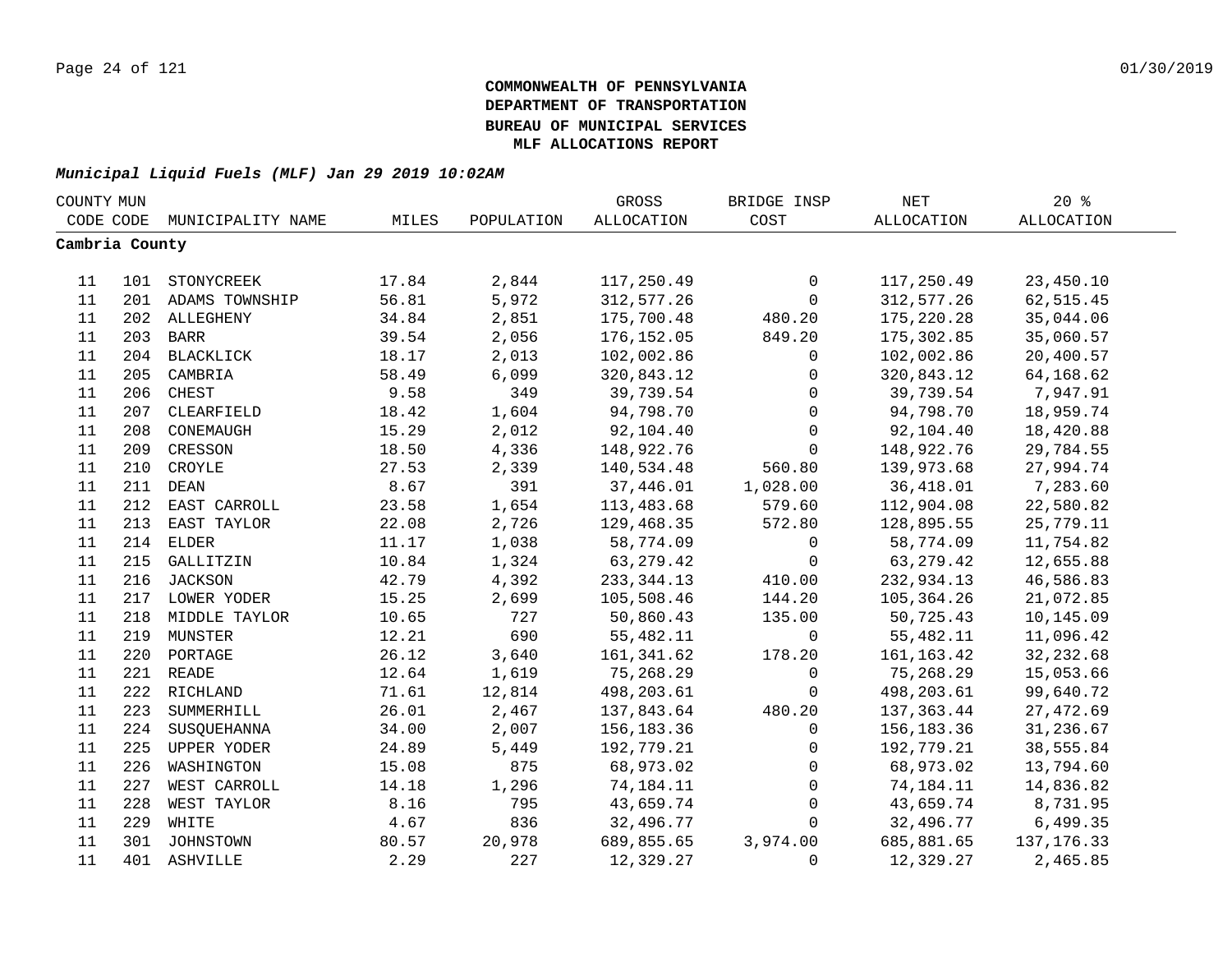| COUNTY MUN |     |                   |         |            | GROSS        | BRIDGE INSP  | NET        | $20*$                           |
|------------|-----|-------------------|---------|------------|--------------|--------------|------------|---------------------------------|
| CODE CODE  |     | MUNICIPALITY NAME | MILES   | POPULATION | ALLOCATION   | COST         | ALLOCATION | ALLOCATION                      |
| 11         | 403 | BROWNSTOWN        | 3.72    | 744        | 27, 424. 77  | $\mathbf 0$  | 27, 424.77 | 5,484.95                        |
| 11         |     | 404 CARROLLTOWN   | 7.63    | 853        | 42,985.00    | $\mathbf{0}$ | 42,985.00  | 8,597.00                        |
| 11         | 405 | CASSANDRA         | 0.97    | 147        | 6,224.66     | $\mathbf 0$  | 6,224.66   | 1,244.93                        |
| 11         | 406 | CHEST SPRINGS     | 0.68    | 149        | 5,269.35     | $\Omega$     | 5,269.35   | 1,053.87                        |
| 11         | 407 | CRESSON           | 8.32    | 1,711      | 62, 263.56   | $\mathbf 0$  | 62,263.56  | 12,452.71                       |
| 11         | 408 | DAISYTOWN         | 3.24    | 326        | 17,539.25    | $\mathbf 0$  | 17,539.25  | 3,507.85                        |
| 11         | 409 | DALE BOROUGH      | 3.81    | 1,234      | 37,391.75    | 960.40       | 36, 431.35 | 7,286.27                        |
| 11         | 410 | EAST CONEMAUGH    | 5.02    | 1,220      | 41,266.21    | 0            | 41,266.21  | 8,253.24                        |
| 11         | 411 | EBENSBURG         | 15.20   | 3,351      | 118,188.33   | $\mathbf 0$  | 118,188.33 | 23,637.67                       |
| 11         | 412 | EHRENFELD         | 2.52    | 228        | 13, 137.91   | $\mathbf{0}$ | 13,137.91  | 2,627.58                        |
| 11         | 413 | FERNDALE          | 5.79    | 1,636      | 52,107.06    | $\mathbf 0$  | 52,107.06  | 10,421.41                       |
| 11         |     | 414 FRANKLIN      | 1.52    | 323        | 11,580.31    | $\mathbf{0}$ | 11,580.31  | 2,316.06                        |
| 11         | 415 | GALLITZIN         | 10.90   | 1,668      | 70,265.73    | 519.20       | 69,746.53  | 13,949.31                       |
| 11         | 416 | GEISTOWN          | 12.43   | 2,467      | 91,262.64    | $\mathbf 0$  | 91,262.64  | 18, 252.53                      |
| 11         | 417 | HASTINGS          | 7.92    | 1,278      | 52,356.77    | $\mathbf 0$  | 52,356.77  | 10,471.35                       |
| 11         |     | 418 LILLY         | 6.15    | 968        | 40,175.18    | 134.00       | 40,041.18  | 8,008.24                        |
| 11         |     | 419 LORAIN        | 3.69    | 759        | 27,617.54    | 480.20       | 27, 137.34 | 5,427.47                        |
| 11         |     | 420 LORETTO       | 2.30    | 1,302      | 33,552.57    | $\mathsf{O}$ | 33,552.57  | 6,710.51                        |
| 11         |     | 421 NANTY GLO     | 14.65   | 2,734      | 104,140.26   | $\mathsf{O}$ | 104,140.26 | 20,828.05                       |
| 11         |     | 422 PATTON        | 7.03    | 1,769      | 58,981.93    | $\mathbf 0$  | 58,981.93  | 11,796.39                       |
| $11\,$     |     | 423 PORTAGE       | 11.79   | 2,638      | 92,437.90    | 1,920.80     | 90,517.10  | 18,103.42                       |
| 11         |     | 424 SANKERTOWN    | 4.00    | 675        | 27,025.17    | $\Omega$     | 27,025.17  | 5,405.03                        |
| 11         | 425 | SCALP LEVEL       | 4.26    | 778        | 29,947.21    | 111.20       | 29,836.01  | 5,967.20                        |
| 11         | 426 | SOUTH FORK        | 4.02    | 928        | 32,080.57    | $\mathbf 0$  | 32,080.57  | 6,416.11                        |
| 11         | 427 | SOUTHMONT         | 11.91   | 2,284      | 85,871.92    | $\mathbf 0$  | 85,871.92  | 17, 174.38                      |
| 11         | 429 | SUMMERHILL        | 2.23    | 490        | 17,307.38    | $\mathbf 0$  | 17,307.38  | 3,461.48                        |
| 11         | 430 | TUNNEL HILL       | 1.15    | 363        | 11,099.60    | $\mathbf 0$  | 11,099.60  | 2,219.92                        |
| 11         |     | 431 VINTONDALE    | 2.61    | 414        | 17,112.81    | $\mathbf 0$  | 17,112.81  | 3,422.56                        |
| 11         |     | 432 WESTMONT      | 25.18   | 5,181      | 188,491.47   | $\mathbf 0$  | 188,491.47 | 37,698.29                       |
| 11         |     | 433 WILMORE       | 2.45    | 225        | 12,838.67    | $\mathbf 0$  | 12,838.67  | 2,567.73                        |
| 11         |     | 434 NORTHERN      | 30.85   | 3,835      | 181,409.67   | 1,528.80     | 179,880.87 | 35,976.17                       |
|            |     | CAMBRIA           |         |            |              |              |            |                                 |
|            |     | County Totals:    | 1016.41 | 143,797    | 6,320,744.26 | 15,046.80    |            | 6, 305, 697. 46 1, 261, 139. 49 |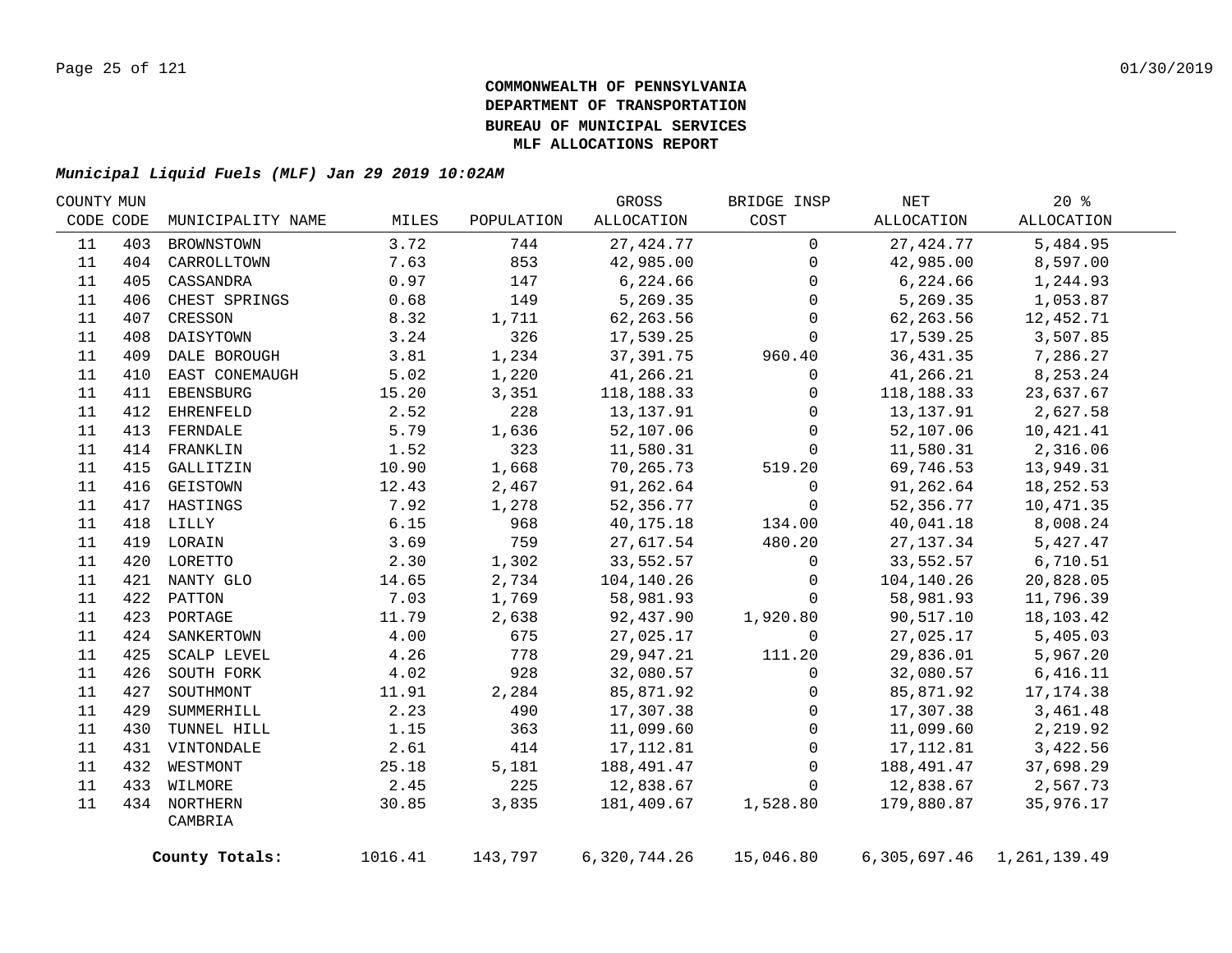| COUNTY MUN     |     |                   |        |            | GROSS        | BRIDGE INSP | NET        | $20*$       |  |
|----------------|-----|-------------------|--------|------------|--------------|-------------|------------|-------------|--|
| CODE CODE      |     | MUNICIPALITY NAME | MILES  | POPULATION | ALLOCATION   | COST        | ALLOCATION | ALLOCATION  |  |
| Cameron County |     |                   |        |            |              |             |            |             |  |
| 12             | 201 | GIBSON            | 36.58  | 164        | 128,706.23   | 0           | 128,706.23 | 25,741.25   |  |
| 12             | 202 | GROVE             | 9.40   | 183        | 35,850.15    | 1,271.20    | 34,578.95  | 6,915.79    |  |
| 12             | 203 | LUMBER            | 19.84  | 195        | 71,897.12    | 1,890.00    | 70,007.12  | 14,001.42   |  |
| 12             | 204 | PORTAGE           | 4.78   | 171        | 19,766.47    | 0           | 19,766.47  | 3,953.29    |  |
| 12             | 205 | SHIPPEN           | 32.41  | 2,232      | 155, 164, 40 | 1,235.00    | 153,929.40 | 30,785.88   |  |
| 12             | 401 | DRIFTWOOD         | 2.53   | 67         | 9,998.79     | 0           | 9,998.79   | 1,999.76    |  |
| 12             | 402 | EMPORIUM          | 8.09   | 2,073      | 68,609.91    | 0           | 68,609.91  | 13,721.98   |  |
|                |     | County Totals:    | 113.63 | 5,085      | 489,993.07   | 4,396.20    | 485,596.87 | 97, 119, 37 |  |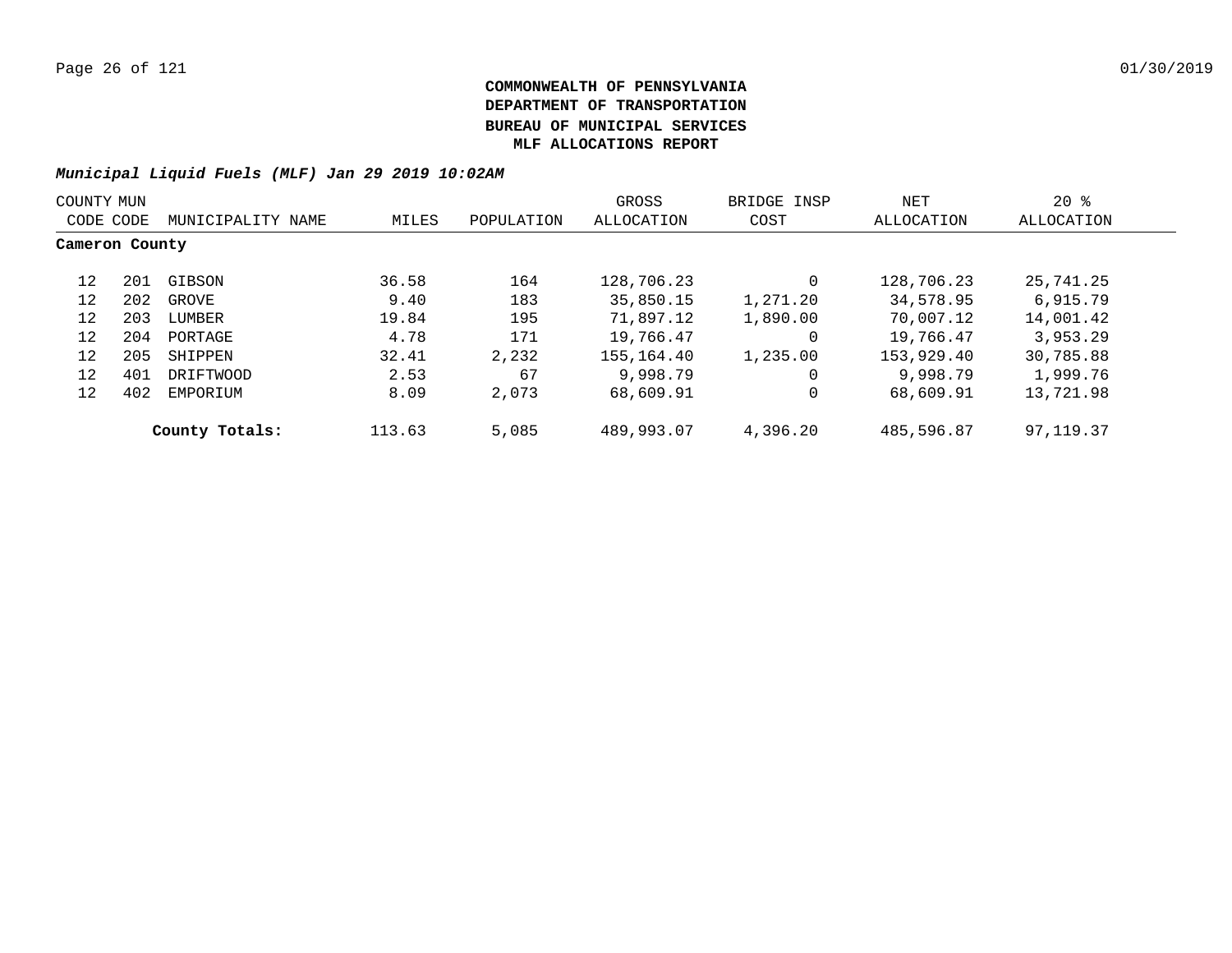| COUNTY MUN    |     |                       |        |            | GROSS             | BRIDGE INSP  | NET          | 20%         |
|---------------|-----|-----------------------|--------|------------|-------------------|--------------|--------------|-------------|
| CODE CODE     |     | MUNICIPALITY NAME     | MILES  | POPULATION | <b>ALLOCATION</b> | COST         | ALLOCATION   | ALLOCATION  |
| Carbon County |     |                       |        |            |                   |              |              |             |
|               |     |                       |        |            |                   |              |              |             |
| 13            | 201 | <b>BANKS TOWNSHIP</b> | 4.45   | 1,262      | 40,138.90         | $\mathbf 0$  | 40,138.90    | 8,027.78    |
| 13            | 202 | EAST PENN             | 40.07  | 2,881      | 194,231.31        | $\mathbf 0$  | 194,231.31   | 38,846.26   |
| 13            | 203 | FRANKLIN              | 46.01  | 4,262      | 241,826.72        | 399.40       | 241,427.32   | 48,285.46   |
| 13            |     | 204 KIDDER            | 5.19   | 1,935      | 55,942.50         | $\Omega$     | 55,942.50    | 11,188.50   |
| 13            | 205 | LAUSANNE              | 1.41   | 237        | 9,507.87          | $\mathbf 0$  | 9,507.87     | 1,901.57    |
| 13            | 206 | LEHIGH                | 5.09   | 479        | 26,900.70         | 0            | 26,900.70    | 5,380.14    |
| 13            |     | 207 LOWER             | 28.65  | 3,228      | 161,899.01        | 497.20       | 161,401.81   | 32,280.36   |
|               |     | TOWAMENSING           |        |            |                   |              |              |             |
| 13            | 208 | MAHONING              | 43.80  | 4,305      | 235,093.72        | 1,353.60     | 233,740.12   | 46,748.02   |
| 13            | 210 | PACKER                | 9.38   | 998        | 51,845.75         | 0            | 51,845.75    | 10,369.15   |
| 13            | 211 | PENN FOREST           | 30.35  | 9,581      | 292,952.26        | $\Omega$     | 292,952.26   | 58,590.45   |
| 13            | 212 | TOWAMENSING           | 67.04  | 4,477      | 318,199.87        | 0            | 318,199.87   | 63,639.97   |
| 13            | 401 | BEAVER MEADOWS        | 2.60   | 869        | 26,046.88         | $\mathbf 0$  | 26,046.88    | 5,209.38    |
| 13            | 402 | BOWMANSTOWN           | 5.29   | 937        | 36,614.22         | $\Omega$     | 36,614.22    | 7,322.84    |
|               |     | <b>BOROUGH</b>        |        |            |                   |              |              |             |
| 13            | 403 | EAST SIDE             | 0.76   | 317        | 8,855.16          | $\mathsf{O}$ | 8,855.16     | 1,771.03    |
| 13            | 404 | JIM THORPE            | 19.13  | 4,781      | 159,854.99        | $\mathbf 0$  | 159,854.99   | 31,971.00   |
| 13            | 405 | LANSFORD              | 13.30  | 3,941      | 123,300.40        | 0            | 123,300.40   | 24,660.08   |
| 13            | 406 | LEHIGHTON             | 17.23  | 5,500      | 167,509.78        | 486.40       | 167,023.38   | 33,404.68   |
| 13            | 407 | PALMERTON             | 17.49  | 5,414      | 166,706.46        | $\Omega$     | 166,706.46   | 33, 341.29  |
| 13            | 408 | PARRYVILLE            | 4.20   | 525        | 24,754.58         | 0            | 24,754.58    | 4,950.92    |
| 13            | 409 | SUMMIT HILL           | 14.27  | 3,034      | 108,750.01        | $\Omega$     | 108,750.01   | 21,750.00   |
| 13            | 410 | WEATHERLY             | 10.25  | 2,525      | 84,928.19         | $\Omega$     | 84,928.19    | 16,985.64   |
| 13            | 411 | WEISSPORT             | 1.53   | 412        | 13,368.86         | $\Omega$     | 13,368.86    | 2,673.77    |
| 13            | 412 | NESOUEHONING          | 14.65  | 3,349      | 116,262.37        | 1,509.20     | 114,753.17   | 22,950.63   |
|               |     | County Totals:        | 402.14 | 65,249     | 2,665,490.51      | 4,245.80     | 2,661,244.71 | 532, 248.94 |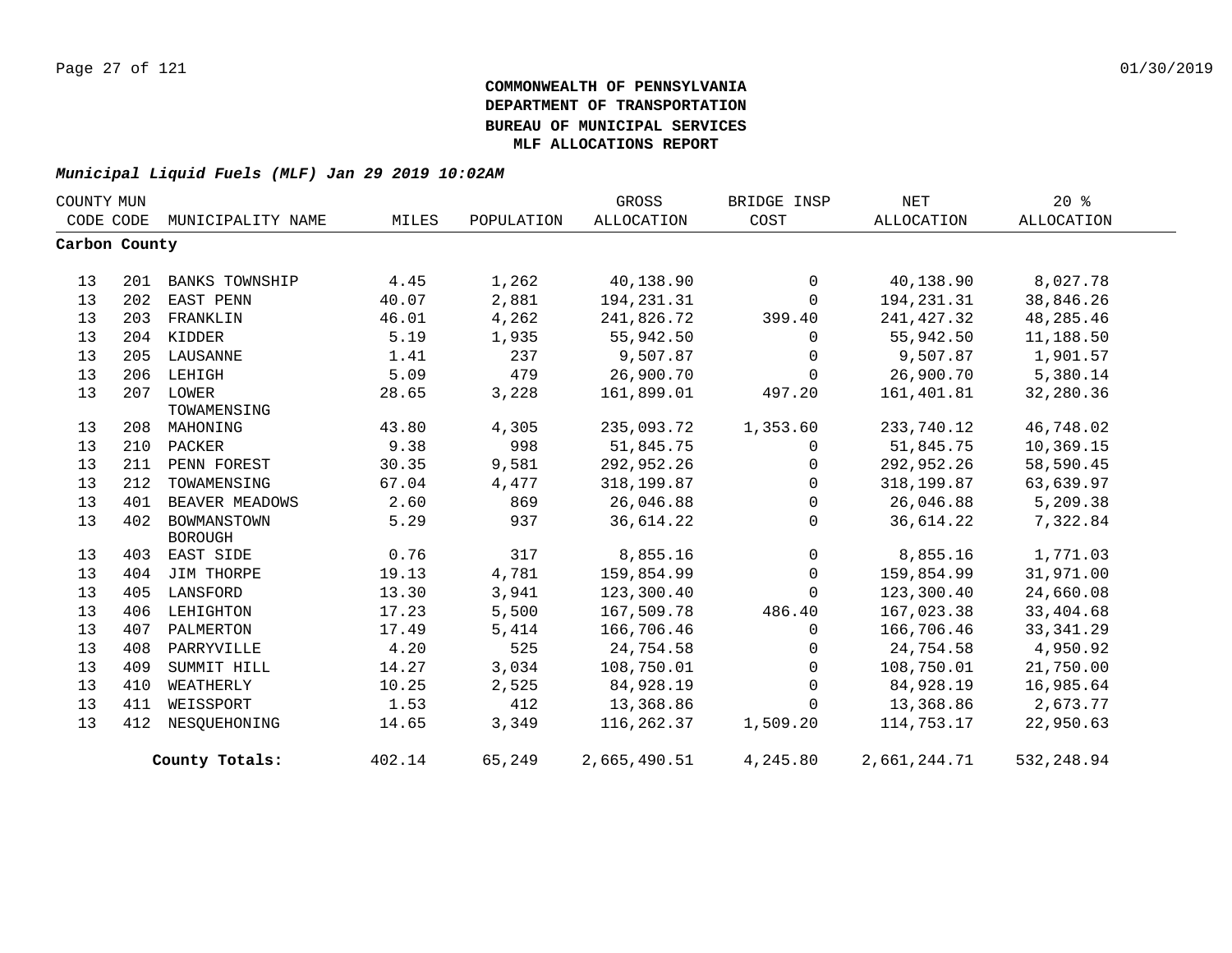| COUNTY MUN    |     |                   |       |            | GROSS       | BRIDGE INSP         | NET               | 20%               |  |
|---------------|-----|-------------------|-------|------------|-------------|---------------------|-------------------|-------------------|--|
| CODE CODE     |     | MUNICIPALITY NAME | MILES | POPULATION | ALLOCATION  | COST                | <b>ALLOCATION</b> | <b>ALLOCATION</b> |  |
| Centre County |     |                   |       |            |             |                     |                   |                   |  |
|               |     |                   |       |            |             |                     |                   |                   |  |
| 14            |     | 201 BENNER        | 32.05 | 6,188      | 231,905.04  | $\mathsf{O}$        | 231,905.04        | 46,381.01         |  |
| 14            |     | 202 BOGGS         | 36.07 | 2,985      | 182,560.76  | $\mathsf{O}$        | 182,560.76        | 36, 512. 15       |  |
| 14            |     | 203 BURNSIDE      | 7.44  | 439        | 34, 173.05  | $\mathsf{O}$        | 34, 173.05        | 6,834.61          |  |
| 14            |     | 204 COLLEGE       | 46.47 | 9,521      | 347,063.12  | $\mathbf 0$         | 347,063.12        | 69, 412.62        |  |
| 14            | 205 | CURTIN            | 21.03 | 618        | 84, 316.59  | 575.60              | 83,740.99         | 16,748.20         |  |
| 14            | 206 | FERGUSON          | 83.36 | 17,690     | 634,616.88  | $\mathbf{0}$        | 634,616.88        | 126,923.38        |  |
| 14            | 207 | GREGG             | 34.78 | 2,405      | 166,703.74  | 1,895.60            | 164,808.14        | 32,961.63         |  |
| 14            | 208 | HAINES            | 23.90 | 1,564      | 112,807.35  | 515.60              | 112,291.75        | 22,458.35         |  |
| 14            | 209 | HALF MOON         | 20.53 | 2,667      | 122,988.72  | 0                   | 122,988.72        | 24,597.74         |  |
| 14            | 210 | HARRIS            | 31.39 | 4,873      | 203,721.60  | $\mathsf{O}$        | 203,721.60        | 40,744.32         |  |
| 14            | 211 | HOWARD            | 17.42 | 964        | 78,753.75   | $\mathbf 0$         | 78,753.75         | 15,750.75         |  |
| 14            | 212 | HUSTON            | 13.13 | 1,360      | 71,843.98   | $\mathbf 0$         | 71,843.98         | 14,368.80         |  |
| 14            |     | 213 LIBERTY       | 23.50 | 2,118      | 122,355.00  | $\mathbf 0$         | 122,355.00        | 24,471.00         |  |
| 14            |     | 214 MARION        | 7.06  | 1,224      | 48,342.50   | $\mathbf 0$         | 48,342.50         | 9,668.50          |  |
| 14            |     | 215 MILES         | 9.87  | 1,983      | 72,941.56   | 278.40              | 72,663.16         | 14,532.63         |  |
| 14            |     | 216 PATTON        | 58.49 | 15,311     | 502,418.09  | $\mathsf{O}$        | 502,418.09        | 100,483.62        |  |
| 14            |     | 217 PENN          | 14.01 | 1,181      | 71,334.26   | $\mathsf{O}$        | 71,334.26         | 14,266.85         |  |
| 14            |     | 218 POTTER        | 49.97 | 3,517      | 240,725.52  | 286.40              | 240,439.12        | 48,087.82         |  |
| 14            | 219 | <b>RUSH</b>       | 41.21 | 4,008      | 220, 355.62 | $\mathbf 0$         | 220, 355.62       | 44,071.12         |  |
| 14            | 220 | SNOW SHOE         | 37.24 | 1,746      | 162,152.44  | $\mathbf 0$         | 162, 152.44       | 32,430.49         |  |
| 14            | 221 | SPRING            | 41.56 | 7,470      | 289,794.62  | 567.60              | 289, 227.02       | 57,845.40         |  |
| 14            | 222 | TAYLOR            | 21.83 | 853        | 91,692.70   | 1,228.60            | 90,464.10         | 18,092.82         |  |
| 14            | 223 | UNION             | 20.45 | 1,383      | 97,405.78   | 0                   | 97,405.78         | 19,481.16         |  |
| 14            | 224 | WALKER            | 31.87 | 4,433      | 196,695.38  | 286.40              | 196,408.98        | 39,281.80         |  |
| 14            | 225 | WORTH             | 16.87 | 824        | 74,107.69   | 278.40              | 73,829.29         | 14,765.86         |  |
| 14            | 401 | <b>BELLEFONTE</b> | 19.77 | 6,187      | 189,763.49  | $\mathbf 0$         | 189,763.49        | 37,952.70         |  |
| 14            | 402 | CENTRE HALL       | 5.45  | 1,265      | 43,628.16   | $\mathbf 0$         | 43,628.16         | 8,725.63          |  |
| 14            | 403 | HOWARD            | 3.36  | 720        | 25,716.87   | 0                   | 25,716.87         | 5, 143.37         |  |
| 14            |     | 404 MILESBURG     | 6.29  | 1,123      | 43,710.53   | 0                   | 43,710.53         | 8,742.11          |  |
| 14            | 405 | MILLHEIM          | 5.56  | 904        | 36,889.90   | 0                   | 36,889.90         | 7,377.98          |  |
| 14            | 406 | PHILIPSBURG       | 11.97 | 2,770      | 95,657.12   | $\mathsf{O}\xspace$ | 95,657.12         | 19, 131. 42       |  |
| 14            | 407 | PORT MATILDA      | 3.39  | 606        | 23,572.76   | $\mathbf{0}$        | 23,572.76         | 4,714.55          |  |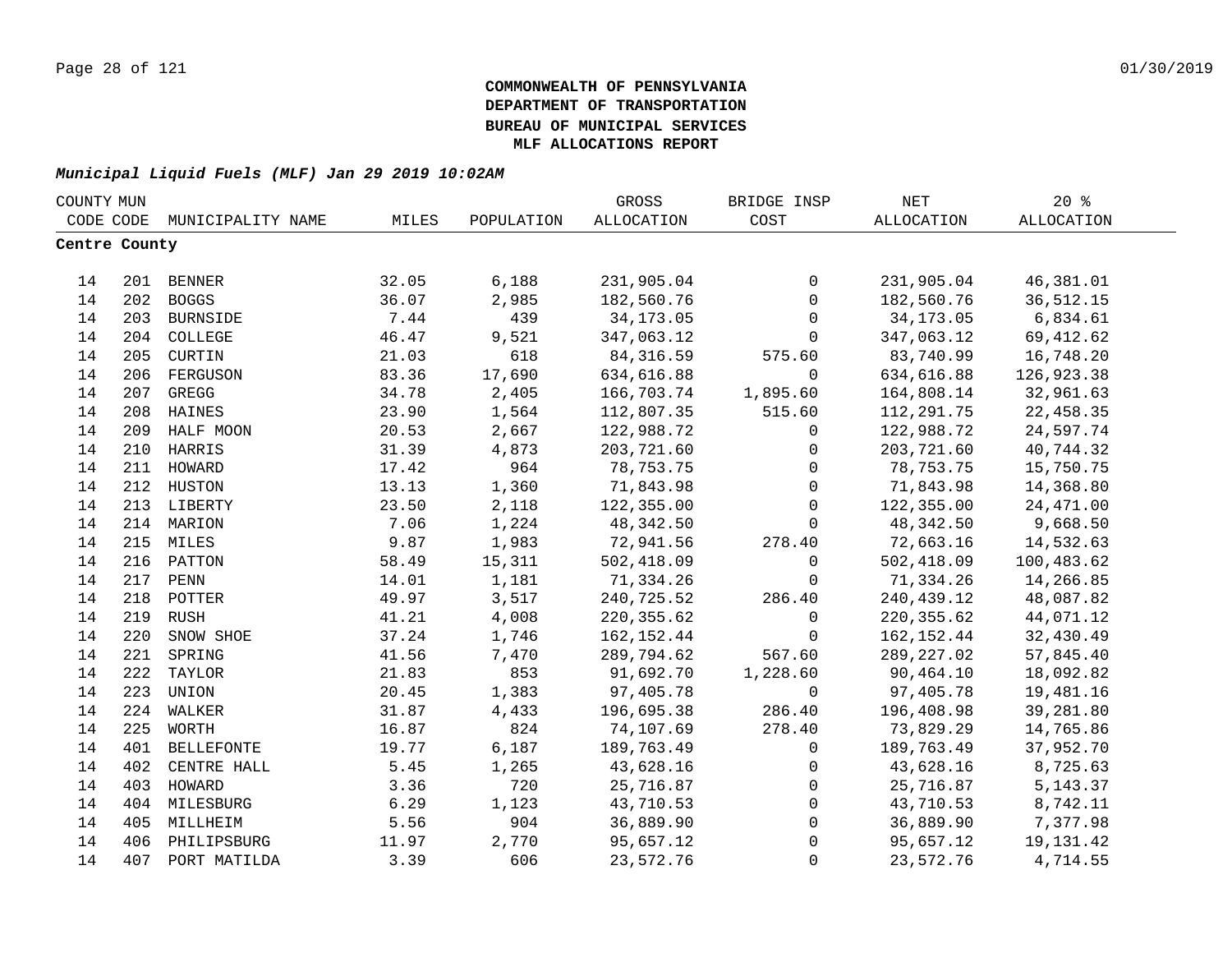| COUNTY MUN |     |                   |        |            | GROSS        | BRIDGE INSP | NET        | $20*$                     |  |
|------------|-----|-------------------|--------|------------|--------------|-------------|------------|---------------------------|--|
| CODE CODE  |     | MUNICIPALITY NAME | MILES  | POPULATION | ALLOCATION   | COST        | ALLOCATION | ALLOCATION                |  |
| 14         | 408 | SNOW SHOE         | 6.32   | 765        | 36,757.01    |             | 36,757.01  | 7,351.40                  |  |
|            |     | STATE COLLEGE     | 48.23  | 42,034     | 993,954.08   |             | 993,954.08 | 198,790.82                |  |
|            |     | UNIONVILLE        | 2.52   | 291        | 14,379.69    | 0           | 14,379.69  | 2,875.94                  |  |
|            |     | County Totals:    | 854.36 | 153,990    | 5,965,805.35 | 5,912.60    |            | 5,959,892.75 1,191,978.55 |  |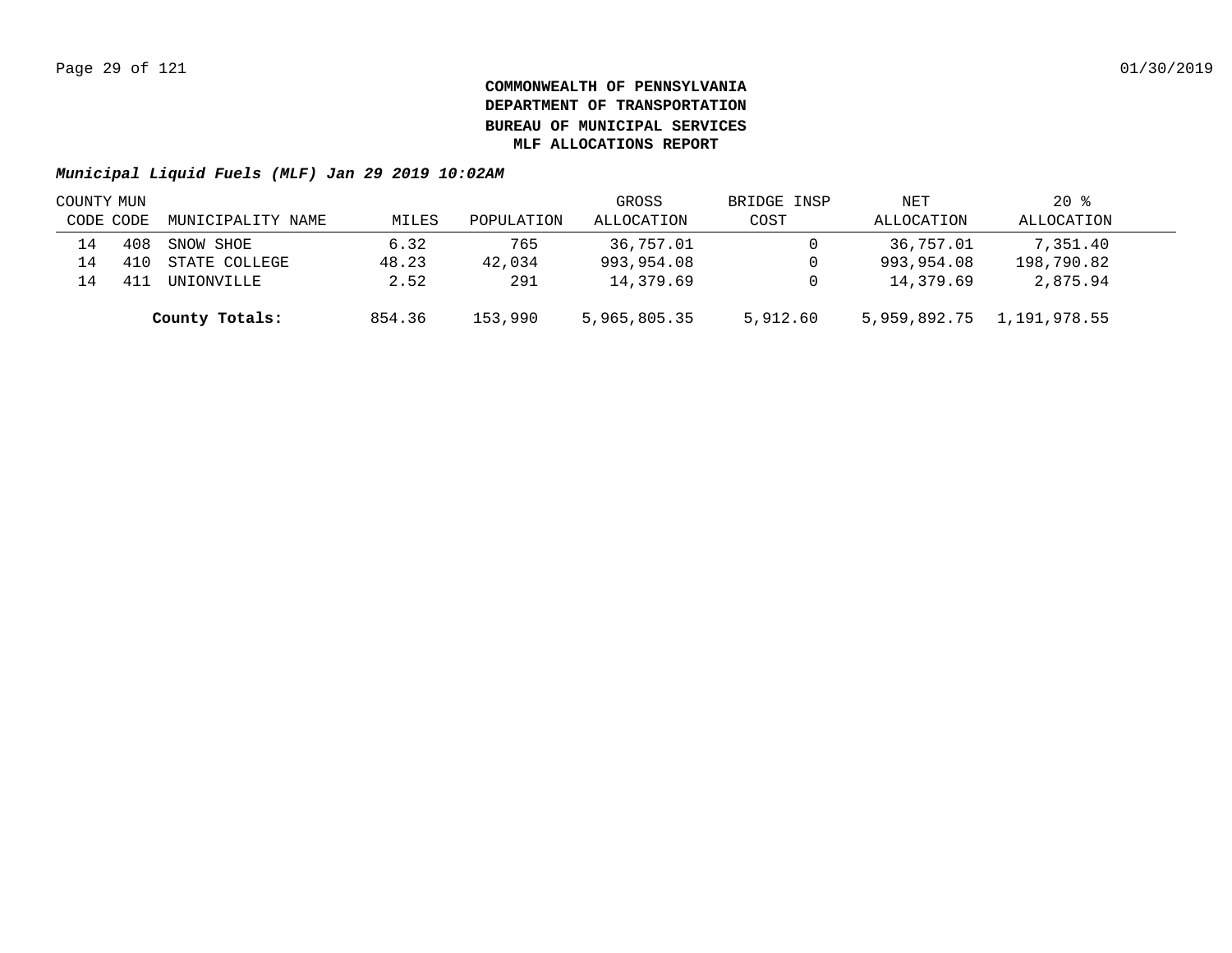| COUNTY MUN     |     |                                 |                |            | GROSS             | BRIDGE INSP        | $\operatorname{NET}$ | 20%               |  |
|----------------|-----|---------------------------------|----------------|------------|-------------------|--------------------|----------------------|-------------------|--|
| CODE CODE      |     | MUNICIPALITY NAME               | MILES          | POPULATION | <b>ALLOCATION</b> | COST               | <b>ALLOCATION</b>    | <b>ALLOCATION</b> |  |
| Chester County |     |                                 |                |            |                   |                    |                      |                   |  |
|                |     |                                 |                |            |                   |                    |                      |                   |  |
| 15             |     | 101 CALN                        | 48.53          | 13,817     | 438,806.36        | 2,743.20           | 436,063.16           | 87, 212.63        |  |
| 15             | 201 | BIRMINGHAM                      | 25.40          | 4,208      | 170,067.60        | 817.20             | 169,250.40           | 33,850.08         |  |
| 15             | 202 | CHARLESTOWN                     | 26.50          | 5,671      | 202,677.49        | 514.80             | 202,162.69           | 40,432.54         |  |
| 15             | 203 | EAST BRADFORD                   | 50.18          | 9,942      | 368,087.09        | 993.20             | 367,093.89           | 73, 418.78        |  |
| 15             | 204 | EAST                            | 35.61          | 6,742      | 255,036.03        | 238.00             | 254,798.03           | 50,959.61         |  |
|                |     | <b>BRANDYWINE</b>               |                |            |                   |                    |                      |                   |  |
| 15             |     | 205 EAST CALN                   | 13.83          | 4,838      | 142,798.90        | 1,389.20           | 141,409.70           | 28, 281.94        |  |
| 15             | 206 | EAST COVENTRY                   | 43.49          | 6,636      | 279,976.03        | 2,445.80           | 277,530.23           | 55,506.05         |  |
| 15             | 207 | EAST                            | 47.48          | 7,449      | 309,686.99        | 582.20             | 309,104.79           | 61,820.96         |  |
|                |     | FALLOWFIELD                     |                |            |                   |                    |                      |                   |  |
| 15             | 208 | EAST GOSHEN                     | 61.25          | 18,026     | 565,399.77        | 2,713.20           | 562,686.57           | 112,537.31        |  |
| 15             | 209 | EAST                            | 47.82          | 7,026      | 302,515.61        | 385.00             | 302,130.61           | 60,426.12         |  |
|                |     | MARLBOROUGH                     |                |            |                   |                    |                      |                   |  |
| 15             |     | 210 EAST NANTMEAL               | 28.95          | 1,803      | 134,840.28        | 0                  | 134,840.28           | 26,968.06         |  |
| 15             |     | 211 EAST                        | 59.38          | 8,650      | 374, 177.92       | $\Omega$           | 374, 177.92          | 74,835.58         |  |
| 15             |     | NOTTINGHAM<br>212 EAST PIKELAND | 37.73          | 7,079      | 268,950.36        | 0                  | 268,950.36           | 53,790.07         |  |
| 15             | 213 | EAST VINCENT                    | 40.92          | 6,821      | 274,807.07        | 0                  | 274,807.07           | 54,961.41         |  |
| 15             | 214 | EAST WHITELAND                  | 43.31          | 10,650     | 358,477.35        | 582.20             | 357,895.15           | 71,579.03         |  |
| 15             | 215 | EASTTOWN                        | 48.00          | 10,477     | 371,154.63        | $\mathbf{0}$       | 371, 154.63          | 74,230.93         |  |
| 15             | 216 | ELK TOWNSHIP                    | 15.84          | 1,681      | 87,466.72         | $\Omega$           | 87,466.72            | 17,493.34         |  |
| 15             | 217 | FRANKLIN                        | 37.97          | 4,352      | 216,022.53        | 385.00             | 215,637.53           | 43, 127.51        |  |
| 15             |     | 218 HIGHLAND                    |                | 1,272      | 120,120.55        | $\Omega$           | 120,120.55           | 24,024.11         |  |
| 15             |     |                                 | 27.71          | 7,647      |                   | 1,345.60           |                      |                   |  |
|                |     | 219 HONEY BROOK                 | 48.42          |            | 316,814.01        |                    | 315,468.41           | 63,093.68         |  |
| 15<br>15       |     | 220 KENNETT                     | 49.51<br>25.90 | 7,565      | 318,936.56        | 1,104.00<br>238.00 | 317,832.56           | 63,566.51         |  |
|                |     | 221 LONDON BRITAIN              |                | 3,139      | 150,711.95        |                    | 150,473.95           | 30,094.79         |  |
| 15             |     | 222 LONDON GROVE                | 57.18          | 7,475      | 343, 471.61       | 812.40             | 342,659.21           | 68,531.84         |  |
| 15             |     | 223 LONDONDERRY                 | 16.83          | 2,149      | 100,087.16        | 552.00             | 99,535.16            | 19,907.03         |  |
| 15             |     | 224 LOWER OXFORD                | 36.18          | 5,200      | 226,597.29        | 2,443.40           | 224, 153.89          | 44,830.78         |  |
| 15             | 225 | NEW GARDEN                      | 60.45          | 11,984     | 443,563.61        | $\mathbf{0}$       | 443,563.61           | 88,712.72         |  |
| 15             |     | 226 NEW LONDON                  | 34.75          | 5,631      | 230,187.50        | 0                  | 230,187.50           | 46,037.50         |  |
| 15             |     | 227 NEWLIN                      | 18.72          | 1,285      | 89,540.03         | $\mathbf 0$        | 89,540.03            | 17,908.01         |  |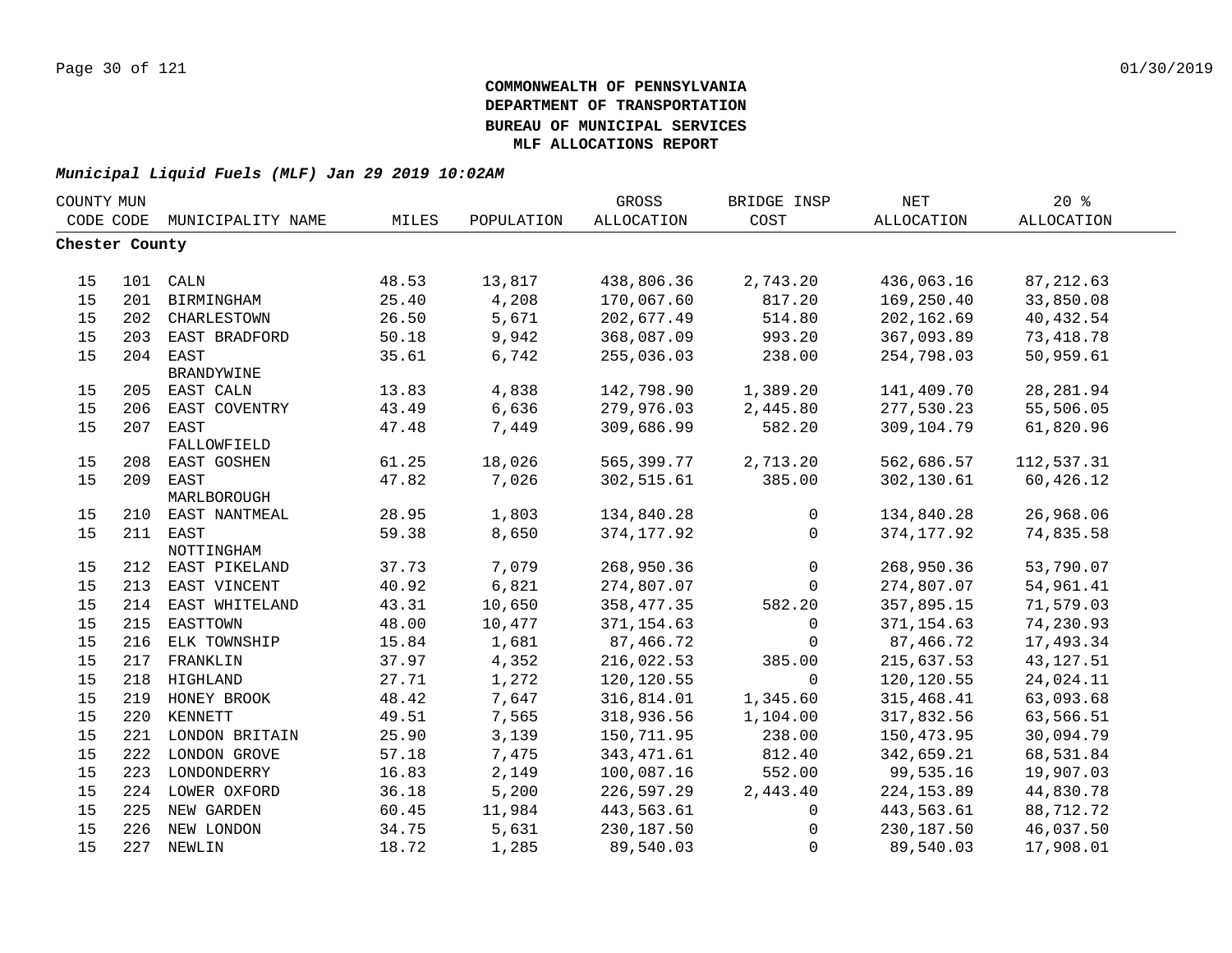| COUNTY MUN |     |                         |                |               | GROSS                   | BRIDGE INSP  | NET          | $20*$       |  |
|------------|-----|-------------------------|----------------|---------------|-------------------------|--------------|--------------|-------------|--|
| CODE CODE  |     | MUNICIPALITY NAME       | MILES          | POPULATION    | ALLOCATION              | COST         | ALLOCATION   | ALLOCATION  |  |
| 15         | 228 | NORTH COVENTRY          | 43.65          | 7,866         | 304,768.98              | $\mathbf 0$  | 304,768.98   | 60,953.80   |  |
| 15         | 229 | PENN                    | 24.39          | 5,364         | 189,388.73              | 0            | 189,388.73   | 37,877.75   |  |
| 15         | 230 | PENNSBURY               | 23.52          | 3,604         | 151,713.71              | $\Omega$     | 151,713.71   | 30, 342. 74 |  |
| 15         |     | 231 POCOPSON            | 24.67          | 4,582         | 174,935.42              | 1,057.20     | 173,878.22   | 34,775.64   |  |
| 15         | 232 | SADSBURY                | 21.07          | 3,570         | 142,639.77              | 1,489.00     | 141,150.77   | 28, 230. 15 |  |
| 15         | 233 | SCHUYLKILL              | 41.19          | 8,516         | 309,142.84              | $\mathbf 0$  | 309,142.84   | 61,828.57   |  |
| 15         | 234 | SOUTH COVENTRY          | 17.31          | 2,604         | 110,702.00              | 1,091.00     | 109,611.00   | 21,922.20   |  |
| 15         | 235 | THORNBURY               | 18.07          | 3,017         | 121,449.38              | 0            | 121,449.38   | 24,289.88   |  |
| 15         | 236 | TREDYFFRIN              | 106.72         | 29,332        | 944,216.41              | 2,367.80     | 941,848.61   | 188,369.72  |  |
| 15         | 237 | UPPER OXFORD            | 25.60          | 2,484         | 136,772.39              | 552.00       | 136,220.39   | 27, 244.08  |  |
| 15         | 238 | UPPER UWCHLAN           | 55.90          | 11,227        | 413,035.59              | 282.40       | 412,753.19   | 82,550.64   |  |
| 15         | 239 | UWCHLAN                 | 74.95          | 18,088        | 613,614.44              | 1,763.00     | 611,851.44   | 122,370.29  |  |
| 15         |     | 240 VALLEY              | 28.83          | 6,794         | 232,804.79              | 552.00       | 232, 252.79  | 46,450.56   |  |
| 15         |     | 241 WALLACE             | 19.21          | 3,458         | 134,052.14              | $\mathbf 0$  | 134,052.14   | 26,810.43   |  |
| 15         |     | 242 WARWICK             | 28.45          | 2,507         | 147,001.55              | $\mathbf 0$  | 147,001.55   | 29,400.31   |  |
| 15         |     | 243 WEST BRADFORD       | 71.03          | 12,223        | 484,565.14              | 552.00       | 484,013.14   | 96,802.63   |  |
| 15         |     | 244 WEST                | 37.62          | 7,394         | 274,781.93              | 1,241.20     | 273,540.73   | 54,708.15   |  |
|            |     | <b>BRANDYWINE</b>       |                |               |                         |              |              |             |  |
| 15         |     | 245 WEST CALN           | 59.12          | 9,014         | 380,460.81              | 1,490.60     | 378,970.21   | 75,794.04   |  |
| 15         |     | 246 WEST                | 36.10          | 2,566         | 174,404.91              | 385.00       | 174,019.91   | 34,803.98   |  |
|            |     | FALLOWFIELD             |                |               |                         |              |              |             |  |
| 15         |     | 247 WEST GOSHEN         | 88.28<br>19.18 | 21,866<br>814 | 733,804.95<br>81,834.14 | 1,164.40     | 732,640.55   | 146,528.11  |  |
| 15         |     | 248 WEST<br>MARLBOROUGH |                |               |                         | $\Omega$     | 81,834.14    | 16,366.83   |  |
| 15         |     | 249 WEST NANTMEAL       | 15.51          | 2,170         | 95,973.34               | 763.40       | 95,209.94    | 19,041.99   |  |
| 15         |     | 250 WEST                | 21.56          | 2,722         | 127,605.84              | $\mathbf 0$  | 127,605.84   | 25,521.17   |  |
|            |     | NOTTINGHAM              |                |               |                         |              |              |             |  |
| 15         |     | 251 WEST PIKELAND       | 26.44          | 4,024         | 170,008.14              | $\mathbf 0$  | 170,008.14   | 34,001.63   |  |
| 15         |     | 252 WEST SADSBURY       | 18.37          | 2,444         | 111,184.20              | $\mathsf{O}$ | 111, 184. 20 | 22, 236.84  |  |
| 15         |     | 253 WEST VINCENT        | 47.93          | 4,567         | 254,424.29              | $\Omega$     | 254,424.29   | 50,884.86   |  |
| 15         |     | 254 WEST WHITELAND      | 66.21          | 18,274        | 587,301.44              | 1,164.40     | 586,137.04   | 117,227.41  |  |
| 15         | 255 | WESTTOWN                | 52.83          | 10,827        | 394,620.83              | 0            | 394,620.83   | 78,924.17   |  |
| 15         | 256 | WILLISTOWN              | 51.50          | 10,497        | 383,554.27              | 1,869.60     | 381,684.67   | 76,336.93   |  |
| 15         |     | 301 COATESVILLE         | 24.65          | 13,100        | 342,762.54              | 0            | 342,762.54   | 68,552.51   |  |
|            |     |                         |                |               |                         |              |              |             |  |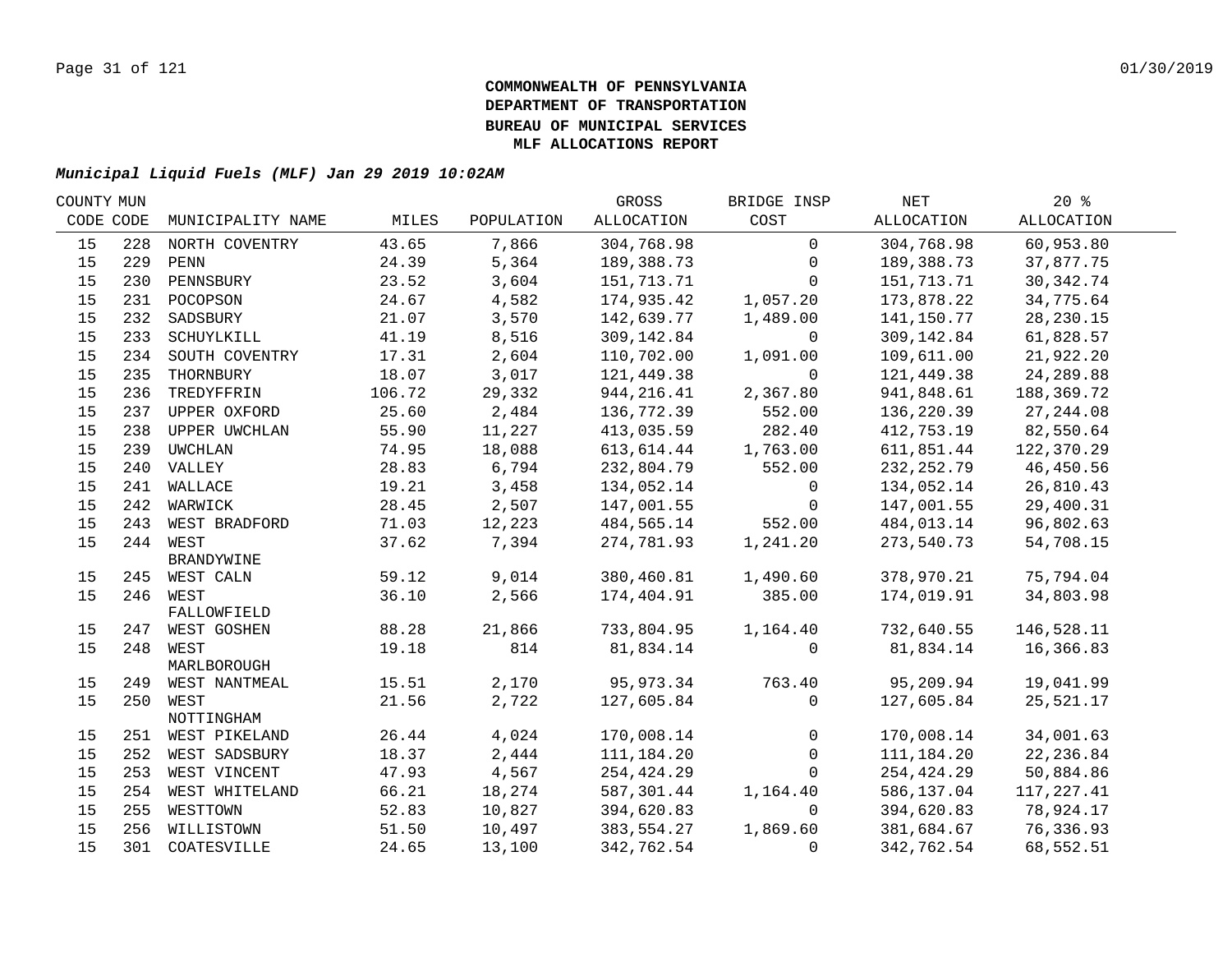| COUNTY MUN |           |                   |         |            | GROSS         | BRIDGE INSP | NET           | $20*$        |  |
|------------|-----------|-------------------|---------|------------|---------------|-------------|---------------|--------------|--|
|            | CODE CODE | MUNICIPALITY NAME | MILES   | POPULATION | ALLOCATION    | COST        | ALLOCATION    | ALLOCATION   |  |
| 15         | 401       | ATGLEN            | 5.99    | 1,406      | 48,259.62     | $\Omega$    | 48,259.62     | 9,651.92     |  |
| 15         | 402       | AVONDALE          | 4.25    | 1,265      | 39,512.02     | $\Omega$    | 39,512.02     | 7,902.40     |  |
| 15         | 403       | DOWNINGTOWN       | 15.63   | 7,891      | 209,149.88    | 4,583.20    | 204,566.68    | 40,913.34    |  |
| 15         | 404       | ELVERSON          | 2.56    | 1,225      | 32,926.68     | 0           | 32,926.68     | 6,585.34     |  |
| 15         | 405       | HONEY BROOK       | 4.40    | 1,713      | 48,856.93     | $\Omega$    | 48,856.93     | 9,771.39     |  |
| 15         | 406       | KENNETT SQUARE    | 14.05   | 6,072      | 167,876.49    | $\Omega$    | 167,876.49    | 33,575.30    |  |
| 15         | 407       | MALVERN           | 10.50   | 2,998      | 95,108.89     | $\Omega$    | 95,108.89     | 19,021.78    |  |
| 15         | 408       | MODENA            | 1.98    | 535        | 17,336.84     | $\Omega$    | 17,336.84     | 3,467.37     |  |
| 15         | 409       | OXFORD            | 11.13   | 5,077      | 138,248.40    | $\Omega$    | 138,248.40    | 27,649.68    |  |
| 15         | 410       | PARKESBURG        | 10.57   | 3,593      | 107,076.86    | $\Omega$    | 107,076.86    | 21, 415.37   |  |
| 15         | 411       | PHOENIXVILLE      | 46.46   | 16,440     | 483, 407. 15  | $\Omega$    | 483,407.15    | 96,681.43    |  |
| 15         | 412       | SOUTH             | 5.74    | 1,303      | 45,371.89     | $\Omega$    | 45,371.89     | 9,074.38     |  |
|            |           | COATESVILLE       |         |            |               |             |               |              |  |
| 15         | 413       | SPRING CITY       | 9.43    | 3,323      | 97,844.62     | $\Omega$    | 97,844.62     | 19,568.92    |  |
| 15         | 414       | WEST CHESTER      | 28.46   | 18,461     | 461,500.34    | $\Omega$    | 461,500.34    | 92,300.07    |  |
| 15         | 415       | WEST GROVE        | 7.42    | 2,854      | 81,705.78     | $\Omega$    | 81,705.78     | 16,341.16    |  |
|            |           | County Totals:    | 2456.27 | 498,886    | 18,258,686.30 | 42,652.60   | 18,216,033.70 | 3,643,206.74 |  |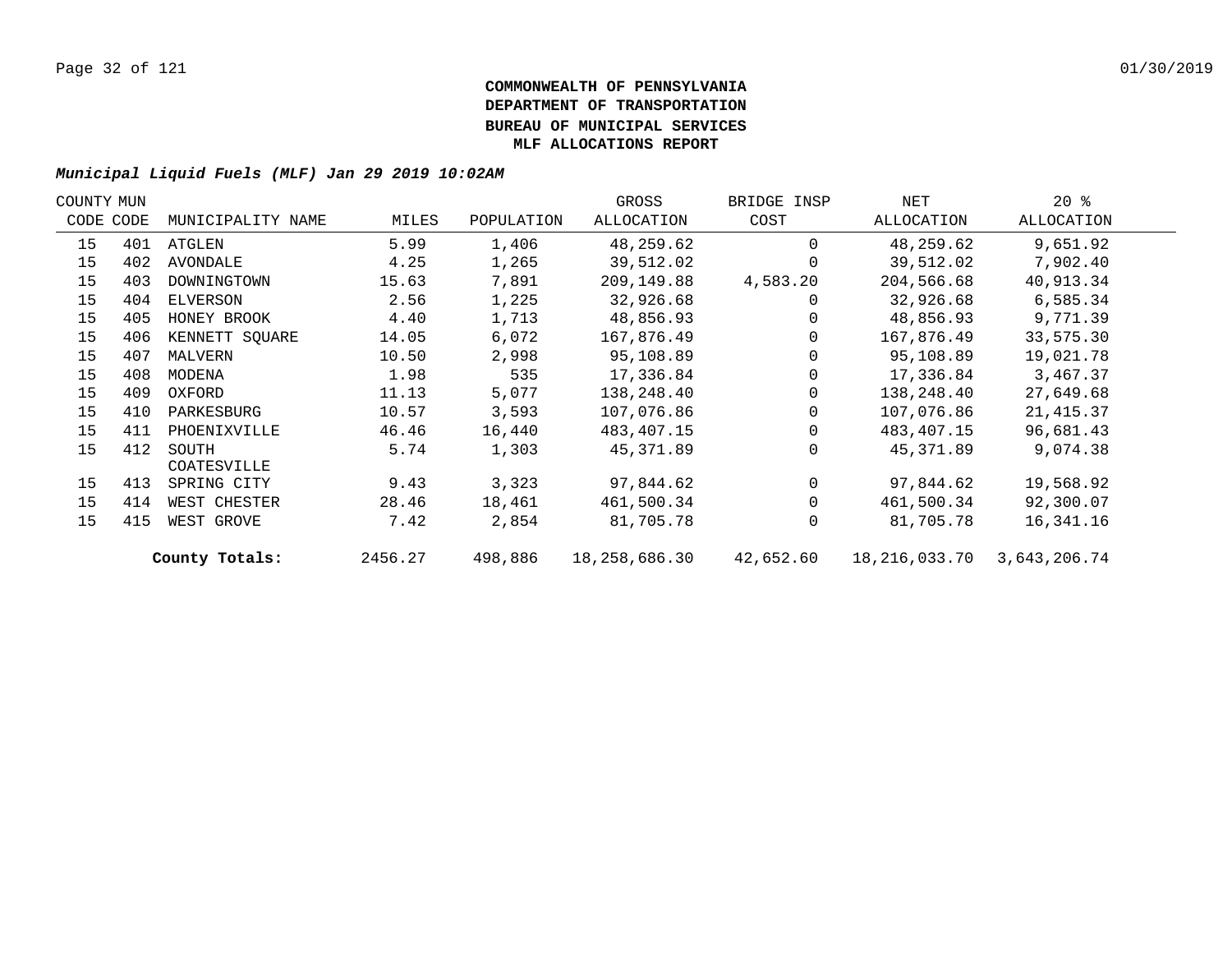| COUNTY MUN     |     |                     |       |            | GROSS        | BRIDGE INSP  | <b>NET</b>        | 20%         |  |
|----------------|-----|---------------------|-------|------------|--------------|--------------|-------------------|-------------|--|
| CODE CODE      |     | MUNICIPALITY NAME   | MILES | POPULATION | ALLOCATION   | COST         | <b>ALLOCATION</b> | ALLOCATION  |  |
| Clarion County |     |                     |       |            |              |              |                   |             |  |
| 16             |     | 201 ASHLAND         | 21.54 | 1,114      | 95,842.42    | 0            | 95,842.42         | 19,168.48   |  |
| 16             |     | 202 BEAVER          | 51.10 | 1,761      | 209,989.53   | $\mathsf{O}$ | 209,989.53        | 41,997.91   |  |
| 16             |     | 203 BRADY           | 0.45  | 55         | 2,627.62     | $\Omega$     | 2,627.62          | 525.52      |  |
| 16             |     | 204 CLARION         | 40.19 | 4,116      | 218,985.64   | $\mathbf 0$  | 218,985.64        | 43,797.13   |  |
| 16             | 205 | ELK                 | 27.71 | 1,490      | 124, 417. 48 | $\Omega$     | 124,417.48        | 24,883.50   |  |
| 16             | 206 | FARMINGTON          | 53.33 | 1,934      | 221,048.65   | $\Omega$     | 221,048.65        | 44,209.73   |  |
| 16             |     | 207 HIGHLAND        | 17.27 | 525        | 69,586.22    | $\Omega$     | 69,586.22         | 13,917.24   |  |
| 16             | 208 | KNOX                | 15.20 | 1,036      | 72,558.05    | $\mathbf 0$  | 72,558.05         | 14,511.61   |  |
| 16             |     | 209 LICKING         | 21.86 | 536        | 85,547.28    | $\mathbf 0$  | 85,547.28         | 17,109.46   |  |
| 16             |     | 210 LIMESTONE       | 67.83 | 1,858      | 269, 287.35  | $\mathbf 0$  | 269, 287.35       | 53,857.47   |  |
| 16             |     | 211 MADISON         | 35.21 | 1,207      | 144,565.25   | $\mathbf 0$  | 144,565.25        | 28,913.05   |  |
| 16             |     | 212 MILLCREEK       | 36.26 | 396        | 132, 181.48  | 0            | 132,181.48        | 26,436.30   |  |
| 16             |     | 213 MONROE          | 47.00 | 1,544      | 191,648.84   | $\mathsf 0$  | 191,648.84        | 38, 329. 77 |  |
| 16             |     | 214 PAINT           | 19.17 | 1,699      | 99,243.81    | $\mathbf 0$  | 99, 243.81        | 19,848.76   |  |
| 16             |     | 215 PERRY           | 41.58 | 947        | 161,290.31   | $\mathbf 0$  | 161,290.31        | 32,258.06   |  |
| 16             |     | 216 PINEY           | 18.46 | 453        | 72,248.90    | $\mathbf 0$  | 72,248.90         | 14,449.78   |  |
| 16             |     | 217 PORTER          | 63.07 | 1,348      | 242,907.53   | $\mathbf 0$  | 242,907.53        | 48,581.51   |  |
| 16             |     | 218 REDBANK         | 40.71 | 1,370      | 166,643.73   | $\Omega$     | 166,643.73        | 33, 328.75  |  |
| 16             |     | 219 RICHLAND        | 19.79 | 494        | 77,619.09    | $\mathbf 0$  | 77,619.09         | 15,523.82   |  |
| 16             | 220 | SALEM               | 27.73 | 881        | 112,482.26   | $\mathbf 0$  | 112,482.26        | 22,496.45   |  |
| 16             | 221 | TOBY                | 50.28 | 991        | 191,999.60   | $\Omega$     | 191,999.60        | 38,399.92   |  |
| 16             | 222 | WASHINGTON          | 29.55 | 1,887      | 138,554.03   | $\Omega$     | 138,554.03        | 27,710.81   |  |
| 16             | 401 | CALLENSBURG         | 1.65  | 207        | 9,739.78     | $\mathbf 0$  | 9,739.78          | 1,947.96    |  |
| 16             |     | 402 CLARION         | 17.85 | 5,276      | 165, 221. 23 | $\mathbf 0$  | 165, 221. 23      | 33,044.25   |  |
| 16             | 403 | EAST BRADY          | 7.79  | 942        | 45,288.07    | 0            | 45,288.07         | 9,057.61    |  |
| 16             |     | 404 FOXBURG         | 2.25  | 183        | 11,324.80    | 0            | 11,324.80         | 2,264.96    |  |
| 16             | 405 | HAWTHORN            | 4.05  | 494        | 23,629.03    | 0            | 23,629.03         | 4,725.81    |  |
| 16             | 406 | KNOX                | 5.84  | 1,146      | 42,620.33    | 0            | 42,620.33         | 8,524.07    |  |
| 16             | 407 | NEW BETHLEHEM       | 6.08  | 989        | 40,348.96    | $\mathbf 0$  | 40,348.96         | 8,069.79    |  |
| 16             | 408 | RIMERSBURG          | 3.90  | 951        | 32, 122.32   | 0            | 32, 122. 32       | 6,424.46    |  |
| 16             | 409 | SAINT<br>PETERSBURG | 2.18  | 400        | 15,361.91    | $\mathbf 0$  | 15,361.91         | 3,072.38    |  |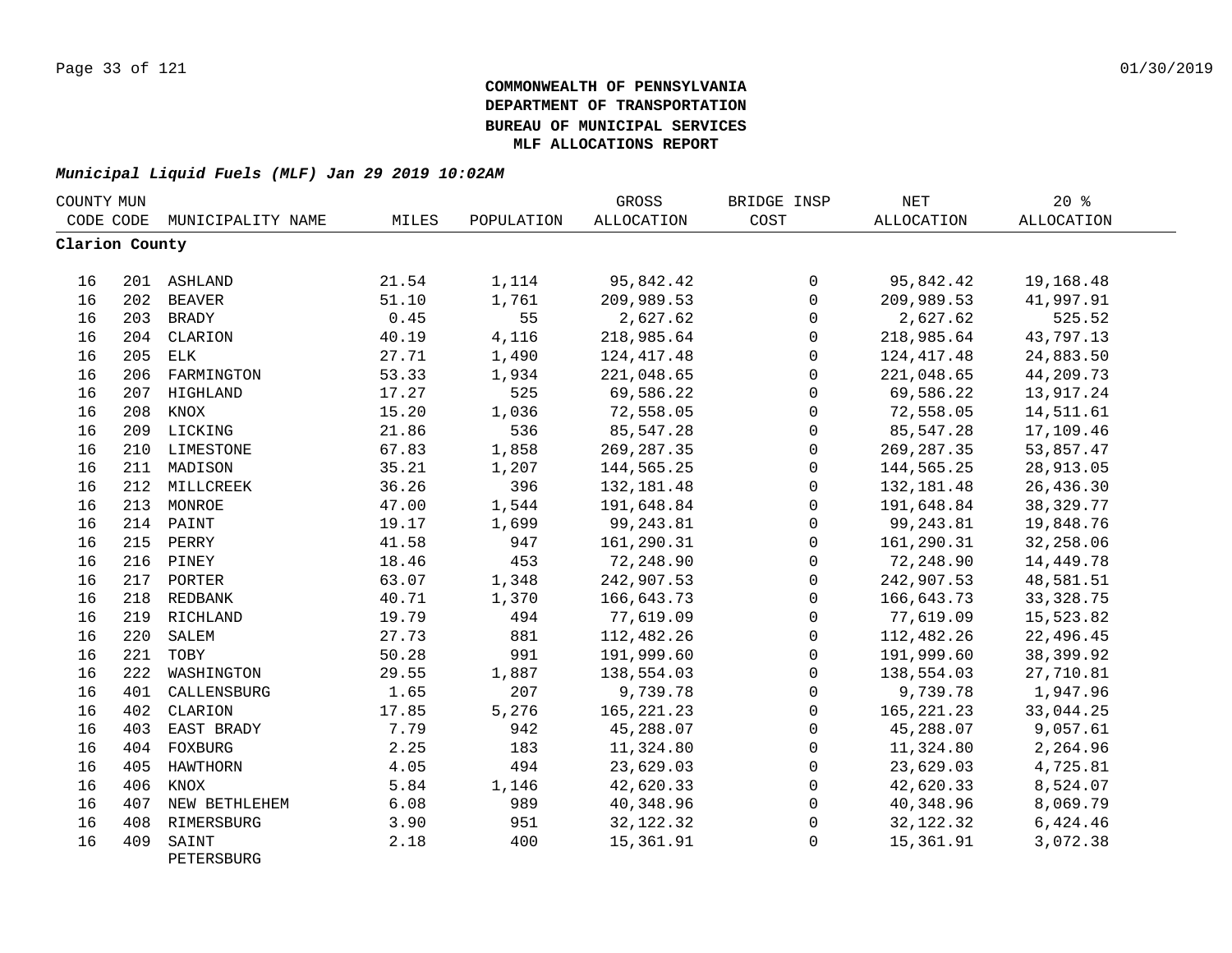|           | COUNTY MUN |                   |        |            | GROSS        | BRIDGE INSP | NET          | $20*$      |  |
|-----------|------------|-------------------|--------|------------|--------------|-------------|--------------|------------|--|
| CODE CODE |            | MUNICIPALITY NAME | MILES  | POPULATION | ALLOCATION   | COST        | ALLOCATION   | ALLOCATION |  |
| 16        | 410        | SHIPPENVILLE      | 2.49   | 480        | 18,002.10    |             | 18,002.10    | 3,600.42   |  |
| 16        | 411        | SLIGO             | 4.82   | 720        | 30,724.85    |             | 30,724.85    | 6,144.97   |  |
| 16        | 412        | STRATTANVILLE     | 3.39   | 550        | 22,468.96    |             | 22,468.96    | 4,493.79   |  |
|           |            | County Totals:    | 807.58 | 39,980     | 3,558,127.41 |             | 3,558,127.41 | 711,625.48 |  |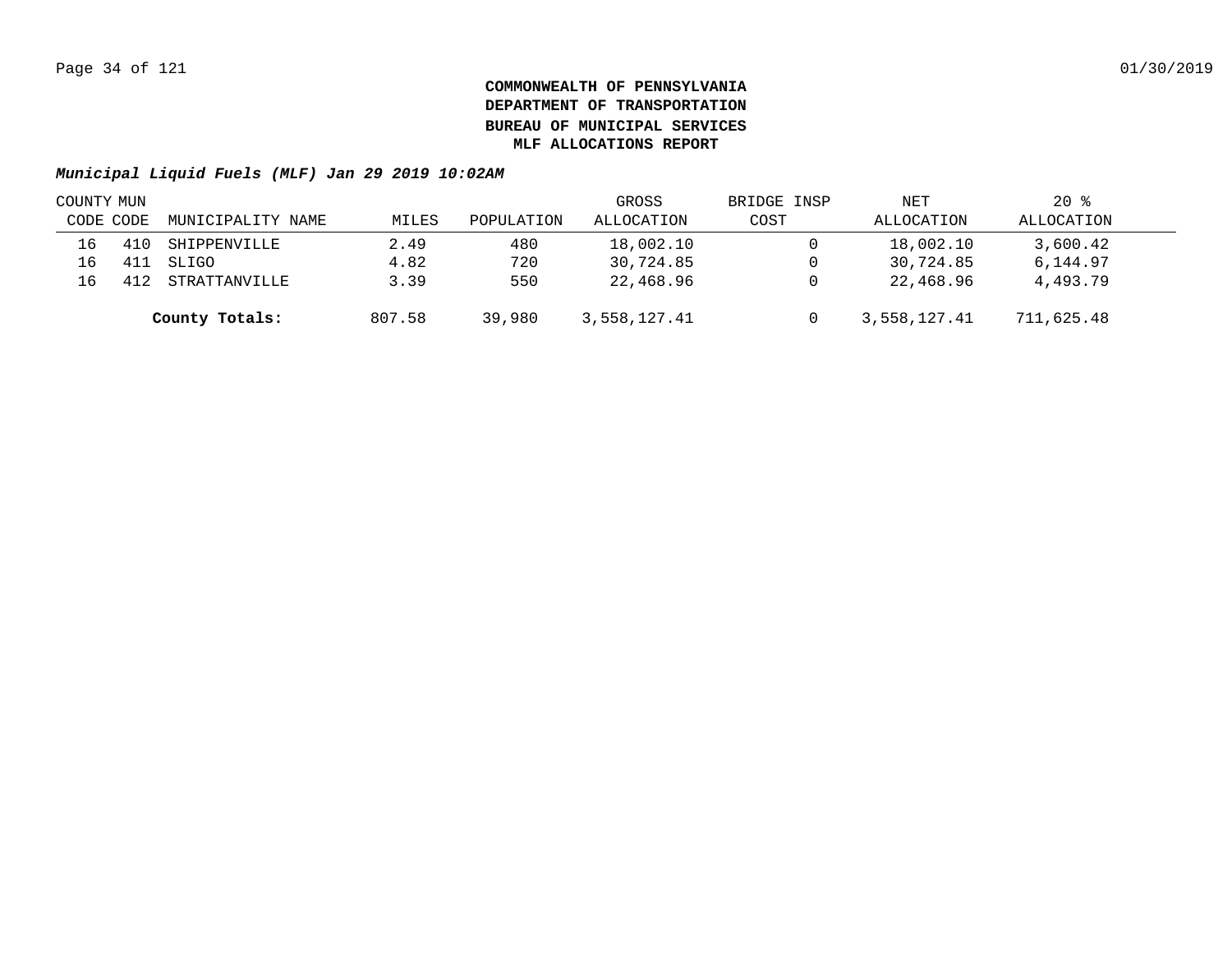| COUNTY MUN |     |                   |       |            | GROSS       | BRIDGE INSP    | $\operatorname{NET}$ | 20%               |  |
|------------|-----|-------------------|-------|------------|-------------|----------------|----------------------|-------------------|--|
| CODE CODE  |     | MUNICIPALITY NAME | MILES | POPULATION | ALLOCATION  | COST           | ALLOCATION           | <b>ALLOCATION</b> |  |
|            |     | Clearfield County |       |            |             |                |                      |                   |  |
|            |     |                   |       |            |             |                |                      |                   |  |
| 17         |     | 201 BECCARIA      | 25.51 | 1,782      | 122,626.76  | $\mathbf 0$    | 122,626.76           | 24,525.35         |  |
| 17         |     | 202 BELL          | 42.56 | 760        | 160,965.94  | 337.00         | 160,628.94           | 32, 125.79        |  |
| 17         |     | 203 BIGLER        | 15.86 | 1,289      | 79,808.73   | $\mathbf 0$    | 79,808.73            | 15,961.75         |  |
| 17         | 204 | <b>BLOOM</b>      | 15.49 | 414        | 61,292.75   | 337.00         | 60,955.75            | 12,191.15         |  |
| 17         | 205 | <b>BOGGS</b>      | 26.88 | 1,751      | 126,714.98  | $\mathbf 0$    | 126,714.98           | 25, 343.00        |  |
| 17         | 206 | <b>BRADFORD</b>   | 40.93 | 3,034      | 200,196.98  | 2,140.60       | 198,056.38           | 39,611.28         |  |
| $17$       | 207 | <b>BRADY</b>      | 52.73 | 2,000      | 220,291.50  | 1,683.60       | 218,607.90           | 43,721.58         |  |
| 17         | 208 | <b>BURNSIDE</b>   | 35.39 | 1,076      | 142,600.56  | 530.20         | 142,070.36           | 28, 414.07        |  |
| 17         | 209 | CHEST             | 17.56 | 515        | 70,383.86   | $\mathbf 0$    | 70,383.86            | 14,076.77         |  |
| 17         | 210 | COOPER            | 38.93 | 2,704      | 186,832.19  | $\Omega$       | 186,832.19           | 37,366.44         |  |
| 17         | 211 | COVINGTON         | 25.58 | 526        | 98,110.25   | 1,482.60       | 96,627.65            | 19,325.53         |  |
| 17         | 212 | <b>DECATUR</b>    | 27.89 | 4,548      | 185, 310.23 | 534.00         | 184,776.23           | 36,955.25         |  |
| 17         | 213 | FERGUSON          | 29.22 | 520        | 110,477.60  | 1,150.80       | 109,326.80           | 21,865.36         |  |
| $17$       |     | 214 GIRARD        | 28.65 | 534        | 108,798.37  | $\mathbf 0$    | 108,798.37           | 21,759.67         |  |
| $17$       |     | 215 GOSHEN        | 20.65 | 435        | 79,406.06   | $\mathbf 0$    | 79,406.06            | 15,881.21         |  |
| $17$       |     | 216 GRAHAM        | 16.14 | 1,383      | 82,621.98   | 534.00         | 82,087.98            | 16,417.60         |  |
| 17         |     | 217 GREENWOOD     | 27.43 | 372        | 101,420.51  | 2,897.20       | 98,523.31            | 19,704.66         |  |
| $17$       |     | 218 GULICH        | 12.88 | 1,235      | 68,522.63   | 578.00         | 67,944.63            | 13,588.93         |  |
| 17         |     | 219 HUSTON        | 21.95 | 1,433      | 103,536.53  | 3,038.20       | 100,498.33           | 20,099.67         |  |
| 17         |     | 220 JORDAN        | 30.00 | 461        | 111,990.17  | 578.00         | 111, 412.17          | 22, 282.43        |  |
| 17         |     | 221 KARTHAUS      | 19.85 | 811        | 84,073.22   | 2,297.40       | 81,775.82            | 16, 355. 16       |  |
| 17         | 222 | KNOX              | 22.05 | 647        | 88,386.91   | 1,625.60       | 86,761.31            | 17,352.26         |  |
| 17         | 223 | LAWRENCE          | 78.81 | 7,681      | 421,725.46  | 3,750.80       | 417,974.66           | 83,594.93         |  |
| 17         | 224 | MORRIS            | 18.47 | 2,938      | 121,264.28  | $\mathbf 0$    | 121,264.28           | 24, 252.86        |  |
| 17         | 225 | PENN              | 38.21 | 1,264      | 155,979.12  | 1,866.60       | 154,112.52           | 30,822.50         |  |
| 17         | 226 | PIKE              | 48.66 | 2,311      | 212,460.96  | 1,508.20       | 210,952.76           | 42,190.55         |  |
| 17         | 227 | PINE              | 2.39  | 60         | 9,380.60    | $\overline{0}$ | 9,380.60             | 1,876.12          |  |
| 17         | 228 | SANDY             | 70.64 | 10,625     | 451,729.70  | 2,639.00       | 449,090.70           | 89,818.14         |  |
| 17         | 229 | UNION             | 27.69 | 892        | 112,561.90  | 578.00         | 111,983.90           | 22,396.78         |  |
| 17         | 230 | WOODWARD          | 26.49 | 3,992      | 169,548.91  | 534.00         | 169,014.91           | 33,802.98         |  |
| 17         |     | 301 DUBOIS CITY   | 40.30 | 7,794      | 291,858.94  | 4,830.40       | 287,028.54           | 57,405.71         |  |
| 17         |     | 401 BRISBIN       | 4.78  | 411        | 24,497.03   | $\Omega$       | 24,497.03            | 4,899.41          |  |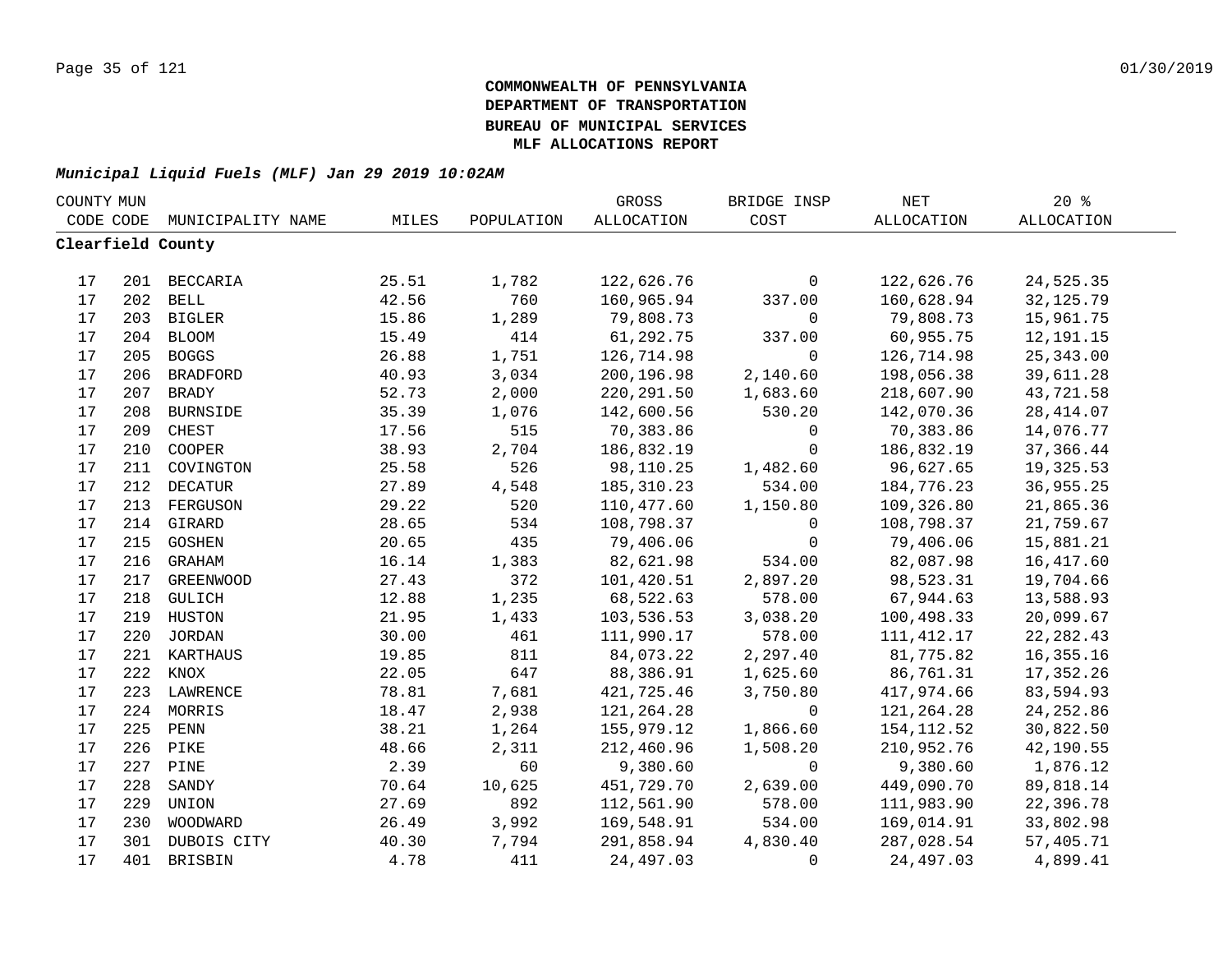| COUNTY MUN |           |                   |         |            | GROSS          | BRIDGE INSP | NET         | $20*$                         |  |
|------------|-----------|-------------------|---------|------------|----------------|-------------|-------------|-------------------------------|--|
|            | CODE CODE | MUNICIPALITY NAME | MILES   | POPULATION | ALLOCATION     | COST        | ALLOCATION  | ALLOCATION                    |  |
| 17         | 402       | BURNSIDE          | 3.96    | 234        | 18,195.54      | $\Omega$    | 18, 195. 54 | 3,639.11                      |  |
| 17         | 403       | CHESTER HILL      | 4.56    | 883        | 33,045.87      | $\Omega$    | 33,045.87   | 6,609.17                      |  |
| 17         | 404       | CLEARFIELD        | 37.27   | 6,215      | 250,342.46     | $\Omega$    | 250,342.46  | 50,068.49                     |  |
| 17         | 405       | COALPORT          | 4.83    | 523        | 26,876.14      |             | 26,876.14   | 5,375.23                      |  |
| 17         | 406       | CURWENSVILLE      | 16.82   | 2,542      | 107,799.15     | $\Omega$    | 107,799.15  | 21,559.83                     |  |
| 17         | 407       | <b>GLEN HOPE</b>  | 2.48    | 142        | 11,305.58      | $\Omega$    | 11,305.58   | 2,261.12                      |  |
| 17         | 408       | GRAMPIAN          | 3.24    | 356        | 18,130.56      | 0           | 18,130.56   | 3,626.11                      |  |
| 17         | 409       | HOUTZDALE         | 6.72    | 797        | 38,759.82      | 1,863.20    | 36,896.62   | 7,379.32                      |  |
| 17         | 410       | IRVONA            | 4.59    | 647        | 28,497.06      | 1,695.20    | 26,801.86   | 5,360.37                      |  |
| 17         | 412       | MAHAFFEY          | 1.81    | 368        | 13,462.04      | 0           | 13,462.04   | 2,692.41                      |  |
| 17         | 413       | NEWBURG           | 1.35    | 92         | 6,444.02       |             | 6,444.02    | 1,288.80                      |  |
| 17         | 414       | NEW WASHINGTON    | 1.97    | 59         | 7,920.24       |             | 7,920.24    | 1,584.05                      |  |
| 17         | 415       | OSCEOLA MILLS     | 5.20    | 1,141      | 40,326.49      | $\Omega$    | 40,326.49   | 8,065.30                      |  |
| 17         | 416       | RAMEY             | 5.45    | 451        | 27,583.64      |             | 27,583.64   | 5,516.73                      |  |
| 17         | 417       | TROUTVILLE        | 1.79    | 243        | 10,929.59      |             | 10,929.59   | 2,185.92                      |  |
| 17         | 418       | WALLACETON        | 3.07    | 313        | 16,699.90      | $\Omega$    | 16,699.90   | 3,339.98                      |  |
| 17         | 419       | WESTOVER          | 4.39    | 390        | 22,745.36      | $\Omega$    | 22,745.36   | 4,549.07                      |  |
|            |           | County Totals:    | 1060.07 | 81,594     | 5, 244, 439.07 | 39,009.60   |             | 5, 205, 429.47 1, 041, 085.89 |  |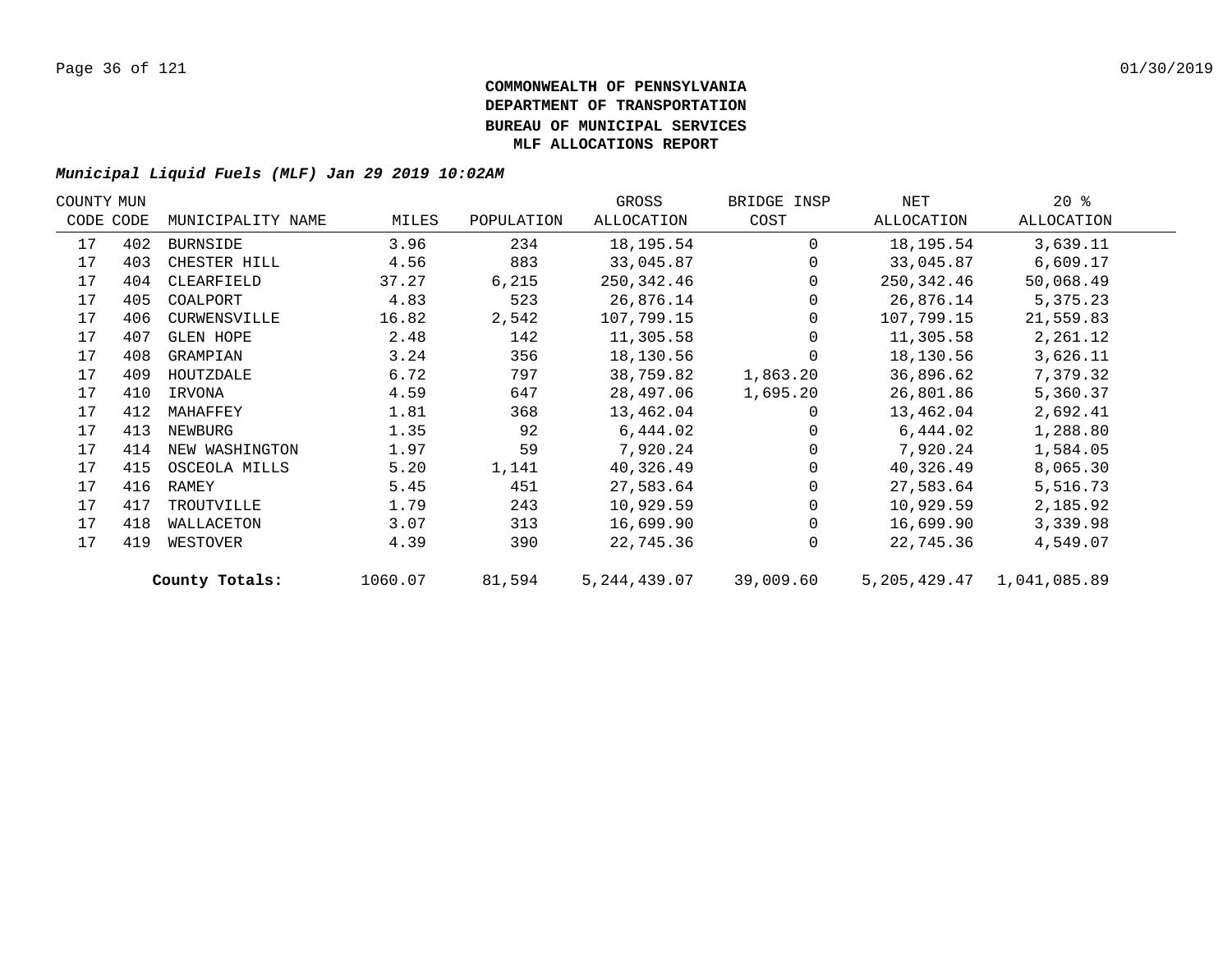| COUNTY MUN     |     |                   |        |            | GROSS        | BRIDGE INSP  | $\operatorname{NET}$ | 20%        |  |
|----------------|-----|-------------------|--------|------------|--------------|--------------|----------------------|------------|--|
| CODE CODE      |     | MUNICIPALITY NAME | MILES  | POPULATION | ALLOCATION   | COST         | <b>ALLOCATION</b>    | ALLOCATION |  |
| Clinton County |     |                   |        |            |              |              |                      |            |  |
|                |     |                   |        |            |              |              |                      |            |  |
| 18             |     | 201 ALLISON       | 1.93   | 193        | 10,424.26    | 0            | 10,424.26            | 2,084.85   |  |
| 18             | 202 | <b>BALD EAGLE</b> | 19.25  | 2,065      | 106,732.33   | $\mathbf 0$  | 106,732.33           | 21,346.47  |  |
| 18             | 203 | BEECH CREEK       | 27.17  | 1,015      | 113,202.64   | $\mathbf 0$  | 113,202.64           | 22,640.53  |  |
| 18             | 204 | CASTANEA          | 9.05   | 1,185      | 54,399.72    | $\mathbf 0$  | 54,399.72            | 10,879.94  |  |
| 18             | 205 | CHAPMAN           | 11.90  | 848        | 57,533.08    | 497.00       | 57,036.08            | 11,407.22  |  |
| 18             | 206 | COLEBROOK         | 0.00   | 199        | 3,922.40     | 0            | 3,922.40             | 784.48     |  |
| 18             |     | 207 CRAWFORD      | 13.64  | 939        | 65,295.12    | 0            | 65, 295. 12          | 13,059.02  |  |
| 18             | 208 | DUNNSTABLE        | 8.79   | 1,008      | 50,019.09    | 0            | 50,019.09            | 10,003.82  |  |
| 18             | 209 | EAST KEATING      | 2.94   | 11         | 10,301.35    | 0            | 10,301.35            | 2,060.27   |  |
| 18             | 210 | <b>GALLAGHER</b>  | 10.82  | 381        | 44,623.63    | $\mathbf 0$  | 44,623.63            | 8,924.73   |  |
| 18             |     | 211 GREENE        | 18.99  | 1,695      | 98,547.57    | 877.20       | 97,670.37            | 19,534.07  |  |
| 18             |     | 212 GRUGAN        | 8.00   | 51         | 28,446.19    | 438.60       | 28,007.59            | 5,601.52   |  |
| 18             |     | 213 LAMAR         | 27.09  | 2,517      | 142,533.73   | 1,989.40     | 140,544.33           | 28,108.87  |  |
| 18             |     | 214 LEIDY         | 10.68  | 180        | 40,181.59    | 761.60       | 39,419.99            | 7,884.00   |  |
| 18             |     | 215 LOGAN         | 5.23   | 817        | 34,043.14    | 723.00       | 33,320.14            | 6,664.03   |  |
| 18             |     | 216 NOYES         | 5.13   | 357        | 24,633.21    | 376.80       | 24, 256.41           | 4,851.28   |  |
| 18             |     | 217 PINE CREEK    | 27.29  | 3,215      | 156,977.81   | 969.60       | 156,008.21           | 31,201.64  |  |
| 18             | 218 | PORTER            | 11.85  | 1,460      | 69,424.52    | 1,421.00     | 68,003.52            | 13,600.70  |  |
| 18             | 219 | WAYNE             | 16.88  | 1,666      | 90,738.39    | 0            | 90,738.39            | 18, 147.68 |  |
| 18             | 220 | WEST KEATING      | 9.24   | 29         | 32,265.88    | 0            | 32,265.88            | 6,453.18   |  |
| 18             | 221 | WOODWARD          | 21.14  | 2,372      | 119,266.47   | 592.80       | 118,673.67           | 23,734.73  |  |
| 18             |     | 301 LOCK HAVEN    | 25.32  | 9,772      | 279,463.51   | $\mathbf{0}$ | 279,463.51           | 55,892.70  |  |
| 18             |     | 401 AVIS BOROUGH  | 9.47   | 1,484      | 61,733.86    | 0            | 61,733.86            | 12,346.77  |  |
| 18             |     | 402 BEECH CREEK   | 3.74   | 701        | 26,645.82    | $\mathbf{0}$ | 26,645.82            | 5,329.16   |  |
| 18             |     | 403 FLEMINGTON    | 5.90   | 1,330      | 46, 452.89   | $\mathbf 0$  | 46,452.89            | 9,290.58   |  |
| 18             |     | 404 LOGANTON      | 1.92   | 468        | 15,810.41    | 0            | 15,810.41            | 3,162.08   |  |
| 18             |     | 405 MILL HALL     | 6.92   | 1,613      | 55,529.77    | 804.60       | 54,725.17            | 10,945.03  |  |
| 18             |     | 406 RENOVO        | 6.65   | 1,228      | 47,015.01    | 0            | 47,015.01            | 9,403.00   |  |
| 18             |     | 407 SOUTH RENOVO  | 2.72   | 439        | 17,982.89    | 0            | 17,982.89            | 3,596.58   |  |
|                |     |                   |        |            |              |              |                      |            |  |
|                |     | County Totals:    | 329.65 | 39,238     | 1,904,146.28 | 9,451.60     | 1,894,694.68         | 378,938.94 |  |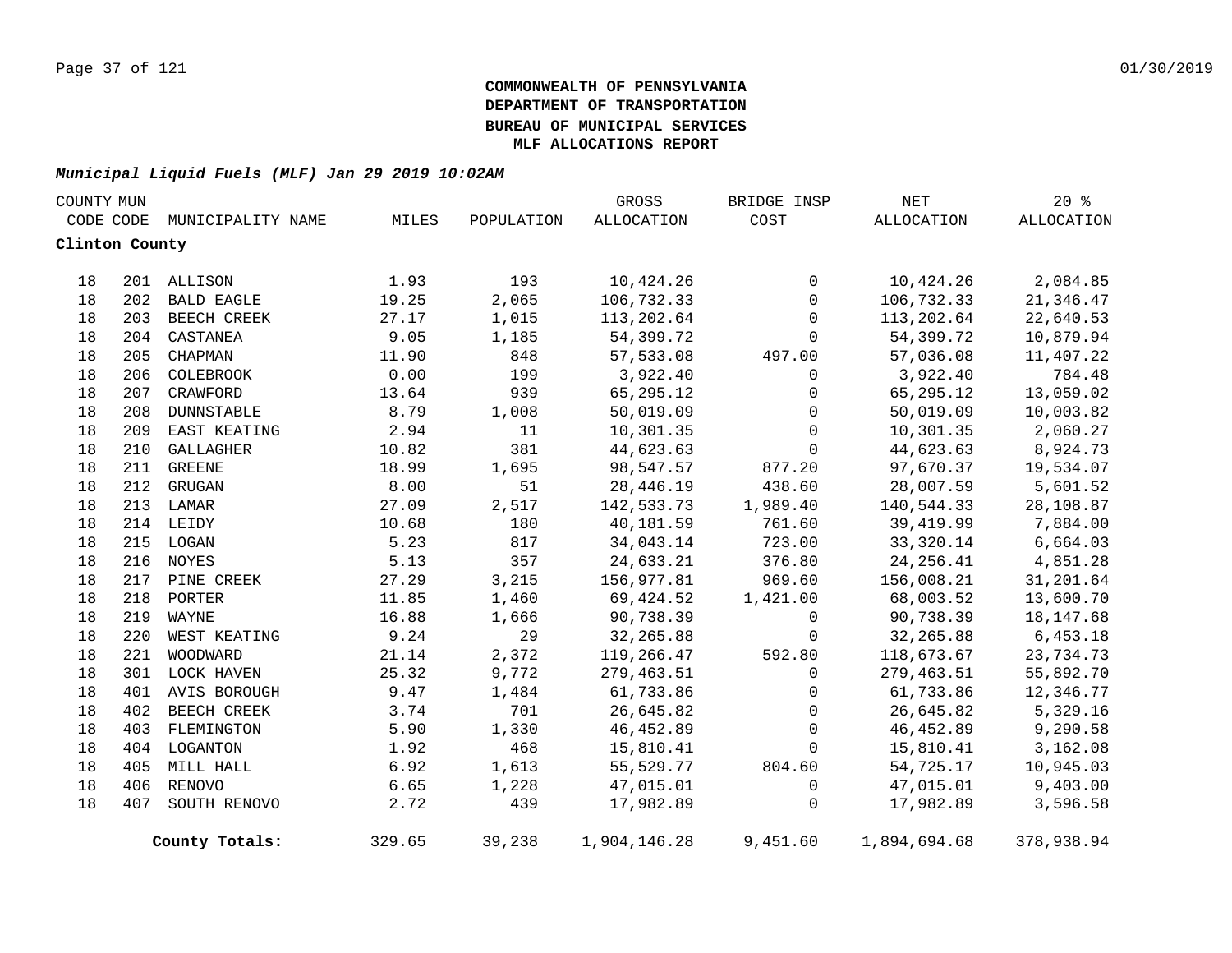| COUNTY MUN |                 |                   |       |            | GROSS             | BRIDGE INSP         | NET         | 20%               |  |
|------------|-----------------|-------------------|-------|------------|-------------------|---------------------|-------------|-------------------|--|
|            | CODE CODE       | MUNICIPALITY NAME | MILES | POPULATION | <b>ALLOCATION</b> | COST                | ALLOCATION  | <b>ALLOCATION</b> |  |
|            | Columbia County |                   |       |            |                   |                     |             |                   |  |
|            |                 |                   |       |            |                   |                     |             |                   |  |
| 19         |                 | 201 BEAVER        | 16.65 | 917        | 75,186.15         | 0                   | 75,186.15   | 15,037.23         |  |
| 19         |                 | 202 BENTON        | 45.52 | 1,245      | 180,678.76        | $\mathsf{O}\xspace$ | 180,678.76  | 36, 135. 75       |  |
| 19         |                 | 203 BRIAR CREEK   | 23.82 | 3,016      | 141, 152.85       | $\mathbf 0$         | 141, 152.85 | 28, 230.57        |  |
| 19         |                 | 204 CATAWISSA     | 13.33 | 932        | 64,093.82         | $\mathbf 0$         | 64,093.82   | 12,818.76         |  |
| 19         | 205             | CLEVELAND         | 44.90 | 1,110      | 175,891.14        | $\mathbf 0$         | 175,891.14  | 35, 178. 23       |  |
| 19         | 206             | CONYNGHAM         | 6.38  | 758        | 36,824.85         | $\mathbf{0}$        | 36,824.85   | 7,364.97          |  |
| 19         | 207             | FISHING CREEK     | 49.23 | 1,416      | 196,775.04        | $\mathbf 0$         | 196,775.04  | 39, 355.01        |  |
| 19         | 208             | FRANKLIN          | 19.92 | 595        | 80,055.79         | $\mathbf 0$         | 80,055.79   | 16,011.16         |  |
| 19         | 209             | <b>GREENWOOD</b>  | 62.52 | 1,952      | 252,926.23        | $\mathbf 0$         | 252,926.23  | 50,585.25         |  |
| 19         |                 | 210 HEMLOCK       | 35.47 | 2,249      | 165,995.61        | $\mathbf 0$         | 165,995.61  | 33, 199. 12       |  |
| 19         | 211             | JACKSON           | 35.52 | 626        | 134,176.65        | $\mathbf 0$         | 134,176.65  | 26,835.33         |  |
| 19         |                 | 212 LOCUST        | 29.69 | 1,404      | 129,514.00        | $\mathbf 0$         | 129,514.00  | 25,902.80         |  |
| 19         | 213             | MADISON           | 48.02 | 1,605      | 196,349.90        | $\mathbf 0$         | 196,349.90  | 39,269.98         |  |
| 19         |                 | 214 MAIN          | 14.84 | 1,236      | 75,265.34         | $\mathbf 0$         | 75, 265.34  | 15,053.07         |  |
| 19         |                 | 215 MIFFLIN       | 25.82 | 2,322      | 134, 333.86       | $\mathbf 0$         | 134,333.86  | 26,866.77         |  |
| 19         |                 | 216 MONTOUR       | 13.05 | 1,344      | 71,254.19         | $\mathbf 0$         | 71,254.19   | 14,250.84         |  |
| 19         |                 | 217 MT PLEASANT   | 39.88 | 1,609      | 168,507.59        | $\mathbf 0$         | 168,507.59  | 33,701.52         |  |
| 19         |                 | 218 NORTH CENTRE  | 23.42 | 2,105      | 121,824.36        | $\mathbf 0$         | 121,824.36  | 24, 364.87        |  |
| 19         |                 | 219 ORANGE        | 21.34 | 1,257      | 97,975.05         | $\mathbf 0$         | 97,975.05   | 19,595.01         |  |
| 19         |                 | 220 PINE          | 41.07 | 1,046      | 161,492.30        | $\mathbf 0$         | 161,492.30  | 32,298.46         |  |
| 19         |                 | 221 ROARING CREEK | 15.04 | 545        | 62,331.28         | $\mathbf 0$         | 62,331.28   | 12,466.26         |  |
| 19         | 222             | SCOTT             | 30.03 | 5,113      | 203,787.21        | $\mathbf 0$         | 203,787.21  | 40,757.44         |  |
| 19         | 223             | SOUTH CENTRE      | 14.01 | 1,937      | 86, 235.56        | $\mathbf 0$         | 86,235.56   | 17,247.11         |  |
| 19         | 224             | <b>SUGARLOAF</b>  | 34.80 | 913        | 137,363.94        | $\mathbf 0$         | 137,363.94  | 27, 472.79        |  |
| 19         | 401             | <b>BENTON</b>     | 5.14  | 824        | 33,872.39         | $\mathbf 0$         | 33,872.39   | 6,774.48          |  |
| 19         | 402             | <b>BERWICK</b>    | 42.57 | 10,477     | 352,529.09        | $\mathbf 0$         | 352,529.09  | 70,505.82         |  |
| 19         | 404             | BRIAR CREEK       | 4.34  | 660        | 27,895.75         | $\mathbf 0$         | 27,895.75   | 5,579.15          |  |
| 19         | 405             | CATAWISSA         | 7.62  | 1,552      | 56,728.49         | $\mathbf 0$         | 56,728.49   | 11,345.70         |  |
| 19         | 406             | CENTRALIA         | 2.20  | 10         | 7,743.35          | $\mathbf 0$         | 7,743.35    | 1,548.67          |  |
| 19         |                 | 407 MILLVILLE     | 4.49  | 948        | 34,086.95         | 0                   | 34,086.95   | 6,817.39          |  |
| 19         | 408             | ORANGEVILLE       | 1.39  | 508        | 14,780.87         | $\mathsf 0$         | 14,780.87   | 2,956.17          |  |
| 19         | 409             | STILLWATER        | 7.11  | 209        | 28,507.66         | $\mathbf 0$         | 28,507.66   | 5,701.53          |  |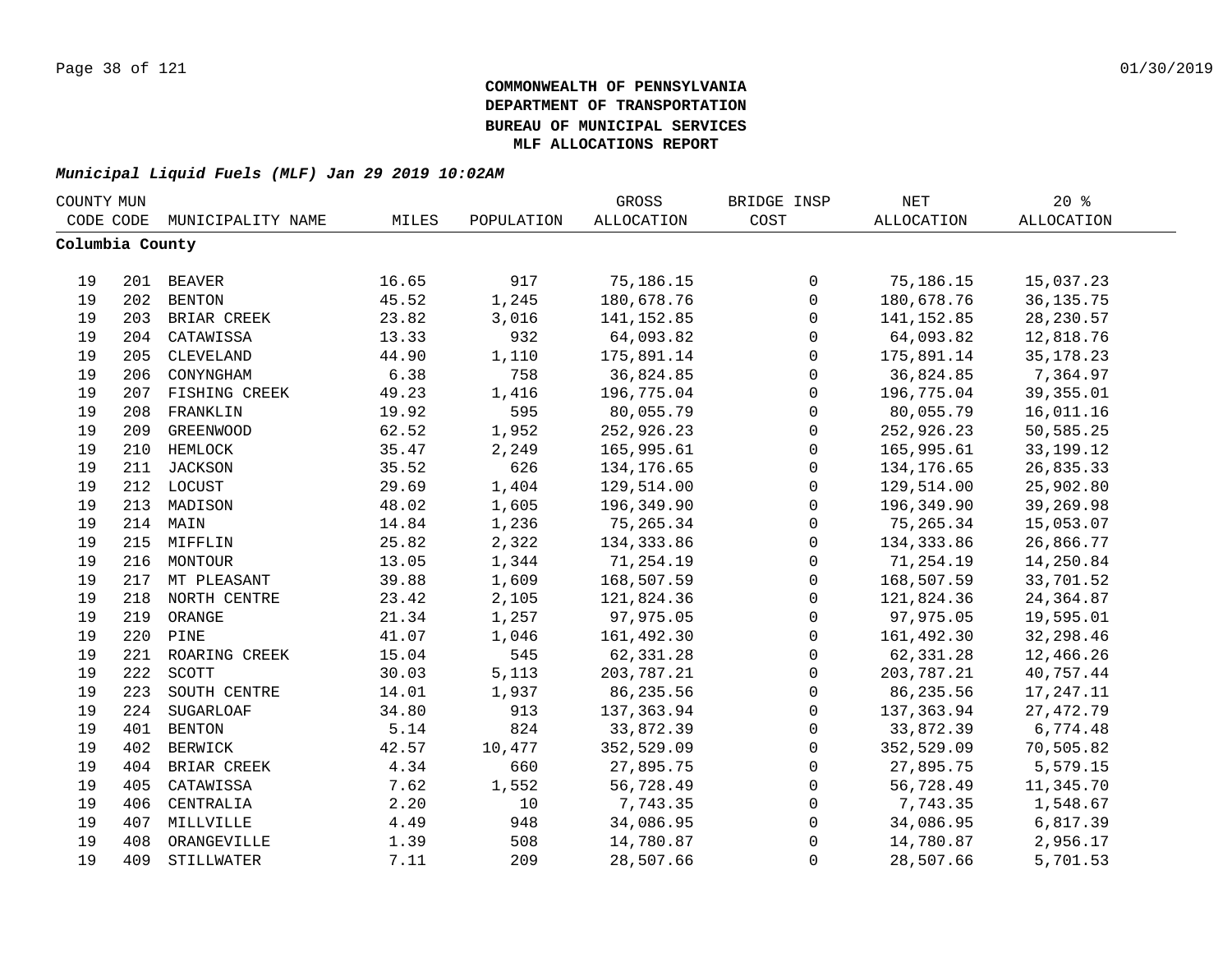|           | COUNTY MUN |                   |        |            | GROSS        | BRIDGE INSP | NET          | $20*$      |  |
|-----------|------------|-------------------|--------|------------|--------------|-------------|--------------|------------|--|
| CODE CODE |            | MUNICIPALITY NAME | MILES  | POPULATION | ALLOCATION   | COST        | ALLOCATION   | ALLOCATION |  |
| 19        | 501        | BLOOMSBURG        | 33.42  | 14,855     | 407,436.95   |             | 407,436.95   | 81,487.39  |  |
|           |            | County Totals:    | 812.55 | 67,295     | 4,113,572.97 |             | 4,113,572.97 | 822,714.59 |  |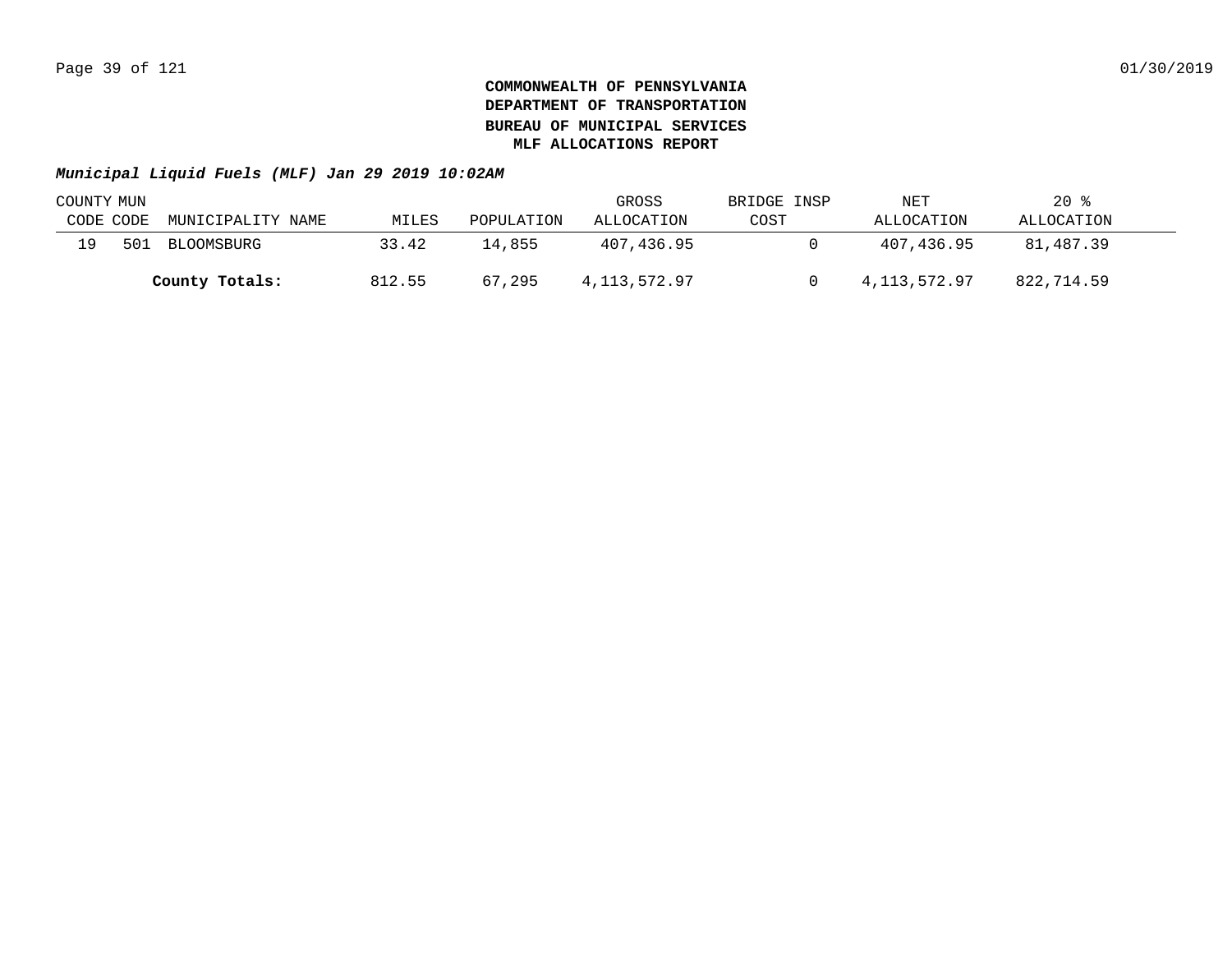|                 | COUNTY MUN |                    |       |            | GROSS             | BRIDGE INSP  | NET               | $20*$             |  |
|-----------------|------------|--------------------|-------|------------|-------------------|--------------|-------------------|-------------------|--|
| CODE CODE       |            | MUNICIPALITY NAME  | MILES | POPULATION | <b>ALLOCATION</b> | COST         | <b>ALLOCATION</b> | <b>ALLOCATION</b> |  |
| Crawford County |            |                    |       |            |                   |              |                   |                   |  |
|                 |            |                    |       |            |                   |              |                   |                   |  |
| 20              |            | 201 ATHENS         | 31.03 | 734        | 120,904.19        | $\mathbf 0$  | 120,904.19        | 24,180.84         |  |
| 20              |            | 202 BEAVER         | 38.13 | 902        | 148,569.42        | $\mathsf{O}$ | 148,569.42        | 29,713.88         |  |
| 20              |            | 203 BLOOMFIELD     | 50.21 | 1,919      | 210,051.02        | $\mathsf{O}$ | 210,051.02        | 42,010.20         |  |
| 20              |            | 204 CAMBRIDGE      | 22.85 | 1,563      | 109,185.99        | $\mathsf 0$  | 109,185.99        | 21,837.20         |  |
| 20              | 205        | CONNEAUT           | 44.29 | 1,476      | 181,012.88        | $\mathsf 0$  | 181,012.88        | 36,202.58         |  |
| 20              | 206        | CUSSEWAGO          | 45.81 | 1,559      | 187,862.64        | $\mathsf{O}$ | 187,862.64        | 37,572.53         |  |
| 20              | 207        | EAST FAIRFIELD     | 10.80 | 922        | 55, 218.51        | $\mathsf{O}$ | 55,218.51         | 11,043.70         |  |
| 20              | 208        | EAST               | 37.17 | 1,620      | 159,428.78        | $\mathbf 0$  | 159,428.78        | 31,885.76         |  |
|                 |            | FALLOWFIELD        |       |            |                   |              |                   |                   |  |
| 20              |            | 209 EAST MEAD      | 28.16 | 1,493      | 126,020.17        | 0            | 126,020.17        | 25, 204.03        |  |
| 20              | 210        | FAIRFIELD          | 21.62 | 1,023      | 94, 323. 16       | 0            | 94, 323. 16       | 18,864.63         |  |
| 20              | 211        | <b>GREENWOOD</b>   | 37.73 | 1,454      | 158,077.69        | $\mathsf{O}$ | 158,077.69        | 31,615.54         |  |
| 20              | 212        | HAYFIELD           | 62.70 | 2,940      | 273,017.82        | $\mathbf 0$  | 273,017.82        | 54,603.56         |  |
| 20              | 213        | NORTH SHENANGO     | 47.65 | 1,410      | 191,237.16        | $\mathbf 0$  | 191,237.16        | 38, 247. 43       |  |
| 20              | 214        | OIL CREEK          | 43.40 | 1,877      | 185,864.07        | $\mathbf 0$  | 185,864.07        | 37, 172.81        |  |
| 20              | 215        | PINE               | 8.52  | 462        | 38,330.92         | 0            | 38,330.92         | 7,666.18          |  |
| 20              | 216        | RANDOLPH           | 49.89 | 1,782      | 206, 253.02       | $\mathsf{O}$ | 206, 253.02       | 41,250.60         |  |
| 20              | 217        | RICHMOND           | 33.54 | 1,475      | 144, 119. 41      | $\mathbf{0}$ | 144, 119. 41      | 28,823.88         |  |
| 20              |            | 218 ROCKDALE       | 40.19 | 1,506      | 167,540.72        | $\mathsf 0$  | 167,540.72        | 33,508.14         |  |
| 20              |            | 219 ROME           | 51.80 | 1,840      | 213,947.77        | 0            | 213,947.77        | 42,789.55         |  |
| 20              |            | 220 SADSBURY       | 36.77 | 2,933      | 183,936.89        | 0            | 183,936.89        | 36,787.38         |  |
| 20              |            | 221 SOUTH SHENANGO | 55.99 | 2,037      | 232, 202.96       | $\mathsf 0$  | 232, 202.96       | 46, 440.59        |  |
| 20              |            | 222 SPARTA         | 45.00 | 1,832      | 190,465.28        | $\mathsf 0$  | 190,465.28        | 38,093.06         |  |
| 20              | 223        | SPRING             | 58.19 | 1,548      | 230,110.69        | 0            | 230,110.69        | 46,022.14         |  |
| 20              | 224        | STEUBEN            | 20.72 | 804        | 86,919.43         | $\mathbf 0$  | 86, 919.43        | 17,383.89         |  |
| 20              | 225        | SUMMERHILL         | 34.24 | 1,236      | 141,809.63        | 0            | 141,809.63        | 28,361.93         |  |
| 20              | 226        | SUMMIT             | 37.69 | 2,027      | 169,234.70        | $\mathsf{O}$ | 169,234.70        | 33,846.94         |  |
| 20              | 227        | TROY               | 33.19 | 1,235      | 138,188.30        | $\mathsf{O}$ | 138,188.30        | 27,637.66         |  |
| 20              | 228        | UNION              | 22.56 | 1,010      | 97,291.24         | $\mathbf 0$  | 97,291.24         | 19,458.25         |  |
| 20              |            | 229 VENANGO        | 21.93 | 997        | 94,874.03         | 0            | 94,874.03         | 18,974.81         |  |
| 20              | 230        | VERNON             | 46.16 | 5,630      | 269,305.45        | $\mathbf 0$  | 269, 305.45       | 53,861.09         |  |
| 20              |            | 231 WAYNE          | 52.64 | 1,539      | 210,896.16        | $\mathbf 0$  | 210,896.16        | 42, 179. 23       |  |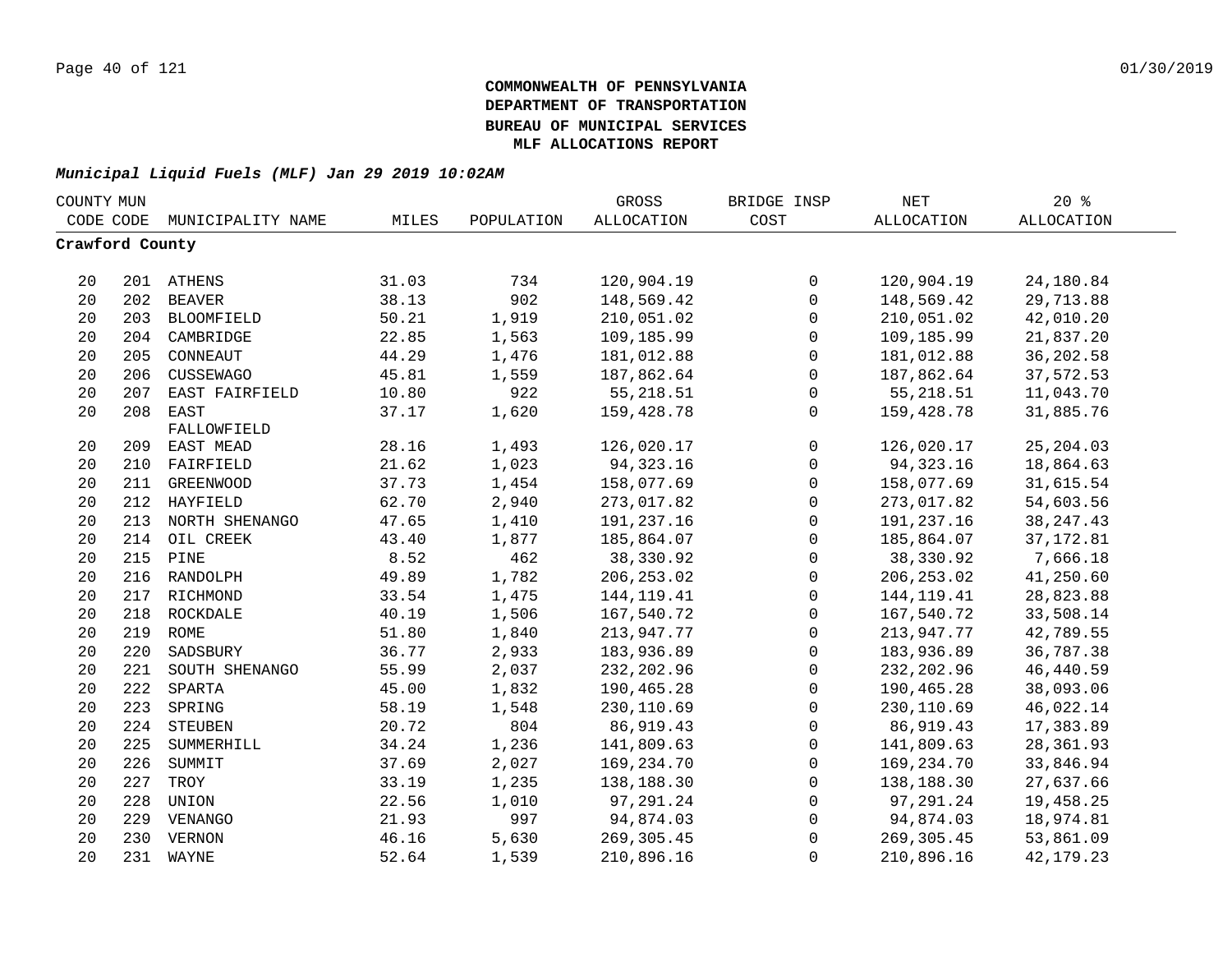| COUNTY MUN |     |                   |         |            | GROSS        | BRIDGE INSP  | NET        | $20*$                     |  |
|------------|-----|-------------------|---------|------------|--------------|--------------|------------|---------------------------|--|
| CODE CODE  |     | MUNICIPALITY NAME | MILES   | POPULATION | ALLOCATION   | COST         | ALLOCATION | ALLOCATION                |  |
| 20         |     | 232 WEST          | 6.68    | 605        | 34,838.13    | $\mathbf 0$  | 34,838.13  | 6,967.63                  |  |
|            |     | FALLOWFIELD       |         |            |              |              |            |                           |  |
| 20         | 233 | WEST MEAD         | 41.47   | 5,249      | 245,708.42   | $\Omega$     | 245,708.42 | 49,141.68                 |  |
| 20         | 234 | WEST SHENANGO     | 10.18   | 504        | 44,852.78    | $\mathbf{0}$ | 44,852.78  | 8,970.56                  |  |
| 20         | 235 | WOODCOCK          | 48.31   | 2,856      | 222,002.72   | $\Omega$     | 222,002.72 | 44,400.54                 |  |
| 20         | 301 | MEADVILLE         | 51.47   | 13,388     | 440,434.98   | $\Omega$     | 440,434.98 | 88,087.00                 |  |
| 20         | 302 | TITUSVILLE        | 29.41   | 5,601      | 211, 279.36  | $\mathbf{0}$ | 211,279.36 | 42,255.87                 |  |
| 20         | 401 | BLOOMING          | 2.50    | 337        | 15,217.77    | 0            | 15,217.77  | 3,043.55                  |  |
|            |     | VALLEY            |         |            |              |              |            |                           |  |
| 20         | 402 | CAMBRIDGE         | 6.01    | 2,595      | 71,764.24    | $\mathbf 0$  | 71,764.24  | 14,352.85                 |  |
|            |     | SPRINGS           |         |            |              |              |            |                           |  |
| 20         | 403 | CENTERVILLE       | 2.72    | 218        | 13,626.83    | $\Omega$     | 13,626.83  | 2,725.37                  |  |
| 20         | 404 | COCHRANTON        | 5.27    | 1,136      | 40,468.04    | $\Omega$     | 40,468.04  | 8,093.61                  |  |
| 20         | 405 | CONNEAUT LAKE     | 4.64    | 653        | 28,786.80    | $\Omega$     | 28,786.80  | 5,757.36                  |  |
| 20         | 406 | CONNEAUTVILLE     | 7.14    | 774        | 39,747.10    | $\mathbf 0$  | 39,747.10  | 7,949.42                  |  |
| 20         | 407 | HYDETOWN          | 2.53    | 526        | 19,046.00    | $\Omega$     | 19,046.00  | 3,809.20                  |  |
| 20         | 408 | LINESVILLE        | 3.76    | 1,040      | 33,396.34    | $\Omega$     | 33,396.34  | 6,679.27                  |  |
| 20         | 409 | SAEGERTOWN        | 3.55    | 997        | 31,828.46    | $\mathbf 0$  | 31,828.46  | 6,365.69                  |  |
|            |     | <b>BOROUGH</b>    |         |            |              |              |            |                           |  |
| 20         | 410 | SPARTANSBURG      | 2.44    | 305        | 14,381.23    | $\mathbf 0$  | 14,381.23  | 2,876.25                  |  |
| 20         | 411 | SPRINGBORO        | 1.76    | 477        | 15,439.00    | $\Omega$     | 15,439.00  | 3,087.80                  |  |
| 20         | 412 | TOWNVILLE         | 1.04    | 323        | 9,933.86     | $\Omega$     | 9,933.86   | 1,986.77                  |  |
| 20         | 413 | VENANGO           | 1.01    | 239        | 8,175.25     | $\mathbf 0$  | 8,175.25   | 1,635.05                  |  |
| 20         | 414 | WOODCOCK          | 0.26    | 157        | 3,986.39     | 0            | 3,986.39   | 797.28                    |  |
|            |     | County Totals:    | 1402.72 | 88,765     | 6,561,113.80 | $\mathbf 0$  |            | 6,561,113.80 1,312,222.76 |  |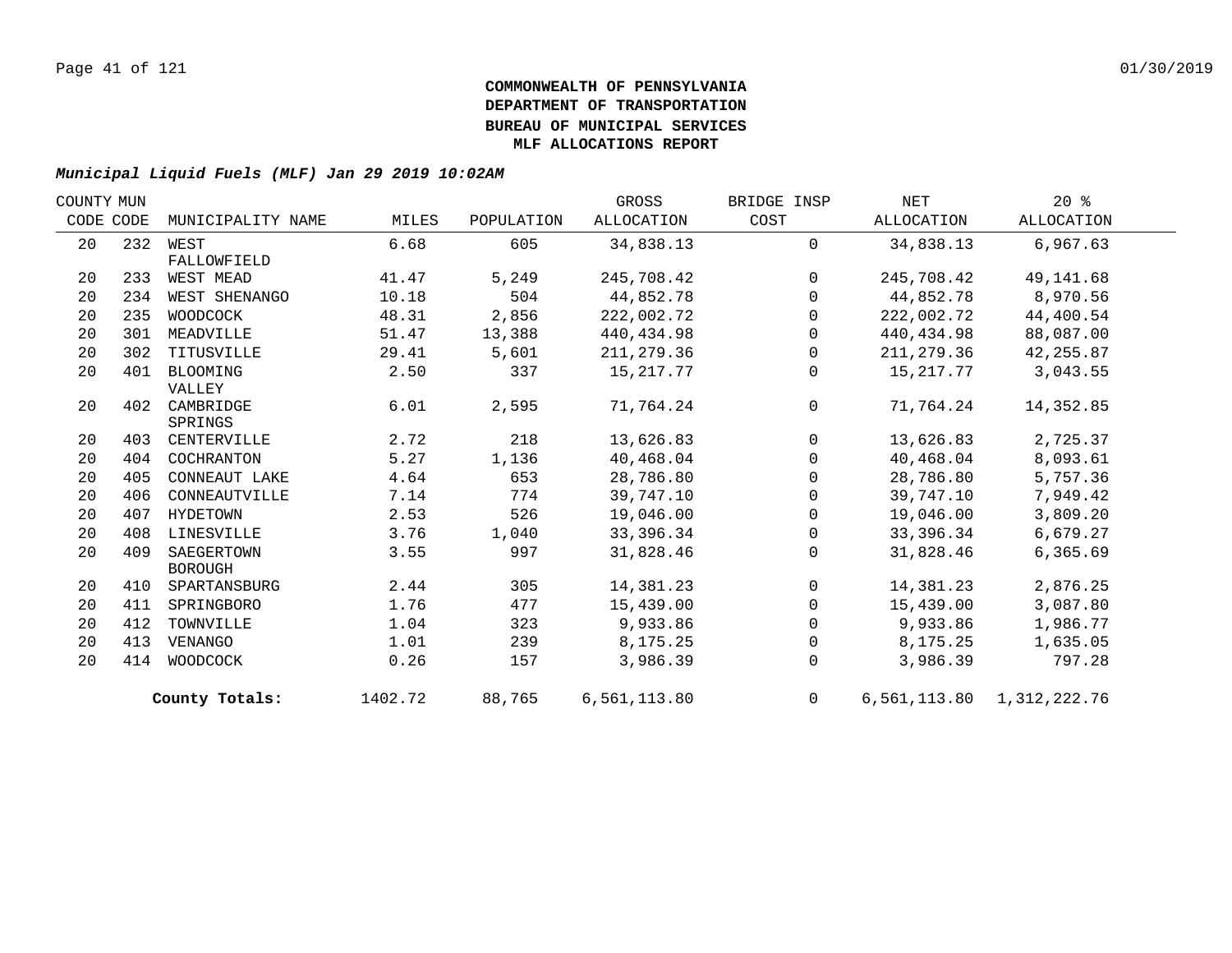| COUNTY MUN |     |                        |        |            | GROSS             | BRIDGE INSP  | <b>NET</b>        | 20%               |  |
|------------|-----|------------------------|--------|------------|-------------------|--------------|-------------------|-------------------|--|
| CODE CODE  |     | MUNICIPALITY NAME      | MILES  | POPULATION | <b>ALLOCATION</b> | COST         | <b>ALLOCATION</b> | <b>ALLOCATION</b> |  |
|            |     | Cumberland County      |        |            |                   |              |                   |                   |  |
|            |     |                        |        |            |                   |              |                   |                   |  |
| 21         |     | 101 EAST PENNSBORO     | 82.07  | 20,228     | 680, 217.78       | $\mathbf 0$  | 680, 217.78       | 136,043.56        |  |
| 21         |     | 102 LOWER ALLEN        | 62.40  | 17,980     | 568,437.70        | $\Omega$     | 568,437.70        | 113,687.54        |  |
| 21         | 103 | HAMPDEN                | 119.34 | 28,044     | 962, 117.08       | $\Omega$     | 962, 117.08       | 192, 423. 42      |  |
| 21         | 104 | <b>UPPER ALLEN</b>     | 75.29  | 18,059     | 614,209.06        | $\Omega$     | 614,209.06        | 122,841.81        |  |
| 21         | 201 | COOKE                  | 22.58  | 179        | 80,980.25         | $\Omega$     | 80,980.25         | 16,196.05         |  |
| 21         | 202 | DICKINSON              | 45.91  | 5,223      | 260, 425.66       | $\mathbf 0$  | 260,425.66        | 52,085.13         |  |
| 21         |     | 203 HOPEWELL           | 36.32  | 2,329      | 170,488.08        | $\mathbf 0$  | 170,488.08        | 34,097.62         |  |
| 21         |     | 204 LOWER              | 25.96  | 1,732      | 123, 184. 77      | $\Omega$     | 123, 184. 77      | 24,636.95         |  |
|            |     | FRANKFORD              |        |            |                   |              |                   |                   |  |
| 21         |     | 205 LOWER MIFFLIN      | 24.87  | 1,783      | 120, 451. 18      | $\mathbf 0$  | 120, 451. 18      | 24,090.24         |  |
| 21         |     | 206 MIDDLESEX          | 40.23  | 7,040      | 276,756.93        | $\mathbf 0$  | 276,756.93        | 55, 351.39        |  |
| 21         |     | 207 MONROE             | 53.16  | 5,823      | 297,120.44        | $\mathbf 0$  | 297,120.44        | 59,424.09         |  |
| 21         |     | 208 NORTH              | 52.47  | 11,143     | 399,614.58        | $\Omega$     | 399,614.58        | 79,922.92         |  |
|            |     | MIDDLETON              |        |            |                   |              |                   |                   |  |
| 21         |     | 209 NORTH NEWTON       | 31.28  | 2,430      | 155,191.07        | $\mathbf 0$  | 155,191.07        | 31,038.21         |  |
| 21         |     | 210 PENN               | 30.84  | 2,924      | 163, 418.89       | $\mathbf 0$  | 163, 418.89       | 32,683.78         |  |
| 21         |     | 211 SHIPPENSBURG       | 4.45   | 5,429      | 122, 273.39       | $\Omega$     | 122, 273.39       | 24, 454.68        |  |
| 21         |     | 212 SILVER SPRING      | 91.59  | 13,657     | 583, 353.47       | $\mathbf{0}$ | 583, 353.47       | 116,670.69        |  |
| 21         | 213 | SOUTH                  | 104.26 | 14,663     | 646,642.04        | $\Omega$     | 646,642.04        | 129,328.41        |  |
|            |     | MIDDLETON              |        |            |                   |              |                   |                   |  |
| 21         |     | 214 SOUTH NEWTON       | 12.59  | 1,383      | 70,445.06         | $\Omega$     | 70,445.06         | 14,089.01         |  |
| 21         | 215 | SOUTHAMPTON            | 42.86  | 6,359      | 272,355.16        | $\mathbf 0$  | 272,355.16        | 54,471.03         |  |
| 21         | 217 | UPPER                  | 25.23  | 2,005      | 126,061.79        | $\mathbf{0}$ | 126,061.79        | 25, 212.36        |  |
|            |     | FRANKFORD              |        |            |                   |              |                   |                   |  |
| 21         |     | 218 UPPER MIFFLIN      | 25.04  | 1,304      | 111,592.88        | $\mathbf{0}$ | 111,592.88        | 22, 318.58        |  |
| 21         | 219 | WEST PENNSBORO         | 51.11  | 5,561      | 284,924.50        | $\mathbf{0}$ | 284,924.50        | 56,984.90         |  |
| 21         | 401 | CAMP HILL              | 32.35  | 7,888      | 266, 442.27       | $\Omega$     | 266, 442.27       | 53, 288.45        |  |
| 21         | 402 | CARLISLE               | 57.83  | 18,682     | 566,598.97        | $\mathbf 0$  | 566,598.97        | 113, 319.79       |  |
| 21         |     | 403 LEMOYNE            | 19.88  | 4,553      | 157,933.54        | $\mathbf 0$  | 157,933.54        | 31,586.71         |  |
| 21         | 404 | MECHANICSBURG          | 26.99  | 8,981      | 269,600.65        | $\mathbf{0}$ | 269,600.65        | 53,920.13         |  |
| 21         | 405 | MOUNT HOLLY<br>SPRINGS | 7.54   | 2,030      | 65,875.78         | $\Omega$     | 65,875.78         | 13, 175. 16       |  |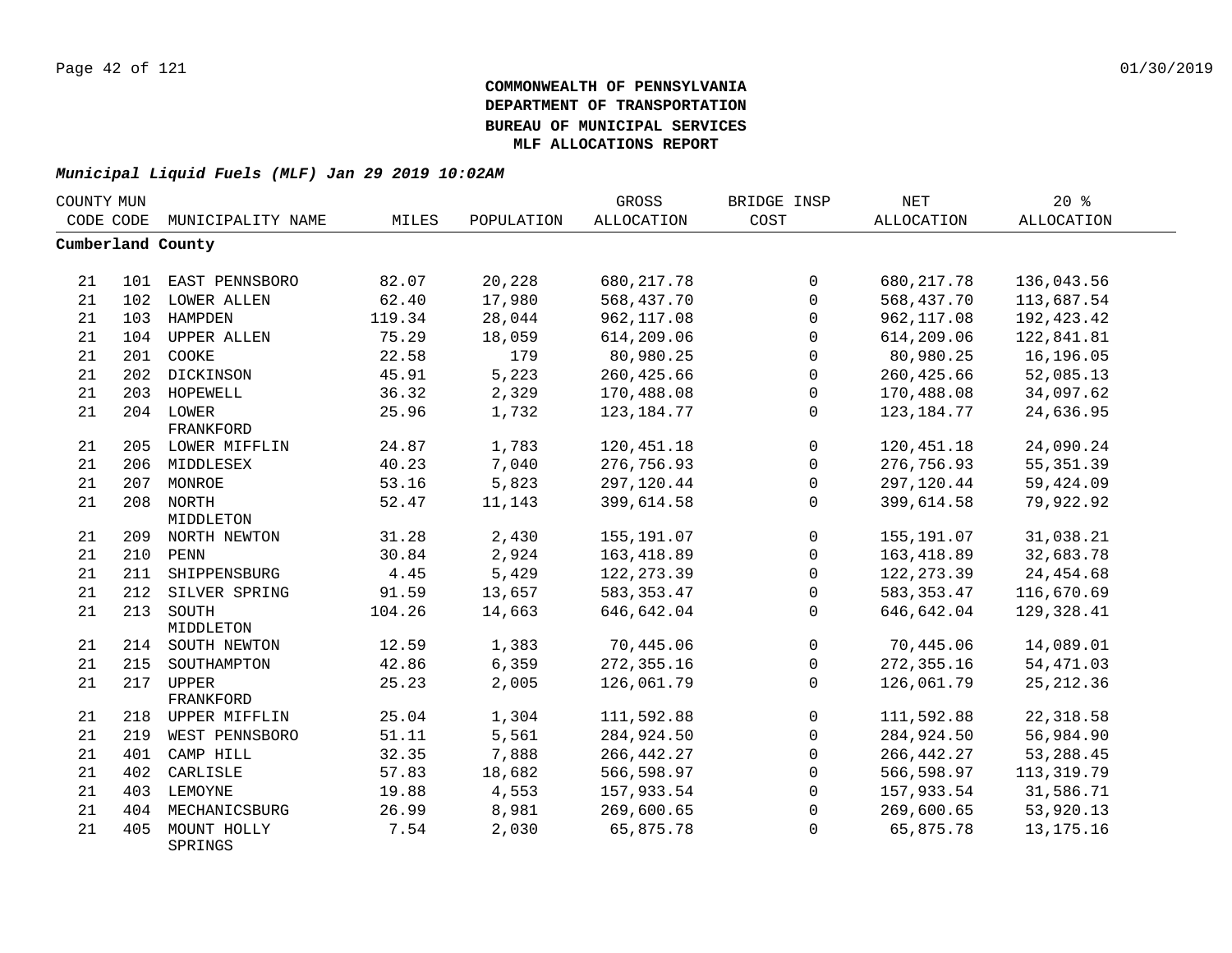| COUNTY MUN |     |                   |         |            | GROSS        | BRIDGE INSP | NET          | $20*$        |  |
|------------|-----|-------------------|---------|------------|--------------|-------------|--------------|--------------|--|
| CODE CODE  |     | MUNICIPALITY NAME | MILES   | POPULATION | ALLOCATION   | COST        | ALLOCATION   | ALLOCATION   |  |
| 21         | 406 | NEWBURG           | 0.91    | 336        | 9,744.19     | 0           | 9,744.19     | 1,948.84     |  |
| 21         | 407 | NEW CUMBERLAND    | 24.83   | 7,277      | 228,604.55   | 0           | 228,604.55   | 45,720.91    |  |
| 21         | 408 | NEWVILLE          | 3.44    | 1,326      | 37,935.97    | 0           | 37,935.97    | 7,587.19     |  |
| 21         | 409 | SHIPPENSBURG      | 17.23   | 5,492      | 167,352.06   | 0           | 167,352.06   | 33,470.41    |  |
| 21         | 410 | SHIREMANSTOWN     | 4.58    | 1,569      | 46,636.01    | 0           | 46,636.01    | 9,327.20     |  |
| 21         | 412 | WORMLEYSBURG      | 9.47    | 3,070      | 92,995.03    | 0           | 92,995.03    | 18,599.01    |  |
|            |     | County Totals:    | 1264.90 | 236,482    | 8,999,980.78 | 0           | 8,999,980.78 | 1,799,996.16 |  |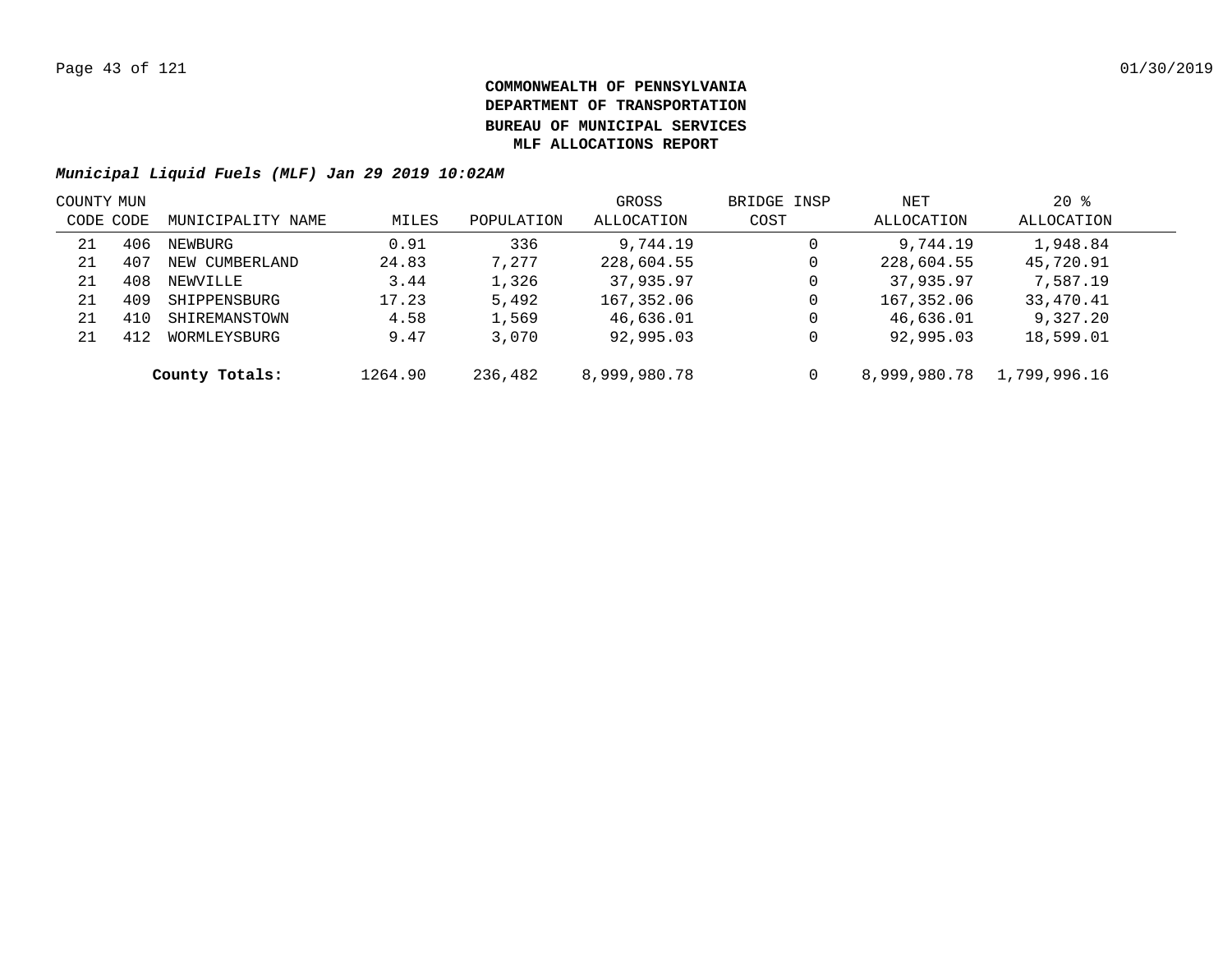| COUNTY MUN     |                    |        |            | GROSS             | BRIDGE INSP         | $\operatorname{NET}$ | $20*$             |  |
|----------------|--------------------|--------|------------|-------------------|---------------------|----------------------|-------------------|--|
| CODE CODE      | MUNICIPALITY NAME  | MILES  | POPULATION | <b>ALLOCATION</b> | COST                | ALLOCATION           | <b>ALLOCATION</b> |  |
| Dauphin County |                    |        |            |                   |                     |                      |                   |  |
|                |                    |        |            |                   |                     |                      |                   |  |
| 22             | 101 SUSQUEHANNA    | 108.68 | 24,036     | 846,551.55        | $\mathbf 0$         | 846,551.55           | 169,310.31        |  |
| 22             | 102 SWATARA        | 95.65  | 23,362     | 788,572.10        | $\mathbf 0$         | 788,572.10           | 157,714.42        |  |
| 22             | 103 LOWER SWATARA  | 42.18  | 8,236      | 307,019.66        | $\mathbf 0$         | 307,019.66           | 61,403.93         |  |
| 22             | 201 CONEWAGO       | 33.18  | 2,997      | 172,884.24        | $\mathbf 0$         | 172,884.24           | 34,576.85         |  |
| 22             | 202 DERRY          | 105.92 | 24,679     | 849,758.39        | $\mathsf{O}$        | 849,758.39           | 169,951.68        |  |
| 22             | 203 EAST HANOVER   | 54.48  | 5,718      | 299,578.58        | $\mathbf 0$         | 299,578.58           | 59,915.72         |  |
| 22             | 204 HALIFAX        | 39.49  | 3,483      | 204,107.68        | $\mathbf 0$         | 204,107.68           | 40,821.54         |  |
| 22             | 205 JACKSON        | 24.75  | 1,941      | 123, 153.86       | $\mathbf 0$         | 123, 153.86          | 24,630.77         |  |
| 22             | 206 JEFFERSON      | 10.08  | 362        | 41,710.84         | $\mathbf 0$         | 41,710.84            | 8,342.17          |  |
| 22             | 207 LONDONDERRY    | 43.10  | 5,235      | 251,023.56        | 0                   | 251,023.56           | 50,204.71         |  |
| 22             | 208 LOWER PAXTON   | 204.15 | 47,360     | 1,633,757.23      | $\mathbf 0$         | 1,633,757.23         | 326,751.45        |  |
| 22             | 210 LYKENS         | 33.68  | 1,618      | 147,418.25        | $\mathbf 0$         | 147,418.25           | 29,483.65         |  |
| 22             | 211 MIDDLE PAXTON  | 35.84  | 4,976      | 221,015.83        | $\mathbf 0$         | 221,015.83           | 44,203.17         |  |
| 22             | 212 MIFFLIN        | 22.94  | 784        | 94,140.06         | $\mathbf 0$         | 94,140.06            | 18,828.01         |  |
| 22             | 213 REED           | 4.33   | 239        | 19,563.24         | $\mathsf{O}\xspace$ | 19,563.24            | 3,912.65          |  |
| 22             | 214 RUSH           | 2.88   | 231        | 14,431.88         | $\mathsf 0$         | 14,431.88            | 2,886.38          |  |
| 22             | 215 SOUTH HANOVER  | 36.10  | 6,248      | 246,979.67        | $\mathsf 0$         | 246,979.67           | 49,395.93         |  |
| 22             | 216 UPPER PAXTON   | 49.45  | 4,161      | 251,635.52        | $\mathbf 0$         | 251,635.52           | 50, 327.10        |  |
| 22             | 217 WASHINGTON     | 27.91  | 2,268      | 140,438.43        | $\mathbf 0$         | 140,438.43           | 28,087.69         |  |
| 22             | 218 WAYNE          | 18.74  | 1,341      | 90,712.43         | $\mathbf 0$         | 90,712.43            | 18, 142. 49       |  |
| 22             | 219 WEST HANOVER   | 61.28  | 9,343      | 394,354.66        | $\mathbf 0$         | 394,354.66           | 78,870.93         |  |
| 22             | 220 WICONISCO      | 5.71   | 1,210      | 43,435.90         | $\mathbf 0$         | 43,435.90            | 8,687.18          |  |
| 22             | 221 WILLIAMS       | 7.47   | 1,112      | 47,541.25         | $\mathbf{0}$        | 47,541.25            | 9,508.25          |  |
| 22             | 301 HARRISBURG     | 129.92 | 49,528     | 1,421,872.41      | 2,281.80            | 1,419,590.61         | 283, 918.12       |  |
| 22             | 401 BERRYSBURG     | 4.00   | 368        | 20,973.97         | 0                   | 20,973.97            | 4,194.79          |  |
| 22             | 402 DAUPHIN        | 5.89   | 791        | 35,794.53         | $\mathbf{0}$        | 35,794.53            | 7,158.91          |  |
| 22             | 403 ELIZABETHVILLE | 6.69   | 1,510      | 52,710.62         | $\mathbf 0$         | 52,710.62            | 10,542.12         |  |
| 22             | 404 GRATZ          | 6.04   | 765        | 35,796.58         | $\mathbf 0$         | 35,796.58            | 7,159.32          |  |
| 22             | 405 HALIFAX        | 2.82   | 841        | 26, 249.61        | $\mathbf 0$         | 26,249.61            | 5,249.92          |  |
| 22             | 406 HIGHSPIRE      | 9.44   | 2,399      | 79,666.26         | $\mathbf 0$         | 79,666.26            | 15,933.25         |  |
| 22             | 407 HUMMELSTOWN    | 15.02  | 4,538      | 140,967.49        | $\mathbf 0$         | 140,967.49           | 28,193.50         |  |
| 22             | 408 LYKENS         | 9.59   | 1,779      | 67,960.13         | $\mathbf 0$         | 67,960.13            | 13,592.03         |  |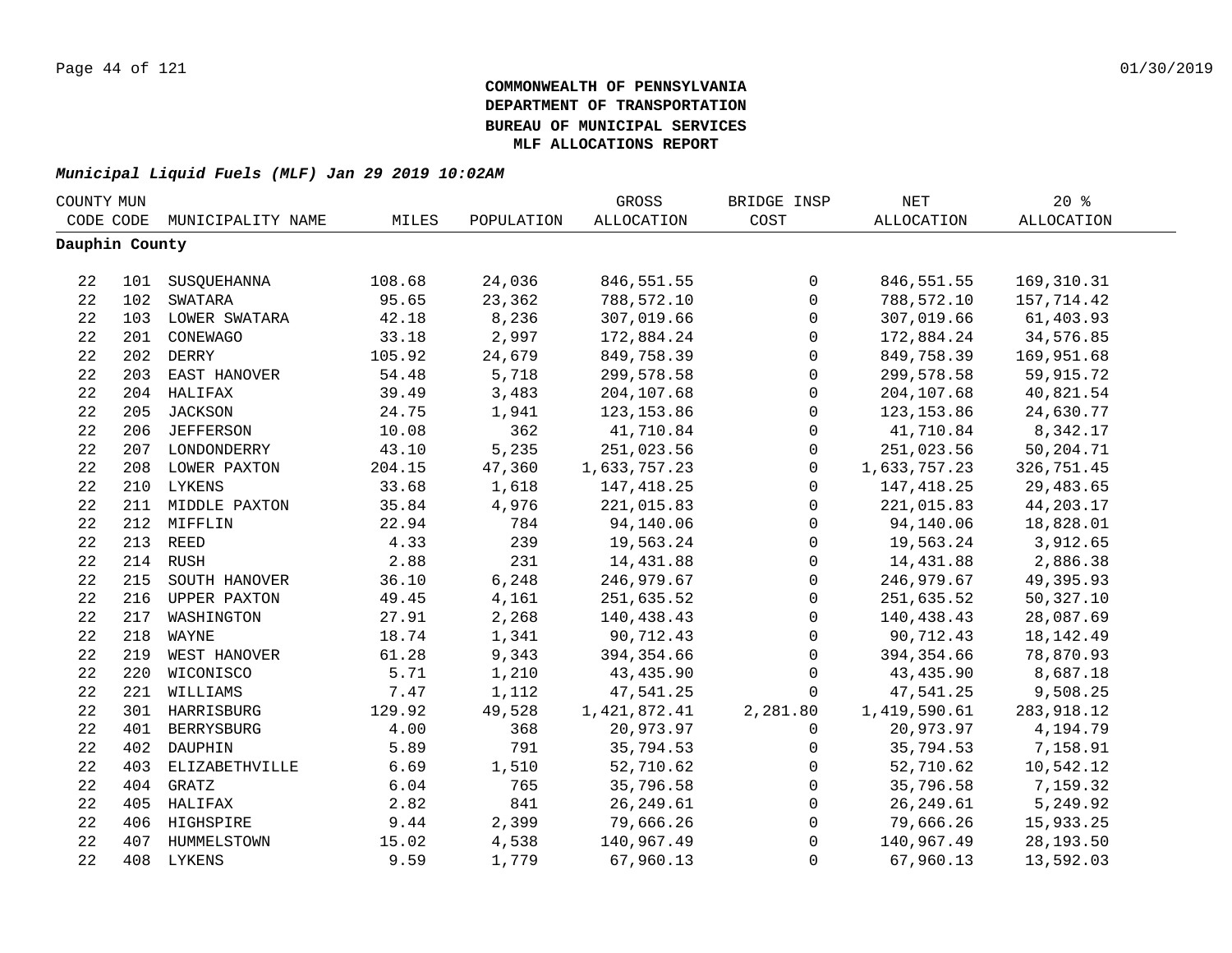| COUNTY MUN |     |                   |         |            | GROSS        | BRIDGE INSP | NET          | $20*$        |  |
|------------|-----|-------------------|---------|------------|--------------|-------------|--------------|--------------|--|
| CODE CODE  |     | MUNICIPALITY NAME | MILES   | POPULATION | ALLOCATION   | COST        | ALLOCATION   | ALLOCATION   |  |
| 22         | 409 | MIDDLETOWN        | 21.87   | 8,933      | 251,092.32   | 0           | 251,092.32   | 50,218.46    |  |
| 22         | 410 | MILLERSBURG       | 13.51   | 2,557      | 96,741.12    | 0           | 96,741.12    | 19,348.22    |  |
| 22         | 411 | PAXTANG           | 7.65    | 1,561      | 57,008.77    | 0           | 57,008.77    | 11,401.75    |  |
| 22         | 412 | PENBROOK          | 8.59    | 3,008      | 88,754.48    | 0           | 88,754.48    | 17,750.90    |  |
| 22         | 413 | ROYALTON          | 5.46    | 907        | 36,606.03    | 0           | 36,606.03    | 7,321.21     |  |
| 22         | 414 | STEELTON          | 13.01   | 5,990      | 162,692.89   | 0           | 162,692.89   | 32,538.58    |  |
| 22         | 415 | PILLOW            | 2.50    | 298        | 14,449.05    | 0           | 14,449.05    | 2,889.81     |  |
| 22         | 416 | WILLIAMSTOWN      | 4.39    | 1,387      | 42,396.93    | 0           | 42,396.93    | 8,479.39     |  |
|            |     | County Totals:    | 1334.38 | 268,100    | 9,861,518.00 | 2,281.80    | 9,859,236.20 | 1,971,847.24 |  |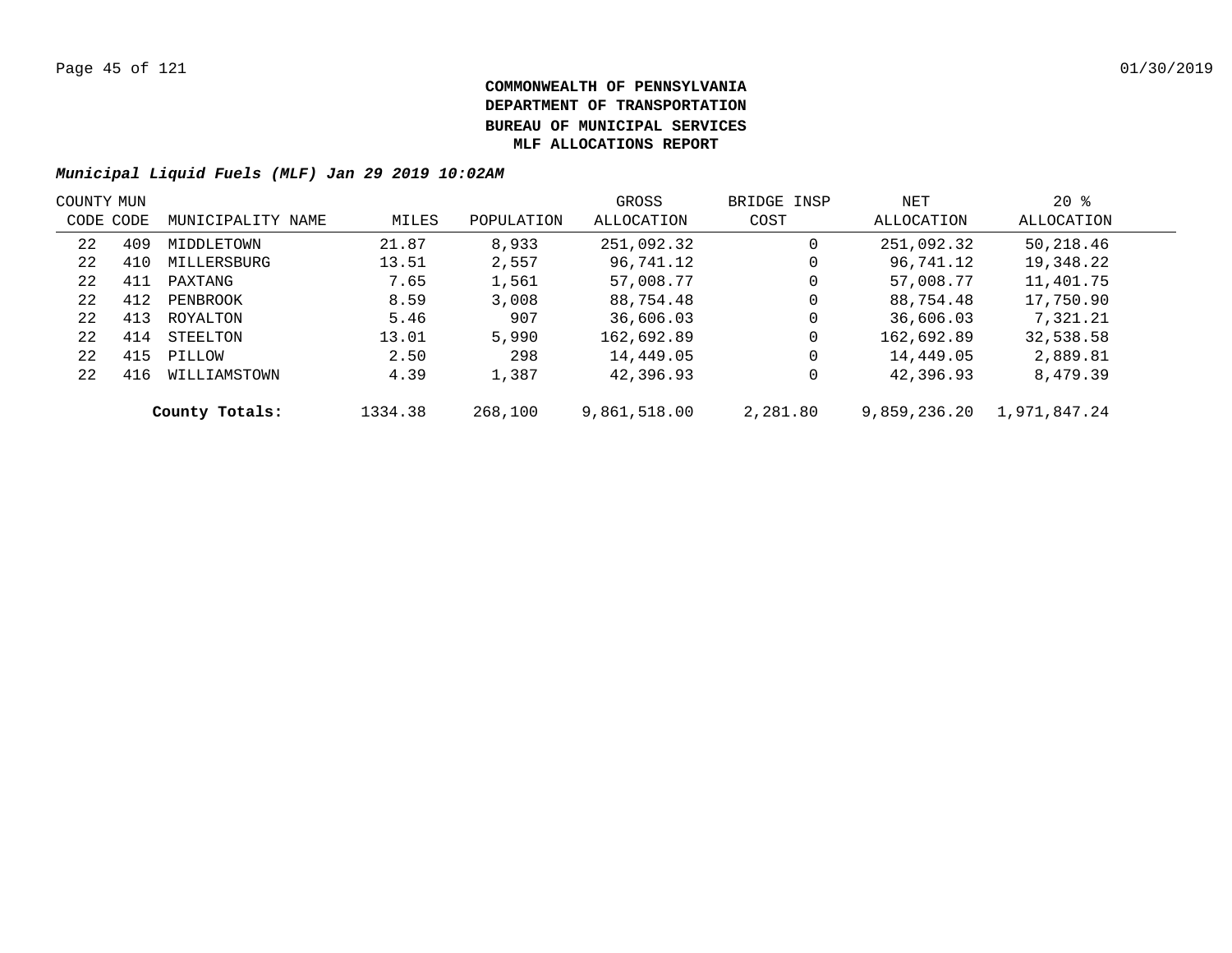| COUNTY MUN      |     |                          |        |            | GROSS        | BRIDGE INSP  | <b>NET</b>        | 20%               |  |
|-----------------|-----|--------------------------|--------|------------|--------------|--------------|-------------------|-------------------|--|
| CODE CODE       |     | MUNICIPALITY NAME        | MILES  | POPULATION | ALLOCATION   | COST         | <b>ALLOCATION</b> | <b>ALLOCATION</b> |  |
| Delaware County |     |                          |        |            |              |              |                   |                   |  |
|                 |     |                          |        |            |              |              |                   |                   |  |
| 23              |     | 101 ASTON                | 53.39  | 16,592     | 510, 173.88  | $\mathsf 0$  | 510, 173.88       | 102,034.78        |  |
| 23              |     | 102 DARBY                | 14.32  | 9,264      | 231,719.18   | $\mathbf 0$  | 231,719.18        | 46, 343.84        |  |
| 23              |     | 103 HAVERFORD            | 123.78 | 48,491     | 1,380,371.50 | 582.20       | 1,379,789.30      | 275,957.86        |  |
| 23              |     | 104 LOWER<br>CHICHESTER  | 5.43   | 3,469      | 87,001.93    | $\mathbf 0$  | 87,001.93         | 17,400.39         |  |
| 23              |     | 105 NETHER<br>PROVIDENCE | 45.44  | 13,706     | 426,019.36   | 0            | 426,019.36        | 85,203.87         |  |
| 23              |     | 106 RADNOR               | 83.93  | 31,531     | 909,387.81   | $\mathbf 0$  | 909,387.81        | 181,877.56        |  |
| 23              |     | 107 RIDLEY               | 70.03  | 30,768     | 846,669.94   | 599.00       | 846,070.94        | 169, 214.19       |  |
| 23              |     | 108 SPRINGFIELD          | 67.54  | 24,211     | 708,885.88   | 385.00       | 708,500.88        | 141,700.18        |  |
| 23              |     | 109 TINICUM              | 18.90  | 4,091      | 145,465.68   | $\mathbf 0$  | 145,465.68        | 29,093.14         |  |
| 23              |     | 110 UPPER<br>CHICHESTER  | 46.04  | 16,738     | 487,840.30   | 582.20       | 487,258.10        | 97,451.62         |  |
| 23              |     | 111 UPPER DARBY          | 126.62 | 82,795     | 2,066,268.82 | $\mathbf 0$  | 2,066,268.82      | 413, 253. 76      |  |
| 23              |     | 112 MARPLE<br>TOWNSHIP   | 79.89  | 23,428     | 735,814.35   | 0            | 735,814.35        | 147, 162.87       |  |
| 23              |     | 201 BETHEL               | 27.22  | 8,791      | 266,644.53   | 0            | 266,644.53        | 53,328.91         |  |
| 23              |     | 202 CHADDS FORD          | 13.35  | 3,640      | 117,538.99   | $\mathbf{0}$ | 117,538.99        | 23,507.80         |  |
| 23              |     | 203 CHESTER              | 9.85   | 3,940      | 111,446.79   | $\Omega$     | 111,446.79        | 22, 289.36        |  |
| 23              |     | 204 CONCORD              | 55.39  | 17,231     | 529,629.25   | $\mathbf 0$  | 529,629.25        | 105,925.85        |  |
| 23              |     | 205 EDGMONT              | 17.49  | 3,987      | 138,579.28   | $\mathbf 0$  | 138,579.28        | 27,715.86         |  |
| 23              |     | 207 MIDDLETOWN           | 57.90  | 15,807     | 510,170.82   | $\mathbf{0}$ | 510,170.82        | 102,034.16        |  |
| 23              | 208 | NEWTOWN                  | 50.21  | 12,216     | 413,012.12   | 474.80       | 412,537.32        | 82,507.46         |  |
| 23              | 209 | THORNBURY                | 28.84  | 8,028      | 257,162.07   | 0            | 257,162.07        | 51,432.41         |  |
| 23              | 210 | UPPER<br>PROVIDENCE      | 38.08  | 10,142     | 330,524.77   | $\mathbf 0$  | 330,524.77        | 66,104.95         |  |
| 23              | 301 | CHESTER CITY             | 79.60  | 33,972     | 942,649.25   | 1,031.60     | 941,617.65        | 188, 323.53       |  |
| 23              | 401 | ALDAN                    | 10.05  | 4,152      | 116, 311.49  | $\mathbf 0$  | 116, 311.49       | 23, 262.30        |  |
| 23              | 402 | <b>BROOKHAVEN</b>        | 20.67  | 8,006      | 228,704.36   | $\mathbf 0$  | 228,704.36        | 45,740.87         |  |
| 23              | 403 | CHESTER<br>HEIGHTS       | 2.52   | 2,531      | 58,531.66    | $\Omega$     | 58,531.66         | 11,706.33         |  |
| 23              | 404 | CLIFTON<br>HEIGHTS       | 10.14  | 6,652      | 165,896.93   | $\mathsf{O}$ | 165,896.93        | 33, 179.39        |  |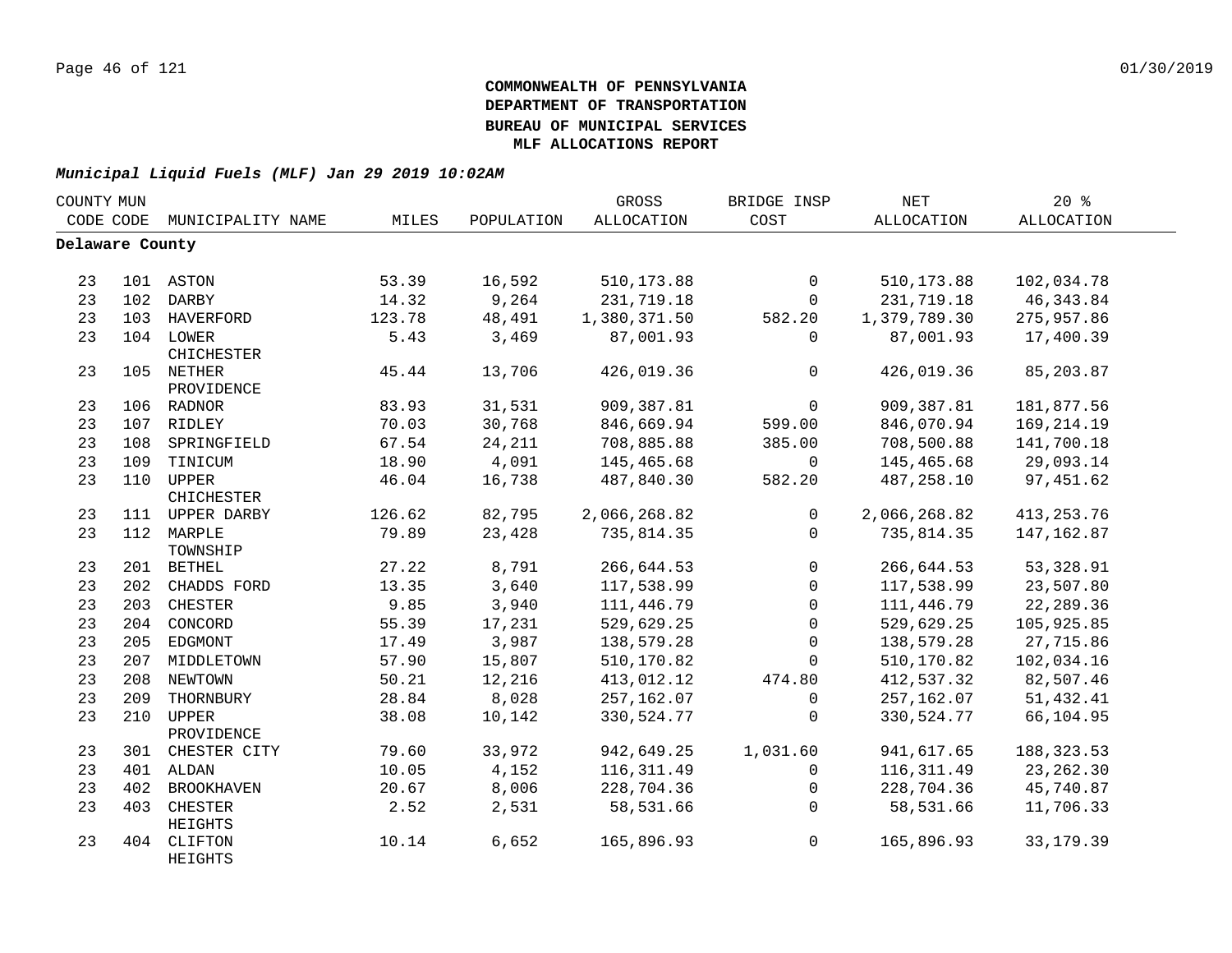| COUNTY MUN |     |                               |         |            | GROSS         | BRIDGE INSP  | NET                        | $20*$      |  |
|------------|-----|-------------------------------|---------|------------|---------------|--------------|----------------------------|------------|--|
| CODE CODE  |     | MUNICIPALITY NAME             | MILES   | POPULATION | ALLOCATION    | COST         | ALLOCATION                 | ALLOCATION |  |
| 23         | 405 | COLLINGDALE                   | 13.06   | 8,786      | 217,975.52    | $\Omega$     | 217,975.52                 | 43,595.10  |  |
| 23         | 406 | COLWYN                        | 3.96    | 2,546      | 63,766.67     | $\Omega$     | 63,766.67                  | 12,753.33  |  |
| 23         | 407 | DARBY                         | 11.95   | 10,687     | 251,638.13    | $\Omega$     | 251,638.13                 | 50,327.63  |  |
| 23         | 408 | EAST LANSDOWNE                | 4.37    | 2,668      | 67,577.74     | 0            | 67,577.74                  | 13,515.55  |  |
| 23         | 409 | EDDYSTONE                     | 4.86    | 2,410      | 64, 173. 13   | $\Omega$     | 64, 173. 13                | 12,834.63  |  |
| 23         | 410 | FOLCROFT                      | 9.57    | 6,606      | 163,035.11    | 1,871.80     | 161,163.31                 | 32,232.66  |  |
| 23         | 411 | GLENOLDEN                     | 13.81   | 7,153      | 188,360.57    | 1,810.40     | 186,550.17                 | 37,310.03  |  |
| 23         | 412 | LANSDOWNE                     | 21.67   | 10,620     | 283,658.25    | $\mathbf{0}$ | 283,658.25                 | 56,731.65  |  |
| 23         | 413 | MARCUS HOOK                   | 5.35    | 2,397      | 65,597.67     | $\Omega$     | 65,597.67                  | 13, 119.53 |  |
| 23         | 414 | MEDIA                         | 14.22   | 5,327      | 153,775.15    | $\Omega$     | 153,775.15                 | 30,755.03  |  |
| 23         | 415 | MILLBOURNE                    | 1.00    | 1,159      | 26, 274.80    | $\Omega$     | 26, 274.80                 | 5,254.96   |  |
| 23         |     | 416 MORTON                    | 6.95    | 2,669      | 76,447.15     | $\Omega$     | 76,447.15                  | 15,289.43  |  |
| 23         | 417 | NORWOOD                       | 12.92   | 5,890      | 160,413.12    | $\mathbf{0}$ | 160, 413.12                | 32,082.62  |  |
| 23         | 418 | PARKSIDE                      | 4.06    | 2,328      | 59,812.75     | $\Omega$     | 59,812.75                  | 11,962.55  |  |
| 23         | 419 | PROSPECT PARK                 | 12.47   | 6,454      | 169,986.41    | 0            | 169,986.41                 | 33,997.28  |  |
| 23         | 420 | RIDLEY PARK                   | 16.45   | 7,002      | 194,439.75    | 552.00       | 193,887.75                 | 38,777.55  |  |
| 23         | 421 | ROSE VALLEY                   | 3.72    | 913        | 30,755.88     | $\Omega$     | 30,755.88                  | 6, 151.18  |  |
| 23         | 422 | RUTLEDGE                      | 2.90    | 784        | 25,400.51     | $\mathbf{0}$ | 25,400.51                  | 5,080.10   |  |
| 23         | 423 | SHARON HILL<br><b>BOROUGH</b> | 9.03    | 5,697      | 143,265.79    | $\Omega$     | 143,265.79                 | 28,653.16  |  |
| 23         |     | 424 SWARTHMORE                | 15.86   | 6,194      | 176,489.73    | 802.00       | 175,687.73                 | 35, 137.55 |  |
| 23         | 425 | TRAINER                       | 4.97    | 1,828      | 53,078.81     | $\Omega$     | 53,078.81                  | 10,615.76  |  |
| 23         | 426 | UPLAND BOROUGH                | 7.50    | 3,239      | 89,568.81     | $\mathbf{0}$ | 89,568.81                  | 17,913.76  |  |
| 23         | 427 | YEADON                        | 19.39   | 11,443     | 292,059.50    | $\mathsf{O}$ | 292,059.50                 | 58,411.90  |  |
|            |     | County Totals:                | 1376.66 | 558,979    | 15,739,971.89 | 8,691.00     | 15,731,280.89 3,146,256.18 |            |  |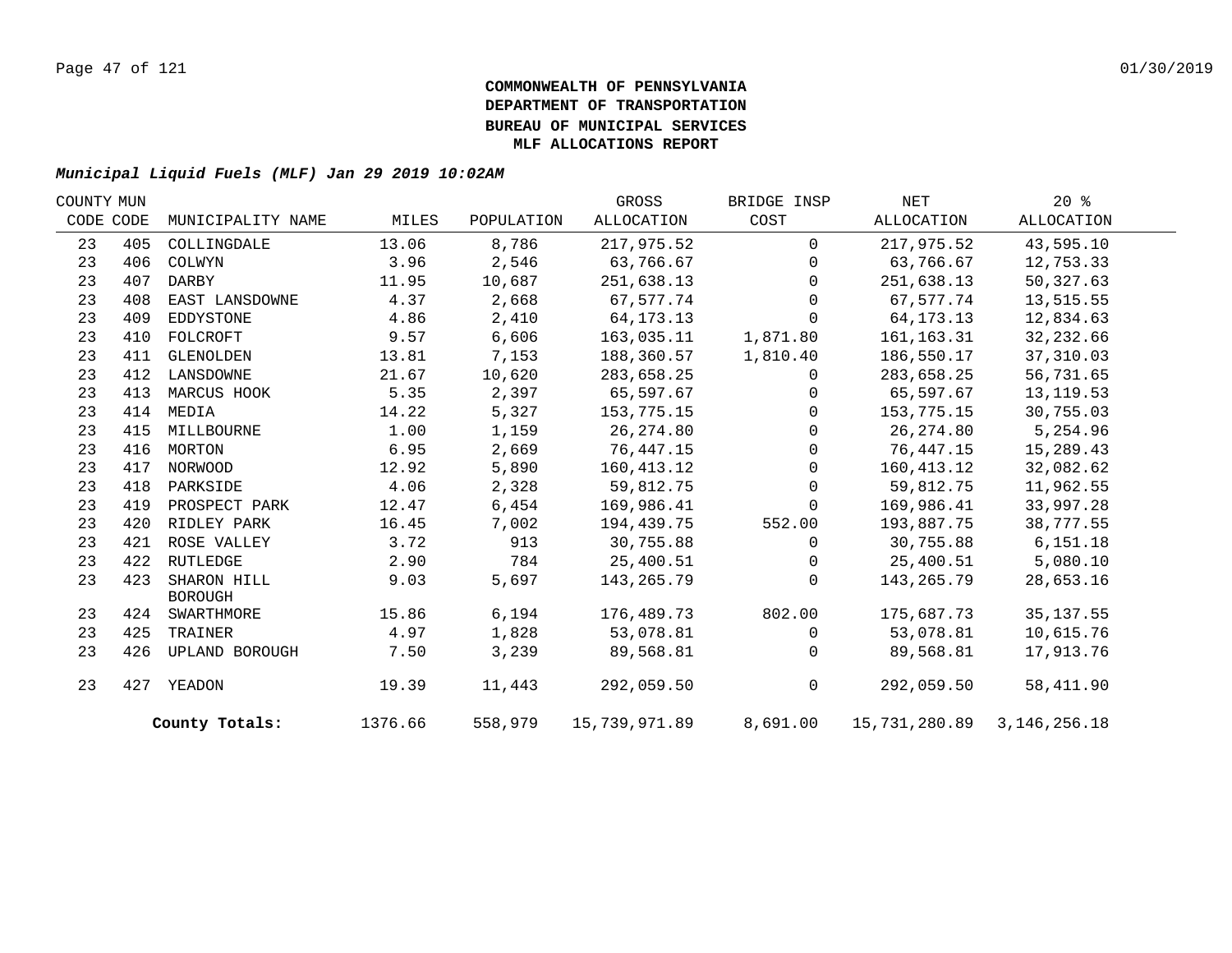|            | COUNTY MUN |                          |        |            | GROSS        | BRIDGE INSP | NET          | $20*$      |  |
|------------|------------|--------------------------|--------|------------|--------------|-------------|--------------|------------|--|
| CODE CODE  |            | MUNICIPALITY NAME        | MILES  | POPULATION | ALLOCATION   | COST        | ALLOCATION   | ALLOCATION |  |
| Elk County |            |                          |        |            |              |             |              |            |  |
| 24         | 201        | BENEZETTE                | 11.92  | 207        | 44,967.14    | 2,104.00    | 42,863.14    | 8,572.63   |  |
| 24         | 203        | FOX TOWNSHIP             | 47.68  | 3,630      | 235,097.84   | 519.20      | 234,578.64   | 46,915.73  |  |
| 24         | 204        | HIGHLAND                 | 26.45  | 492        | 100,424.27   | 519.20      | 99,905.07    | 19,981.01  |  |
| 24         | 205        | HORTON                   | 29.31  | 1,452      | 129, 156.69  | 2,167.20    | 126,989.49   | 25,397.90  |  |
| 24         | 206        | JAY TOWNSHIP             | 41.41  | 2,072      | 182,881.75   | 2,814.80    | 180,066.95   | 36,013.39  |  |
| 24         | 207        | JONES                    | 41.94  | 1,624      | 175,869.32   | 2,173.60    | 173,695.72   | 34,739.14  |  |
| 24         | 208        | MILLSTONE                | 19.09  | 82         | 67,097.21    | 970.00      | 66,127.21    | 13,225.44  |  |
| 24         | 209        | RIDGWAY                  | 18.74  | 2,523      | 114,010.49   | 2,005.00    | 112,005.49   | 22,401.10  |  |
| 24         | 210        | SPRING CREEK<br>TOWNSHIP | 20.90  | 233        | 76,282.06    | 2,124.80    | 74,157.26    | 14,831.45  |  |
| 24         | 301        | SAINT MARYS              | 74.42  | 13,070     | 512,888.19   | 1,765.20    | 511,122.99   | 102,224.60 |  |
| 24         | 401        | JOHNSONBURG              | 11.62  | 2,483      | 88,799.63    | 559.80      | 88,239.83    | 17,647.97  |  |
| 24         | 402        | RIDGWAY                  | 17.57  | 4,078      | 140,647.38   | $\mathbf 0$ | 140,647.38   | 28,129.48  |  |
|            |            | County Totals:           | 361.05 | 31,946     | 1,868,121.97 | 17,722.80   | 1,850,399.17 | 370,079.83 |  |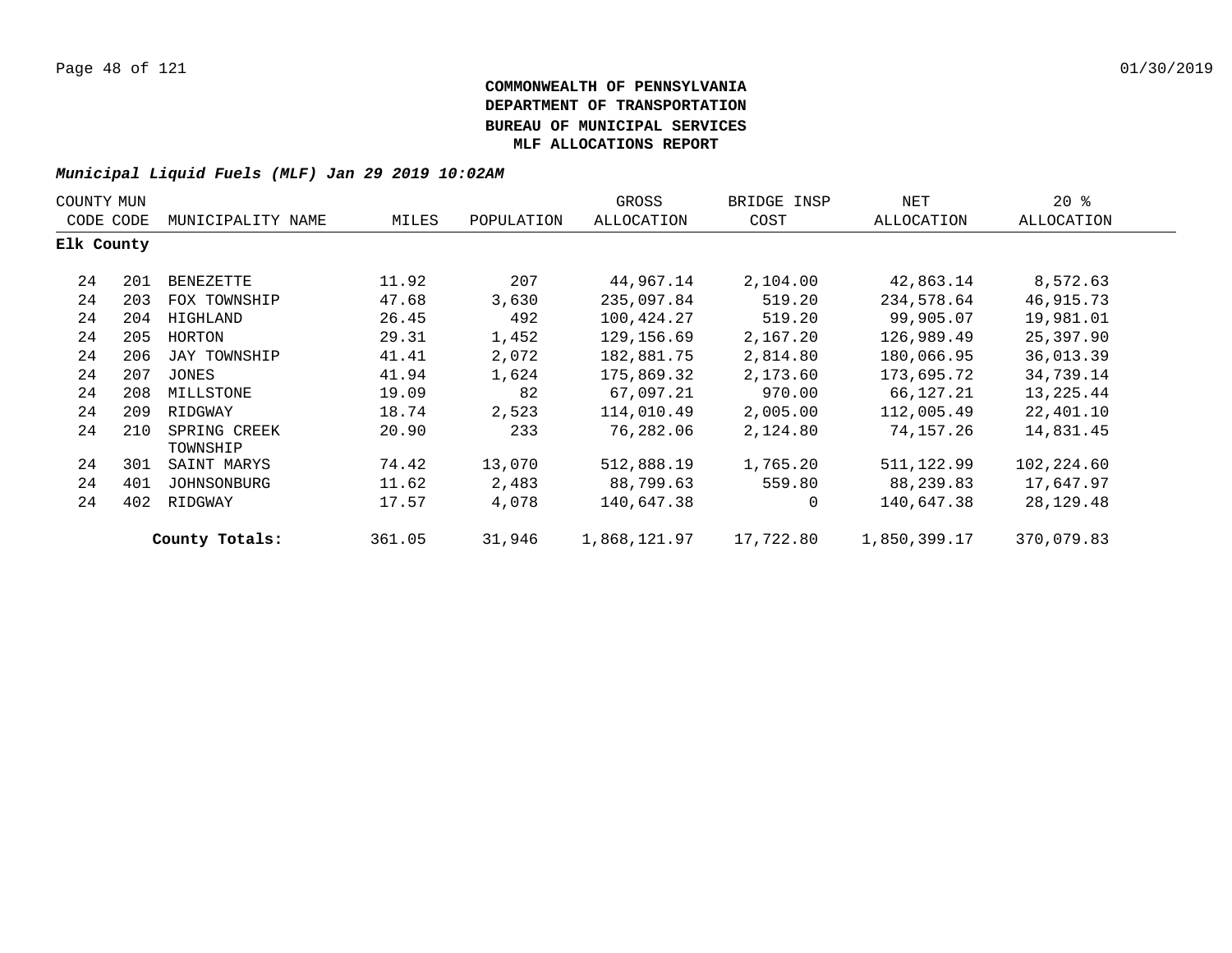| COUNTY MUN |             |                   |        |            | GROSS        | BRIDGE INSP  | $\operatorname{NET}$ | $20*$       |  |
|------------|-------------|-------------------|--------|------------|--------------|--------------|----------------------|-------------|--|
| CODE CODE  |             | MUNICIPALITY NAME | MILES  | POPULATION | ALLOCATION   | COST         | ALLOCATION           | ALLOCATION  |  |
|            | Erie County |                   |        |            |              |              |                      |             |  |
|            |             |                   |        |            |              |              |                      |             |  |
| 25         |             | 101 LAWRENCE PARK | 10.97  | 3,982      | 116, 116.37  | $\mathbf 0$  | 116, 116.37          | 23, 223. 27 |  |
| 25         |             | 201 AMITY         | 27.81  | 1,073      | 116,541.15   | 1,404.60     | 115, 136.55          | 23,027.31   |  |
| 25         |             | 202 CONCORD       | 19.91  | 1,344      | 94,784.80    | $\mathbf 0$  | 94,784.80            | 18,956.96   |  |
| 25         |             | 203 CONNEAUT      | 38.07  | 4,290      | 215, 143. 47 | 3,488.00     | 211,655.47           | 42,331.09   |  |
| 25         |             | 204 ELK CREEK     | 42.98  | 1,798      | 182,866.31   | 1,184.40     | 181,681.91           | 36, 336. 38 |  |
| 25         | 205         | FAIRVIEW          | 76.30  | 10,102     | 460,835.48   | 1,101.80     | 459,733.68           | 91,946.74   |  |
| 25         | 206         | FRANKLIN          | 31.88  | 1,633      | 141,539.71   | 1,683.00     | 139,856.71           | 27,971.34   |  |
| 25         | 207         | GIRARD            | 55.42  | 5,102      | 290,661.12   | 2,483.60     | 288, 177.52          | 57,635.50   |  |
| 25         | 208         | <b>GREENE</b>     | 58.05  | 4,706      | 291,876.89   | 3,448.60     | 288,428.29           | 57,685.66   |  |
| 25         | 209         | GREENFIELD        | 40.20  | 1,933      | 175,991.52   | 2,567.20     | 173,424.32           | 34,684.86   |  |
| 25         |             | 210 HARBORCREEK   | 89.71  | 17,234     | 647,410.05   | 6,558.80     | 640,851.25           | 128,170.25  |  |
| 25         |             | 211 LE BOEUF      | 36.37  | 1,698      | 158,222.15   | 1,913.20     | 156,308.95           | 31,261.79   |  |
| 25         |             | 212 MCKEAN        | 63.66  | 4,409      | 305, 265.78  | 4,216.40     | 301,049.38           | 60,209.88   |  |
| 25         | 213         | MILLCREEK         | 211.99 | 53,515     | 1,781,968.75 | 4,084.00     | 1,777,884.75         | 355,576.95  |  |
| 25         |             | 214 NORTH EAST    | 64.44  | 6,315      | 345,509.87   | 3,143.60     | 342,366.27           | 68, 473. 25 |  |
| 25         |             | 215 SPRINGFIELD   | 61.93  | 3,425      | 279,936.34   | 2,432.40     | 277,503.94           | 55,500.79   |  |
| 25         |             | 216 SUMMIT        | 49.76  | 6,603      | 300,832.41   | 2,906.00     | 297,926.41           | 59,585.28   |  |
| 25         |             | 217 UNION         | 33.47  | 1,655      | 147, 427. 25 | 1,748.40     | 145,678.85           | 29, 135. 77 |  |
| 25         |             | 218 VENANGO       | 66.33  | 2,297      | 272,795.19   | 3,223.00     | 269,572.19           | 53, 914.44  |  |
| 25         |             | 219 WASHINGTON    | 69.45  | 4,432      | 325,579.50   | 4,930.20     | 320,649.30           | 64,129.86   |  |
| 25         | 220         | WATERFORD         | 65.49  | 3,920      | 301,904.34   | 3,783.40     | 298,120.94           | 59,624.19   |  |
| 25         |             | 221 WAYNE         | 29.80  | 1,659      | 134,917.55   | 531.80       | 134,385.75           | 26,877.15   |  |
| 25         |             | 301 CORRY CITY    | 34.31  | 6,605      | 247,876.50   | 1,422.00     | 246,454.50           | 49,290.90   |  |
| 25         |             | 302 ERIE CITY     | 297.19 | 101,786    | 3,025,669.93 | 6,113.00     | 3,019,556.93         | 603, 911.39 |  |
| 25         |             | 401 ALBION        | 6.95   | 1,516      | 53,720.71    | $\mathsf{O}$ | 53,720.71            | 10,744.14   |  |
| 25         | 402         | CRANESVILLE       | 2.04   | 638        | 19,572.84    | $\mathbf 0$  | 19,572.84            | 3,914.57    |  |
| 25         | 404         | EDINBORO          | 18.15  | 6,438      | 189, 154. 11 | 1,222.40     | 187,931.71           | 37,586.34   |  |
| 25         | 405         | ELGIN             | 0.66   | 218        | 6,560.79     | $\mathbf 0$  | 6,560.79             | 1,312.16    |  |
| 25         | 407         | GIRARD            | 15.69  | 3,104      | 115,000.57   | 252.20       | 114,748.37           | 22,949.67   |  |
| 25         | 408         | LAKE CITY         | 12.24  | 3,031      | 101,727.74   | $\mathsf{O}$ | 101,727.74           | 20, 345.55  |  |
| 25         | 409         | MCKEAN            | 1.80   | 388        | 13,821.94    | 0            | 13,821.94            | 2,764.39    |  |
| 25         | 410         | MILL VILLAGE      | 2.29   | 412        | 15,975.77    | 581.20       | 15,394.57            | 3,078.91    |  |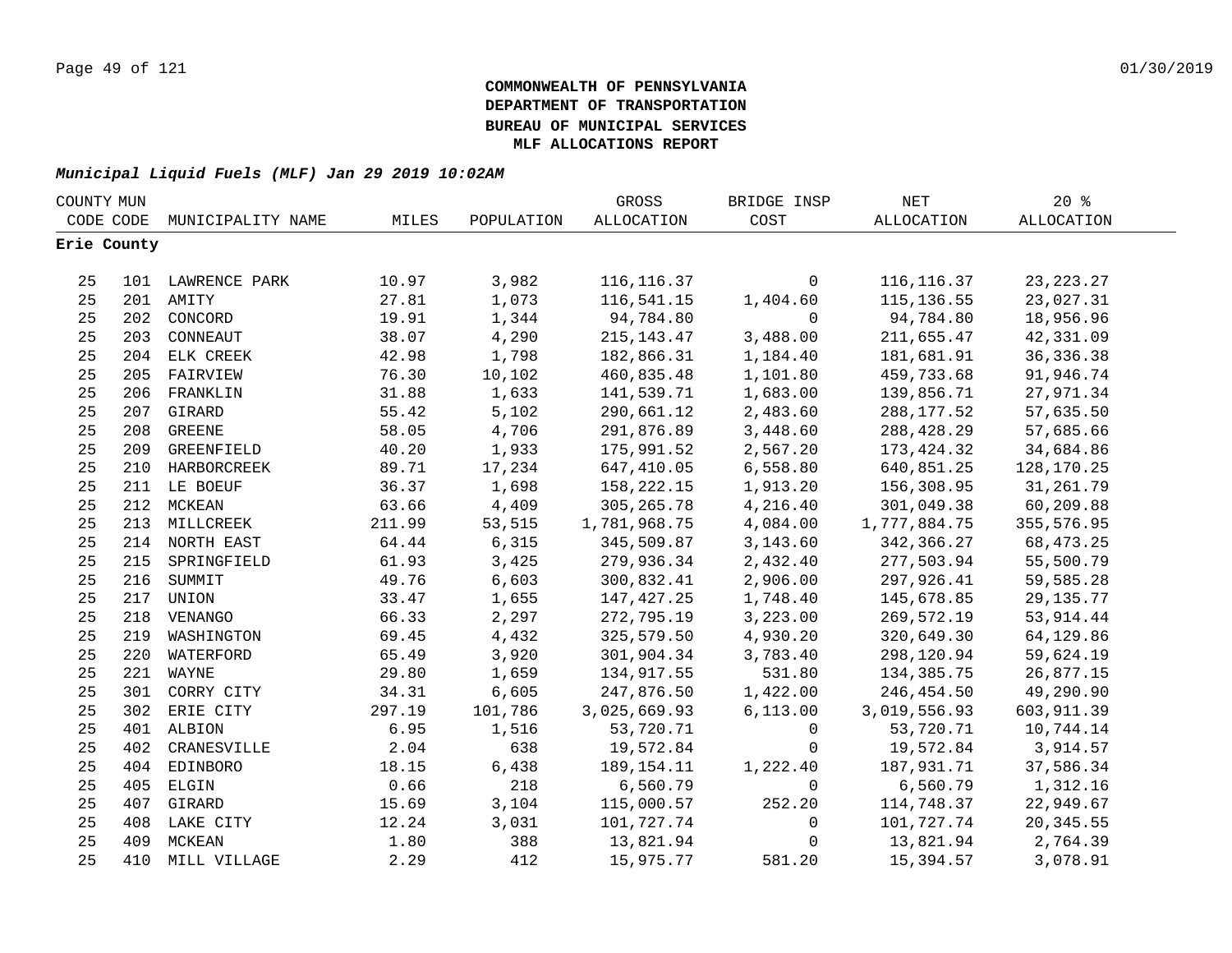| COUNTY MUN |     |                   |         |            | GROSS         | BRIDGE INSP | NET           | $20*$        |  |
|------------|-----|-------------------|---------|------------|---------------|-------------|---------------|--------------|--|
| CODE CODE  |     | MUNICIPALITY NAME | MILES   | POPULATION | ALLOCATION    | COST        | ALLOCATION    | ALLOCATION   |  |
| 25         | 411 | NORTH EAST        | 13.40   | 4,294      | 130,601.33    | 498.60      | 130,102.73    | 26,020.55    |  |
| 25         | 412 | PLATEA            | 4.93    | 430        | 25,386.06     | 0           | 25,386.06     | 5,077.21     |  |
| 25         | 413 | UNION CITY        | 12.02   | 3,320      | 106,669.50    | 0           | 106,669.50    | 21,333.90    |  |
| 25         | 414 | WATERFORD         | 11.15   | 1,517      | 68,146.94     | 884.20      | 67,262.74     | 13,452.55    |  |
| 25         | 415 | WATTSBURG         | 1.93    | 403        | 14,563.52     | 0           | 14,563.52     | 2,912.70     |  |
| 25         | 416 | WESLEYVILLE       | 10.02   | 3,341      | 100,223.21    |             | 100,223.21    | 20,044.64    |  |
|            |     | County Totals:    | 1688.76 | 280,566    | 11,322,797.46 | 67,806.00   | 11,254,991.46 | 2,250,998.29 |  |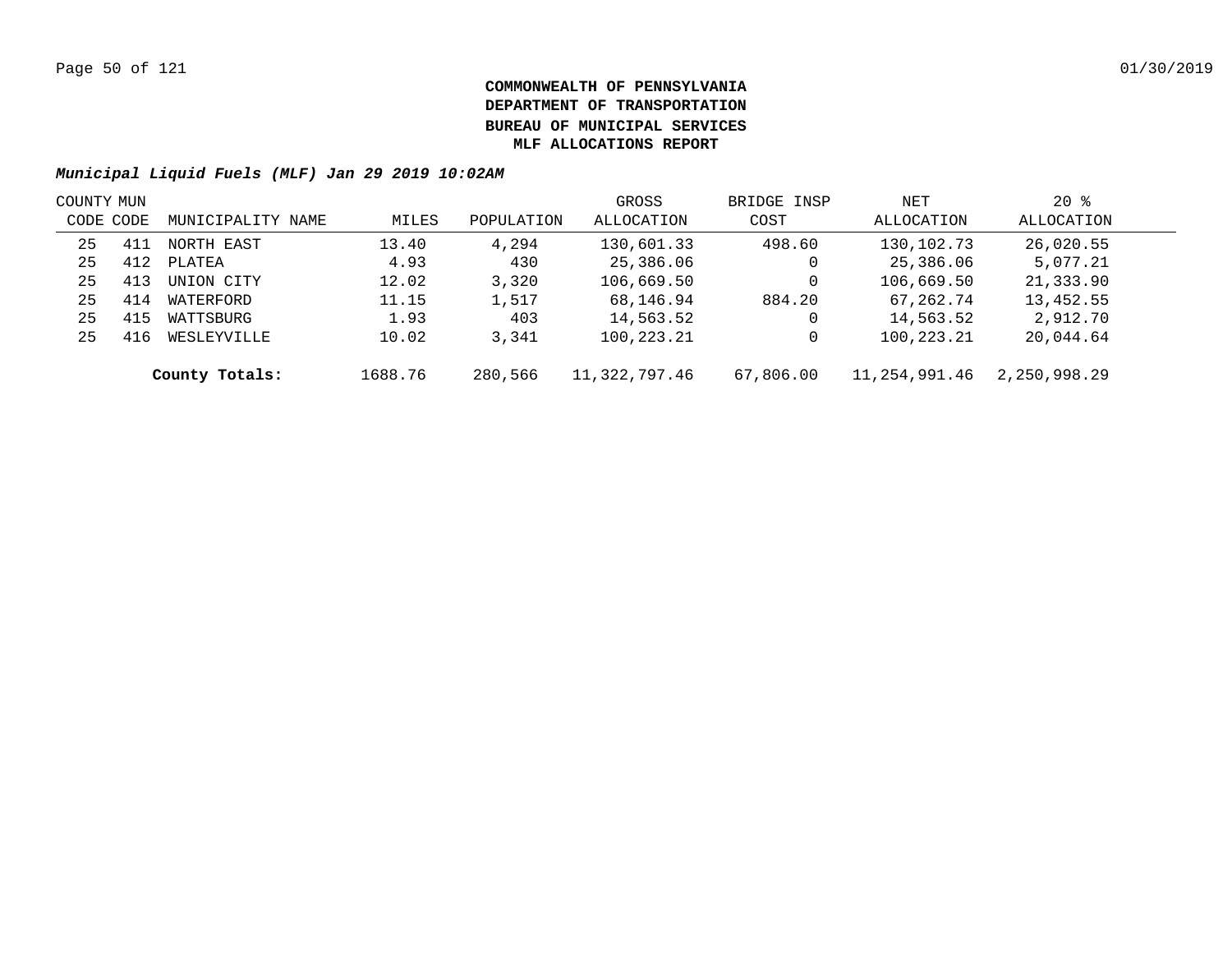| COUNTY MUN     |     |                   |       |            | GROSS       | BRIDGE INSP  | NET          | 20%               |  |
|----------------|-----|-------------------|-------|------------|-------------|--------------|--------------|-------------------|--|
| CODE CODE      |     | MUNICIPALITY NAME | MILES | POPULATION | ALLOCATION  | COST         | ALLOCATION   | <b>ALLOCATION</b> |  |
| Fayette County |     |                   |       |            |             |              |              |                   |  |
|                |     |                   |       |            |             |              |              |                   |  |
| 26             |     | 201 BROWNSVILLE   | 6.02  | 683        | 34, 111.72  | 1,056.20     | 33,055.52    | 6,611.10          |  |
| 26             |     | 202 BULLSKIN      | 75.54 | 6,966      | 396, 415.81 | 2,964.00     | 393, 451.81  | 78,690.36         |  |
| 26             |     | 203 CONNELLSVILLE | 19.23 | 2,391      | 113,089.42  | 0            | 113,089.42   | 22,617.88         |  |
| 26             |     | 204 DUNBAR        | 66.72 | 7,126      | 369, 315.88 | 0            | 369, 315.88  | 73,863.18         |  |
| 26             | 205 | FRANKLIN          | 27.17 | 2,528      | 143,024.95  | 471.20       | 142,553.75   | 28,510.75         |  |
| 26             | 206 | <b>GEORGES</b>    | 63.35 | 6,612      | 347,625.10  | 1,836.00     | 345,789.10   | 69,157.82         |  |
| 26             | 207 | <b>GERMAN</b>     | 68.77 | 5,097      | 336, 354.61 | 0            | 336, 354.61  | 67,270.92         |  |
| 26             | 208 | HENRY CLAY        | 52.55 | 2,066      | 220,974.98  | 1,074.20     | 219,900.78   | 43,980.16         |  |
| 26             | 209 | <b>JEFFERSON</b>  | 29.85 | 2,015      | 142,106.04  | $\Omega$     | 142,106.04   | 28, 421. 21       |  |
| 26             |     | 210 LOWER TYRONE  | 24.22 | 1,123      | 105, 212.54 | $\mathbf 0$  | 105,212.54   | 21,042.51         |  |
| 26             |     | 211 LUZERNE       | 50.73 | 5,965      | 291,584.17  | $\Omega$     | 291,584.17   | 58, 316.83        |  |
| 26             |     | 212 MENALLEN      | 29.93 | 4,205      | 185,546.90  | 1,518.60     | 184,028.30   | 36,805.66         |  |
| 26             |     | 213 NICHOLSON     | 33.57 | 1,805      | 150,726.83  | $\mathbf 0$  | 150,726.83   | 30, 145. 37       |  |
| 26             |     | 214 NORTH UNION   | 75.80 | 12,728     | 510,880.71  | 629.60       | 510, 251. 11 | 102,050.22        |  |
| 26             |     | 215 PERRY         | 28.32 | 2,552      | 147,442.65  | 494.00       | 146,948.65   | 29,389.73         |  |
| 26             |     | 216 REDSTONE      | 50.77 | 5,566      | 283,856.81  | $\mathsf{O}$ | 283,856.81   | 56,771.36         |  |
| 26             |     | 217 SALTLICK      | 45.42 | 3,461      | 224,014.69  | 4,008.00     | 220,006.69   | 44,001.34         |  |
| 26             |     | 218 SOUTH UNION   | 57.86 | 10,681     | 408,996.58  | 1,518.60     | 407, 477.98  | 81,495.60         |  |
| 26             |     | 219 SPRINGFIELD   | 71.21 | 3,043      | 304, 238.36 | 2,505.00     | 301,733.36   | 60,346.67         |  |
| 26             | 220 | SPRINGHILL        | 36.43 | 2,907      | 182,258.19  | 666.80       | 181,591.39   | 36, 318.28        |  |
| 26             | 221 | STEWART           | 37.37 | 731        | 142,591.99  | $\mathbf 0$  | 142,591.99   | 28,518.40         |  |
| 26             |     | 222 UPPER TYRONE  | 12.54 | 2,059      | 83,597.99   | $\Omega$     | 83,597.99    | 16,719.60         |  |
| 26             | 223 | WASHINGTON        | 20.54 | 3,902      | 147,365.76  | 464.20       | 146,901.56   | 29,380.31         |  |
| 26             | 224 | WHARTON           | 74.23 | 3,575      | 325,083.37  | $\mathbf 0$  | 325,083.37   | 65,016.67         |  |
| 26             | 301 | CONNELLSVILLE     | 32.83 | 7,637      | 263, 141.35 | $\Omega$     | 263,141.35   | 52,628.27         |  |
| 26             | 302 | UNIONTOWN         | 36.66 | 10,372     | 330,187.48  | 4,273.00     | 325,914.48   | 65,182.90         |  |
| 26             | 401 | BELLE VERNON      | 3.73  | 1,093      | 34, 338. 12 | $\mathbf 0$  | 34,338.12    | 6,867.62          |  |
| 26             | 402 | BROWNSVILLE       | 16.90 | 2,331      | 103,914.63  | 1,953.60     | 101,961.03   | 20,392.21         |  |
| 26             | 403 | DAWSON            | 3.03  | 367        | 17,627.06   | $\mathbf 0$  | 17,627.06    | 3,525.41          |  |
| 26             | 404 | <b>DUNBAR</b>     | 7.96  | 1,042      | 47,842.29   | 470.60       | 47,371.69    | 9,474.34          |  |
| 26             | 405 | EVERSON           | 3.13  | 793        | 26,366.82   | $\mathsf{O}$ | 26,366.82    | 5,273.36          |  |
| 26             | 406 | FAIRCHANCE        | 9.99  | 1,975      | 73, 195.49  | $\mathbf 0$  | 73,195.49    | 14,639.10         |  |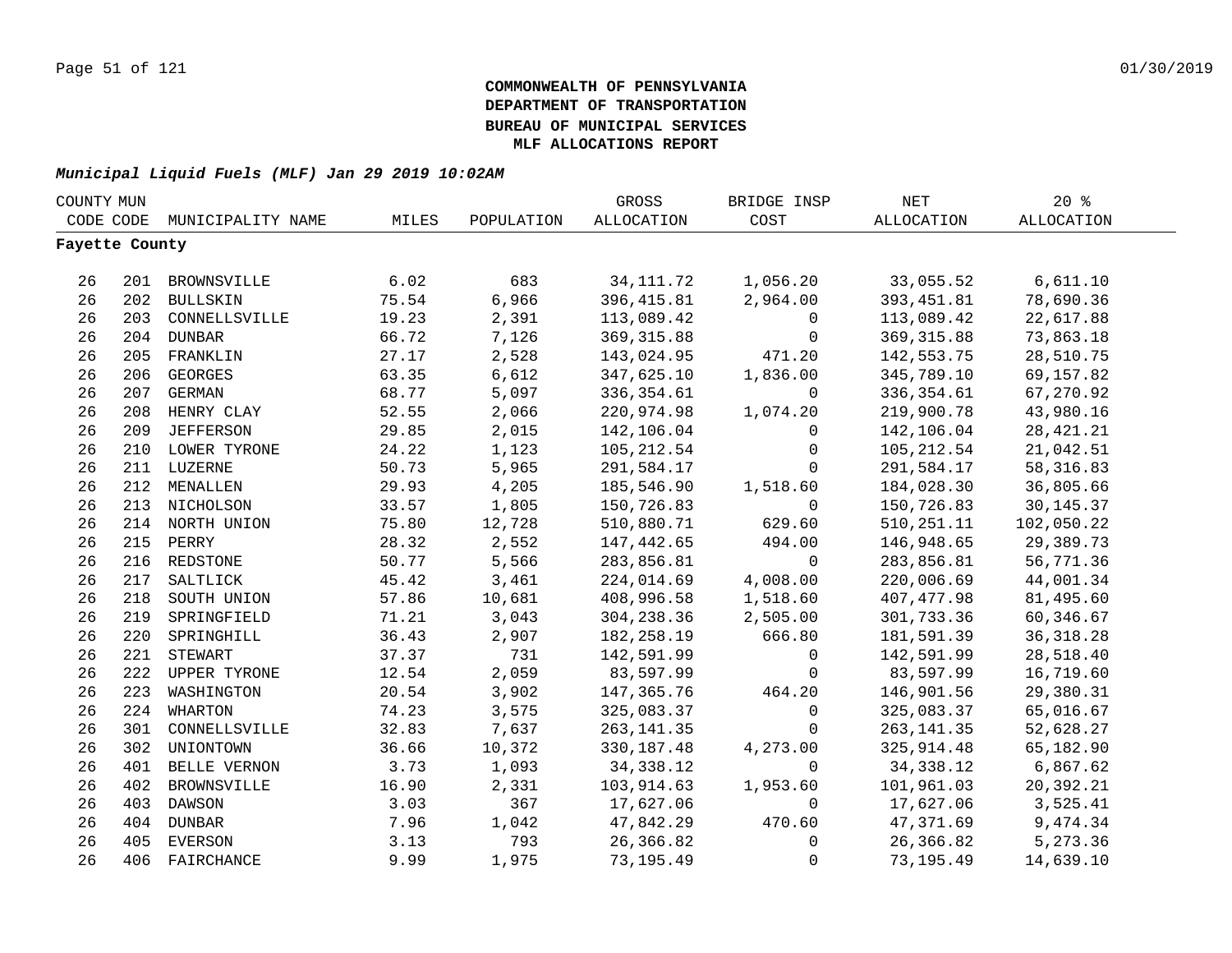| COUNTY MUN |           |                        |         |            | GROSS        | BRIDGE INSP | NET          | $20*$        |  |
|------------|-----------|------------------------|---------|------------|--------------|-------------|--------------|--------------|--|
|            | CODE CODE | MUNICIPALITY NAME      | MILES   | POPULATION | ALLOCATION   | COST        | ALLOCATION   | ALLOCATION   |  |
| 26         | 407       | FAYETTE CITY           | 3.17    | 596        | 22,621.03    |             | 22,621.03    | 4,524.21     |  |
| 26         | 408       | MARKLEYSBURG           | 1.06    | 284        | 9,233.75     | $\Omega$    | 9,233.75     | 1,846.75     |  |
| 26         | 409       | MASONTOWN              | 18.82   | 3,450      | 132,556.70   |             | 132,556.70   | 26,511.34    |  |
| 26         | 410       | NEWELL                 | 4.23    | 541        | 25,172.86    | $\Omega$    | 25,172.86    | 5,034.57     |  |
| 26         | 411       | OHIOPYLE               | 1.35    | 59         | 5,793.56     |             | 5,793.56     | 1,158.71     |  |
| 26         | 412       | PERRYOPOLIS            | 11.24   | 1,784      | 73,718.38    | $\Omega$    | 73,718.38    | 14,743.68    |  |
| 26         | 413       | POINT MARION           | 6.65    | 1,159      | 45,654.98    | 294.80      | 45,360.18    | 9,072.04     |  |
| 26         | 414       | SMITHFIELD             | 3.53    | 875        | 29,355.15    | O           | 29,355.15    | 5,871.03     |  |
| 26         | 415       | SOUTH<br>CONNELLSVILLE | 11.55   | 1,970      | 78,447.91    |             | 78,447.91    | 15,689.58    |  |
| 26         | 416       | VANDERBILT             | 3.00    | 476        | 19,672.63    | $\Omega$    | 19,672.63    | 3,934.53     |  |
|            |           | County Totals:         | 1236.97 | 136,591    | 6.935.256.24 | 26,198.40   | 6.909.057.84 | 1,381,811.57 |  |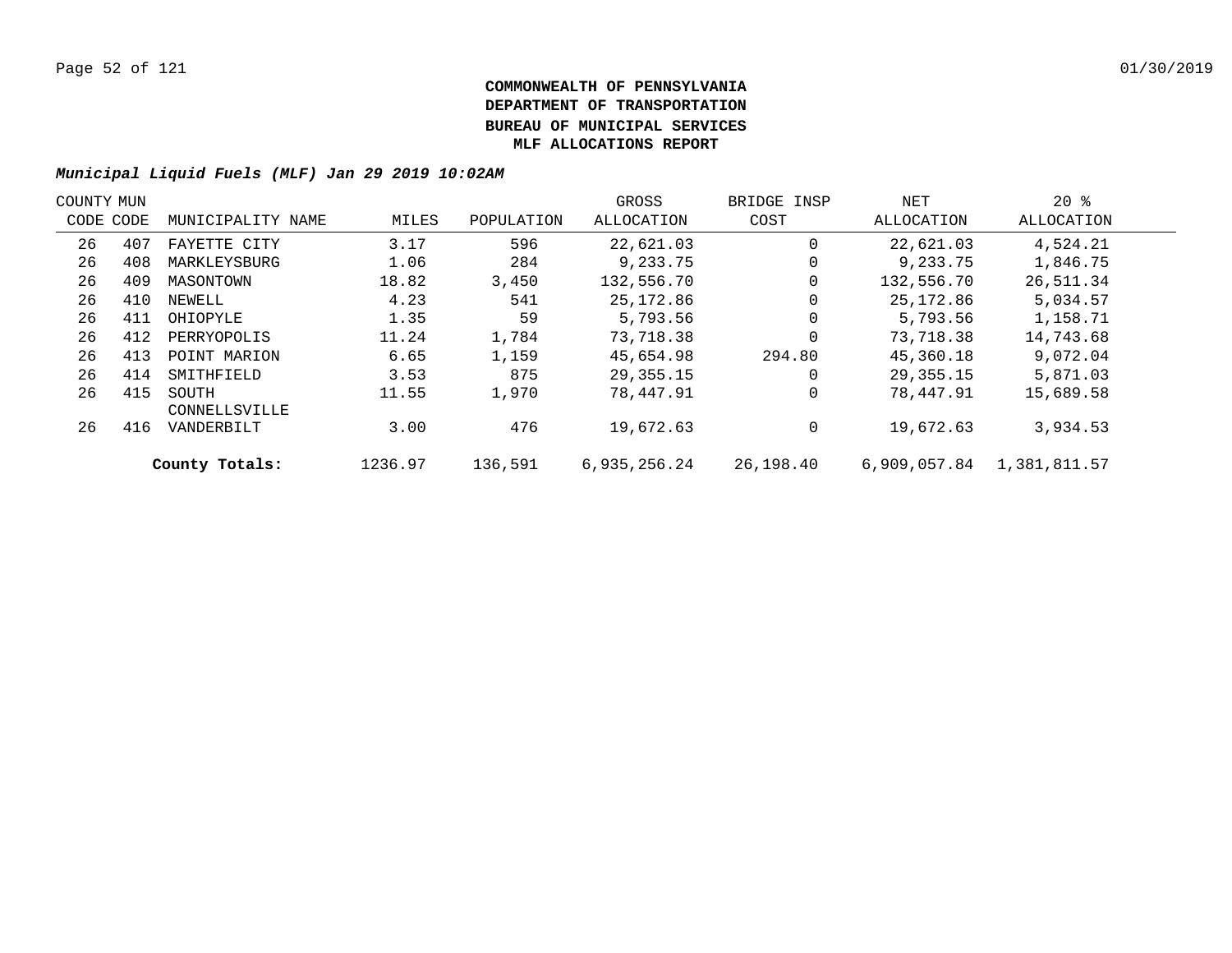|               | COUNTY MUN |                   |        |            | GROSS      | BRIDGE INSP | NET        | $20*$       |
|---------------|------------|-------------------|--------|------------|------------|-------------|------------|-------------|
| CODE CODE     |            | MUNICIPALITY NAME | MILES  | POPULATION | ALLOCATION | COST        | ALLOCATION | ALLOCATION  |
| Forest County |            |                   |        |            |            |             |            |             |
| 27            | 201        | BARNETT           | 21.45  | 361        | 80,691.56  | 0           | 80,691.56  | 16,138.31   |
| 27            | 202        | GREEN             | 8.51   | 522        | 39,479.27  | $\Omega$    | 39,479.27  | 7,895.85    |
| 27            | 203        | HARMONY           | 24.74  | 666        | 97,988.42  | 0           | 97,988.42  | 19,597.68   |
| 27            | 204        | HICKORY           | 12.14  | 558        | 52,640.17  | 0           | 52,640.17  | 10,528.03   |
| 27            | 205        | HOWE              | 19.70  | 405        | 75,556.12  | $\Omega$    | 75,556.12  | 15,111.22   |
| 27            | 206        | JENKS             | 27.54  | 3,629      | 165,995.55 | 0           | 165,995.55 | 33, 199. 11 |
| 27            | 207        | KINGSLEY          | 18.04  | 363        | 69,034.29  | $\Omega$    | 69,034.29  | 13,806.86   |
| 27            | 208        | TIONESTA          | 19.08  | 729        | 79,815.71  | 0           | 79,815.71  | 15,963.14   |
| 27            | 401        | TIONESTA          | 4.10   | 483        | 23,583.72  | 0           | 23,583.72  | 4,716.74    |
|               |            | County Totals:    | 155.30 | 7,716      | 684,784.81 | 0           | 684,784.81 | 136,956.96  |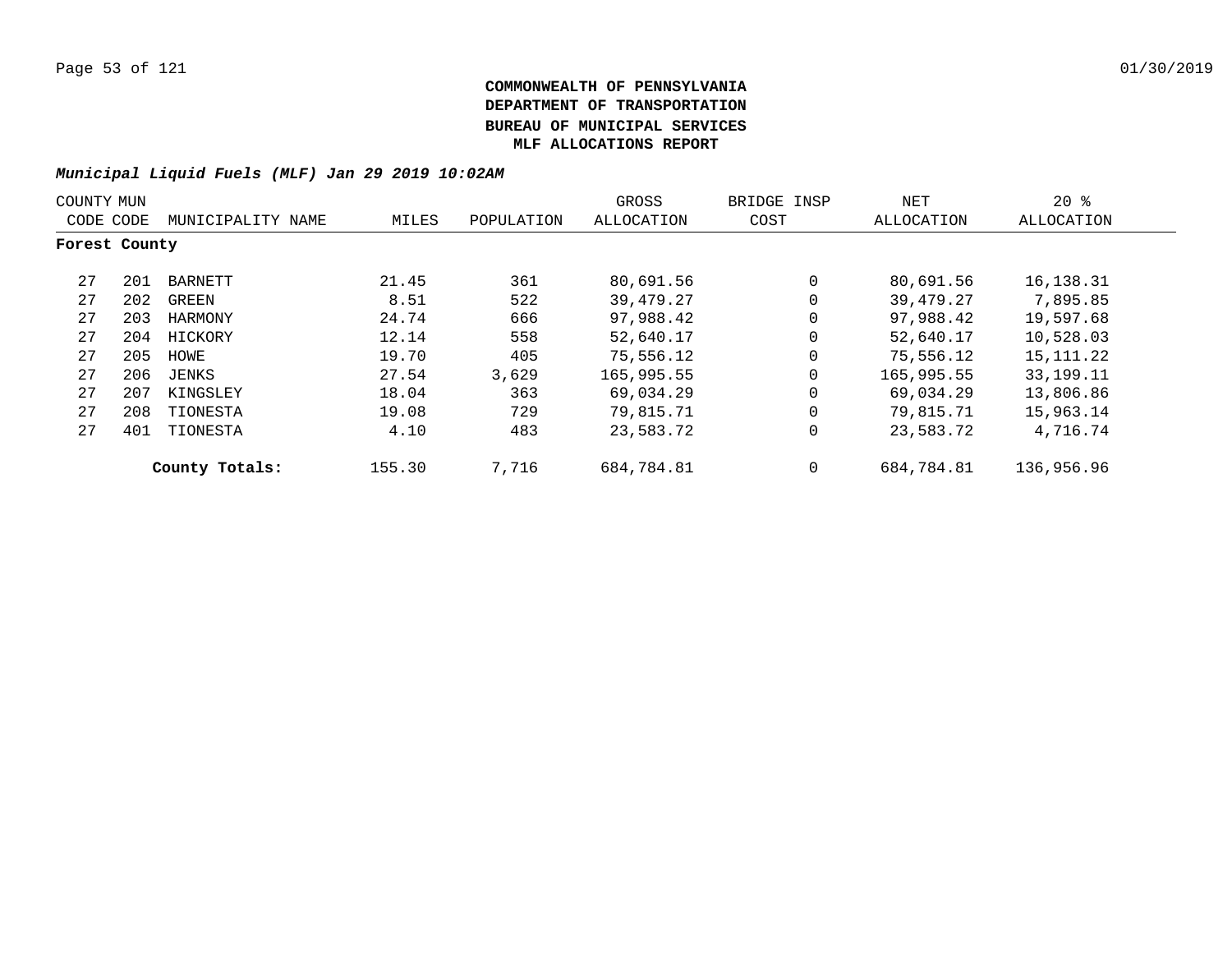| COUNTY MUN      |     |                   |         |            | GROSS          | BRIDGE INSP    | <b>NET</b>  | $20*$                         |  |
|-----------------|-----|-------------------|---------|------------|----------------|----------------|-------------|-------------------------------|--|
| CODE CODE       |     | MUNICIPALITY NAME | MILES   | POPULATION | ALLOCATION     | COST           | ALLOCATION  | ALLOCATION                    |  |
| Franklin County |     |                   |         |            |                |                |             |                               |  |
| 28              |     | 201 ANTRIM        | 110.40  | 14,893     | 672, 236.42    | $\overline{0}$ | 672, 236.42 | 134,447.28                    |  |
| 28              | 202 | <b>FANNETT</b>    | 29.74   | 2,548      | 152,234.54     | $\mathbf{0}$   | 152,234.54  | 30,446.91                     |  |
| 28              | 203 | GREENE            | 105.62  | 16,700     | 691,457.71     | $\mathbf{0}$   | 691,457.71  | 138,291.54                    |  |
| 28              | 204 | GUILFORD          | 123.50  | 14,531     | 710,035.69     | $\Omega$       | 710,035.69  | 142,007.14                    |  |
| 28              | 205 | HAMILTON          | 69.54   | 10,788     | 451,169.39     | $\overline{0}$ | 451,169.39  | 90,233.88                     |  |
| 28              | 206 | LETTERKENNY       | 40.02   | 2,318      | 182,962.69     | $\mathbf 0$    | 182,962.69  | 36,592.54                     |  |
| 28              | 207 | LURGAN            | 34.99   | 2,151      | 162,417.51     | 0              | 162,417.51  | 32,483.50                     |  |
| 28              | 208 | METAL             | 25.04   | 1,866      | 122,670.29     | $\mathbf{0}$   | 122,670.29  | 24,534.06                     |  |
| 28              | 209 | MONTGOMERY        | 77.11   | 6,116      | 385,046.99     | $\mathbf{0}$   | 385,046.99  | 77,009.40                     |  |
| 28              | 210 | PETERS            | 38.23   | 4,430      | 218,451.77     | $\mathsf{O}$   | 218,451.77  | 43,690.35                     |  |
| 28              | 211 | OUINCY            | 39.48   | 5,541      | 244,638.01     | $\mathbf{0}$   | 244,638.01  | 48,927.60                     |  |
| 28              | 212 | SAINT THOMAS      | 55.23   | 5,935      | 306,428.39     | $\mathbf{0}$   | 306,428.39  | 61,285.68                     |  |
| 28              | 213 | SOUTHAMPTON       | 56.34   | 7,987      | 350,682.17     | $\mathbf{0}$   | 350,682.17  | 70,136.43                     |  |
| 28              | 214 | WARREN            | 12.23   | 369        | 49,223.57      | $\mathbf{0}$   | 49,223.57   | 9,844.71                      |  |
| 28              | 215 | WASHINGTON        | 85.22   | 14,009     | 568,441.80     | $\mathsf{O}$   | 568,441.80  | 113,688.36                    |  |
| 28              | 401 | CHAMBERSBURG      | 68.28   | 20,268     | 633,704.87     | $\mathbf{0}$   | 633,704.87  | 126,740.97                    |  |
| 28              | 402 | GREENCASTLE       | 15.52   | 3,996      | 131,999.36     | $\Omega$       | 131,999.36  | 26,399.87                     |  |
| 28              | 403 | MERCERSBURG       | 5.60    | 1,561      | 49,977.03      | $\mathbf{0}$   | 49,977.03   | 9,995.41                      |  |
| 28              | 404 | MONT ALTO         | 5.59    | 1,705      | 52,781.08      | 0              | 52,781.08   | 10,556.22                     |  |
| 28              | 405 | ORRSTOWN          | 0.04    | 262        | 5,301.39       | $\mathbf 0$    | 5,301.39    | 1,060.28                      |  |
| 28              | 406 | WAYNESBORO        | 30.82   | 10,568     | 314,018.88     | $\Omega$       | 314,018.88  | 62,803.78                     |  |
|                 |     | County Totals:    | 1028.54 | 148,542    | 6, 455, 879.55 | $\overline{0}$ |             | 6, 455, 879.55 1, 291, 175.91 |  |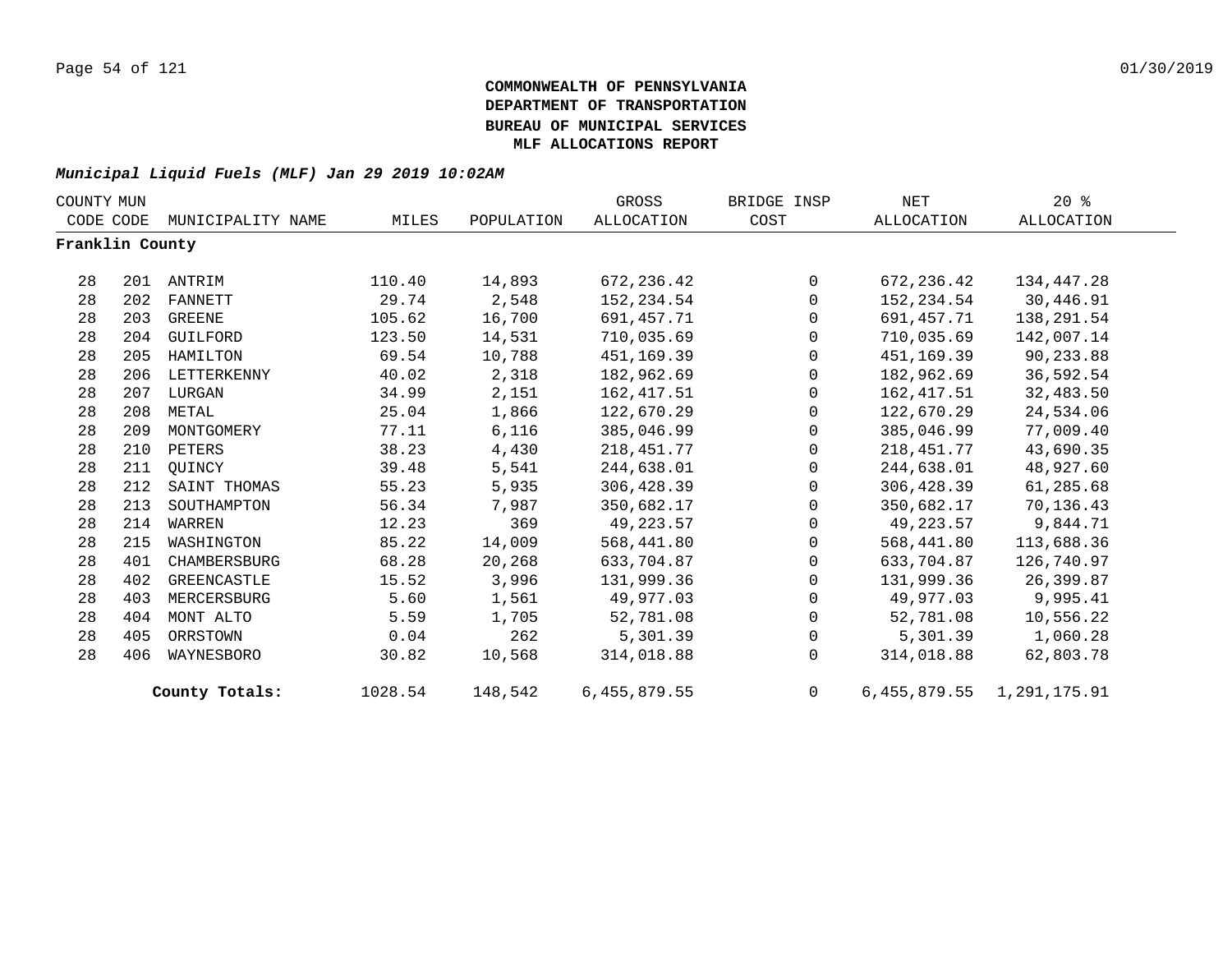| COUNTY MUN    |     |                    |        |            | GROSS        | BRIDGE INSP | NET          | $20*$       |  |
|---------------|-----|--------------------|--------|------------|--------------|-------------|--------------|-------------|--|
| CODE CODE     |     | MUNICIPALITY NAME  | MILES  | POPULATION | ALLOCATION   | COST        | ALLOCATION   | ALLOCATION  |  |
| Fulton County |     |                    |        |            |              |             |              |             |  |
| 29            | 201 | AYR                | 24.13  | 1,942      | 121,046.90   | 0           | 121,046.90   | 24,209.38   |  |
| 29            | 202 | BELFAST            | 34.55  | 1,448      | 147,051.63   | 0           | 147,051.63   | 29,410.33   |  |
| 29            | 203 | BETHEL             | 28.93  | 1,508      | 128,957.05   | 560.80      | 128,396.25   | 25,679.25   |  |
| 29            | 204 | <b>BRUSH CREEK</b> | 30.18  | 819        | 119,664.01   | 735.20      | 118,928.81   | 23,785.76   |  |
| 29            | 205 | DUBLIN             | 17.70  | 1,264      | 85,627.40    | 125.60      | 85,501.80    | 17,100.36   |  |
| 29            | 206 | LICKING CREEK      | 40.11  | 1,703      | 171,149.36   | 251.20      | 170,898.16   | 34,179.63   |  |
| 29            | 207 | TAYLOR             | 28.84  | 1,118      | 120,961.16   | 125.60      | 120,835.56   | 24, 167. 11 |  |
| 29            | 208 | THOMPSON           | 30.28  | 1,098      | 125,506.28   | 0           | 125,506.28   | 25,101.26   |  |
| 29            | 209 | TODD               | 13.48  | 1,527      | 76,336.23    | 579.60      | 75,756.63    | 15, 151. 33 |  |
| 29            | 210 | UNION              | 37.32  | 706        | 141,927.74   | 125.60      | 141,802.14   | 28,360.43   |  |
| 29            | 211 | WELLS              | 8.74   | 477        | 39,381.21    | $\Omega$    | 39,381.21    | 7,876.24    |  |
| 29            | 401 | MCCONNELLSBURG     | 4.10   | 1,220      | 38,110.50    | 0           | 38,110.50    | 7,622.10    |  |
| 29            | 402 | VALLEY HI          | 0.00   | 15         | 295.65       | $\mathbf 0$ | 295.65       | 59.13       |  |
|               |     | County Totals:     | 298.36 | 14,845     | 1,316,015.12 | 2,503.60    | 1,313,511.52 | 262,702.30  |  |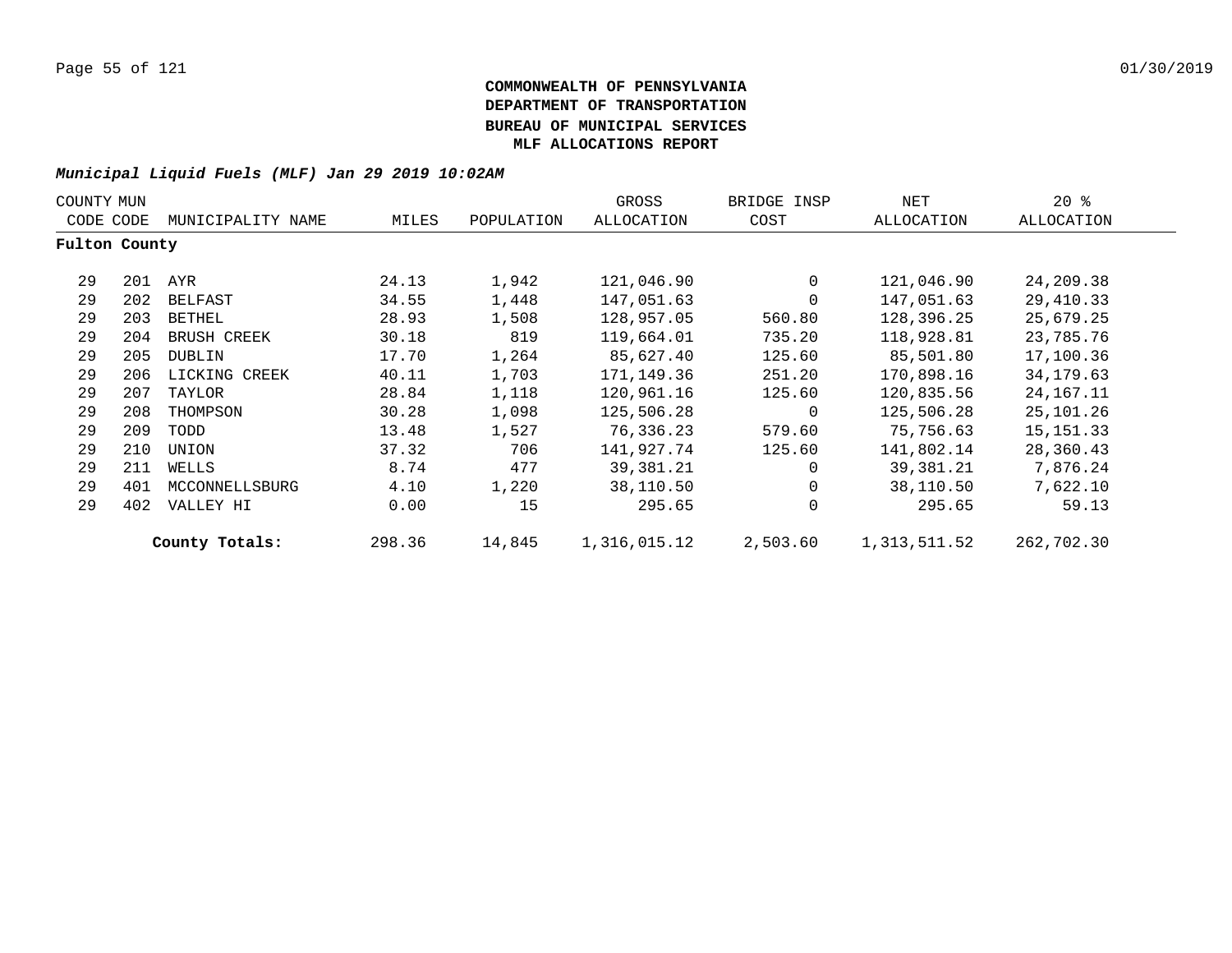| COUNTY MUN    |     |                             |        |            | GROSS        | BRIDGE INSP         | NET          | $20*$       |
|---------------|-----|-----------------------------|--------|------------|--------------|---------------------|--------------|-------------|
|               |     | CODE CODE MUNICIPALITY NAME | MILES  | POPULATION | ALLOCATION   | COST                | ALLOCATION   | ALLOCATION  |
| Greene County |     |                             |        |            |              |                     |              |             |
| 30            |     | 201 ALEPPO                  | 44.83  | 502        | 163,666.93   | 0                   | 163,666.93   | 32,733.39   |
| 30            |     | 202 CENTER                  | 78.55  | 1,267      | 294,409.18   | $\mathbf 0$         | 294,409.18   | 58,881.84   |
| 30            | 203 | CUMBERLAND                  | 66.19  | 6,623      | 357,583.44   | $\mathbf 0$         | 357,583.44   | 71,516.69   |
| 30            | 204 | <b>DUNKARD</b>              | 38.83  | 2,372      | 179,945.25   | 1,967.20            | 177,978.05   | 35,595.61   |
| 30            | 205 | FRANKLIN                    | 72.02  | 7,280      | 390,530.97   | 461.40              | 390,069.57   | 78,013.91   |
| 30            | 206 | FREEPORT<br>TOWNSHIP        | 8.77   | 310        | 36, 192. 42  | 0                   | 36, 192.42   | 7,238.48    |
| 30            | 207 | GILMORE                     | 28.87  | 260        | 104,152.27   | $\overline{0}$      | 104,152.27   | 20,830.45   |
| 30            | 208 | GRAY                        | 2.10   | 219        | 11,519.86    | $\mathbf 0$         | 11,519.86    | 2,303.97    |
| 30            | 209 | GREENE                      | 21.50  | 445        | 82,518.77    | $\mathbf 0$         | 82,518.77    | 16,503.75   |
| 30            | 210 | JACKSON                     | 41.90  | 487        | 153,321.01   | $\mathbf 0$         | 153,321.01   | 30,664.20   |
| 30            | 211 | JEFFERSON                   | 40.49  | 2,352      | 185, 245.02  | 0                   | 185,245.02   | 37,049.00   |
| 30            | 212 | MONONGAHELA                 | 20.25  | 1,572      | 100,445.08   | $\mathbf 0$         | 100,445.08   | 20,089.02   |
| 30            | 213 | MORGAN                      | 44.11  | 2,587      | 202, 294.05  | $\mathbf 0$         | 202, 294.05  | 40,458.81   |
| 30            |     | 214 MORRIS                  | 55.40  | 818        | 206,151.84   | $\mathbf{0}$        | 206, 151.84  | 41,230.37   |
| 30            | 215 | PERRY                       | 48.40  | 1,521      | 195,997.66   | 264.40              | 195,733.26   | 39,146.65   |
| 30            | 216 | RICHHILL                    | 51.37  | 896        | 193,865.91   | $\mathbf 0$         | 193,865.91   | 38,773.18   |
| 30            | 217 | SPRINGHILL                  | 36.80  | 349        | 133, 107.35  | 0                   | 133, 107.35  | 26,621.47   |
| 30            | 218 | WASHINGTON                  | 37.00  | 1,098      | 148,556.69   | $\mathsf{O}\xspace$ | 148,556.69   | 29,711.34   |
| 30            | 219 | WAYNE                       | 69.08  | 1,197      | 260,546.22   | $\mathsf{O}$        | 260,546.22   | 52,109.24   |
| 30            | 220 | WHITELEY                    | 34.62  | 649        | 131,542.90   | $\mathsf{O}$        | 131,542.90   | 26,308.58   |
| 30            | 401 | CARMICHAELS                 | 1.85   | 483        | 15,865.97    | $\mathsf{O}$        | 15,865.97    | 3, 173. 19  |
| 30            | 402 | CLARKSVILLE                 | 1.78   | 230        | 10,639.05    | $\mathsf{O}$        | 10,639.05    | 2,127.81    |
| 30            | 403 | GREENSBORO                  | 2.23   | 260        | 12,773.91    | $\mathsf{O}$        | 12,773.91    | 2,554.78    |
| 30            | 404 | <b>JEFFERSON</b>            | 1.51   | 270        | 10,501.34    | 0                   | 10,501.34    | 2,100.27    |
| 30            | 405 | RICES LANDING               | 3.31   | 463        | 20,479.72    | $\mathbf 0$         | 20,479.72    | 4,095.94    |
| 30            | 406 | WAYNESBURG                  | 15.75  | 4,176      | 136,336.21   | $\Omega$            | 136,336.21   | 27, 267. 24 |
|               |     | County Totals:              | 867.51 | 38,686     | 3,738,189.02 | 2,693.00            | 3,735,496.02 | 747,099.20  |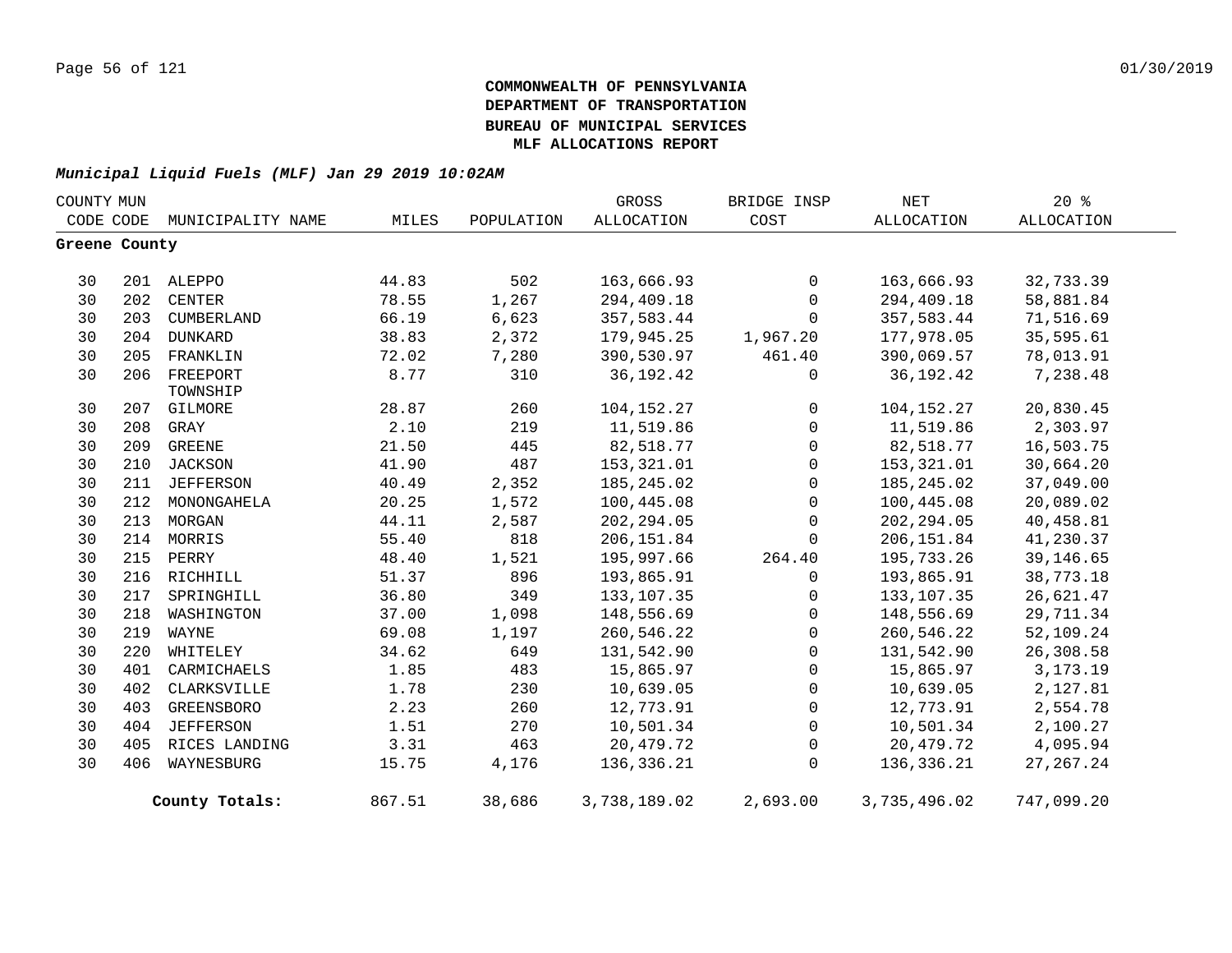| COUNTY MUN |     |                   |       |            | GROSS        | BRIDGE INSP | $\operatorname{NET}$ | $20*$             |  |
|------------|-----|-------------------|-------|------------|--------------|-------------|----------------------|-------------------|--|
| CODE CODE  |     | MUNICIPALITY NAME | MILES | POPULATION | ALLOCATION   | COST        | <b>ALLOCATION</b>    | <b>ALLOCATION</b> |  |
|            |     | Huntingdon County |       |            |              |             |                      |                   |  |
|            |     |                   |       |            |              |             |                      |                   |  |
| 31         |     | 201 BARREE        | 10.63 | 469        | 45,706.45    | $\mathbf 0$ | 45,706.45            | 9,141.29          |  |
| 31         | 202 | <b>BRADY</b>      | 5.69  | 1,172      | 42,618.28    | $\mathbf 0$ | 42,618.28            | 8,523.66          |  |
| 31         | 203 | CARBON            | 3.46  | 375        | 19,259.70    | $\mathbf 0$ | 19,259.70            | 3,851.94          |  |
| 31         |     | 204 CASS          | 18.88 | 1,119      | 86,816.89    | 1,624.80    | 85,192.09            | 17,038.42         |  |
| 31         | 205 | <b>CLAY</b>       | 23.18 | 926        | 97,762.21    | $\mathbf 0$ | 97,762.21            | 19,552.44         |  |
| 31         | 206 | CROMWELL          | 39.24 | 1,510      | 164,360.97   | 641.40      | 163,719.57           | 32,743.91         |  |
| 31         | 207 | DUBLIN            | 28.33 | 1,290      | 122,602.04   | 221.60      | 122,380.44           | 24,476.09         |  |
| 31         | 208 | FRANKLIN          | 2.48  | 466        | 17,691.88    | 828.20      | 16,863.68            | 3,372.74          |  |
| 31         | 209 | HENDERSON         | 27.92 | 933        | 114,158.98   | 1,053.60    | 113,105.38           | 22,621.08         |  |
| 31         | 210 | HOPEWELL          | 10.50 | 586        | 47,566.68    | 0           | 47,566.68            | 9,513.34          |  |
| 31         | 211 | JACKSON           | 26.26 | 872        | 107,262.61   | 732.00      | 106,530.61           | 21,306.12         |  |
| 31         | 212 | JUNIATA           | 15.35 | 554        | 63,572.01    | $\mathbf 0$ | 63,572.01            | 12,714.40         |  |
| 31         |     | 213 LINCOLN       | 5.91  | 338        | 26,934.21    | 221.60      | 26,712.61            | 5,342.52          |  |
| 31         |     | 214 LOGAN         | 7.11  | 678        | 37,751.97    | $\mathbf 0$ | 37,751.97            | 7,550.39          |  |
| 31         |     | 215 MILLER        | 9.96  | 462        | 43, 270. 28  | $\mathbf 0$ | 43,270.28            | 8,654.06          |  |
| 31         |     | 216 MORRIS        | 4.21  | 410        | 22,522.15    | $\mathbf 0$ | 22,522.15            | 4,504.43          |  |
| 31         |     | 217 ONEIDA        | 10.10 | 1,077      | 55,872.59    | $\mathbf 0$ | 55,872.59            | 11, 174.52        |  |
| 31         | 218 | PENN              | 21.43 | 1,077      | 94,735.82    | $\mathbf 0$ | 94,735.82            | 18,947.16         |  |
| 31         |     | 219 PORTER        | 21.00 | 1,968      | 110,823.10   | $\mathbf 0$ | 110,823.10           | 22, 164.62        |  |
| 31         | 220 | SHIRLEY           | 37.01 | 2,524      | 176,698.45   | $\Omega$    | 176,698.45           | 35, 339.69        |  |
| 31         | 221 | SMITHFIELD        | 7.78  | 4,390      | 113, 216. 29 | 571.20      | 112,645.09           | 22,529.02         |  |
| 31         | 222 | SPRINGFIELD       | 28.97 | 654        | 112, 261.28  | $\mathbf 0$ | 112,261.28           | 22, 452.26        |  |
| 31         | 223 | SPRUCE CREEK      | 4.56  | 240        | 20,371.88    | $\mathbf 0$ | 20,371.88            | 4,074.38          |  |
| 31         | 224 | TELL              | 34.06 | 662        | 129,878.26   | $\mathbf 0$ | 129,878.26           | 25,975.65         |  |
| 31         | 225 | TODD              | 25.51 | 952        | 106,266.87   | 532.40      | 105,734.47           | 21,146.89         |  |
| 31         | 226 | UNION             | 23.06 | 1,029      | 99,380.83    | 221.60      | 99,159.23            | 19,831.85         |  |
| 31         | 227 | WALKER            | 17.74 | 1,947      | 99,226.99    | $\mathbf 0$ | 99,226.99            | 19,845.40         |  |
| 31         | 228 | WARRIORS MARK     | 12.75 | 1,796      | 79,134.39    | $\Omega$    | 79,134.39            | 15,826.88         |  |
| 31         | 229 | WEST              | 17.82 | 571        | 72,379.50    | 443.20      | 71,936.30            | 14,387.26         |  |
| 31         | 230 | <b>WOOD</b>       | 4.47  | 708        | 29, 287. 78  | 0           | 29, 287. 78          | 5,857.56          |  |
| 31         | 401 | ALEXANDRIA        | 1.70  | 346        | 12,651.07    | $\mathbf 0$ | 12,651.07            | 2,530.21          |  |
| 31         | 402 | BIRMINGHAM        | 0.27  | 90         | 2,700.08     | $\mathbf 0$ | 2,700.08             | 540.02            |  |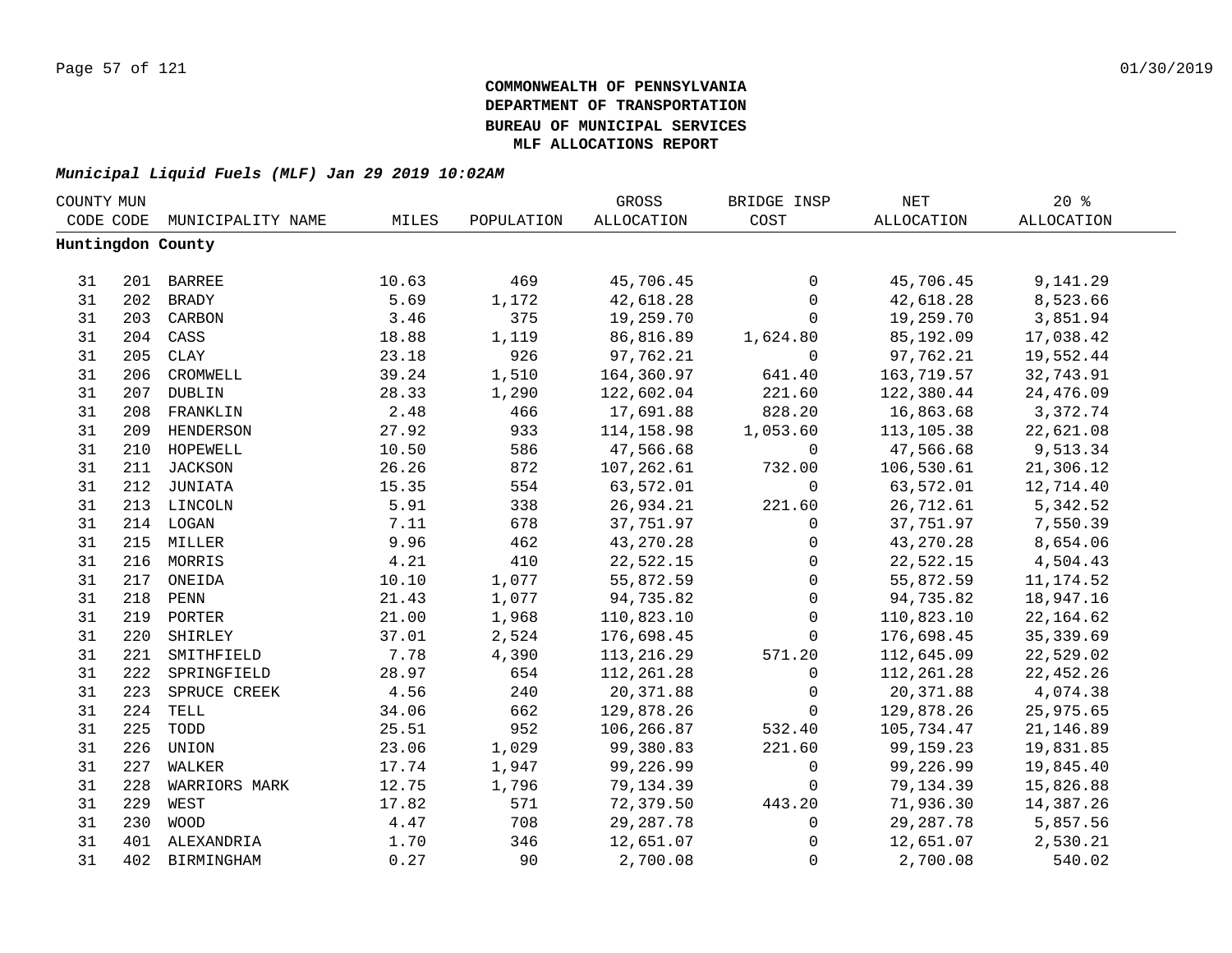| COUNTY MUN |           |                   |        |            | GROSS        | BRIDGE INSP | NET          | $20*$      |  |
|------------|-----------|-------------------|--------|------------|--------------|-------------|--------------|------------|--|
|            | CODE CODE | MUNICIPALITY NAME | MILES  | POPULATION | ALLOCATION   | COST        | ALLOCATION   | ALLOCATION |  |
| 31         | 403       | BROAD TOP CITY    | 3.79   | 452        | 21,909.35    | $\Omega$    | 21,909.35    | 4,381.87   |  |
| 31         | 404       | CASSVILLE         | 0.95   | 143        | 6,077.23     |             | 6,077.23     | 1,215.45   |  |
| 31         | 405       | COALMONT          | 0.50   | 106        | 3,804.37     |             | 3,804.37     | 760.87     |  |
| 31         | 406       | DUDLEY            | 1.56   | 184        | 8,977.73     |             | 8,977.73     | 1,795.55   |  |
| 31         | 407       | HUNTINGDON        | 23.93  | 7,093      | 221,890.69   | $\Omega$    | 221,890.69   | 44,378.14  |  |
| 31         | 408       | MAPLETON          | 2.92   | 441        | 18,708.34    |             | 18,708.34    | 3,741.67   |  |
| 31         | 409       | MARKLESBURG       | 1.57   | 204        | 9,406.24     |             | 9,406.24     | 1,881.25   |  |
| 31         | 410       | MILL CREEK        | 1.81   | 328        | 12,673.59    |             | 12,673.59    | 2,534.72   |  |
| 31         | 411       | MOUNT UNION       | 14.22  | 2,447      | 97,008.35    | 125.60      | 96,882.75    | 19,376.55  |  |
| 31         | 412       | ORBISONIA         | 3.18   | 428        | 19,343.93    | $\Omega$    | 19,343.93    | 3,868.79   |  |
| 31         | 413       | PETERSBURG        | 1.93   | 480        | 16,081.24    | $\Omega$    | 16,081.24    | 3, 216. 25 |  |
| 31         | 414       | ROCKHILL          | 2.60   | 371        | 16,230.94    | $\Omega$    | 16,230.94    | 3,246.19   |  |
| 31         | 415       | SALTILLO          | 1.51   | 346        | 11,999.39    | 487.60      | 11,511.79    | 2,302.36   |  |
| 31         | 416       | SHADE GAP         | 0.43   | 105        | 3,544.55     |             | 3,544.55     | 708.91     |  |
| 31         | 417       | SHIRLEYSBURG      | 1.60   | 150        | 8,444.78     | $\Omega$    | 8,444.78     | 1,688.96   |  |
| 31         | 418       | THREE SPRINGS     | 1.49   | 444        | 13,862.39    | $\Omega$    | 13,862.39    | 2,772.48   |  |
|            |           | County Totals:    | 571.33 | 45,913     | 2,864,705.60 | 7,704.80    | 2,857,000.80 | 571,400.16 |  |
|            |           |                   |        |            |              |             |              |            |  |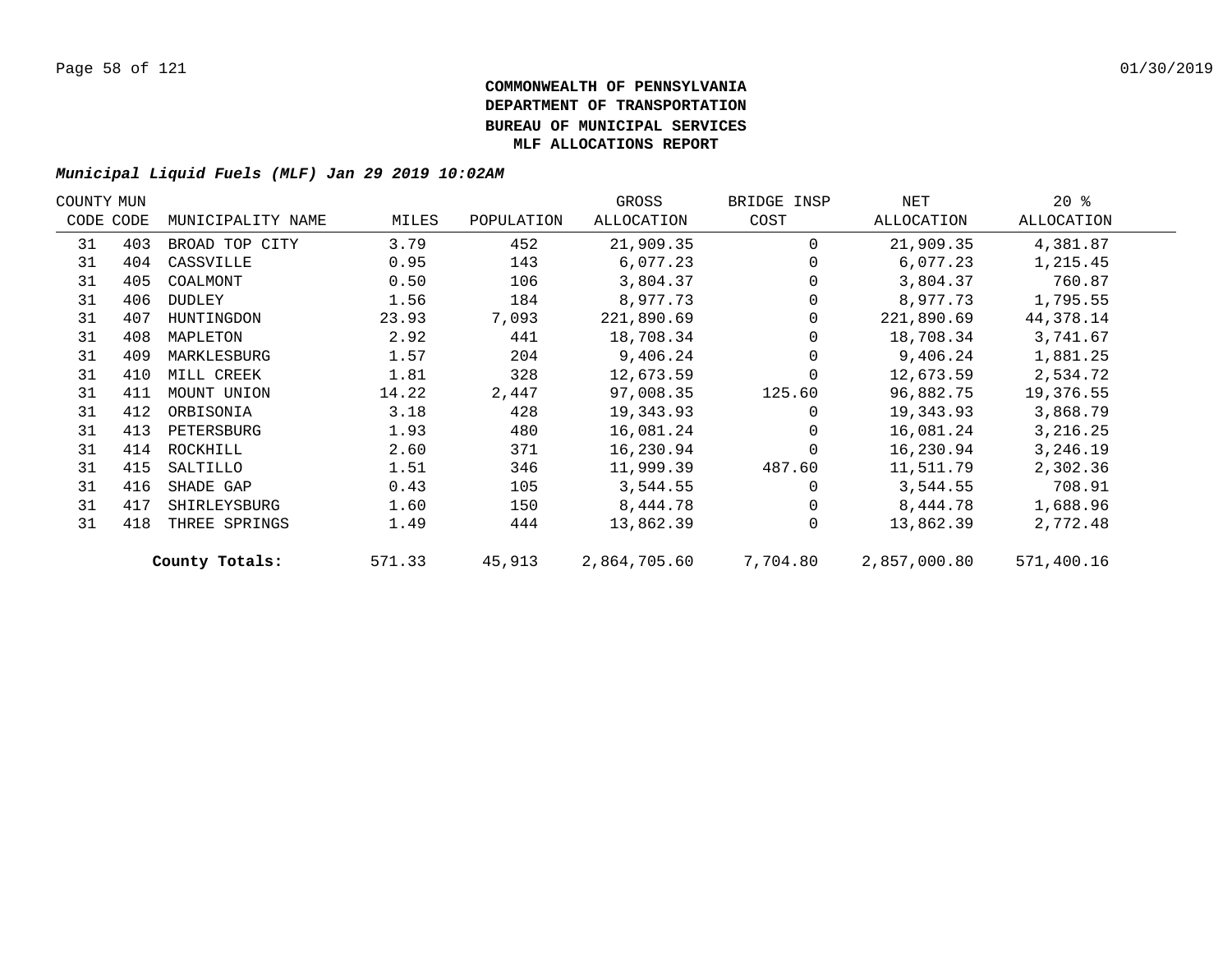| COUNTY MUN     |     |                      |       |            | GROSS        | BRIDGE INSP  | <b>NET</b>   | 20%               |  |
|----------------|-----|----------------------|-------|------------|--------------|--------------|--------------|-------------------|--|
| CODE CODE      |     | MUNICIPALITY NAME    | MILES | POPULATION | ALLOCATION   | COST         | ALLOCATION   | <b>ALLOCATION</b> |  |
| Indiana County |     |                      |       |            |              |              |              |                   |  |
|                |     |                      |       |            |              |              |              |                   |  |
| 32             |     | 201 ARMSTRONG        | 62.91 | 2,998      | 274,881.36   | $\mathsf{O}$ | 274,881.36   | 54,976.27         |  |
| 32             | 202 | <b>BANKS</b>         | 19.57 | 1,018      | 87,192.88    | $\mathsf{O}$ | 87,192.88    | 17,438.58         |  |
| 32             |     | 203 BLACK LICK       | 24.78 | 1,237      | 109,380.43   | $\mathsf{O}$ | 109,380.43   | 21,876.09         |  |
| 32             | 204 | BRUSH VALLEY         | 46.55 | 1,858      | 196,294.44   | $\mathsf{O}$ | 196,294.44   | 39,258.89         |  |
| 32             | 205 | <b>BUFFINGTON</b>    | 25.83 | 1,328      | 114,775.73   | $\mathbf 0$  | 114,775.73   | 22,955.15         |  |
| 32             | 206 | <b>BURRELL</b>       | 44.22 | 4,393      | 238, 268.88  | 0            | 238,268.88   | 47,653.78         |  |
| 32             | 207 | CANOE                | 38.85 | 1,505      | 162,924.66   | $\mathbf 0$  | 162,924.66   | 32,584.93         |  |
| 32             | 208 | <b>CENTER</b>        | 48.72 | 4,764      | 261,017.08   | $\mathbf 0$  | 261,017.08   | 52, 203.42        |  |
| 32             | 209 | CHERRYHILL           | 64.85 | 2,765      | 276,943.20   | 0            | 276,943.20   | 55,388.64         |  |
| 32             | 210 | CONEMAUGH            | 48.68 | 2,294      | 212,194.46   | $\mathbf 0$  | 212,194.46   | 42,438.89         |  |
| 32             | 211 | EAST MAHONING        | 34.82 | 1,077      | 140,665.10   | 0            | 140,665.10   | 28, 133.02        |  |
| 32             | 212 | EAST                 | 28.29 | 2,366      | 143,673.52   | $\mathbf 0$  | 143,673.52   | 28,734.70         |  |
|                |     | WHEATFIELD           |       |            |              |              |              |                   |  |
| 32             | 213 | GRANT                | 32.38 | 741        | 125,672.82   | 0            | 125,672.82   | 25, 134.56        |  |
| 32             | 214 | GREEN                | 66.21 | 3,839      | 302,777.45   | 0            | 302,777.45   | 60,555.49         |  |
| 32             |     | 215 MONTGOMERY       | 33.93 | 1,568      | 147,290.24   | $\mathsf 0$  | 147,290.24   | 29,458.05         |  |
| 32             |     | 216 NORTH MAHONING   | 29.29 | 1,428      | 128,615.00   | $\mathsf 0$  | 128,615.00   | 25,723.00         |  |
| 32             |     | 217 PINE             | 26.77 | 2,033      | 131,896.09   | 0            | 131,896.09   | 26, 379. 22       |  |
| 32             |     | 218 RAYNE            | 72.32 | 2,992      | 307,040.51   | $\mathsf 0$  | 307,040.51   | 61,408.10         |  |
| 32             | 219 | SOUTH MAHONING       | 41.83 | 1,841      | 179,769.20   | 0            | 179,769.20   | 35,953.84         |  |
| 32             | 220 | WASHINGTON           | 61.67 | 1,808      | 247, 172. 29 | $\mathsf{O}$ | 247, 172. 29 | 49, 434. 46       |  |
| 32             | 221 | WEST MAHONING        | 34.26 | 1,357      | 144, 263. 24 | $\mathbf 0$  | 144, 263. 24 | 28,852.65         |  |
| 32             | 222 | WEST                 | 35.81 | 2,314      | 168,443.04   | $\Omega$     | 168,443.04   | 33,688.61         |  |
|                |     | WHEATFIELD           |       |            |              |              |              |                   |  |
| 32             | 223 | WHITE                | 83.65 | 15,821     | 598,772.30   | $\mathbf 0$  | 598,772.30   | 119,754.46        |  |
| 32             |     | 224 YOUNG            | 42.31 | 1,775      | 180, 114.75  | $\mathbf 0$  | 180, 114.75  | 36,022.95         |  |
| 32             |     | 401 ARMAGH           | 0.50  | 122        | 4,119.73     | $\mathbf 0$  | 4,119.73     | 823.95            |  |
| 32             | 402 | <b>BLAIRSVILLE</b>   | 14.97 | 3,412      | 118,601.74   | $\mathbf 0$  | 118,601.74   | 23,720.35         |  |
| 32             | 403 | CHERRY TREE          | 2.21  | 364        | 14,755.23    | $\mathbf 0$  | 14,755.23    | 2,951.05          |  |
| 32             | 404 | CLYMER               | 10.12 | 1,357      | 61,460.18    | 0            | 61,460.18    | 12,292.04         |  |
| 32             | 405 | CREEKSIDE            | 2.14  | 309        | 13,431.04    | $\mathbf 0$  | 13,431.04    | 2,686.21          |  |
| 32             | 406 | <b>GLEN CAMPBELL</b> | 3.69  | 245        | 17,486.24    | $\mathbf{0}$ | 17,486.24    | 3,497.25          |  |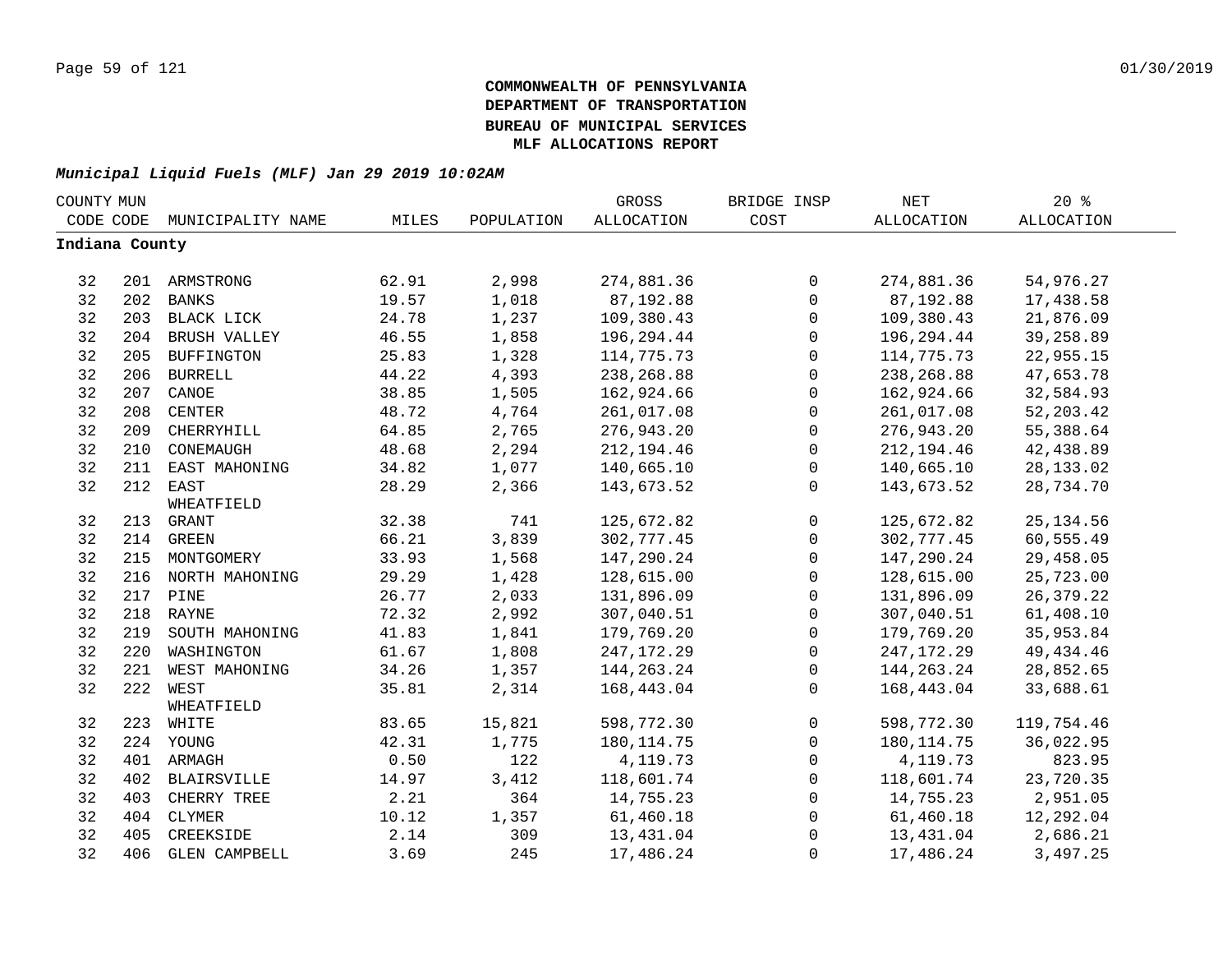|           | COUNTY MUN |                   |         |            | GROSS        | BRIDGE INSP | NET          | $20*$        |  |
|-----------|------------|-------------------|---------|------------|--------------|-------------|--------------|--------------|--|
| CODE CODE |            | MUNICIPALITY NAME | MILES   | POPULATION | ALLOCATION   | COST        | ALLOCATION   | ALLOCATION   |  |
| 32        | 407        | HOMER CITY        | 8.19    | 1,707      | 61,738.79    | 0           | 61,738.79    | 12,347.76    |  |
| 32        | 408        | INDIANA           | 34.26   | 13,975     | 392,972.85   | 956.00      | 392,016.85   | 78,403.37    |  |
| 32        | 410        | MARION CENTER     | 2.02    | 451        | 15,818.34    | 0           | 15,818.34    | 3,163.67     |  |
| 32        | 411        | PLUMVILLE         | 1.73    | 307        | 11,985.26    | 0           | 11,985.26    | 2,397.05     |  |
| 32        | 412        | SALTSBURG         | 3.83    | 873        | 30,344.76    | 0           | 30,344.76    | 6,068.95     |  |
| 32        | 413        | SHELOCTA          | 0.93    | 130        | 5,752.38     | 0           | 5,752.38     | 1,150.48     |  |
| 32        | 414        | SMICKSBURG        | 0.75    | 46         | 3,479.25     | 0           | 3,479.25     | 695.85       |  |
| 32        | 415        | ERNEST            | 2.09    | 462        | 16,275.27    | 0           | 16,275.27    | 3,255.05     |  |
|           |            | County Totals:    | 1135.93 | 88,880     | 5,648,259.73 | 956.00      | 5,647,303.73 | 1,129,460.75 |  |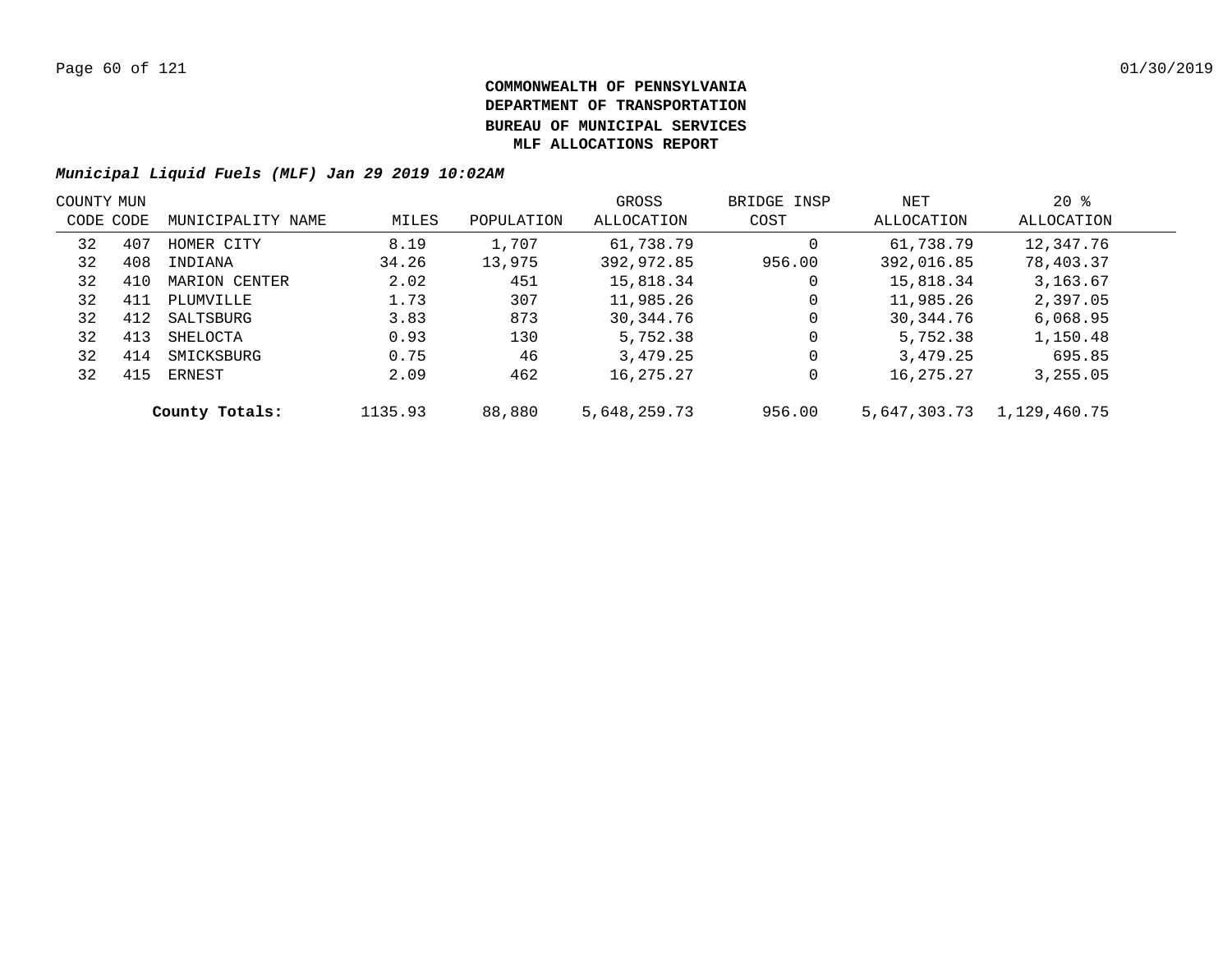| COUNTY MUN       |     |                   |       |            | GROSS             | BRIDGE INSP         | NET          | $20*$             |  |
|------------------|-----|-------------------|-------|------------|-------------------|---------------------|--------------|-------------------|--|
| CODE CODE        |     | MUNICIPALITY NAME | MILES | POPULATION | <b>ALLOCATION</b> | COST                | ALLOCATION   | <b>ALLOCATION</b> |  |
| Jefferson County |     |                   |       |            |                   |                     |              |                   |  |
|                  |     |                   |       |            |                   |                     |              |                   |  |
| 33               |     | 201 BARNETT       | 7.72  | 254        | 31,487.00         | 0                   | 31,487.00    | 6, 297.40         |  |
| 33               | 202 | BEAVER            | 26.56 | 498        | 100,919.82        | $\mathsf{O}$        | 100,919.82   | 20,183.96         |  |
| 33               |     | 203 BELL          | 28.86 | 2,056      | 139,518.38        | $\mathsf{O}$        | 139,518.38   | 27,903.68         |  |
| 33               | 204 | <b>CLOVER</b>     | 17.86 | 448        | 70,092.26         | 0                   | 70,092.26    | 14,018.45         |  |
| 33               | 205 | ELDRED            | 40.82 | 1,226      | 164, 182. 70      | 0                   | 164, 182. 70 | 32,836.54         |  |
| 33               | 206 | GASKILL           | 13.05 | 708        | 58,718.18         | $\mathbf 0$         | 58,718.18    | 11,743.64         |  |
| 33               | 207 | HEATH             | 14.53 | 124        | 52, 283. 72       | $\mathbf 0$         | 52, 283. 72  | 10,456.74         |  |
| 33               | 208 | HENDERSON         | 34.16 | 1,816      | 152,967.43        | $\mathsf{O}$        | 152,967.43   | 30,593.49         |  |
| 33               | 209 | KNOX              | 33.60 | 1,042      | 135,790.49        | $\mathbf 0$         | 135,790.49   | 27, 158. 10       |  |
| 33               | 210 | MCCALMONT         | 27.47 | 1,082      | 115,552.29        | $\mathbf 0$         | 115,552.29   | 23, 110.46        |  |
| 33               | 211 | OLIVER            | 37.69 | 1,083      | 150,627.79        | $\mathbf 0$         | 150,627.79   | 30,125.56         |  |
| 33               | 212 | PERRY             | 36.33 | 1,226      | 148,781.47        | $\mathbf 0$         | 148,781.47   | 29,756.29         |  |
| 33               | 213 | PINE CREEK        | 20.25 | 1,352      | 96,108.72         | $\mathbf 0$         | 96,108.72    | 19,221.74         |  |
| 33               | 214 | POLK              | 17.51 | 265        | 65,284.67         | 0                   | 65,284.67    | 13,056.93         |  |
| 33               | 215 | PORTER            | 27.26 | 305        | 99,516.75         | 0                   | 99,516.75    | 19,903.35         |  |
| 33               |     | 216 RINGGOLD      | 26.78 | 741        | 106,464.16        | 0                   | 106,464.16   | 21, 292.83        |  |
| 33               |     | 217 ROSE          | 20.78 | 1,255      | 96,014.74         | $\mathsf 0$         | 96,014.74    | 19,202.95         |  |
| 33               | 218 | SNYDER            | 35.68 | 2,547      | 172,589.73        | $\mathsf{O}\xspace$ | 172,589.73   | 34,517.95         |  |
| 33               |     | 219 UNION         | 30.07 | 855        | 119,996.26        | $\mathsf{O}\xspace$ | 119,996.26   | 23,999.25         |  |
| 33               | 220 | WARSAW            | 43.78 | 1,424      | 178,238.57        | $\mathsf{O}$        | 178,238.57   | 35,647.71         |  |
| 33               | 221 | WASHINGTON        | 57.05 | 1,926      | 233,651.00        | $\mathsf{O}$        | 233,651.00   | 46,730.20         |  |
| 33               | 222 | WINSLOW           | 51.15 | 2,622      | 227, 131.95       | $\mathbf 0$         | 227, 131.95  | 45, 426.39        |  |
| 33               |     | 223 YOUNG         | 27.62 | 1,749      | 129, 213.83       | $\mathbf 0$         | 129, 213.83  | 25,842.77         |  |
| 33               |     | 401 BIG RUN       | 2.80  | 624        | 21,903.79         | $\mathbf 0$         | 21,903.79    | 4,380.76          |  |
| 33               | 402 | <b>BROCKWAY</b>   | 9.73  | 2,072      | 74, 215.59        | $\mathbf 0$         | 74, 215.59   | 14,843.12         |  |
| 33               | 403 | <b>BROOKVILLE</b> | 24.82 | 3,924      | 162,480.28        | $\mathbf 0$         | 162,480.28   | 32,496.06         |  |
| 33               | 404 | CORSICA           | 2.21  | 357        | 14,617.26         | 0                   | 14,617.26    | 2,923.45          |  |
| 33               | 405 | FALLS CREEK       | 4.72  | 1,037      | 36,630.12         | 0                   | 36,630.12    | 7,326.02          |  |
| 33               | 406 | PUNXSUTAWNEY      | 24.23 | 5,962      | 200,626.92        | $\mathsf{O}$        | 200,626.92   | 40,125.38         |  |
| 33               | 407 | REYNOLDSVILLE     | 12.57 | 2,759      | 97,498.38         | $\mathbf 0$         | 97,498.38    | 19,499.68         |  |
| 33               | 408 | SUMMERVILLE       | 4.63  | 528        | 26, 288.67        | 0                   | 26, 288.67   | 5,257.73          |  |
| 33               | 409 | SYKESVILLE        | 6.61  | 1,157      | 45, 478.33        | 0                   | 45, 478.33   | 9,095.67          |  |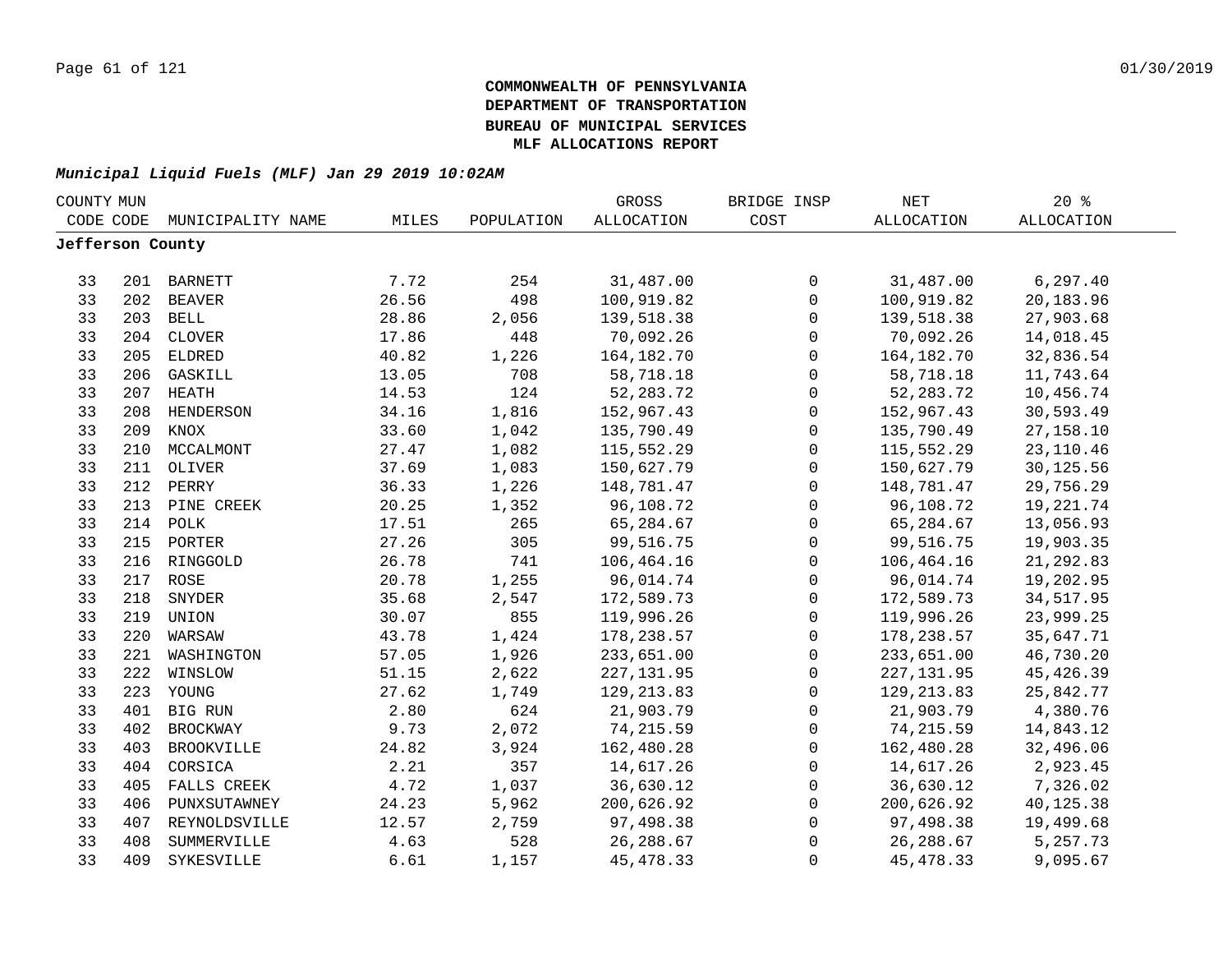|           | COUNTY MUN |                   |        |            | GROSS        | BRIDGE INSP | NET          | $20*$      |  |
|-----------|------------|-------------------|--------|------------|--------------|-------------|--------------|------------|--|
| CODE CODE |            | MUNICIPALITY NAME | MILES  | POPULATION | ALLOCATION   | COST        | ALLOCATION   | ALLOCATION |  |
| 33        | 410        | TIMBLIN           | 1.77   | 157        | 9,165.87     |             | 9,165.87     | 1,833.17   |  |
| 33        | 41.        | WORTHVILLE        | 0.20   | 67         | 2,006.61     |             | 2,006.61     | 401.32     |  |
|           |            | County Totals:    | 770.87 | 45,248     | 3,536,043.73 |             | 3,536,043.73 | 707,208.75 |  |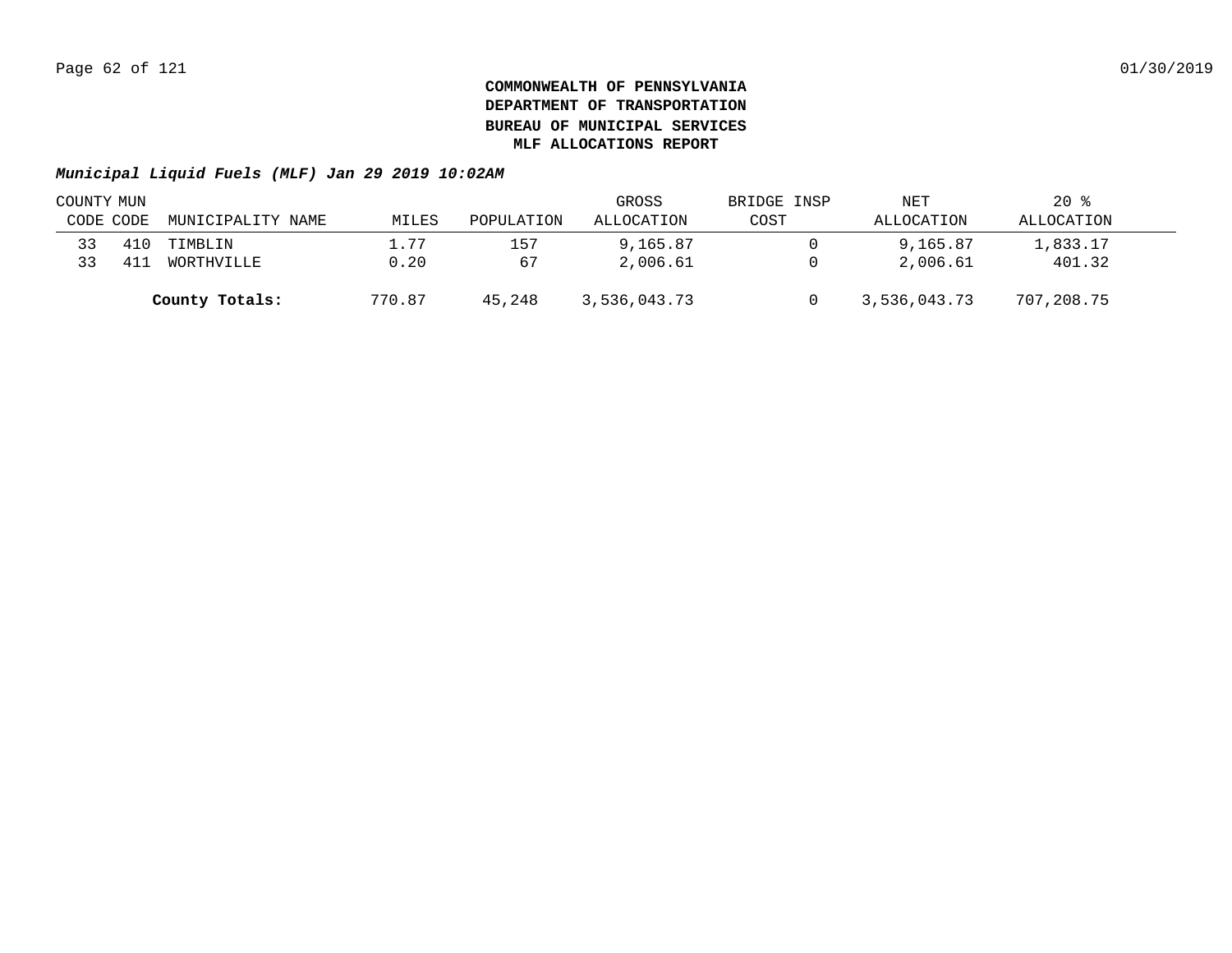| COUNTY MUN     |     |                   |        |            | GROSS        | BRIDGE INSP | NET          | $20*$       |
|----------------|-----|-------------------|--------|------------|--------------|-------------|--------------|-------------|
| CODE CODE      |     | MUNICIPALITY NAME | MILES  | POPULATION | ALLOCATION   | COST        | ALLOCATION   | ALLOCATION  |
| Juniata County |     |                   |        |            |              |             |              |             |
| 34             |     | 201 BEALE         | 9.24   | 830        | 48,054.14    | $\Omega$    | 48,054.14    | 9,610.83    |
| 34             | 202 | DELAWARE          | 31.40  | 1,547      | 138,198.16   | 782.40      | 137,415.76   | 27,483.15   |
| 34             | 203 | FAYETTE           | 47.93  | 3,478      | 232,959.37   | 1,208.60    | 231,750.77   | 46,350.15   |
| 34             | 204 | FERMANAGH         | 35.59  | 2,811      | 177,484.64   | $\Omega$    | 177,484.64   | 35,496.93   |
| 34             | 205 | GREENWOOD         | 25.83  | 617        | 100,761.42   | $\Omega$    | 100,761.42   | 20,152.28   |
| 34             |     | 206 LACK          | 25.24  | 785        | 102,049.04   | $\Omega$    | 102,049.04   | 20,409.81   |
| 34             | 207 | MILFORD           | 11.27  | 2,088      | 79,813.36    | 230.00      | 79,583.36    | 15,916.67   |
| 34             | 208 | MONROE            | 31.85  | 2,237      | 153,342.06   | 0           | 153,342.06   | 30,668.41   |
| 34             | 209 | SPRUCE HILL       | 19.13  | 834        | 82,056.87    | 230.00      | 81,826.87    | 16,365.37   |
| 34             | 210 | SUSQUEHANNA       | 33.19  | 1,250      | 138,483.99   | 926.40      | 137,557.59   | 27,511.52   |
| 34             | 211 | TURBETT           | 8.23   | 981        | 47,566.04    | $\Omega$    | 47,566.04    | 9,513.21    |
| 34             | 212 | TUSCARORA         | 22.57  | 1,240      | 101,859.02   | 1,438.60    | 100,420.42   | 20,084.08   |
| 34             | 213 | WALKER            | 32.82  | 2,738      | 166,544.34   | $\Omega$    | 166,544.34   | 33,308.87   |
| 34             | 401 | MIFFLIN           | 1.99   | 642        | 19,480.18    | $\Omega$    | 19,480.18    | 3,896.04    |
| 34             | 402 | MIFFLINTOWN       | 2.02   | 936        | 25,378.04    | $\mathbf 0$ | 25,378.04    | 5,075.61    |
| 34             | 403 | PORT ROYAL        | 5.09   | 925        | 35,691.67    | $\Omega$    | 35,691.67    | 7,138.33    |
| 34             | 404 | THOMPSONTOWN      | 2.33   | 697        | 21,730.51    | $\Omega$    | 21,730.51    | 4,346.10    |
|                |     | County Totals:    | 345.72 | 24,636     | 1,671,452.85 | 4,816.00    | 1,666,636.85 | 333, 327.37 |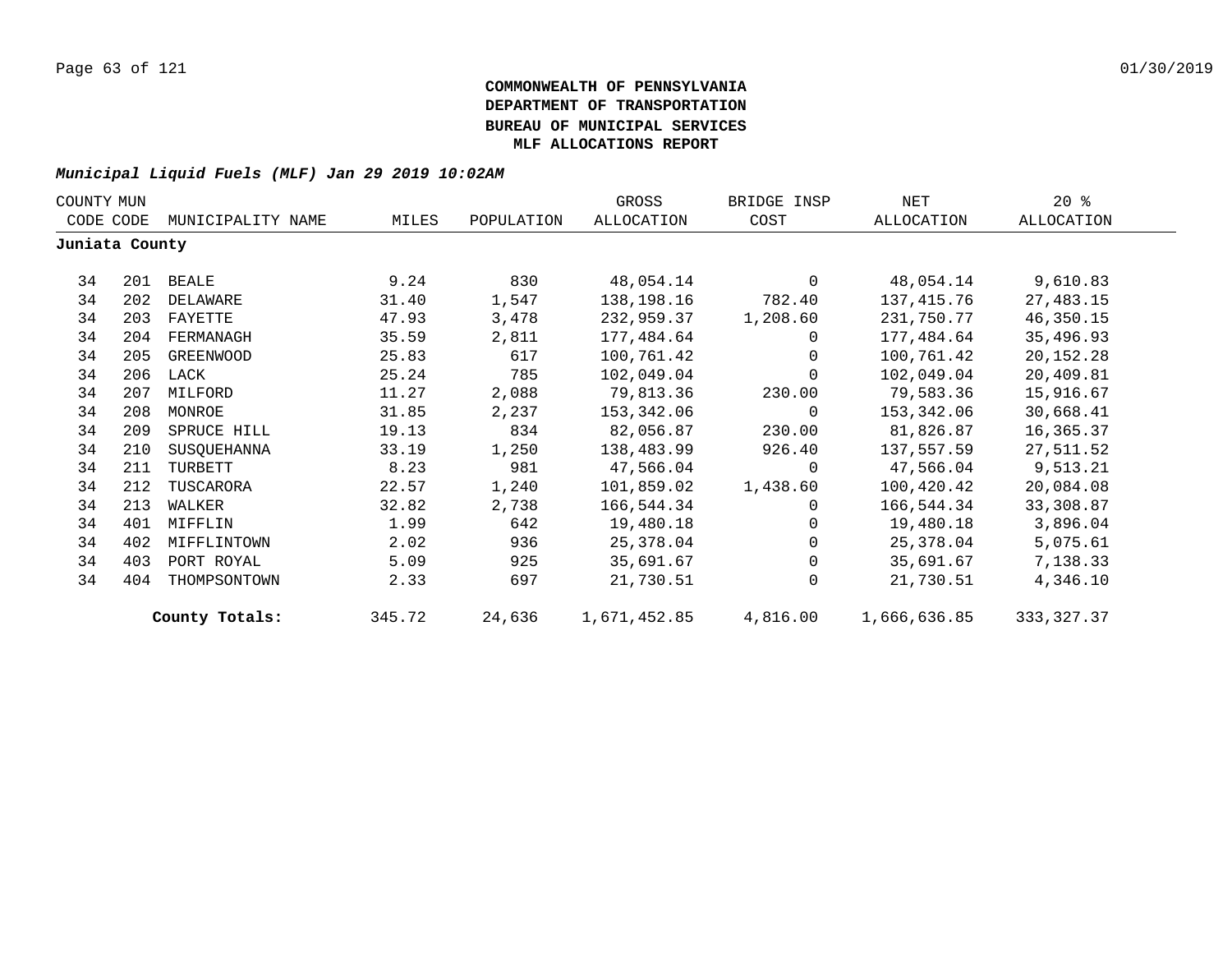| COUNTY MUN |     |                    |        |            | GROSS             | BRIDGE INSP         | NET          | 20%               |  |
|------------|-----|--------------------|--------|------------|-------------------|---------------------|--------------|-------------------|--|
| CODE CODE  |     | MUNICIPALITY NAME  | MILES  | POPULATION | <b>ALLOCATION</b> | COST                | ALLOCATION   | <b>ALLOCATION</b> |  |
|            |     | Lackawanna County  |        |            |                   |                     |              |                   |  |
|            |     |                    |        |            |                   |                     |              |                   |  |
| 35         |     | 201 WAVERLY        | 9.92   | 1,743      | 68,382.49         | $\mathsf{O}$        | 68,382.49    | 13,676.50         |  |
| 35         |     | 202 BENTON         | 31.29  | 1,908      | 144,936.37        | $\mathbf 0$         | 144,936.37   | 28,987.27         |  |
| 35         |     | 203 CARBONDALE     | 4.77   | 1,115      | 38,339.07         | $\mathsf{O}$        | 38,339.07    | 7,667.81          |  |
| 35         |     | 204 CLIFTON        | 4.58   | 1,480      | 44,881.74         | $\mathsf{O}\xspace$ | 44,881.74    | 8,976.35          |  |
| 35         | 205 | COVINGTON          | 25.20  | 2,284      | 131,458.17        | $\mathsf{O}$        | 131,458.17   | 26, 291.63        |  |
| 35         | 206 | ELMHURST           | 8.83   | 894        | 47,909.27         | $\Omega$            | 47,909.27    | 9,581.85          |  |
| 35         | 207 | FELL               | 16.86  | 2,178      | 100,761.68        | 922.00              | 99,839.68    | 19,967.94         |  |
| 35         | 208 | GLENBURN           | 8.86   | 1,246      | 54,950.35         | $\mathbf 0$         | 54,950.35    | 10,990.07         |  |
| 35         | 209 | GREENFIELD         | 30.32  | 2,105      | 145,492.17        | 0                   | 145,492.17   | 29,098.43         |  |
| 35         | 210 | <b>JEFFERSON</b>   | 27.99  | 3,731      | 169,549.60        | $\mathbf 0$         | 169,549.60   | 33,909.92         |  |
| 35         |     | 211 LA PLUME       | 3.71   | 602        | 24,591.55         | $\mathbf 0$         | 24,591.55    | 4,918.31          |  |
| 35         | 212 | THORNHURST         | 1.59   | 1,085      | 26,839.98         | $\mathsf{O}\xspace$ | 26,839.98    | 5,368.00          |  |
| 35         | 213 | MADISON            | 20.68  | 2,750      | 125, 139. 23      | $\mathbf 0$         | 125, 139. 23 | 25,027.85         |  |
| 35         | 214 | <b>NEWTON</b>      | 28.34  | 2,846      | 153,306.16        | $\mathsf 0$         | 153,306.16   | 30,661.23         |  |
| 35         |     | 215 NORTH ABINGTON | 10.43  | 703        | 49,632.73         | $\mathbf 0$         | 49,632.73    | 9,926.55          |  |
| 35         |     | 216 RANSOM         | 14.10  | 1,420      | 76, 353.83        | $\mathbf 0$         | 76, 353.83   | 15,270.77         |  |
| 35         |     | 217 ROARING BROOK  | 25.91  | 1,907      | 126,462.63        | $\mathbf 0$         | 126,462.63   | 25, 292.53        |  |
| 35         | 218 | SCOTT              | 34.92  | 4,905      | 216,460.67        | $\mathsf{O}$        | 216,460.67   | 43, 292. 13       |  |
| 35         | 219 | SOUTH ABINGTON     | 39.38  | 9,073      | 313,913.19        | $\mathsf{O}$        | 313, 913. 19 | 62,782.64         |  |
| 35         | 220 | SPRING BROOK       | 28.13  | 2,768      | 151,048.41        | 0                   | 151,048.41   | 30,209.68         |  |
| 35         | 221 | WEST ABINGTON      | 5.51   | 250        | 23,827.60         | $\mathbf 0$         | 23,827.60    | 4,765.52          |  |
| 35         | 301 | CARBONDALE         | 28.28  | 8,891      | 272, 251.55       | 1,577.40            | 270,674.15   | 54, 134.83        |  |
| 35         | 302 | SCRANTON           | 263.38 | 76,089     | 2,403,191.81      | 7,014.00            | 2,396,177.81 | 479, 235.56       |  |
| 35         |     | 401 ARCHBALD       | 35.77  | 6,984      | 260,354.82        | $\mathbf 0$         | 260, 354.82  | 52,070.96         |  |
| 35         | 402 | BLAKELY            | 23.74  | 6,564      | 210,812.00        | $\mathbf 0$         | 210,812.00   | 42, 162. 40       |  |
| 35         | 403 | CLARKS GREEN       | 6.33   | 1,476      | 50,805.61         | $\mathbf 0$         | 50,805.61    | 10,161.12         |  |
| 35         | 404 | CLARKS SUMMIT      | 24.48  | 5,116      | 184,809.19        | $\mathbf 0$         | 184,809.19   | 36,961.84         |  |
| 35         | 405 | <b>DALTON</b>      | 8.20   | 1,234      | 52,449.94         | $\mathbf 0$         | 52,449.94    | 10,489.99         |  |
| 35         | 406 | DICKSON CITY       | 22.65  | 6,070      | 197,336.09        | $\Omega$            | 197,336.09   | 39,467.22         |  |
| 35         | 407 | DUNMORE            | 52.29  | 14,057     | 456,434.14        | 1,219.40            | 455, 214.74  | 91,042.95         |  |
| 35         | 408 | JERMYN             | 10.19  | 2,169      | 77,705.38         | 0                   | 77,705.38    | 15,541.08         |  |
| 35         | 409 | MAYFIELD           | 7.21   | 1,807      | 60,348.36         | 0                   | 60,348.36    | 12,069.67         |  |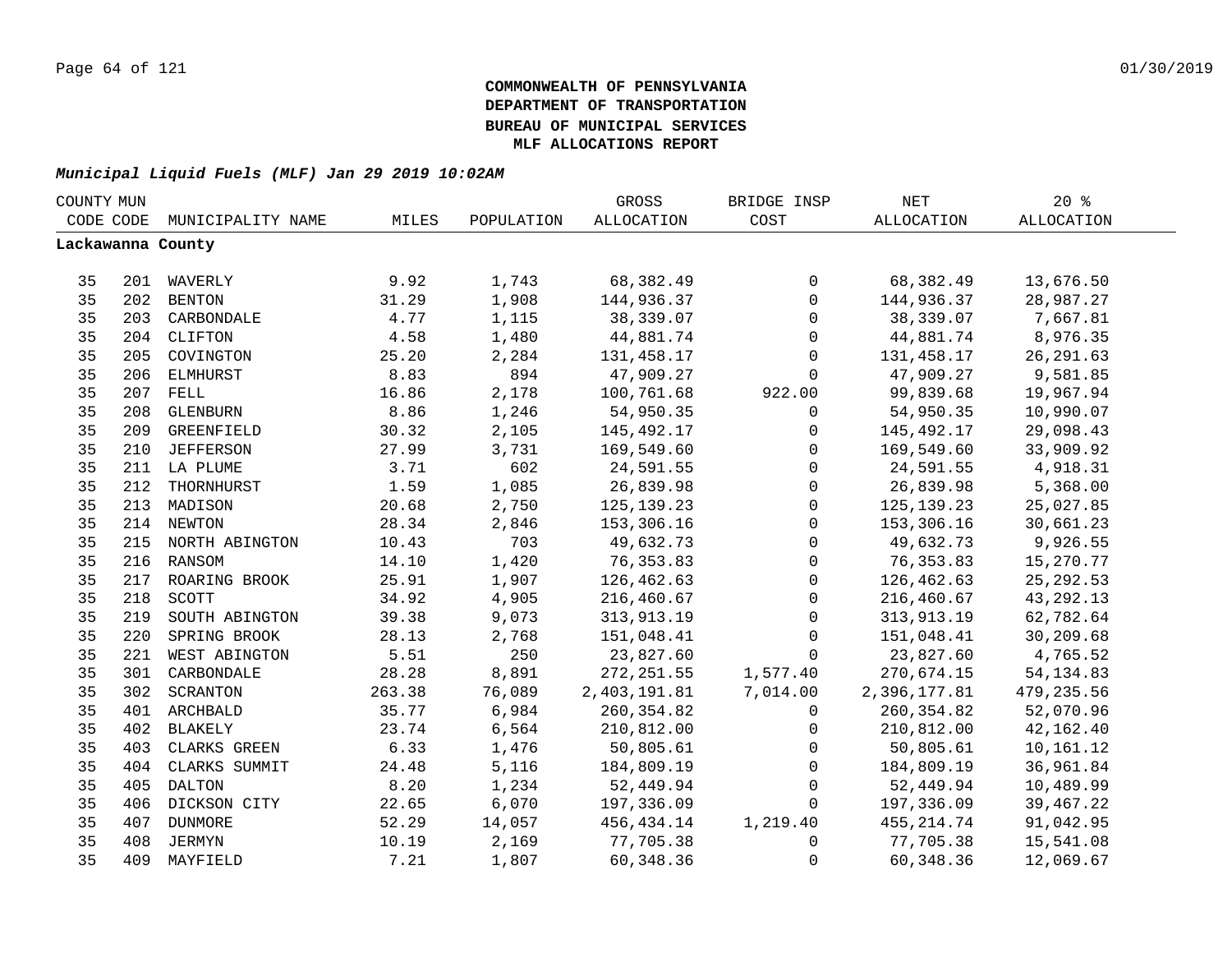| COUNTY MUN |     |                   |         |            | GROSS        | BRIDGE INSP | NET          | 20%          |  |
|------------|-----|-------------------|---------|------------|--------------|-------------|--------------|--------------|--|
| CODE CODE  |     | MUNICIPALITY NAME | MILES   | POPULATION | ALLOCATION   | COST        | ALLOCATION   | ALLOCATION   |  |
| 35         | 410 | MOOSIC            | 28.56   | 5,719      | 210,689.63   | 0           | 210,689.63   | 42,137.93    |  |
| 35         | 411 | MOSCOW            | 10.16   | 2,026      | 74,783.85    | 0           | 74,783.85    | 14,956.77    |  |
| 35         | 412 | OLD FORGE         | 37.38   | 8,313      | 292,072.81   | 0           | 292,072.81   | 58,414.56    |  |
| 35         | 413 | OLYPHANT          | 19.13   | 5,151      | 167,147.94   | 0           | 167, 147.94  | 33,429.59    |  |
| 35         | 414 | TAYLOR            | 15.77   | 6,263      | 177,541.04   | 0           | 177,541.04   | 35,508.21    |  |
| 35         | 415 | THROOP            | 13.59   | 4,088      | 127,192.62   | 0           | 127, 192.62  | 25,438.52    |  |
| 35         | 416 | VANDLING          | 2.02    | 751        | 21,731.55    | 0           | 21,731.55    | 4,346.31     |  |
| 35         | 417 | JESSUP            | 19.61   | 4,676      | 159,431.82   | 0           | 159,431.82   | 31,886.36    |  |
|            |     | County Totals:    | 1010.06 | 214,437    | 7,691,327.04 | 10,732.80   | 7,680,594.24 | 1,536,118.85 |  |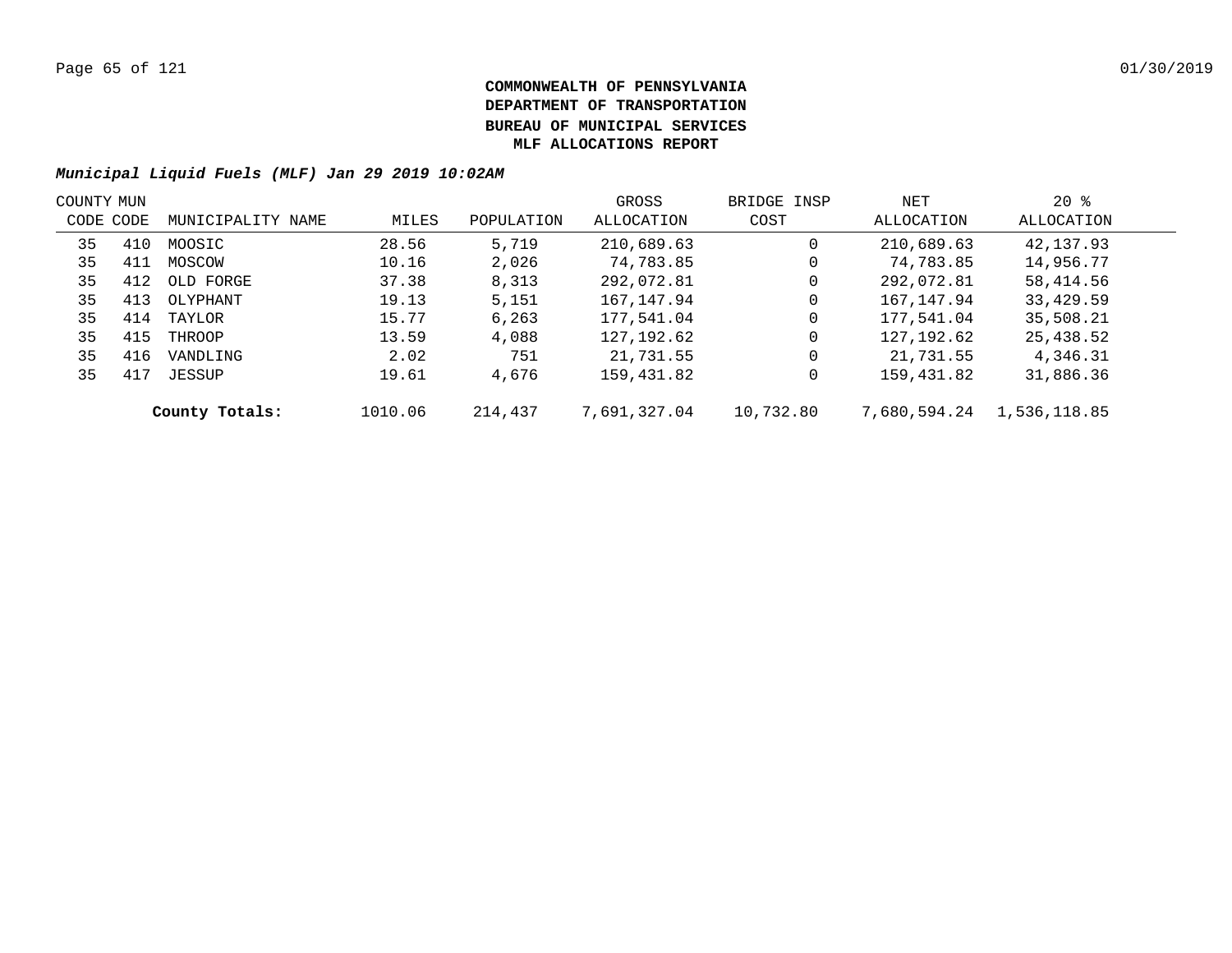| COUNTY MUN       |     |                           |        |            | GROSS        | BRIDGE INSP | <b>NET</b>        | 20%         |  |
|------------------|-----|---------------------------|--------|------------|--------------|-------------|-------------------|-------------|--|
| CODE CODE        |     | MUNICIPALITY NAME         | MILES  | POPULATION | ALLOCATION   | COST        | <b>ALLOCATION</b> | ALLOCATION  |  |
| Lancaster County |     |                           |        |            |              |             |                   |             |  |
|                  |     |                           |        |            |              |             |                   |             |  |
| 36               |     | 101 MANHEIM               | 150.84 | 38,133     | 1,269,027.06 | 7,671.00    | 1,261,356.06      | 252, 271.21 |  |
| 36               |     | 201 BART                  | 30.71  | 3,094      | 166, 323.83  | 2,768.40    | 163,555.43        | 32,711.09   |  |
| 36               |     | 202 BRECKNOCK             | 57.01  | 7,199      | 337,448.34   | 4,094.60    | 333, 353. 74      | 66,670.75   |  |
| 36               | 203 | CAERNARVON                | 36.15  | 4,748      | 217,585.16   | 3,571.80    | 214,013.36        | 42,802.67   |  |
| 36               |     | 204 CLAY                  | 52.14  | 6,308      | 303, 181.45  | 237.80      | 302,943.65        | 60,588.73   |  |
| 36               | 205 | COLERAIN                  | 53.74  | 3,635      | 255,982.93   | 2,173.00    | 253,809.93        | 50,761.99   |  |
| 36               | 206 | CONESTOGA                 | 25.07  | 3,776      | 160,420.65   | 552.40      | 159,868.25        | 31,973.65   |  |
| 36               | 207 | CONOY                     | 28.10  | 3,194      | 159,342.28   | 1,073.40    | 158,268.88        | 31,653.78   |  |
| 36               | 208 | DRUMORE                   | 37.92  | 2,560      | 180,529.45   | 1,396.40    | 179,133.05        | 35,826.61   |  |
| 36               | 209 | EARL TOWNSHIP             | 49.29  | 7,024      | 307,518.45   | 849.60      | 306,668.85        | 61,333.77   |  |
| 36               | 210 | EAST COCALICO             | 57.83  | 10,310     | 401,581.03   | 683.40      | 400,897.63        | 80,179.53   |  |
| 36               | 211 | EAST DONEGAL              | 47.46  | 7,755      | 315,649.86   | 1,699.20    | 313,950.66        | 62,790.13   |  |
| 36               |     | 212 EAST DRUMORE          | 36.89  | 3,791      | 201,260.30   | 2,124.00    | 199,136.30        | 39,827.26   |  |
| 36               |     | 213 EAST EARL             | 48.64  | 6,507      | 295,098.46   | 1,237.00    | 293,861.46        | 58,772.29   |  |
| 36               |     | 214 EAST HEMPFIELD        | 117.54 | 23,522     | 866,811.12   | 6,632.60    | 860,178.52        | 172,035.70  |  |
| 36               |     | 215 EAST LAMPETER         | 69.62  | 16,424     | 562, 533.32  | 1,274.40    | 561,258.92        | 112, 251.78 |  |
| 36               |     | 216 EDEN                  | 19.04  | 2,094      | 106,583.64   | 424.80      | 106,158.84        | 21, 231. 77 |  |
| 36               |     | 217 ELIZABETH             | 30.14  | 3,886      | 179,979.52   | 191.60      | 179,787.92        | 35,957.58   |  |
| 36               |     | 218 EPHRATA               | 41.87  | 9,400      | 328,899.60   | 223.80      | 328,675.80        | 65,735.16   |  |
| 36               |     | 219 FULTON                | 44.12  | 3,074      | 211,927.47   | 1,060.80    | 210,866.67        | 42, 173. 33 |  |
| 36               |     | 220 LANCASTER<br>TOWNSHIP | 45.84  | 16,149     | 475,544.65   | $\mathbf 0$ | 475,544.65        | 95,108.93   |  |
| 36               |     | 221 LEACOCK               | 34.27  | 5,220      | 220,439.99   | 3,387.00    | 217,052.99        | 43,410.60   |  |
| 36               |     | 222 LITTLE BRITAIN        | 47.32  | 4,106      | 243, 245. 32 | 1,030.00    | 242, 215.32       | 48, 443.06  |  |
| 36               |     | 223 MANOR                 | 110.16 | 19,612     | 764,428.01   | 1,778.40    | 762,649.61        | 152,529.92  |  |
| 36               |     | 224 MARTIC                | 48.38  | 5,190      | 268, 247.61  | $\mathbf 0$ | 268, 247.61       | 53,649.52   |  |
| 36               |     | 225 MOUNT JOY<br>TOWNSHIP | 63.31  | 9,873      | 411,764.49   | 3,013.20    | 408,751.29        | 81,750.26   |  |
| 36               |     | 226 PARADISE              | 33.23  | 5,131      | 215, 118.40  | 1,171.40    | 213,947.00        | 42,789.40   |  |
| 36               | 227 | PENN                      | 62.77  | 8,789      | 388,545.83   | 1,263.00    | 387, 282.83       | 77,456.57   |  |
| 36               | 228 | PEQUEA                    | 33.24  | 4,605      | 204,784.87   | 784.80      | 204,000.07        | 40,800.01   |  |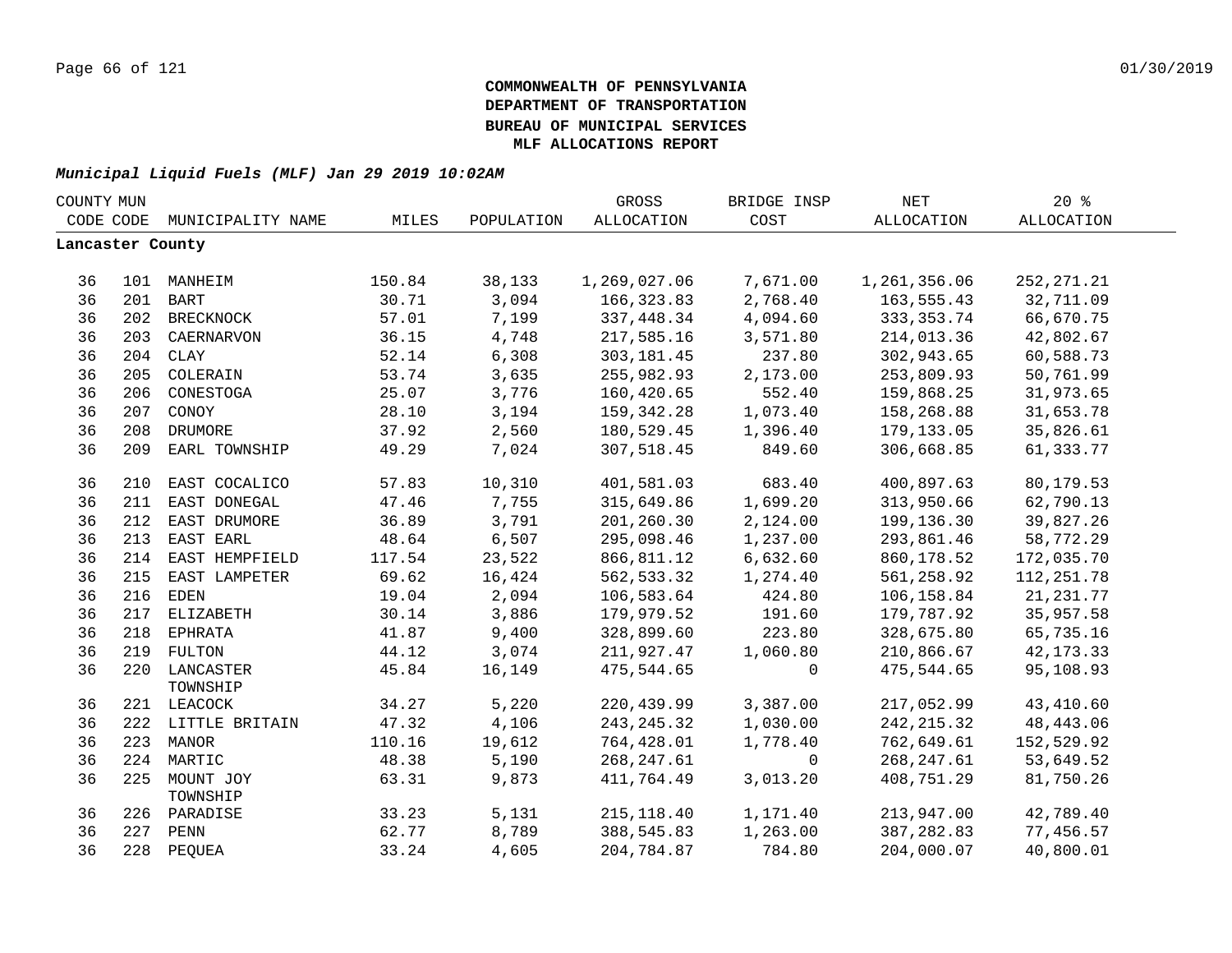| COUNTY MUN |     |                   |         |            | GROSS         | BRIDGE INSP | NET           | $20*$        |  |
|------------|-----|-------------------|---------|------------|---------------|-------------|---------------|--------------|--|
| CODE CODE  |     | MUNICIPALITY NAME | MILES   | POPULATION | ALLOCATION    | COST        | ALLOCATION    | ALLOCATION   |  |
| 36         | 229 | PROVIDENCE        | 41.74   | 6,897      | 279,117.81    | 2,973.60    | 276, 144. 21  | 55,228.84    |  |
| 36         |     | 230 RAPHO         | 88.66   | 10,442     | 509,933.36    | 4,712.40    | 505,220.96    | 101,044.19   |  |
| 36         | 231 | SADSBURY          | 42.26   | 3,395      | 211,874.57    | $\mathbf 0$ | 211,874.57    | 42,374.91    |  |
| 36         | 232 | SALISBURY         | 94.22   | 11,062     | 541, 225.46   | 5,799.60    | 535,425.86    | 107,085.17   |  |
| 36         |     | 233 STRASBURG     | 33.82   | 4,182      | 198,436.73    | 1,274.40    | 197,162.33    | 39,432.47    |  |
| 36         |     | 234 UPPER LEACOCK | 43.67   | 8,708      | 321,434.00    | 1,274.40    | 320,159.60    | 64,031.92    |  |
| 36         | 235 | WARWICK           | 76.85   | 17,783     | 614, 119.92   | 447.60      | 613,672.32    | 122,734.46   |  |
| 36         | 236 | WEST COCALICO     | 56.93   | 7,280      | 338,770.51    | 907.20      | 337,863.31    | 67,572.66    |  |
| 36         | 237 | WEST DONEGAL      | 39.91   | 8,260      | 299,706.36    | 2,537.60    | 297,168.76    | 59,433.75    |  |
| 36         | 238 | WEST EARL         | 47.54   | 7,868      | 318,151.55    | 0           | 318, 151.55   | 63,630.31    |  |
| 36         | 239 | WEST HEMPFIELD    | 80.62   | 16,153     | 594,923.00    | 0           | 594,923.00    | 118,984.60   |  |
| 36         | 240 | WEST LAMPETER     | 57.45   | 15,209     | 496,840.27    | 464.40      | 496,375.87    | 99,275.17    |  |
| 36         |     | 301 LANCASTER     | 88.99   | 59,322     | 1,474,524.27  | 849.60      | 1,473,674.67  | 294,734.93   |  |
| 36         |     | 401 ADAMSTOWN     | 6.69    | 1,789      | 58,209.90     | 0           | 58,209.90     | 11,641.98    |  |
| 36         |     | 402 AKRON         | 11.92   | 3,876      | 117,285.65    | 0           | 117,285.65    | 23, 457. 13  |  |
| 36         | 403 | CHRISTIANA        | 3.79    | 1,168      | 36,022.21     | $\Omega$    | 36,022.21     | 7,204.44     |  |
| 36         |     | 404 COLUMBIA      | 22.99   | 10,400     | 283,849.69    | 648.60      | 283, 201.09   | 56,640.22    |  |
| 36         |     | 405 DENVER        | 11.40   | 3,861      | 115,206.34    | 1,002.80    | 114,203.54    | 22,840.71    |  |
| 36         |     | 406 EAST          | 13.81   | 4,506      | 136,186.31    | $\mathbf 0$ | 136,186.31    | 27, 237. 26  |  |
|            |     | PETERSBURG        |         |            |               |             |               |              |  |
| 36         |     | 407 ELIZABETHTOWN | 29.73   | 11,545     | 329,537.44    | 2,163.60    | 327, 373.84   | 65, 474. 77  |  |
| 36         |     | 408 EPHRATA       | 36.85   | 13,394     | 390,404.93    | 464.40      | 389,940.53    | 77,988.11    |  |
| 36         |     | 409 LITITZ        | 27.47   | 9,369      | 278,894.87    | 2,291.20    | 276,603.67    | 55,320.73    |  |
| 36         |     | 410 MANHEIM       | 16.36   | 4,858      | 151,871.32    | 1,209.60    | 150,661.72    | 30,132.34    |  |
| 36         |     | 411 MARIETTA      | 12.31   | 2,588      | 93,236.02     | 0           | 93,236.02     | 18,647.20    |  |
| 36         |     | 412 MILLERSVILLE  | 17.40   | 8,168      | 220,681.02    | 0           | 220,681.02    | 44,136.20    |  |
| 36         |     | 413 MT JOY        | 19.30   | 7,410      | 212, 257.55   | 2,536.60    | 209,720.95    | 41,944.19    |  |
| 36         |     | 414 MOUNTVILLE    | 7.30    | 2,802      | 80,269.21     | 0           | 80,269.21     | 16,053.84    |  |
| 36         |     | 415 NEW HOLLAND   | 17.29   | 5,378      | 165,310.85    | 0           | 165,310.85    | 33,062.17    |  |
| 36         | 416 | QUARRYVILLE       | 8.58    | 2,576      | 80,205.15     | $\Omega$    | 80,205.15     | 16,041.03    |  |
| 36         | 417 | STRASBURG         | 8.53    | 2,809      | 84,626.24     | 0           | 84,626.24     | 16,925.25    |  |
| 36         | 418 | TERRE HILL        | 3.38    | 1,295      | 37, 119. 13   | $\mathsf 0$ | 37, 119. 13   | 7,423.83     |  |
|            |     | County Totals:    | 2580.40 | 519,462    | 19,090,034.73 | 83,925.40   | 19,006,109.33 | 3,801,221.87 |  |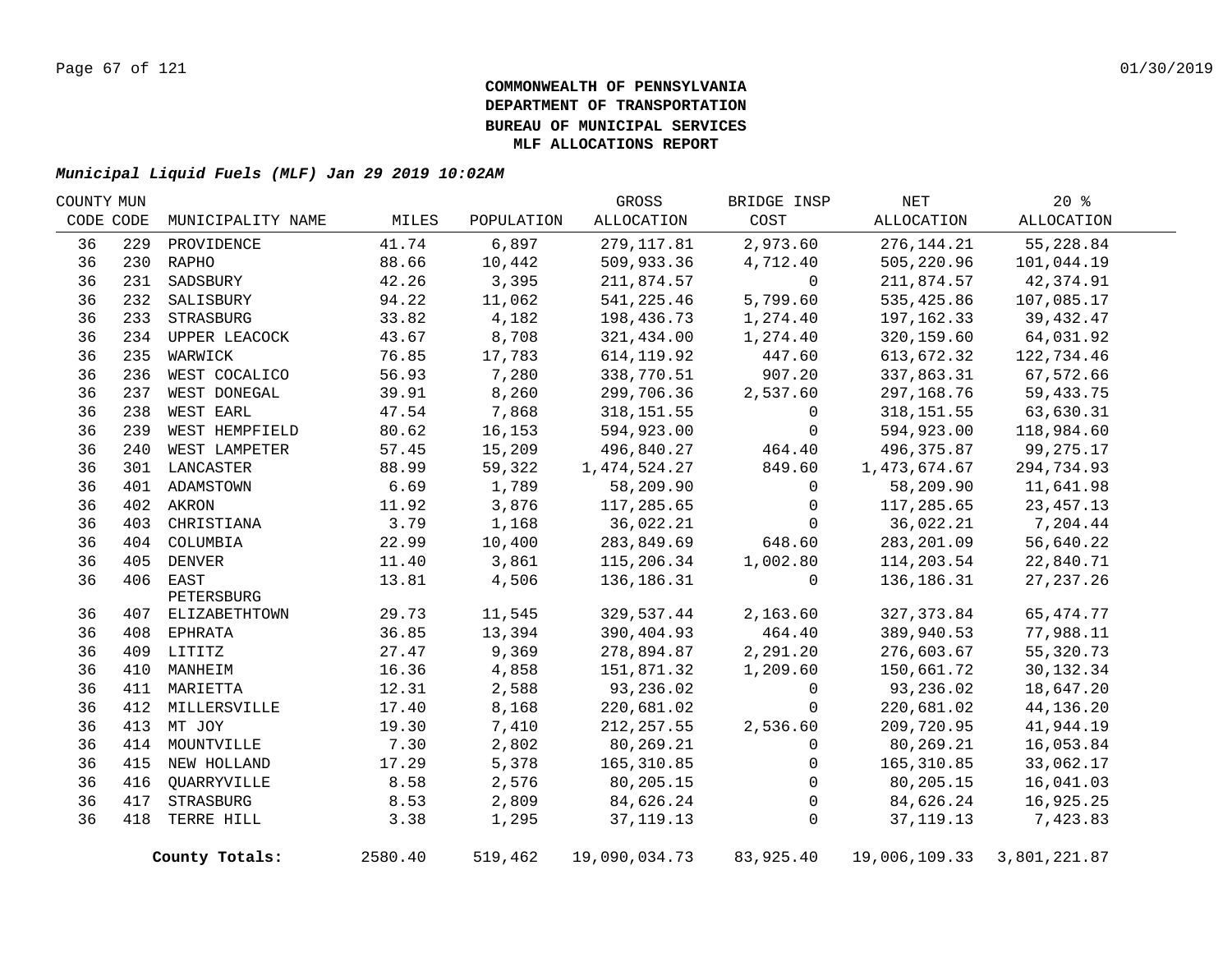|                 | COUNTY MUN |                    |        |            | GROSS          | BRIDGE INSP  | $\operatorname{NET}$ | 20%         |  |
|-----------------|------------|--------------------|--------|------------|----------------|--------------|----------------------|-------------|--|
| CODE CODE       |            | MUNICIPALITY NAME  | MILES  | POPULATION | ALLOCATION     | COST         | ALLOCATION           | ALLOCATION  |  |
| Lawrence County |            |                    |        |            |                |              |                      |             |  |
|                 |            |                    |        |            |                |              |                      |             |  |
| 37              |            | 202 HICKORY        | 23.45  | 2,470      | 129, 121.66    | $\mathbf{0}$ | 129, 121.66          | 25,824.33   |  |
| 37              |            | 203 LITTLE BEAVER  | 27.02  | 1,411      | 120,493.56     | $\mathbf 0$  | 120,493.56           | 24,098.71   |  |
| 37              |            | 204 MAHONING       | 34.98  | 3,083      | 180,753.59     | 955.20       | 179,798.39           | 35,959.68   |  |
| 37              |            | 205 NESHANNOCK     | 65.95  | 9,609      | 415,616.35     | $\mathbf 0$  | 415,616.35           | 83, 123. 27 |  |
| 37              |            | 206 NORTH BEAVER   | 66.24  | 4,121      | 308,438.79     | 2,996.00     | 305, 442.79          | 61,088.56   |  |
| 37              |            | 207 PERRY          | 25.63  | 1,938      | 126, 113. 26   | 1,378.40     | 124,734.86           | 24,946.97   |  |
| 37              |            | 208 PLAIN GROVE    | 23.30  | 813        | 95,946.52      | 0            | 95,946.52            | 19,189.30   |  |
| 37              |            | 209 PULASKI        | 39.24  | 3,452      | 202,639.13     | $\mathbf 0$  | 202,639.13           | 40,527.83   |  |
| 37              | 210        | SCOTT              | 23.34  | 2,347      | 126,319.96     | 919.20       | 125,400.76           | 25,080.15   |  |
| 37              | 211        | SHENANGO           | 55.01  | 7,479      | 336,107.10     | 919.20       | 335,187.90           | 67,037.58   |  |
| 37              | 212        | SLIPPERY ROCK      | 48.07  | 3,283      | 229,595.99     | 1,430.00     | 228,165.99           | 45,633.20   |  |
| 37              |            | 213 TAYLOR         | 12.09  | 1,052      | 62,205.76      | 0            | 62,205.76            | 12,441.15   |  |
| 37              |            | 214 UNION          | 33.70  | 5,190      | 217,893.47     | $\mathbf 0$  | 217,893.47           | 43,578.69   |  |
| 37              |            | 215 WASHINGTON     | 17.73  | 799        | 76,564.84      | 459.60       | 76,105.24            | 15,221.05   |  |
| 37              | 216        | WAYNE              | 27.14  | 2,606      | 144,459.47     | 459.60       | 143,999.87           | 28,799.97   |  |
| 37              | 217        | WILMINGTON         | 29.99  | 2,715      | 156,383.77     | 459.60       | 155,924.17           | 31, 184.83  |  |
| 37              |            | 301 NEW CASTLE     | 95.85  | 23,273     | 787,503.90     | 4,986.71     | 782,517.19           | 156,503.44  |  |
| 37              | 401        | <b>BESSEMER</b>    | 5.33   | 1,111      | 40,181.09      | $\mathbf 0$  | 40,181.09            | 8,036.22    |  |
| 37              | 402        | <b>ELLPORT</b>     | 7.61   | 1,180      | 49,361.79      | $\mathbf 0$  | 49,361.79            | 9,872.36    |  |
| 37              | 403        | ELLWOOD CITY       | 33.86  | 7,921      | 272, 272. 21   | $\mathbf 0$  | 272, 272. 21         | 54, 454. 44 |  |
| 37              |            | 404 ENON VALLEY    | 1.90   | 306        | 12,548.68      | $\mathbf 0$  | 12,548.68            | 2,509.74    |  |
|                 |            | <b>BOROUGH</b>     |        |            |                |              |                      |             |  |
| 37              |            | 405 NEW WILMINGTON | 6.30   | 2,466      | 70,216.32      | 459.60       | 69,756.72            | 13,951.34   |  |
| 37              |            | 406 SOUTH NEW      | 4.86   | 709        | 30,645.22      | $\mathbf 0$  | 30,645.22            | 6,129.04    |  |
|                 |            | CASTLE             |        |            |                |              |                      |             |  |
| 37              |            | 407 VOLANT         | 0.64   | 168        | 5,506.64       | 0            | 5,506.64             | 1,101.33    |  |
| 37              |            | 408 WAMPUM         | 4.15   | 717        | 28,367.53      | $\mathsf{O}$ | 28,367.53            | 5,673.51    |  |
| 37              |            | 409 NEW BEAVER     | 21.15  | 1,502      | 102,152.44     | 0            | 102,152.44           | 20,430.49   |  |
| 37              |            | 410 S.N.P.J.       | 1.00   | 19         | 3,804.60       | $\mathbf 0$  | 3,804.60             | 760.92      |  |
|                 |            | County Totals:     | 735.53 | 91,740     | 4, 331, 213.64 | 15,423.11    | 4, 315, 790.53       | 863,158.11  |  |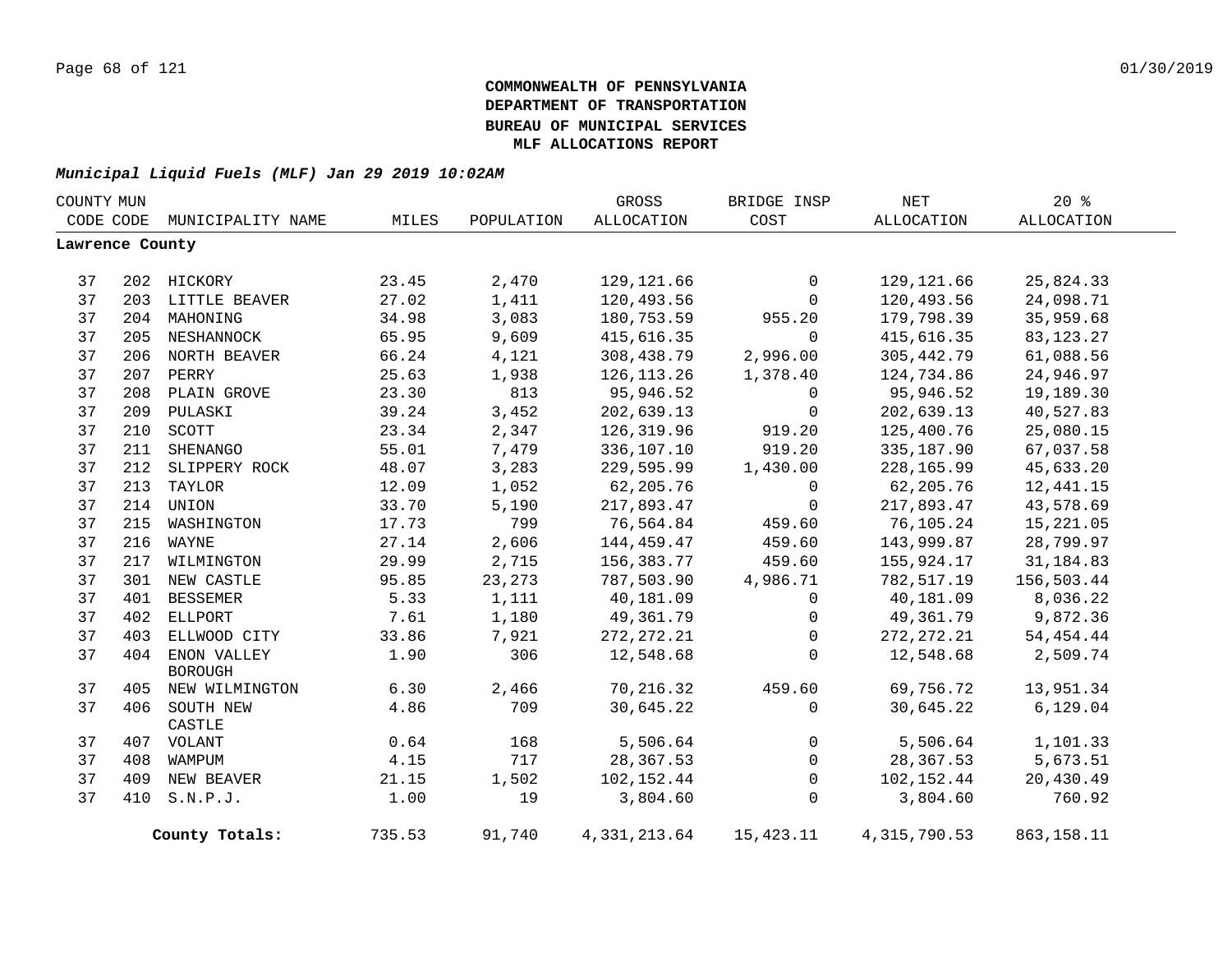| COUNTY MUN     |     |                    |        |            | GROSS             | BRIDGE INSP    | <b>NET</b>      | $20*$             |  |
|----------------|-----|--------------------|--------|------------|-------------------|----------------|-----------------|-------------------|--|
| CODE CODE      |     | MUNICIPALITY NAME  | MILES  | POPULATION | <b>ALLOCATION</b> | COST           | ALLOCATION      | <b>ALLOCATION</b> |  |
| Lebanon County |     |                    |        |            |                   |                |                 |                   |  |
|                |     |                    |        |            |                   |                |                 |                   |  |
| 38             |     | 101 ANNVILLE       | 11.04  | 4,767      | 131,829.38        | $\overline{0}$ | 131,829.38      | 26, 365.88        |  |
| 38             | 102 | WEST LEBANON       | 3.62   | 781        | 27,811.06         | $\Omega$       | 27,811.06       | 5,562.21          |  |
| 38             | 201 | <b>BETHEL</b>      | 48.47  | 5,007      | 264,949.25        | $\Omega$       | 264,949.25      | 52,989.85         |  |
| 38             | 202 | COLD SPRING        | 0.00   | 52         | 1,024.94          | $\mathbf 0$    | 1,024.94        | 204.99            |  |
| 38             |     | 203 EAST HANOVER   | 50.75  | 2,801      | 229, 288.11       | $\mathbf 0$    | 229,288.11      | 45,857.62         |  |
| 38             |     | 204 HEIDELBERG     | 42.27  | 4,069      | 225, 193.88       | $\mathbf 0$    | 225, 193.88     | 45,038.78         |  |
| 38             |     | 205 JACKSON        | 54.27  | 8,163      | 347,050.90        | $\mathbf 0$    | 347,050.90      | 69,410.18         |  |
| 38             |     | 206 MILLCREEK      | 36.85  | 3,892      | 203, 113.86       | $\Omega$       | 203, 113.86     | 40,622.77         |  |
| 38             |     | 207 NORTH ANNVILLE | 23.66  | 2,381      | 128,087.74        | $\Omega$       | 128,087.74      | 25,617.55         |  |
| 38             |     | 208 NORTH CORNWALL | 35.01  | 7,553      | 268,963.30        | $\mathbf 0$    | 268,963.30      | 53,792.66         |  |
| 38             |     | 209 NORTH LEBANON  | 63.23  | 11,429     | 442,159.90        | $\mathbf 0$    | 442,159.90      | 88, 431.98        |  |
| 38             |     | 210 NORTH          | 44.33  | 8,068      | 311,083.02        | 0              | 311,083.02      | 62,216.60         |  |
|                |     | LONDONDERRY        |        |            |                   |                |                 |                   |  |
| 38             |     | 211 SOUTH ANNVILLE | 26.74  | 2,850      | 147,896.81        | $\mathbf 0$    | 147,896.81      | 29,579.36         |  |
| 38             |     | 212 SOUTH LEBANON  | 57.14  | 9,463      | 382,519.24        | $\mathsf{O}$   | 382,519.24      | 76,503.85         |  |
| 38             | 213 | SOUTH              | 35.83  | 6,991      | 260,698.59        | 0              | 260,698.59      | 52, 139. 72       |  |
|                |     | LONDONDERRY        |        |            |                   |                |                 |                   |  |
| 38             | 214 | SWATARA            | 37.21  | 4,555      | 217, 416.89       | $\mathbf 0$    | 217,416.89      | 43, 483. 38       |  |
| 38             | 215 | UNION TOWNSHIP     | 31.16  | 3,099      | 167,965.91        | $\mathbf 0$    | 167,965.91      | 33,593.18         |  |
| 38             | 216 | WEST CORNWALL      | 10.50  | 1,976      | 74,964.54         | $\mathbf 0$    | 74,964.54       | 14,992.91         |  |
| 38             |     | 301 LEBANON        | 85.19  | 25,477     | 794,381.18        | $\mathbf 0$    | 794,381.18      | 158,876.24        |  |
| 38             | 401 | CLEONA             | 7.79   | 2,080      | 67,718.85         | $\mathbf 0$    | 67,718.85       | 13,543.77         |  |
| 38             | 402 | CORNWALL           | 32.37  | 4,112      | 192,083.29        | $\mathbf 0$    | 192,083.29      | 38,416.66         |  |
| 38             | 403 | <b>JONESTOWN</b>   | 8.37   | 1,905      | 66,258.95         | 0              | 66,258.95       | 13,251.79         |  |
| 38             |     | 404 MOUNT GRETNA   | 3.29   | 196        | 15, 148. 35       | $\mathbf 0$    | 15, 148. 35     | 3,029.67          |  |
| 38             |     | 405 MYERSTOWN      | 10.10  | 3,062      | 94,998.32         | 0              | 94,998.32       | 18,999.66         |  |
| 38             |     | 406 PALMYRA        | 25.47  | 7,320      | 231,647.39        | $\Omega$       | 231,647.39      | 46, 329. 48       |  |
| 38             |     | 407 RICHLAND       | 5.63   | 1,519      | 49,252.09         | $\mathbf 0$    | 49,252.09       | 9,850.42          |  |
|                |     | County Totals:     | 790.29 | 133,568    | 5, 343, 505. 74   | $\overline{0}$ | 5, 343, 505. 74 | 1,068,701.15      |  |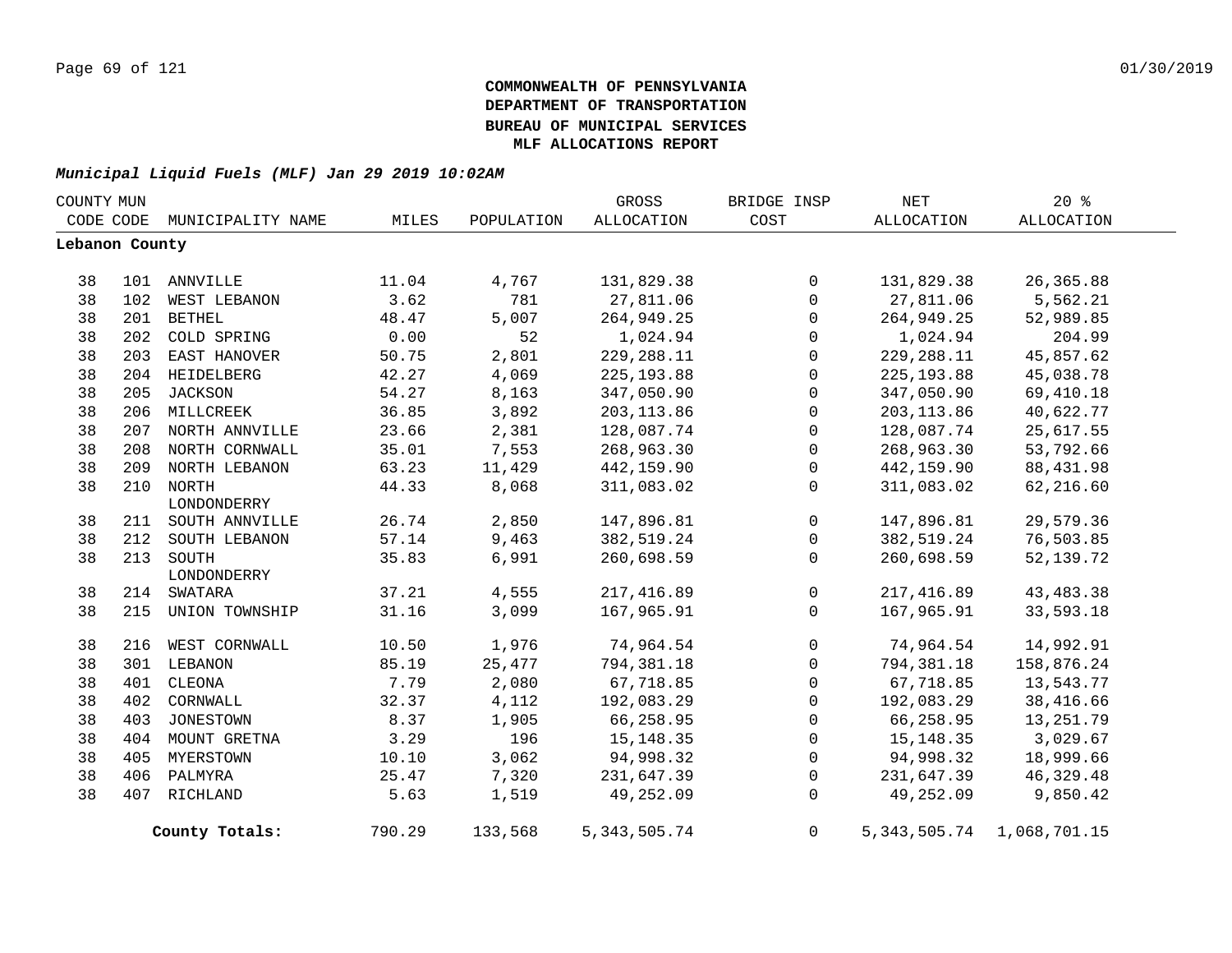| COUNTY MUN    |     |                             |         |            | GROSS          | BRIDGE INSP | <b>NET</b>    | 20%          |  |
|---------------|-----|-----------------------------|---------|------------|----------------|-------------|---------------|--------------|--|
|               |     | CODE CODE MUNICIPALITY NAME | MILES   | POPULATION | ALLOCATION     | COST        | ALLOCATION    | ALLOCATION   |  |
| Lehigh County |     |                             |         |            |                |             |               |              |  |
|               |     |                             |         |            |                |             |               |              |  |
| 39            | 101 | SALISBURY                   | 64.77   | 13,505     | 488,361.69     | $\Omega$    | 488,361.69    | 97,672.34    |  |
| 39            | 102 | WHITEHALL                   | 97.60   | 26,738     | 861,804.17     | 1,865.20    | 859,938.97    | 171,987.79   |  |
| 39            |     | 103 SOUTH                   | 108.20  | 19,180     | 749,189.95     | 1,087.20    | 748,102.75    | 149,620.55   |  |
|               |     | WHITEHALL                   |         |            |                |             |               |              |  |
| 39            |     | 104 LOWER MACUNGIE          | 125.26  | 30,633     | 1,033,454.40   | 3,628.20    | 1,029,826.20  | 205, 965.24  |  |
| 39            |     | 201 HANOVER                 | 8.68    | 1,571      | 60,738.90      | $\Omega$    | 60,738.90     | 12, 147. 78  |  |
| 39            | 202 | HEIDELBERG                  | 47.57   | 3,416      | 230,502.45     | 1,442.20    | 229,060.25    | 45,812.05    |  |
| 39            |     | 204 LOWER MILFORD           | 49.66   | 3,775      | 244,747.52     | $\Omega$    | 244,747.52    | 48,949.50    |  |
| 39            |     | 205 LOWHILL                 | 43.34   | 2,173      | 191,492.66     | 2,788.80    | 188,703.86    | 37,740.77    |  |
| 39            |     | 206 LYNN                    | 66.73   | 4,229      | 312,248.30     | 440.20      | 311,808.10    | 62,361.62    |  |
| 39            |     | 207 NORTH                   | 116.45  | 15,703     | 708,954.31     | 1,943.40    | 707,010.91    | 141,402.18   |  |
|               |     | WHITEHALL                   |         |            |                |             |               |              |  |
| 39            | 209 | UPPER MACUNGIE              | 131.81  | 20,063     | 847,579.57     | 1,066.80    | 846, 512.77   | 169,302.55   |  |
| 39            | 210 | UPPER MILFORD               | 51.31   | 7,292      | 319,729.76     | 450.80      | 319,278.96    | 63,855.79    |  |
| 39            |     | 211 UPPER SAUCON            | 76.65   | 14,808     | 554,794.56     | 1,229.20    | 553,565.36    | 110,713.07   |  |
| 39            |     | 212 WASHINGTON              | 61.35   | 6,624      | 341,001.39     | 1,481.80    | 339,519.59    | 67,903.92    |  |
| 39            |     | 213 WEISENBERG              | 80.58   | 4,923      | 373,434.64     | $\Omega$    | 373,434.64    | 74,686.93    |  |
| 39            |     | 301 ALLENTOWN               | 287.94  | 118,032    | 3, 314, 161.39 | 12,080.00   | 3,302,081.39  | 660, 416.28  |  |
| 39            |     | 401 ALBURTIS                | 6.22    | 2,361      | 67,872.29      | 417.00      | 67,455.29     | 13,491.06    |  |
| 39            | 402 | CATASAUQUA                  | 17.87   | 6,436      | 188, 154. 27   | 1,297.40    | 186,856.87    | 37, 371.37   |  |
| 39            | 403 | COOPERSBURG                 | 9.11    | 2,386      | 78,278.08      | 0           | 78,278.08     | 15,655.62    |  |
| 39            | 404 | COPLAY                      | 11.18   | 3,192      | 101,265.23     | 0           | 101,265.23    | 20, 253.05   |  |
| 39            | 405 | EMMAUS                      | 37.56   | 11,211     | 349,811.87     | 440.20      | 349, 371.67   | 69,874.33    |  |
| 39            |     | 406 FOUNTAIN HILL           | 12.72   | 4,597      | 134, 241. 16   | $\Omega$    | 134,241.16    | 26,848.23    |  |
| 39            | 407 | MACUNGIE                    | 6.89    | 3,074      | 84,224.17      | 0           | 84,224.17     | 16,844.83    |  |
| 39            | 408 | SLATINGTON                  | 13.83   | 4,232      | 130,854.19     | $\Omega$    | 130,854.19    | 26,170.84    |  |
|               |     | County Totals:              | 1533.28 | 330,154    | 11,766,896.92  | 31,658.40   | 11,735,238.52 | 2,347,047.70 |  |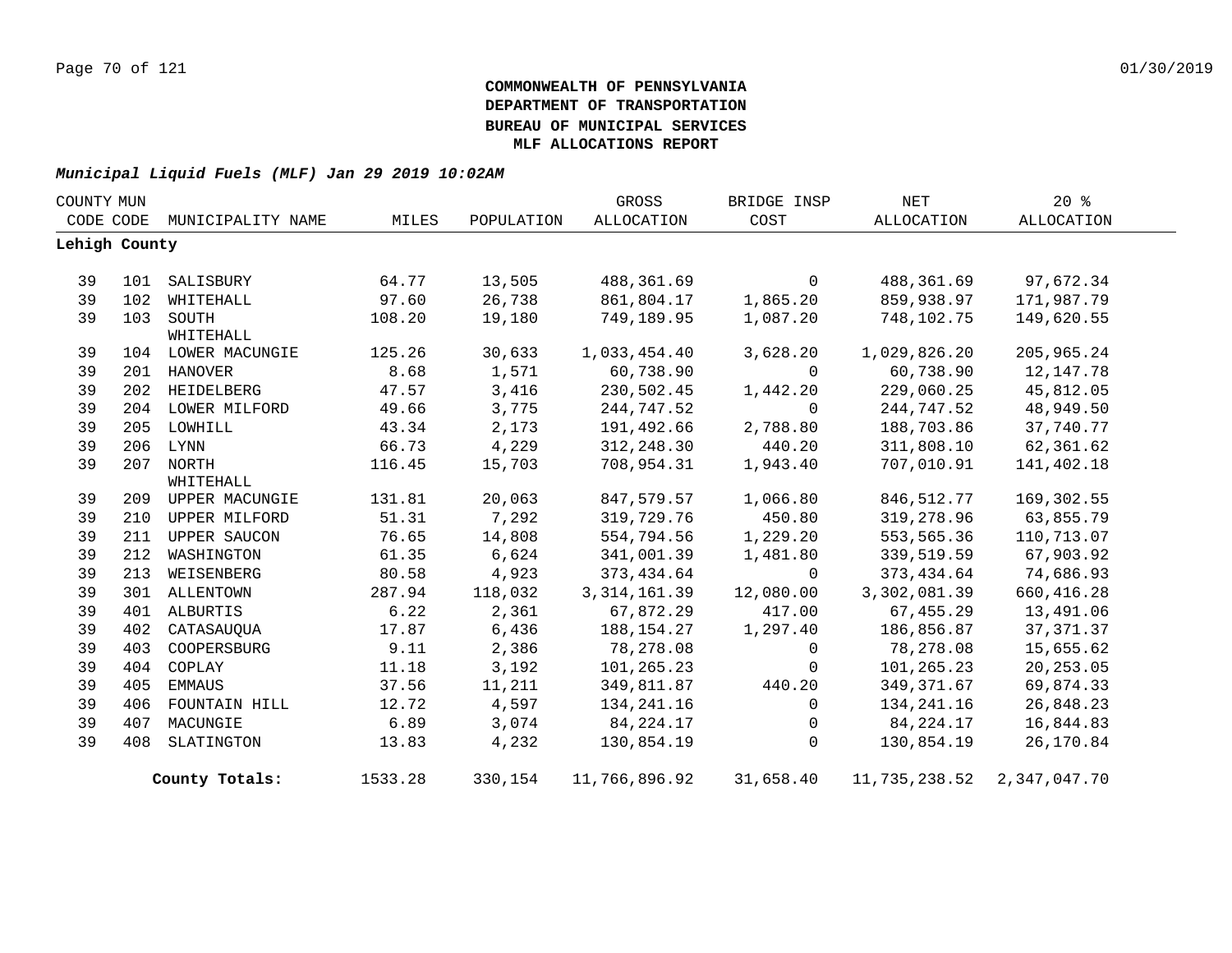| COUNTY MUN     |     |                   |       |            | GROSS             | BRIDGE INSP         | $\operatorname{NET}$ | 20%               |  |
|----------------|-----|-------------------|-------|------------|-------------------|---------------------|----------------------|-------------------|--|
| CODE CODE      |     | MUNICIPALITY NAME | MILES | POPULATION | <b>ALLOCATION</b> | COST                | <b>ALLOCATION</b>    | <b>ALLOCATION</b> |  |
| Luzerne County |     |                   |       |            |                   |                     |                      |                   |  |
|                |     |                   |       |            |                   |                     |                      |                   |  |
| 40             |     | 101 HANOVER       | 41.92 | 11,076     | 362,106.22        | $\mathbf 0$         | 362,106.22           | 72,421.24         |  |
| 40             |     | 102 NEWPORT       | 14.97 | 5,374      | 157, 274. 15      | $\mathsf{O}\xspace$ | 157, 274. 15         | 31,454.83         |  |
| 40             |     | 103 PLAINS        | 32.10 | 9,961      | 306,445.02        | $\mathbf 0$         | 306,445.02           | 61,289.00         |  |
| 40             |     | 104 WILKES BARRE  | 9.13  | 2,967      | 89,798.60         | $\mathbf 0$         | 89,798.60            | 17,959.72         |  |
| 40             |     | 201 BEAR CREEK    | 15.50 | 2,774      | 107,844.29        | $\mathsf{O}\xspace$ | 107,844.29           | 21,568.86         |  |
| 40             | 202 | BLACK CREEK       | 26.23 | 2,016      | 129,708.73        | $\mathbf 0$         | 129,708.73           | 25,941.75         |  |
| 40             | 203 | <b>BUCK</b>       | 1.82  | 435        | 14,816.94         | $\mathbf 0$         | 14,816.94            | 2,963.39          |  |
| 40             |     | 204 BUTLER        | 47.14 | 9,221      | 343,448.08        | $\mathbf 0$         | 343,448.08           | 68,689.62         |  |
| 40             | 205 | CONYNGHAM         | 15.62 | 1,453      | 82,218.06         | $\mathbf 0$         | 82,218.06            | 16, 443.61        |  |
| 40             | 206 | <b>DALLAS</b>     | 42.07 | 8,994      | 321,583.07        | $\mathbf 0$         | 321,583.07           | 64, 316.61        |  |
| 40             | 207 | <b>DENNISON</b>   | 7.00  | 1,125      | 46, 185. 33       | $\mathbf 0$         | 46, 185. 33          | 9,237.07          |  |
| 40             | 208 | <b>DORRANCE</b>   | 28.26 | 2,188      | 140,062.11        | $\mathbf 0$         | 140,062.11           | 28,012.42         |  |
| 40             | 209 | <b>EXETER</b>     | 14.21 | 2,378      | 95,613.98         | $\mathbf 0$         | 95,613.98            | 19,122.80         |  |
| 40             | 210 | FAIRMOUNT         | 41.47 | 1,276      | 167,397.81        | $\mathbf 0$         | 167,397.81           | 33, 479.56        |  |
| 40             |     | 211 FAIRVIEW      | 25.83 | 4,520      | 177,692.28        | $\mathbf 0$         | 177,692.28           | 35,538.46         |  |
| 40             |     | 212 FOSTER        | 27.70 | 3,467      | 163, 351. 24      | $\mathbf 0$         | 163, 351. 24         | 32,670.25         |  |
| 40             |     | 213 FRANKLIN      | 15.06 | 1,757      | 86,289.24         | $\mathsf 0$         | 86,289.24            | 17,257.85         |  |
| 40             |     | 214 HAZLE         | 75.02 | 9,549      | 445,544.88        | $\mathbf 0$         | 445,544.88           | 89,108.98         |  |
| 40             |     | 215 HOLLENBACK    | 22.51 | 1,196      | 100,785.92        | $\mathsf{O}\xspace$ | 100,785.92           | 20, 157. 18       |  |
| 40             |     | 216 HUNLOCK       | 18.77 | 2,443      | 112,536.52        | $\mathsf{O}$        | 112,536.52           | 22,507.30         |  |
| 40             |     | 217 HUNTINGTON    | 44.03 | 2,244      | 195,258.88        | $\mathbf 0$         | 195,258.88           | 39,051.78         |  |
| 40             |     | 218 JACKSON       | 26.45 | 4,646      | 182,302.50        | $\mathbf 0$         | 182,302.50           | 36,460.50         |  |
| 40             | 219 | JENKINS           | 18.20 | 4,442      | 149,983.04        | $\mathbf 0$         | 149,983.04           | 29,996.61         |  |
| 40             | 220 | KINGSTON          | 43.94 | 6,999      | 288,674.53        | $\mathbf 0$         | 288,674.53           | 57,734.91         |  |
| 40             |     | 221 LAKE          | 24.42 | 2,049      | 124,150.68        | $\mathbf 0$         | 124,150.68           | 24,830.14         |  |
| 40             |     | 222 LEHMAN        | 34.94 | 3,508      | 188,993.43        | $\mathbf 0$         | 188,993.43           | 37,798.69         |  |
| 40             | 223 | NESCOPECK         | 23.63 | 1,155      | 103,819.51        | $\mathbf 0$         | 103,819.51           | 20,763.90         |  |
| 40             | 224 | PITTSTON          | 23.25 | 3,368      | 146, 135.84       | $\mathbf 0$         | 146,135.84           | 29, 227. 17       |  |
| 40             | 225 | PLYMOUTH          | 25.38 | 1,812      | 122,772.15        | $\mathbf 0$         | 122,772.15           | 24,554.43         |  |
| 40             |     | 226 RICE          | 20.42 | 3,335      | 135,778.18        | 234.80              | 135,543.38           | 27,108.68         |  |
| 40             |     | 227 ROSS          | 33.65 | 2,937      | 173, 313.76       | 0                   | 173,313.76           | 34,662.75         |  |
| 40             | 228 | SALEM             | 35.96 | 4,254      | 207, 196.32       | $\mathbf 0$         | 207,196.32           | 41,439.26         |  |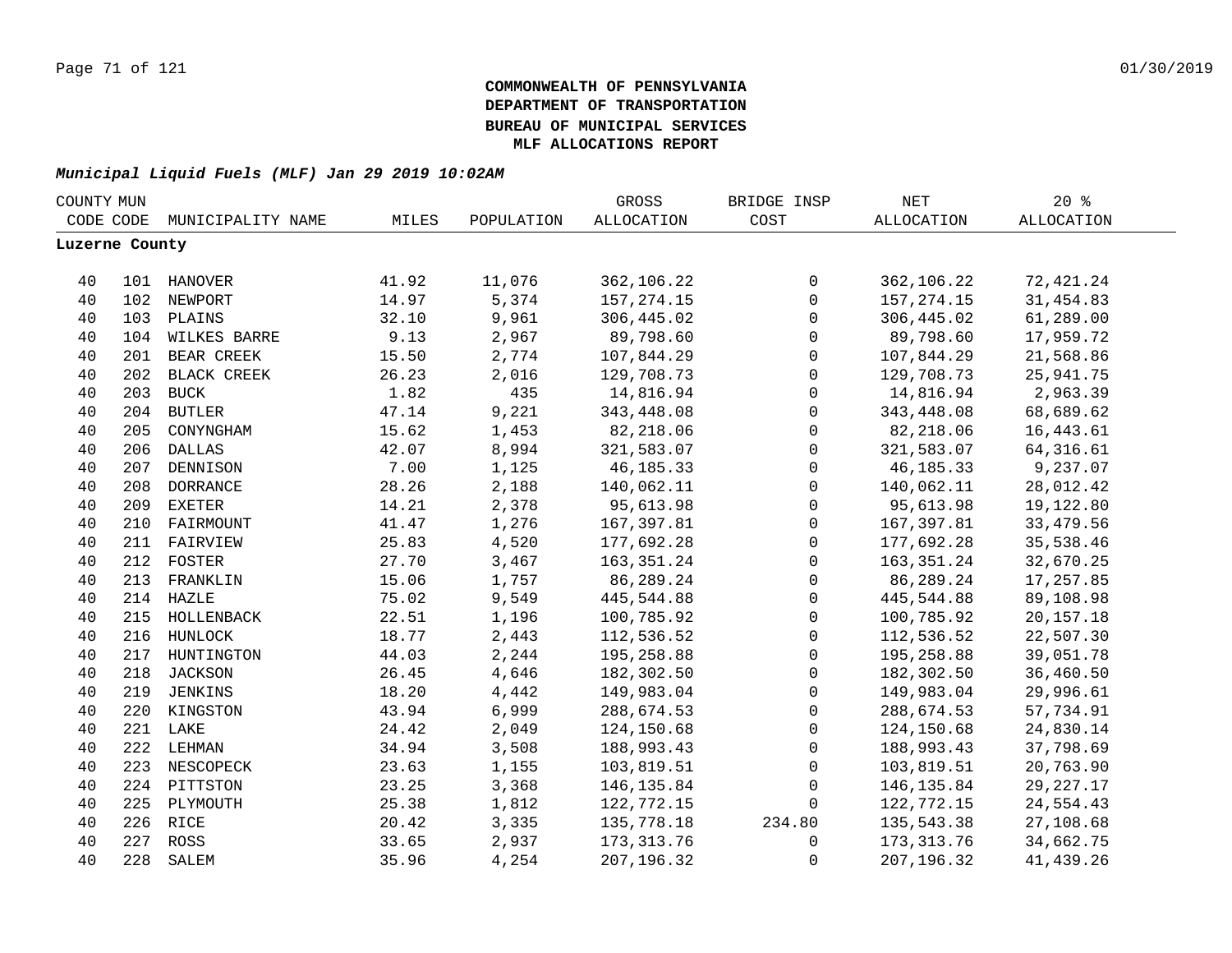| COUNTY MUN |     |                   |        |            | GROSS        | BRIDGE INSP  | NET          | 20%               |  |
|------------|-----|-------------------|--------|------------|--------------|--------------|--------------|-------------------|--|
| CODE CODE  |     | MUNICIPALITY NAME | MILES  | POPULATION | ALLOCATION   | COST         | ALLOCATION   | <b>ALLOCATION</b> |  |
| 40         | 229 | SLOCUM            | 2.82   | 1,115      | 31,650.34    | $\mathbf 0$  | 31,650.34    | 6,330.07          |  |
| 40         | 230 | SUGARLOAF         | 34.69  | 4,211      | 201,992.51   | $\mathbf 0$  | 201,992.51   | 40,398.50         |  |
| 40         | 231 | UNION             | 28.65  | 2,042      | 138,522.09   | $\Omega$     | 138,522.09   | 27,704.42         |  |
| 40         |     | 232 WRIGHT        | 27.37  | 5,651      | 205, 267.46  | $\Omega$     | 205, 267.46  | 41,053.49         |  |
| 40         |     | 301 HAZLETON      | 95.12  | 25,340     | 825,741.90   | $\Omega$     | 825,741.90   | 165, 148.38       |  |
| 40         |     | 302 NANTICOKE     | 32.24  | 10,465     | 316,859.45   | $\mathbf 0$  | 316,859.45   | 63,371.89         |  |
| 40         |     | 303 PITTSTON      | 25.76  | 7,739      | 240,900.91   | $\Omega$     | 240,900.91   | 48,180.18         |  |
| 40         |     | 304 WILKES BARRE  | 108.33 | 41,498     | 1,189,539.26 | 1,165.60     | 1,188,373.66 | 237,674.73        |  |
| 40         |     | 401 ASHLEY        | 7.84   | 2,790      | 81,884.96    | 459.80       | 81,425.16    | 16,285.03         |  |
| 40         |     | 402 AVOCA         | 13.96  | 2,661      | 100,334.60   | $\mathbf 0$  | 100,334.60   | 20,066.92         |  |
| 40         | 403 | CONYNGHAM         | 9.32   | 1,914      | 69,694.96    | $\mathbf{0}$ | 69,694.96    | 13,938.99         |  |
| 40         |     | 404 COURTDALE     | 3.96   | 732        | 28,011.47    | $\mathbf{0}$ | 28,011.47    | 5,602.29          |  |
| 40         | 405 | DALLAS            | 15.05  | 2,804      | 106,892.04   | $\mathbf{0}$ | 106,892.04   | 21,378.41         |  |
| 40         | 406 | <b>DUPONT</b>     | 14.25  | 2,711      | 102,314.86   | $\mathbf 0$  | 102,314.86   | 20,462.97         |  |
| 40         | 407 | DURYEA            | 15.84  | 4,917      | 151,250.55   | $\mathbf 0$  | 151,250.55   | 30,250.11         |  |
| 40         | 408 | EDWARDSVILLE      | 11.15  | 4,816      | 133, 172.51  | $\mathbf 0$  | 133, 172.51  | 26,634.50         |  |
| 40         | 409 | EXETER            | 18.90  | 5,652      | 176,234.07   | $\mathbf 0$  | 176,234.07   | 35, 246.81        |  |
| 40         | 410 | FORTY FORT        | 12.30  | 4,214      | 125, 251.31  | $\mathbf{0}$ | 125, 251.31  | 25,050.26         |  |
| 40         |     | 411 FREELAND      | 14.89  | 3,531      | 120,672.91   | $\mathbf 0$  | 120,672.91   | 24, 134.58        |  |
| 40         |     | 412 HUGHESTOWN    | 5.87   | 1,392      | 47,572.06    | $\mathbf 0$  | 47,572.06    | 9,514.41          |  |
| 40         |     | 413 JEDDO         | 0.12   | 98         | 2,343.24     | $\mathbf 0$  | 2,343.24     | 468.65            |  |
| 40         |     | 414 KINGSTON      | 33.81  | 13,182     | 375,798.70   | $\mathbf 0$  | 375,798.70   | 75, 159. 74       |  |
| 40         |     | 415 LAFLIN        | 6.91   | 1,487      | 53,011.89    | $\mathbf 0$  | 53,011.89    | 10,602.38         |  |
| 40         |     | 416 LARKSVILLE    | 17.76  | 4,480      | 149,222.79   | $\mathbf 0$  | 149,222.79   | 29,844.56         |  |
| 40         | 417 | LAUREL RUN        | 2.35   | 500        | 17,916.10    | $\Omega$     | 17,916.10    | 3,583.22          |  |
| 40         | 418 | LUZERNE           | 8.55   | 2,845      | 85,404.41    | $\Omega$     | 85,404.41    | 17,080.88         |  |
| 40         | 419 | NESCOPECK         | 11.53  | 1,583      | 70,751.26    | $\Omega$     | 70,751.26    | 14,150.25         |  |
| 40         | 420 | NEW COLUMBUS      | 5.31   | 227        | 22,688.23    | $\Omega$     | 22,688.23    | 4,537.65          |  |
| 40         | 421 | NUANGOLA          | 6.38   | 679        | 35,267.70    | $\mathbf{0}$ | 35,267.70    | 7,053.54          |  |
| 40         | 422 | PLYMOUTH          | 15.71  | 5,951      | 171,185.49   | $\mathbf 0$  | 171,185.49   | 34, 237. 10       |  |
| 40         | 423 | PRINGLE           | 4.48   | 979        | 34,663.67    | $\Omega$     | 34,663.67    | 6,932.73          |  |
| 40         |     | 424 SHICKSHINNY   | 6.79   | 838        | 39,808.05    | 234.80       | 39,573.25    | 7,914.65          |  |
| 40         | 425 | SUGAR NOTCH       | 5.14   | 989        | 37,124.66    | 0            | 37,124.66    | 7,424.93          |  |
| 40         | 426 | SWOYERSVILLE      | 17.37  | 5,062      | 159,356.67   | $\mathbf 0$  | 159,356.67   | 31,871.33         |  |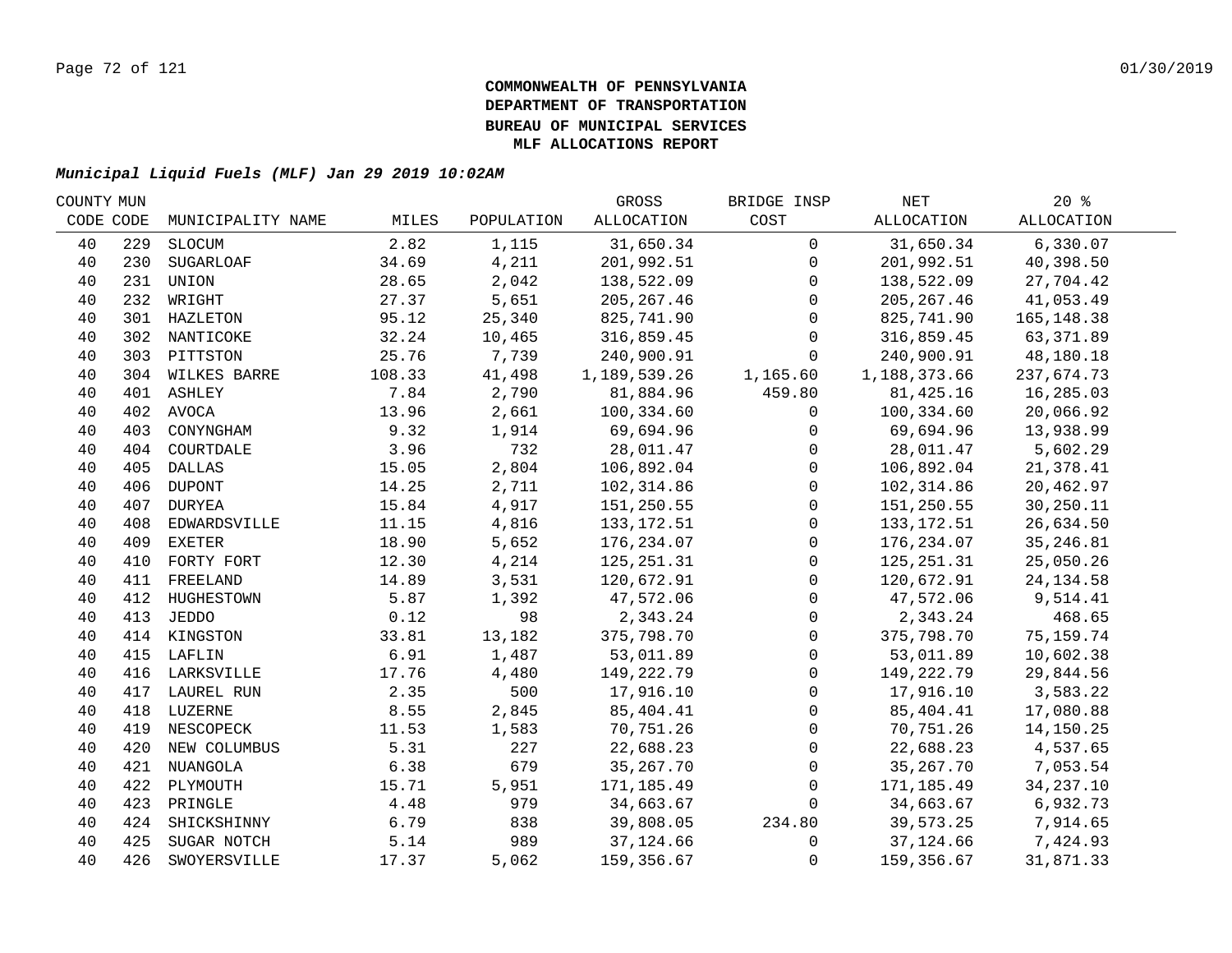| COUNTY MUN |           |                       |         |            | GROSS         | BRIDGE INSP | NET           | $20*$        |  |
|------------|-----------|-----------------------|---------|------------|---------------|-------------|---------------|--------------|--|
|            | CODE CODE | MUNICIPALITY NAME     | MILES   | POPULATION | ALLOCATION    | COST        | ALLOCATION    | ALLOCATION   |  |
| 40         | 427       | WARRIOR RUN           | 2.14    | 584        | 18,851.48     | $\Omega$    | 18,851.48     | 3,770.30     |  |
| 40         | 428       | WEST HAZLETON         | 14.73   | 4,594      | 141,076.58    | 366.40      | 140,710.18    | 28,142.04    |  |
| 40         | 429       | WEST PITTSTON         | 18.08   | 4,868      | 157,968.19    | 0           | 157,968.19    | 31,593.64    |  |
| 40         | 430       | WEST WYOMING          | 9.14    | 2,725      | 85,062.91     | $\Omega$    | 85,062.91     | 17,012.58    |  |
| 40         | 431       | WHITE HAVEN           | 8.53    | 1,097      | 50,881.52     | $\mathbf 0$ | 50,881.52     | 10,176.30    |  |
| 40         | 432       | WYOMING               | 8.48    | 3,073      | 89,658.35     | $\Omega$    | 89,658.35     | 17,931.67    |  |
| 40         | 433       | YATESVILLE            | 1.98    | 607        | 18,756.00     | $\mathbf 0$ | 18,756.00     | 3,751.20     |  |
| 40         | 434       | HARVEYS LAKE          | 11.21   | 2,791      | 93,464.17     | $\Omega$    | 93,464.17     | 18,692.83    |  |
| 40         | 435       | PENN LAKE PARK        | 4.68    | 308        | 22, 123.85    | 315.20      | 21,808.65     | 4,361.73     |  |
| 40         | 436       | BEAR CREEK<br>VILLAGE | 6.43    | 257        | 27,121.28     | 610.20      | 26,511.08     | 5,302.22     |  |
|            |           | County Totals:        | 1602.52 | 320,918    | 11,822,348.70 | 3,386.80    | 11,818,961.90 | 2,363,792.38 |  |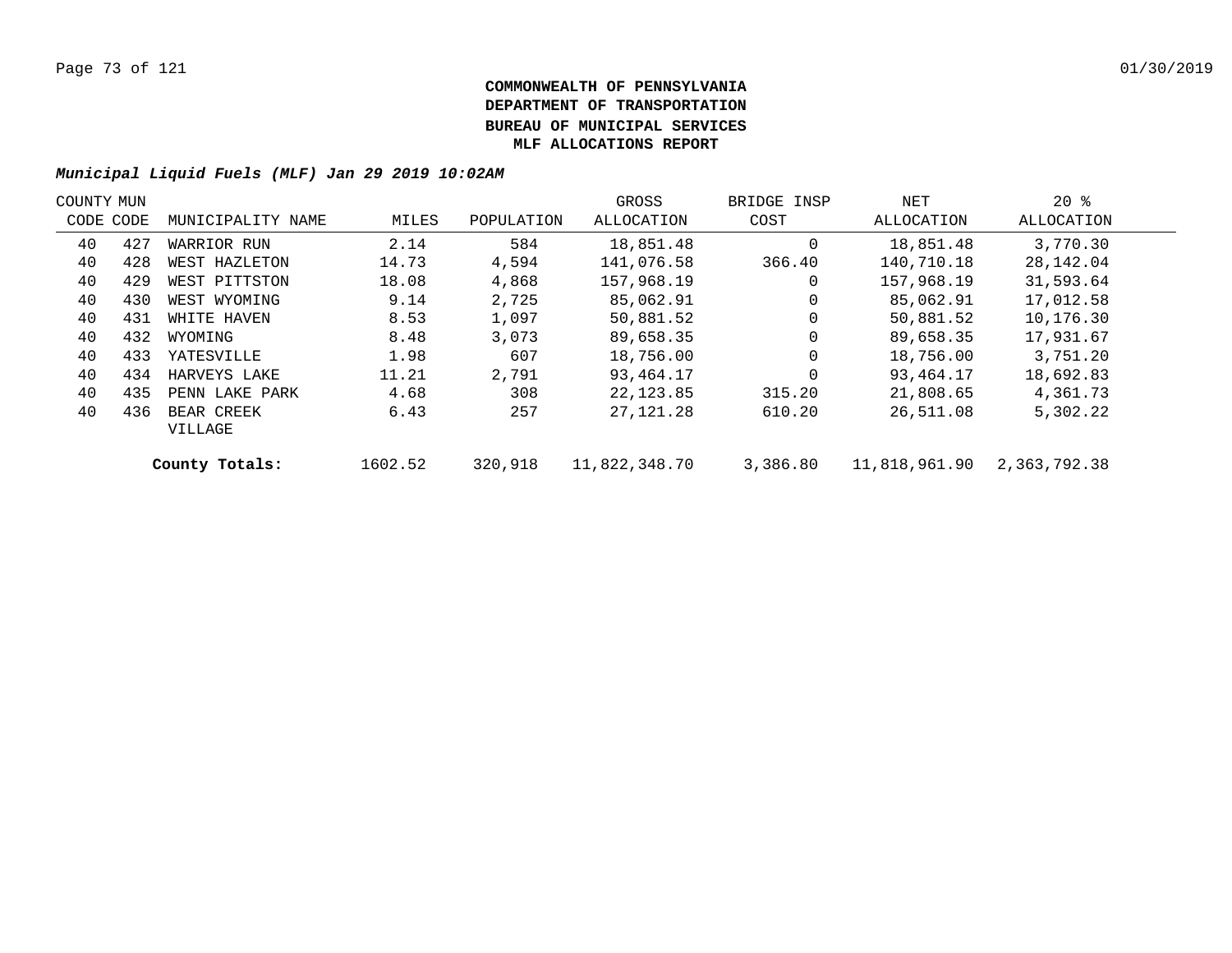| COUNTY MUN      |     |                   |       |            | GROSS             | BRIDGE INSP  | $\operatorname{NET}$ | 20%               |  |
|-----------------|-----|-------------------|-------|------------|-------------------|--------------|----------------------|-------------------|--|
| CODE CODE       |     | MUNICIPALITY NAME | MILES | POPULATION | <b>ALLOCATION</b> | COST         | <b>ALLOCATION</b>    | <b>ALLOCATION</b> |  |
| Lycoming County |     |                   |       |            |                   |              |                      |                   |  |
| 41              |     | 201 ANTHONY       | 19.91 | 865        | 85, 343. 38       | 0            | 85, 343. 38          | 17,068.68         |  |
| 41              |     | 202 ARMSTRONG     | 6.82  | 681        | 36,816.36         | $\mathsf{O}$ | 36,816.36            | 7,363.27          |  |
| 41              |     | 203 BASTRESS      | 4.46  | 546        | 26,060.34         | $\mathsf 0$  | 26,060.34            | 5,212.07          |  |
| 41              |     | 204 BRADY         | 4.37  | 521        | 25, 258.87        | $\mathsf 0$  | 25, 258.87           | 5,051.77          |  |
|                 | 205 |                   | 6.87  | 96         | 25, 457. 12       |              | 25, 457.12           | 5,091.42          |  |
| 41              |     | <b>BROWN</b>      |       | 413        | 46,866.51         | $\mathsf{O}$ | 46,866.51            | 9,373.30          |  |
| 41              | 206 | CASCADE           | 11.29 |            |                   | $\mathsf 0$  |                      |                   |  |
| 41              | 207 | CLINTON           | 16.90 | 3,708      | 131,056.23        | $\mathsf{O}$ | 131,056.23           | 26, 211.25        |  |
| 41              | 208 | COGAN HOUSE       | 28.61 | 955        | 116,959.36        | $\mathsf{O}$ | 116,959.36           | 23,391.87         |  |
| 41              | 209 | CUMMINGS          | 9.46  | 273        | 37,829.91         | 0            | 37,829.91            | 7,565.98          |  |
| 41              | 210 | <b>ELDRED</b>     | 22.55 | 2,122      | 119, 175. 23      | 0            | 119, 175. 23         | 23,835.05         |  |
| 41              |     | 211 FAIRFIELD     | 19.29 | 2,792      | 121,199.22        | 0            | 121, 199. 22         | 24, 239.84        |  |
| 41              | 212 | FRANKLIN          | 45.50 | 933        | 174,460.42        | $\mathsf{O}$ | 174,460.42           | 34,892.08         |  |
| 41              | 213 | <b>GAMBLE</b>     | 28.48 | 756        | 112,591.02        | $\mathsf 0$  | 112,591.02           | 22,518.20         |  |
| 41              |     | 214 HEPBURN       | 30.22 | 2,762      | 158,099.09        | $\mathsf 0$  | 158,099.09           | 31,619.82         |  |
| 41              | 215 | JACKSON           | 17.75 | 396        | 68,690.00         | $\mathsf 0$  | 68,690.00            | 13,738.00         |  |
| 41              |     | 216 JORDAN        | 28.64 | 863        | 115,248.87        | $\mathsf 0$  | 115,248.87           | 23,049.77         |  |
| 41              |     | 217 LEWIS         | 21.23 | 987        | 92,275.83         | $\mathsf 0$  | 92, 275.83           | 18,455.17         |  |
| 41              |     | 218 LIMESTONE     | 24.16 | 2,019      | 122,667.51        | $\mathsf 0$  | 122,667.51           | 24,533.50         |  |
| 41              |     | 219 LOYALSOCK     | 66.27 | 11,026     | 444,644.06        | $\mathsf 0$  | 444,644.06           | 88,928.81         |  |
| 41              |     | 220 LYCOMING      | 28.55 | 1,478      | 127,062.25        | 0            | 127,062.25           | 25, 412.45        |  |
| 41              |     | 221 MCHENRY       | 8.71  | 143        | 32,694.93         | 0            | 32,694.93            | 6,538.99          |  |
| 41              |     | 222 MCINTYRE      | 6.23  | 520        | 31,619.17         | $\mathsf{O}$ | 31,619.17            | 6,323.83          |  |
| 41              |     | 223 MCNETT        | 12.50 | 174        | 46,306.12         | $\mathsf 0$  | 46,306.12            | 9,261.22          |  |
| 41              |     | 224 MIFFLIN       | 14.14 | 1,070      | 69,592.29         | 0            | 69,592.29            | 13,918.46         |  |
| 41              |     | 225 MILL CREEK    | 19.96 | 604        | 80,370.38         | $\mathbf 0$  | 80,370.38            | 16,074.08         |  |
| 41              | 226 | MORELAND          | 47.72 | 943        | 182, 272.39       | $\mathbf 0$  | 182, 272.39          | 36, 454. 48       |  |
| 41              | 227 | MUNCY             | 17.64 | 1,089      | 81,972.22         | 0            | 81,972.22            | 16,394.44         |  |
| 41              | 228 | MUNCY CREEK       | 28.68 | 3,474      | 166,850.72        | 0            | 166,850.72           | 33,370.14         |  |
| 41              |     | 229 NIPPENOSE     | 9.26  | 709        | 45,737.75         | 0            | 45,737.75            | 9,147.55          |  |
| 41              | 230 | OLD LYCOMING      | 36.69 | 4,938      | 223, 182. 44      | 0            | 223, 182. 44         | 44,636.49         |  |
| 41              |     | 231 PENN          | 52.30 | 960        | 198, 317.41       | 0            | 198,317.41           | 39,663.48         |  |
| 41              |     | 232 PIATT         | 16.52 | 1,180      | 79,924.16         | $\mathbf{0}$ | 79,924.16            | 15,984.83         |  |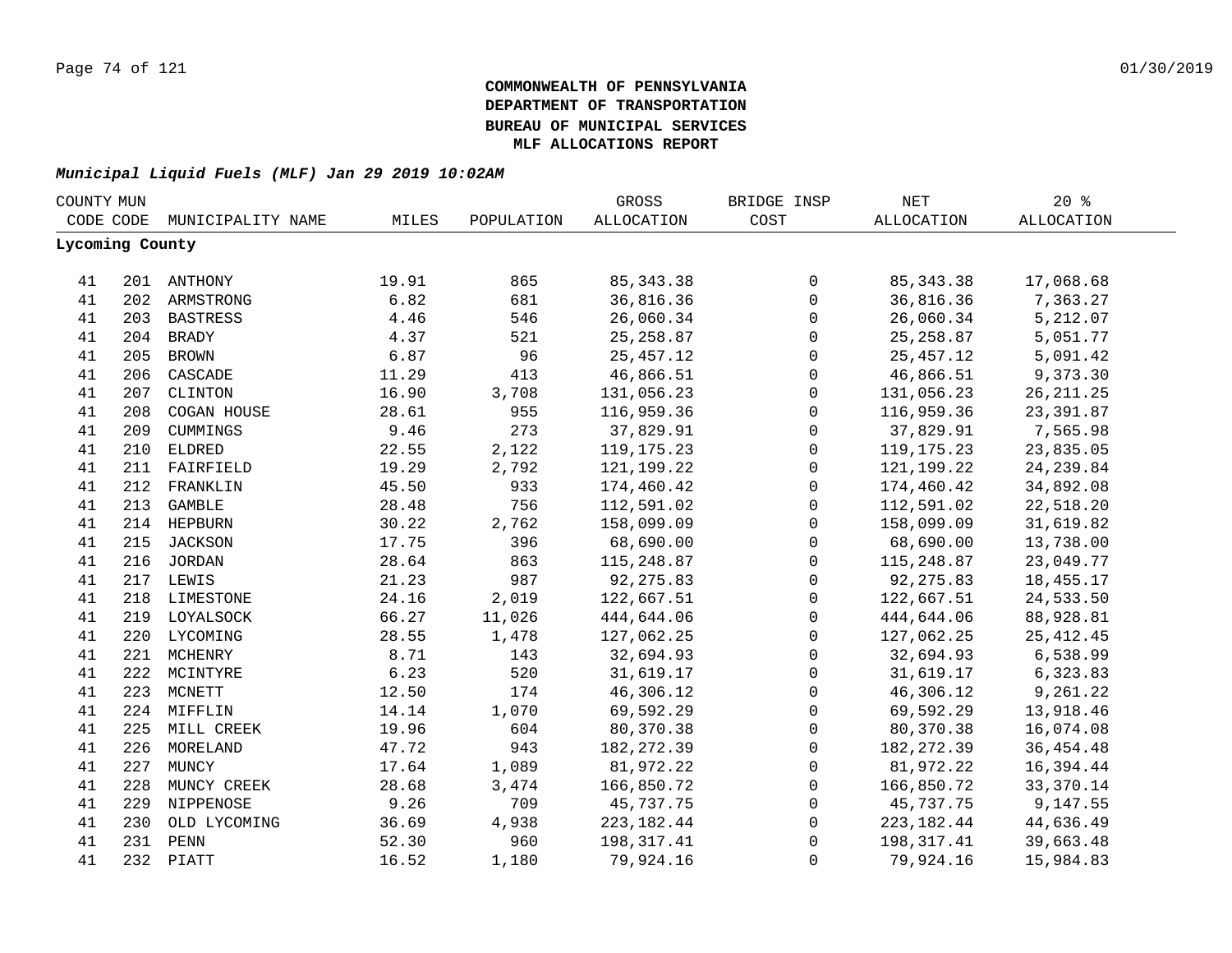| COUNTY MUN |     |                     |         |            | GROSS        | BRIDGE INSP    | NET        | $20*$                     |  |
|------------|-----|---------------------|---------|------------|--------------|----------------|------------|---------------------------|--|
| CODE CODE  |     | MUNICIPALITY NAME   | MILES   | POPULATION | ALLOCATION   | COST           | ALLOCATION | ALLOCATION                |  |
| 41         |     | 233 PINE            | 18.64   | 294        | 69,732.32    | $\Omega$       | 69,732.32  | 13,946.46                 |  |
| 41         |     | 234 PLUNKETTS       | 13.72   | 684        | 60,543.32    | $\Omega$       | 60,543.32  | 12,108.66                 |  |
|            |     | CREEK               |         |            |              |                |            |                           |  |
| 41         |     | 235 PORTER          | 14.98   | 1,601      | 82,939.98    | $\overline{0}$ | 82,939.98  | 16,588.00                 |  |
| 41         | 236 | SHREWSBURY          | 18.92   | 409        | 72,959.48    | $\mathbf 0$    | 72,959.48  | 14,591.90                 |  |
| 41         | 237 | SUSOUEHANNA         | 4.89    | 1,000      | 36,483.94    | 0              | 36,483.94  | 7,296.79                  |  |
| 41         | 238 | UPPER               | 23.26   | 1,823      | 115,717.12   | $\mathbf{0}$   | 115,717.12 | 23, 143. 42               |  |
|            |     | FAIRFIELD           |         |            |              |                |            |                           |  |
| 41         | 239 | WASHINGTON          | 28.27   | 1,619      | 128,881.04   | $\overline{0}$ | 128,881.04 | 25,776.21                 |  |
| 41         | 240 | WATSON              | 10.17   | 537        | 45,468.92    | 0              | 45,468.92  | 9,093.78                  |  |
| 41         | 241 | WOLF                | 35.03   | 2,907      | 177,455.99   | 0              | 177,455.99 | 35,491.20                 |  |
| 41         | 242 | WOODWARD            | 16.94   | 2,200      | 101,469.71   | $\mathbf 0$    | 101,469.71 | 20,293.94                 |  |
| 41         | 301 | WILLIAMSPORT        | 109.48  | 29,381     | 954,649.33   | $\mathbf{0}$   | 954,649.33 | 190,929.87                |  |
| 41         | 401 | DUBOISTOWN          | 3.22    | 1,205      | 34,796.35    | $\mathbf 0$    | 34,796.35  | 6,959.27                  |  |
| 41         | 402 | HUGHESVILLE         | 8.37    | 2,128      | 70,654.43    | $\mathbf 0$    | 70,654.43  | 14,130.89                 |  |
| 41         | 403 | <b>JERSEY SHORE</b> | 16.64   | 4,361      | 143,035.50   | $\mathbf 0$    | 143,035.50 | 28,607.10                 |  |
| 41         | 404 | MONTGOMERY          | 5.67    | 1,579      | 50,571.94    | $\mathbf{0}$   | 50,571.94  | 10, 114.39                |  |
| 41         | 405 | MONTOURSVILLE       | 24.45   | 4,615      | 174,831.23   | $\mathbf{0}$   | 174,831.23 | 34,966.25                 |  |
| 41         | 406 | MUNCY               | 9.07    | 2,477      | 79,934.54    | 0              | 79,934.54  | 15,986.91                 |  |
| 41         | 407 | PICTURE ROCKS       | 4.91    | 678        | 30,205.70    | 0              | 30,205.70  | 6,041.14                  |  |
| 41         | 408 | SALLADASBURG        | 0.72    | 238        | 7,160.82     | $\mathbf 0$    | 7,160.82   | 1,432.16                  |  |
| 41         | 409 | SOUTH               | 23.56   | 6,379      | 206,548.10   | $\Omega$       | 206,548.10 | 41,309.62                 |  |
|            |     | WILLIAMSPORT        |         |            |              |                |            |                           |  |
|            |     | County Totals:      | 1102.59 | 116,111    | 6,070,641.32 | $\overline{0}$ |            | 6,070,641.32 1,214,128.26 |  |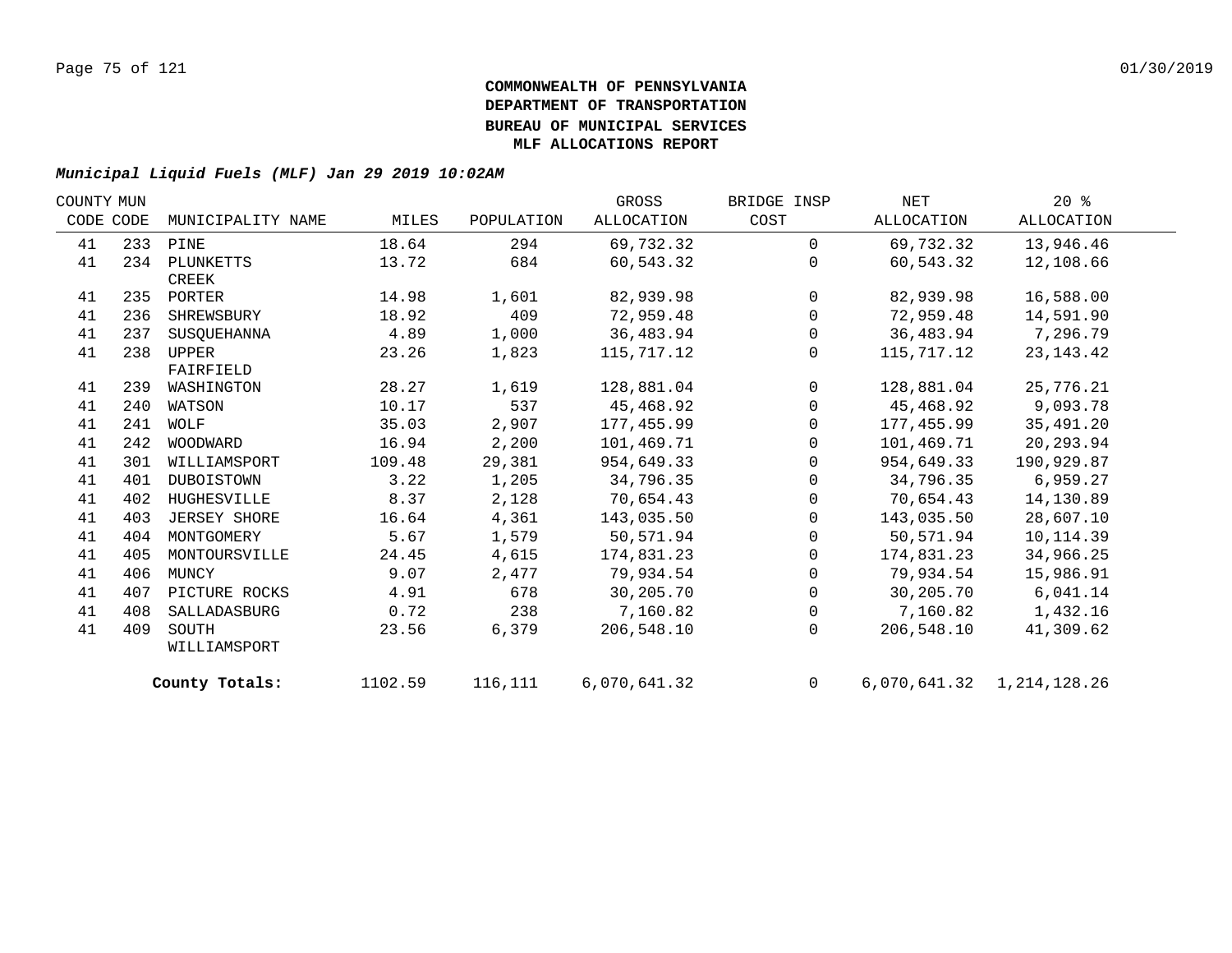| COUNTY MUN |                |                             |        |            | GROSS             | BRIDGE INSP              | NET          | $20*$       |  |
|------------|----------------|-----------------------------|--------|------------|-------------------|--------------------------|--------------|-------------|--|
| CODE CODE  |                | MUNICIPALITY NAME           | MILES  | POPULATION | <b>ALLOCATION</b> | COST                     | ALLOCATION   | ALLOCATION  |  |
|            | Mc Kean County |                             |        |            |                   |                          |              |             |  |
| 42         |                | 201 ANNIN                   | 26.04  | 694        | 102,999.46        | $\mathbf 0$              | 102,999.46   | 20,599.89   |  |
| 42         | 202            | BRADFORD                    | 33.71  | 4,805      | 210,339.19        | 3,725.40                 | 206,613.79   | 41,322.76   |  |
| 42         | 203            | CERES                       | 23.68  | 905        | 99,063.35         | $\Omega$                 | 99,063.35    | 19,812.67   |  |
| 42         | 204            | CORYDON                     | 7.04   | 275        | 29,568.45         | $\Omega$                 | 29,568.45    | 5,913.69    |  |
| 42         | 205            | ELDRED                      | 25.92  | 1,592      | 120,288.07        | 290.40                   | 119,997.67   | 23,999.53   |  |
| 42         | 206            | FOSTER                      | 32.18  | 4,316      | 195,452.57        | 1,483.40                 | 193,969.17   | 38,793.83   |  |
| 42         | 207            | HAMILTON                    | 9.70   | 543        | 43,975.05         | 307.00                   | 43,668.05    | 8,733.61    |  |
| 42         |                | 208 HAMLIN                  | 9.60   | 734        | 47,396.78         | 1,323.00                 | 46,073.78    | 9,214.76    |  |
| 42         | 209            | KEATING                     | 44.41  | 3,021      | 211,877.55        | 2,937.80                 | 208,939.75   | 41,787.95   |  |
| 42         |                | 210 LAFAYETTE               | 18.22  | 2,350      | 108,816.86        | $\Omega$                 | 108,816.86   | 21,763.37   |  |
| 42         |                | 211 LIBERTY                 | 44.91  | 1,612      | 185,820.24        | 773.20                   | 185,047.04   | 37,009.41   |  |
| 42         |                | 212 NORWICH                 | 13.40  | 583        | 57,454.92         | 657.80                   | 56,797.12    | 11,359.42   |  |
| 42         | 213            | OTTO                        | 16.04  | 1,556      | 85,688.94         | 1,278.40                 | 84,410.54    | 16,882.11   |  |
| 42         | 214            | SERGEANT                    | 7.00   | 141        | 26,790.00         | $\Omega$                 | 26,790.00    | 5,358.00    |  |
| 42         | 215            | WETMORE                     | 26.14  | 1,650      | 122,185.91        | $\Omega$                 | 122,185.91   | 24, 437. 18 |  |
| 42         | 301            | BRADFORD                    | 30.68  | 8,770      | 278,098.84        | 1,263.00                 | 276,835.84   | 55,367.17   |  |
| 42         | 401            | ELDRED                      | 3.67   | 825        | 28,849.83         | $\Omega$                 | 28,849.83    | 5,769.97    |  |
| 42         | 402            | KANE BOROUGH                | 17.10  | 3,730      | 132,175.90        | $\mathbf 0$              | 132,175.90   | 26,435.18   |  |
| 42         | 403            | LEWIS RUN<br><b>BOROUGH</b> | 3.12   | 617        | 22,863.47         | 290.40                   | 22,573.07    | 4,514.61    |  |
| 42         | 404            | MOUNT JEWETT                | 6.19   | 919        | 39, 346.52        | $\Omega$                 | 39,346.52    | 7,869.30    |  |
| 42         | 405            | PORT ALLEGANY               | 11.04  | 2,157      | 80,384.47         | 312.40                   | 80,072.07    | 16,014.41   |  |
| 42         | 406            | SMETHPORT                   | 11.52  | 1,655      | 72,136.14         | $\Omega$                 | 72,136.14    | 14,427.23   |  |
|            |                | County Totals:              | 421.31 | 43,450     |                   | 2,301,572.51   14,642.20 | 2,286,930.31 | 457,386.06  |  |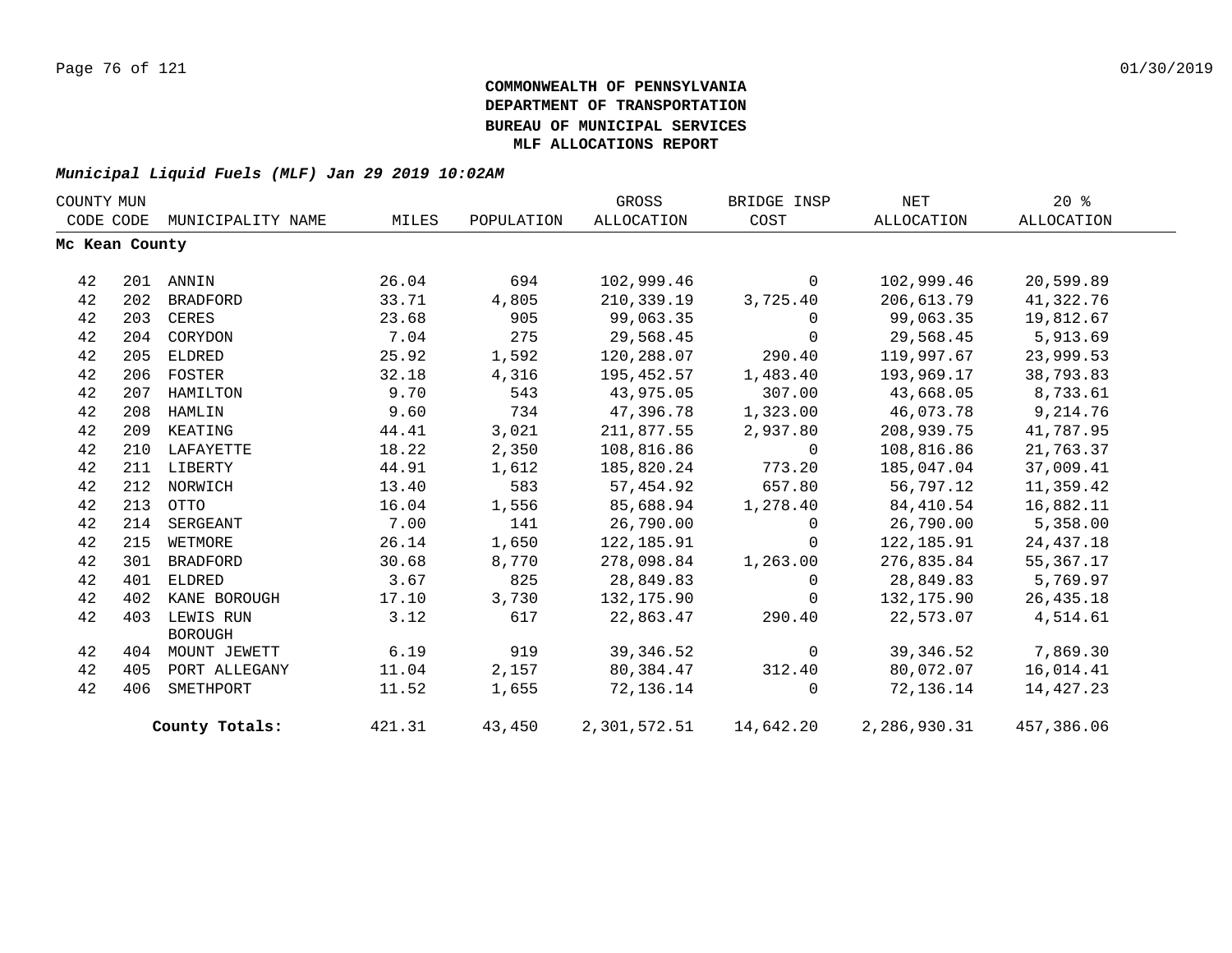| COUNTY MUN    |     |                             |       |            | GROSS             | BRIDGE INSP  | <b>NET</b>   | $20*$       |
|---------------|-----|-----------------------------|-------|------------|-------------------|--------------|--------------|-------------|
|               |     | CODE CODE MUNICIPALITY NAME | MILES | POPULATION | <b>ALLOCATION</b> | COST         | ALLOCATION   | ALLOCATION  |
| Mercer County |     |                             |       |            |                   |              |              |             |
|               |     |                             |       |            |                   |              |              |             |
| 43            |     | 201 COOLSPRING              | 27.66 | 2,278      | 139,778.01        | $\mathsf{O}$ | 139,778.01   | 27,955.60   |
| 43            | 202 | DEER CREEK                  | 18.24 | 502        | 72,460.10         | $\mathbf 0$  | 72,460.10    | 14,492.02   |
| 43            | 203 | DELAWARE                    | 45.72 | 2,291      | 201,982.17        | 0            | 201,982.17   | 40,396.43   |
| 43            |     | 204 EAST                    | 27.92 | 1,682      | 128,922.26        | $\mathsf{O}$ | 128,922.26   | 25,784.45   |
|               |     | LACKAWANNOCK                |       |            |                   |              |              |             |
| 43            |     | 205 FAIRVIEW                | 20.40 | 1,085      | 91,360.48         | $\mathsf{O}$ | 91,360.48    | 18,272.10   |
| 43            |     | 206 FINDLEY                 | 36.30 | 2,910      | 181,871.38        | 0            | 181,871.38   | 36, 374. 28 |
| 43            |     | 207 FRENCH CREEK            | 34.28 | 771        | 132,781.37        | $\mathbf 0$  | 132,781.37   | 26,556.27   |
| 43            | 208 | <b>GREENE</b>               | 37.25 | 1,091      | 149,276.24        | 0            | 149,276.24   | 29,855.25   |
| 43            | 209 | HEMPFIELD                   | 27.23 | 3,741      | 167,139.80        | $\mathsf{O}$ | 167,139.80   | 33, 427.96  |
| 43            | 210 | <b>JACKSON</b>              | 21.91 | 1,273      | 100,245.58        | $\mathbf 0$  | 100,245.58   | 20,049.12   |
| 43            | 211 | JEFFERSON                   | 36.36 | 1,880      | 161,775.18        | $\mathsf{O}$ | 161,775.18   | 32, 355.04  |
| 43            |     | 212 LACKAWANNOCK            | 27.60 | 2,662      | 147, 141. 11      | 0            | 147, 141. 11 | 29,428.22   |
| 43            |     | 213 LAKE                    | 25.70 | 780        | 103,528.36        | $\mathbf 0$  | 103,528.36   | 20,705.67   |
| 43            |     | 214 LIBERTY                 | 18.77 | 1,414      | 92, 254. 21       | 0            | 92, 254. 21  | 18,450.84   |
| 43            |     | 215 MILL CREEK              | 32.08 | 721        | 124,249.56        | $\mathsf{O}$ | 124,249.56   | 24,849.91   |
| 43            |     | 216 NEW VERNON              | 28.49 | 504        | 107,658.21        | $\mathsf{O}$ | 107,658.21   | 21,531.64   |
| 43            |     | 217 OTTER CREEK             | 22.56 | 589        | 88,993.03         | 0            | 88,993.03    | 17,798.61   |
| 43            |     | 218 PERRY                   | 25.72 | 1,453      | 116,862.25        | $\mathsf{O}$ | 116,862.25   | 23, 372.45  |
| 43            |     | 219 PINE                    | 43.97 | 5,150      | 252, 332.35       | 0            | 252, 332.35  | 50,466.47   |
| 43            |     | 220 PYMATUNING              | 35.72 | 3,281      | 187,194.59        | $\mathsf{O}$ | 187,194.59   | 37,438.92   |
| 43            | 221 | SALEM                       | 21.47 | 754        | 88,506.47         | $\mathbf 0$  | 88,506.47    | 17,701.29   |
| 43            | 222 | SANDY CREEK                 | 25.51 | 795        | 103,172.29        | $\mathbf 0$  | 103,172.29   | 20,634.46   |
| 43            | 223 | SANDY LAKE                  | 28.33 | 1,226      | 121,340.52        | $\mathsf{O}$ | 121,340.52   | 24,268.10   |
| 43            | 224 | SHENANGO                    | 39.00 | 3,929      | 211, 217.91       | $\mathbf 0$  | 211, 217.91  | 42, 243.58  |
| 43            | 225 | SOUTH                       | 25.13 | 2,695      | 139, 319. 17      | $\mathbf 0$  | 139,319.17   | 27,863.83   |
|               |     | PYMATUNING                  |       |            |                   |              |              |             |
| 43            | 226 | SPRINGFIELD                 | 38.24 | 1,981      | 170, 214.58       | $\mathbf 0$  | 170,214.58   | 34,042.92   |
| 43            | 227 | SUGAR GROVE                 | 14.33 | 971        | 68,292.65         | $\mathsf{O}$ | 68,292.65    | 13,658.53   |
| 43            | 228 | WEST SALEM                  | 42.81 | 3,538      | 216,579.78        | $\mathsf{O}$ | 216,579.78   | 43, 315.96  |
| 43            | 229 | WILMINGTON                  | 17.06 | 1,415      | 86,408.41         | $\Omega$     | 86,408.41    | 17,281.68   |
| 43            | 230 | WOLF CREEK                  | 25.72 | 832        | 104,621.90        | 0            | 104,621.90   | 20,924.38   |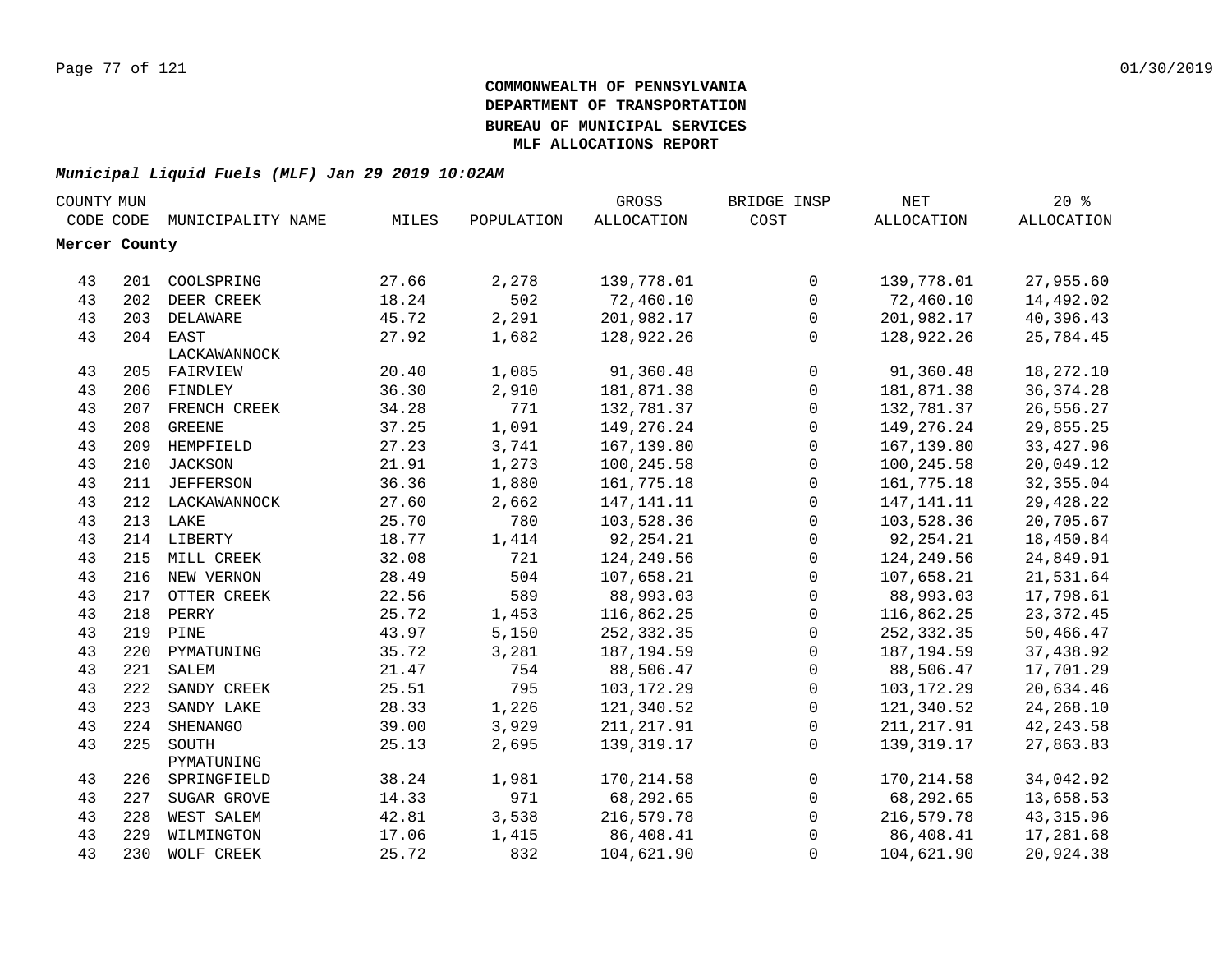| COUNTY MUN |           |                       |         |            | GROSS        | BRIDGE INSP  | NET        | $20*$                           |  |
|------------|-----------|-----------------------|---------|------------|--------------|--------------|------------|---------------------------------|--|
|            | CODE CODE | MUNICIPALITY NAME     | MILES   | POPULATION | ALLOCATION   | COST         | ALLOCATION | ALLOCATION                      |  |
| 43         | 231       | WORTH                 | 16.11   | 899        | 72,979.09    | $\Omega$     | 72,979.09  | 14,595.82                       |  |
| 43         | 301       | FARRELL CITY          | 31.41   | 5,111      | 208,481.35   | 0            | 208,481.35 | 41,696.27                       |  |
| 43         | 302       | SHARON CITY           | 55.18   | 14,038     | 465,972.66   | $\Omega$     | 465,972.66 | 93, 194. 53                     |  |
| 43         | 303       | HERMITAGE             | 90.55   | 16,220     | 630,304.68   | $\Omega$     | 630,304.68 | 126,060.94                      |  |
| 43         | 401       | CLARK                 | 5.28    | 640        | 30,725.85    | 0            | 30,725.85  | 6,145.17                        |  |
| 43         | 402       | FREDONIA              | 3.52    | 502        | 21,968.76    | 0            | 21,968.76  | 4,393.75                        |  |
| 43         | 403       | GREENVILLE            | 29.40   | 5,919      | 217,513.06   | $\mathbf{0}$ | 217,513.06 | 43,502.61                       |  |
| 43         | 404       | GROVE CITY            | 26.33   | 8,322      | 254,347.41   | $\Omega$     | 254,347.41 | 50,869.48                       |  |
| 43         | 405       | <b>JACKSON CENTER</b> | 1.28    | 224        | 8,805.72     | $\Omega$     | 8,805.72   | 1,761.14                        |  |
|            |           | <b>BOROUGH</b>        |         |            |              |              |            |                                 |  |
| 43         |           | 406 JAMESTOWN         | 3.89    | 617        | 25,504.63    | $\Omega$     | 25,504.63  | 5,100.93                        |  |
| 43         | 407       | MERCER                | 11.08   | 2,002      | 77,466.50    | 0            | 77,466.50  | 15,493.30                       |  |
| 43         | 408       | NEW LEBANON           | 2.25    | 188        | 11,423.36    | 0            | 11,423.36  | 2,284.67                        |  |
| 43         | 409       | SANDY LAKE            | 5.05    | 659        | 30, 311.41   | 0            | 30,311.41  | 6,062.28                        |  |
| 43         | 410       | SHARPSVILLE           | 16.60   | 4,415      | 143,962.67   | $\Omega$     | 143,962.67 | 28,792.53                       |  |
| 43         | 411       | SHEAKLEYVILLE         | 0.15    | 142        | 3, 313. 42   | $\Omega$     | 3,313.42   | 662.68                          |  |
| 43         | 412       | STONEBORO             | 6.00    | 1,051      | 41,296.64    | 0            | 41,296.64  | 8,259.33                        |  |
| 43         | 413       | WEST MIDDLESEX        | 4.27    | 863        | 31,656.91    | $\Omega$     | 31,656.91  | 6,331.38                        |  |
| 43         | 414       | WHEATLAND             | 5.83    | 632        | 32,454.73    | $\Omega$     | 32,454.73  | 6,490.95                        |  |
|            |           | County Totals:        | 1185.66 | 116,638    | 6,365,968.77 | $\Omega$     |            | 6, 365, 968. 77 1, 273, 193. 75 |  |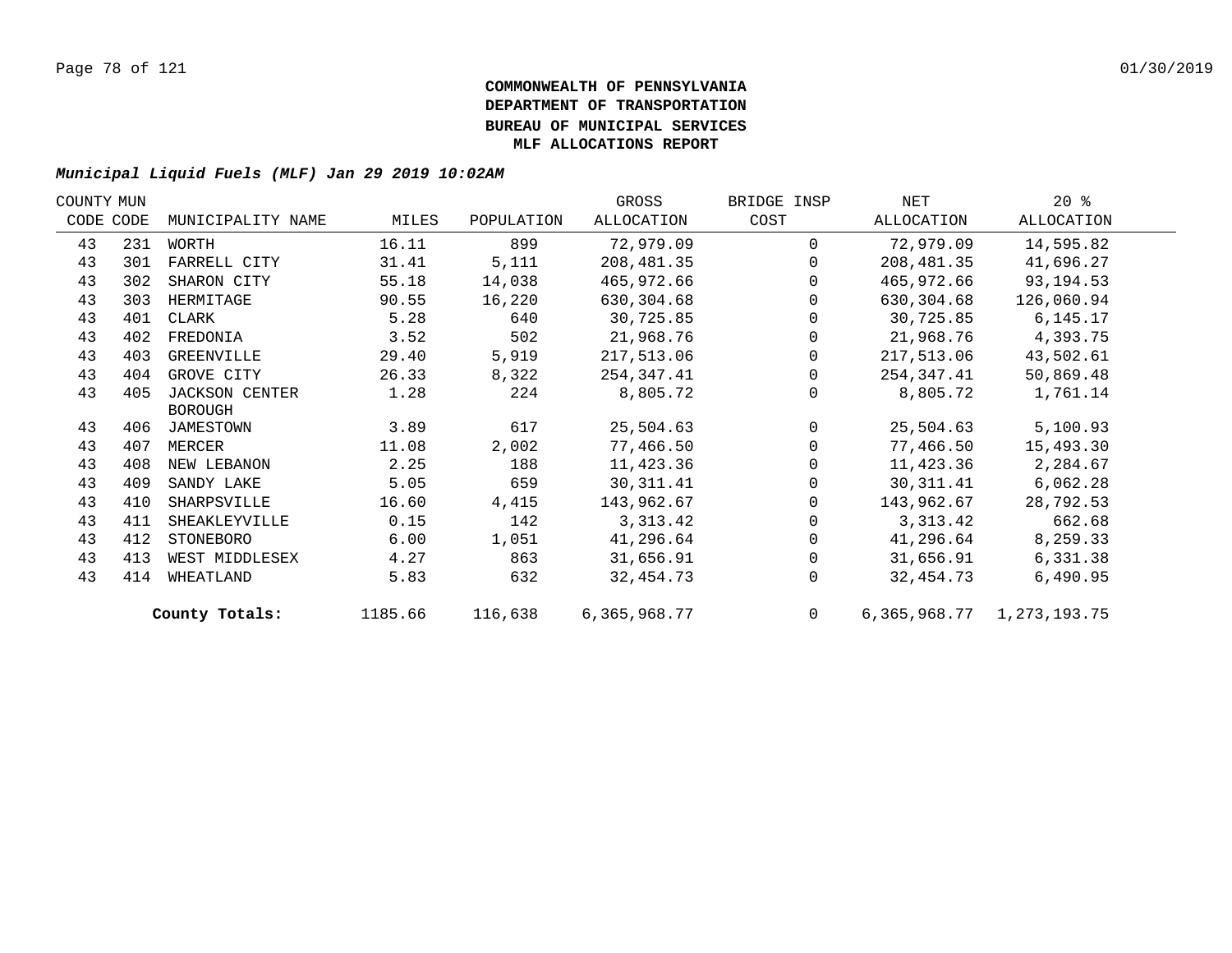| COUNTY MUN     |     |                    |        |            | GROSS        | BRIDGE INSP | NET          | $20*$       |
|----------------|-----|--------------------|--------|------------|--------------|-------------|--------------|-------------|
| CODE CODE      |     | MUNICIPALITY NAME  | MILES  | POPULATION | ALLOCATION   | COST        | ALLOCATION   | ALLOCATION  |
| Mifflin County |     |                    |        |            |              |             |              |             |
| 44             | 201 | ARMAGH             | 35.72  | 3,863      | 198,666.23   | 1,005.60    | 197,660.63   | 39,532.13   |
| 44             | 202 | <b>BRATTON</b>     | 16.03  | 1,317      | 80,943.75    | 0           | 80,943.75    | 16,188.75   |
| 44             | 203 | BROWN              | 28.20  | 4,053      | 176,616.77   | 390.60      | 176,226.17   | 35, 245. 23 |
| 44             | 204 | DECATUR            | 36.11  | 3,137      | 185,694.03   | 1,965.60    | 183,728.43   | 36,745.69   |
| 44             | 205 | DERRY              | 48.47  | 7,339      | 310,914.62   | 615.00      | 310,299.62   | 62,059.92   |
| 44             | 206 | GRANVILLE          | 35.54  | 5,104      | 222,509.80   | 390.60      | 222,119.20   | 44, 423.84  |
| 44             | 207 | MENNO              | 19.78  | 1,883      | 104,962.97   | 1,171.80    | 103,791.17   | 20,758.23   |
| 44             | 208 | OLIVER             | 21.06  | 2,175      | 115,109.03   | 0           | 115,109.03   | 23,021.81   |
| 44             | 209 | UNION              | 27.94  | 3,460      | 164,036.50   | 1,953.00    | 162,083.50   | 32,416.70   |
| 44             | 210 | WAYNE              | 38.95  | 2,550      | 183,865.33   | $\Omega$    | 183,865.33   | 36,773.07   |
| 44             | 401 | <b>BURNHAM</b>     | 8.52   | 2,054      | 69,710.35    | $\Omega$    | 69,710.35    | 13,942.07   |
| 44             | 402 | KISTLER            | 1.85   | 320        | 12,653.12    | $\Omega$    | 12,653.12    | 2,530.62    |
| 44             | 403 | LEWISTOWN          | 20.23  | 8,338      | 233,739.08   | $\Omega$    | 233,739.08   | 46,747.82   |
| 44             | 404 | MCVEYTOWN          | 1.73   | 342        | 12,675.14    | 0           | 12,675.14    | 2,535.03    |
| 44             | 405 | NEWTON<br>HAMILTON | 0.89   | 205        | 7,093.46     | $\Omega$    | 7,093.46     | 1,418.69    |
| 44             | 406 | JUNIATA<br>TERRACE | 1.74   | 542        | 16,651.57    | 0           | 16,651.57    | 3,330.31    |
|                |     | County Totals:     | 342.76 | 46,682     | 2,095,841.75 | 7,492.20    | 2,088,349.55 | 417,669.91  |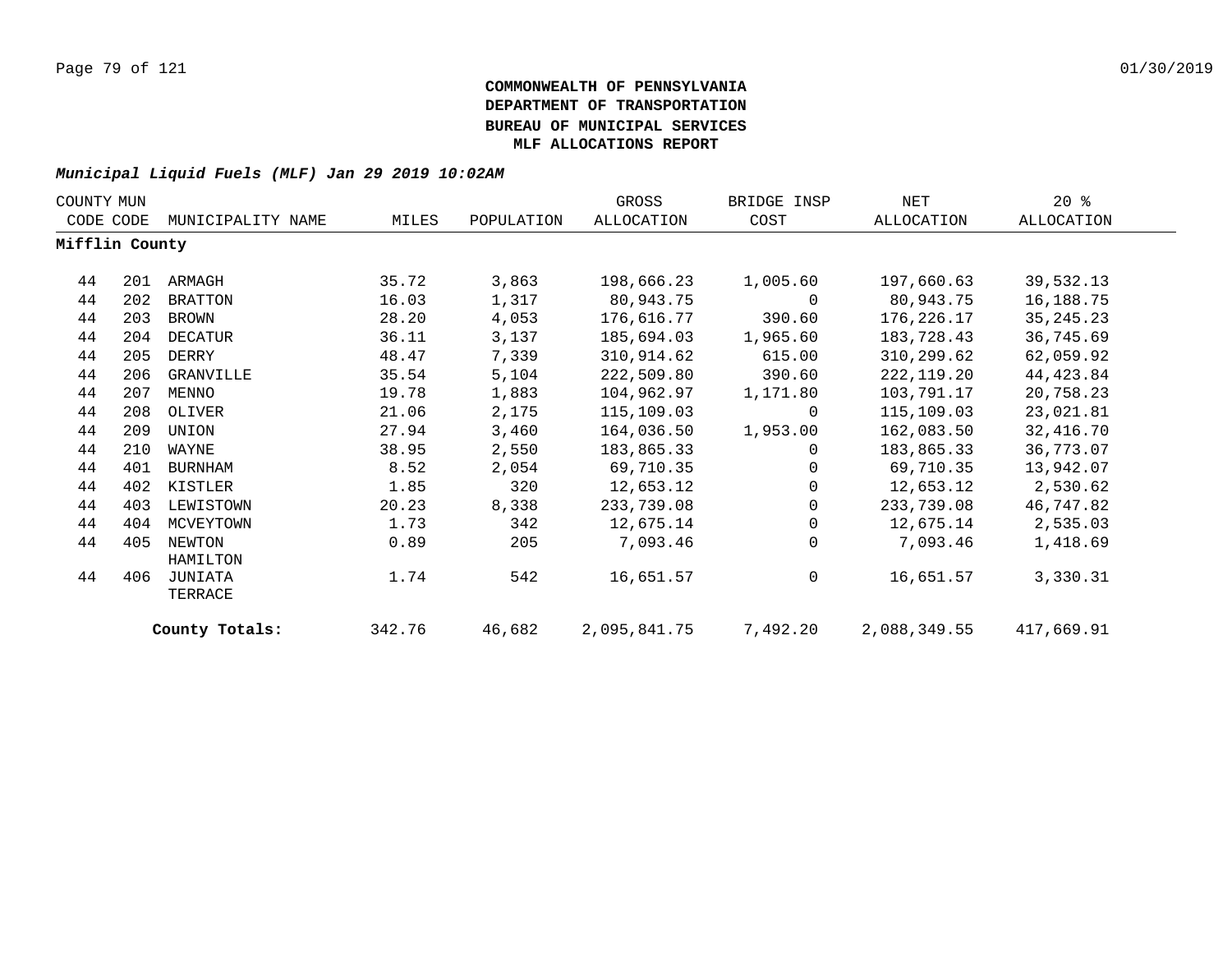| COUNTY MUN |               |                   |        |            | GROSS        | BRIDGE INSP  | NET         | $20*$                     |  |
|------------|---------------|-------------------|--------|------------|--------------|--------------|-------------|---------------------------|--|
|            | CODE CODE     | MUNICIPALITY NAME | MILES  | POPULATION | ALLOCATION   | COST         | ALLOCATION  | ALLOCATION                |  |
|            | Monroe County |                   |        |            |              |              |             |                           |  |
|            |               |                   |        |            |              |              |             |                           |  |
| 45         |               | 101 POCONO        | 77.93  | 11,065     | 485,407.97   | 972.80       | 484,435.17  | 96,887.03                 |  |
| 45         | 201           | BARRETT           | 36.57  | 4,225      | 208,717.11   | 616.40       | 208,100.71  | 41,620.14                 |  |
|            |               | TOWNSHIP          |        |            |              |              |             |                           |  |
| 45         |               | 202 CHESTNUTHILL  | 143.16 | 17,156     | 829, 212.42  | 2,432.00     | 826,780.42  | 165,356.08                |  |
| 45         | 203           | COOLBAUGH         | 63.16  | 20,564     | 621,977.04   | 0            | 621,977.04  | 124,395.41                |  |
| 45         |               | 204 ELDRED        | 34.44  | 2,910      | 175,491.39   | 486.40       | 175,004.99  | 35,001.00                 |  |
| 45         | 205           | HAMILTON          | 78.86  | 9,083      | 449,531.37   | 1,055.00     | 448,476.37  | 89,695.27                 |  |
| 45         | 206           | JACKSON           | 59.27  | 7,033      | 341,928.42   | 486.40       | 341,442.02  | 68,288.40                 |  |
| 45         | 207           | MIDDLE            | 74.16  | 15,997     | 569,689.59   | 2,200.00     | 567,489.59  | 113,497.92                |  |
|            |               | SMITHFIELD        |        |            |              |              |             |                           |  |
| 45         |               | 208 PARADISE      | 32.66  | 3,186      | 174,825.92   | 1,062.80     | 173,763.12  | 34,752.62                 |  |
| 45         |               | 210 POLK          | 55.17  | 7,874      | 344,441.63   | 2,217.80     | 342, 223.83 | 68, 444. 77               |  |
| 45         |               | 211 PRICE         | 15.15  | 3,573      | 122,392.59   | 0            | 122,392.59  | 24,478.52                 |  |
| 45         |               | 212 ROSS          | 48.16  | 5,940      | 282, 276.00  | $\mathbf 0$  | 282, 276.00 | 56,455.20                 |  |
| 45         | 213           | SMITHFIELD        | 45.16  | 7,357      | 299,915.72   | 1,318.40     | 298,597.32  | 59,719.46                 |  |
| 45         |               | 214 STROUD        | 83.21  | 19,213     | 664, 121.75  | 972.80       | 663,148.95  | 132,629.79                |  |
| 45         | 215           | TOBYHANNA         | 50.06  | 8,554      | 340, 317.01  | 972.80       | 339,344.21  | 67,868.84                 |  |
| 45         | 216           | TUNKHANNOCK       | 27.43  | 6,789      | 227,904.07   | 486.40       | 227, 417.67 | 45, 483.53                |  |
| 45         | 401           | DELAWARE WATER    | 3.08   | 746        | 25,268.92    | 0            | 25,268.92   | 5,053.78                  |  |
|            |               | GAP               |        |            |              |              |             |                           |  |
| 45         |               | 402 EAST          | 22.19  | 9,840      | 270,067.58   | $\mathbf 0$  | 270,067.58  | 54,013.52                 |  |
|            |               | STROUDSBURG       |        |            |              |              |             |                           |  |
| 45         | 403           | MOUNT POCONO      | 15.95  | 3,170      | 117,193.26   | $\mathsf{O}$ | 117,193.26  | 23,438.65                 |  |
| 45         | 404           | STROUDSBURG       | 14.69  | 5,567      | 160,117.87   | $\Omega$     | 160,117.87  | 32,023.57                 |  |
|            |               | County Totals:    | 980.46 | 169,842    | 6,710,797.63 | 15,280.00    |             | 6,695,517.63 1,339,103.53 |  |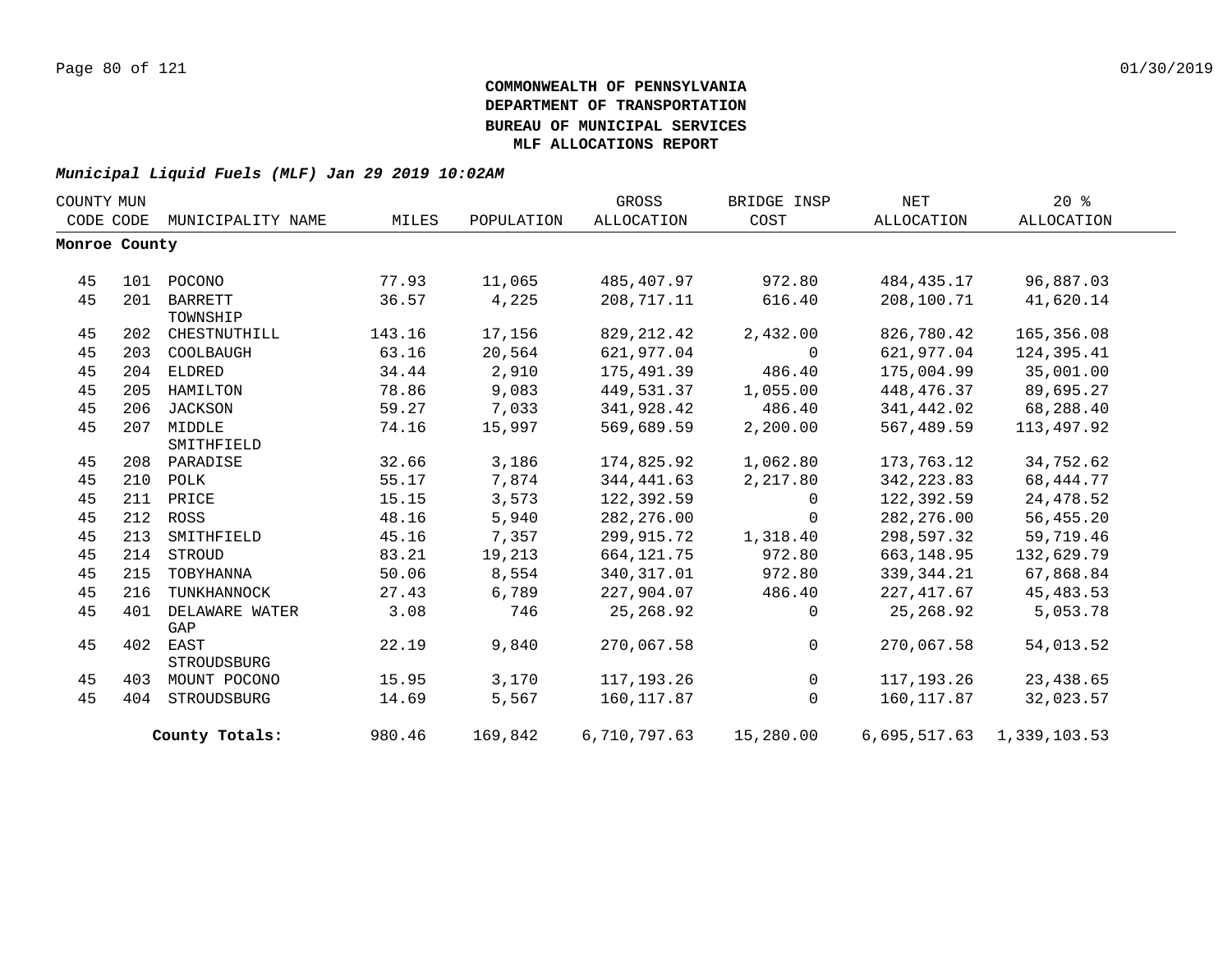| COUNTY MUN |     |                         |        |            | GROSS             | BRIDGE INSP | <b>NET</b>   | 20%         |  |
|------------|-----|-------------------------|--------|------------|-------------------|-------------|--------------|-------------|--|
| CODE CODE  |     | MUNICIPALITY NAME       | MILES  | POPULATION | <b>ALLOCATION</b> | COST        | ALLOCATION   | ALLOCATION  |  |
|            |     | Montgomery County       |        |            |                   |             |              |             |  |
|            |     |                         |        |            |                   |             |              |             |  |
| 46         |     | 101 ABINGTON            | 173.37 | 55,310     | 1,684,878.31      | 2,770.80    | 1,682,107.51 | 336, 421.50 |  |
| 46         | 102 | CHELTENHAM              | 97.09  | 36,793     | 1,058,245.90      | 3,362.60    | 1,054,883.30 | 210,976.66  |  |
| 46         |     | 103 HATFIELD            | 58.90  | 17,249     | 542,023.79        | 659.00      | 541,364.79   | 108,272.96  |  |
| 46         |     | 104 LOWER MERION        | 204.94 | 57,825     | 1,842,739.52      | 4,643.60    | 1,838,095.92 | 367,619.18  |  |
| 46         | 105 | LOWER MORELAND          | 57.48  | 12,982     | 453,047.45        | 552.00      | 452,495.45   | 90,499.09   |  |
| 46         | 106 | LOWER<br>POTTSGROVE     | 35.64  | 12,059     | 359,940.72        | 937.00      | 359,003.72   | 71,800.74   |  |
| 46         |     | 107 PLYMOUTH            | 48.18  | 16,525     | 490,982.39        | 1,164.40    | 489,817.99   | 97,963.60   |  |
| 46         | 108 | SPRINGFIELD             | 64.40  | 19,418     | 603,641.94        | 2,221.40    | 601,420.54   | 120,284.11  |  |
| 46         | 109 | UPPER DUBLIN            | 103.62 | 25,569     | 859, 411.68       | 3,466.00    | 855,945.68   | 171,189.14  |  |
| 46         | 110 | UPPER MORELAND          | 65.51  | 24,015     | 698,059.47        | 582.20      | 697,477.27   | 139,495.45  |  |
| 46         | 111 | WEST NORRITON           | 38.14  | 15,663     | 439,553.34        | 0           | 439,553.34   | 87,910.67   |  |
| 46         |     | 112 WEST                | 12.87  | 3,874      | 120,504.83        | $\mathbf 0$ | 120,504.83   | 24,100.97   |  |
|            |     | POTTSGROVE              |        |            |                   |             |              |             |  |
| 46         |     | 113 UPPER GWYNEDD       | 51.54  | 15,552     | 483, 329.06       | 695.00      | 482,634.06   | 96,526.81   |  |
| 46         |     | 114 UPPER<br>POTTSGROVE | 26.04  | 5,315      | 194,082.61        | $\mathbf 0$ | 194,082.61   | 38,816.52   |  |
| 46         |     | 201 DOUGLASS            | 58.65  | 10,195     | 402,126.99        | 4,031.60    | 398,095.39   | 79,619.08   |  |
| 46         |     | 202 EAST NORRITON       | 44.23  | 13,590     | 419,582.51        | 1,634.80    | 417,947.71   | 83,589.54   |  |
| 46         |     | 203 FRANCONIA           | 52.23  | 13,064     | 436,655.60        | 0           | 436,655.60   | 87, 331.12  |  |
| 46         |     | 204 HORSHAM             | 92.79  | 26,147     | 833,656.26        | $\mathbf 0$ | 833,656.26   | 166,731.25  |  |
| 46         |     | 205 LIMERICK            | 84.96  | 18,074     | 647,673.96        | $\Omega$    | 647,673.96   | 129,534.79  |  |
| 46         |     | 206 LOWER<br>FREDERICK  | 23.09  | 4,840      | 174,601.21        | 1,369.20    | 173,232.01   | 34,646.40   |  |
| 46         |     | 207 LOWER GWYNEDD       | 47.58  | 11,405     | 388,005.50        | $\mathbf 0$ | 388,005.50   | 77,601.10   |  |
| 46         |     | 208 LOWER<br>PROVIDENCE | 89.45  | 25,436     | 808,185.35        | $\mathbf 0$ | 808,185.35   | 161,637.07  |  |
| 46         |     | 209 LOWER SALFORD       | 76.85  | 14,959     | 558,456.89        | 1,322.00    | 557,134.89   | 111,426.98  |  |
| 46         |     | 210 MARLBOROUGH         | 20.94  | 3,178      | 134,467.28        | 582.20      | 133,885.08   | 26,777.02   |  |
| 46         | 211 | MONTGOMERY              | 73.92  | 24,790     | 742,182.52        | 0           | 742,182.52   | 148,436.50  |  |
| 46         |     | 212 NEW HANOVER         | 61.34  | 10,939     | 426,018.74        | 0           | 426,018.74   | 85,203.75   |  |
| 46         |     | 213 PERKIOMEN           | 24.84  | 9,139      | 265, 340.20       | 552.00      | 264,788.20   | 52,957.64   |  |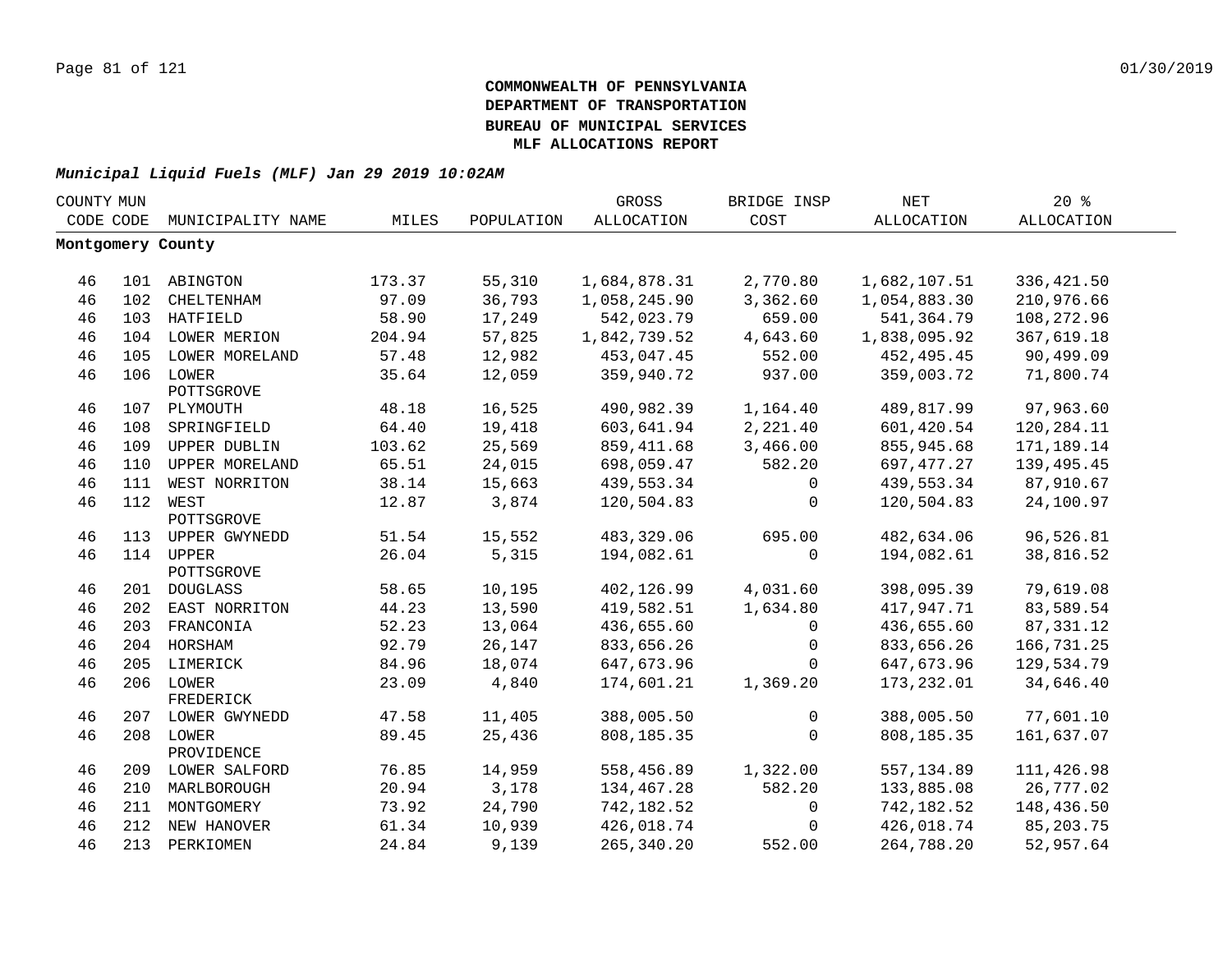| COUNTY MUN |           |                            |       |            | GROSS       | BRIDGE INSP  | NET          | 20%         |  |
|------------|-----------|----------------------------|-------|------------|-------------|--------------|--------------|-------------|--|
|            | CODE CODE | MUNICIPALITY NAME          | MILES | POPULATION | ALLOCATION  | COST         | ALLOCATION   | ALLOCATION  |  |
| 46         | 214       | SALFORD                    | 26.41 | 2,504      | 139,945.00  | 385.00       | 139,560.00   | 27,912.00   |  |
| 46         | 215       | SKIPPACK                   | 46.35 | 13,715     | 429,318.21  | 770.00       | 428,548.21   | 85,709.64   |  |
| 46         | 216       | TOWAMENCIN                 | 57.54 | 17,578     | 543,843.61  | $\mathbf 0$  | 543,843.61   | 108,768.72  |  |
| 46         | 217       | UPPER<br>FREDERICK         | 15.58 | 3,523      | 122,882.01  | $\mathbf 0$  | 122,882.01   | 24,576.40   |  |
| 46         |           | 219 UPPER HANOVER          | 54.04 | 6,464      | 312,773.53  | 3,984.00     | 308,789.53   | 61,757.91   |  |
| 46         | 220       | UPPER MERION               | 83.75 | 28,395     | 846,957.66  | 6,676.40     | 840, 281. 26 | 168,056.25  |  |
| 46         |           | 222 UPPER<br>PROVIDENCE    | 83.29 | 21,219     | 703,935.80  | $\mathbf 0$  | 703,935.80   | 140,787.16  |  |
| 46         |           | 223 UPPER SALFORD          | 21.37 | 3,299      | 138,327.19  | $\mathbf 0$  | 138,327.19   | 27,665.44   |  |
| 46         |           | 224 WHITEMARSH             | 59.23 | 17,349     | 545, 126.78 | $\Omega$     | 545, 126.78  | 109,025.36  |  |
| 46         | 225       | WHITPAIN                   | 67.86 | 18,875     | 604,807.23  | 1,489.00     | 603, 318.23  | 120,663.65  |  |
| 46         | 226       | WORCESTER                  | 54.96 | 9,750      | 380,698.57  | $\Omega$     | 380,698.57   | 76,139.71   |  |
| 46         | 401       | AMBLER                     | 14.74 | 6,417      | 177,043.47  | $\Omega$     | 177,043.47   | 35,408.69   |  |
| 46         | 402       | BRIDGEPORT                 | 9.27  | 4,554      | 121,559.69  | $\Omega$     | 121,559.69   | 24, 311.94  |  |
| 46         | 403       | BRYN ATHYN                 | 6.99  | 1,375      | 51,078.71   | $\Omega$     | 51,078.71    | 10,215.74   |  |
| 46         | 404       | COLLEGEVILLE               | 13.13 | 5,089      | 145,345.19  | 1,104.00     | 144,241.19   | 28,848.24   |  |
| 46         | 405       | CONSHOHOCKEN               | 16.63 | 7,833      | 211,436.74  | $\Omega$     | 211,436.74   | 42,287.35   |  |
| 46         | 406       | EAST<br>GREENVILLE         | 5.60  | 2,951      | 77,374.91   | $\Omega$     | 77,374.91    | 15,474.98   |  |
| 46         | 407       | GREEN LANE                 | 1.82  | 508        | 16,255.82   | $\mathbf 0$  | 16,255.82    | 3,251.16    |  |
| 46         | 408       | HATBORO                    | 17.44 | 7,360      | 204,891.97  | $\Omega$     | 204,891.97   | 40,978.39   |  |
| 46         | 409       | HATFIELD<br><b>BOROUGH</b> | 7.12  | 3,290      | 89,270.64   | 552.00       | 88,718.64    | 17,743.73   |  |
| 46         | 410       | JENKINTOWN                 | 10.80 | 4,422      | 124,205.97  | $\Omega$     | 124,205.97   | 24,841.19   |  |
| 46         |           | 411 LANSDALE               | 42.96 | 16,269     | 468,031.21  | $\Omega$     | 468,031.21   | 93,606.24   |  |
| 46         |           | 412 NARBERTH               | 10.74 | 4,282      | 121,240.68  | 1,871.80     | 119,368.88   | 23,873.78   |  |
| 46         |           | 413 NORRISTOWN             | 50.82 | 34,324     | 850,868.61  | 3,324.80     | 847,543.81   | 169,508.76  |  |
| 46         |           | 414 NORTH WALES            | 11.33 | 3,229      | 102,509.05  | $\mathbf{0}$ | 102,509.05   | 20,501.81   |  |
| 46         | 415       | PENNSBURG                  | 7.77  | 3,843      | 102,400.20  | $\Omega$     | 102,400.20   | 20,480.04   |  |
| 46         |           | 416 POTTSTOWN              | 61.48 | 22,377     | 651,949.97  | 6,285.60     | 645,664.37   | 129, 132.87 |  |
| 46         | 417       | RED HILL                   | 7.77  | 2,383      | 73,622.59   | $\Omega$     | 73,622.59    | 14,724.52   |  |
| 46         | 418       | ROCKLEDGE                  | 6.46  | 2,543      | 72,282.85   | $\Omega$     | 72,282.85    | 14,456.57   |  |
| 46         | 419       | ROYERSFORD                 | 11.20 | 4,752      | 132,082.53  | $\Omega$     | 132,082.53   | 26, 416.51  |  |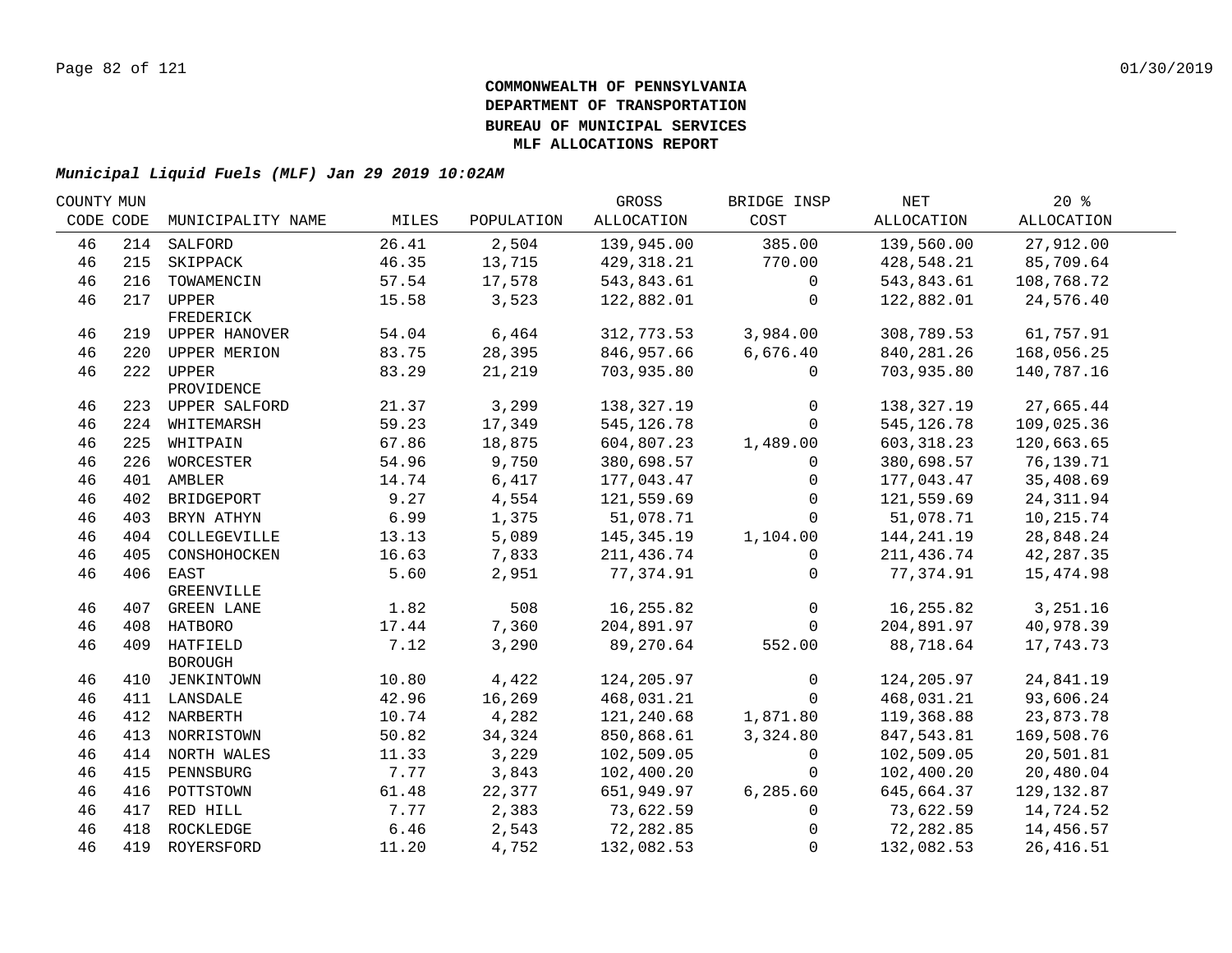| COUNTY MUN |     |                      |         |            | GROSS            | BRIDGE INSP | NET           | $20*$        |  |
|------------|-----|----------------------|---------|------------|------------------|-------------|---------------|--------------|--|
| CODE CODE  |     | MUNICIPALITY NAME    | MILES   | POPULATION | ALLOCATION       | COST        | ALLOCATION    | ALLOCATION   |  |
| 46         | 420 | SCHWENKSVILLE        | 2.80    | 1,385      | 36,903.63        |             | 36,903.63     | 7,380.73     |  |
| 46         | 421 | SOUDERTON            | 15.75   | 6,618      | 184,469.76       | 1,315.00    | 183, 154. 76  | 36,630.95    |  |
| 46         | 422 | TELFORD              | 11.43   | 4,872      | 135,236.75       | 0           | 135, 236. 75  | 27,047.35    |  |
| 46         | 423 | TRAPPE               | 10.92   | 3,509      | 106,621.69       |             | 106,621.69    | 21,324.34    |  |
| 46         | 424 | WEST<br>CONSHOHOCKEN | 6.04    | 1,320      | 46,736.01        |             | 46,736.01     | 9,347.20     |  |
|            |     | County Totals:       | 2719.98 | 802,081    | 25, 139, 428. 25 | 58,303.40   | 25,081,124.85 | 5,016,224.97 |  |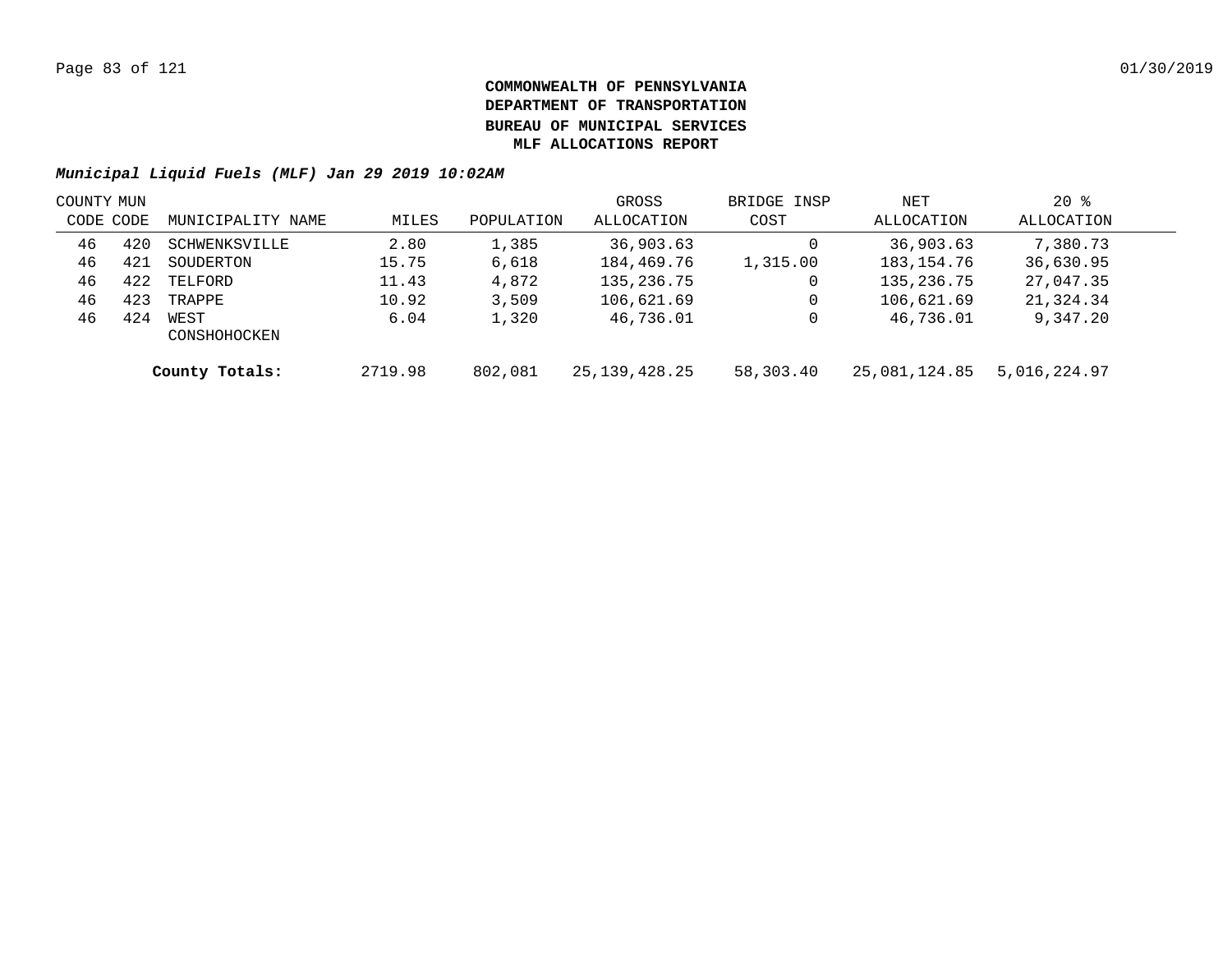| COUNTY MUN     |     |                   |        |            | GROSS        | BRIDGE INSP | NET          | $20*$      |
|----------------|-----|-------------------|--------|------------|--------------|-------------|--------------|------------|
| CODE CODE      |     | MUNICIPALITY NAME | MILES  | POPULATION | ALLOCATION   | COST        | ALLOCATION   | ALLOCATION |
| Montour County |     |                   |        |            |              |             |              |            |
| 47             | 201 | ANTHONY           | 31.89  | 1,501      | 138,972.19   | $\Omega$    | 138,972.19   | 27,794.44  |
| 47             | 202 | COOPER            | 7.30   | 932        | 43,410.20    | $\Omega$    | 43,410.20    | 8,682.04   |
| 47             | 203 | DERRY             | 18.35  | 1,130      | 85, 215. 73  | 0           | 85, 215. 73  | 17,043.15  |
| 47             | 204 | LIBERTY           | 31.51  | 1,584      | 139,304.74   | 0           | 139,304.74   | 27,860.95  |
| 47             | 205 | LIMESTONE         | 21.25  | 1,066      | 93,901.58    | 0           | 93,901.58    | 18,780.32  |
| 47             | 206 | MAHONING          | 22.15  | 4,171      | 158,190.41   | 0           | 158,190.41   | 31,638.08  |
| 47             | 207 | MAYBERRY          | 10.59  | 250        | 41,252.61    | 0           | 41,252.61    | 8,250.52   |
| 47             | 208 | VALLEY            | 27.19  | 2,158      | 135,800.56   | 0           | 135,800.56   | 27,160.11  |
| 47             | 209 | WEST HEMLOCK      | 9.55   | 503        | 42,672.08    | $\mathbf 0$ | 42,672.08    | 8,534.42   |
| 47             | 401 | DANVILLE          | 16.85  | 4,699      | 150,418.04   | $\Omega$    | 150,418.04   | 30,083.61  |
| 47             | 402 |                   | 0.64   | 273        | 7,576.28     | 0           | 7,576.28     | 1,515.26   |
|                |     | WASHINGTONVILLE   |        |            |              |             |              |            |
|                |     | County Totals:    | 197.27 | 18,267     | 1,036,714.42 | $\mathbf 0$ | 1,036,714.42 | 207,342.88 |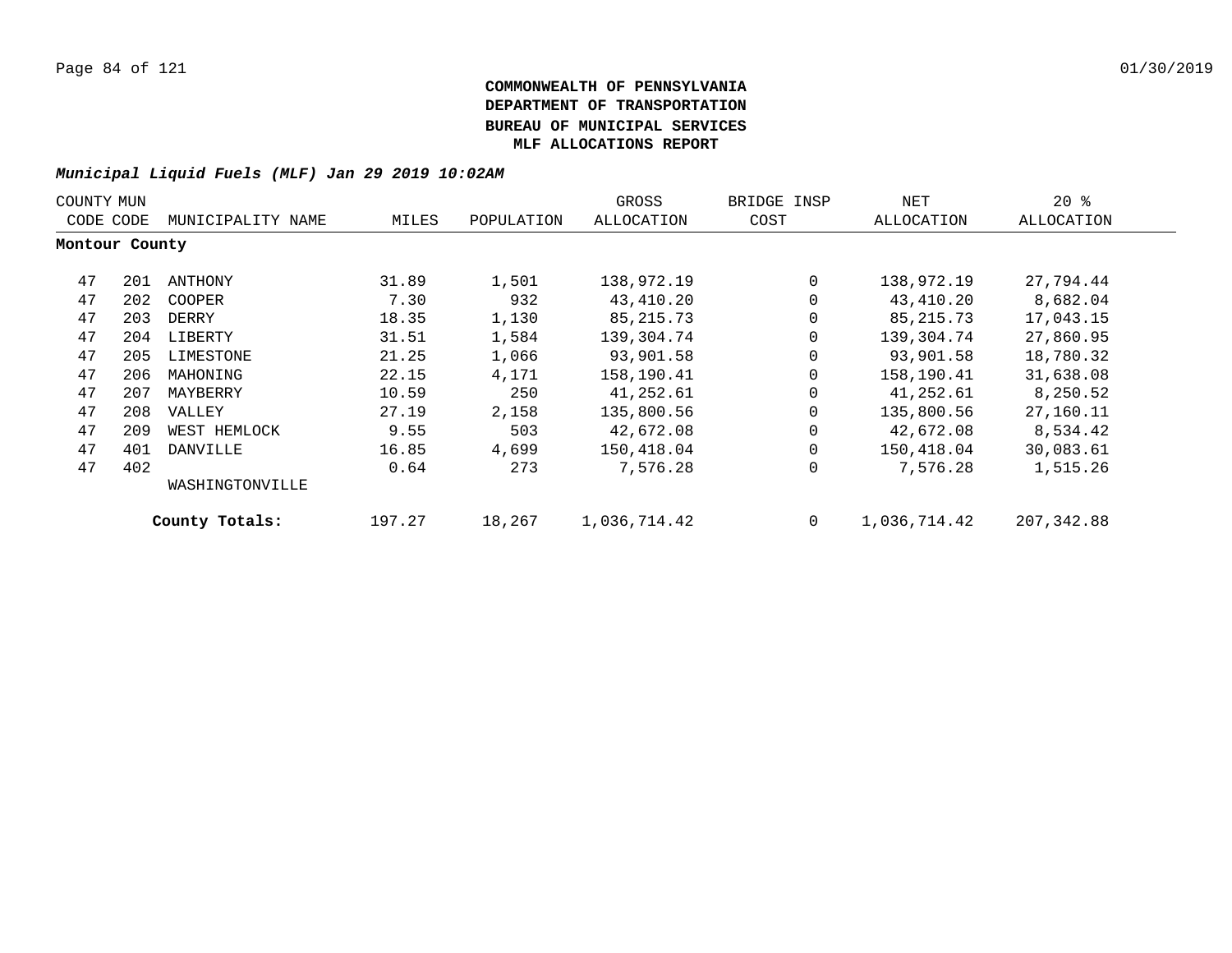| COUNTY MUN |     |                               |        |            | GROSS        | BRIDGE INSP | $\operatorname{NET}$ | 20%          |  |
|------------|-----|-------------------------------|--------|------------|--------------|-------------|----------------------|--------------|--|
| CODE CODE  |     | MUNICIPALITY NAME             | MILES  | POPULATION | ALLOCATION   | COST        | ALLOCATION           | ALLOCATION   |  |
|            |     | Northampton County            |        |            |              |             |                      |              |  |
|            |     |                               |        |            |              |             |                      |              |  |
| 48         |     | 101 BETHLEHEM<br>TOWNSHIP     | 111.75 | 23,730     | 851,050.53   | 481.20      | 850,569.33           | 170, 113.87  |  |
| 48         |     | 201 ALLEN TOWNSHIP            | 25.97  | 4,269      | 173, 225. 11 | 0           | 173, 225. 11         | 34,645.02    |  |
| 48         |     | 203 BUSHKILL<br>TOWNSHIP      | 58.24  | 8,178      | 360,964.15   | 417.00      | 360,547.15           | 72,109.43    |  |
| 48         |     | 204 EAST ALLEN                | 37.82  | 4,903      | 226,368.60   | 349.80      | 226,018.80           | 45,203.76    |  |
| 48         |     | 205 FORKS                     | 64.57  | 14,721     | 511,643.88   | $\mathbf 0$ | 511,643.88           | 102,328.78   |  |
| 48         |     | 206 HANOVER                   | 60.76  | 10,866     | 422,590.39   | 0           | 422,590.39           | 84,518.08    |  |
| 48         |     | 207 LEHIGH                    | 81.77  | 10,526     | 487,955.53   | $\mathbf 0$ | 487,955.53           | 97,591.11    |  |
| 48         |     | 208 LOWER MT<br><b>BETHEL</b> | 34.99  | 3,101      | 181, 142.68  | $\mathbf 0$ | 181,142.68           | 36,228.54    |  |
| 48         |     | 209 LOWER NAZARETH            | 49.58  | 5,674      | 281,903.73   | $\mathbf 0$ | 281,903.73           | 56,380.75    |  |
| 48         |     | 210 LOWER SAUCON              | 73.81  | 10,772     | 465,500.62   | $\Omega$    | 465,500.62           | 93,100.12    |  |
| 48         |     | 211 MOORE                     | 99.35  | 9,198      | 522,081.19   | $\Omega$    | 522,081.19           | 104,416.24   |  |
| 48         |     | 212 PALMER                    | 92.84  | 20,691     | 726,286.19   | $\mathbf 0$ | 726,286.19           | 145,257.24   |  |
| 48         |     | 213 PLAINFIELD                | 52.15  | 6,138      | 299,864.89   | $\Omega$    | 299,864.89           | 59,972.98    |  |
| 48         |     | 214 UPPER MT<br><b>BETHEL</b> | 71.07  | 6,706      | 375,958.42   | 4,243.00    | 371,715.42           | 74,343.08    |  |
| 48         |     | 215 UPPER NAZARETH            | 31.71  | 6,231      | 231,586.38   | $\mathbf 0$ | 231,586.38           | 46, 317.28   |  |
| 48         |     | 216 WASHINGTON                | 39.77  | 5,122      | 237, 373.96  | $\Omega$    | 237,373.96           | 47, 474.79   |  |
| 48         |     | 217 WILLIAMS                  | 46.11  | 5,884      | 274,140.46   | $\Omega$    | 274,140.46           | 54,828.09    |  |
| 48         |     | 301 BETHLEHEM CITY            | 204.57 | 74,982     | 2,179,646.85 | 7,423.00    | 2, 172, 223.85       | 434, 444. 77 |  |
| 48         |     | 302 EASTON CITY               | 57.45  | 26,800     | 725,307.00   | 2,179.60    | 723,127.40           | 144,625.48   |  |
| 48         | 401 | BANGOR BOROUGH                | 14.62  | 5,273      | 154,082.81   | 0           | 154,082.81           | 30,816.56    |  |
| 48         |     | 402 BATH BOROUGH              | 6.14   | 2,693      | 74, 141.82   | $\mathbf 0$ | 74,141.82            | 14,828.36    |  |
| 48         | 403 | CHAPMAN                       | 0.87   | 199        | 6,906.61     | $\mathbf 0$ | 6,906.61             | 1,381.32     |  |
| 48         |     | 404 EAST BANGOR               | 4.35   | 1,172      | 38,021.93    | $\mathbf 0$ | 38,021.93            | 7,604.39     |  |
| 48         |     | 405 FREEMANSBURG              | 8.36   | 2,636      | 80,633.16    | $\mathbf 0$ | 80,633.16            | 16,126.63    |  |
| 48         |     | 406 GLENDON                   | 3.26   | 440        | 19,854.86    | $\Omega$    | 19,854.86            | 3,970.97     |  |
| 48         |     | 407 HELLERTOWN                | 20.68  | 5,898      | 187, 188.55  | 1,646.20    | 185,542.35           | 37,108.47    |  |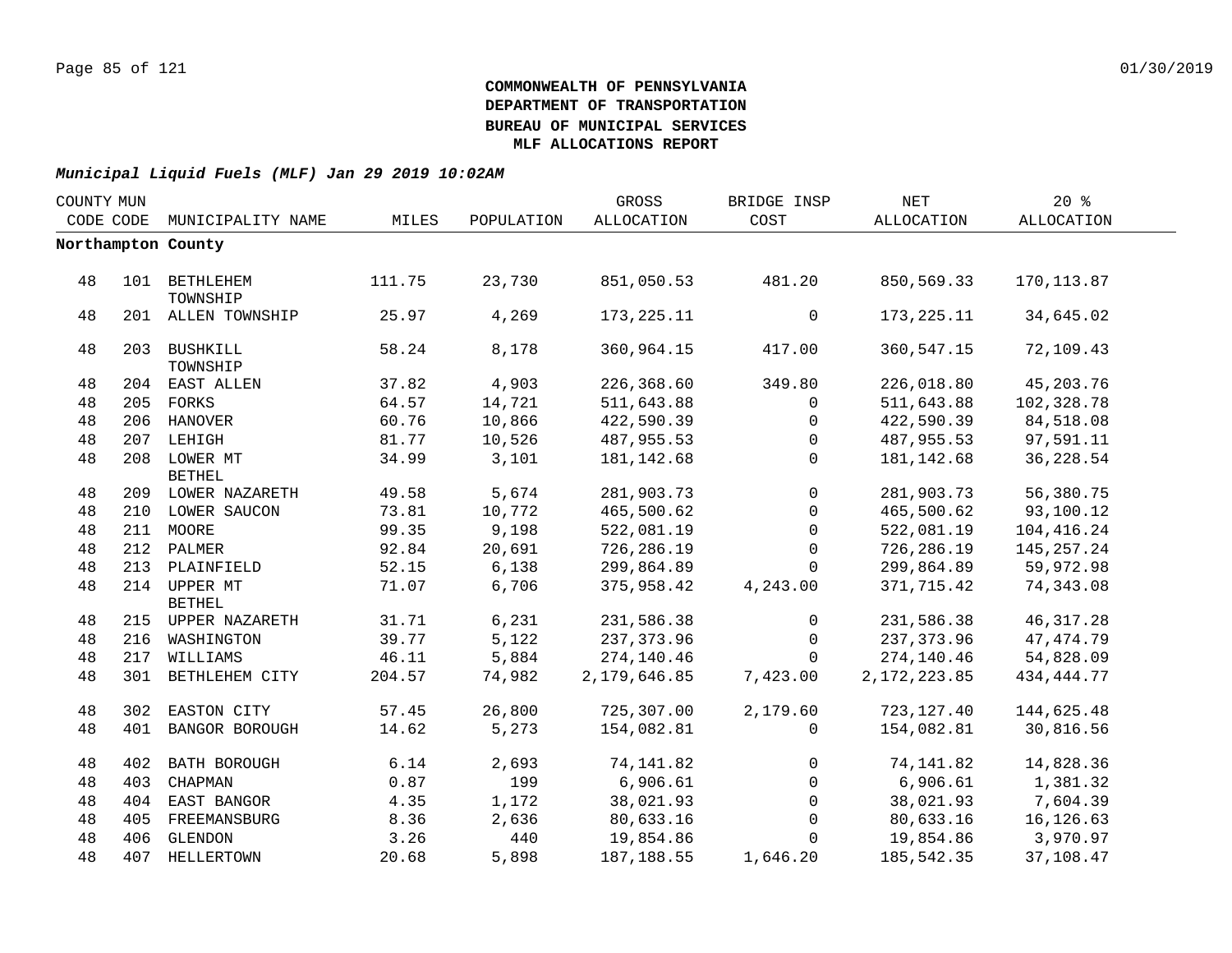| COUNTY MUN |           |                   |         |            | GROSS         | BRIDGE INSP | NET           | $20*$        |  |
|------------|-----------|-------------------|---------|------------|---------------|-------------|---------------|--------------|--|
|            | CODE CODE | MUNICIPALITY NAME | MILES   | POPULATION | ALLOCATION    | COST        | ALLOCATION    | ALLOCATION   |  |
| 48         | 408       | NAZARETH          | 17.24   | 5,746      | 172,392.89    | $\Omega$    | 172,392.89    | 34,478.58    |  |
| 48         | 409       | NORTHAMPTON       | 33.81   | 9,926      | 311,620.65    |             | 311,620.65    | 62,324.13    |  |
| 48         | 410       | NORTH             | 9.92    | 2,849      | 90,182.53     |             | 90,182.53     | 18,036.51    |  |
|            |           | CATASAUQUA        |         |            |               |             |               |              |  |
| 48         | 411       | PEN ARGYL         | 12.79   | 3,595      | 114,731.15    | $\Omega$    | 114,731.15    | 22,946.23    |  |
| 48         | 412       | PORTLAND          | 2.70    | 519        | 19,491.15     |             | 19,491.15     | 3,898.23     |  |
| 48         | 413       | ROSETO            | 7.44    | 1,567      | 56,406.72     |             | 56,406.72     | 11,281.34    |  |
| 48         | 414       | STOCKERTOWN       | 3.76    | 927        | 31,169.02     |             | 31,169.02     | 6,233.80     |  |
|            |           | <b>BOROUGH</b>    |         |            |               |             |               |              |  |
| 48         | 415       | TATAMY            | 4.83    | 1,203      | 40,279.42     | $\Omega$    | 40,279.42     | 8,055.88     |  |
| 48         | 416       | WALNUTPORT        | 10.27   | 2,070      | 76,028.44     |             | 76,028.44     | 15,205.69    |  |
| 48         | 417       | WEST EASTON       | 4.38    | 1,257      | 39,800.25     |             | 39,800.25     | 7,960.05     |  |
| 48         | 418       | WILSON            | 14.88   | 7,896      | 206,675.81    |             | 206,675.81    | 41,335.16    |  |
| 48         | 419       | WIND GAP          | 9.36    | 2,720      | 85,719.01     | 440.20      | 85,278.81     | 17,055.76    |  |
|            |           | County Totals:    | 1483.94 | 317,078    | 11,339,917.34 | 17,180.00   | 11,322,737.34 | 2,264,547.47 |  |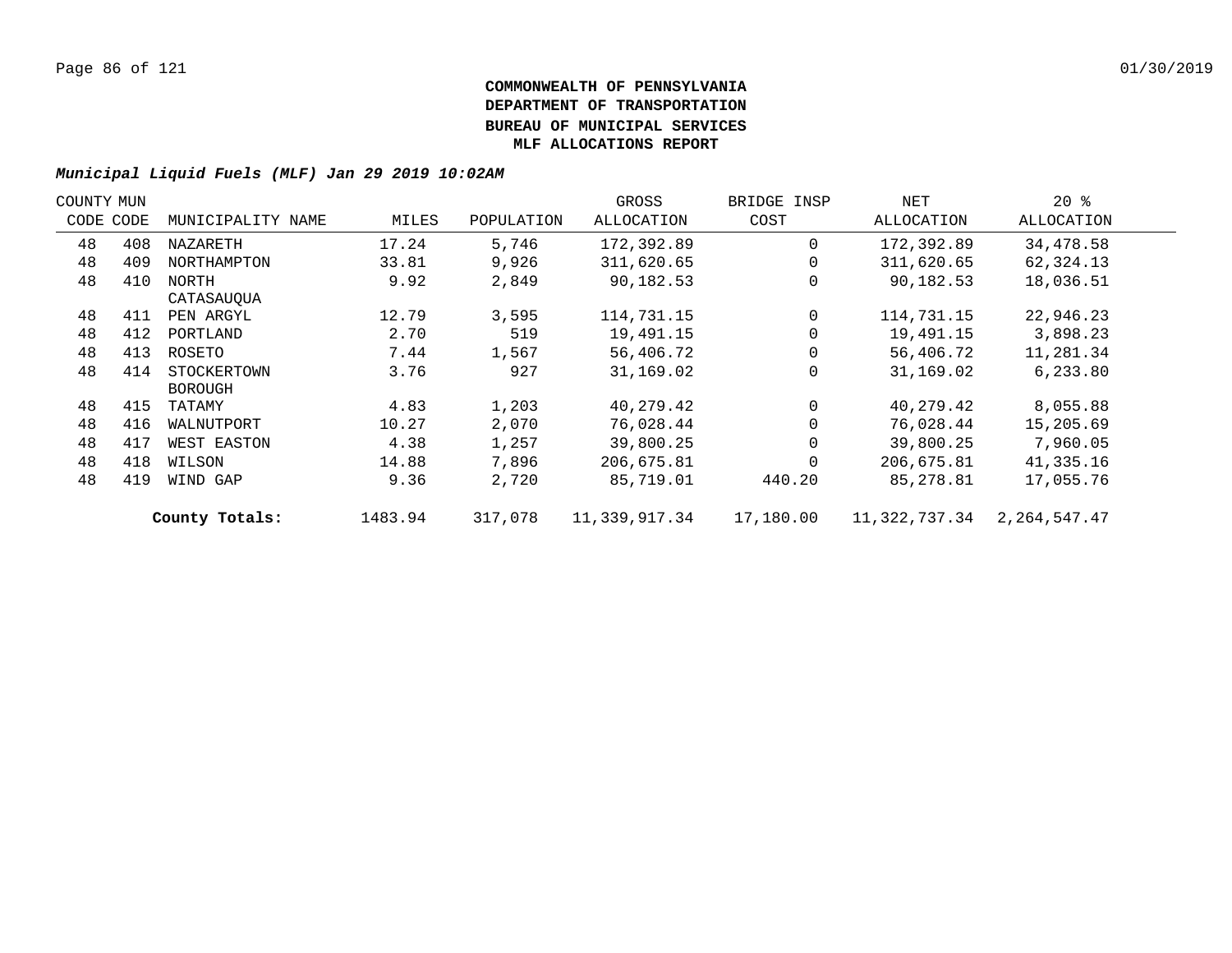| COUNTY MUN |     |                       |       |            | GROSS             | BRIDGE INSP         | <b>NET</b>  | $20*$             |  |
|------------|-----|-----------------------|-------|------------|-------------------|---------------------|-------------|-------------------|--|
| CODE CODE  |     | MUNICIPALITY NAME     | MILES | POPULATION | <b>ALLOCATION</b> | COST                | ALLOCATION  | <b>ALLOCATION</b> |  |
|            |     | Northumberland County |       |            |                   |                     |             |                   |  |
|            |     |                       |       |            |                   |                     |             |                   |  |
| 49         |     | 101 COAL              | 44.48 | 10,383     | 357, 227.80       | $\mathsf{O}$        | 357,227.80  | 71,445.56         |  |
| 49         |     | 201 DELAWARE          | 50.91 | 4,489      | 263,108.59        | $\mathbf 0$         | 263,108.59  | 52,621.72         |  |
| 49         |     | 202 EAST CAMERON      | 3.13  | 748        | 25,479.84         | $\mathsf{O}$        | 25,479.84   | 5,095.97          |  |
| 49         |     | 203 EAST              | 7.65  | 668        | 39,407.12         | $\mathbf 0$         | 39,407.12   | 7,881.42          |  |
|            |     | CHILLISQUAQUE         |       |            |                   |                     |             |                   |  |
| 49         |     | 204 JACKSON           | 22.24 | 875        | 93,532.66         | $\mathbf 0$         | 93,532.66   | 18,706.53         |  |
| 49         |     | 205 JORDAN            | 30.47 | 794        | 120,165.96        | $\mathsf{O}\xspace$ | 120,165.96  | 24,033.19         |  |
| 49         |     | 206 LEWIS             | 40.10 | 1,915      | 175,293.69        | $\mathbf 0$         | 175,293.69  | 35,058.74         |  |
| 49         |     | 207 LITTLE MAHANOY    | 6.67  | 479        | 32,320.29         | $\mathbf 0$         | 32,320.29   | 6,464.06          |  |
| 49         |     | 208 LOWER AUGUSTA     | 25.72 | 1,064      | 109,194.79        | $\mathsf{O}$        | 109,194.79  | 21,838.96         |  |
| 49         | 209 | LOWER MAHANOY         | 43.48 | 1,709      | 182,827.08        | $\mathbf 0$         | 182,827.08  | 36,565.42         |  |
| 49         | 210 | MOUNT CARMEL          | 13.32 | 3,139      | 107,561.03        | $\mathbf 0$         | 107,561.03  | 21,512.21         |  |
| 49         |     | 211 POINT             | 24.44 | 3,685      | 156,465.98        | $\mathbf 0$         | 156,465.98  | 31,293.20         |  |
| 49         |     | 212 RALPHO            | 41.13 | 4,321      | 226, 250.64       | $\mathbf 0$         | 226, 250.64 | 45,250.13         |  |
| 49         |     | 213 ROCKEFELLER       | 40.87 | 2,273      | 184,991.32        | 282.60              | 184,708.72  | 36, 941.74        |  |
| 49         |     | 214 RUSH              | 37.11 | 1,122      | 149,407.04        | $\Omega$            | 149,407.04  | 29,881.41         |  |
| 49         |     | 215 SHAMOKIN          | 48.87 | 2,407      | 215,073.49        | 0                   | 215,073.49  | 43,014.70         |  |
| 49         |     | 216 TURBOT            | 23.93 | 1,806      | 117,680.23        | $\mathbf 0$         | 117,680.23  | 23,536.05         |  |
| 49         |     | 217 UPPER AUGUSTA     | 26.79 | 2,586      | 142,864.71        | $\mathbf 0$         | 142,864.71  | 28,572.94         |  |
| 49         |     | 218 UPPER MAHANOY     | 47.55 | 796        | 178,791.79        | $\mathsf{O}$        | 178,791.79  | 35,758.36         |  |
| 49         |     | 219 WASHINGTON        | 44.13 | 746        | 166,075.26        | $\mathsf{O}$        | 166,075.26  | 33, 215.05        |  |
| 49         | 220 | WEST CAMERON          | 4.37  | 541        | 25,653.07         | $\mathbf 0$         | 25,653.07   | 5,130.61          |  |
| 49         | 221 | WEST                  | 15.40 | 2,627      | 104,603.79        | $\Omega$            | 104,603.79  | 20,920.76         |  |
|            |     | CHILLISQUAQUE         |       |            |                   |                     |             |                   |  |
| 49         |     | 222 ZERBE             | 11.98 | 1,872      | 77,991.22         | 0                   | 77,991.22   | 15,598.24         |  |
| 49         |     | 301 SHAMOKIN          | 23.53 | 7,374      | 226,057.33        | $\mathsf{O}$        | 226,057.33  | 45, 211.47        |  |
| 49         |     | 302 SUNBURY CITY      | 31.38 | 9,905      | 302,871.55        | $\mathbf 0$         | 302,871.55  | 60,574.31         |  |
| 49         |     | 401 HERNDON           | 3.23  | 324        | 17,465.53         | $\mathbf 0$         | 17,465.53   | 3,493.11          |  |
| 49         |     | 402 KULPMONT          | 11.55 | 2,924      | 97,251.91         | $\mathbf 0$         | 97,251.91   | 19,450.38         |  |
| 49         |     | 403 MARION HEIGHTS    | 2.83  | 611        | 21,750.44         | $\mathsf{O}$        | 21,750.44   | 4,350.09          |  |
| 49         |     | 404 MCEWENSVILLE      | 1.99  | 279        | 12,325.19         | 0                   | 12,325.19   | 2,465.04          |  |
| 49         |     | 405 MILTON            | 23.47 | 7,042      | 219,307.58        | $\Omega$            | 219,307.58  | 43,861.52         |  |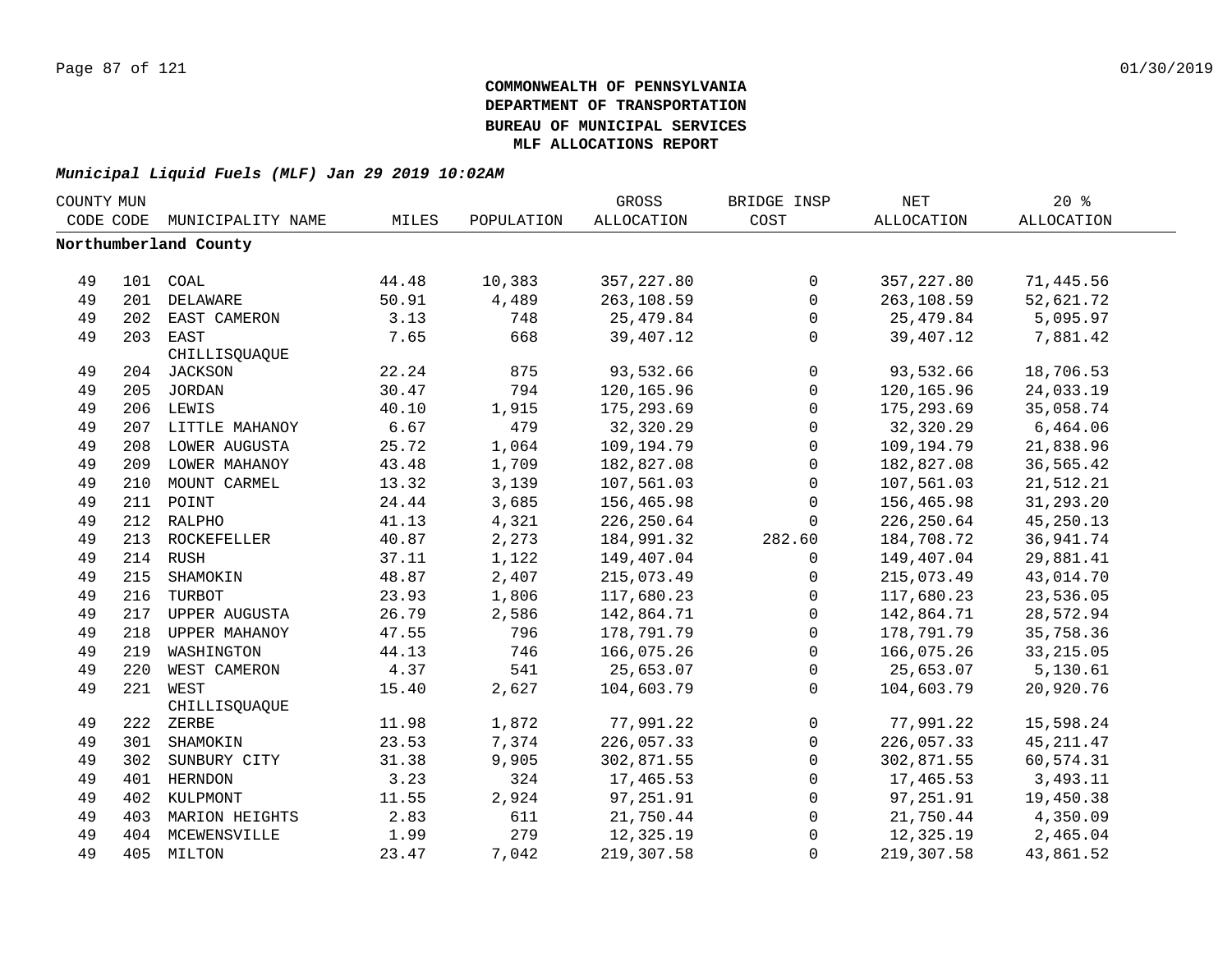| COUNTY MUN |     |                   |        |            | GROSS        | BRIDGE INSP | NET          | $20*$      |  |
|------------|-----|-------------------|--------|------------|--------------|-------------|--------------|------------|--|
| CODE CODE  |     | MUNICIPALITY NAME | MILES  | POPULATION | ALLOCATION   | COST        | ALLOCATION   | ALLOCATION |  |
| 49         | 406 | MOUNT CARMEL      | 18.03  | 5,893      | 178,000.16   | 1,242.60    | 176,757.56   | 35, 351.51 |  |
| 49         | 407 | NORTHUMBERLAND    | 15.58  | 3,804      | 128,420.72   | 0           | 128,420.72   | 25,684.14  |  |
| 49         | 408 | RIVERSIDE         | 16.98  | 1,932      | 96,324.45    | 0           | 96,324.45    | 19,264.89  |  |
| 49         | 409 | SNYDERTOWN        | 6.48   | 339        | 28,909.07    | 0           | 28,909.07    | 5,781.81   |  |
| 49         | 410 | TURBOTVILLE       | 2.58   | 705        | 22,745.72    | 0           | 22,745.72    | 4,549.14   |  |
| 49         | 411 | WATSONTOWN        | 7.87   | 2,351      | 73,334.85    | 0           | 73,334.85    | 14,666.97  |  |
|            |     | County Totals:    | 820.24 | 94,528     | 4,676,731.89 | 1,525.20    | 4,675,206.69 | 935,041.34 |  |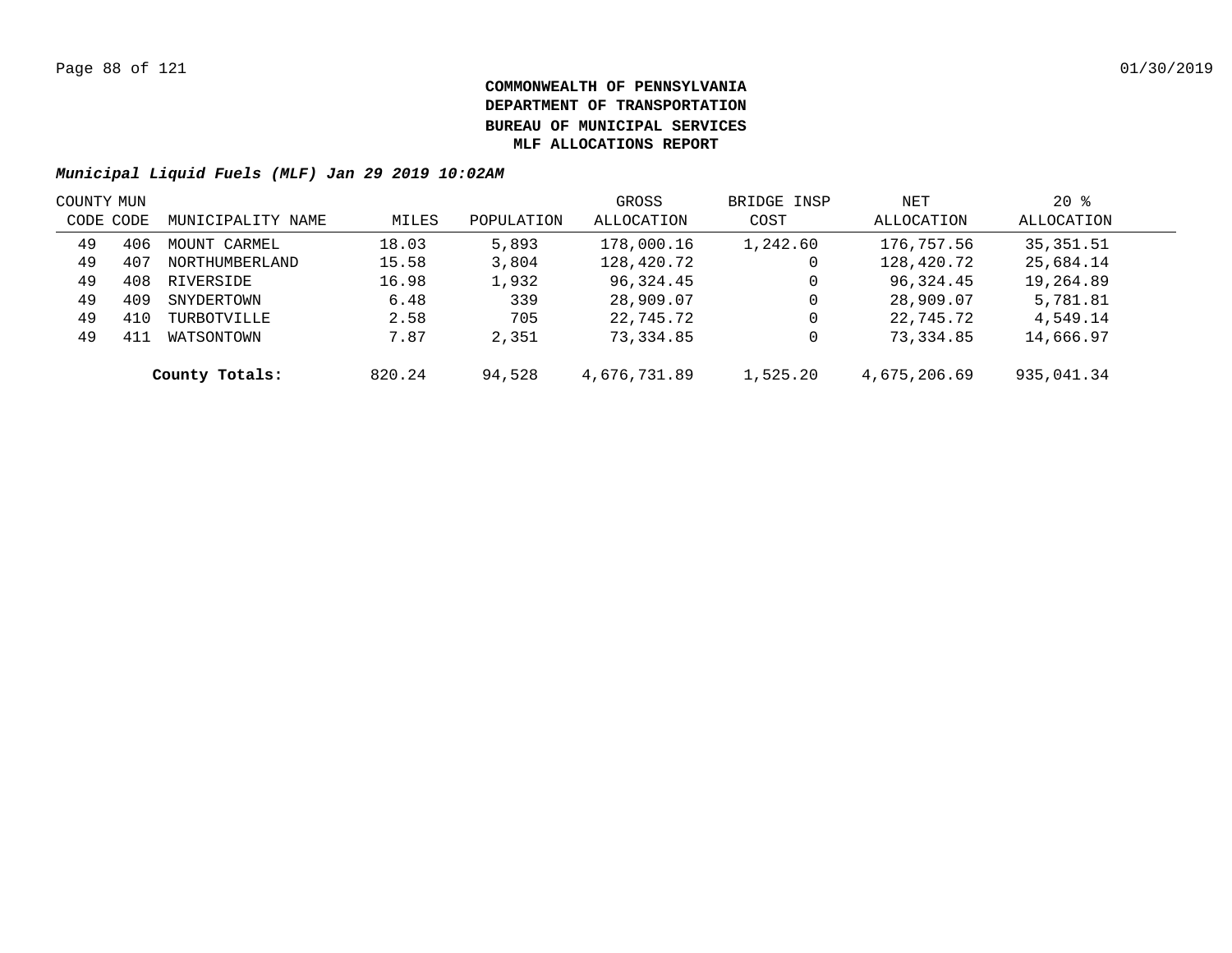|                         |                                                                                                                                                                                                                                                                                                                                 |            | GROSS      | BRIDGE INSP    | NET          | 20%               |  |
|-------------------------|---------------------------------------------------------------------------------------------------------------------------------------------------------------------------------------------------------------------------------------------------------------------------------------------------------------------------------|------------|------------|----------------|--------------|-------------------|--|
| MUNICIPALITY NAME       | MILES                                                                                                                                                                                                                                                                                                                           | POPULATION | ALLOCATION | COST           | ALLOCATION   | <b>ALLOCATION</b> |  |
|                         |                                                                                                                                                                                                                                                                                                                                 |            |            |                |              |                   |  |
|                         |                                                                                                                                                                                                                                                                                                                                 |            |            |                |              |                   |  |
|                         | 21.05                                                                                                                                                                                                                                                                                                                           | 1,219      | 96, 231.31 | $\mathsf{O}$   | 96, 231.31   | 19,246.26         |  |
| CARROLL                 | 52.65                                                                                                                                                                                                                                                                                                                           | 5,269      | 284,451.35 | $\mathsf{O}$   | 284, 451.35  | 56,890.27         |  |
| CENTRE<br>TOWNSHIP      | 34.97                                                                                                                                                                                                                                                                                                                           | 2,491      | 169,050.55 | $\mathbf 0$    | 169,050.55   | 33,810.11         |  |
| TOWNSHIP                | 29.29                                                                                                                                                                                                                                                                                                                           | 998        | 120,139.41 | $\mathbf 0$    | 120, 139. 41 | 24,027.88         |  |
|                         | 3.92                                                                                                                                                                                                                                                                                                                            | 393        | 21, 192.34 | $\mathbf 0$    | 21, 192.34   | 4,238.47          |  |
| TOWNSHIP                | 16.92                                                                                                                                                                                                                                                                                                                           | 547        | 68,819.32  | $\mathbf 0$    | 68,819.32    | 13,763.86         |  |
| TOWNSHIP                | 31.66                                                                                                                                                                                                                                                                                                                           | 1,412      | 136,429.02 | $\overline{0}$ | 136,429.02   | 27,285.80         |  |
| TOWNSHIP                | 32.12                                                                                                                                                                                                                                                                                                                           | 1,057      | 131,009.58 | $\overline{0}$ | 131,009.58   | 26, 201.92        |  |
|                         | 12.25                                                                                                                                                                                                                                                                                                                           | 1,098      | 63,661.28  | $\mathbf 0$    | 63,661.28    | 12,732.26         |  |
|                         | 11.68                                                                                                                                                                                                                                                                                                                           | 786        | 55,556.36  | $\mathbf 0$    | 55,556.36    | 11, 111. 27       |  |
|                         | 19.35                                                                                                                                                                                                                                                                                                                           | 1,931      | 104,434.11 | $\mathbf 0$    | 104,434.11   | 20,886.82         |  |
|                         | 29.13                                                                                                                                                                                                                                                                                                                           | 3,225      | 163,486.30 | $\mathsf{O}$   | 163,486.30   | 32,697.26         |  |
|                         | 26.00                                                                                                                                                                                                                                                                                                                           | 2,364      | 135,779.14 | $\mathsf{O}$   | 135,779.14   | 27, 155.83        |  |
| SAVILLE                 | 42.39                                                                                                                                                                                                                                                                                                                           | 2,502      | 194,718.83 | $\mathbf 0$    | 194,718.83   | 38,943.77         |  |
| SOUTHWEST<br>MADISON    | 13.46                                                                                                                                                                                                                                                                                                                           | 999        | 65,860.34  | $\Omega$       | 65,860.34    | 13, 172.07        |  |
| SPRING                  | 30.20                                                                                                                                                                                                                                                                                                                           | 2,208      | 147,110.76 | $\mathsf{O}$   | 147,110.76   | 29, 422. 15       |  |
| TOBOYNE                 | 10.57                                                                                                                                                                                                                                                                                                                           | 443        | 44,988.17  | $\Omega$       | 44,988.17    | 8,997.63          |  |
| TUSCARORA               | 15.45                                                                                                                                                                                                                                                                                                                           | 1,189      | 76,431.32  | $\overline{0}$ | 76,431.32    | 15,286.26         |  |
| TYRONE                  | 16.29                                                                                                                                                                                                                                                                                                                           | 2,124      | 97,742.11  | $\mathbf 0$    | 97,742.11    | 19,548.42         |  |
| WATTS                   | 18.84                                                                                                                                                                                                                                                                                                                           | 1,265      | 89,557.42  | $\overline{0}$ | 89,557.42    | 17,911.48         |  |
| WHEATFIELD              | 34.14                                                                                                                                                                                                                                                                                                                           | 3,334      | 182,819.67 | $\overline{0}$ | 182,819.67   | 36,563.93         |  |
| BLAIN                   | 1.24                                                                                                                                                                                                                                                                                                                            | 263        | 9,437.24   | $\Omega$       | 9,437.24     | 1,887.45          |  |
|                         | 3.60                                                                                                                                                                                                                                                                                                                            | 1,247      | 36,927.64  | $\Omega$       | 36,927.64    | 7,385.53          |  |
| COUNTY MUN<br>CODE CODE | Perry County<br>201 BUFFALO<br>TOWNSHIP<br>202<br>203<br>204 GREENWOOD<br>205 HOWE TOWNSHIP<br>206 JACKSON<br>207 JUNIATA<br>208 LIVERPOOL<br>209 MILLER<br>210 NORTHEAST<br>MADISON<br>211 OLIVER<br>212 PENN<br>213 RYE TOWNSHIP<br>214<br>215<br>216<br>217<br>TOWNSHIP<br>218<br>219<br>220<br>221<br>401<br>402 BLOOMFIELD |            |            |                |              |                   |  |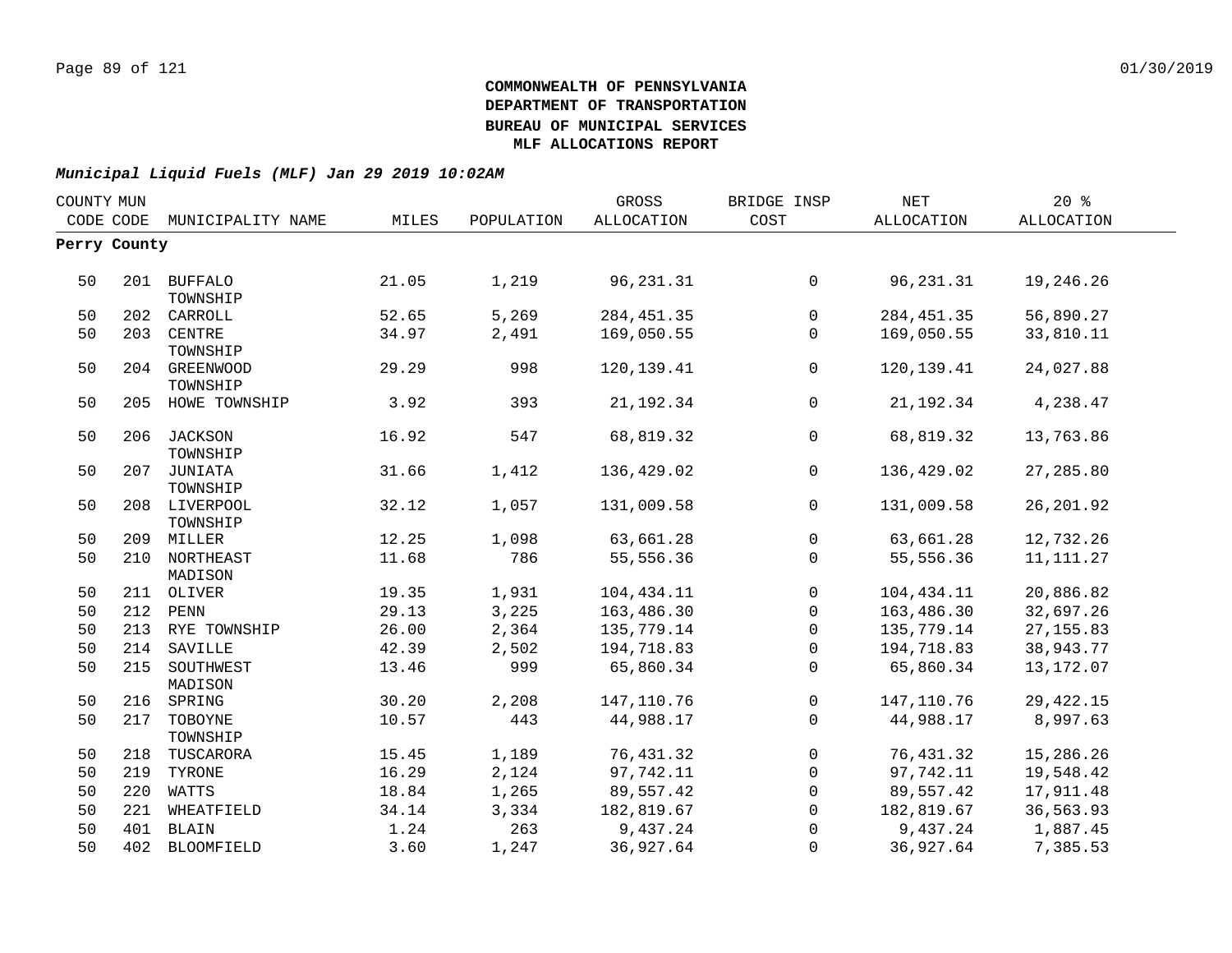| COUNTY MUN |     |                   |        |            | GROSS        | BRIDGE INSP | NET          | $20*$      |  |
|------------|-----|-------------------|--------|------------|--------------|-------------|--------------|------------|--|
| CODE CODE  |     | MUNICIPALITY NAME | MILES  | POPULATION | ALLOCATION   | COST        | ALLOCATION   | ALLOCATION |  |
| 50         | 403 | DUNCANNON         | 7.58   | 1,522      | 55,999.96    | 0           | 55,999.96    | 11,199.99  |  |
| 50         | 404 | LANDISBURG        | 0.66   | 218        | 6,560.79     | 0           | 6,560.79     | 1,312.16   |  |
| 50         | 405 | LIVERPOOL         | 5.49   | 955        | 37,655.05    | 0           | 37,655.05    | 7,531.01   |  |
| 50         | 406 | MARYSVILLE        | 12.05  | 2,534      | 91,279.81    | 0           | 91,279.81    | 18,255.96  |  |
| 50         | 407 | MILLERSTOWN       | 4.68   | 673        | 29,318.22    | $\mathbf 0$ | 29,318.22    | 5,863.64   |  |
| 50         | 408 | NEW BUFFALO       | 1.24   | 129        | 6,795.99     | 0           | 6,795.99     | 1,359.20   |  |
| 50         | 409 | NEWPORT           | 5.70   | 1,574      | 50,576.30    | 0           | 50,576.30    | 10,115.26  |  |
|            |     | County Totals:    | 544.57 | 45,969     | 2,774,019.69 | $\mathbf 0$ | 2,774,019.69 | 554,803.94 |  |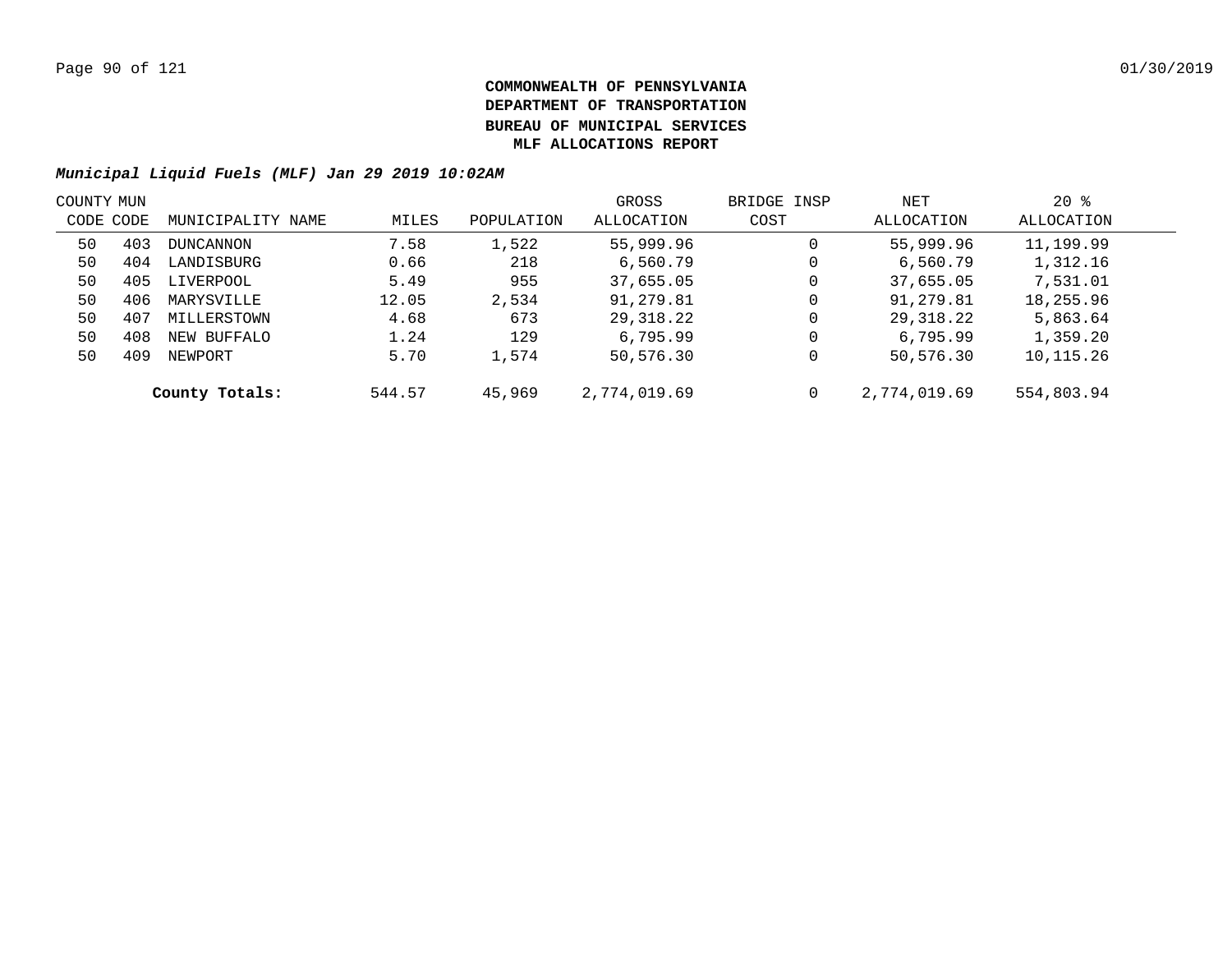| COUNTY MUN  |     |                   |        |            | GROSS        | BRIDGE INSP | NET          | 20%        |
|-------------|-----|-------------------|--------|------------|--------------|-------------|--------------|------------|
| CODE CODE   |     | MUNICIPALITY NAME | MILES  | POPULATION | ALLOCATION   | COST        | ALLOCATION   | ALLOCATION |
| Pike County |     |                   |        |            |              |             |              |            |
| 51          | 201 | BLOOMING GROVE    | 6.55   | 4,819      | 117, 453. 11 | $\mathbf 0$ | 117,453.11   | 23,490.62  |
| 51          | 202 | DELAWARE          | 21.84  | 7,396      | 220,694.09   | 0           | 220,694.09   | 44,138.82  |
| 51          | 203 | DINGMAN           | 15.32  | 11,926     | 287,619.17   | 0           | 287,619.17   | 57,523.83  |
| 51          | 204 | GREENE            | 34.65  | 3,956      | 196,829.09   | 0           | 196,829.09   | 39,365.82  |
| 51          | 205 | LACKAWAXEN        | 33.85  | 4,994      | 214,544.69   | 0           | 214,544.69   | 42,908.94  |
| 51          | 206 | LEHMAN            | 27.34  | 10,663     | 303,954.59   | 0           | 303,954.59   | 60,790.92  |
| 51          | 207 | MILFORD           | 9.04   | 1,530      | 61,165.61    | 0           | 61,165.61    | 12,233.12  |
| 51          | 208 | PALMYRA           | 15.30  | 3,312      | 117,762.61   | 0           | 117,762.61   | 23,552.52  |
| 51          | 209 | PORTER            | 6.21   | 485        | 30,860.69    | 0           | 30,860.69    | 6,172.14   |
| 51          | 210 | SHOHOLA           | 20.04  | 2,475      | 117,523.51   | 0           | 117,523.51   | 23,504.70  |
| 51          | 211 | WESTFALL          | 21.20  | 2,323      | 118,506.44   | $\Omega$    | 118,506.44   | 23,701.29  |
| 51          | 401 | MATAMORAS         | 13.33  | 2,469      | 94,389.15    | 0           | 94,389.15    | 18,877.83  |
| 51          | 402 | MILFORD           | 6.69   | 1,021      | 43,072.08    | 0           | 43,072.08    | 8,614.42   |
|             |     | County Totals:    | 231.36 | 57,369     | 1,924,374.83 | $\mathbf 0$ | 1,924,374.83 | 384,874.97 |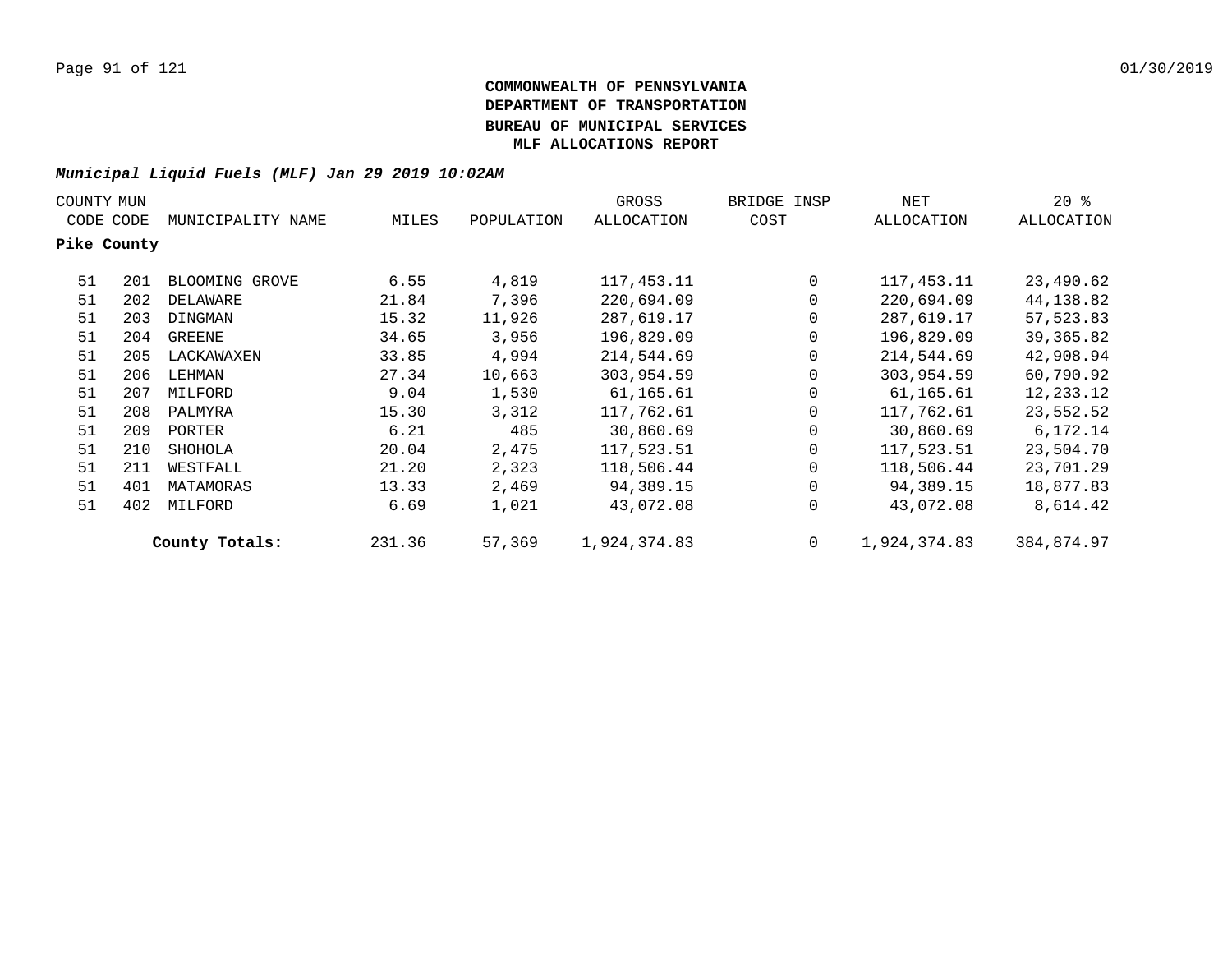|               | COUNTY MUN |                   |       |            | GROSS      | BRIDGE INSP    | <b>NET</b> | 20%        |
|---------------|------------|-------------------|-------|------------|------------|----------------|------------|------------|
| CODE CODE     |            | MUNICIPALITY NAME | MILES | POPULATION | ALLOCATION | COST           | ALLOCATION | ALLOCATION |
| Potter County |            |                   |       |            |            |                |            |            |
|               |            |                   |       |            |            |                |            |            |
| 52            |            | 201 ABBOTT        | 31.99 | 242        | 114,499.42 | 0              | 114,499.42 | 22,899.88  |
|               |            | TOWNSHIP          |       |            |            |                |            |            |
| 52            |            | 202 ALLEGANY      | 29.08 | 422        | 108,065.72 | $\mathbf 0$    | 108,065.72 | 21,613.14  |
| 52            |            | 203 BINGHAM       | 30.27 | 684        | 117,311.77 | 315.60         | 116,996.17 | 23,399.23  |
| 52            |            | 204 CLARA         | 10.54 | 199        | 40,075.85  | 0              | 40,075.85  | 8,015.17   |
| 52            |            | 206 EULALIA       | 18.72 | 889        | 81,734.59  | 0              | 81,734.59  | 16,346.92  |
| 52            |            | 207 GENESEE       | 18.40 | 799        | 78,862.98  | $\mathsf{O}$   | 78,862.98  | 15,772.60  |
| 52            |            | 208 HARRISON      | 50.40 | 1,037      | 193,317.92 | 1,228.00       | 192,089.92 | 38, 417.98 |
| 52            |            | 209 HEBRON        | 34.97 | 589        | 131,560.79 | 0              | 131,560.79 | 26, 312.16 |
| 52            |            | 210 HECTOR        | 46.29 | 386        | 166,388.45 | 0              | 166,388.45 | 33, 277.69 |
| 52            |            | 211 HOMER         | 16.97 | 437        | 66,822.66  | 315.60         | 66,507.06  | 13,301.41  |
| 52            |            | 212 KEATING       | 22.58 | 312        | 83,601.77  | 0              | 83,601.77  | 16,720.35  |
| 52            |            | 213 OSWAYO        | 23.84 | 278        | 87, 253.56 | 0              | 87,253.56  | 17,450.71  |
| 52            | 214        | PIKE              | 10.86 | 324        | 43,637.34  | 315.60         | 43,321.74  | 8,664.35   |
| 52            |            | 215 PLEASANT      | 10.80 | 86         | 38,740.39  | 315.80         | 38,424.59  | 7,684.92   |
|               |            | VALLEY            |       |            |            |                |            |            |
| 52            |            | 216 PORTAGE       | 1.37  | 228        | 9,193.27   | 0              | 9,193.27   | 1,838.65   |
| 52            |            | 217 ROULETTE      | 15.69 | 1,197      | 77,412.25  | 724.60         | 76,687.65  | 15,337.53  |
| 52            | 218        | SHARON            | 32.69 | 866        | 129,199.99 | $\mathbf 0$    | 129,199.99 | 25,840.00  |
| 52            |            | 219 STEWARDSON    | 8.48  | 74         | 30,546.00  | 596.80         | 29,949.20  | 5,989.84   |
| 52            |            | 220 SUMMIT        | 11.63 | 188        | 43,597.88  | 176.00         | 43, 421.88 | 8,684.38   |
| 52            |            | 221 SWEDEN        | 17.83 | 872        | 78,346.71  | $\mathbf 0$    | 78,346.71  | 15,669.34  |
| 52            |            | 222 SYLVANIA      | 4.81  | 77         | 18,016.60  | 2,113.40       | 15,903.20  | 3,180.64   |
| 52            |            | 223 ULYSSES       | 23.46 | 635        | 92,986.84  | 0              | 92,986.84  | 18,597.37  |
| 52            |            | 224 WEST BRANCH   | 22.32 | 393        | 84,306.54  | 315.80         | 83,990.74  | 16,798.15  |
| 52            |            | 225 WHARTON       | 9.95  | 99         | 36,081.03  | 315.80         | 35,765.23  | 7,153.05   |
| 52            |            | 401 AUSTIN        | 5.48  | 562        | 29,874.44  | 597.00         | 29, 277.44 | 5,855.49   |
| 52            |            | 402 COUDERSPORT   | 12.39 | 2,546      | 92,682.58  | $\overline{0}$ | 92,682.58  | 18,536.52  |
| 52            |            | 403 GALETON       | 6.94  | 1,149      | 46,452.58  | 0              | 46,452.58  | 9,290.52   |
| 52            |            | 404 ULYSSES       | 4.91  | 621        | 29,082.19  | 0              | 29,082.19  | 5,816.44   |
| 52            |            | 405 OSWAYO        | 3.09  | 139        | 13,338.82  | $\mathbf 0$    | 13,338.82  | 2,667.76   |
| 52            |            | 406 SHINGLEHOUSE  | 5.72  | 1,127      | 41,834.20  | $\mathbf 0$    | 41,834.20  | 8,366.84   |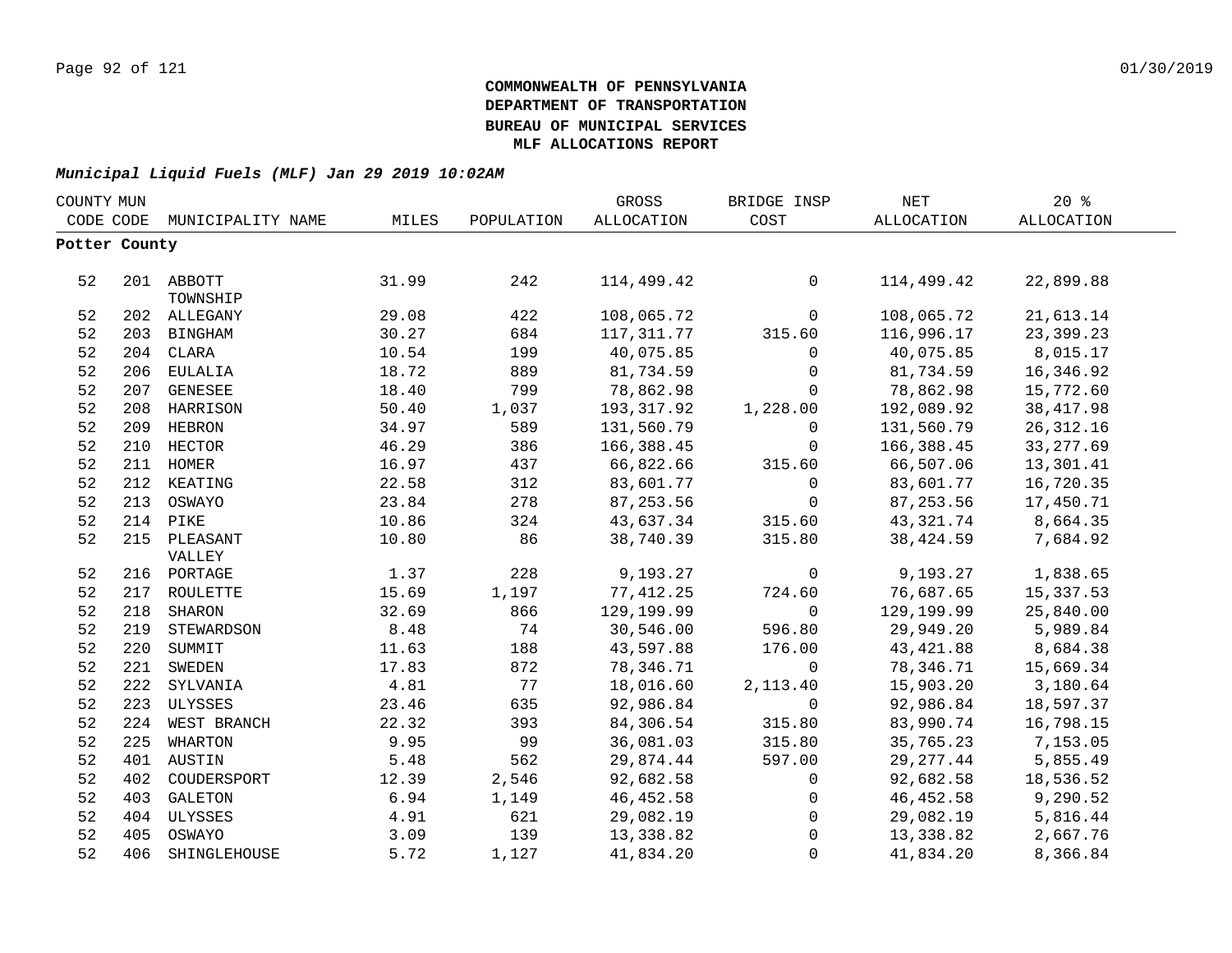| COUNTY MUN |                   |        |            | GROSS        | BRIDGE INSP | NET          | 20 %       |  |
|------------|-------------------|--------|------------|--------------|-------------|--------------|------------|--|
| CODE CODE  | MUNICIPALITY NAME | MILES  | POPULATION | ALLOCATION   | COST        | ALLOCATION   | ALLOCATION |  |
|            |                   |        |            |              |             |              |            |  |
|            | County Totals:    | 542.47 | 17,457     | 2,204,825.13 | 7,330.00    | 2,197,495.13 | 439,499.03 |  |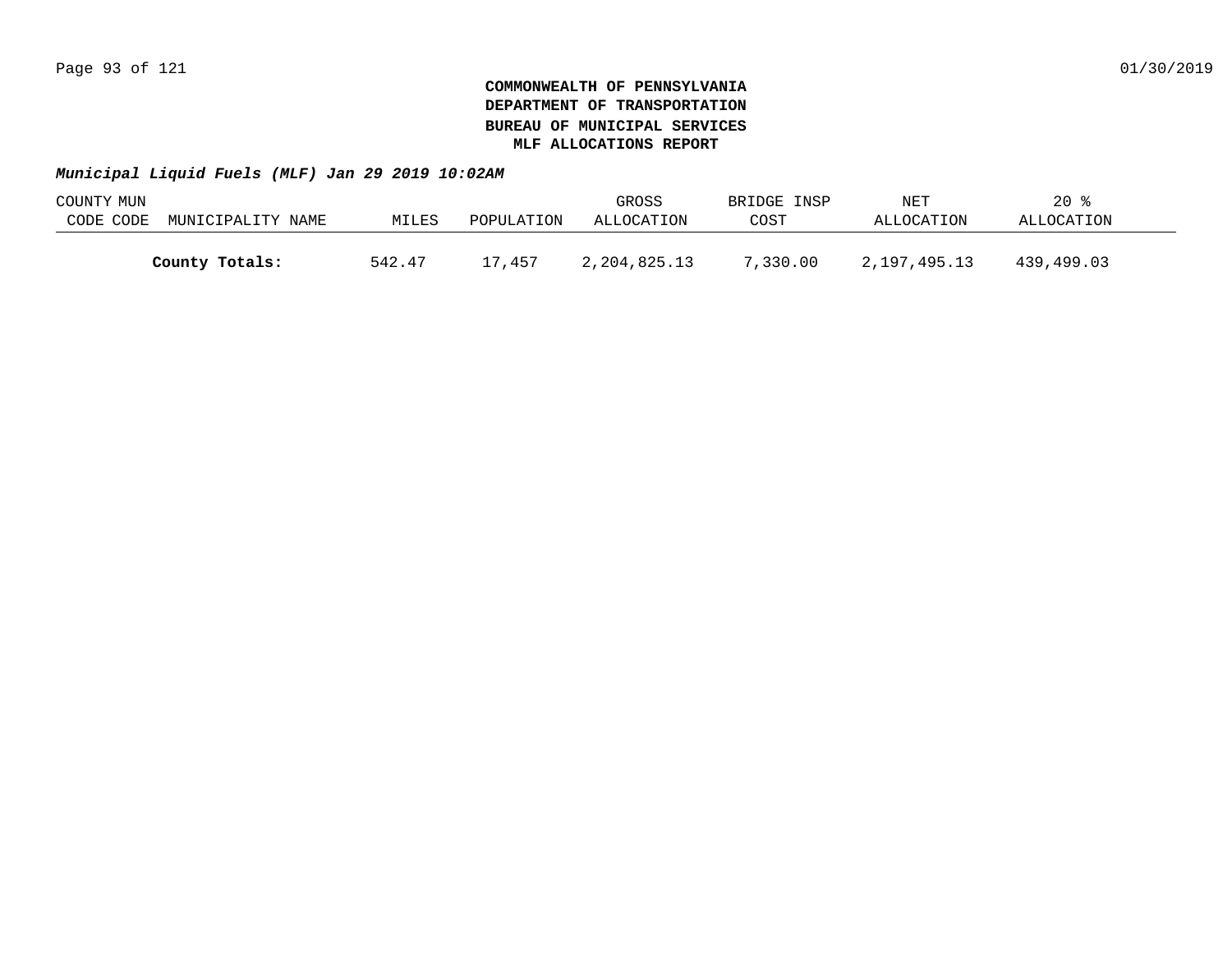| COUNTY MUN |     |                        |       |            | GROSS      | BRIDGE INSP    | NET          | 20%        |  |
|------------|-----|------------------------|-------|------------|------------|----------------|--------------|------------|--|
| CODE CODE  |     | MUNICIPALITY NAME      | MILES | POPULATION | ALLOCATION | COST           | ALLOCATION   | ALLOCATION |  |
|            |     | Schuylkill County      |       |            |            |                |              |            |  |
|            |     |                        |       |            |            |                |              |            |  |
| 53         |     | 201 BARRY TOWNSHIP     | 15.13 | 932        | 70,268.05  | 486.40         | 69,781.65    | 13,956.33  |  |
|            |     |                        |       |            |            |                |              |            |  |
| 53         |     | 202 BLYTHE             | 13.38 | 924        | 64,107.64  | 0              | 64,107.64    | 12,821.53  |  |
|            |     | TOWNSHIP               |       |            |            | 1,027.40       |              |            |  |
| 53         |     | 203 BRANCH<br>TOWNSHIP | 16.75 | 1,840      | 93,722.16  |                | 92,694.76    | 18,538.95  |  |
| 53         |     | 204 BUTLER             | 30.85 | 5,224      | 208,787.80 | 1,479.40       | 207,308.40   | 41,461.68  |  |
|            |     | TOWNSHIP               |       |            |            |                |              |            |  |
| 53         |     | 205 CASS               | 14.00 | 1,958      | 86,615.17  | $\Omega$       | 86,615.17    | 17,323.03  |  |
| 53         |     | 206 DELANO             | 3.23  | 445        | 19,850.50  | $\overline{0}$ | 19,850.50    | 3,970.10   |  |
| 53         |     | 207 EAST BRUNSWICK     | 55.45 | 1,793      | 225,541.32 | 3,165.80       | 222,375.52   | 44,475.10  |  |
| 53         |     | 208 EAST NORWEGIAN     | 7.39  | 863        | 42,358.90  | 374.60         | 41,984.30    | 8,396.86   |  |
| 53         |     | 209 EAST UNION         | 14.93 | 1,605      | 82,847.30  | $\overline{0}$ | 82,847.30    | 16,569.46  |  |
| 53         |     | 210 ELDRED             | 27.22 | 758        | 108,308.53 | 1,171.20       | 107,137.33   | 21, 427.47 |  |
| 53         |     | 211 FOSTER             | 2.57  | 251        | 13,762.76  | $\mathbf 0$    | 13,762.76    | 2,752.55   |  |
| 53         |     | 212 FRAILEY            | 7.21  | 429        | 33,187.02  | $\overline{0}$ | 33,187.02    | 6,637.40   |  |
| 53         |     | 213 HEGINS             | 38.17 | 3,516      | 200,230.42 | 3,726.80       | 196,503.62   | 39,300.72  |  |
| 53         |     | 214 HUBLEY             | 14.15 | 854        | 65,369.07  | $\Omega$       | 65,369.07    | 13,073.81  |  |
| 53         |     | 215 KLINE              | 10.71 | 1,438      | 65,080.52  | $\mathbf 0$    | 65,080.52    | 13,016.10  |  |
| 53         |     | 216 MAHANOY            | 12.22 | 3,152      | 104,044.16 | 1,503.80       | 102,540.36   | 20,508.07  |  |
| 53         |     | 217 NEW CASTLE         | 1.75  | 414        | 14,162.91  | $\mathbf 0$    | 14,162.91    | 2,832.58   |  |
| 53         |     | 218 NORTH MANHEIM      | 29.48 | 3,770      | 175,429.22 | 510.40         | 174,918.82   | 34,983.76  |  |
| 53         |     | 219 NORTH UNION        | 18.32 | 1,476      | 91,932.76  | 842.40         | 91,090.36    | 18,218.07  |  |
| 53         |     | 220 NORWEGIAN          | 15.89 | 2,310      | 100,036.27 | $\overline{0}$ | 100,036.27   | 20,007.25  |  |
| 53         |     | 221 PINE GROVE         | 43.68 | 4,123      | 231,094.74 | 1,922.00       | 229, 172. 74 | 45,834.55  |  |
| 53         |     | 222 PORTER             | 15.23 | 2,176      | 95,131.15  | $\mathbf 0$    | 95, 131. 15  | 19,026.23  |  |
| 53         |     | 224 REILLY             | 5.93  | 726        | 34,650.53  | $\mathsf{O}$   | 34,650.53    | 6,930.11   |  |
| 53         |     | 225 RUSH               | 24.83 | 3,412      | 152,422.70 | $\Omega$       | 152,422.70   | 30,484.54  |  |
| 53         |     | 226 RYAN               | 20.68 | 2,459      | 119,403.45 | 1,206.60       | 118,196.85   | 23,639.37  |  |
| 53         | 227 | SCHUYLKILL             | 13.29 | 1,129      | 67,839.62  | $\Omega$       | 67,839.62    | 13,567.92  |  |
| 53         | 228 | SOUTH MANHEIM          | 30.15 | 2,507      | 152,832.77 | 1,753.60       | 151,079.17   | 30, 215.83 |  |
| 53         |     | 229 TREMONT            | 6.08  | 280        | 26, 374.10 | $\Omega$       | 26,374.10    | 5,274.82   |  |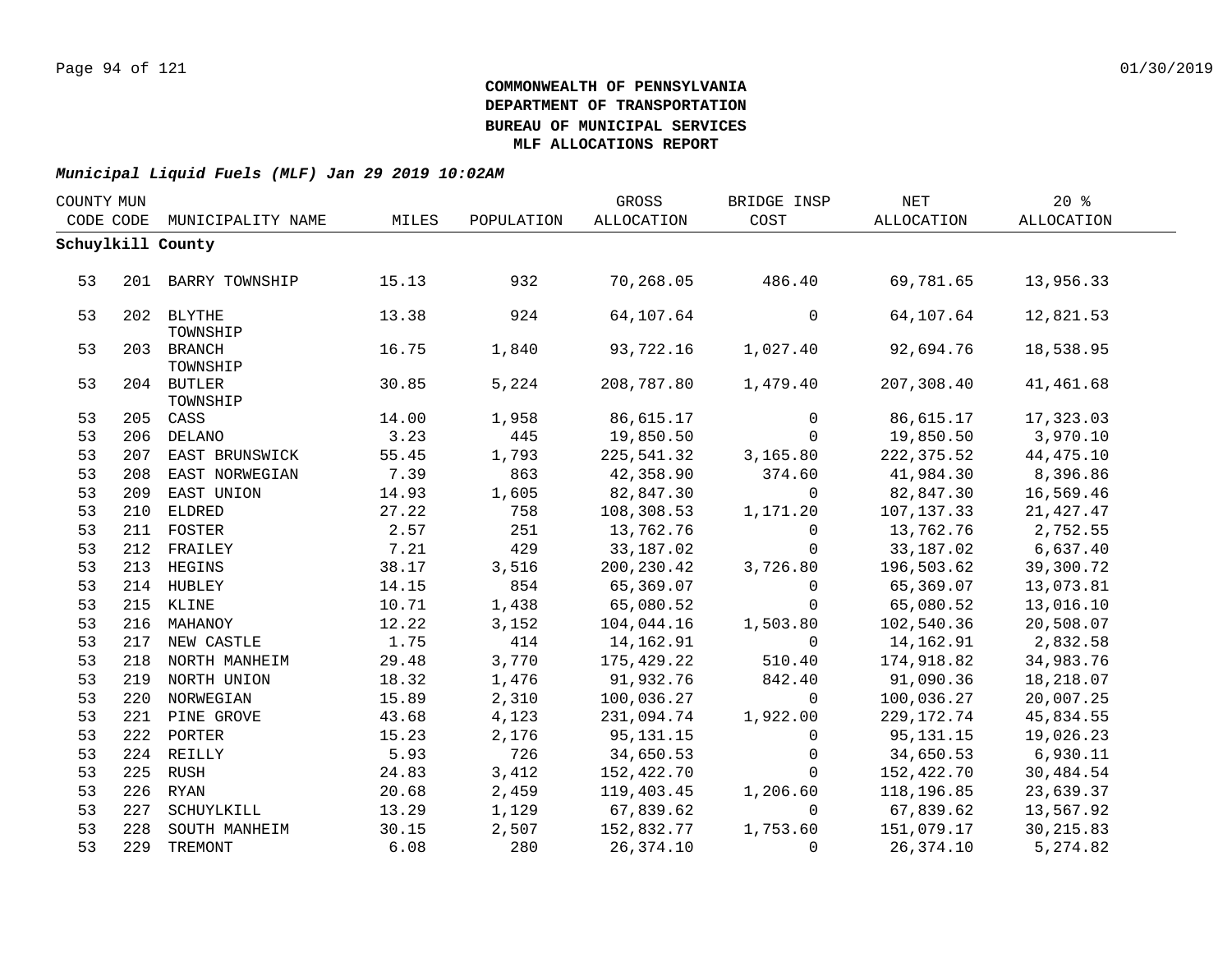| COUNTY MUN |     |                    |       |            | GROSS      | BRIDGE INSP    | NET         | $20*$       |  |
|------------|-----|--------------------|-------|------------|------------|----------------|-------------|-------------|--|
| CODE CODE  |     | MUNICIPALITY NAME  | MILES | POPULATION | ALLOCATION | COST           | ALLOCATION  | ALLOCATION  |  |
| 53         | 230 | UNION              | 24.37 | 1,273      | 108,683.70 | 421.40         | 108,262.30  | 21,652.46   |  |
| 53         |     | 231 UPPER          | 19.97 | 655        | 81,409.96  | 921.60         | 80,488.36   | 16,097.67   |  |
|            |     | MAHANTONGO         |       |            |            |                |             |             |  |
| 53         |     | 232 WALKER         | 17.38 | 1,054      | 80,390.51  | 486.40         | 79,904.11   | 15,980.82   |  |
| 53         |     | 233 WASHINGTON     | 50.91 | 3,033      | 234,409.84 | 1,926.20       | 232,483.64  | 46,496.73   |  |
| 53         |     | 234 WAYNE          | 56.03 | 5,113      | 292,970.30 | 749.20         | 292, 221.10 | 58,444.22   |  |
| 53         |     | 235 WEST BRUNSWICK | 58.83 | 3,327      | 267,371.32 | 2,068.60       | 265,302.72  | 53,060.54   |  |
| 53         |     | 236 WEST MAHANOY   | 16.63 | 2,872      | 113,651.95 | $\overline{0}$ | 113,651.95  | 22,730.39   |  |
| 53         |     | 237 WEST PENN      | 97.66 | 4,442      | 422,540.23 | 2,208.40       | 420,331.83  | 84,066.37   |  |
| 53         |     | 301 POTTSVILLE     | 46.54 | 14,324     | 441,973.73 | 374.60         | 441,599.13  | 88,319.83   |  |
| 53         |     | 401 ASHLAND        | 14.80 | 2,817      | 106,290.76 | $\overline{0}$ | 106,290.76  | 21,258.15   |  |
|            |     | BOROUGH            |       |            |            |                |             |             |  |
| 53         |     | 402 AUBURN         | 6.01  | 741        | 35,220.62  | $\overline{0}$ | 35,220.62   | 7,044.12    |  |
| 53         |     | 403 COALDALE       | 9.05  | 2,281      | 76,002.65  | $\overline{0}$ | 76,002.65   | 15,200.53   |  |
| 53         |     | 404 CRESSONA       | 6.43  | 1,651      | 54,598.00  | $\mathbf 0$    | 54,598.00   | 10,919.60   |  |
| 53         |     | 405 DEER LAKE      | 4.94  | 687        | 30,486.02  | 374.60         | 30,111.42   | 6,022.28    |  |
|            |     | <b>BOROUGH</b>     |       |            |            |                |             |             |  |
| 53         |     | 406 FRACKVILLE     | 18.56 | 3,805      | 138,662.17 | $\overline{0}$ | 138,662.17  | 27,732.43   |  |
| 53         |     | 407 GILBERTON      | 6.52  | 769        | 37,521.90  | 1,262.00       | 36,259.90   | 7,251.98    |  |
| 53         |     | 408 GIRARDVILLE    | 5.39  | 1,519      | 48,428.87  | 760.20         | 47,668.67   | 9,533.73    |  |
| 53         |     | 409 GORDON         | 3.91  | 763        | 28,450.99  | $\overline{0}$ | 28,450.99   | 5,690.20    |  |
| 53         |     | 410 LANDINGVILLE   | 1.79  | 159        | 9,273.90   | 1,057.80       | 8,216.10    | 1,643.22    |  |
| 53         |     | 411 MAHANOY CITY   | 11.17 | 4,162      | 120,350.33 | 3,573.80       | 116,776.53  | 23, 355. 31 |  |
| 53         |     | 412 MCADOO         | 9.75  | 2,300      | 78,778.22  | $\overline{0}$ | 78,778.22   | 15,755.64   |  |
| 53         | 413 | MECHANICSVILLE     | 1.55  | 457        | 14,324.44  | $\overline{0}$ | 14,324.44   | 2,864.89    |  |
| 53         |     | 414 MIDDLEPORT     | 3.36  | 405        | 19,508.02  | 486.40         | 19,021.62   | 3,804.32    |  |
| 53         | 415 | MINERSVILLE        | 14.41 | 4,397      | 136,095.91 | $\Omega$       | 136,095.91  | 27, 219.18  |  |
|            |     | <b>BOROUGH</b>     |       |            |            |                |             |             |  |
| 53         | 416 | MOUNT CARBON       | 0.47  | 91         | 3,405.80   | $\overline{0}$ | 3,405.80    | 681.16      |  |
| 53         | 417 | NEW                | 4.59  | 1,085      | 37,130.33  | $\Omega$       | 37,130.33   | 7,426.07    |  |
|            |     | PHILADELPHIA       |       |            |            |                |             |             |  |
|            |     | <b>BOROUGH</b>     |       |            |            |                |             |             |  |
| 53         |     | 418 NEW RINGGOLD   | 2.07  | 276        | 12,540.46  | $\overline{0}$ | 12,540.46   | 2,508.09    |  |
|            |     | <b>BOROUGH</b>     |       |            |            |                |             |             |  |
| 53         |     | 419 ORWIGSBURG     | 15.06 | 3,099      | 112,741.02 | 0              | 112,741.02  | 22,548.20   |  |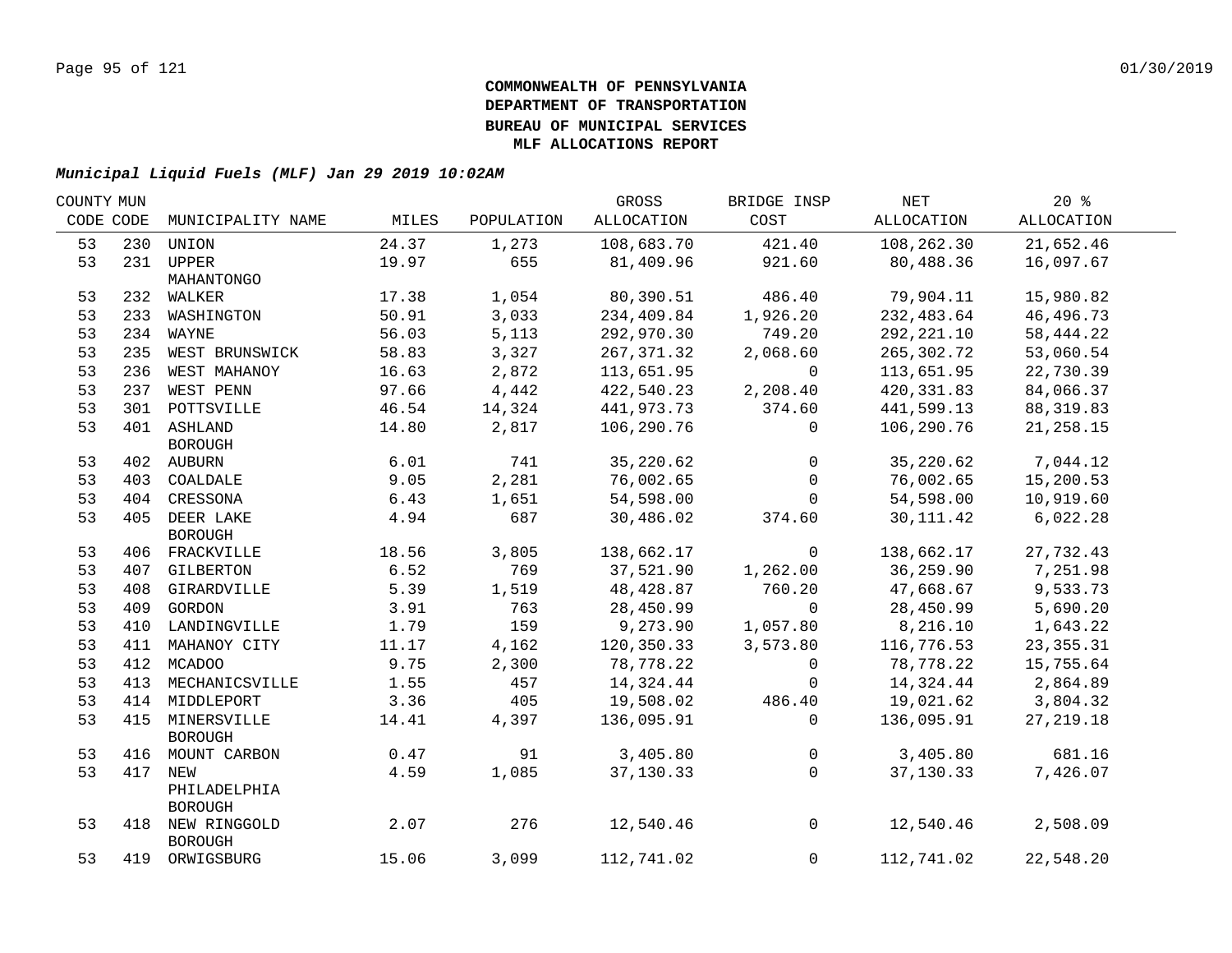| COUNTY MUN |     |                   |         |            | GROSS        | BRIDGE INSP | NET          | $20*$        |  |
|------------|-----|-------------------|---------|------------|--------------|-------------|--------------|--------------|--|
| CODE CODE  |     | MUNICIPALITY NAME | MILES   | POPULATION | ALLOCATION   | COST        | ALLOCATION   | ALLOCATION   |  |
| 53         | 420 | PALO ALTO         | 3.28    | 1,032      | 31,592.21    | $\Omega$    | 31,592.21    | 6,318.44     |  |
| 53         | 421 | PINE GROVE        | 10.09   | 2,186      | 77,697.44    | $\Omega$    | 77,697.44    | 15,539.49    |  |
| 53         | 422 | PORT CARBON       | 9.01    | 1,889      | 68,138.86    | 374.60      | 67,764.26    | 13,552.85    |  |
| 53         | 423 | PORT CLINTON      | 2.91    | 326        | 16,407.31    | $\Omega$    | 16,407.31    | 3,281.46     |  |
| 53         | 424 | RINGTOWN          | 4.93    | 818        | 33,033.80    | $\Omega$    | 33,033.80    | 6,606.76     |  |
| 53         | 425 | SAINT CLAIR       | 8.28    | 3,004      | 87,612.31    | 2,230.80    | 85,381.51    | 17,076.30    |  |
| 53         | 426 | SCHUYLKILL        | 17.08   | 5,437      | 165,753.46   | $\Omega$    | 165,753.46   | 33,150.69    |  |
|            |     | HAVEN             |         |            |              |             |              |              |  |
| 53         | 427 | SHENANDOAH        | 15.28   | 5,071      | 152,365.13   | $\Omega$    | 152,365.13   | 30,473.03    |  |
| 53         | 428 | TAMAOUA           | 23.79   | 7,107      | 221,686.44   | 960.20      | 220,726.24   | 44, 145. 25  |  |
| 53         | 429 | TOWER CITY        | 6.44    | 1,346      | 48,620.53    | $\Omega$    | 48,620.53    | 9,724.11     |  |
| 53         | 430 | TREMONT           | 5.59    | 1,752      | 53,707.49    | 1,340.80    | 52,366.69    | 10,473.34    |  |
|            |     | County Totals:    | 1143.50 | 148,289    | 6,845,218.47 | 40,748.00   | 6,804,470.47 | 1,360,894.09 |  |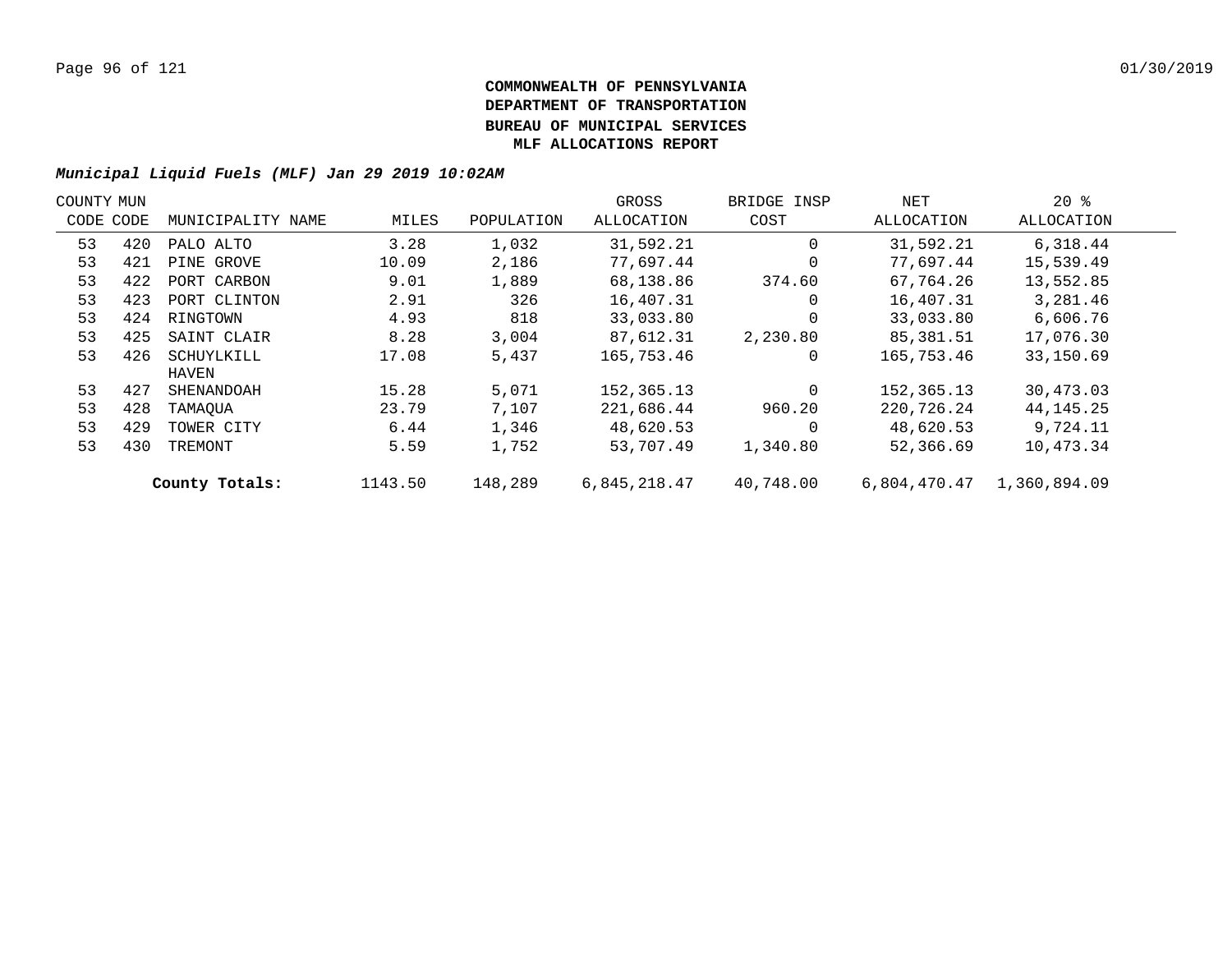| COUNTY MUN    |     |                   |        |            | GROSS        | BRIDGE INSP  | NET          | $20*$       |
|---------------|-----|-------------------|--------|------------|--------------|--------------|--------------|-------------|
| CODE CODE     |     | MUNICIPALITY NAME | MILES  | POPULATION | ALLOCATION   | COST         | ALLOCATION   | ALLOCATION  |
| Snyder County |     |                   |        |            |              |              |              |             |
| 54            |     | 201 ADAMS         | 13.88  | 907        | 65,487.62    | $\Omega$     | 65,487.62    | 13,097.52   |
| 54            | 202 | BEAVER            | 12.29  | 525        | 52,504.24    | $\mathbf 0$  | 52,504.24    | 10,500.85   |
| 54            | 203 | CENTER            | 34.20  | 2,458      | 165,758.90   | $\Omega$     | 165,758.90   | 33, 151. 78 |
| 54            | 204 | CHAPMAN           | 30.27  | 1,554      | 134,460.06   | $\Omega$     | 134,460.06   | 26,892.01   |
| 54            | 205 | FRANKLIN          | 28.00  | 2,259      | 140,569.74   | $\Omega$     | 140,569.74   | 28, 113.95  |
| 54            | 206 | JACKSON           | 20.06  | 1,382      | 96,048.33    | $\Omega$     | 96,048.33    | 19,209.67   |
| 54            | 207 | MIDDLE CREEK      | 28.13  | 2,114      | 138,157.60   | $\mathbf{0}$ | 138,157.60   | 27,631.52   |
| 54            | 208 | MONROE            | 39.53  | 3,895      | 212,365.71   | $\Omega$     | 212,365.71   | 42, 473. 14 |
| 54            | 209 | PENN              | 27.85  | 4,324      | 180,757.82   | $\Omega$     | 180,757.82   | 36, 151.56  |
| 54            | 210 | PERRY             | 50.23  | 2,183      | 215,323.25   | $\mathbf{0}$ | 215,323.25   | 43,064.65   |
| 54            | 211 | SPRING            | 23.34  | 1,616      | 111,911.41   | $\Omega$     | 111,911.41   | 22,382.28   |
| 54            | 212 | UNION             | 27.39  | 1,520      | 123,911.17   | $\Omega$     | 123,911.17   | 24,782.23   |
| 54            | 213 | WASHINGTON        | 42.26  | 1,654      | 177,558.25   | $\Omega$     | 177,558.25   | 35,511.65   |
| 54            | 214 | WEST BEAVER       | 14.43  | 1,110      | 71,375.46    | $\Omega$     | 71,375.46    | 14,275.09   |
| 54            | 215 | WEST PERRY        | 18.88  | 1,071      | 85,870.75    | $\mathbf 0$  | 85,870.75    | 17,174.15   |
| 54            | 401 | BEAVERTOWN        | 5.80   | 965        | 38,915.48    | $\Omega$     | 38,915.48    | 7,783.10    |
| 54            | 402 | FREEBURG          | 2.89   | 575        | 21,246.67    | $\Omega$     | 21,246.67    | 4,249.33    |
| 54            | 403 | MIDDLEBURG        | 6.20   | 1,309      | 47,068.00    | $\mathbf 0$  | 47,068.00    | 9,413.60    |
| 54            | 404 | SELINSGROVE       | 14.55  | 5,654      | 161,352.49   | $\Omega$     | 161,352.49   | 32,270.50   |
| 54            | 405 | SHAMOKIN DAM      | 7.88   | 1,686      | 60,261.54    | $\Omega$     | 60,261.54    | 12,052.31   |
| 54            | 406 | MCCLURE           | 5.61   | 941        | 37,790.70    | $\Omega$     | 37,790.70    | 7,558.14    |
|               |     | County Totals:    | 453.67 | 39,702     | 2,338,695.19 | $\Omega$     | 2,338,695.19 | 467,739.04  |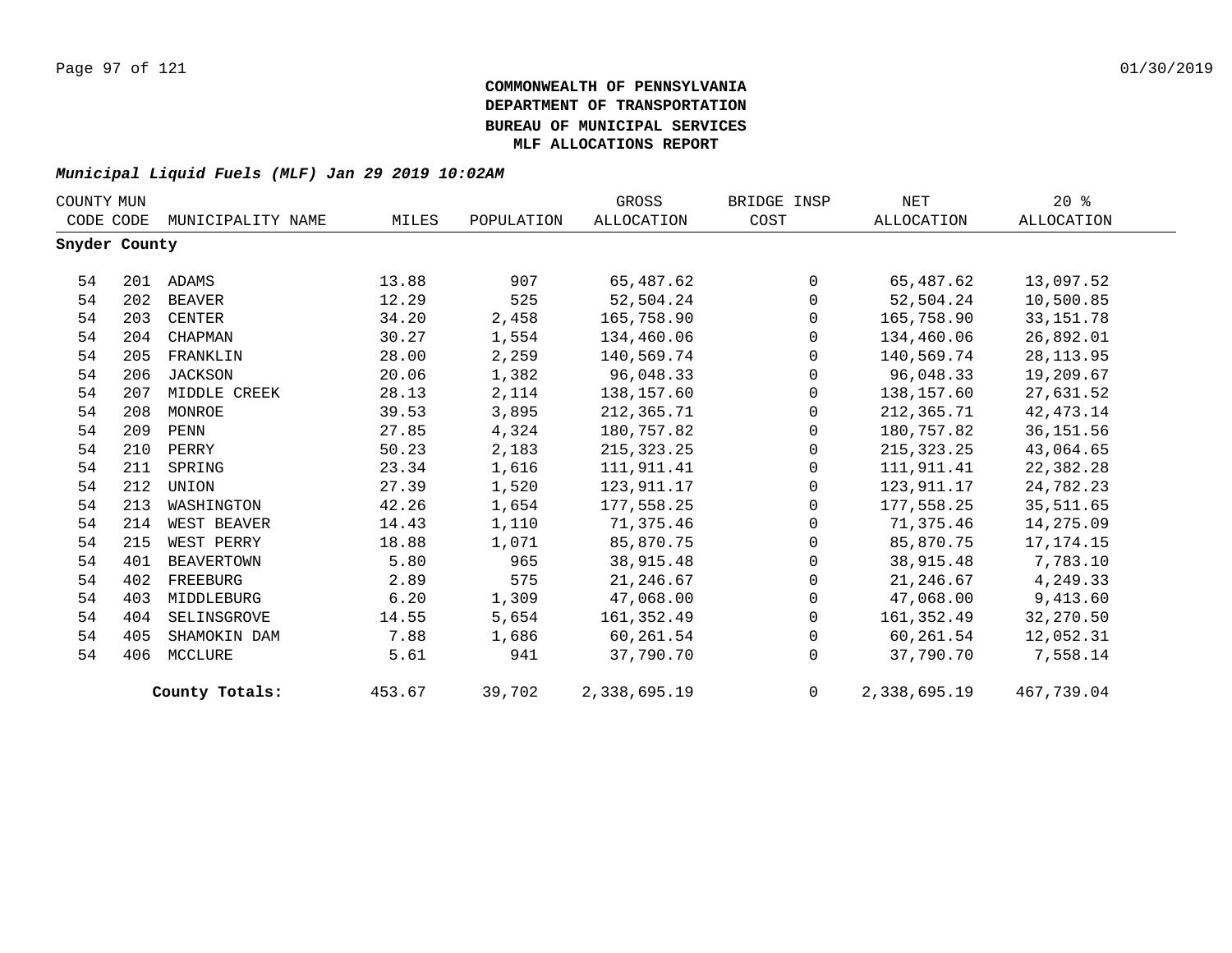| COUNTY MUN |                 |                        |        |            | GROSS        | BRIDGE INSP  | <b>NET</b>  | $20*$             |  |
|------------|-----------------|------------------------|--------|------------|--------------|--------------|-------------|-------------------|--|
|            | CODE CODE       | MUNICIPALITY NAME      | MILES  | POPULATION | ALLOCATION   | COST         | ALLOCATION  | <b>ALLOCATION</b> |  |
|            | Somerset County |                        |        |            |              |              |             |                   |  |
|            |                 |                        |        |            |              |              |             |                   |  |
| 55         |                 | 201 ADDISON            | 47.79  | 974        | 183, 123.52  | $\mathbf 0$  | 183, 123.52 | 36,624.70         |  |
| 55         |                 | 202 ALLEGHENY          | 41.13  | 692        | 154,720.53   | $\mathbf{0}$ | 154,720.53  | 30,944.11         |  |
| 55         |                 | 203 BLACK              | 23.09  | 926        | 97,453.50    | $\mathbf 0$  | 97,453.50   | 19,490.70         |  |
| 55         |                 | 204 BROTHERS<br>VALLEY | 60.11  | 2,398      | 253,450.61   | $\Omega$     | 253,450.61  | 50,690.12         |  |
| 55         |                 | 205 CONEMAUGH          | 69.10  | 7,279      | 380,495.31   | 1,064.60     | 379,430.71  | 75,886.14         |  |
| 55         |                 | 206 ELK LICK           | 44.98  | 2,241      | 198,458.35   | 480.20       | 197,978.15  | 39,595.63         |  |
| 55         |                 | 207 FAIRHOPE           | 8.54   | 134        | 31,934.41    | $\mathbf 0$  | 31,934.41   | 6,386.88          |  |
| 55         | 208             | GREENVILLE             | 21.65  | 668        | 87,428.77    | $\mathbf 0$  | 87,428.77   | 17,485.75         |  |
| 55         | 209             | <b>JEFFERSON</b>       | 45.29  | 1,423      | 183,398.36   | 600.80       | 182,797.56  | 36,559.51         |  |
| 55         | 210             | <b>JENNER</b>          | 74.71  | 4,122      | 337,511.61   | 513.60       | 336,998.01  | 67,399.60         |  |
| 55         |                 | 211 LARIMER            | 16.80  | 595        | 69,353.84    | 222.40       | 69,131.44   | 13,826.29         |  |
| 55         |                 | 212 LINCOLN            | 43.28  | 1,519      | 178,396.04   | 286.60       | 178,109.44  | 35,621.89         |  |
| 55         |                 | 213 LOWER              | 20.52  | 603        | 82, 271.54   | $\mathbf 0$  | 82, 271.54  | 16, 454.31        |  |
|            |                 | TURKEYFOOT             |        |            |              |              |             |                   |  |
| 55         |                 | 214 MIDDLECREEK        | 29.79  | 875        | 119,430.07   | 614.40       | 118,815.67  | 23,763.13         |  |
| 55         |                 | 215 MILFORD            | 26.70  | 1,553      | 122, 194.83  | $\Omega$     | 122, 194.83 | 24,438.97         |  |
| 55         |                 | 216 NORTHAMPTON        | 28.83  | 343        | 105,651.03   | $\Omega$     | 105,651.03  | 21,130.21         |  |
| 55         | 217             | OGLE                   | 17.01  | 501        | 68, 221.36   | 216.60       | 68,004.76   | 13,600.95         |  |
| 55         |                 | 218 PAINT              | 23.70  | 3,149      | 143,362.78   | 480.20       | 142,882.58  | 28,576.52         |  |
| 55         | 219             | QUEMAHONING            | 52.22  | 2,025      | 219,034.89   | $\mathbf 0$  | 219,034.89  | 43,806.98         |  |
| 55         | 220             | SHADE                  | 60.47  | 2,774      | 262,096.68   | $\mathbf 0$  | 262,096.68  | 52, 419.34        |  |
| 55         | 221             | SOMERSET               | 111.80 | 12,122     | 622,420.25   | 480.20       | 621,940.05  | 124,388.01        |  |
| 55         | 222             | SOUTHAMPTON            | 14.95  | 630        | 63,697.97    | $\Omega$     | 63,697.97   | 12,739.59         |  |
| 55         | 223             | STONYCREEK             | 49.90  | 2,237      | 215, 255. 71 | 111.20       | 215, 144.51 | 43,028.90         |  |
| 55         | 224             | SUMMIT                 | 44.16  | 2,271      | 196,236.96   | $\mathbf 0$  | 196,236.96  | 39, 247.39        |  |
| 55         | 225             | <b>UPPER</b>           | 42.10  | 1,119      | 166,464.21   | $\mathbf 0$  | 166,464.21  | 33, 292.84        |  |
|            |                 | TURKEYFOOT             |        |            |              |              |             |                   |  |
| 55         |                 | 401 ADDISON            | 0.69   | 207        | 6,446.87     | $\mathbf 0$  | 6,446.87    | 1,289.37          |  |
| 55         | 402             | BENSON                 | 1.25   | 191        | 8,052.36     | $\mathbf 0$  | 8,052.36    | 1,610.47          |  |
| 55         | 403             | <b>BERLIN</b>          | 11.85  | 2,104      | 82, 118.18   | $\Omega$     | 82,118.18   | 16,423.64         |  |
| 55         |                 | 404 BOSWELL            | 5.57   | 1,277      | 44,276.30    | $\Omega$     | 44,276.30   | 8,855.26          |  |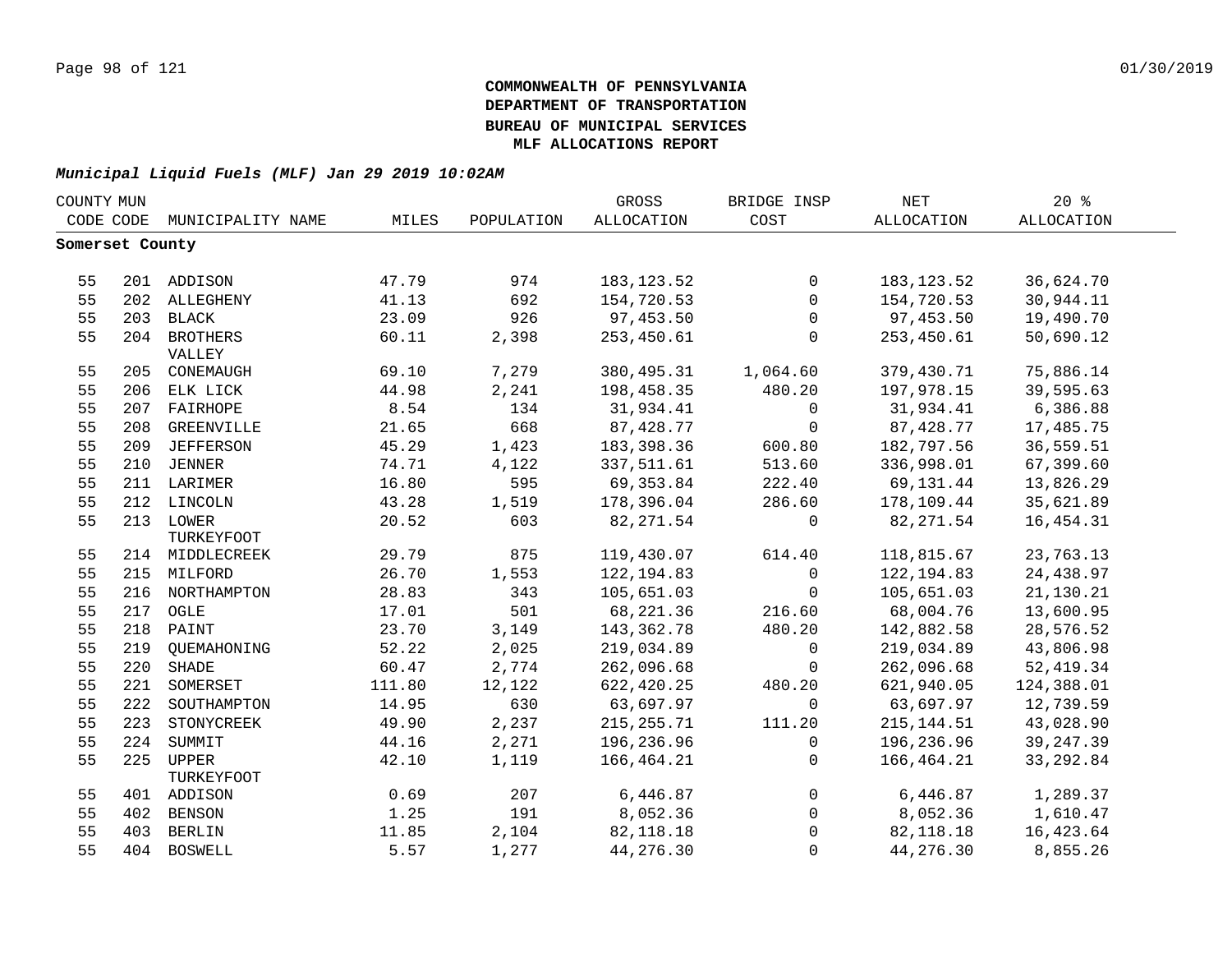| COUNTY MUN |           |                    |         |            | GROSS        | BRIDGE INSP  | NET        | $20*$                     |  |
|------------|-----------|--------------------|---------|------------|--------------|--------------|------------|---------------------------|--|
|            | CODE CODE | MUNICIPALITY NAME  | MILES   | POPULATION | ALLOCATION   | COST         | ALLOCATION | ALLOCATION                |  |
| 55         | 405       | CASSELMAN          | 2.02    | 94         | 8,781.61     | $\Omega$     | 8,781.61   | 1,756.32                  |  |
| 55         | 406       | CENTRAL CITY       | 8.62    | 1,124      | 51,722.42    | $\Omega$     | 51,722.42  | 10,344.48                 |  |
| 55         | 407       | CONFLUENCE         | 6.49    | 780        | 37,635.77    | $\Omega$     | 37,635.77  | 7,527.15                  |  |
| 55         | 408       | GARRETT            | 2.73    | 456        | 18,352.27    | $\Omega$     | 18,352.27  | 3,670.45                  |  |
| 55         | 409       | HOOVERSVILLE       | 4.32    | 645        | 27,531.49    | $\mathbf 0$  | 27,531.49  | 5,506.30                  |  |
| 55         | 410       | <b>JENNERSTOWN</b> | 5.95    | 695        | 34,108.12    | $\mathbf 0$  | 34,108.12  | 6,821.62                  |  |
| 55         | 411       | MEYERSDALE         | 11.94   | 2,184      | 84,003.77    | 519.20       | 83,484.57  | 16,696.91                 |  |
| 55         | 412       | NEW BALTIMORE      | 0.91    | 180        | 6,669.30     | $\mathbf 0$  | 6,669.30   | 1,333.86                  |  |
| 55         | 413       | NEW                | 1.51    | 133        | 7,800.98     | $\Omega$     | 7,800.98   | 1,560.20                  |  |
|            |           | CENTERVILLE        |         |            |              |              |            |                           |  |
| 55         |           | 414 PAINT          | 4.77    | 1,023      | 36,525.69    | $\mathbf{0}$ | 36,525.69  | 7,305.14                  |  |
| 55         | 415       | ROCKWOOD           | 3.17    | 890        | 28, 415.97   | $\mathbf 0$  | 28,415.97  | 5,683.19                  |  |
| 55         | 416       | SALISBURY          | 4.77    | 727        | 30,691.32    | $\Omega$     | 30,691.32  | 6, 138.26                 |  |
| 55         | 417       | SHANKSVILLE        | 0.83    | 237        | 7,518.41     | $\Omega$     | 7,518.41   | 1,503.68                  |  |
| 55         | 418       | SOMERSET           | 26.19   | 6,277      | 213,558.82   | $\Omega$     | 213,558.82 | 42,711.76                 |  |
| 55         | 419       | STOYSTOWN          | 1.58    | 355        | 12,416.87    | $\mathbf 0$  | 12,416.87  | 2,483.37                  |  |
| 55         | 420       | URSINA             | 2.28    | 225        | 12,255.54    | $\mathbf 0$  | 12,255.54  | 2,451.11                  |  |
| 55         | 421       | WELLERSBURG        | 2.19    | 181        | 11,079.58    | $\mathbf 0$  | 11,079.58  | 2,215.92                  |  |
| 55         | 422       | WINDBER            | 15.56   | 4,138      | 134,935.50   | 1,135.80     | 133,799.70 | 26,759.94                 |  |
| 55         | 423       | SEVEN SPRINGS      | 7.54    | 26         | 26,375.54    | $\Omega$     | 26,375.54  | 5,275.11                  |  |
| 55         | 424       | INDIAN LAKE        | 20.44   | 394        | 77,877.62    | 480.20       | 77,397.42  | 15,479.48                 |  |
| 55         | 425       | CALLIMONT          | 5.89    | 41         | 21,011.51    | $\Omega$     | 21,011.51  | 4,202.30                  |  |
|            |           | County Totals:     | 1177.68 | 77,757     | 5,572,224.94 | 7,206.00     |            | 5,565,018.94 1,113,003.79 |  |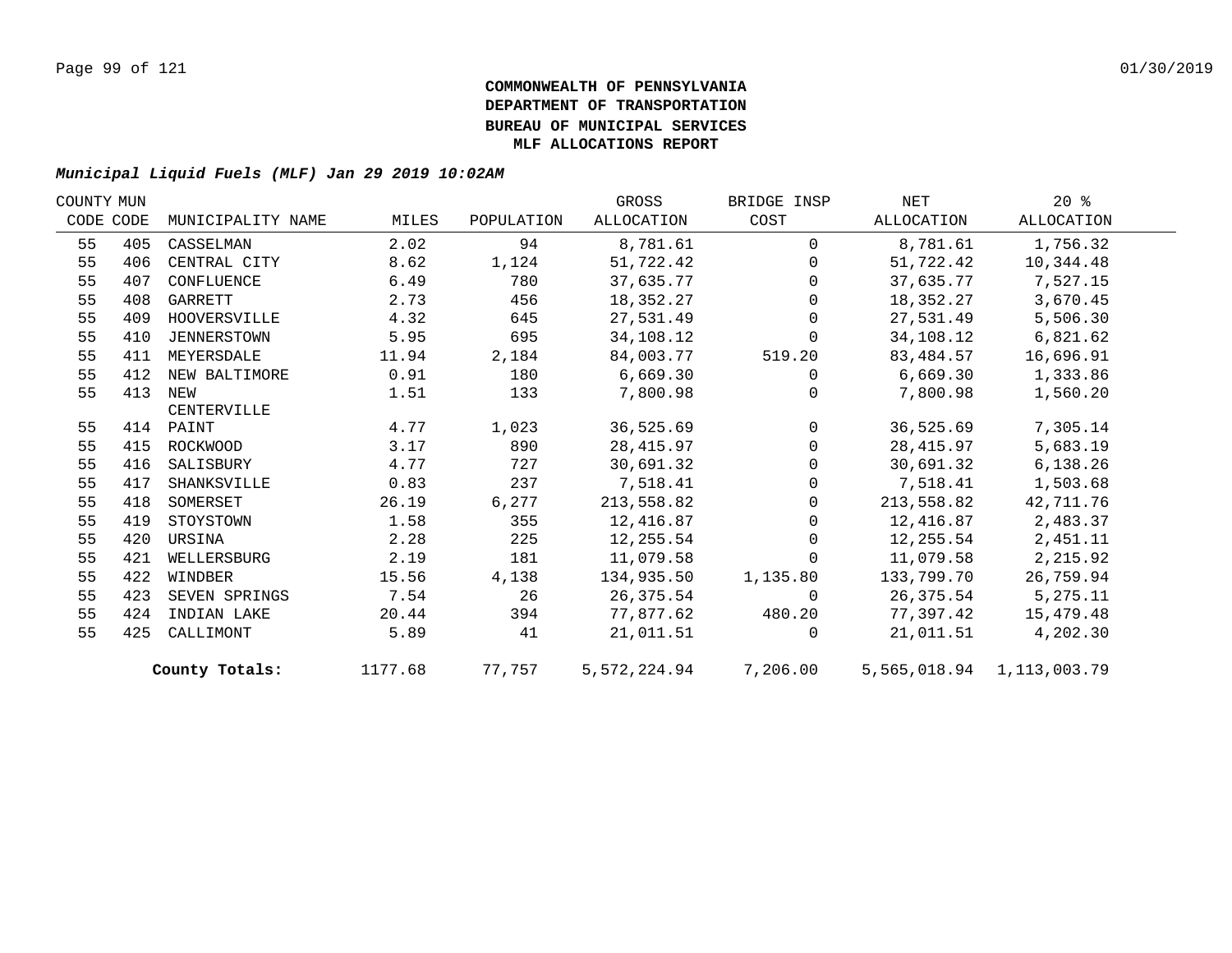| COUNTY MUN      |     |                   |        |            | GROSS        | BRIDGE INSP  | NET        | $20*$      |
|-----------------|-----|-------------------|--------|------------|--------------|--------------|------------|------------|
| CODE CODE       |     | MUNICIPALITY NAME | MILES  | POPULATION | ALLOCATION   | COST         | ALLOCATION | ALLOCATION |
| Sullivan County |     |                   |        |            |              |              |            |            |
| 56              | 201 | CHERRY            | 63.17  | 1,705      | 250, 287. 29 | 3,606.80     | 246,680.49 | 49,336.10  |
| 56              | 202 | COLLEY            | 18.55  | 694        | 77,307.91    | 673.80       | 76,634.11  | 15,326.82  |
| 56              | 203 | DAVIDSON          | 26.86  | 573        | 103,427.19   | 391.20       | 103,035.99 | 20,607.20  |
| 56              | 204 | ELKLAND           | 32.15  | 577        | 121,651.35   | 391.20       | 121,260.15 | 24, 252.03 |
| 56              | 205 | FORKS             | 31.17  | 377        | 114,347.71   | 1,564.80     | 112,782.91 | 22,556.58  |
| 56              | 206 | FOX TOWNSHIP      | 28.80  | 358        | 105,843.82   | 1,569.20     | 104,274.62 | 20,854.92  |
| 56              | 207 | HILLSGROVE        | 6.21   | 287        | 26,957.97    | 0            | 26,957.97  | 5,391.59   |
| 56              | 208 | LAPORTE           | 17.18  | 349        | 65,808.45    | 391.20       | 65,417.25  | 13,083.45  |
| 56              | 209 | SHREWSBURY        | 11.47  | 319        | 45,631.16    | 1,654.00     | 43,977.16  | 8,795.43   |
| 56              | 401 | <b>DUSHORE</b>    | 2.40   | 608        | 20,216.40    | 782.40       | 19,434.00  | 3,886.80   |
| 56              | 402 | EAGLES MERE       | 5.30   | 120        | 20,544.88    | 0            | 20,544.88  | 4,108.98   |
| 56              | 403 | FORKSVILLE        | 0.95   | 145        | 6,116.64     | $\mathbf{0}$ | 6,116.64   | 1,223.33   |
| 56              | 404 | LAPORTE           | 5.32   | 316        | 24,476.79    | $\mathbf{0}$ | 24,476.79  | 4,895.36   |
|                 |     | County Totals:    | 249.53 | 6,428      | 982,617.56   | 11,024.60    | 971,592.96 | 194,318.59 |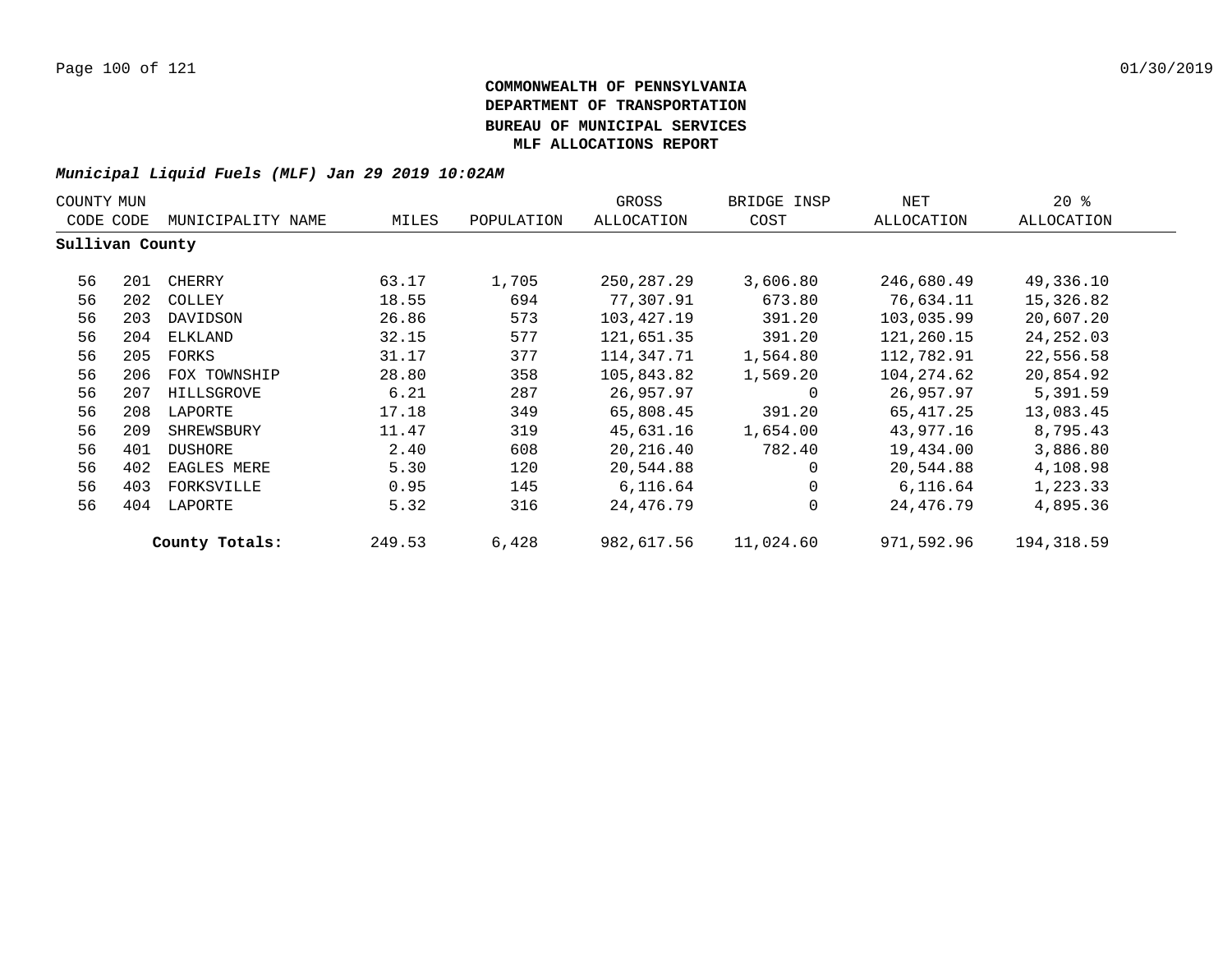| COUNTY MUN |     |                    |       |            | GROSS        | BRIDGE INSP  | NET          | $20*$       |  |
|------------|-----|--------------------|-------|------------|--------------|--------------|--------------|-------------|--|
| CODE CODE  |     | MUNICIPALITY NAME  | MILES | POPULATION | ALLOCATION   | COST         | ALLOCATION   | ALLOCATION  |  |
|            |     | Susquehanna County |       |            |              |              |              |             |  |
|            |     |                    |       |            |              |              |              |             |  |
| 57         |     | 201 APOLACON       | 13.67 | 500        | 56,745.03    | 0            | 56,745.03    | 11,349.01   |  |
| 57         |     | 202 ARARAT         | 16.35 | 563        | 67,179.52    | $\mathsf{O}$ | 67,179.52    | 13,435.90   |  |
| 57         |     | 203 AUBURN         | 72.81 | 1,939      | 287,965.90   | $\mathsf{O}$ | 287,965.90   | 57,593.18   |  |
| 57         |     | 204 BRIDGEWATER    | 46.37 | 2,844      | 215, 111.77  | 0            | 215, 111.77  | 43,022.35   |  |
| 57         | 205 | <b>BROOKLYN</b>    | 18.00 | 963        | 80,723.50    | $\mathbf 0$  | 80,723.50    | 16, 144. 70 |  |
| 57         | 206 | CHOCONUT           | 16.84 | 713        | 71,816.88    | $\mathbf 0$  | 71,816.88    | 14,363.38   |  |
| 57         | 207 | CLIFFORD           | 24.45 | 2,408      | 131,329.73   | $\mathbf 0$  | 131,329.73   | 26, 265.95  |  |
| 57         | 208 | DIMOCK             | 33.78 | 1,497      | 145,376.26   | $\mathbf 0$  | 145,376.26   | 29,075.25   |  |
| 57         | 209 | FOREST LAKE        | 38.08 | 1,193      | 154, 133. 72 | $\mathbf 0$  | 154,133.72   | 30,826.74   |  |
| 57         | 210 | FRANKLIN           | 25.36 | 937        | 105,456.69   | 0            | 105,456.69   | 21,091.34   |  |
| 57         | 211 | GIBSON             | 26.87 | 1,221      | 116,234.00   | $\mathbf 0$  | 116,234.00   | 23, 246.80  |  |
| 57         | 212 | GREAT BEND         | 25.57 | 1,949      | 126, 124. 23 | $\mathbf 0$  | 126, 124. 23 | 25, 224.85  |  |
| 57         | 213 | <b>HARFORD</b>     | 43.73 | 1,430      | 178, 185.34  | $\mathbf 0$  | 178,185.34   | 35,637.07   |  |
| 57         |     | 214 HARMONY        | 20.08 | 528        | 79,283.98    | 0            | 79,283.98    | 15,856.80   |  |
| 57         |     | 215 HERRICK        | 23.89 | 713        | 95,999.22    | $\mathbf 0$  | 95,999.22    | 19,199.84   |  |
| 57         |     | 216 JACKSON        | 32.98 | 848        | 129,839.92   | $\mathsf 0$  | 129,839.92   | 25,967.98   |  |
| 57         |     | 217 JESSUP         | 31.51 | 536        | 118,647.91   | 0            | 118,647.91   | 23,729.58   |  |
| 57         |     | 218 LATHROP        | 19.97 | 841        | 85,076.12    | 0            | 85,076.12    | 17,015.22   |  |
| 57         |     | 219 LENOX          | 36.85 | 1,934      | 164,520.31   | 0            | 164,520.31   | 32,904.06   |  |
| 57         |     | 220 LIBERTY        | 29.99 | 1,292      | 128,335.44   | $\mathbf 0$  | 128,335.44   | 25,667.09   |  |
| 57         |     | 221 MIDDLETOWN     | 26.25 | 382        | 97,570.05    | $\mathbf 0$  | 97,570.05    | 19,514.01   |  |
| 57         |     | 222 NEW MILFORD    | 56.74 | 2,042      | 234,874.11   | $\mathbf 0$  | 234,874.11   | 46,974.82   |  |
| 57         | 223 | OAKLAND            | 6.53  | 564        | 33, 515.47   | $\mathbf 0$  | 33,515.47    | 6,703.09    |  |
| 57         |     | 224 RUSH           | 45.36 | 1,267      | 180,563.58   | $\mathbf 0$  | 180,563.58   | 36, 112. 72 |  |
| 57         | 225 | SILVER LAKE        | 29.56 | 1,716      | 135, 217.82  | $\mathbf 0$  | 135, 217.82  | 27,043.56   |  |
| 57         | 226 | SPRINGVILLE        | 41.35 | 1,641      | 174,180.60   | $\Omega$     | 174,180.60   | 34,836.12   |  |
| 57         | 227 | THOMPSON           | 16.77 | 410        | 65,604.43    | $\mathbf 0$  | 65,604.43    | 13,120.89   |  |
| 57         | 401 | FOREST CITY        | 7.97  | 1,911      | 65,005.16    | $\mathbf 0$  | 65,005.16    | 13,001.03   |  |
| 57         | 402 | FRIENDSVILLE       | 1.99  | 111        | 9,013.79     | 0            | 9,013.79     | 1,802.76    |  |
| 57         | 403 | GREAT BEND         | 3.37  | 734        | 26,027.12    | 0            | 26,027.12    | 5,205.42    |  |
| 57         | 404 | HALLSTEAD          | 4.20  | 1,303      | 40,089.52    | $\mathsf 0$  | 40,089.52    | 8,017.90    |  |
| 57         | 405 | HOP BOTTOM         | 1.51  | 337        | 11,821.97    | $\mathbf 0$  | 11,821.97    | 2,364.39    |  |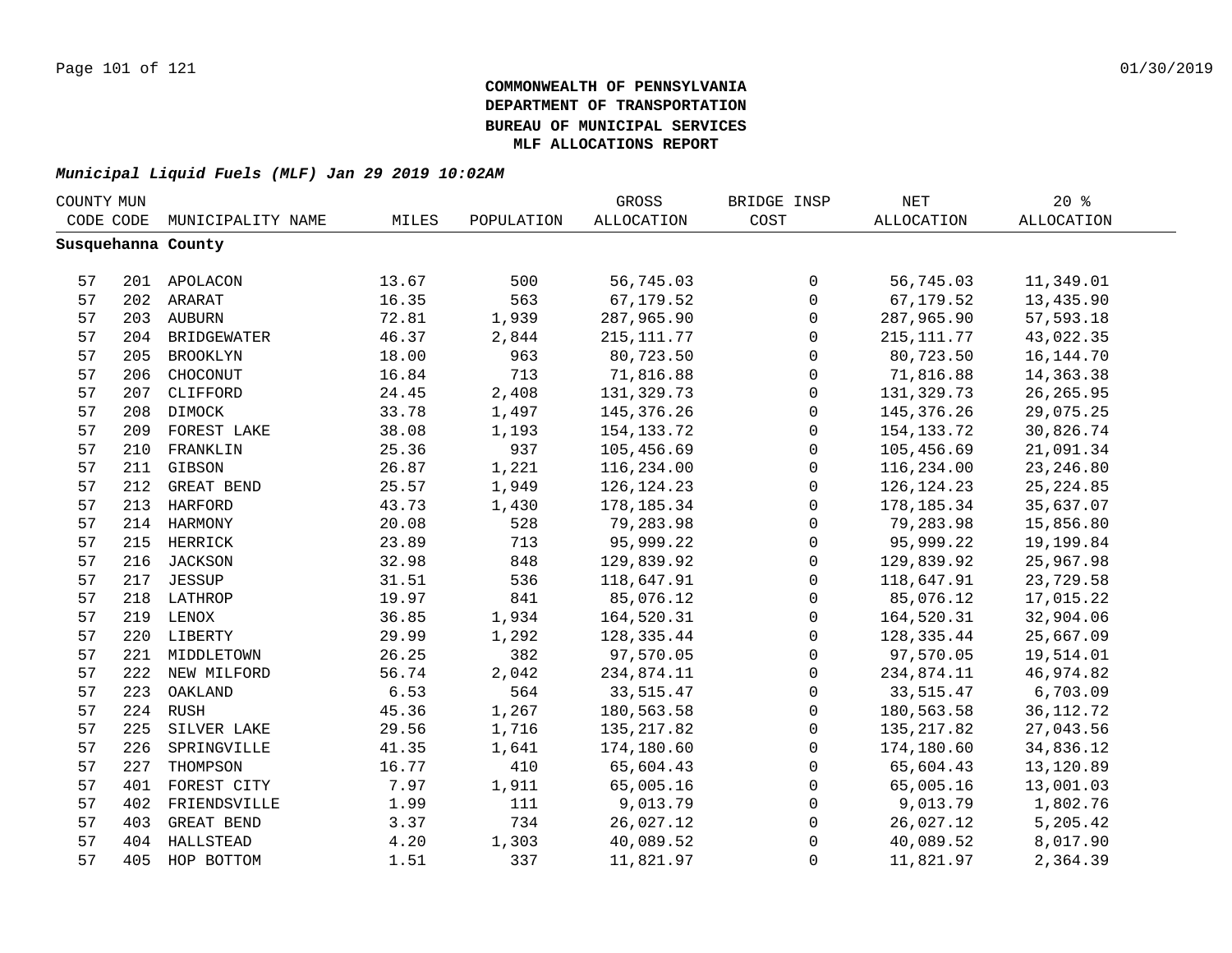| COUNTY MUN |     |                   |        |            | GROSS        | BRIDGE INSP | NET          | $20*$      |  |
|------------|-----|-------------------|--------|------------|--------------|-------------|--------------|------------|--|
| CODE CODE  |     | MUNICIPALITY NAME | MILES  | POPULATION | ALLOCATION   | COST        | ALLOCATION   | ALLOCATION |  |
| 57         | 406 | LANESBORO         | 2.73   | 506        | 19,337.82    | 0           | 19,337.82    | 3,867.56   |  |
| 57         | 407 | LITTLE MEADOWS    | 3.26   | 273        | 16,563.18    | 0           | 16,563.18    | 3,312.64   |  |
| 57         | 408 | MONTROSE          | 7.77   | 1,617      | 58,524.20    | 0           | 58,524.20    | 11,704.84  |  |
| 57         | 409 | NEW MILFORD       | 3.52   | 868        | 29,182.87    | $\mathbf 0$ | 29,182.87    | 5,836.57   |  |
| 57         | 410 | OAKLAND           | 3.95   | 616        | 25,690.74    | $\mathbf 0$ | 25,690.74    | 5,138.15   |  |
| 57         | 411 | SUSOUEHANNA       | 8.29   | 1,643      | 60,820.33    | $\mathbf 0$ | 60,820.33    | 12,164.07  |  |
|            |     | DEPOT             |        |            |              |             |              |            |  |
| 57         | 412 | THOMPSON          | 1.31   | 299        | 10,386.92    | $\Omega$    | 10,386.92    | 2,077.38   |  |
| 57         | 413 | UNION DALE        | 3.00   | 267        | 15,553.08    | $\mathbf 0$ | 15,553.08    | 3,110.62   |  |
|            |     | County Totals:    | 872.58 | 43,356     | 3,847,628.23 | $\mathbf 0$ | 3,847,628.23 | 769,525.65 |  |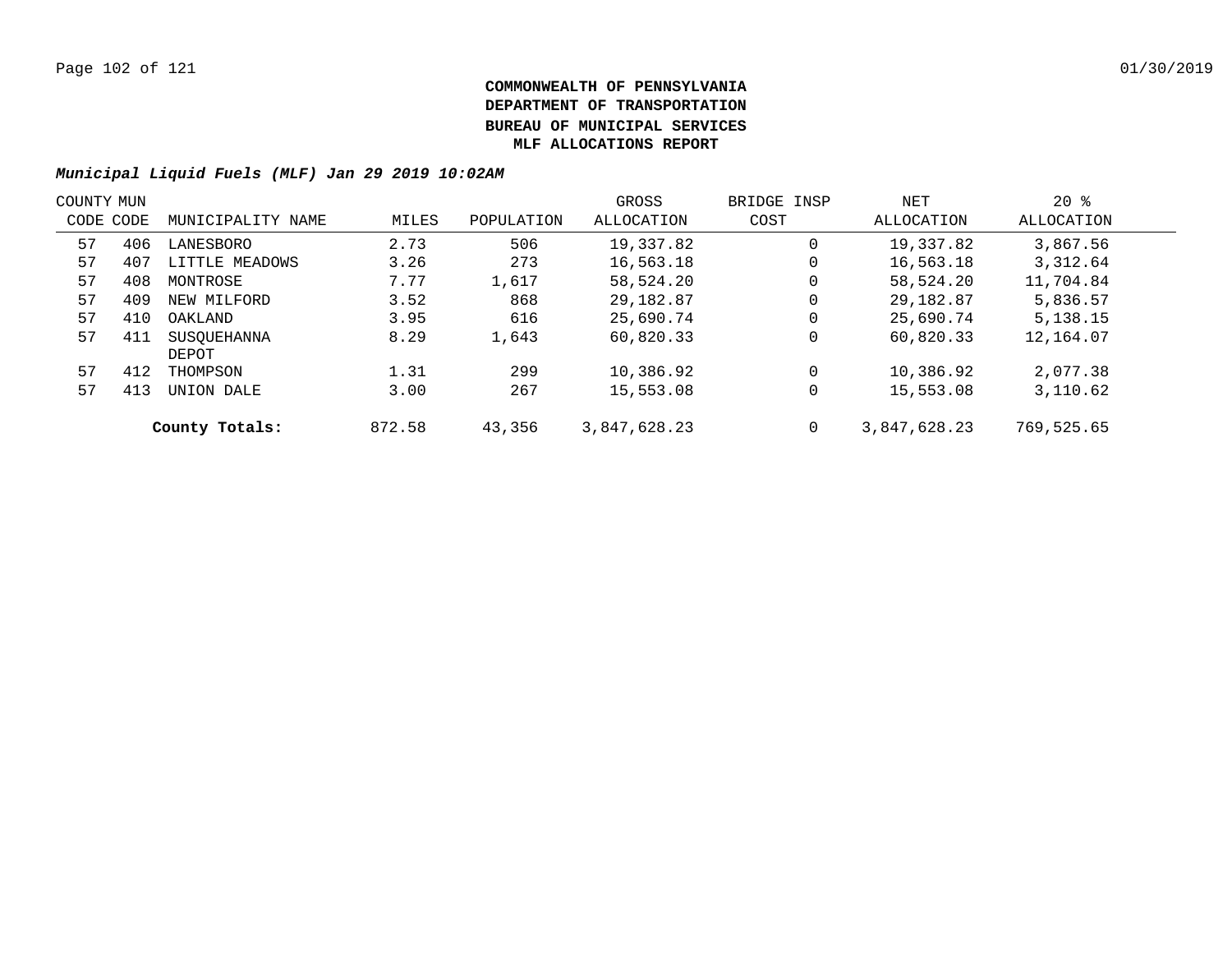| COUNTY MUN   |     |                   |       |            | <b>GROSS</b>      | BRIDGE INSP         | <b>NET</b>  | 20%               |  |
|--------------|-----|-------------------|-------|------------|-------------------|---------------------|-------------|-------------------|--|
| CODE CODE    |     | MUNICIPALITY NAME | MILES | POPULATION | <b>ALLOCATION</b> | COST                | ALLOCATION  | <b>ALLOCATION</b> |  |
| Tioga County |     |                   |       |            |                   |                     |             |                   |  |
|              |     |                   |       |            |                   |                     |             |                   |  |
| 58           |     | 201 BLOSS         | 7.29  | 353        | 31,963.41         | $\mathsf{O}$        | 31,963.41   | 6,392.68          |  |
| 58           |     | 202 BROOKFIELD    | 21.29 | 421        | 81, 325.38        | $\mathsf{O}\xspace$ | 81, 325.38  | 16,265.08         |  |
| 58           | 203 | CHARLESTON        | 56.71 | 3,360      | 260,749.91        | $\mathsf{O}$        | 260,749.91  | 52,149.98         |  |
| 58           |     | 204 CHATHAM       | 42.06 | 588        | 155,860.62        | 0                   | 155,860.62  | 31, 172. 12       |  |
| 58           | 205 | CLYMER            | 42.88 | 581        | 158,535.34        | 0                   | 158,535.34  | 31,707.07         |  |
| 58           | 206 | COVINGTON         | 29.66 | 1,022      | 121,881.60        | $\mathbf 0$         | 121,881.60  | 24, 376.32        |  |
| 58           | 207 | DEERFIELD         | 19.03 | 662        | 78,323.63         | 290.60              | 78,033.03   | 15,606.61         |  |
| 58           | 208 | DELMAR            | 84.80 | 2,856      | 347, 167. 75      | 290.60              | 346,877.15  | 69, 375. 43       |  |
| 58           | 209 | <b>DUNCAN</b>     | 7.06  | 208        | 28,316.44         | 0                   | 28,316.44   | 5,663.29          |  |
| 58           | 210 | ELK TOWNSHIP      | 8.95  | 49         | 31,665.36         | $\mathsf{O}\xspace$ | 31,665.36   | 6,333.07          |  |
| 58           | 212 | FARMINGTON        | 47.43 | 637        | 175,246.18        | $\mathsf{O}$        | 175,246.18  | 35,049.24         |  |
| 58           | 213 | GAINES            | 23.52 | 542        | 91,359.54         | $\mathsf{O}\xspace$ | 91,359.54   | 18,271.91         |  |
| 58           |     | 214 HAMILTON      | 10.44 | 499        | 45,646.05         | $\mathsf{O}\xspace$ | 45,646.05   | 9,129.21          |  |
| 58           |     | 215 JACKSON       | 51.48 | 1,887      | 213,776.53        | $\mathsf{O}$        | 213,776.53  | 42,755.31         |  |
| 58           |     | 216 LAWRENCE      | 35.38 | 1,718      | 155,220.53        | $\mathsf{O}$        | 155,220.53  | 31,044.11         |  |
| 58           |     | 217 LIBERTY       | 51.73 | 1,042      | 197,978.50        | $\mathbf 0$         | 197,978.50  | 39,595.70         |  |
|              |     | TOWNSHIP          |       |            |                   |                     |             |                   |  |
| 58           |     | 218 MIDDLEBURY    | 29.97 | 1,285      | 128, 128.85       | $\mathsf{O}$        | 128, 128.85 | 25,625.77         |  |
| 58           |     | 219 MORRIS        | 31.01 | 606        | 118, 312.63       | 290.60              | 118,022.03  | 23,604.41         |  |
| 58           |     | 220 NELSON        | 9.01  | 571        | 42,160.14         | 0                   | 42,160.14   | 8,432.03          |  |
| 58           |     | 221 OSCEOLA       | 9.02  | 659        | 43,928.98         | $\mathsf{O}$        | 43,928.98   | 8,785.80          |  |
| 58           |     | 222 PUTNAM        | 1.08  | 425        | 12,081.55         | $\mathbf 0$         | 12,081.55   | 2,416.31          |  |
| 58           |     | 223 RICHMOND      | 53.30 | 2,396      | 230,052.09        | $\mathbf 0$         | 230,052.09  | 46,010.42         |  |
| 58           |     | 224 RUTLAND       | 40.22 | 805        | 153,826.45        | 290.60              | 153,535.85  | 30,707.17         |  |
| 58           | 225 | SHIPPEN           | 14.06 | 527        | 58,614.97         | $\mathsf{O}$        | 58,614.97   | 11,722.99         |  |
| 58           | 226 | SULLIVAN          | 55.77 | 1,453      | 219,937.29        | $\mathbf 0$         | 219,937.29  | 43,987.46         |  |
| 58           | 227 | TIOGA             | 26.37 | 991        | 109,985.50        | 290.60              | 109,694.90  | 21,938.98         |  |
| 58           | 228 | UNION TOWNSHIP    | 43.20 | 1,000      | 167,891.78        | 581.20              | 167,310.58  | 33,462.12         |  |
| 58           | 229 | WARD              | 19.71 | 166        | 70,879.57         | $\mathsf{O}$        | 70,879.57   | 14, 175.91        |  |
| 58           | 230 | WESTFIELD         | 22.72 | 1,047      | 98,569.35         | $\mathbf 0$         | 98,569.35   | 19,713.87         |  |
| 58           | 401 | <b>BLOSSBURG</b>  | 10.57 | 1,538      | 66,571.37         | $\mathbf 0$         | 66,571.37   | 13, 314. 27       |  |
|              |     |                   |       |            |                   |                     |             |                   |  |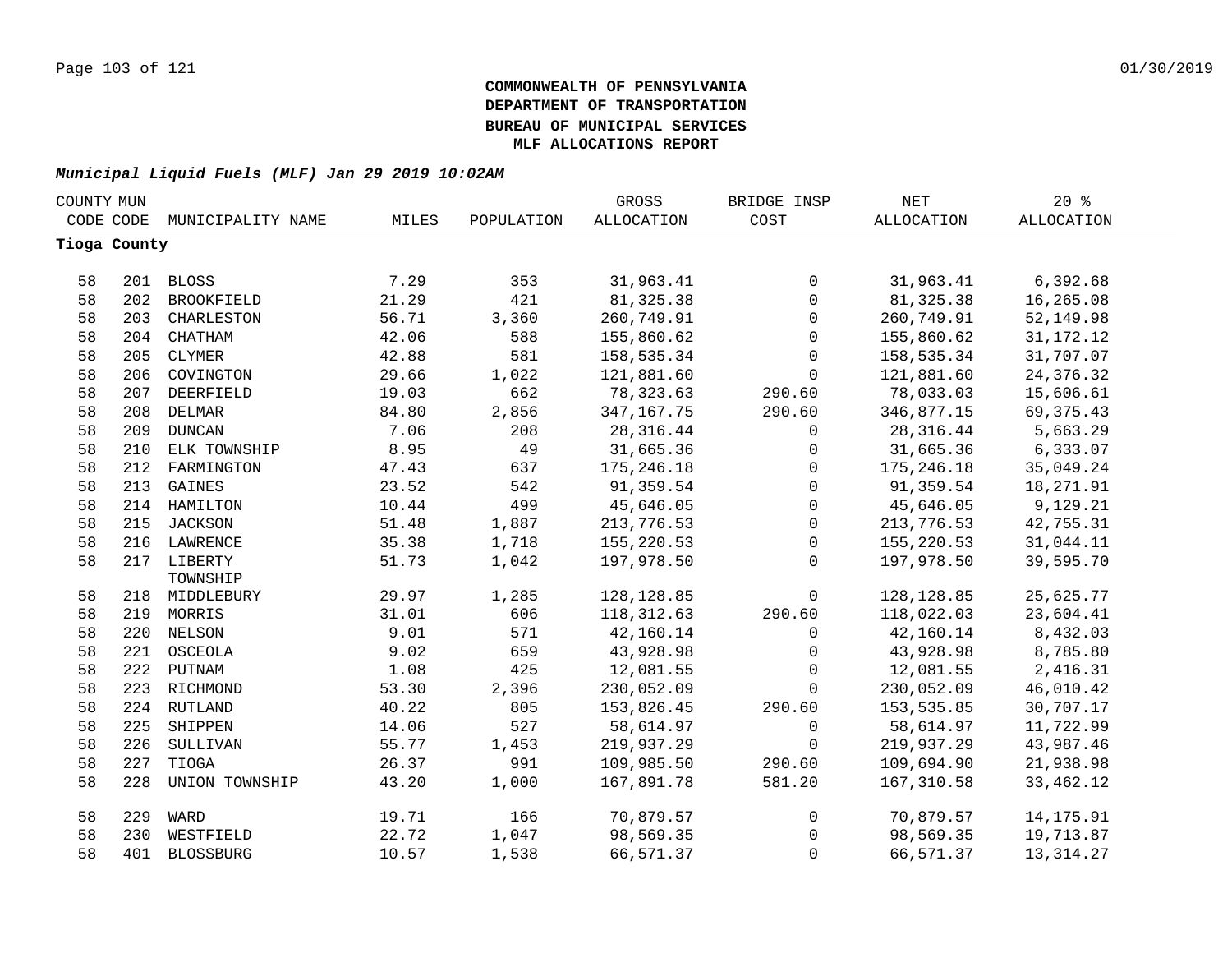| COUNTY MUN |           |                   |        |            | GROSS        | BRIDGE INSP | NET          | $20*$        |  |
|------------|-----------|-------------------|--------|------------|--------------|-------------|--------------|--------------|--|
|            | CODE CODE | MUNICIPALITY NAME | MILES  | POPULATION | ALLOCATION   | COST        | ALLOCATION   | ALLOCATION   |  |
| 58         | 402       | ELKLAND           | 8.86   | 1,821      | 66,284.01    | $\mathbf 0$ | 66,284.01    | 13,256.80    |  |
| 58         | 403       | KNOXVILLE         | 2.94   | 629        | 22,482.55    | 0           | 22,482.55    | 4,496.51     |  |
| 58         | 404       | LAWRENCEVILLE     | 2.27   | 581        | 19,238.26    | 0           | 19,238.26    | 3,847.65     |  |
| 58         | 405       | LIBERTY           | 1.37   | 249        | 9,607.20     | 0           | 9.607.20     | 1,921.44     |  |
| 58         | 406       | MANSFIELD         | 10.35  | 3.625      | 106,952.97   | 0           | 106,952.97   | 21,390.59    |  |
| 58         | 407       | ROSEVILLE         | 0.55   | 189        | 5,611.87     | 0           | 5,611.87     | 1,122.37     |  |
| 58         | 408       | TIOGA             | 2.35   | 666        | 21,188.08    | $\mathbf 0$ | 21,188.08    | 4,237.62     |  |
| 58         | 409       | WELLSBORO         | 17.01  | 3,263      | 122,662.29   | $\mathbf 0$ | 122,662.29   | 24,532.46    |  |
| 58         | 410       | WESTFIELD         | 4.88   | 1,064      | 37,711.15    | 0           | 37,711.15    | 7,542.23     |  |
|            |           | County Totals:    | 956.30 | 41,981     | 4,107,695.67 | 2,034.20    | 4,105,661.47 | 821, 132. 29 |  |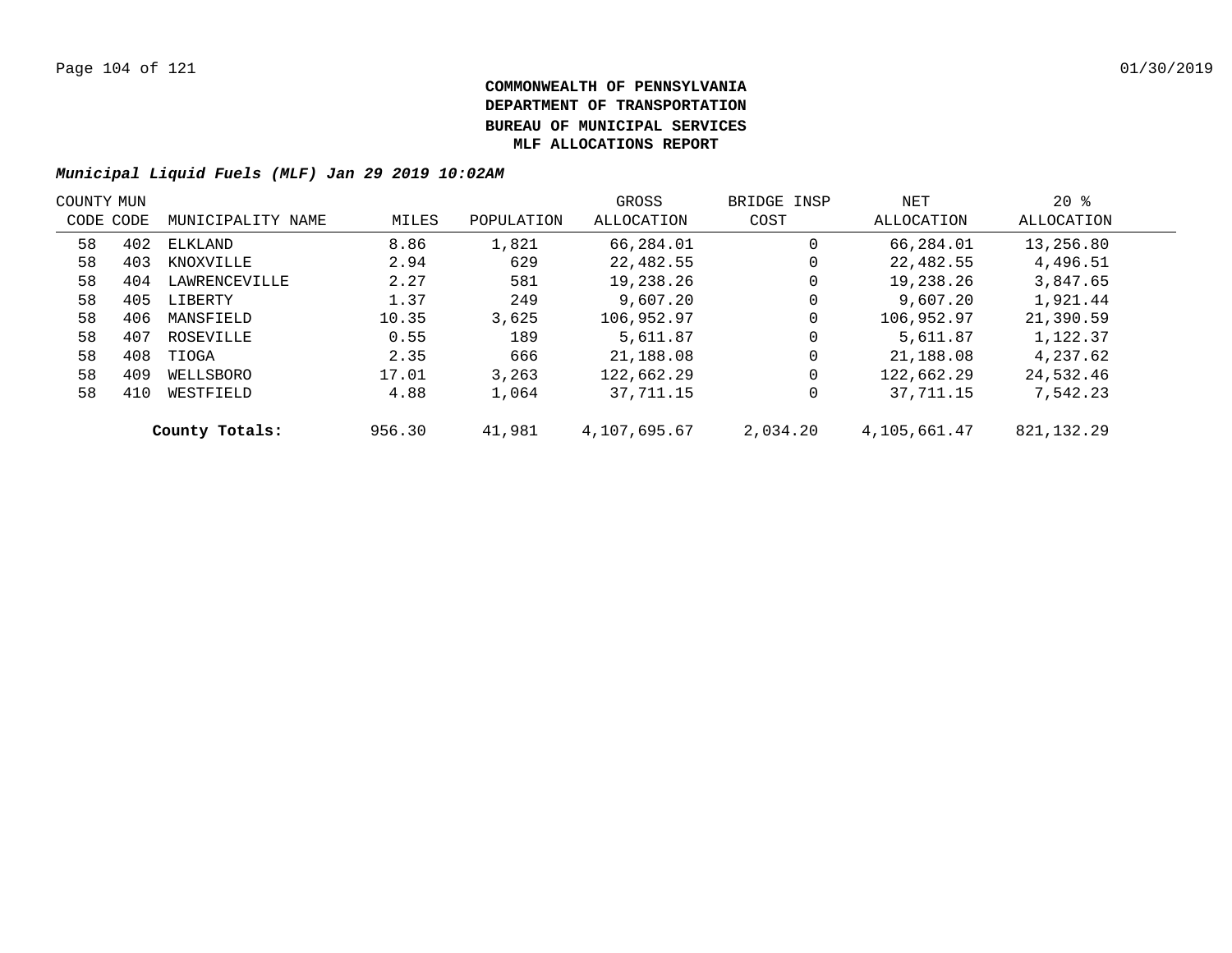| COUNTY MUN |              | NET               | $20*$  |            |              |                |              |            |
|------------|--------------|-------------------|--------|------------|--------------|----------------|--------------|------------|
|            | CODE CODE    | MUNICIPALITY NAME | MILES  | POPULATION | ALLOCATION   | COST           | ALLOCATION   | ALLOCATION |
|            | Union County |                   |        |            |              |                |              |            |
| 59         | 201          | BUFFALO           | 36.71  | 3,538      | 195,656.05   | $\Omega$       | 195,656.05   | 39,131.21  |
| 59         | 202          | EAST BUFFALO      | 47.59  | 6,414      | 289,663.71   | $\Omega$       | 289,663.71   | 57,932.74  |
| 59         | 203          | GREGG             | 10.66  | 4,984      | 134,803.15   | $\mathbf 0$    | 134,803.15   | 26,960.63  |
| 59         | 204          | HARTLEY           | 16.80  | 1,820      | 93,499.43    | $\mathbf 0$    | 93,499.43    | 18,699.89  |
| 59         | 205          | KELLY             | 28.37  | 5,491      | 205,543.86   | $\mathbf 0$    | 205,543.86   | 41,108.77  |
| 59         | 206          | LEWIS             | 13.06  | 1,480      | 73,969.15    | $\mathbf 0$    | 73,969.15    | 14,793.83  |
| 59         | 207          | LIMESTONE         | 27.34  | 1,723      | 127,740.93   | $\Omega$       | 127,740.93   | 25,548.19  |
| 59         | 208          | UNION             | 18.87  | 1,589      | 96,046.60    | $\Omega$       | 96,046.60    | 19,209.32  |
| 59         | 209          | WEST BUFFALO      | 33.57  | 2,983      | 173,946.07   | 338.40         | 173,607.67   | 34,721.53  |
| 59         | 210          | WHITE DEER        | 40.87  | 4,437      | 227,645.27   | $\Omega$       | 227,645.27   | 45,529.05  |
| 59         | 401          | HARTLETON         | 1.65   | 283        | 11,237.79    | $\Omega$       | 11,237.79    | 2,247.56   |
| 59         | 402          | LEWISBURG         | 13.86  | 5,792      | 161,705.79   | $\overline{0}$ | 161,705.79   | 32,341.16  |
| 59         | 403          | MIFFLINBURG       | 14.51  | 3,540      | 119,546.86   | $\Omega$       | 119,546.86   | 23,909.37  |
| 59         | 404          | NEW BERLIN        | 4.83   | 873        | 33,774.88    | $\Omega$       | 33,774.88    | 6,754.98   |
|            |              | County Totals:    | 308.69 | 44,947     | 1,944,779.54 | 338.40         | 1,944,441.14 | 388,888.23 |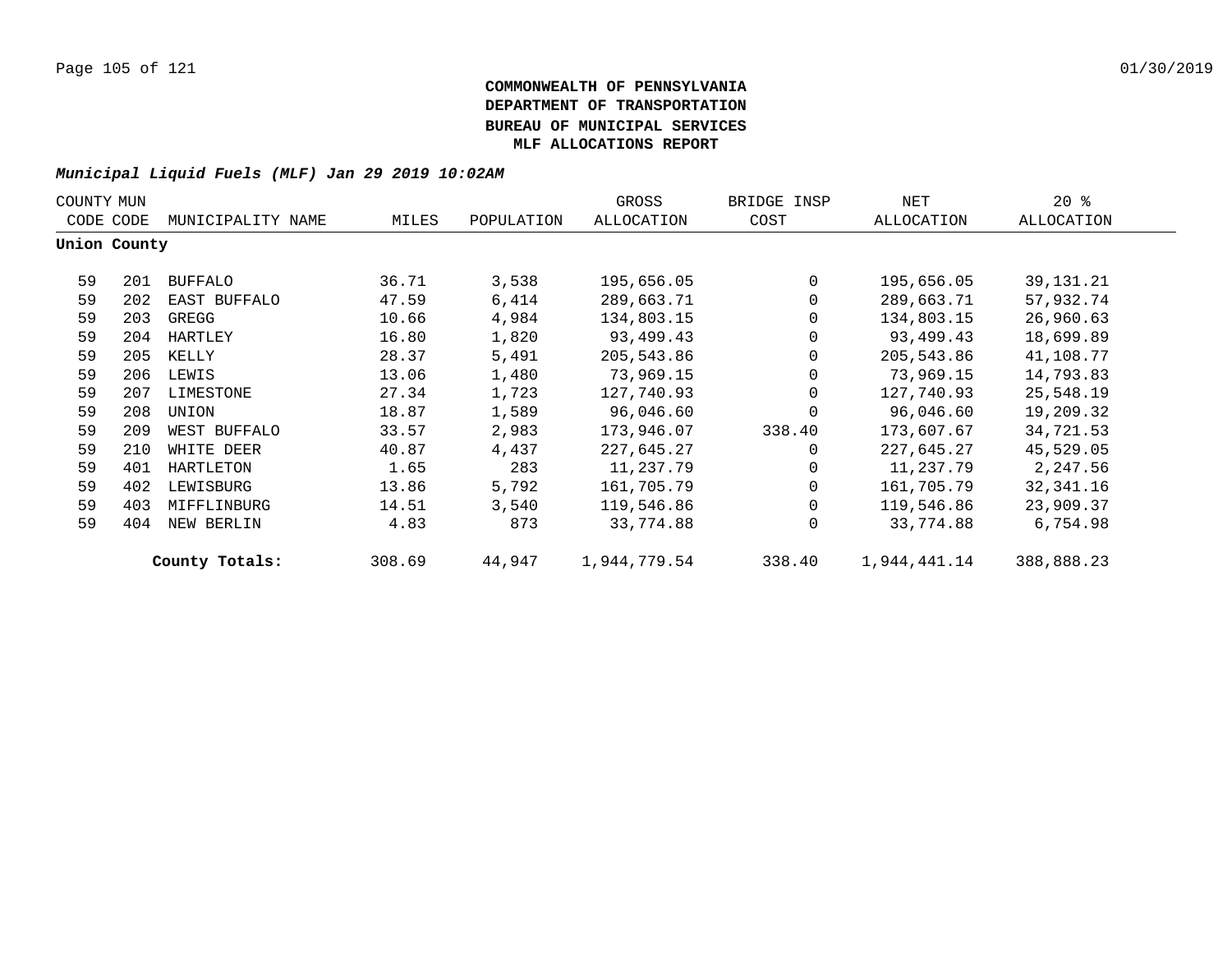| COUNTY MUN     |     |                    |       |            | GROSS             | BRIDGE INSP  | NET               | 20%               |  |
|----------------|-----|--------------------|-------|------------|-------------------|--------------|-------------------|-------------------|--|
| CODE CODE      |     | MUNICIPALITY NAME  | MILES | POPULATION | <b>ALLOCATION</b> | COST         | <b>ALLOCATION</b> | <b>ALLOCATION</b> |  |
| Venango County |     |                    |       |            |                   |              |                   |                   |  |
|                |     |                    |       |            |                   |              |                   |                   |  |
| 60             |     | 201 ALLEGHENY      | 24.55 | 276        | 89,649.52         | 0            | 89,649.52         | 17,929.90         |  |
| 60             | 202 | CANAL              | 30.95 | 1,023      | 126,326.16        | $\mathbf 0$  | 126,326.16        | 25, 265. 23       |  |
| 60             | 203 | CHERRYTREE         | 54.03 | 1,540      | 215,683.71        | $\mathbf 0$  | 215,683.71        | 43, 136. 74       |  |
| 60             | 204 | CLINTON            | 21.21 | 854        | 89,585.71         | $\mathbf 0$  | 89,585.71         | 17,917.14         |  |
| 60             | 205 | CORNPLANTER        | 41.18 | 2,418      | 188,912.70        | $\mathbf 0$  | 188,912.70        | 37,782.54         |  |
| 60             | 206 | CRANBERRY          | 66.61 | 6,685      | 360, 246. 14      | $\mathbf 0$  | 360, 246. 14      | 72,049.23         |  |
| 60             |     | 207 FRENCH CREEK   | 32.38 | 1,542      | 141,461.08        | 0            | 141,461.08        | 28, 292. 22       |  |
| 60             |     | 208 IRWIN          | 40.30 | 1,391      | 165,651.31        | 0            | 165,651.31        | 33,130.26         |  |
| 60             |     | 209 JACKSON        | 34.48 | 1,147      | 140,878.60        | 0            | 140,878.60        | 28, 175. 72       |  |
| 60             |     | 210 MINERAL        | 19.02 | 538        | 75,845.17         | 0            | 75,845.17         | 15,169.03         |  |
| 60             |     | 211 OAKLAND        | 34.69 | 1,504      | 148,635.66        | 0            | 148,635.66        | 29,727.13         |  |
| 60             | 212 | OIL CREEK          | 28.84 | 854        | 115,757.52        | 0            | 115,757.52        | 23, 151.50        |  |
| 60             | 213 | PINE GROVE         | 33.41 | 1,354      | 141,288.50        | 0            | 141,288.50        | 28, 257. 70       |  |
| 60             |     | 214 PLUM           | 34.44 | 1,056      | 138,947.73        | 0            | 138,947.73        | 27,789.55         |  |
| 60             |     | 215 PRESIDENT      | 21.53 | 540        | 84,494.19         | 0            | 84,494.19         | 16,898.84         |  |
| 60             |     | 216 RICHLAND       | 25.84 | 777        | 103,949.43        | $\mathsf 0$  | 103,949.43        | 20,789.89         |  |
| 60             | 217 | ROCKLAND           | 47.91 | 1,456      | 193,035.69        | 0            | 193,035.69        | 38,607.14         |  |
| 60             | 218 | SANDY CREEK        | 20.03 | 2,260      | 113,251.40        | 0            | 113,251.40        | 22,650.28         |  |
| 60             | 219 | SCRUBGRASS         | 16.84 | 751        | 72,565.90         | 0            | 72,565.90         | 14,513.18         |  |
| 60             | 220 | VICTORY            | 13.65 | 410        | 54,902.47         | 0            | 54,902.47         | 10,980.49         |  |
| 60             | 301 | FRANKLIN           | 29.39 | 6,545      | 229,817.67        | 0            | 229,817.67        | 45,963.53         |  |
| 60             | 302 | OIL CITY           | 53.34 | 10,557     | 391,048.31        | $\mathsf 0$  | 391,048.31        | 78,209.66         |  |
| 60             |     | 401 CLINTONVILLE   | 2.39  | 508        | 18,210.99         | $\mathsf 0$  | 18,210.99         | 3,642.20          |  |
| 60             |     | 402 COOPERSTOWN    | 2.88  | 460        | 18,945.63         | $\mathsf{O}$ | 18,945.63         | 3,789.13          |  |
| 60             | 403 | <b>EMLENTON</b>    | 5.49  | 625        | 31,150.50         | 0            | 31,150.50         | 6, 230.10         |  |
| 60             | 404 | PLEASANTVILLE      | 3.78  | 892        | 30,547.77         | 0            | 30,547.77         | 6, 109.55         |  |
| 60             | 405 | POLK BOROUGH       | 3.24  | 816        | 27, 197.49        | 0            | 27, 197.49        | 5,439.50          |  |
| 60             | 406 | ROUSEVILLE         | 4.07  | 523        | 24, 269. 24       | $\mathbf 0$  | 24, 269. 24       | 4,853.85          |  |
| 60             | 407 | UTICA              | 3.16  | 189        | 14,564.46         | 0            | 14,564.46         | 2,912.89          |  |
| 60             | 408 | <b>BARKEYVILLE</b> | 2.59  | 207        | 12,964.08         | $\mathbf 0$  | 12,964.08         | 2,592.82          |  |
| 60             | 409 | SUGARCREEK         | 47.79 | 5,294      | 268, 273. 75      | $\mathbf{0}$ | 268, 273. 75      | 53,654.75         |  |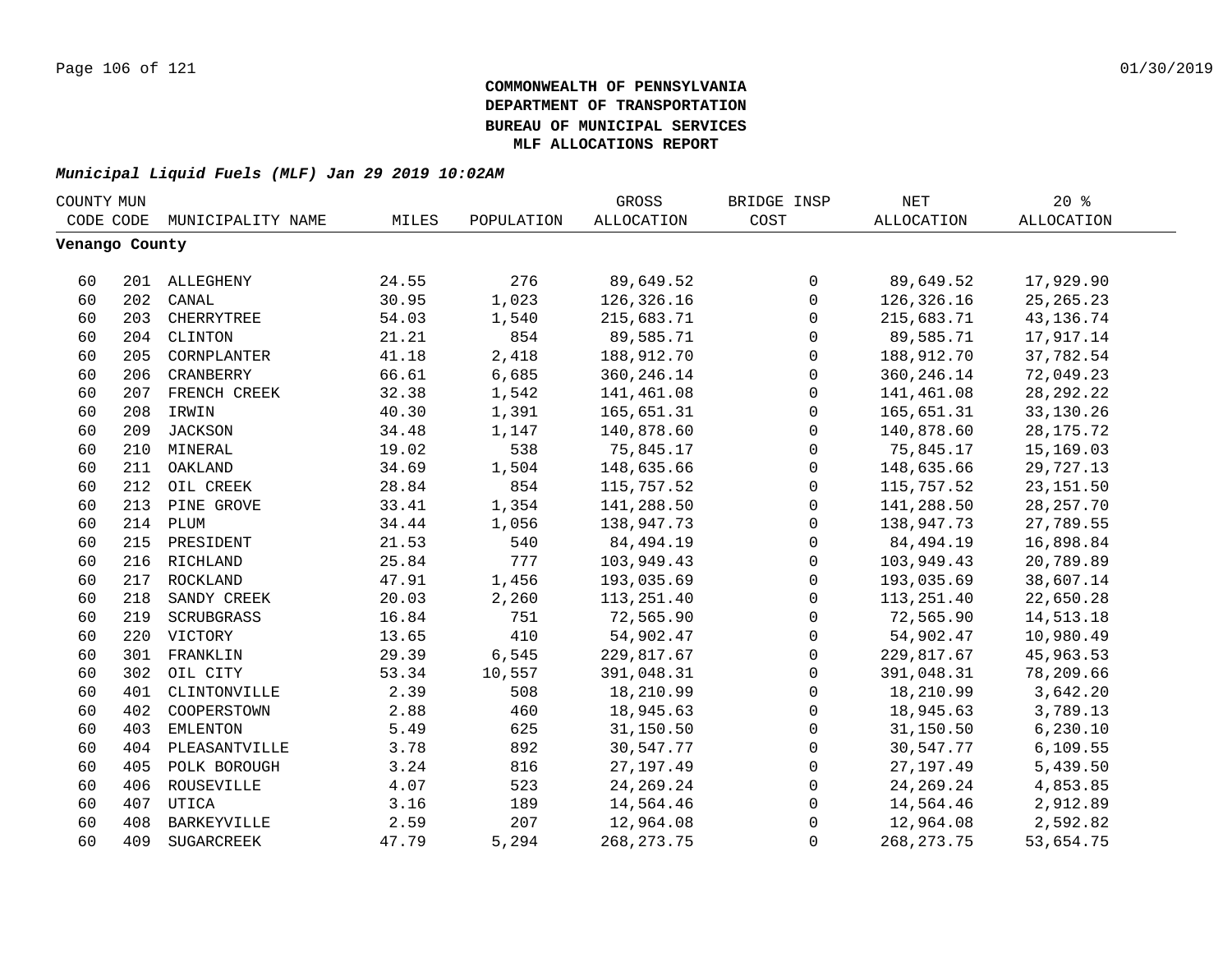| COUNTY MUN |                   |        |            | GROSS        | BRIDGE INSP | NET          | $20*$      |  |
|------------|-------------------|--------|------------|--------------|-------------|--------------|------------|--|
| CODE CODE  | MUNICIPALITY NAME | MILES  | POPULATION | ALLOCATION   | COST        | ALLOCATION   | ALLOCATION |  |
|            |                   |        |            |              |             |              |            |  |
|            | County Totals:    | 800.01 | 54,992     | 3,828,058.48 |             | 3,828,058.48 | 765,611.70 |  |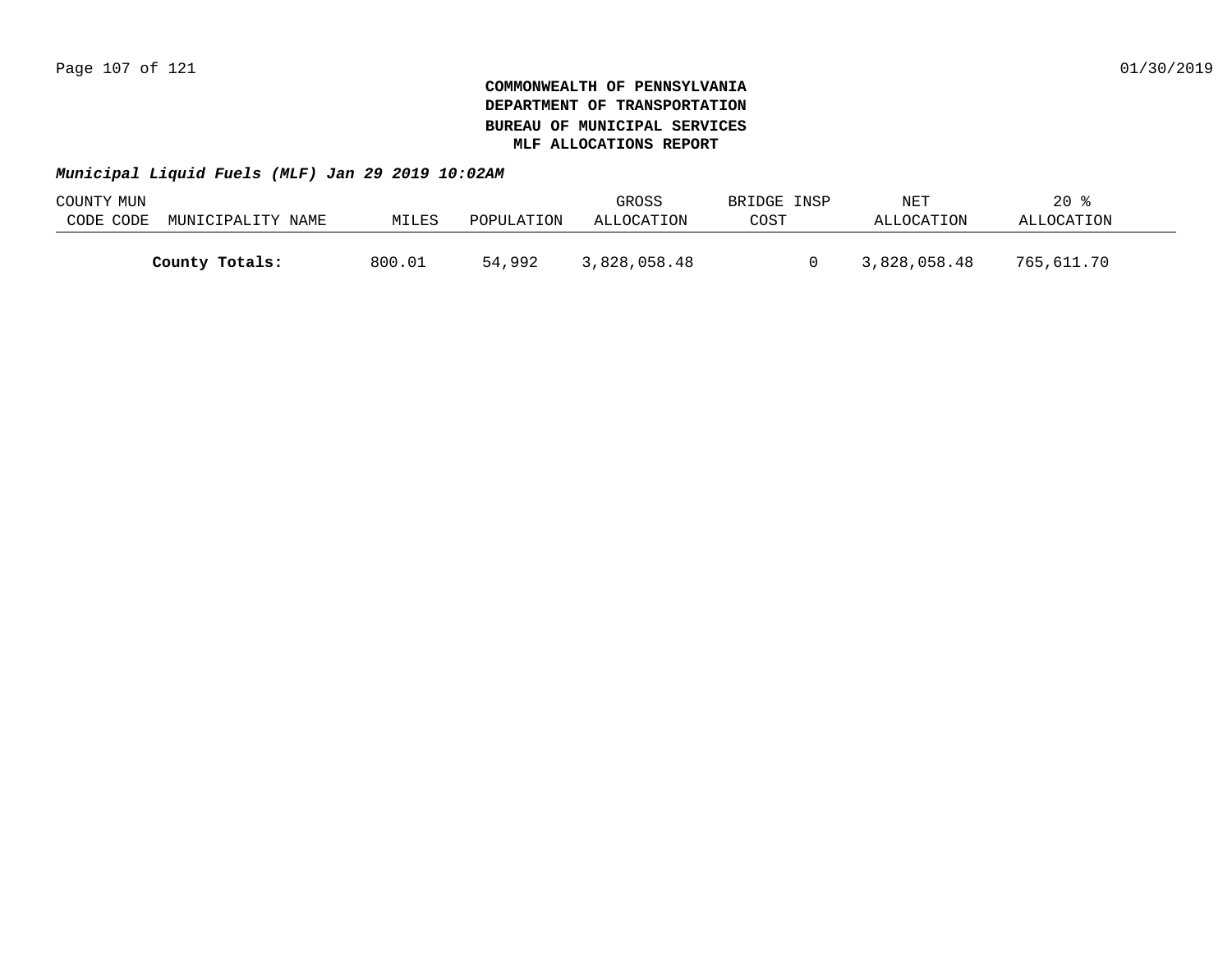| COUNTY MUN    |           |                   |        |            | GROSS        | BRIDGE INSP  | NET          | 20%         |
|---------------|-----------|-------------------|--------|------------|--------------|--------------|--------------|-------------|
|               | CODE CODE | MUNICIPALITY NAME | MILES  | POPULATION | ALLOCATION   | COST         | ALLOCATION   | ALLOCATION  |
| Warren County |           |                   |        |            |              |              |              |             |
| 61            | 201       | BROKENSTRAW       | 36.91  | 1,884      | 163,740.57   | $\mathbf{0}$ | 163,740.57   | 32,748.11   |
| 61            | 202       | CHERRY GROVE      | 3.15   | 216        | 15,062.36    | $\mathbf 0$  | 15,062.36    | 3,012.47    |
| 61            | 203       | COLUMBUS          | 49.99  | 2,034      | 211,563.12   | $\mathbf{0}$ | 211,563.12   | 42, 312.62  |
| 61            | 204       | CONEWANGO         | 34.07  | 3,594      | 187,704.33   | $\mathbf 0$  | 187,704.33   | 37,540.87   |
| 61            | 206       | DEERFIELD         | 19.90  | 339        | 74,941.25    | $\mathbf 0$  | 74,941.25    | 14,988.25   |
| 61            | 207       | ELDRED            | 34.45  | 650        | 130,979.49   | $\mathsf{O}$ | 130,979.49   | 26,195.90   |
| 61            | 208       | ELK TOWNSHIP      | 15.65  | 520        | 63,930.88    | $\mathsf{O}$ | 63,930.88    | 12,786.18   |
| 61            | 209       | FARMINGTON        | 43.99  | 1,259      | 175,706.64   | 0            | 175,706.64   | 35, 141.33  |
| 61            | 210       | FREEHOLD          | 38.50  | 1,510      | 161,822.67   | $\mathbf 0$  | 161,822.67   | 32, 364.53  |
| 61            |           | 211 GLADE         | 18.12  | 2,308      | 107,646.00   | $\mathbf 0$  | 107,646.00   | 21,529.20   |
| 61            |           | 213 LIMESTONE     | 10.00  | 403        | 42, 244.57   | $\mathbf 0$  | 42, 244.57   | 8,448.91    |
| 61            | 214       | MEAD              | 12.52  | 1,386      | 70,264.08    | $\mathbf 0$  | 70,264.08    | 14,052.82   |
| 61            |           | 215 PINE GROVE    | 27.69  | 2,695      | 148,100.26   | $\mathbf 0$  | 148,100.26   | 29,620.05   |
| 61            |           | 216 PITTSFIELD    | 28.18  | 1,405      | 124,354.24   | $\mathbf 0$  | 124,354.24   | 24,870.85   |
| 61            |           | 217 PLEASANT      | 13.90  | 2,444      | 95,851.56    | $\mathbf 0$  | 95,851.56    | 19,170.31   |
| 61            | 218       | SHEFFIELD         | 13.32  | 2,121      | 87,495.53    | $\mathbf 0$  | 87,495.53    | 17,499.11   |
| 61            | 219       | SOUTHWEST         | 29.36  | 527        | 111,095.77   | $\mathbf 0$  | 111,095.77   | 22, 219.15  |
| 61            | 220       | SPRING CREEK      | 47.59  | 852        | 180,032.79   | $\mathbf 0$  | 180,032.79   | 36,006.56   |
| 61            | 221       | SUGAR GROVE       | 47.44  | 1,723      | 196,686.29   | $\Omega$     | 196,686.29   | 39, 337. 26 |
| 61            | 222       | TRIUMPH           | 25.13  | 316        | 92,427.40    | $\Omega$     | 92,427.40    | 18,485.48   |
| 61            | 223       | WATSON            | 1.78   | 274        | 11,506.32    | $\Omega$     | 11,506.32    | 2,301.26    |
| 61            | 301       | WARREN CITY       | 34.94  | 9,710      | 311,239.20   | 3,184.20     | 308,055.00   | 61,611.00   |
| 61            | 401       | BEAR LAKE         | 1.27   | 164        | 7,588.79     | $\Omega$     | 7,588.79     | 1,517.76    |
| 61            | 402       | CLARENDON         | 1.71   | 450        | 14,735.30    | $\mathbf 0$  | 14,735.30    | 2,947.06    |
| 61            | 403       | SUGARGROVE        | 2.33   | 614        | 20,094.52    | $\mathbf 0$  | 20,094.52    | 4,018.90    |
| 61            | 404       | TIDIOUTE          | 4.04   | 688        | 27,418.60    | $\mathbf 0$  | 27,418.60    | 5,483.72    |
| 61            | 406       | YOUNGSVILLE       | 7.74   | 1,729      | 60,628.89    | $\mathbf 0$  | 60,628.89    | 12, 125.78  |
|               |           | County Totals:    | 603.67 | 41,815     | 2,894,861.42 | 3,184.20     | 2,891,677.22 | 578, 335.44 |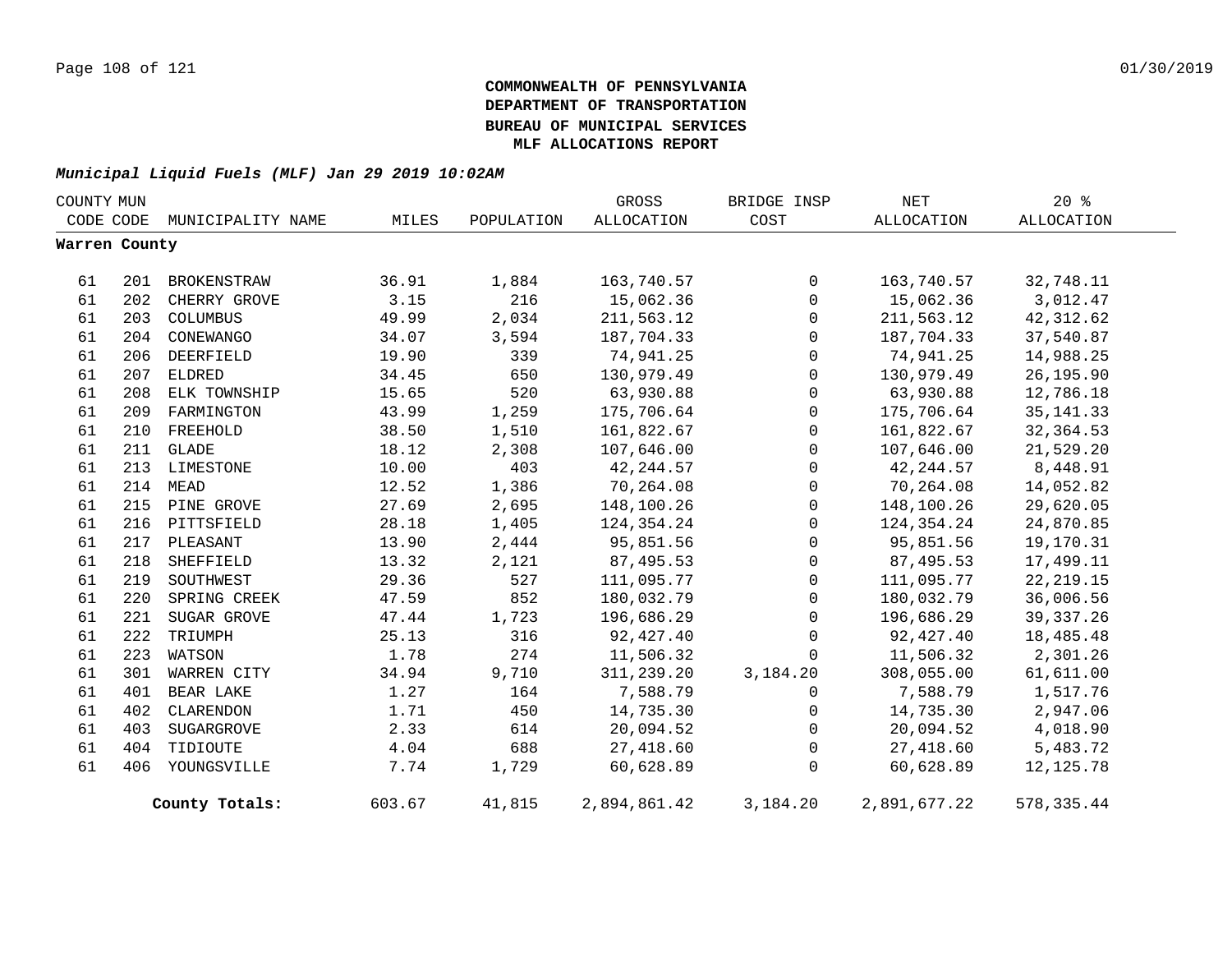| COUNTY MUN |     |                    |        |            | GROSS             | BRIDGE INSP | $\operatorname{NET}$ | 20%               |  |
|------------|-----|--------------------|--------|------------|-------------------|-------------|----------------------|-------------------|--|
| CODE CODE  |     | MUNICIPALITY NAME  | MILES  | POPULATION | <b>ALLOCATION</b> | COST        | <b>ALLOCATION</b>    | <b>ALLOCATION</b> |  |
|            |     | Washington County  |        |            |                   |             |                      |                   |  |
|            |     |                    |        |            |                   |             |                      |                   |  |
| 62         |     | 101 EAST BETHLEHEM | 19.95  | 2,354      | 114,829.81        | 0           | 114,829.81           | 22,965.96         |  |
| 62         |     | 201 AMWELL         | 71.78  | 3,751      | 320, 148.68       | 0           | 320, 148.68          | 64,029.74         |  |
| 62         |     | 202 BLAINE         | 3.15   | 690        | 24,405.23         | 0           | 24,405.23            | 4,881.05          |  |
| 62         | 203 | <b>BUFFALO</b>     | 26.34  | 2,069      | 131,130.71        | 0           | 131,130.71           | 26, 226. 14       |  |
| 62         | 204 | CANTON             | 37.91  | 8,375      | 295, 112.86       | 1,589.60    | 293,523.26           | 58,704.65         |  |
| 62         | 205 | CARROLL            | 38.24  | 5,640      | 242,336.02        | $\mathbf 0$ | 242,336.02           | 48, 467. 20       |  |
| 62         | 206 | CECIL              | 74.15  | 11,271     | 476,502.55        | 4,557.00    | 471,945.55           | 94,389.11         |  |
| 62         | 207 | CHARTIERS          | 53.45  | 7,818      | 337,438.03        | 467.20      | 336,970.83           | 67,394.17         |  |
| 62         | 208 | CROSS CREEK        | 21.24  | 1,556      | 103,525.53        | 0           | 103,525.53           | 20,705.11         |  |
| 62         | 209 | <b>DONEGAL</b>     | 52.18  | 2,465      | 227,570.40        | $\mathbf 0$ | 227,570.40           | 45,514.08         |  |
| 62         | 210 | EAST FINLEY        | 58.18  | 1,392      | 227,001.52        | $\mathbf 0$ | 227,001.52           | 45,400.30         |  |
| 62         | 211 | FALLOWFIELD        | 46.40  | 4,321      | 244, 327.39       | 277.40      | 244,049.99           | 48,810.00         |  |
| 62         |     | 212 HANOVER        | 66.65  | 2,673      | 281,304.04        | 468.60      | 280,835.44           | 56,167.09         |  |
| 62         |     | 213 HOPEWELL       | 26.42  | 957        | 109,486.83        | 0           | 109,486.83           | 21,897.37         |  |
| 62         |     | 214 INDEPENDENCE   | 31.35  | 1,557      | 138, 223. 72      | 0           | 138, 223. 72         | 27,644.74         |  |
| 62         |     | 215 JEFFERSON      | 27.25  | 1,162      | 116,374.52        | 0           | 116,374.52           | 23, 274.90        |  |
| 62         |     | 216 MORRIS         | 43.31  | 1,105      | 170,338.70        | 0           | 170,338.70           | 34,067.74         |  |
| 62         | 217 | MOUNT PLEASANT     | 42.37  | 3,515      | 214,617.17        | $\mathbf 0$ | 214,617.17           | 42,923.43         |  |
| 62         |     | 218 NORTH          | 34.95  | 1,631      | 152,030.74        | $\Omega$    | 152,030.74           | 30,406.15         |  |
|            |     | <b>BETHLEHEM</b>   |        |            |                   |             |                      |                   |  |
| 62         |     | 219 NORTH FRANKLIN | 21.48  | 4,583      | 164,013.05        | $\mathbf 0$ | 164,013.05           | 32,802.61         |  |
| 62         |     | 220 NORTH STRABANE | 71.47  | 13,408     | 509,431.58        | 1,567.80    | 507,863.78           | 101,572.76        |  |
| 62         |     | 221 NOTTINGHAM     | 26.39  | 3,036      | 150,362.46        | $\mathbf 0$ | 150,362.46           | 30,072.49         |  |
| 62         |     | 222 PETERS         | 106.37 | 21,213     | 782,984.69        | 1,728.00    | 781,256.69           | 156, 251.34       |  |
| 62         |     | 223 ROBINSON       | 21.37  | 1,931      | 111,362.97        | 152.80      | 111,210.17           | 22, 242.03        |  |
| 62         | 224 | SMITH              | 49.09  | 4,476      | 256,609.56        | 0           | 256,609.56           | 51, 321.91        |  |
| 62         | 225 | SOMERSET           | 63.59  | 2,684      | 271,024.69        | 0           | 271,024.69           | 54,204.94         |  |
| 62         | 226 | SOUTH FRANKLIN     | 35.88  | 3,310      | 188, 315.03       | 634.40      | 187,680.63           | 37,536.13         |  |
| 62         | 227 | SOUTH STRABANE     | 55.19  | 9,346      | 373,524.38        | $\mathbf 0$ | 373,524.38           | 74,704.88         |  |
| 62         | 228 | UNION              | 31.48  | 5,700      | 220, 331.07       | $\mathbf 0$ | 220,331.07           | 44,066.21         |  |
| 62         | 229 | WEST BETHLEHEM     | 33.45  | 1,460      | 143,515.04        | $\mathbf 0$ | 143,515.04           | 28,703.01         |  |
| 62         | 230 | WEST FINLEY        | 55.07  | 878        | 206, 202.56       | $\mathbf 0$ | 206, 202.56          | 41,240.51         |  |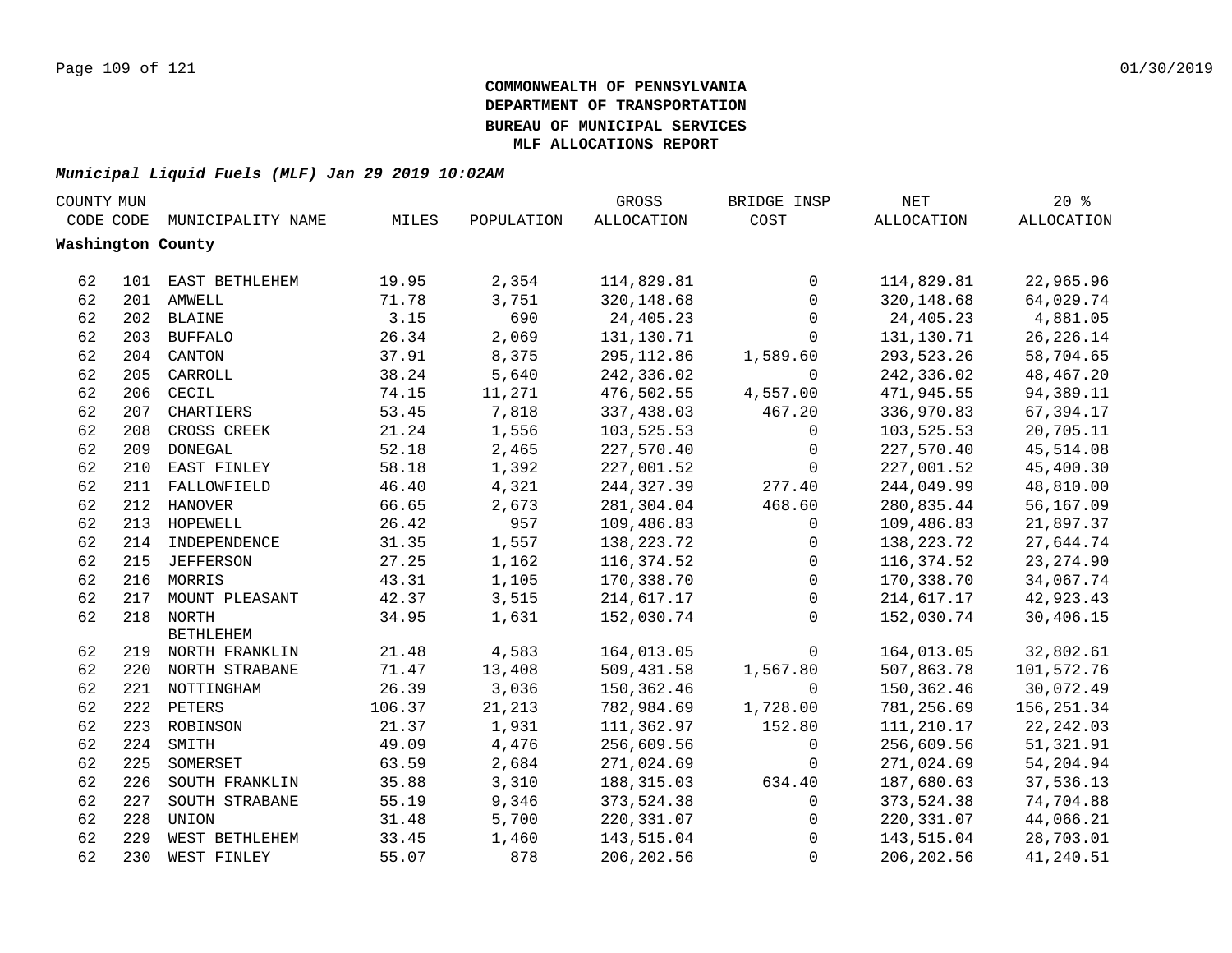| COUNTY MUN |     |                   |       |            | GROSS       | BRIDGE INSP    | NET         | $20*$             |  |
|------------|-----|-------------------|-------|------------|-------------|----------------|-------------|-------------------|--|
| CODE CODE  |     | MUNICIPALITY NAME | MILES | POPULATION | ALLOCATION  | COST           | ALLOCATION  | <b>ALLOCATION</b> |  |
| 62         |     | 231 WEST PIKE RUN | 18.67 | 1,587      | 95, 321. 16 | $\mathsf{O}$   | 95,321.16   | 19,064.23         |  |
| 62         |     | 301 MONONGAHELA   | 21.22 | 4,300      | 157,543.11  | 967.80         | 156,575.31  | 31, 315.06        |  |
| 62         |     | 302 WASHINGTON    | 49.22 | 13,895     | 442,710.57  | 604.40         | 442,106.17  | 88, 421. 23       |  |
| 62         |     | 401 ALLENPORT     | 4.42  | 537        | 25,745.74   | $\mathbf 0$    | 25,745.74   | 5, 149. 15        |  |
| 62         |     | 402 BEALLSVILLE   | 1.98  | 466        | 15,976.80   | $\mathbf 0$    | 15,976.80   | 3,195.36          |  |
| 62         |     | 403 BENTLEYVILLE  | 16.76 | 2,581      | 108,362.06  | $\mathbf{0}$   | 108,362.06  | 21,672.41         |  |
| 62         |     | 404 BURGETTSTOWN  | 6.92  | 1,388      | 51,094.86   | 949.20         | 50,145.66   | 10,029.13         |  |
| 62         | 405 | CALIFORNIA        | 22.13 | 6,795      | 209,842.68  | 0              | 209,842.68  | 41,968.54         |  |
| 62         | 406 | CANONSBURG        | 31.61 | 8,992      | 285,664.61  | $\mathbf 0$    | 285,664.61  | 57, 132.92        |  |
| 62         | 407 | CENTERVILLE       | 30.06 | 3,263      | 167,425.33  | $\Omega$       | 167,425.33  | 33,485.07         |  |
| 62         | 408 | CHARLEROI         | 15.44 | 4,120      | 134,169.10  | 431.60         | 133,737.50  | 26,747.50         |  |
| 62         | 409 | CLAYSVILLE        | 2.73  | 829        | 25,704.37   | $\Omega$       | 25,704.37   | 5,140.87          |  |
| 62         | 410 | COAL CENTER       | 0.90  | 139        | 5,826.87    | $\mathbf{0}$   | 5,826.87    | 1,165.37          |  |
| 62         | 411 | COKEBURG          | 4.77  | 630        | 28,779.37   | $\Omega$       | 28,779.37   | 5,755.87          |  |
| 62         | 412 | DEEMSTON          | 12.99 | 722        | 58,788.32   | $\Omega$       | 58,788.32   | 11,757.66         |  |
| 62         |     | 413 DONORA        | 27.71 | 4,781      | 189,285.41  | 1,162.00       | 188,123.41  | 37,624.68         |  |
| 62         |     | 414 DUNLEVY       | 2.07  | 381        | 14,610.09   | $\mathbf{0}$   | 14,610.09   | 2,922.02          |  |
| 62         |     | 415 EAST          | 5.91  | 2,002      | 59,732.79   | 0              | 59,732.79   | 11,946.56         |  |
|            |     | WASHINGTON        |       |            |             |                |             |                   |  |
| 62         |     | 416 ELCO          | 2.30  | 323        | 14,255.80   | 0              | 14,255.80   | 2,851.16          |  |
| 62         |     | 417 ELLSWORTH     | 5.01  | 1,027      | 37, 427. 76 | 0              | 37, 427. 76 | 7,485.55          |  |
| 62         |     | 418 FINLEYVILLE   | 1.80  | 461        | 15,260.82   | $\mathbf 0$    | 15,260.82   | 3,052.16          |  |
| 62         |     | 419 HOUSTON       | 3.52  | 1,296      | 37,619.06   | $\mathsf{O}$   | 37,619.06   | 7,523.81          |  |
| 62         |     | 420 LONG BRANCH   | 6.89  | 447        | 32, 444.17  | $\mathbf 0$    | 32,444.17   | 6,488.83          |  |
| 62         |     | 421 MARIANNA      | 6.67  | 494        | 32,615.97   | 1,901.60       | 30,714.37   | 6,142.87          |  |
| 62         |     | 422 MCDONALD      | 9.05  | 2,149      | 73,400.86   | 2,671.80       | 70,729.06   | 14, 145.81        |  |
| 62         |     | 423 MIDWAY        | 4.54  | 913        | 33,568.58   | $\mathbf 0$    | 33,568.58   | 6,713.72          |  |
| 62         |     | 424 NEW EAGLE     | 10.84 | 2,184      | 80,230.63   | $\mathbf 0$    | 80,230.63   | 16,046.13         |  |
| 62         |     | 425 NORTH         | 5.54  | 1,313      | 44,882.98   | $\mathbf 0$    | 44,882.98   | 8,976.60          |  |
|            |     | CHARLEROI         |       |            |             |                |             |                   |  |
| 62         |     | 426 ROSCOE        | 4.54  | 812        | 31,577.79   | $\overline{0}$ | 31,577.79   | 6,315.56          |  |
| 62         |     | 427 SPEERS        | 6.63  | 1,154      | 45,487.81   | $\overline{0}$ | 45,487.81   | 9,097.56          |  |
| 62         |     | 428 STOCKDALE     | 1.89  | 502        | 16,377.67   | $\mathbf 0$    | 16,377.67   | 3, 275.53         |  |
| 62         |     | 429 TWILIGHT      | 3.01  | 233        | 14,917.25   | 431.60         | 14,485.65   | 2,897.13          |  |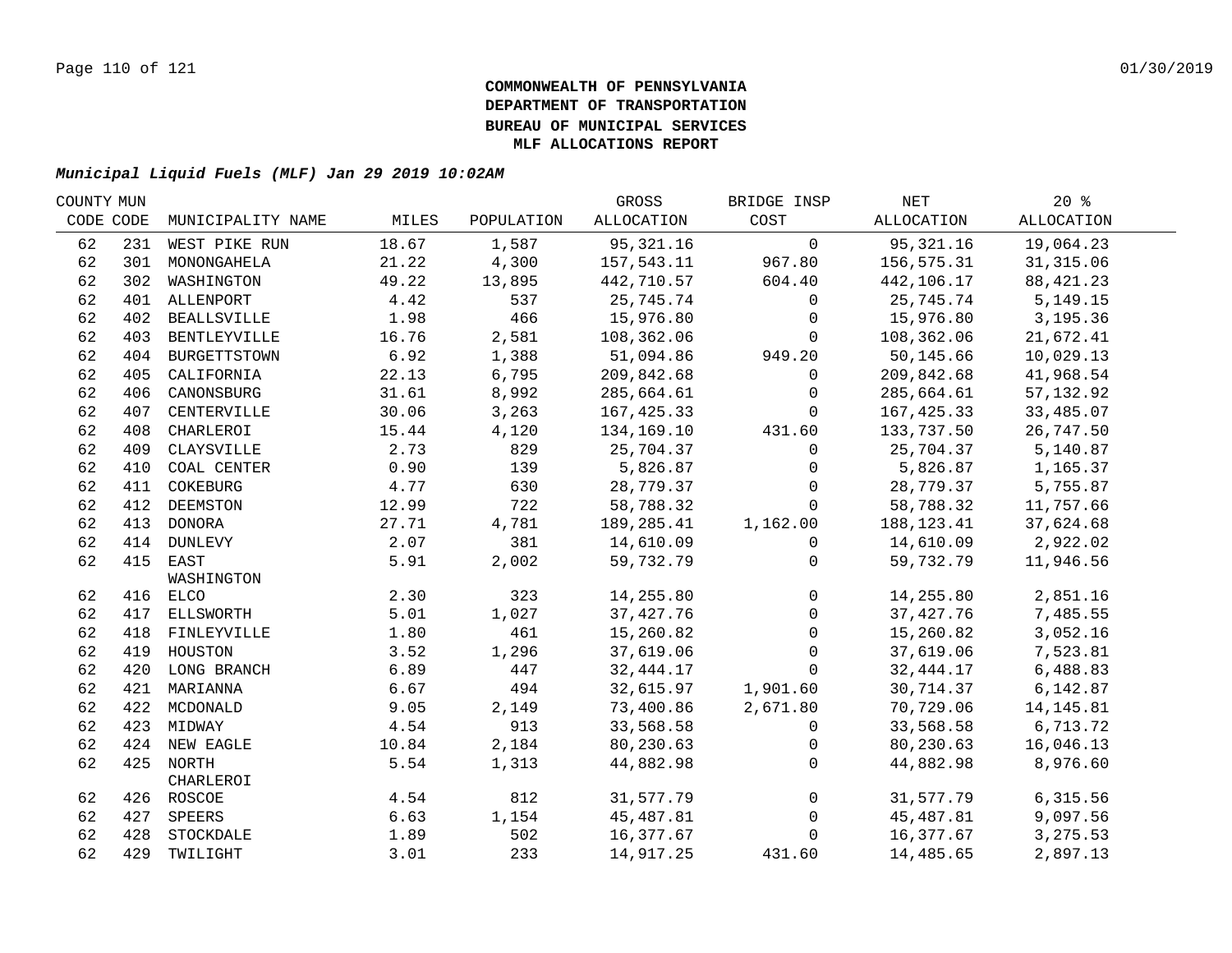| COUNTY MUN |     |                     |         |            | GROSS        | BRIDGE INSP | NET          | $20*$        |  |
|------------|-----|---------------------|---------|------------|--------------|-------------|--------------|--------------|--|
| CODE CODE  |     | MUNICIPALITY NAME   | MILES   | POPULATION | ALLOCATION   | COST        | ALLOCATION   | ALLOCATION   |  |
| 62         | 431 | WEST<br>BROWNSVILLE | 9.83    | 992        | 53,271.04    | 0           | 53,271.04    | 10,654.21    |  |
| 62         | 432 | WEST<br>MIDDLETOWN  | 1.27    | 139        | 7,096.01     | 0           | 7,096.01     | 1,419.20     |  |
| 62         | 433 | GREENHILLS          | 0.00    | 29         | 571.59       | $\Omega$    | 571.59       | 114.32       |  |
|            |     | County Totals:      | 1704.94 | 208,203    | 9,951,970.56 | 20,562.80   | 9,931,407.76 | 1,986,281.55 |  |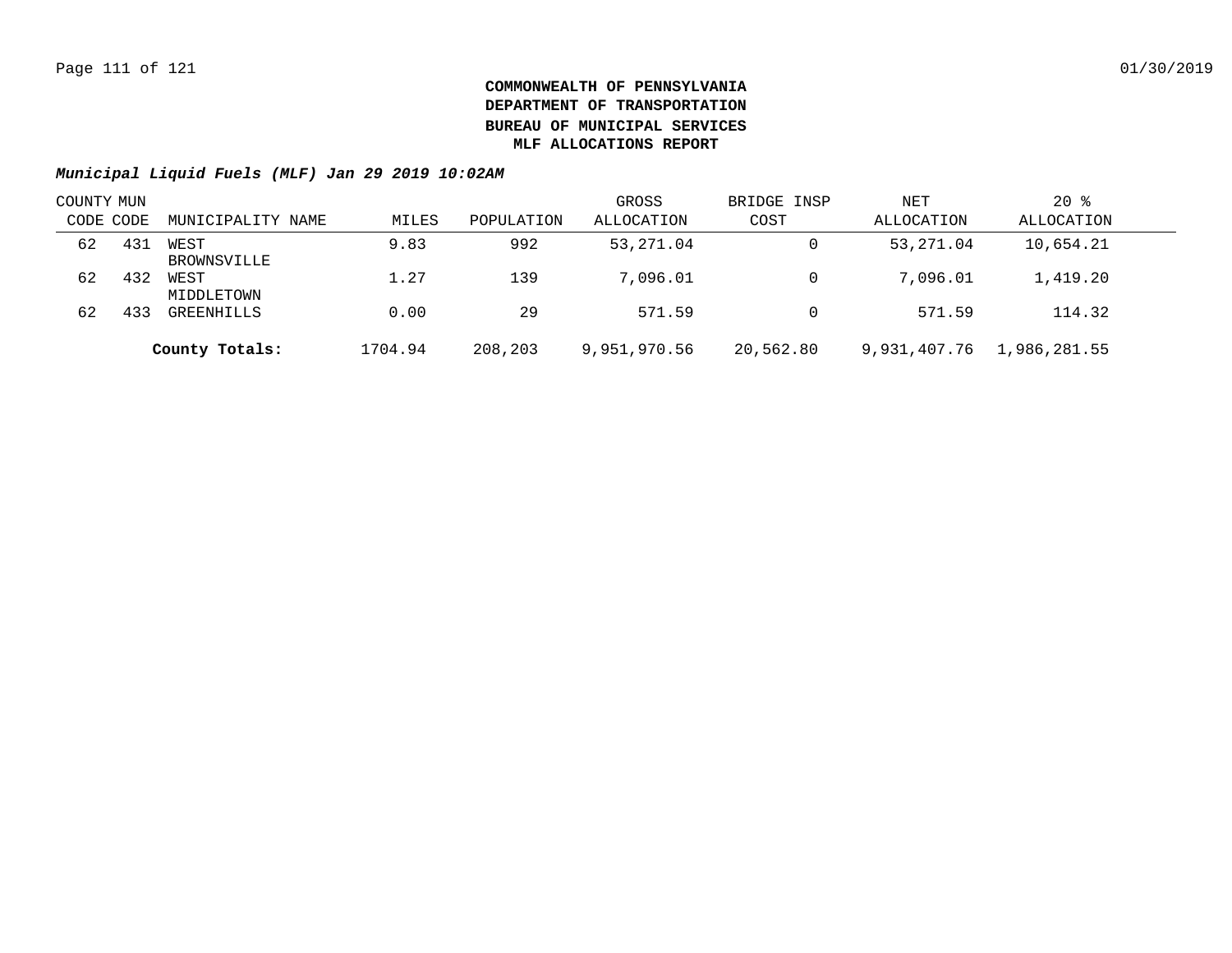| COUNTY MUN |              |                   |        |            | GROSS             | BRIDGE INSP  | NET             | 20%         |  |
|------------|--------------|-------------------|--------|------------|-------------------|--------------|-----------------|-------------|--|
|            | CODE CODE    | MUNICIPALITY NAME | MILES  | POPULATION | <b>ALLOCATION</b> | COST         | ALLOCATION      | ALLOCATION  |  |
|            | Wayne County |                   |        |            |                   |              |                 |             |  |
|            |              |                   |        |            |                   |              |                 |             |  |
| 63         |              | 201 BERLIN        | 33.35  | 2,578      | 165,208.61        | 994.00       | 164, 214.61     | 32,842.92   |  |
| 63         | 202          | BUCKINGHAM        | 42.75  | 520        | 156,887.10        | 480.00       | 156,407.10      | 31, 281.42  |  |
| 63         | 203          | CANAAN            | 12.58  | 3,963      | 121,264.38        | 1,055.40     | 120,208.98      | 24,041.80   |  |
| 63         |              | 204 CHERRY RIDGE  | 10.68  | 1,895      | 73,985.41         | 0            | 73,985.41       | 14,797.08   |  |
| 63         | 205          | CLINTON           | 34.87  | 2,053      | 160,074.24        | $\mathbf{0}$ | 160,074.24      | 32,014.85   |  |
| 63         | 206          | DAMASCUS          | 94.89  | 3,659      | 397,605.33        | 8,100.40     | 389,504.93      | 77,900.99   |  |
| 63         | 207          | <b>DREHER</b>     | 12.52  | 1,412      | 70,776.57         | $\Omega$     | 70,776.57       | 14, 155. 31 |  |
| 63         | 208          | DYBERRY           | 13.88  | 1,401      | 75,224.70         | 0            | 75,224.70       | 15,044.94   |  |
| 63         | 209          | LAKE              | 19.04  | 5,269      | 169,165.09        | $\mathbf 0$  | 169,165.09      | 33,833.02   |  |
| 63         | 210          | LEBANON           | 13.27  | 684        | 58,999.75         | $\mathbf 0$  | 58,999.75       | 11,799.95   |  |
| 63         |              | 211 LEHIGH        | 2.50   | 1,881      | 45,651.09         | $\Omega$     | 45,651.09       | 9,130.22    |  |
| 63         | 212          | MANCHESTER        | 54.88  | 836        | 204,723.02        | 444.00       | 204, 279.02     | 40,855.80   |  |
| 63         | 213          | MOUNT PLEASANT    | 45.78  | 1,357      | 183,778.20        | 1,917.40     | 181,860.80      | 36, 372. 16 |  |
| 63         |              | 214 OREGON        | 12.75  | 781        | 59,128.06         | 999.20       | 58,128.86       | 11,625.77   |  |
| 63         |              | 215 PALMYRA       | 12.28  | 1,339      | 68, 514.45        | $\mathbf 0$  | 68,514.45       | 13,702.89   |  |
| 63         | 216          | PAUPACK           | 15.23  | 3,828      | 127,693.23        | $\mathbf 0$  | 127,693.23      | 25,538.65   |  |
| 63         | 217          | PRESTON           | 53.70  | 1,014      | 204, 183.93       | $\Omega$     | 204, 183.93     | 40,836.79   |  |
| 63         | 218          | SALEM             | 28.29  | 4,271      | 181,222.44        | 509.00       | 180,713.44      | 36, 142.69  |  |
| 63         | 219          | SCOTT             | 39.45  | 593        | 147,006.56        | $\mathbf 0$  | 147,006.56      | 29,401.31   |  |
| 63         | 220          | SOUTH CANAAN      | 33.73  | 1,768      | 150,546.39        | 1,332.00     | 149, 214.39     | 29,842.88   |  |
| 63         | 221          | STERLING          | 15.23  | 1,450      | 80,821.18         | $\mathbf{0}$ | 80,821.18       | 16, 164. 24 |  |
| 63         | 222          | TEXAS             | 15.45  | 2,569      | 103,632.09        | 559.80       | 103,072.29      | 20,614.46   |  |
| 63         | 401          | BETHANY           | 1.10   | 246        | 8,621.93          | $\mathbf 0$  | 8,621.93        | 1,724.39    |  |
| 63         | 402          | HAWLEY            | 7.00   | 1,211      | 47,880.47         | 0            | 47,880.47       | 9,576.09    |  |
| 63         | 403          | HONESDALE         | 16.79  | 4,480      | 145,895.58        | $\mathbf 0$  | 145,895.58      | 29, 179. 12 |  |
| 63         | 404          | PROMPTON          | 2.25   | 250        | 12,645.43         | 495.60       | 12,149.83       | 2,429.97    |  |
| 63         | 405          | STARRUCCA         | 7.43   | 173        | 28,895.72         | 975.40       | 27,920.32       | 5,584.06    |  |
| 63         | 406          | WAYMART           | 5.46   | 1,341      | 45,160.46         | 0            | 45,160.46       | 9,032.09    |  |
|            |              | County Totals:    | 657.13 | 52,822     | 3, 295, 191.41    | 17,862.20    | 3, 277, 329. 21 | 655,465.84  |  |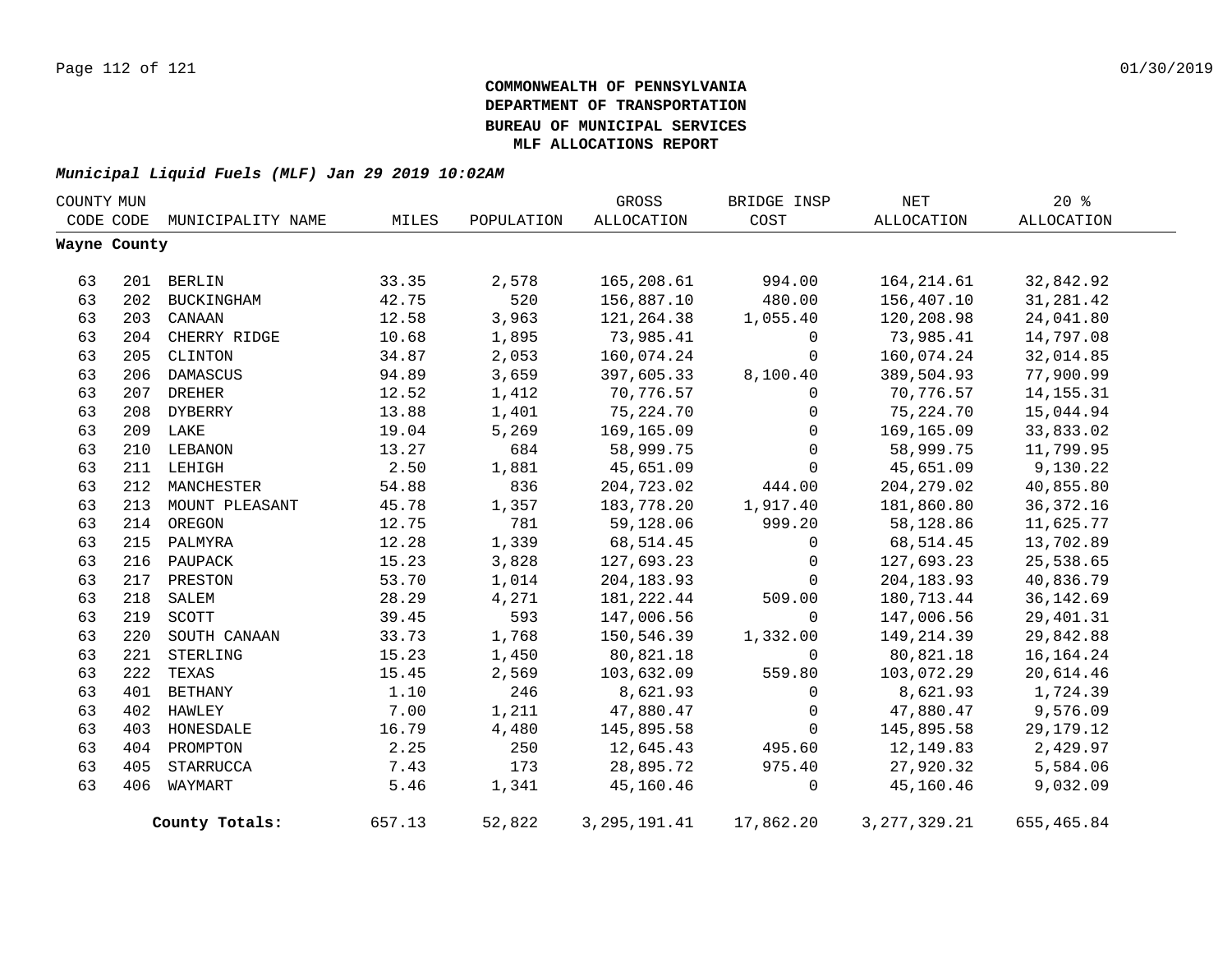| COUNTY MUN |     |                     |        |            | GROSS        | BRIDGE INSP  | $\operatorname{NET}$ | 20%          |  |
|------------|-----|---------------------|--------|------------|--------------|--------------|----------------------|--------------|--|
| CODE CODE  |     | MUNICIPALITY NAME   | MILES  | POPULATION | ALLOCATION   | COST         | ALLOCATION           | ALLOCATION   |  |
|            |     | Westmoreland County |        |            |              |              |                      |              |  |
|            |     |                     |        |            |              |              |                      |              |  |
| 64         |     | 101 NORTH           | 144.87 | 30,609     | 1,100,245.97 | 3,282.00     | 1,096,963.97         | 219,392.79   |  |
|            |     | HUNTINGDON          |        |            |              |              |                      |              |  |
| 64         |     | 102 PENN            | 93.70  | 20,005     | 715,714.54   | $\mathsf{O}$ | 715,714.54           | 143, 142. 91 |  |
| 64         |     | 103 ROSTRAVER       | 76.28  | 11,363     | 485,622.04   | $\mathbf 0$  | 485,622.04           | 97, 124. 41  |  |
| 64         |     | 201 ALLEGHENY       | 54.38  | 8,164      | 347, 447.94  | 603.80       | 346,844.14           | 69,368.83    |  |
| 64         |     | 202 BELL            | 30.85  | 2,348      | 152,099.86   | 258.60       | 151,841.26           | 30,368.25    |  |
| 64         | 203 | COOK                | 36.82  | 2,250      | 170,645.99   | $\mathbf 0$  | 170,645.99           | 34, 129. 20  |  |
| 64         |     | 204 DERRY           | 122.19 | 14,502     | 704,970.67   | 1,554.40     | 703,416.27           | 140,683.25   |  |
| 64         | 205 | DONEGAL             | 54.57  | 2,403      | 234,546.31   | 0            | 234,546.31           | 46,909.26    |  |
| 64         | 206 | EAST                | 61.58  | 7,963      | 368, 182.92  | 0            | 368,182.92           | 73,636.58    |  |
|            |     | HUNTINGDON          |        |            |              |              |                      |              |  |
| 64         |     | 207 FAIRFIELD       | 48.96  | 2,424      | 215,717.30   | 1,401.60     | 214, 315.70          | 42,863.14    |  |
| 64         | 209 | HEMPFIELD           | 221.86 | 43,241     | 1,613,316.29 | 10,245.00    | 1,603,071.29         | 320,614.26   |  |
| 64         |     | 210 LIGONIER        | 83.25  | 6,603      | 415,707.03   | $\mathbf{0}$ | 415,707.03           | 83, 141. 41  |  |
| 64         | 211 | LOYALHANNA          | 23.39  | 2,382      | 127, 181.31  | $\mathbf{0}$ | 127,181.31           | 25,436.26    |  |
| 64         | 212 | MOUNT PLEASANT      | 86.98  | 10,911     | 513, 415.06  | $\Omega$     | 513, 415.06          | 102,683.01   |  |
| 64         |     | 213 ST CLAIR        | 17.44  | 1,518      | 89,742.10    | 514.00       | 89,228.10            | 17,845.62    |  |
| 64         |     | 214 SALEM           | 85.98  | 6,623      | 425,465.50   | 1,302.60     | 424,162.90           | 84,832.58    |  |
| 64         |     | 215 SEWICKLEY       | 61.77  | 5,996      | 330,063.71   | 0            | 330,063.71           | 66,012.74    |  |
| 64         |     | 216 SOUTH           | 66.06  | 5,796      | 340,836.78   | $\mathbf 0$  | 340,836.78           | 68,167.36    |  |
|            |     | HUNTINGDON          |        |            |              |              |                      |              |  |
| 64         |     | 217 UNITY           | 141.07 | 22,607     | 929,486.48   | 3,488.40     | 925,998.08           | 185, 199.62  |  |
| 64         |     | 218 UPPER BURRELL   | 25.01  | 2,326      | 131,634.32   | 0            | 131,634.32           | 26,326.86    |  |
| 64         | 219 | WASHINGTON          | 57.13  | 7,422      | 342, 255.41  | 0            | 342, 255.41          | 68,451.08    |  |
| 64         |     | 301 ARNOLD          | 21.94  | 5,157      | 176,904.83   | 0            | 176,904.83           | 35,380.97    |  |
| 64         | 302 | GREENSBURG          | 48.36  | 14,892     | 459,412.20   | $\Omega$     | 459,412.20           | 91,882.44    |  |
| 64         | 303 | JEANNETTE           | 41.01  | 9,654      | 330,956.21   | 791.00       | 330, 165. 21         | 66,033.04    |  |
| 64         | 304 | MONESSEN            | 42.72  | 7,720      | 298,701.24   | 1,308.60     | 297,392.64           | 59,478.53    |  |
| 64         | 305 | NEW KENSINGTON      | 58.28  | 13,116     | 458,432.77   | 0            | 458,432.77           | 91,686.55    |  |
| 64         | 306 | LOWER BURRELL       | 52.65  | 11,761     | 412, 413.22  | 0            | 412, 413.22          | 82,482.64    |  |
| 64         |     | 401 ADAMSBURG       | 1.16   | 172        | 7,369.15     | 0            | 7,369.15             | 1,473.83     |  |
| 64         |     | 402 ARONA           | 1.26   | 370        | 11,614.88    | $\mathbf 0$  | 11,614.88            | 2,322.98     |  |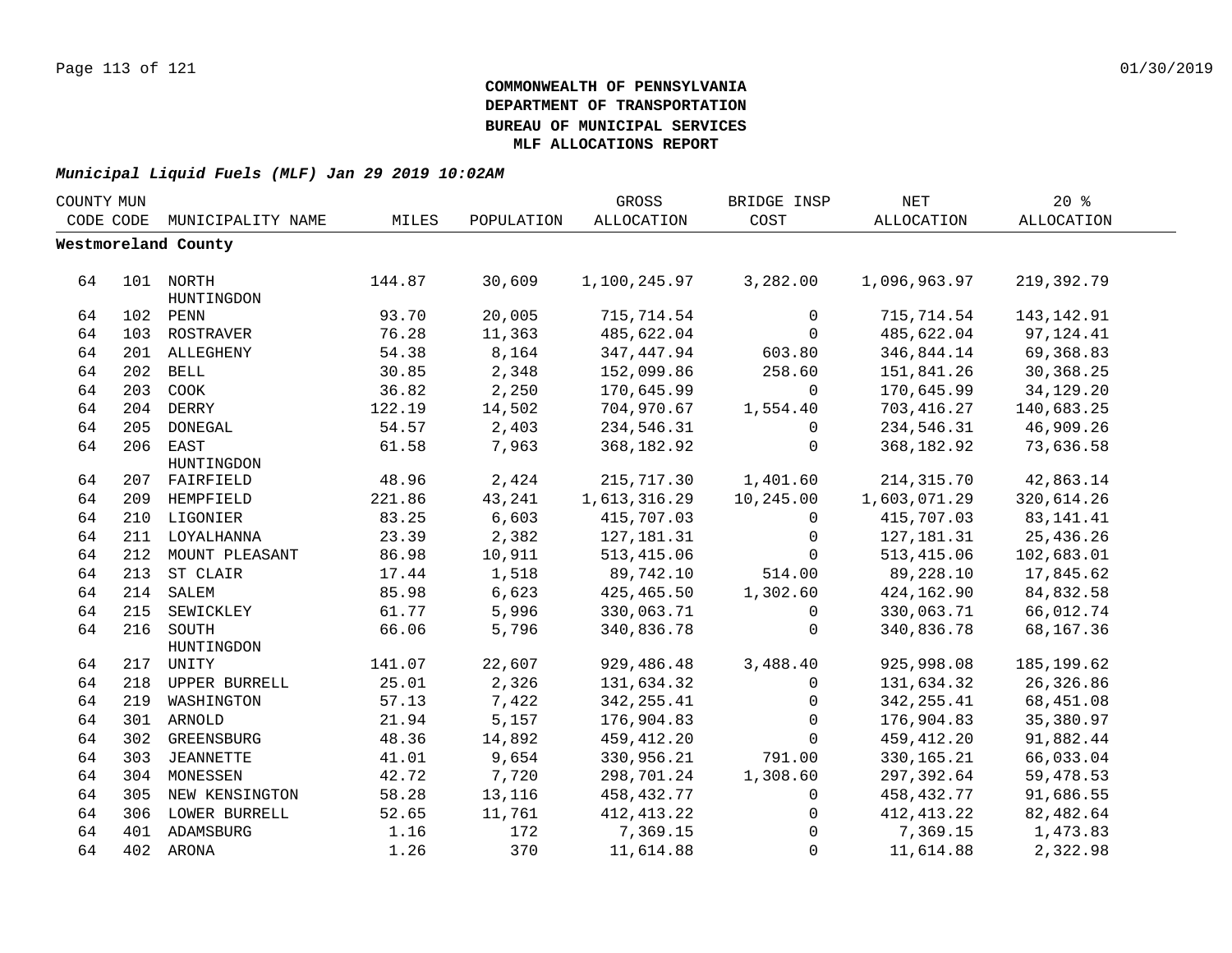| COUNTY MUN |           |                    |       |            | GROSS       | BRIDGE INSP  | NET        | $20*$      |  |
|------------|-----------|--------------------|-------|------------|-------------|--------------|------------|------------|--|
|            | CODE CODE | MUNICIPALITY NAME  | MILES | POPULATION | ALLOCATION  | COST         | ALLOCATION | ALLOCATION |  |
| 64         |           | 403 AVONMORE       | 4.92  | 1,011      | 36,803.67   | $\mathbf 0$  | 36,803.67  | 7,360.73   |  |
| 64         |           | 404 BOLIVAR        | 3.43  | 465        | 20,930.74   | $\mathbf 0$  | 20,930.74  | 4,186.15   |  |
| 64         |           | 405 DERRY          | 12.80 | 2,688      | 96,887.86   | 715.20       | 96,172.66  | 19,234.53  |  |
| 64         |           | 406 DONEGAL        | 0.72  | 120        | 4,834.94    | $\mathbf 0$  | 4,834.94   | 966.99     |  |
| 64         |           | 407 EAST           | 2.15  | 674        | 20,659.75   | 0            | 20,659.75  | 4,131.95   |  |
|            |           | VANDERGRIFT        |       |            |             |              |            |            |  |
| 64         |           | 408 EXPORT         | 5.08  | 917        | 35,499.71   | 928.40       | 34,571.31  | 6,914.26   |  |
| 64         |           | 409 HUNKER         | 1.98  | 291        | 12,527.41   | 0            | 12,527.41  | 2,505.48   |  |
| 64         |           | 410 HYDE PARK      | 3.97  | 500        | 23,472.88   | $\mathbf 0$  | 23, 472.88 | 4,694.58   |  |
| 64         |           | 411 IRWIN          | 16.93 | 3,973      | 136,382.47  | 0            | 136,382.47 | 27, 276.49 |  |
| 64         |           | 412 LATROBE        | 40.23 | 8,338      | 302, 341.42 | $\mathbf 0$  | 302,341.42 | 60,468.28  |  |
| 64         | 413       | LIGONIER           | 9.30  | 1,573      | 62,905.00   | $\Omega$     | 62,905.00  | 12,581.00  |  |
| 64         | 414       | MADISON            | 0.76  | 397        | 10,432.02   | 0            | 10,432.02  | 2,086.40   |  |
| 64         | 415       | MANOR              | 12.22 | 3,239      | 105,758.98  | $\mathbf 0$  | 105,758.98 | 21,151.80  |  |
| 64         | 416       | MOUNT PLEASANT     | 15.11 | 4,454      | 139,620.51  | $\Omega$     | 139,620.51 | 27,924.10  |  |
| 64         |           | 417 NEW ALEXANDRIA | 3.41  | 560        | 22,734.67   | $\mathbf{0}$ | 22,734.67  | 4,546.93   |  |
| 64         |           | 418 NEW FLORENCE   | 6.86  | 689        | 37, 111.27  | $\mathbf{0}$ | 37,111.27  | 7,422.25   |  |
| 64         |           | 419 DELMONT        | 12.08 | 2,686      | 94,378.74   | $\mathbf 0$  | 94,378.74  | 18,875.75  |  |
| 64         |           | 420 NORTH BELLE    | 8.13  | 1,971      | 66,736.62   | $\mathbf 0$  | 66,736.62  | 13,347.32  |  |
|            |           | <b>VERNON</b>      |       |            |             |              |            |            |  |
| 64         |           | 421 NORTH IRWIN    | 3.65  | 846        | 29, 195. 18 | 685.60       | 28,509.58  | 5,701.92   |  |
| 64         |           | 422 OKLAHOMA       | 2.01  | 809        | 22,840.47   | $\mathsf{O}$ | 22,840.47  | 4,568.09   |  |
| 64         |           | 423 PENN           | 2.60  | 475        | 18,280.87   | 0            | 18,280.87  | 3,656.17   |  |
| 64         |           | 424 SCOTTDALE      | 20.72 | 4,384      | 157,483.73  | $\Omega$     | 157,483.73 | 31,496.75  |  |
| 64         | 425       | SEWARD             | 3.80  | 495        | 22,791.22   | $\Omega$     | 22,791.22  | 4,558.24   |  |
| 64         | 426       | SMITHTON           | 1.53  | 399        | 13, 112.63  | $\Omega$     | 13,112.63  | 2,622.53   |  |
| 64         | 427       | SOUTH              | 8.68  | 2,117      | 71,500.95   | $\Omega$     | 71,500.95  | 14,300.19  |  |
|            |           | GREENSBURG         |       |            |             |              |            |            |  |
| 64         |           | 428 SOUTHWEST      | 6.77  | 2,155      | 65,698.42   | $\mathbf 0$  | 65,698.42  | 13, 139.68 |  |
|            |           | GREENSBURG         |       |            |             |              |            |            |  |
| 64         |           | 429 SUTERSVILLE    | 3.52  | 605        | 23,998.97   | $\Omega$     | 23,998.97  | 4,799.79   |  |
| 64         |           | 430 TRAFFORD       | 10.57 | 3,174      | 98,818.10   | 1,877.40     | 96,940.70  | 19,388.14  |  |
| 64         |           | 431 VANDERGRIFT    | 17.21 | 5,205      | 161,626.50  | 1,589.40     | 160,037.10 | 32,007.42  |  |
| 64         |           | 432 WEST LEECHBURG | 10.90 | 1,294      | 62,893.90   | $\mathbf 0$  | 62,893.90  | 12,578.78  |  |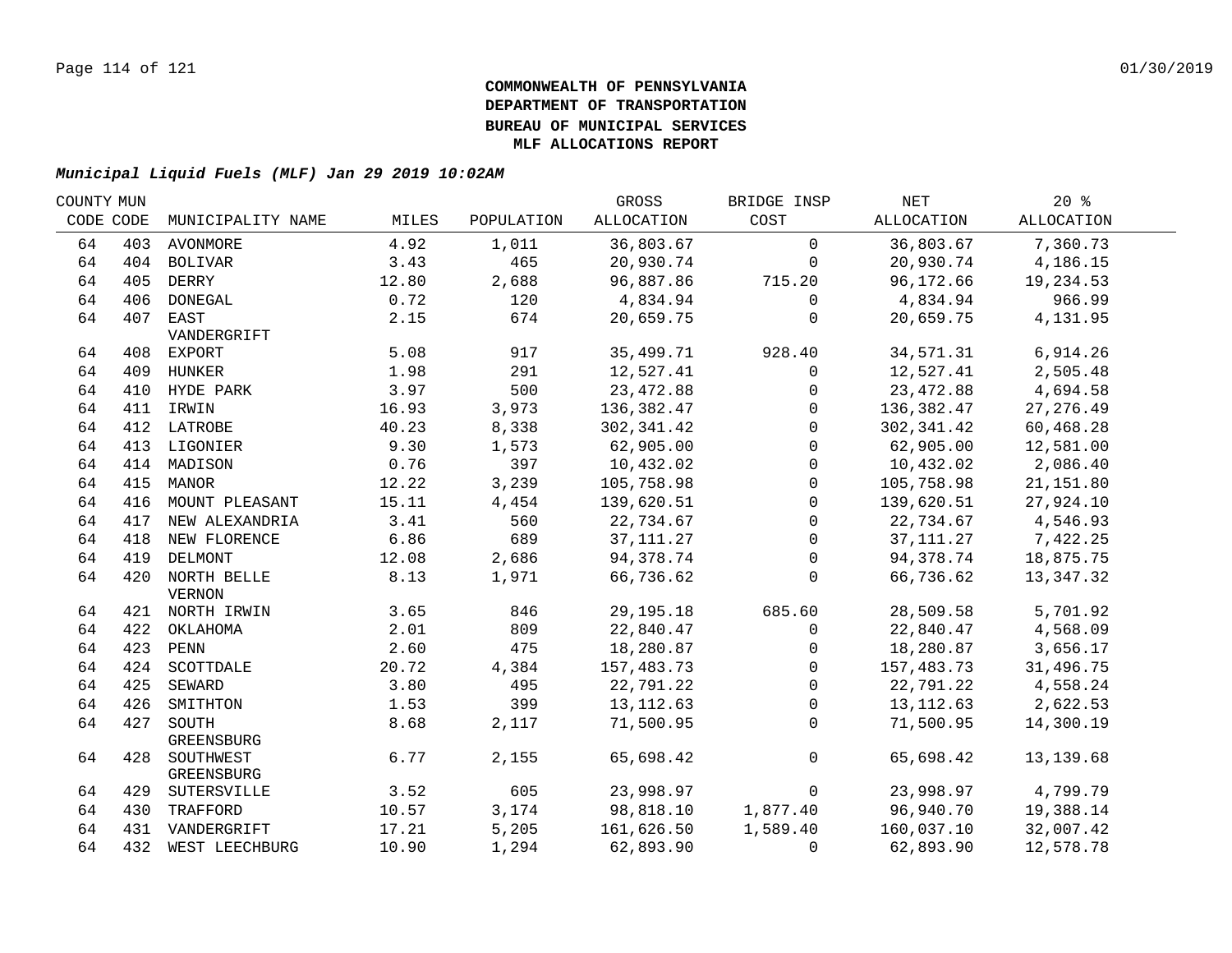| COUNTY MUN |     |                    |         |            | GROSS         | BRIDGE INSP | NET           | $20*$        |  |
|------------|-----|--------------------|---------|------------|---------------|-------------|---------------|--------------|--|
| CODE CODE  |     | MUNICIPALITY NAME  | MILES   | POPULATION | ALLOCATION    | COST        | ALLOCATION    | ALLOCATION   |  |
| 64         | 433 | WEST NEWTON        | 13.40   | 2,633      | 97,861.83     | 0           | 97,861.83     | 19,572.37    |  |
| 64         | 434 | YOUNGSTOWN         | 1.34    | 326        | 11,022.02     | 0           | 11,022.02     | 2,204.40     |  |
| 64         | 435 | YOUNGWOOD          | 14.79   | 3,050      | 110,849.09    | 256.80      | 110,592.29    | 22,118.46    |  |
| 64         | 436 | NEW STANTON        | 12.87   | 2,173      | 86,976.94     | 0           | 86,976.94     | 17,395.39    |  |
| 64         | 437 | MURRYSVILLE        | 123.94  | 20,079     | 820,899.92    | 2,324.40    | 818,575.52    | 163,715.10   |  |
| 64         | 438 | LAUREL<br>MOUNTAIN | 1.79    | 167        | 9,431.58      | 0           | 9,431.58      | 1,886.32     |  |
|            |     | County Totals:     | 2281.69 | 365,230    | 15,025,403.01 | 33,127.20   | 14,992,275.81 | 2,998,455.16 |  |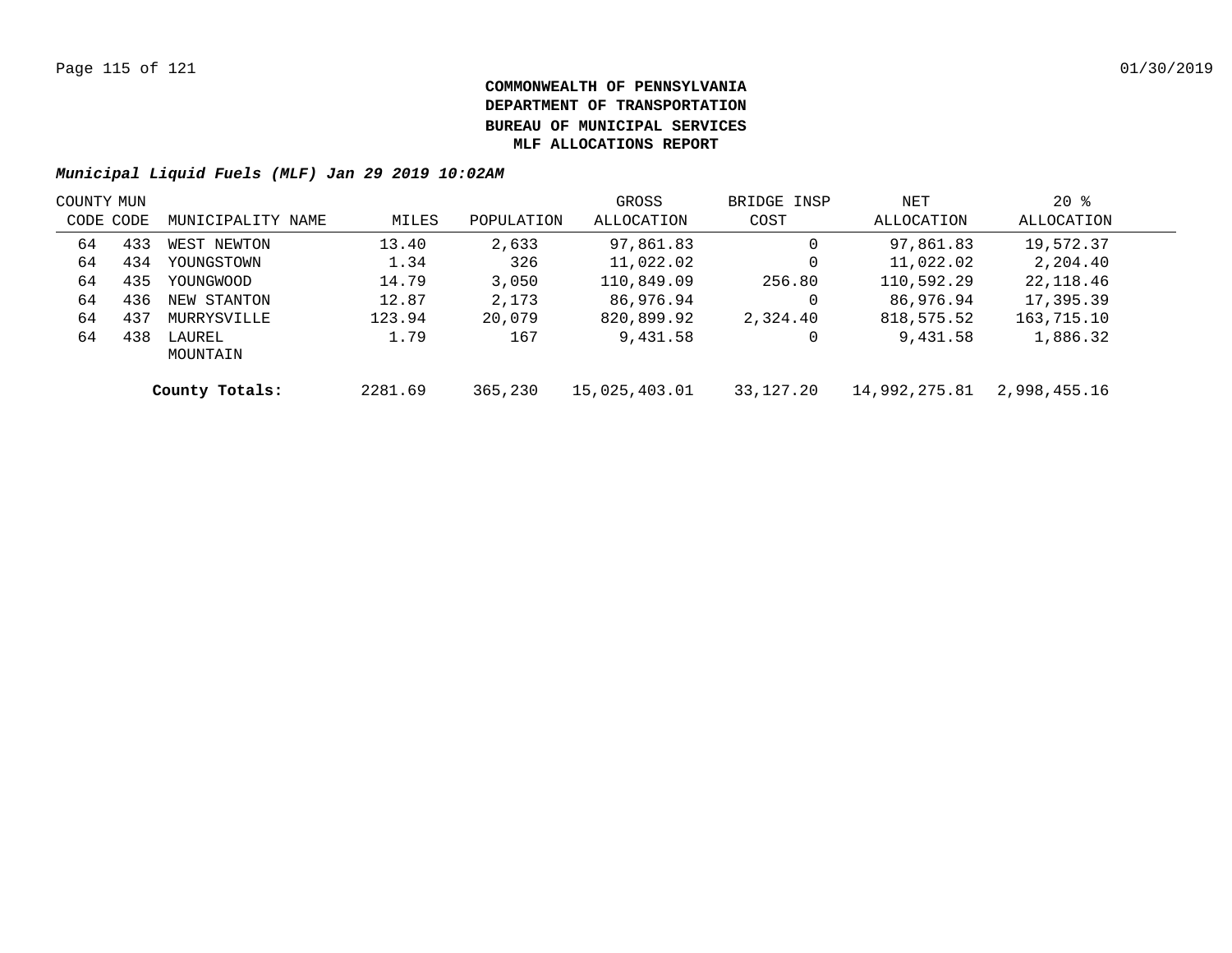| COUNTY MUN |                |                   |        |            | GROSS        | BRIDGE INSP    | NET          | $20*$       |
|------------|----------------|-------------------|--------|------------|--------------|----------------|--------------|-------------|
|            | CODE CODE      | MUNICIPALITY NAME | MILES  | POPULATION | ALLOCATION   | COST           | ALLOCATION   | ALLOCATION  |
|            | Wyoming County |                   |        |            |              |                |              |             |
| 65         | 201            | BRAINTRIM         | 5.40   | 502        | 28, 417.38   | $\Omega$       | 28, 417.38   | 5,683.48    |
| 65         | 202            | CLINTON           | 15.04  | 1,367      | 78,533.48    | $\Omega$       | 78,533.48    | 15,706.70   |
| 65         | 203            | EATON             | 40.08  | 1,519      | 167,419.65   | $\Omega$       | 167,419.65   | 33,483.93   |
| 65         | 204            | EXETER            | 8.52   | 690        | 42,824.99    | 461.00         | 42,363.99    | 8,472.80    |
| 65         | 205            | FALLS             | 25.93  | 1,995      | 128,265.78   | 460.80         | 127,804.98   | 25,561.00   |
| 65         |                | 206 FORKSTON      | 11.07  | 397        | 45,796.53    | $\overline{0}$ | 45,796.53    | 9,159.31    |
| 65         |                | 207 LEMON         | 20.07  | 1,243      | 93,342.84    | $\mathbf{0}$   | 93,342.84    | 18,668.57   |
| 65         | 208            | MEHOOPANY         | 16.38  | 892        | 73,767.25    | $\Omega$       | 73,767.25    | 14,753.45   |
| 65         | 209            | MESHOPPEN         | 27.07  | 1,073      | 114,002.85   | $\Omega$       | 114,002.85   | 22,800.57   |
| 65         |                | 210 MONROE        | 18.86  | 1,652      | 97,254.10    | 1,538.20       | 95,715.90    | 19, 143. 18 |
| 65         | 211            | NICHOLSON         | 26.30  | 1,385      | 117,511.39   | $\mathbf 0$    | 117,511.39   | 23,502.28   |
| 65         |                | 212 NORTH BRANCH  | 8.90   | 206        | 34,588.43    | $\Omega$       | 34,588.43    | 6,917.69    |
| 65         |                | 213 NORTHMORELAND | 22.14  | 1,558      | 106,652.05   | $\mathbf 0$    | 106,652.05   | 21,330.41   |
| 65         |                | 214 NOXEN         | 11.63  | 902        | 57,671.32    | 950.80         | 56,720.52    | 11,344.10   |
| 65         | 215            | OVERFIELD         | 13.99  | 1,666      | 80,825.36    | $\mathbf{0}$   | 80,825.36    | 16,165.07   |
| 65         | 216            | TUNKHANNOCK       | 44.98  | 4,273      | 238,510.51   | 574.00         | 237,936.51   | 47,587.30   |
| 65         | 217            | WASHINGTON        | 28.35  | 1,412      | 125,075.33   | $\Omega$       | 125,075.33   | 25,015.07   |
| 65         | 218            | WINDHAM           | 25.26  | 841        | 103,221.44   | $\Omega$       | 103,221.44   | 20,644.29   |
| 65         |                | 401 FACTORYVILLE  | 4.81   | 1,158      | 39, 323.83   | $\Omega$       | 39, 323.83   | 7,864.77    |
| 65         | 402            | LACEYVILLE        | 2.01   | 379        | 14,364.89    | 892.20         | 13,472.69    | 2,694.54    |
| 65         | 403            | MESHOPPEN         | 1.77   | 563        | 17,168.44    | 488.20         | 16,680.24    | 3,336.05    |
| 65         |                | 404 NICHOLSON     | 3.34   | 767        | 26,574.67    | $\mathbf 0$    | 26,574.67    | 5,314.93    |
| 65         | 405            | TUNKHANNOCK       | 7.12   | 1,836      | 60,611.26    | $\Omega$       | 60,611.26    | 12,122.25   |
|            |                | County Totals:    | 389.02 | 28,276     | 1,891,723.77 | 5,365.20       | 1,886,358.57 | 377, 271.71 |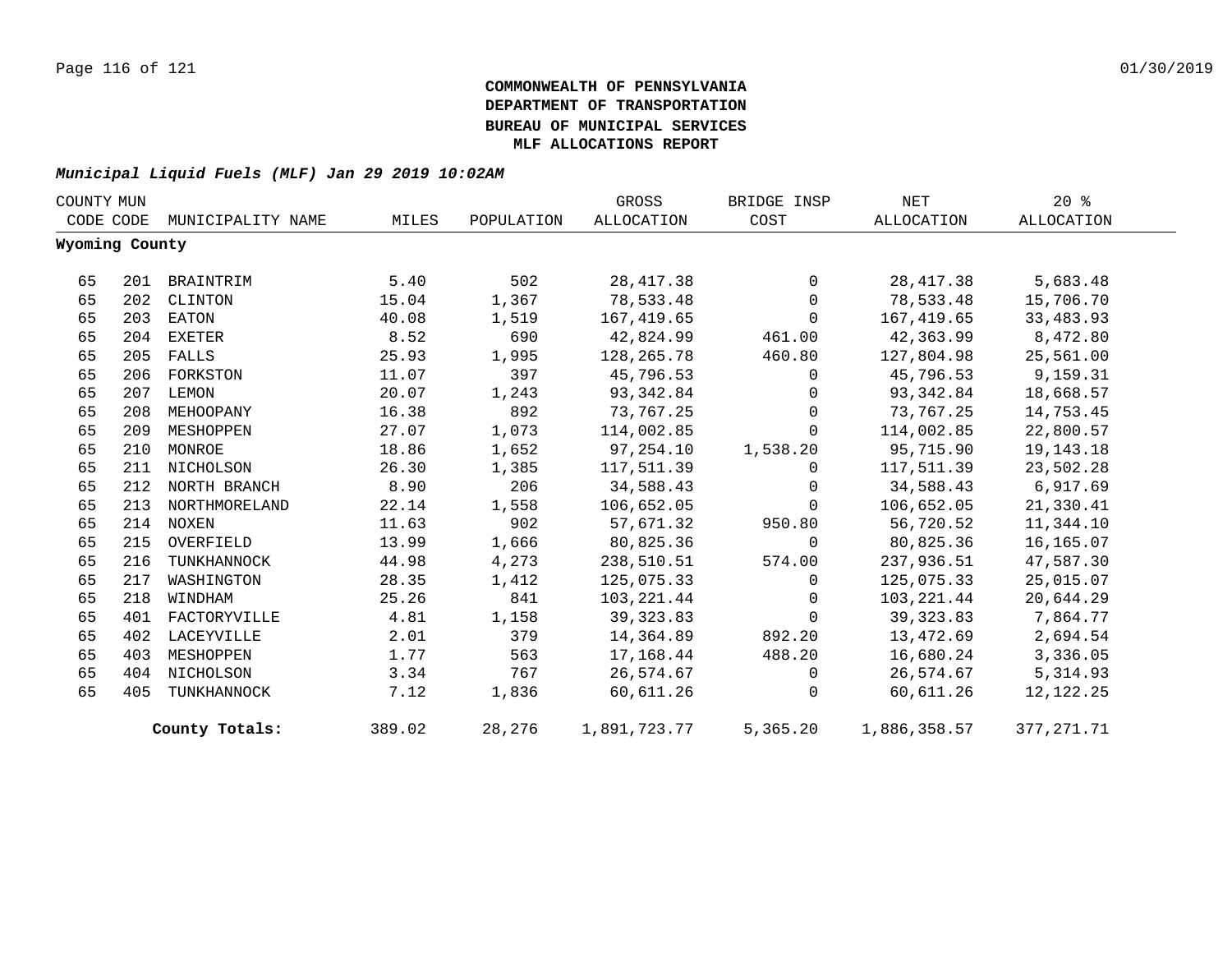| COUNTY MUN  |     |                    |        |            | GROSS        | BRIDGE INSP  | <b>NET</b>        | 20%               |  |
|-------------|-----|--------------------|--------|------------|--------------|--------------|-------------------|-------------------|--|
| CODE CODE   |     | MUNICIPALITY NAME  | MILES  | POPULATION | ALLOCATION   | COST         | <b>ALLOCATION</b> | <b>ALLOCATION</b> |  |
| York County |     |                    |        |            |              |              |                   |                   |  |
|             |     |                    |        |            |              |              |                   |                   |  |
| 66          |     | 101 SPRING GARDEN  | 53.36  | 12,487     | 429,158.55   | $\mathsf{O}$ | 429, 158.55       | 85,831.71         |  |
| 66          |     | 102 YORK           | 113.57 | 27,793     | 937, 377.91  | $\mathsf{O}$ | 937,377.91        | 187, 475.58       |  |
| 66          |     | 103 PENN           | 69.23  | 15,612     | 545,190.45   | 0            | 545,190.45        | 109,038.09        |  |
| 66          | 201 | CARROLL            | 38.29  | 5,939      | 248,401.04   | 0            | 248,401.04        | 49,680.21         |  |
| 66          | 202 | CHANCEFORD         | 92.97  | 6,111      | 439,350.12   | $\mathbf 0$  | 439,350.12        | 87,870.02         |  |
| 66          | 203 | CODORUS            | 70.93  | 3,796      | 318,120.04   | $\mathbf 0$  | 318,120.04        | 63,624.01         |  |
| 66          | 204 | CONEWAGO           | 53.17  | 7,510      | 330,406.68   | $\mathsf{O}$ | 330,406.68        | 66,081.34         |  |
| 66          | 205 | <b>DOVER</b>       | 113.57 | 21,078     | 805,020.58   | 0            | 805,020.58        | 161,004.12        |  |
| 66          | 206 | EAST HOPEWELL      | 44.67  | 2,416      | 200,844.39   | 0            | 200,844.39        | 40,168.88         |  |
| 66          | 207 | EAST               | 47.05  | 7,264      | 304,565.54   | 0            | 304,565.54        | 60,913.11         |  |
|             |     | MANCHESTER         |        |            |              |              |                   |                   |  |
| 66          |     | 208 FAIRVIEW       | 97.57  | 16,668     | 663, 214.50  | 0            | 663, 214.50       | 132,642.90        |  |
| 66          |     | 209 FAWN           | 51.20  | 3,099      | 236,705.47   | $\mathbf 0$  | 236,705.47        | 47,341.09         |  |
| 66          |     | 210 FRANKLIN       | 43.69  | 4,678      | 242,068.47   | 0            | 242,068.47        | 48, 413.69        |  |
| 66          | 211 | HEIDELBERG         | 26.64  | 3,078      | 152,047.84   | 0            | 152,047.84        | 30,409.57         |  |
| 66          |     | 212 HELLAM         | 51.85  | 6,043      | 296,963.34   | $\mathsf{O}$ | 296,963.34        | 59,392.67         |  |
| 66          |     | 213 HOPEWELL       | 66.20  | 5,435      | 334, 201.42  | 0            | 334, 201.42       | 66,840.28         |  |
| 66          |     | 214 JACKSON        | 48.71  | 7,494      | 314,793.00   | 0            | 314,793.00        | 62,958.60         |  |
| 66          |     | 215 LOWER          | 71.12  | 3,028      | 303,633.95   | $\mathbf 0$  | 303,633.95        | 60,726.79         |  |
|             |     | CHANCEFORD         |        |            |              |              |                   |                   |  |
| 66          |     | 216 LOWER WINDSOR  | 52.83  | 7,382      | 326,717.48   | 0            | 326,717.48        | 65, 343.50        |  |
| 66          |     | 217 MANCHESTER     | 89.65  | 18,161     | 665,476.04   | $\mathsf{O}$ | 665,476.04        | 133,095.21        |  |
| 66          |     | 218 MANHEIM        | 33.74  | 3,380      | 182, 354. 31 | $\mathsf{O}$ | 182, 354. 31      | 36,470.86         |  |
| 66          |     | 219 MONAGHAN       | 27.67  | 2,630      | 146,750.48   | 0            | 146,750.48        | 29,350.10         |  |
| 66          |     | 220 NEWBERRY       | 88.08  | 15,285     | 603,402.78   | $\mathbf 0$  | 603,402.78        | 120,680.56        |  |
| 66          |     | 221 NORTH CODORUS  | 59.15  | 8,905      | 378, 415.22  | 0            | 378, 415.22       | 75,683.04         |  |
| 66          |     | 222 NORTH HOPEWELL | 53.01  | 2,791      | 236,843.08   | $\mathsf{O}$ | 236,843.08        | 47,368.62         |  |
| 66          |     | 223 PARADISE       | 33.51  | 3,766      | 189, 173. 72 | $\mathbf 0$  | 189, 173. 72      | 37,834.74         |  |
| 66          |     | 224 PEACH BOTTOM   | 49.83  | 4,813      | 265,790.34   | 0            | 265,790.34        | 53,158.07         |  |
| 66          | 226 | SHREWSBURY         | 77.81  | 6,447      | 393,972.32   | 0            | 393,972.32        | 78,794.46         |  |
| 66          | 227 | SPRINGETTSBURY     | 101.92 | 26,668     | 875, 242.51  | $\mathbf 0$  | 875, 242.51       | 175,048.50        |  |
| 66          | 228 | SPRINGFIELD        | 56.44  | 5,152      | 295, 145. 34 | 0            | 295, 145. 34      | 59,029.07         |  |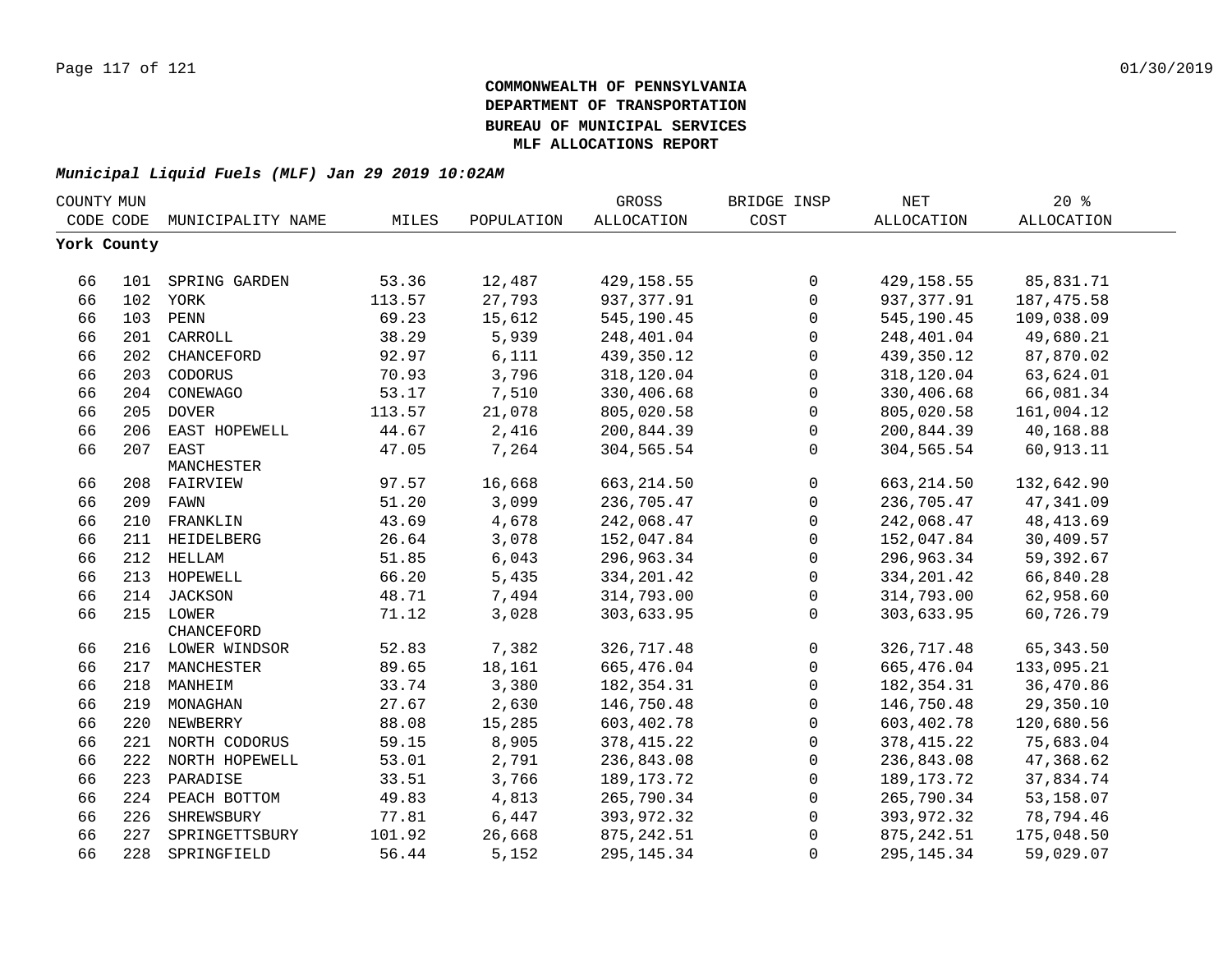| COUNTY MUN |     |                   |       |            | GROSS        | BRIDGE INSP  | NET          | $20*$             |  |
|------------|-----|-------------------|-------|------------|--------------|--------------|--------------|-------------------|--|
| CODE CODE  |     | MUNICIPALITY NAME | MILES | POPULATION | ALLOCATION   | COST         | ALLOCATION   | <b>ALLOCATION</b> |  |
| 66         | 229 | WARRINGTON        | 65.50 | 4,532      | 314,001.58   | $\mathsf{O}$ | 314,001.58   | 62,800.32         |  |
| 66         |     | 230 WASHINGTON    | 46.20 | 2,673      | 211, 158.11  | $\mathbf{0}$ | 211,158.11   | 42,231.62         |  |
| 66         |     | 231 WEST          | 89.75 | 18,894     | 680,267.01   | $\mathbf{0}$ | 680,267.01   | 136,053.40        |  |
|            |     | MANCHESTER        |       |            |              |              |              |                   |  |
| 66         |     | 232 WEST MANHEIM  | 48.09 | 7,744      | 317,593.99   | $\mathbf 0$  | 317,593.99   | 63,518.80         |  |
| 66         |     | 233 WINDSOR       | 90.38 | 17,504     | 655,030.10   | $\mathbf 0$  | 655,030.10   | 131,006.02        |  |
| 66         |     | 301 YORK CITY     | 95.08 | 43,809     | 1,189,641.59 | $\Omega$     | 1,189,641.59 | 237,928.32        |  |
| 66         | 401 | CROSS ROADS       | 3.89  | 512        | 23, 435.01   | $\Omega$     | 23,435.01    | 4,687.00          |  |
| 66         |     | 402 DALLASTOWN    | 10.15 | 4,049      | 114,624.28   | $\mathbf 0$  | 114,624.28   | 22,924.86         |  |
| 66         |     | 403 DELTA         | 3.40  | 728        | 26,011.77    | $\mathbf 0$  | 26,011.77    | 5,202.35          |  |
| 66         |     | 404 DILLSBURG     | 6.58  | 2,563      | 73,088.67    | 0            | 73,088.67    | 14,617.73         |  |
| 66         |     | 405 DOVER         | 6.09  | 2,007      | 60,448.76    | 0            | 60,448.76    | 12,089.75         |  |
| 66         |     | 406 EAST PROSPECT | 2.74  | 905        | 27,236.68    | $\mathbf 0$  | 27, 236.68   | 5,447.34          |  |
| 66         | 407 | FAWN GROVE        | 2.70  | 452        | 18,170.54    | $\mathbf{0}$ | 18,170.54    | 3,634.11          |  |
| 66         | 408 | FELTON            | 2.70  | 506        | 19,234.90    | $\mathbf 0$  | 19,234.90    | 3,846.98          |  |
| 66         | 409 | FRANKLINTOWN      | 2.49  | 489        | 18,179.50    | $\Omega$     | 18,179.50    | 3,635.90          |  |
| 66         | 410 | GLEN ROCK         | 7.91  | 2,025      | 67,046.37    | $\mathbf{0}$ | 67,046.37    | 13,409.27         |  |
| 66         | 411 | GOLDSBORO         | 3.85  | 952        | 31,970.51    | $\mathbf 0$  | 31,970.51    | 6,394.10          |  |
| 66         |     | 412 HALLAM        | 7.58  | 2,673      | 78,686.97    | $\mathbf 0$  | 78,686.97    | 15,737.39         |  |
| 66         |     | 413 HANOVER       | 48.12 | 15,289     | 466, 414.12  | $\mathbf 0$  | 466, 414.12  | 93,282.82         |  |
| 66         |     | 414 JACOBUS       | 5.68  | 1,841      | 55,770.44    | 0            | 55,770.44    | 11,154.09         |  |
| 66         |     | 415 JEFFERSON     | 3.53  | 733        | 26,556.24    | $\mathbf 0$  | 26,556.24    | 5, 311.25         |  |
| 66         |     | 416 LEWISBERRY    | 2.27  | 362        | 14,921.62    | $\mathbf 0$  | 14,921.62    | 2,984.32          |  |
| 66         |     | 417 LOGANVILLE    | 5.30  | 1,240      | 42,620.87    | 0            | 42,620.87    | 8,524.17          |  |
| 66         |     | 418 MANCHESTER    | 6.44  | 2,763      | 76,550.59    | $\mathbf 0$  | 76,550.59    | 15, 310.12        |  |
| 66         |     | 419 MOUNT WOLF    | 5.11  | 1,393      | 44,984.88    | $\mathbf 0$  | 44,984.88    | 8,996.98          |  |
| 66         |     | 420 NEW FREEDOM   | 19.85 | 4,464      | 156,076.39   | $\mathbf{0}$ | 156,076.39   | 31, 215.28        |  |
| 66         |     | 421 NEW SALEM     | 2.51  | 724        | 22,880.12    | $\mathbf 0$  | 22,880.12    | 4,576.02          |  |
| 66         |     | 422 NORTH YORK    | 4.77  | 1,914      | 54,087.91    | $\mathbf 0$  | 54,087.91    | 10,817.58         |  |
| 66         |     | 423 RAILROAD      | 1.49  | 278        | 10,590.42    | $\mathbf 0$  | 10,590.42    | 2,118.08          |  |
| 66         |     | 424 RED LION      | 21.51 | 6,373      | 199,398.10   | 0            | 199,398.10   | 39,879.62         |  |
| 66         | 425 | SEVEN VALLEYS     | 2.19  | 517        | 17,702.38    | $\mathbf{0}$ | 17,702.38    | 3,540.48          |  |
| 66         | 426 | SHREWSBURY        | 16.75 | 3,823      | 132,808.46   | $\mathbf 0$  | 132,808.46   | 26,561.69         |  |
| 66         |     | 427 SPRING GROVE  | 8.31  | 2,167      | 71, 217.33   | 0            | 71, 217.33   | 14, 243. 47       |  |
|            |     |                   |       |            |              |              |              |                   |  |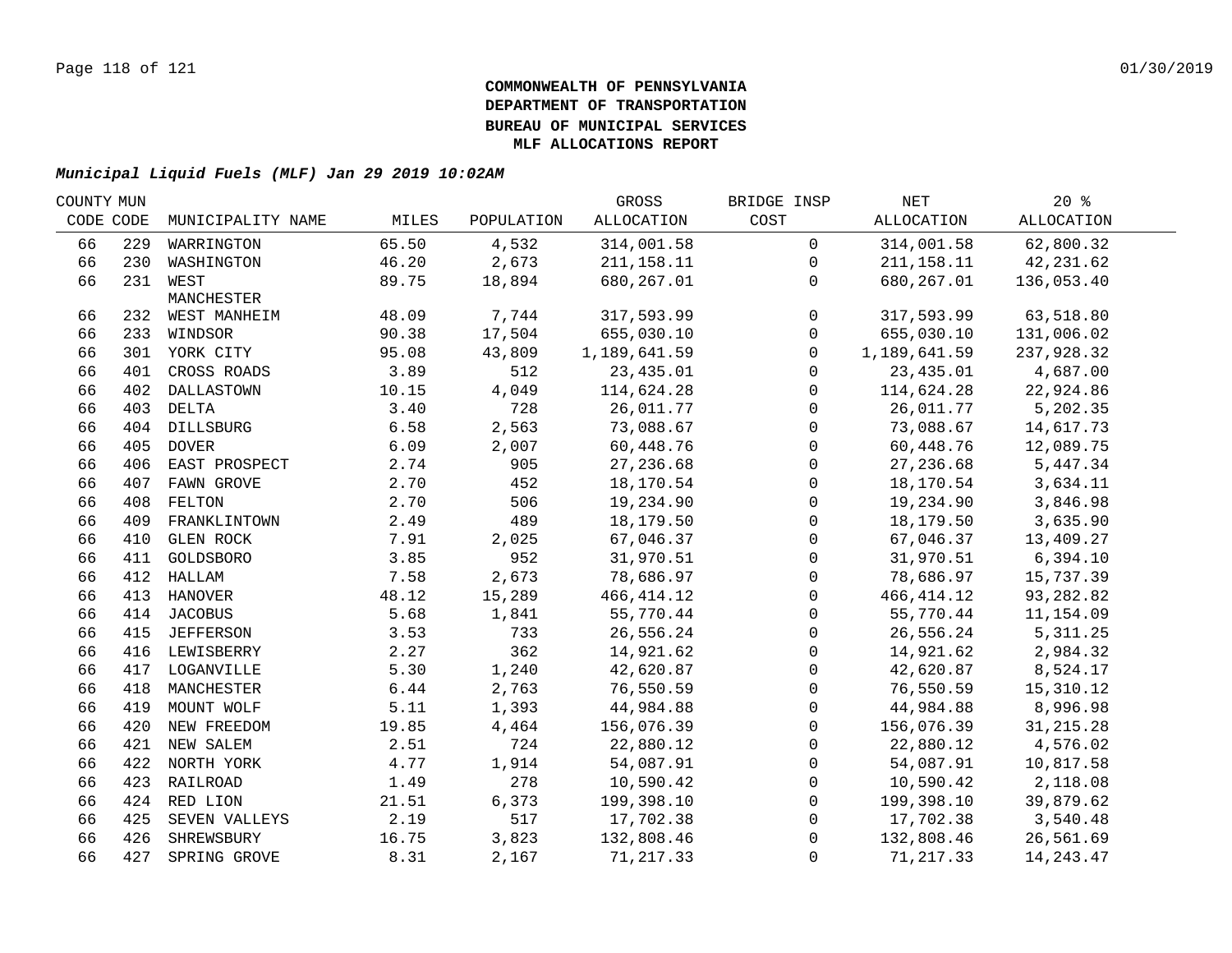| COUNTY MUN |           |                   |         |            | GROSS         | BRIDGE INSP | NET           | $20*$        |  |
|------------|-----------|-------------------|---------|------------|---------------|-------------|---------------|--------------|--|
|            | CODE CODE | MUNICIPALITY NAME | MILES   | POPULATION | ALLOCATION    | COST        | ALLOCATION    | ALLOCATION   |  |
| 66         | 428       | STEWARTSTOWN      | 7.09    | 2,089      | 65,495.16     | 0           | 65,495.16     | 13,099.03    |  |
| 66         | 429       | WELLSVILLE        | 1.48    | 242        | 9,846.53      | 0           | 9,846.53      | 1,969.31     |  |
| 66         | 430       | WEST YORK         | 8.63    | 4,617      | 120,606.19    | 0           | 120,606.19    | 24, 121. 24  |  |
| 66         | 431       | WINDSOR           | 4.07    | 1,319      | 39,958.96     | 0           | 39,958.96     | 7,991.79     |  |
| 66         | 432       | WINTERSTOWN       | 4.72    | 632        | 28,647.29     | 0           | 28,647.29     | 5,729.46     |  |
| 66         | 433       | WRIGHTSVILLE      | 7.07    | 2,310      | 69,782.62     | 0           | 69,782.62     | 13,956.52    |  |
| 66         | 434       | YOE BOROUGH       | 2.85    | 1,018      | 29,841.29     | 0           | 29,841.29     | 5,968.26     |  |
| 66         | 435       | YORKANA           | 0.40    | 229        | 5,885.78      | 0           | 5,885.78      | 1,177.16     |  |
| 66         | 436       | YORK HAVEN        | 1.86    | 709        | 20,354.88     | 0           | 20,354.88     | 4,070.98     |  |
|            |           | County Totals:    | 2564.51 | 434,972    | 17,370,171.82 | 0           | 17,370,171.82 | 3,474,034.36 |  |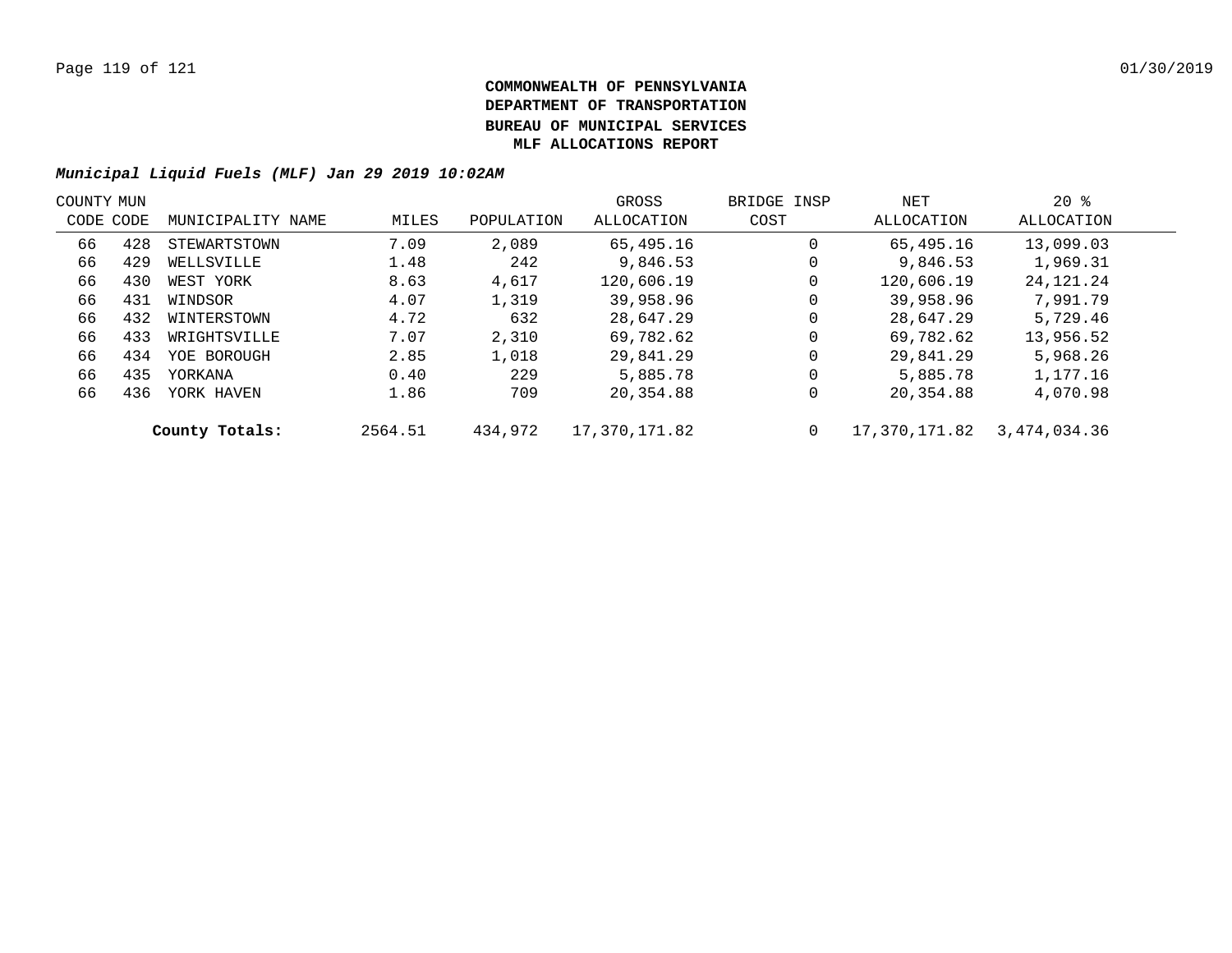| COUNTY MUN |     |                     |         |            | GROSS         | BRIDGE INSP | NET                        | $20$ %     |
|------------|-----|---------------------|---------|------------|---------------|-------------|----------------------------|------------|
| CODE CODE  |     | MUNICIPALITY NAME   | MILES   | POPULATION | ALLOCATION    | COST        | ALLOCATION                 | ALLOCATION |
|            |     | Philadelphia County |         |            |               |             |                            |            |
| 67         | 301 | PHILADELPHIA        | 2194.29 | 1,526,006  | 37,605,318.36 | 36,673.40   | 37,568,644.96 7,513,728.99 |            |
|            |     | County Totals:      | 2194.29 | 1,526,006  | 37,605,318.36 | 36,673.40   | 37,568,644.96 7,513,728.99 |            |